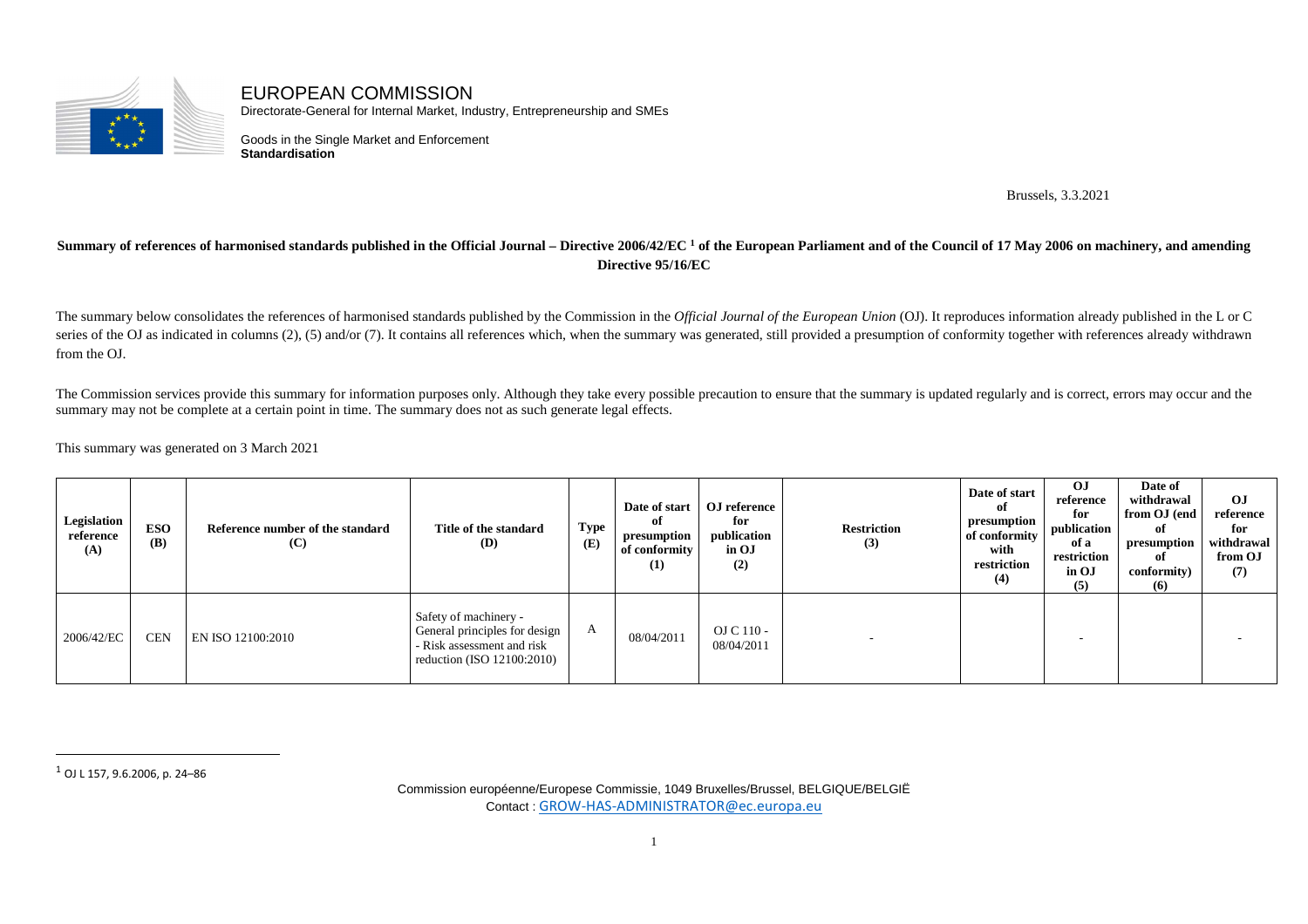| Legislation<br>reference<br>(A) | <b>ESO</b><br><b>(B)</b> | Reference number of the standard<br>(C)             | Title of the standard<br><b>(D)</b>                                                                                                                                            | <b>Type</b><br>(E) | Date of start<br>of<br>presumption<br>of conformity<br>(1) | OJ reference<br>for<br>publication<br>in OJ<br>(2) | <b>Restriction</b><br>(3) | Date of start<br>of<br>presumption<br>of conformity<br>with<br>restriction<br>(4) | $\overline{0}$<br>reference<br>for<br>publication<br>of a<br>restriction<br>in OJ<br>(5) | Date of<br>withdrawal<br>from OJ (end<br>of<br>presumption<br>of<br>conformity)<br>(6) | O <sub>J</sub><br>reference<br>for<br>withdrawal<br>from OJ<br>(7) |
|---------------------------------|--------------------------|-----------------------------------------------------|--------------------------------------------------------------------------------------------------------------------------------------------------------------------------------|--------------------|------------------------------------------------------------|----------------------------------------------------|---------------------------|-----------------------------------------------------------------------------------|------------------------------------------------------------------------------------------|----------------------------------------------------------------------------------------|--------------------------------------------------------------------|
| 2006/42/EC                      | CEN                      | EN ISO 12100-1:2003,<br>EN ISO 12100-1:2003/A1:2009 | Safety of machinery - Basic<br>concepts, general principles<br>for design - Part 1: Basic<br>terminology, methodology<br>(ISO 12100-1:2003)                                    | A                  | 29/12/2009                                                 | OJ C 309 -<br>18/12/2009                           |                           |                                                                                   | $\overline{\phantom{a}}$                                                                 | 30/11/2013                                                                             | $OJ C 110$ -<br>08/04/2011                                         |
| 2006/42/EC                      | <b>CEN</b>               | EN ISO 12100-2:2003.<br>EN ISO 12100-2:2003/A1:2009 | Safety of machinery - Basic<br>concepts, general principles<br>for design - Part 2: Technical<br>principles (ISO 12100-<br>2:2003                                              | A                  | 29/12/2009                                                 | OJ C 309 -<br>18/12/2009                           |                           |                                                                                   |                                                                                          | 30/11/2013                                                                             | OJ C 110 -<br>08/04/2011                                           |
| 2006/42/EC                      | <b>CEN</b>               | EN ISO 14121-1:2007                                 | Safety of machinery - Risk<br>assessment - Part 1:<br>Principles (ISO 14121-<br>1:2007                                                                                         | A                  | 29/12/2009                                                 | OJ C 214 -<br>08/09/2009                           |                           |                                                                                   |                                                                                          | 30/11/2013                                                                             | OJ C 110 -<br>08/04/2011                                           |
| 2006/42/EC                      | <b>CEN</b>               | EN 349:1993+A1:2008                                 | Safety of machinery -<br>Minimum gaps to avoid<br>crushing of parts of the<br>human body                                                                                       | B                  | 29/12/2009                                                 | OJ C 214 -<br>08/09/2009                           |                           |                                                                                   |                                                                                          | 03/09/2022                                                                             | OJ L 072 -<br>03/03/2021                                           |
| 2006/42/EC                      | <b>CEN</b>               | EN 547-1:1996+A1:2008                               | Safety of machinery -<br>Human body measurements -<br>Part 1: Principles for<br>determining the dimensions<br>required for openings for<br>whole body access into<br>machinery | B                  | 29/12/2009                                                 | OJ C 214 -<br>08/09/2009                           |                           |                                                                                   |                                                                                          |                                                                                        |                                                                    |
| 2006/42/EC                      | <b>CEN</b>               | EN 547-2:1996+A1:2008                               | Safety of machinery -<br>Human body measurements -<br>Part 2: Principles for<br>determining the dimensions<br>required for access openings                                     | B                  | 29/12/2009                                                 | OJ C 214 -<br>08/09/2009                           |                           |                                                                                   |                                                                                          |                                                                                        |                                                                    |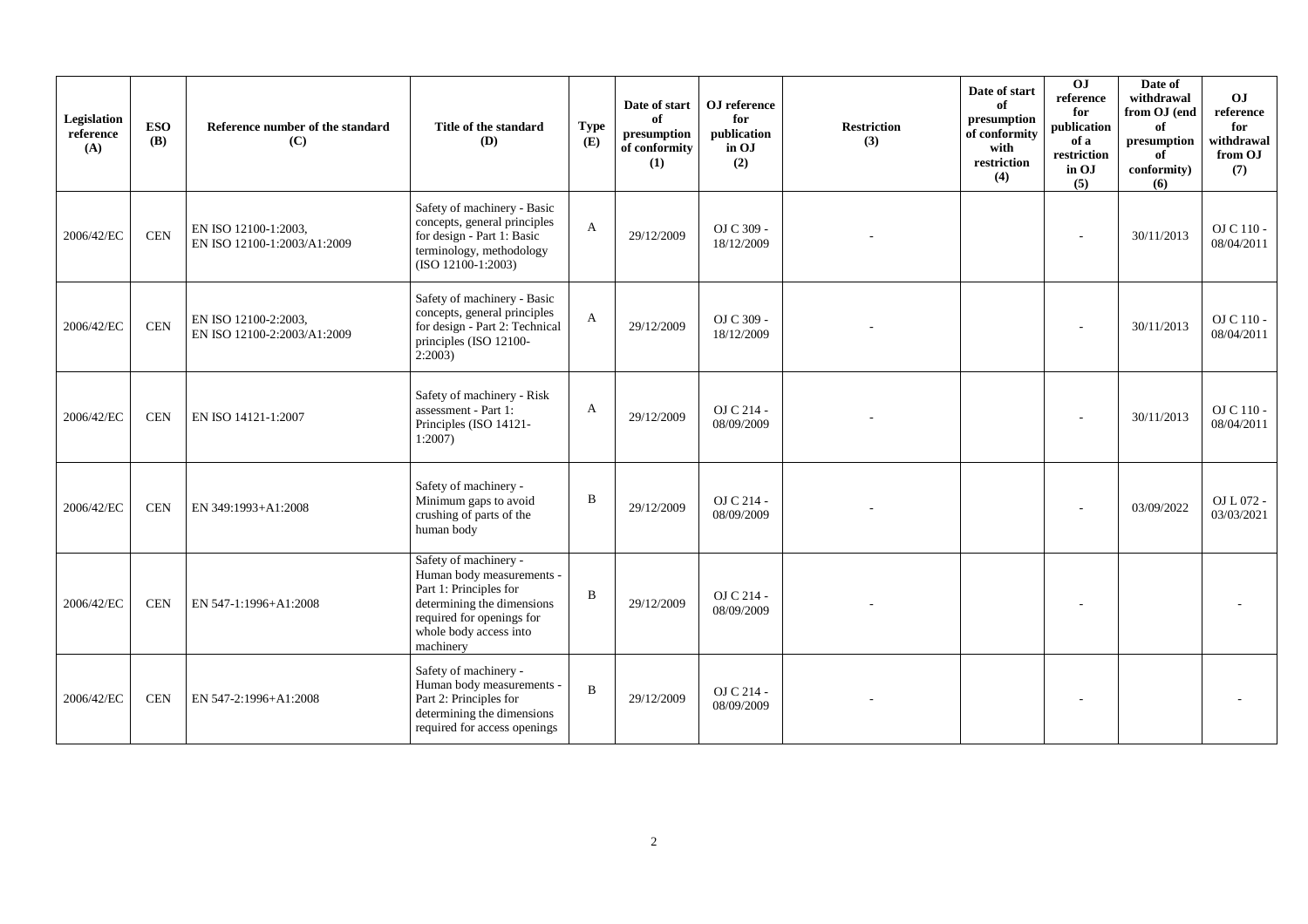| Legislation<br>reference<br>(A) | <b>ESO</b><br><b>(B)</b> | Reference number of the standard<br>(C) | Title of the standard<br><b>(D)</b>                                                                                                                                                     | <b>Type</b><br>(E) | Date of start<br>of<br>presumption<br>of conformity<br>(1) | OJ reference<br>for<br>publication<br>in OJ<br>(2) | <b>Restriction</b><br>(3) | Date of start<br>of<br>presumption<br>of conformity<br>with<br>restriction<br>(4) | $\overline{0}$<br>reference<br>for<br>publication<br>of a<br>restriction<br>in OJ<br>(5) | Date of<br>withdrawal<br>from OJ (end<br>of<br>presumption<br>of<br>conformity)<br>(6) | OJ<br>reference<br>for<br>withdrawal<br>from OJ<br>(7) |
|---------------------------------|--------------------------|-----------------------------------------|-----------------------------------------------------------------------------------------------------------------------------------------------------------------------------------------|--------------------|------------------------------------------------------------|----------------------------------------------------|---------------------------|-----------------------------------------------------------------------------------|------------------------------------------------------------------------------------------|----------------------------------------------------------------------------------------|--------------------------------------------------------|
| 2006/42/EC                      | <b>CEN</b>               | EN 547-3:1996+A1:2008                   | Safety of machinery -<br>Human body measurements -<br>Part 3: Anthropometric data                                                                                                       | B                  | 29/12/2009                                                 | OJ C 214 -<br>08/09/2009                           |                           |                                                                                   |                                                                                          |                                                                                        |                                                        |
| 2006/42/EC                      | <b>CEN</b>               | EN 574:1996+A1:2008                     | Safety of machinery - Two-<br>hand control devices -<br>Functional aspects -<br>Principles for design                                                                                   | $\mathbf B$        | 29/12/2009                                                 | OJ C 214 -<br>08/09/2009                           |                           |                                                                                   |                                                                                          | 03/09/2022                                                                             | OJ L 072 -<br>03/03/2021                               |
| 2006/42/EC                      | <b>CEN</b>               | EN 614-1:2006+A1:2009                   | Safety of machinery -<br>Ergonomic design principles<br>- Part 1: Terminology and<br>general principles                                                                                 | B                  | 29/12/2009                                                 | OJ C 214 -<br>08/09/2009                           |                           |                                                                                   |                                                                                          |                                                                                        |                                                        |
| 2006/42/EC                      | <b>CEN</b>               | EN 614-2:2000+A1:2008                   | Safety of machinery -<br>Ergonomic design principles<br>- Part 2: Interactions between<br>the design of machinery and<br>work tasks                                                     | $\, {\bf B}$       | 29/12/2009                                                 | OJ C 214 -<br>08/09/2009                           |                           |                                                                                   | $\overline{a}$                                                                           |                                                                                        |                                                        |
| 2006/42/EC                      | <b>CEN</b>               | EN 626-1:1994+A1:2008                   | Safety of machinery -<br>Reduction of risks to health<br>from hazardous substances<br>emitted by machinery - Part<br>1: Principles and<br>specifications for machinery<br>manufacturers | $\mathbf B$        | 29/12/2009                                                 | OJ C 214 -<br>08/09/2009                           |                           |                                                                                   |                                                                                          | 31/05/2016                                                                             | OJ C 173 -<br>13/05/2016                               |
| 2006/42/EC                      | <b>CEN</b>               | EN 626-2:1996+A1:2008                   | Safety of machinery -<br>Reduction of risk to health<br>from hazardous substances<br>emitted by machinery - Part<br>2: Methodology leading to<br>verification procedures                | B                  | 29/12/2009                                                 | OJ C 214 -<br>08/09/2009                           |                           |                                                                                   |                                                                                          | 30/06/2016                                                                             | OJ C 173 -<br>13/05/2016                               |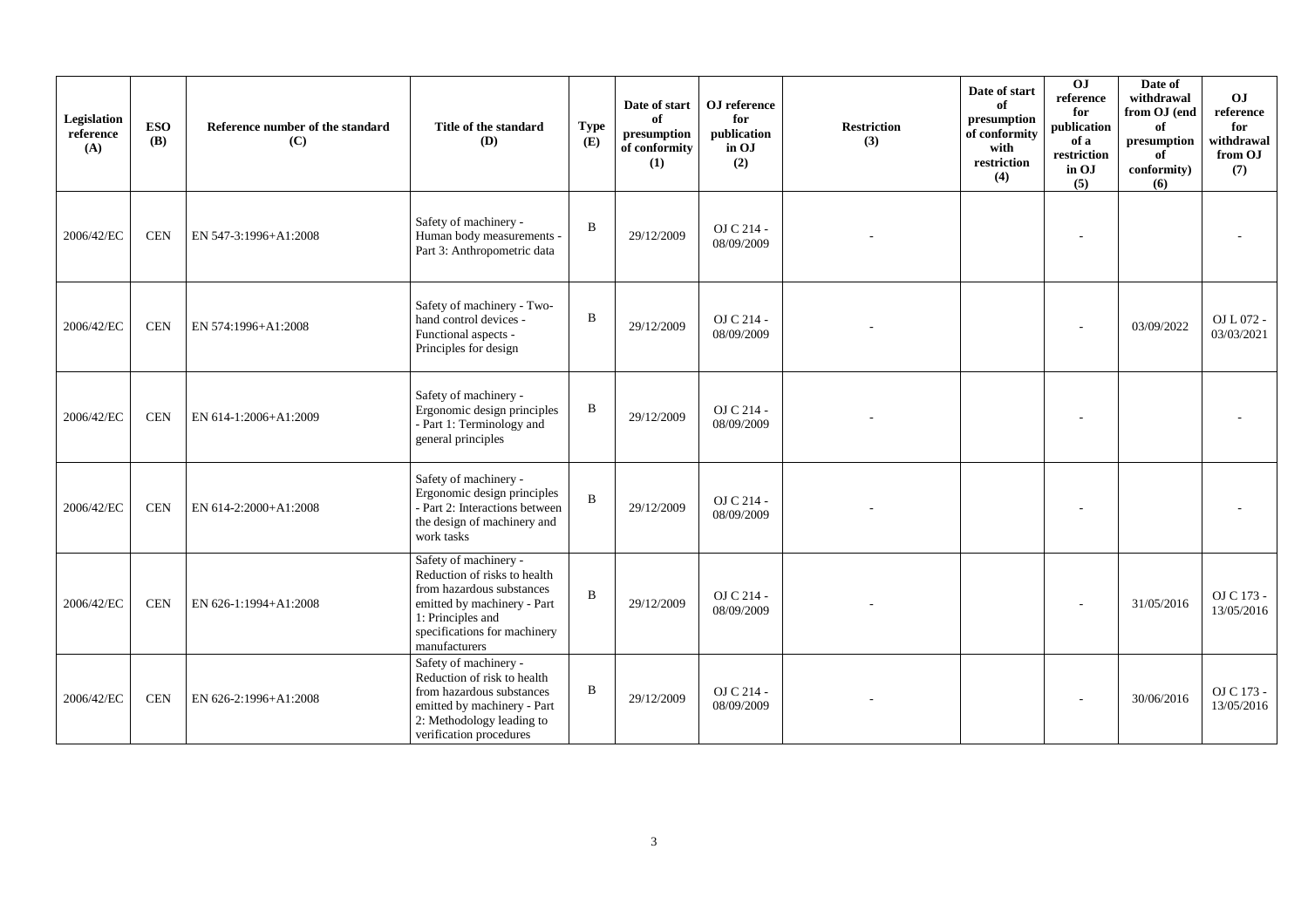| Legislation<br>reference<br>(A) | <b>ESO</b><br><b>(B)</b> | Reference number of the standard<br>(C) | Title of the standard<br><b>(D)</b>                                                                                                                                                                      | <b>Type</b><br>(E) | Date of start<br>of<br>presumption<br>of conformity<br>(1) | OJ reference<br>for<br>publication<br>in OJ<br>(2) | <b>Restriction</b><br>(3) | Date of start<br>of<br>presumption<br>of conformity<br>with<br>restriction<br>(4) | $\overline{0}$<br>reference<br>for<br>publication<br>of a<br>restriction<br>in OJ<br>(5) | Date of<br>withdrawal<br>from OJ (end<br>of<br>presumption<br>of<br>conformity)<br>(6) | O <sub>J</sub><br>reference<br>for<br>withdrawal<br>from OJ<br>(7) |
|---------------------------------|--------------------------|-----------------------------------------|----------------------------------------------------------------------------------------------------------------------------------------------------------------------------------------------------------|--------------------|------------------------------------------------------------|----------------------------------------------------|---------------------------|-----------------------------------------------------------------------------------|------------------------------------------------------------------------------------------|----------------------------------------------------------------------------------------|--------------------------------------------------------------------|
| 2006/42/EC                      | <b>CEN</b>               | EN 842:1996+A1:2008                     | Safety of machinery - Visual<br>danger signals - General<br>requirements, design and<br>testing                                                                                                          | $\mathbf{B}$       | 29/12/2009                                                 | OJ C 214 -<br>08/09/2009                           |                           |                                                                                   |                                                                                          |                                                                                        |                                                                    |
| 2006/42/EC                      | <b>CEN</b>               | EN 894-1:1997+A1:2008                   | Safety of machinery -<br>Ergonomics requirements for<br>the design of displays and<br>control actuators - Part 1:<br>General principles for human<br>interactions with displays<br>and control actuators | $\overline{B}$     | 29/12/2009                                                 | OJ C 214 -<br>08/09/2009                           |                           |                                                                                   |                                                                                          |                                                                                        |                                                                    |
| 2006/42/EC                      | <b>CEN</b>               | EN 894-2:1997+A1:2008                   | Safety of machinery -<br>Ergonomics requirements for<br>the design of displays and<br>control actuators - Part 2:<br>Displays                                                                            | $\, {\bf B}$       | 29/12/2009                                                 | OJ C 214 -<br>08/09/2009                           |                           |                                                                                   |                                                                                          |                                                                                        |                                                                    |
| 2006/42/EC                      | <b>CEN</b>               | EN 894-3:2000+A1:2008                   | Safety of machinery -<br>Ergonomics requirements for<br>the design of displays and<br>control actuators - Part 3:<br>Control actuators                                                                   | $\mathbf B$        | 29/12/2009                                                 | OJ C 214 -<br>08/09/2009                           |                           |                                                                                   |                                                                                          |                                                                                        |                                                                    |
| 2006/42/EC                      | <b>CEN</b>               | EN 894-4:2010                           | Safety of machinery -<br>Ergonomics requirements for<br>the design of displays and<br>control actuators - Part 4:<br>Location and arrangement of<br>displays and control<br>actuators                    | $\mathbf{B}$       | 20/10/2010                                                 | OJ C 284 -<br>20/10/2010                           |                           |                                                                                   |                                                                                          |                                                                                        |                                                                    |
| 2006/42/EC                      | <b>CEN</b>               | EN 953:1997+A1:2009                     | Safety of machinery - Guards<br>- General requirements for<br>the design and construction<br>of fixed and movable guards                                                                                 | $\, {\bf B}$       | 29/12/2009                                                 | OJ C 214 -<br>08/09/2009                           |                           |                                                                                   |                                                                                          | 31/05/2016                                                                             | OJ C 173 -<br>13/05/2016                                           |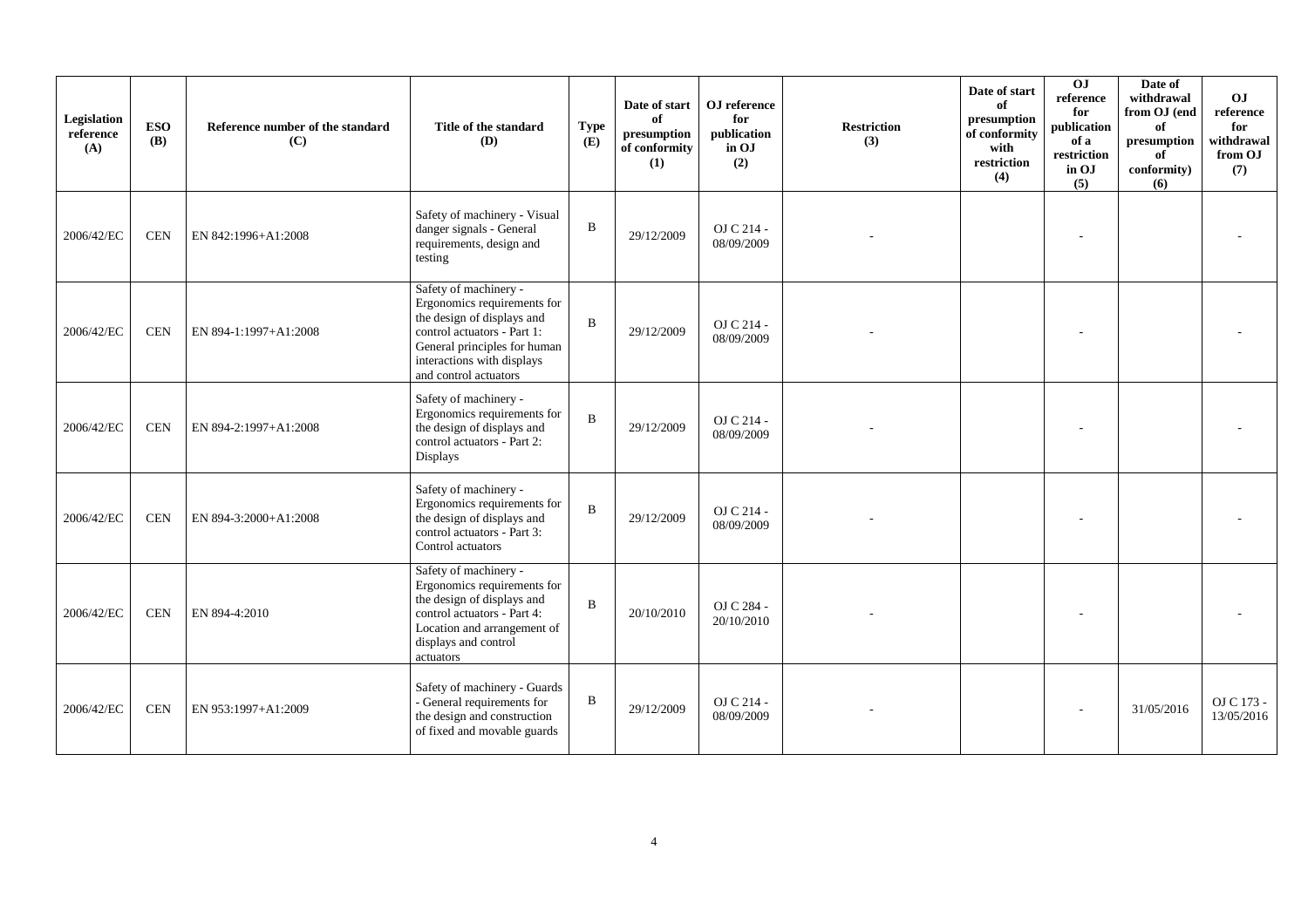| Legislation<br>reference<br>(A) | <b>ESO</b><br><b>(B)</b> | Reference number of the standard<br>(C) | Title of the standard<br>(D)                                                                                                         | <b>Type</b><br>(E) | Date of start<br>of<br>presumption<br>of conformity<br>(1) | OJ reference<br>for<br>publication<br>in OJ<br>(2) | <b>Restriction</b><br>(3) | Date of start<br>of<br>presumption<br>of conformity<br>with<br>restriction<br>(4) | OJ<br>$\rm reference$<br>for<br>publication<br>of a<br>restriction<br>in OJ<br>(5) | Date of<br>withdrawal<br>from OJ (end<br>of<br>presumption<br>of<br>conformity)<br>(6) | <b>OJ</b><br>reference<br>for<br>withdrawal<br>from OJ<br>(7) |
|---------------------------------|--------------------------|-----------------------------------------|--------------------------------------------------------------------------------------------------------------------------------------|--------------------|------------------------------------------------------------|----------------------------------------------------|---------------------------|-----------------------------------------------------------------------------------|------------------------------------------------------------------------------------|----------------------------------------------------------------------------------------|---------------------------------------------------------------|
| 2006/42/EC                      | <b>CEN</b>               | EN 981:1996+A1:2008                     | Safety of machinery -<br>System of auditory and<br>visual danger and<br>information signals                                          | $\, {\bf B}$       | 29/12/2009                                                 | OJ C 214 -<br>08/09/2009                           |                           |                                                                                   |                                                                                    |                                                                                        |                                                               |
| 2006/42/EC                      | <b>CEN</b>               | EN 982:1996+A1:2008                     | Safety of machinery - Safety<br>requirements for fluid power<br>systems and their<br>components - Hydraulics                         | B                  | 29/12/2009                                                 | OJ C 214 -<br>08/09/2009                           |                           |                                                                                   |                                                                                    | 30/11/2011                                                                             | OJ C 110 -<br>08/04/2011                                      |
| 2006/42/EC                      | <b>CEN</b>               | EN 983:1996+A1:2008                     | Safety of machinery - Safety<br>requirements for fluid power<br>systems and their<br>components - Pneumatics                         | B                  | 29/12/2009                                                 | OJ C 214 -<br>08/09/2009                           |                           |                                                                                   |                                                                                    | 30/11/2011                                                                             | OJ C 110 -<br>08/04/2011                                      |
| 2006/42/EC                      | <b>CEN</b>               | EN 999:1998+A1:2008                     | Safety of machinery - The<br>positioning of protective<br>equipment in respect of<br>approach speeds of parts of<br>the human body   | $\mathbf B$        | 29/12/2009                                                 | OJ C 214 -<br>08/09/2009                           |                           |                                                                                   |                                                                                    | 30/11/2010                                                                             | OJ C 284 -<br>20/10/2010                                      |
| 2006/42/EC                      | <b>CEN</b>               | EN 1005-1:2001+A1:2008                  | Safety of machinery -<br>Human physical performance<br>- Part 1: Terms and<br>definitions                                            | B                  | 29/12/2009                                                 | OJ C 214 -<br>08/09/2009                           |                           |                                                                                   |                                                                                    |                                                                                        |                                                               |
| 2006/42/EC                      | <b>CEN</b>               | EN 1005-2:2003+A1:2008                  | Safety of machinery -<br>Human physical performance<br>- Part 2: Manual handling of<br>machinery and component<br>parts of machinery | $\mathbf B$        | 29/12/2009                                                 | OJ C 214 -<br>08/09/2009                           |                           |                                                                                   |                                                                                    |                                                                                        |                                                               |
| 2006/42/EC                      | <b>CEN</b>               | EN 1005-3:2002+A1:2008                  | Safety of machinery -<br>Human physical performance<br>- Part 3: Recommended force<br>limits for machinery<br>operation              | $\, {\bf B}$       | 29/12/2009                                                 | OJ C 214 -<br>08/09/2009                           |                           |                                                                                   |                                                                                    |                                                                                        |                                                               |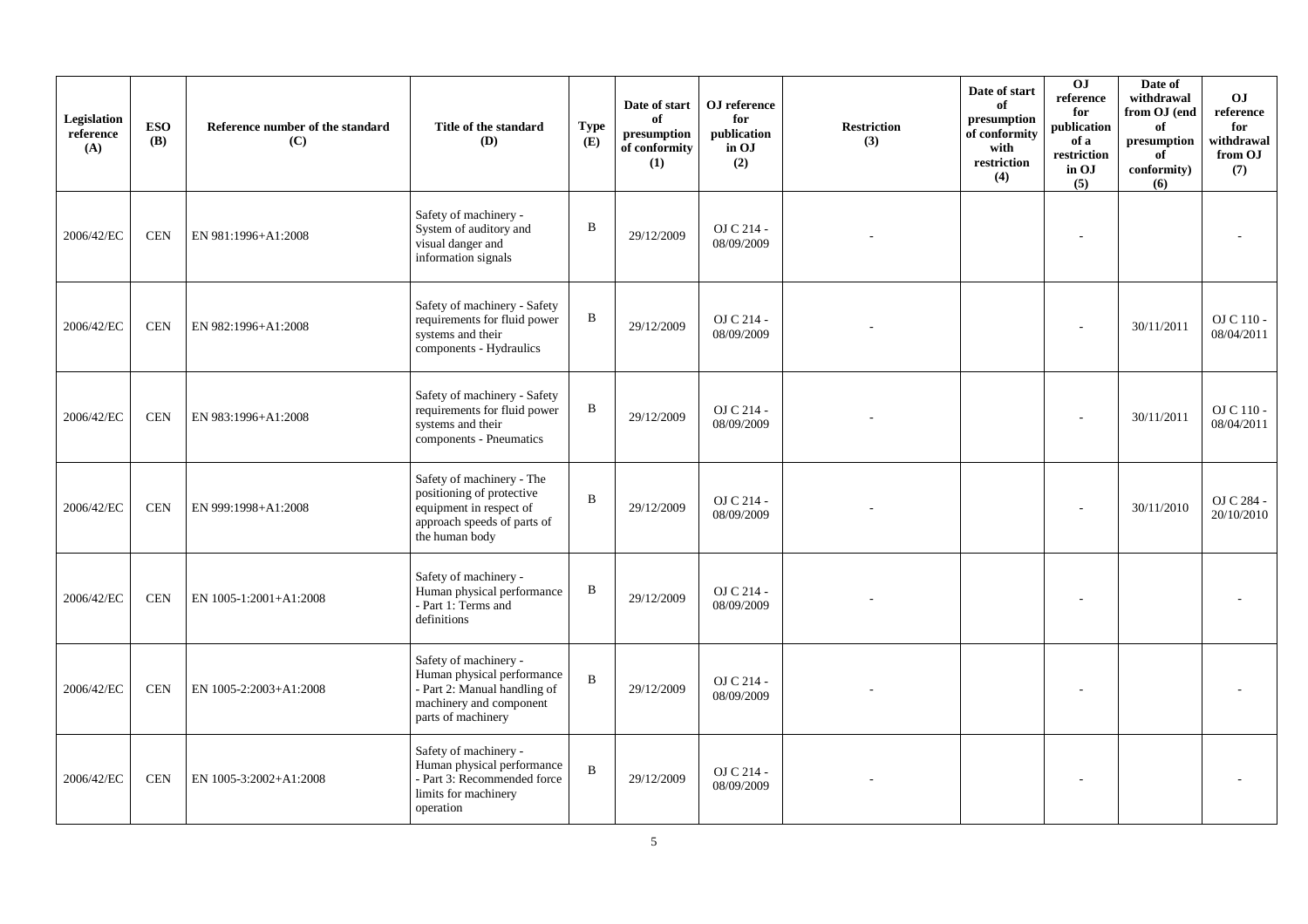| Legislation<br>reference<br>(A) | <b>ESO</b><br><b>(B)</b> | Reference number of the standard<br>(C) | Title of the standard<br><b>(D)</b>                                                                                                                                                           | <b>Type</b><br>(E) | Date of start<br>of<br>presumption<br>of conformity<br>(1) | OJ reference<br>for<br>publication<br>in OJ<br>(2) | <b>Restriction</b><br>(3) | Date of start<br>of<br>presumption<br>of conformity<br>with<br>restriction<br>(4) | 0 <sub>J</sub><br>reference<br>for<br>publication<br>of a<br>restriction<br>in OJ<br>(5) | Date of<br>withdrawal<br>from OJ (end<br>of<br>presumption<br>of<br>conformity)<br>(6) | OJ<br>reference<br>for<br>withdrawal<br>from OJ<br>(7) |
|---------------------------------|--------------------------|-----------------------------------------|-----------------------------------------------------------------------------------------------------------------------------------------------------------------------------------------------|--------------------|------------------------------------------------------------|----------------------------------------------------|---------------------------|-----------------------------------------------------------------------------------|------------------------------------------------------------------------------------------|----------------------------------------------------------------------------------------|--------------------------------------------------------|
| 2006/42/EC                      | <b>CEN</b>               | EN 1005-4:2005+A1:2008                  | Safety of machinery -<br>Human physical performance<br>- Part 4: Evaluation of<br>working postures and<br>movements in relation to<br>machinery                                               | $\, {\bf B}$       | 29/12/2009                                                 | OJ C 214 -<br>08/09/2009                           |                           |                                                                                   |                                                                                          |                                                                                        |                                                        |
| 2006/42/EC                      | <b>CEN</b>               | EN 1032:2003+A1:2008                    | Mechanical vibration -<br>Testing of mobile machinery<br>in order to determine the<br>vibration emission value                                                                                | $\, {\bf B}$       | 29/12/2009                                                 | OJ C 214 -<br>08/09/2009                           |                           |                                                                                   |                                                                                          |                                                                                        |                                                        |
| 2006/42/EC                      | <b>CEN</b>               | EN 1037:1995+A1:2008                    | Safety of machinery -<br>Prevention of unexpected<br>start-up                                                                                                                                 | $\mathbf B$        | 29/12/2009                                                 | OJ C 214 -<br>08/09/2009                           |                           |                                                                                   |                                                                                          | 19/09/2020                                                                             | OJ L 286 -<br>07/11/2019                               |
| 2006/42/EC                      | <b>CEN</b>               | EN 1088:1995+A2:2008                    | Safety of machinery -<br>Interlocking devices<br>associated with guards -<br>Principles for design and<br>selection                                                                           | B                  | 29/12/2009                                                 | OJ C 214 -<br>08/09/2009                           |                           |                                                                                   |                                                                                          | 30/04/2015                                                                             | OJ C 110 -<br>11/04/2014                               |
| 2006/42/EC                      | <b>CEN</b>               | EN 1093-1:2008                          | Safety of machinery -<br>Evaluation of the emission of<br>airborne hazardous<br>substances - Part 1: Selection<br>of test methods                                                             | $\overline{B}$     | 29/12/2009                                                 | OJ C 214 -<br>08/09/2009                           |                           |                                                                                   |                                                                                          |                                                                                        |                                                        |
| 2006/42/EC                      | <b>CEN</b>               | EN 1093-2:2006+A1:2008                  | Safety of machinery -<br>Evaluation of the emission of<br>airborne hazardous<br>substances - Part 2: Tracer<br>gas method for the<br>measurement of the emission<br>rate of a given pollutant | $\mathbf B$        | 29/12/2009                                                 | OJ C 214 -<br>08/09/2009                           |                           |                                                                                   |                                                                                          |                                                                                        |                                                        |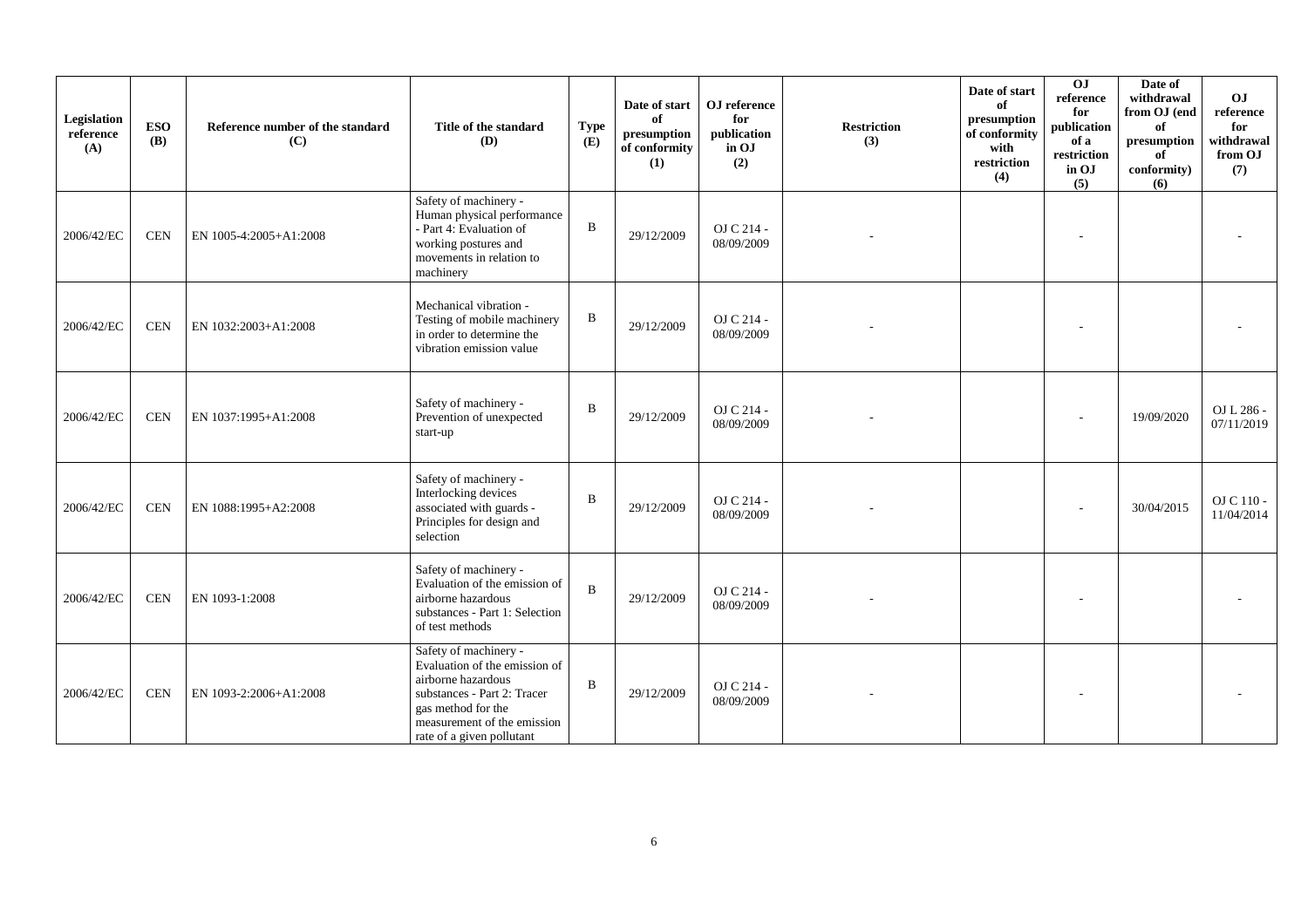| Legislation<br>reference<br>(A) | <b>ESO</b><br><b>(B)</b> | Reference number of the standard<br>(C) | Title of the standard<br><b>(D)</b>                                                                                                                                                           | <b>Type</b><br>(E) | Date of start<br>of<br>presumption<br>of conformity<br>(1) | OJ reference<br>for<br>publication<br>in OJ<br>(2) | <b>Restriction</b><br>(3) | Date of start<br>of<br>presumption<br>of conformity<br>with<br>restriction<br>(4) | 0J<br>reference<br>for<br>publication<br>of a<br>restriction<br>in OJ<br>(5) | Date of<br>withdrawal<br>from OJ (end<br>of<br>presumption<br>of<br>conformity)<br>(6) | O <sub>J</sub><br>reference<br>for<br>withdrawal<br>from OJ<br>(7) |
|---------------------------------|--------------------------|-----------------------------------------|-----------------------------------------------------------------------------------------------------------------------------------------------------------------------------------------------|--------------------|------------------------------------------------------------|----------------------------------------------------|---------------------------|-----------------------------------------------------------------------------------|------------------------------------------------------------------------------|----------------------------------------------------------------------------------------|--------------------------------------------------------------------|
| 2006/42/EC                      | <b>CEN</b>               | EN 1093-3:2006+A1:2008                  | Safety of machinery -<br>Evaluation of the emission of<br>airborne hazardous<br>substances - Part 3: Test<br>bench method for the<br>measurement of the emission<br>rate of a given pollutant | $\mathbf{B}$       | 29/12/2009                                                 | OJ C 214 -<br>08/09/2009                           |                           |                                                                                   |                                                                              |                                                                                        |                                                                    |
| 2006/42/EC                      | <b>CEN</b>               | EN 1093-4:1996+A1:2008                  | Safety of machinery -<br>Evaluation of the emission of<br>airborne hazardous<br>substances - Part 4: Capture<br>efficiency of an exhaust<br>system - Tracer method                            | $\mathbf{B}$       | 29/12/2009                                                 | OJ C 214 -<br>08/09/2009                           |                           |                                                                                   |                                                                              |                                                                                        |                                                                    |
| 2006/42/EC                      | <b>CEN</b>               | EN 1093-6:1998+A1:2008                  | Safety of machinery -<br>Evaluation of the emission of<br>airborne hazardous<br>substances - Part 6:<br>Separation efficiency by<br>mass, unducted outlet                                     | $\mathbf B$        | 29/12/2009                                                 | OJ C 214 -<br>08/09/2009                           |                           |                                                                                   |                                                                              |                                                                                        |                                                                    |
| 2006/42/EC                      | <b>CEN</b>               | EN 1093-7:1998+A1:2008                  | Safety of machinery -<br>Evaluation of the emission of<br>airborne hazardous<br>substances - Part 7:<br>Separation efficiency by<br>mass, ducted outlet                                       | $\mathbf B$        | 29/12/2009                                                 | OJ C 214 -<br>08/09/2009                           |                           |                                                                                   |                                                                              |                                                                                        |                                                                    |
| 2006/42/EC                      | <b>CEN</b>               | EN 1093-8:1998+A1:2008                  | Safety of machinery -<br>Evaluation of the emission of<br>airborne hazardous<br>substances - Part 8: Pollutant<br>concentration parameter, test<br>bench method                               | $\mathbf{B}$       | 29/12/2009                                                 | OJ C 214 -<br>08/09/2009                           |                           |                                                                                   |                                                                              |                                                                                        |                                                                    |
| 2006/42/EC                      | <b>CEN</b>               | EN 1093-9:1998+A1:2008                  | Safety of machinery -<br>Evaluation of the emission of<br>airborne hazardous<br>substances - Part 9: Pollutant<br>concentration parameter,<br>room method                                     | $\mathbf B$        | 29/12/2009                                                 | OJ C 214 -<br>08/09/2009                           |                           |                                                                                   |                                                                              |                                                                                        |                                                                    |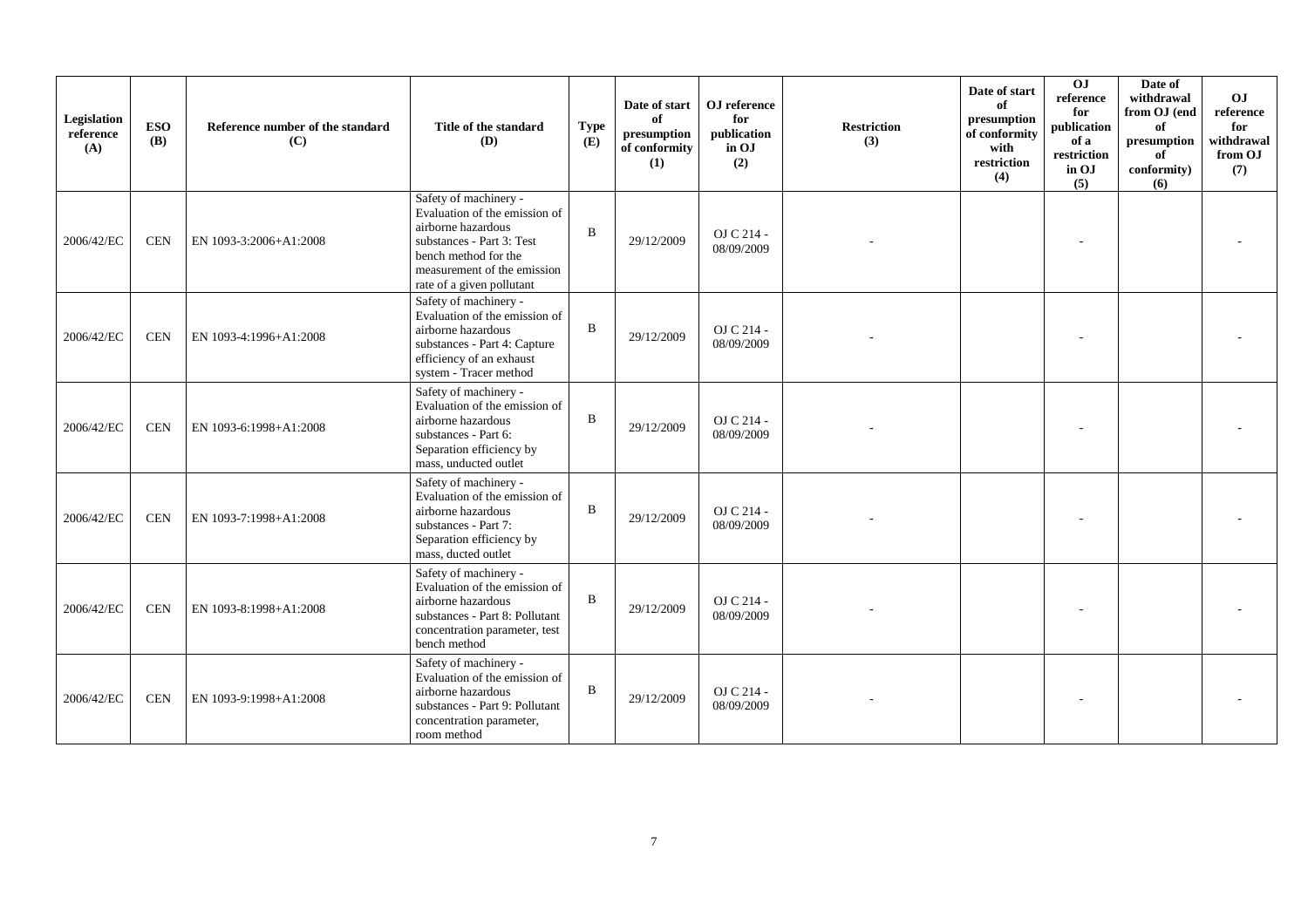| Legislation<br>reference<br>(A) | <b>ESO</b><br><b>(B)</b> | Reference number of the standard<br>(C) | Title of the standard<br>(D)                                                                                                                                                         | <b>Type</b><br>(E) | Date of start<br>of<br>presumption<br>of conformity<br>(1) | OJ reference<br>for<br>publication<br>in OJ<br>(2) | <b>Restriction</b><br>(3) | Date of start<br>of<br>presumption<br>of conformity<br>with<br>restriction<br>(4) | 0J<br>reference<br>for<br>publication<br>of a<br>restriction<br>in OJ<br>(5) | Date of<br>withdrawal<br>from OJ (end<br>of<br>presumption<br>of<br>conformity)<br>(6) | <b>OJ</b><br>reference<br>for<br>withdrawal<br>from OJ<br>(7) |
|---------------------------------|--------------------------|-----------------------------------------|--------------------------------------------------------------------------------------------------------------------------------------------------------------------------------------|--------------------|------------------------------------------------------------|----------------------------------------------------|---------------------------|-----------------------------------------------------------------------------------|------------------------------------------------------------------------------|----------------------------------------------------------------------------------------|---------------------------------------------------------------|
| 2006/42/EC                      | <b>CEN</b>               | EN 1093-11:2001+A1:2008                 | Safety of machinery -<br>Evaluation of the emission of<br>airborne hazardous<br>substances - Part 11:<br>Decontamination index                                                       | $\mathbf{B}$       | 29/12/2009                                                 | OJ C 214 -<br>08/09/2009                           |                           |                                                                                   |                                                                              |                                                                                        |                                                               |
| 2006/42/EC                      | <b>CEN</b>               | EN 1127-1:2007                          | Explosive atmospheres -<br>Explosion prevention and<br>protection - Part 1: Basic<br>concepts and methodology                                                                        | $\mathbf B$        | 29/12/2009                                                 | OJ C 309 -<br>18/12/2009                           |                           |                                                                                   |                                                                              | 31/07/2014                                                                             | OJ C 338 -<br>18/11/2011                                      |
| 2006/42/EC                      | <b>CEN</b>               | EN 1127-1:2011                          | Explosive atmospheres -<br>Explosion prevention and<br>protection - Part 1: Basic<br>concepts and methodology                                                                        | B                  | 18/11/2011                                                 | OJ C 338 -<br>18/11/2011                           |                           |                                                                                   |                                                                              | 02/10/2021                                                                             | OJ L 102 -<br>02/04/2020                                      |
| 2006/42/EC                      | <b>CEN</b>               | EN 1127-1:2019                          | Explosive atmospheres -<br>Explosion prevention and<br>protection - Part 1: Basic<br>concepts and methodology                                                                        | B                  | 02/04/2020                                                 | OJ L 102 -<br>02/04/2020                           |                           |                                                                                   |                                                                              |                                                                                        |                                                               |
| 2006/42/EC                      | <b>CEN</b>               | EN 1127-2:2014                          | Explosive atmospheres -<br>Explosion prevention and<br>protection - Part 2: Basic<br>concepts and methodology<br>for mining                                                          | $\mathbf B$        | 13/02/2015                                                 | OJ C 054 -<br>13/02/2015                           |                           |                                                                                   |                                                                              |                                                                                        |                                                               |
| 2006/42/EC                      | <b>CEN</b>               | EN 1299:1997+A1:2008                    | Mechanical vibration and<br>shock - Vibration isolation of<br>machines - Information for<br>the application of source<br>isolation                                                   | $\mathbf B$        | 29/12/2009                                                 | OJ C 214 -<br>08/09/2009                           |                           |                                                                                   |                                                                              |                                                                                        |                                                               |
| 2006/42/EC                      | <b>CEN</b>               | EN 1760-1:1997+A1:2009                  | Safety of machinery -<br>Pressure sensitive protective<br>devices - Part 1: General<br>principles for the design and<br>testing of pressure sensitive<br>mats and pressure sensitive | $\, {\bf B}$       | 29/12/2009                                                 | OJ C 214 -<br>08/09/2009                           |                           |                                                                                   |                                                                              | 28/11/2013                                                                             | OJ C 348 -<br>28/11/2013                                      |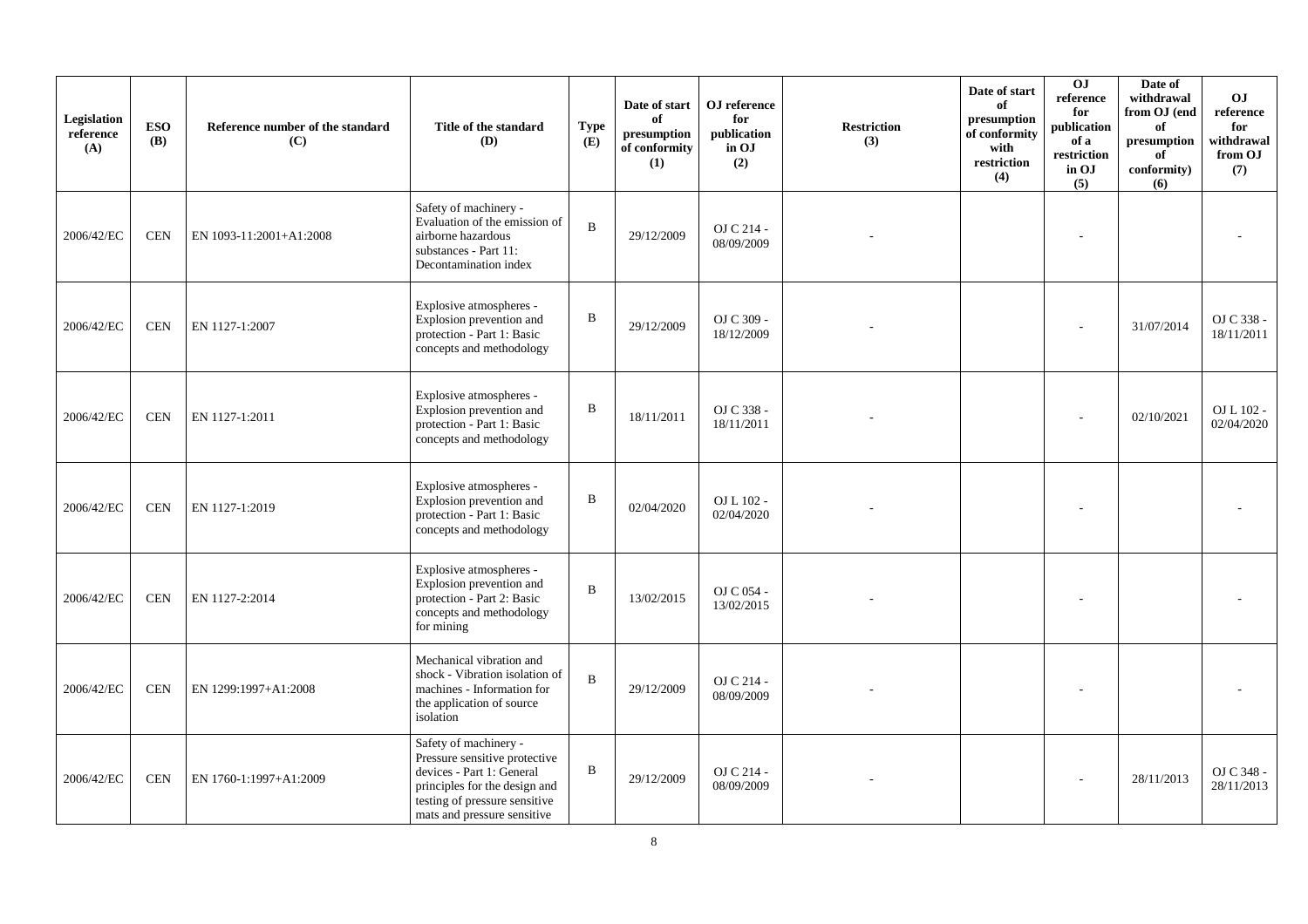| Legislation<br>reference<br>(A) | <b>ESO</b><br><b>(B)</b> | Reference number of the standard<br>(C) | Title of the standard<br>(D)                                                                                                                                                                           | <b>Type</b><br>(E) | Date of start<br>of<br>presumption<br>of conformity<br>(1) | OJ reference<br>for<br>publication<br>in OJ<br>(2) | <b>Restriction</b><br>(3) | Date of start<br>of<br>presumption<br>of conformity<br>with<br>restriction<br>(4) | OJ<br>reference<br>for<br>publication<br>of a<br>restriction<br>in OJ<br>(5) | Date of<br>withdrawal<br>from OJ (end<br>of<br>presumption<br>of<br>conformity)<br>(6) | OJ<br>reference<br>for<br>withdrawal<br>from OJ<br>(7) |
|---------------------------------|--------------------------|-----------------------------------------|--------------------------------------------------------------------------------------------------------------------------------------------------------------------------------------------------------|--------------------|------------------------------------------------------------|----------------------------------------------------|---------------------------|-----------------------------------------------------------------------------------|------------------------------------------------------------------------------|----------------------------------------------------------------------------------------|--------------------------------------------------------|
|                                 |                          |                                         | floors                                                                                                                                                                                                 |                    |                                                            |                                                    |                           |                                                                                   |                                                                              |                                                                                        |                                                        |
| 2006/42/EC                      | <b>CEN</b>               | EN 1760-2:2001+A1:2009                  | Safety of machinery -<br>Pressure sensitive protective<br>devices - Part 2: General<br>principles for the design and<br>testing of pressure sensitive<br>edges and pressure sensitive<br>bars          | B                  | 29/12/2009                                                 | OJ C 214 -<br>08/09/2009                           |                           |                                                                                   |                                                                              | 28/11/2013                                                                             | OJ C 348 -<br>28/11/2013                               |
| 2006/42/EC                      | <b>CEN</b>               | EN 1760-3:2004+A1:2009                  | Safety of machinery -<br>Pressure sensitive protective<br>devices - Part 3: General<br>principles for the design and<br>testing of pressure sensitive<br>bumpers, plates, wires and<br>similar devices | B                  | 29/12/2009                                                 | OJ C 214 -<br>08/09/2009                           |                           |                                                                                   |                                                                              | 31/01/2014                                                                             | OJ C 348 -<br>28/11/2013                               |
| 2006/42/EC                      | <b>CEN</b>               | EN 1837:1999+A1:2009                    | Safety of machinery -<br>Integral lighting of machines                                                                                                                                                 | B                  | 29/12/2009                                                 | OJ C 309 -<br>18/12/2009                           |                           |                                                                                   |                                                                              |                                                                                        |                                                        |
| 2006/42/EC                      | <b>CEN</b>               | EN ISO 3741:2009                        | Acoustics - Determination of<br>sound power levels of noise<br>sources using sound pressure<br>- Precision methods for<br>reverberation rooms (ISO<br>3741:1999, including Cor<br>$1:2001$ )           | B                  | 29/12/2009                                                 | OJ C 309 -<br>18/12/2009                           |                           |                                                                                   |                                                                              | 30/04/2011                                                                             | OJ C 110 -<br>08/04/2011                               |
| 2006/42/EC                      | <b>CEN</b>               | EN ISO 3741:2010                        | Acoustics - Determination of<br>sound power levels and<br>sound energy levels of noise<br>sources using sound pressure<br>- Precision methods for<br>reverberation test rooms<br>(ISO 3741:2010)       | B                  | 08/04/2011                                                 | OJ C 110 -<br>08/04/2011                           |                           |                                                                                   |                                                                              |                                                                                        |                                                        |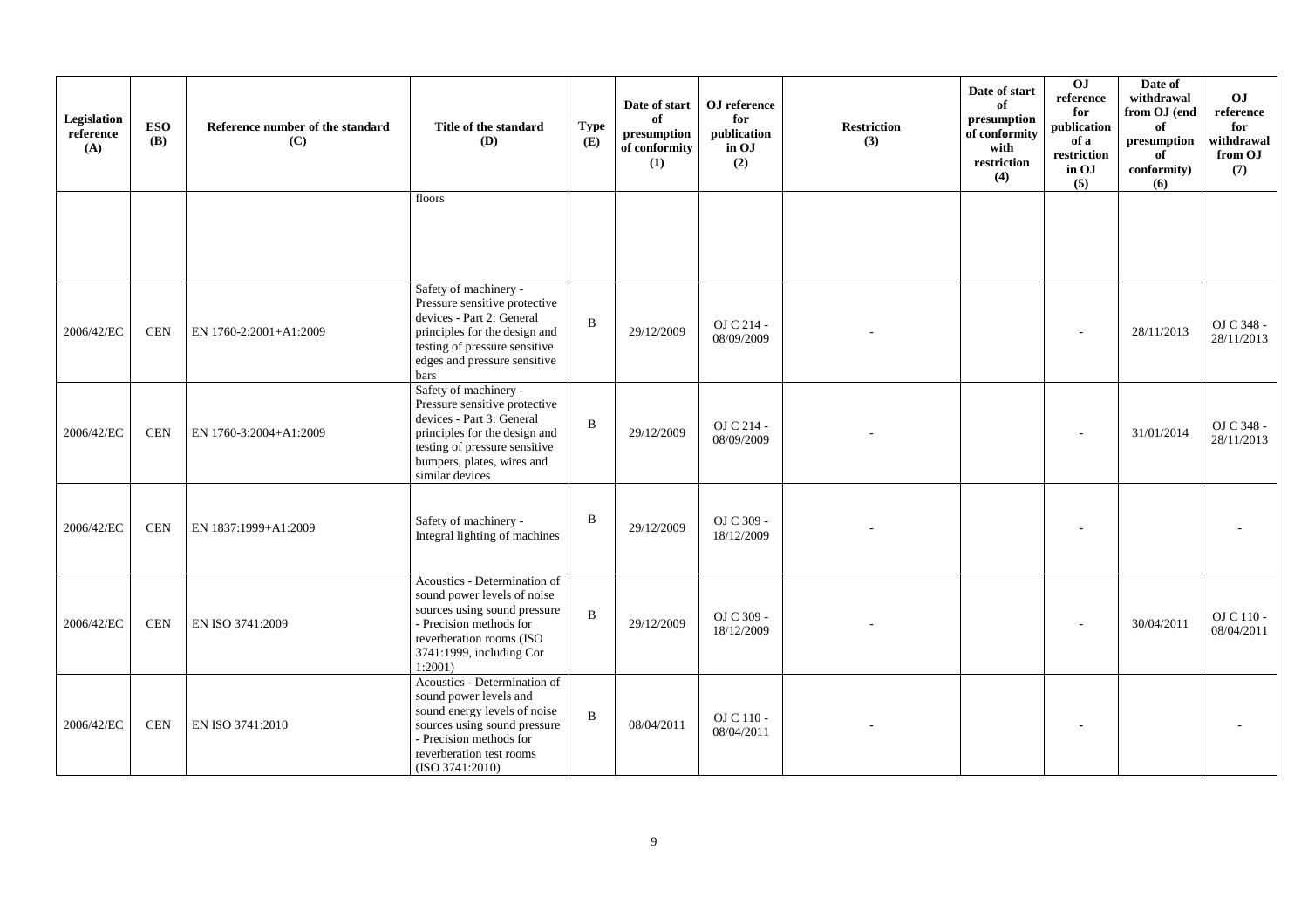| Legislation<br>reference<br>(A) | <b>ESO</b><br><b>(B)</b> | Reference number of the standard<br>(C) | Title of the standard<br><b>(D)</b>                                                                                                                                                                                                                                                      | <b>Type</b><br>(E) | Date of start<br>of<br>presumption<br>of conformity<br>(1) | OJ reference<br>for<br>publication<br>in OJ<br>(2) | <b>Restriction</b><br>(3) | Date of start<br>of<br>presumption<br>of conformity<br>with<br>$\operatorname{restriction}$<br>(4) | $\overline{0}$<br>reference<br>for<br>publication<br>of a<br>restriction<br>in OJ<br>(5) | Date of<br>withdrawal<br>from OJ (end<br>of<br>presumption<br>of<br>conformity)<br>(6) | O <sub>J</sub><br>reference<br>for<br>withdrawal<br>from OJ<br>(7) |
|---------------------------------|--------------------------|-----------------------------------------|------------------------------------------------------------------------------------------------------------------------------------------------------------------------------------------------------------------------------------------------------------------------------------------|--------------------|------------------------------------------------------------|----------------------------------------------------|---------------------------|----------------------------------------------------------------------------------------------------|------------------------------------------------------------------------------------------|----------------------------------------------------------------------------------------|--------------------------------------------------------------------|
| 2006/42/EC                      | <b>CEN</b>               | EN ISO 3743-1:2009                      | Acoustics - Determination of<br>sound power levels of noise<br>sources - Engineering<br>methods for small, movable<br>sources in reverberant fields<br>- Part 1: Comparison method<br>for hard-walled test rooms<br>$(ISO 3743-1:1994)$                                                  | $\, {\bf B}$       | 29/12/2009                                                 | OJ C 309 -<br>18/12/2009                           |                           |                                                                                                    |                                                                                          | 30/04/2011                                                                             | OJ C 110 -<br>08/04/2011                                           |
| 2006/42/EC                      | <b>CEN</b>               | EN ISO 3743-1:2010                      | Acoustics - Determination of<br>sound power levels and<br>sound energy levels of noise<br>sources using sound pressure<br>- Engineering methods for<br>small movable sources in<br>reverberant fields - Part 1:<br>Comparison method for a<br>hard-walled test room (ISO<br>3743-1:2010) | B                  | 08/04/2011                                                 | OJ C 110 -<br>08/04/2011                           |                           |                                                                                                    |                                                                                          |                                                                                        |                                                                    |
| 2006/42/EC                      | <b>CEN</b>               | EN ISO 3743-2:2009                      | Acoustics - Determination of<br>sound power levels of noise<br>sources using sound pressure<br>- Engineering methods for<br>small, movable sources in<br>reverberant fields - Part 2:<br>Methods for special<br>reverberation test rooms<br>$(ISO 3743-2:1994)$                          | $\mathbf B$        | 29/12/2009                                                 | OJ C 309 -<br>18/12/2009                           |                           |                                                                                                    |                                                                                          |                                                                                        |                                                                    |
| 2006/42/EC                      | <b>CEN</b>               | EN ISO 3743-2:2019                      | Acoustics - Determination of<br>sound power levels of noise<br>sources using sound pressure<br>- Engineering methods for<br>small, movable sources in<br>reverberant fields - Part 2:<br>Methods for special<br>reverberation test rooms<br>(ISO 3743-2:2018)                            | $\mathbf B$        | 03/03/2021                                                 | OJ L 072 -<br>03/03/2021                           |                           |                                                                                                    |                                                                                          |                                                                                        |                                                                    |
| 2006/42/EC                      | <b>CEN</b>               | EN ISO 3744:2009                        | Acoustics - Determination of<br>sound power levels of noise<br>sources using sound pressure<br>- Engineering method in an<br>essentially free field over a<br>reflecting plane (ISO<br>3744:1994)                                                                                        | $\mathbf{B}$       | 29/12/2009                                                 | OJ C 309 -<br>18/12/2009                           |                           |                                                                                                    |                                                                                          | 30/04/2011                                                                             | OJ C 110 -<br>08/04/2011                                           |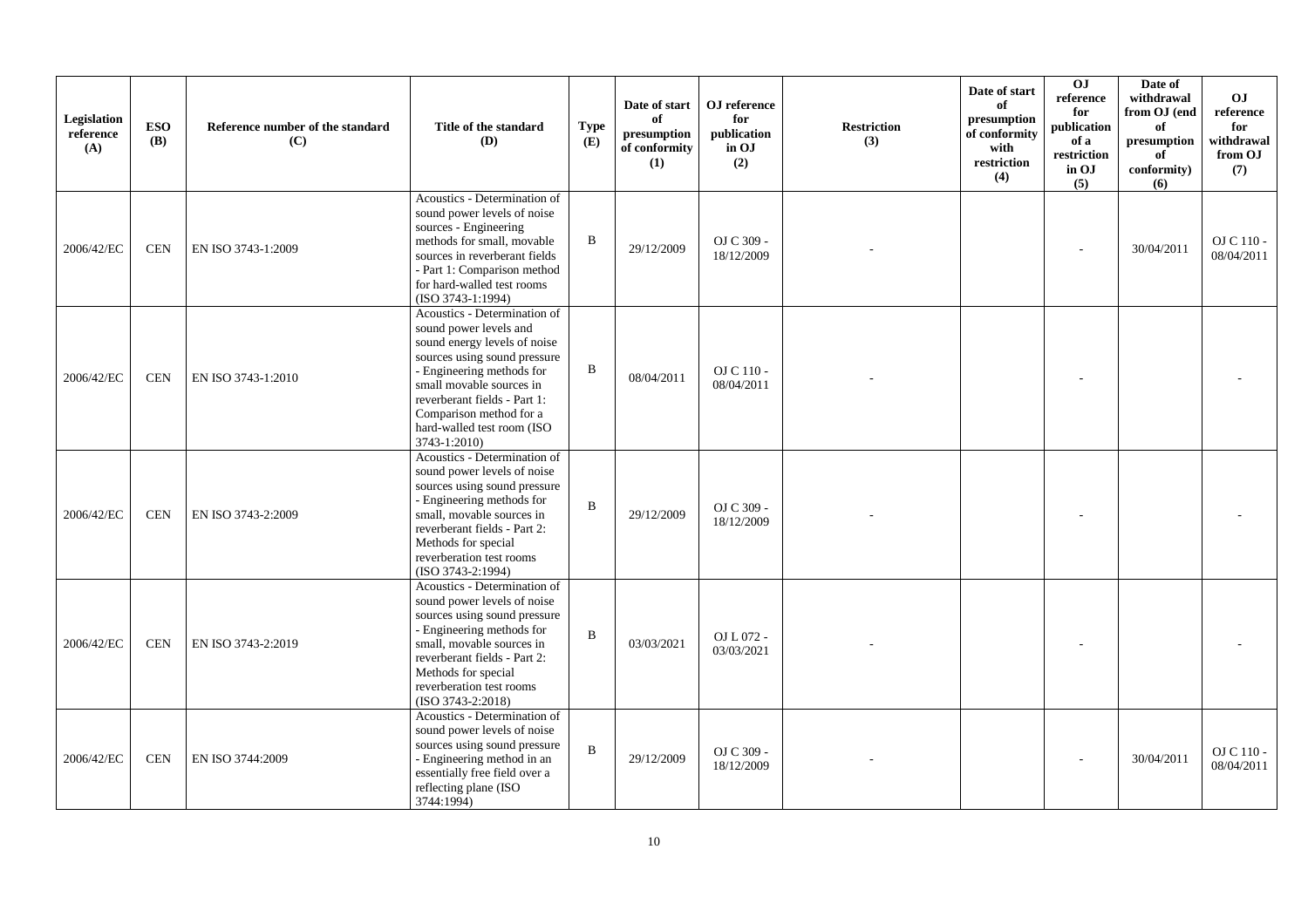| Legislation<br>reference<br>(A) | <b>ESO</b><br><b>(B)</b> | Reference number of the standard<br>(C)       | Title of the standard<br>(D)                                                                                                                                                                                                     | <b>Type</b><br>(E) | Date of start<br>of<br>presumption<br>of conformity<br>(1) | OJ reference<br>for<br>publication<br>in OJ<br>(2) | <b>Restriction</b><br>(3) | Date of start<br>of<br>presumption<br>of conformity<br>with<br>restriction<br>(4) | OJ<br>reference<br>for<br>publication<br>of a<br>restriction<br>in OJ<br>(5) | Date of<br>withdrawal<br>from OJ (end<br>of<br>presumption<br>of<br>conformity)<br>(6) | <b>OJ</b><br>reference<br>for<br>withdrawal<br>from OJ<br>(7) |
|---------------------------------|--------------------------|-----------------------------------------------|----------------------------------------------------------------------------------------------------------------------------------------------------------------------------------------------------------------------------------|--------------------|------------------------------------------------------------|----------------------------------------------------|---------------------------|-----------------------------------------------------------------------------------|------------------------------------------------------------------------------|----------------------------------------------------------------------------------------|---------------------------------------------------------------|
| 2006/42/EC                      | <b>CEN</b>               | EN ISO 3744:2010                              | Acoustics - Determination of<br>sound power levels and<br>sound energy levels of noise<br>sources using sound pressure<br>- Engineering methods for an<br>essentially free field over a<br>reflecting plane (ISO<br>3744:2010)   | B                  | 08/04/2011                                                 | OJ C 110 -<br>08/04/2011                           |                           |                                                                                   | $\overline{a}$                                                               |                                                                                        |                                                               |
| 2006/42/EC                      | <b>CEN</b>               | EN ISO 3745:2009                              | Acoustics - Determination of<br>sound power levels of noise<br>sources using sound pressure<br>- Precision methods for<br>anechoic and semi-anechoic<br>rooms (ISO 3745:2003)                                                    | B                  | 29/12/2009                                                 | OJ C 309 -<br>18/12/2009                           |                           |                                                                                   |                                                                              | 30/09/2012                                                                             | OJ C 159 -<br>05/06/2012                                      |
| 2006/42/EC                      | <b>CEN</b>               | EN ISO 3745:2012                              | Acoustics - Determination of<br>sound power levels and<br>sound energy levels of noise<br>sources using sound pressure<br>- Precision methods for<br>anechoic rooms and hemi-<br>anechoic rooms (ISO<br>3745:2012)               | B                  | 05/06/2012                                                 | OJ C 159 -<br>05/06/2012                           |                           |                                                                                   |                                                                              | 30/06/2018                                                                             | OJ C 092 -<br>09/03/2018                                      |
| 2006/42/EC                      | <b>CEN</b>               | EN ISO 3745:2012,<br>EN ISO 3745:2012/A1:2017 | Acoustics - Determination of<br>sound power levels and<br>sound energy levels of noise<br>sources using sound pressure<br>- Precision methods for<br>anechoic rooms and hemi-<br>anechoic rooms (ISO<br>3745:2012)               | B                  | 09/03/2018                                                 | OJ C 092 -<br>09/03/2018                           |                           |                                                                                   |                                                                              |                                                                                        |                                                               |
| 2006/42/EC                      | <b>CEN</b>               | EN ISO 3746:2009                              | Acoustics - Determination of<br>sound power levels of noise<br>sources using sound pressure<br>- Survey method using an<br>enveloping measurement<br>surface over a reflecting<br>plane (ISO 3746:1995,<br>including Cor 1:1995) | B                  | 29/12/2009                                                 | OJ C 309 -<br>18/12/2009                           |                           |                                                                                   |                                                                              | 30/06/2011                                                                             | OJ C 110 -<br>08/04/2011                                      |
| 2006/42/EC                      | <b>CEN</b>               | EN ISO 3746:2010                              | Acoustics - Determination of<br>sound power levels and<br>sound energy levels of noise<br>sources using sound pressure<br>- Survey method using an<br>enveloping measurement                                                     | B                  | 08/04/2011                                                 | OJ C 110 -<br>08/04/2011                           |                           |                                                                                   |                                                                              |                                                                                        |                                                               |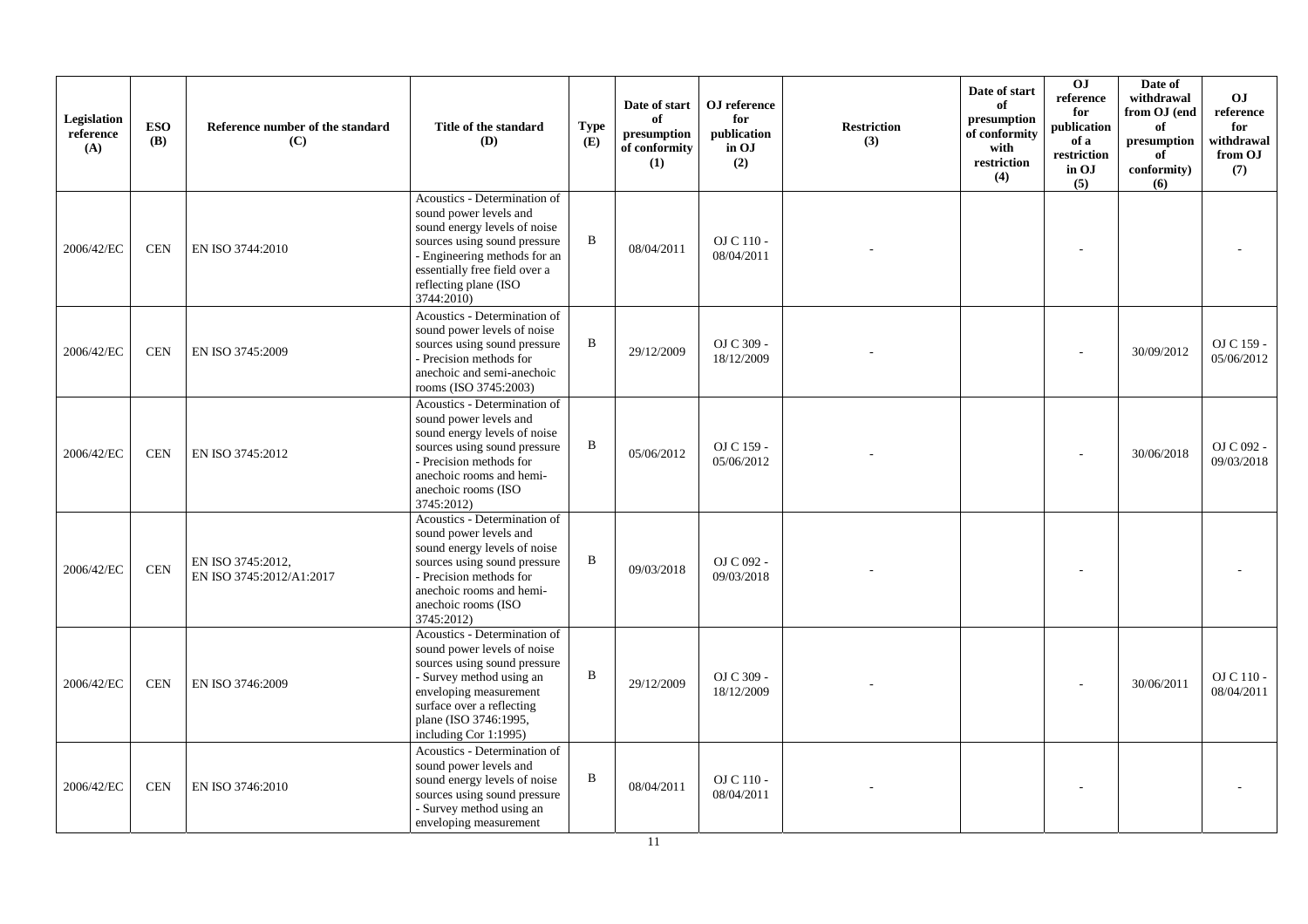| Legislation<br>reference<br>(A) | <b>ESO</b><br><b>(B)</b> | Reference number of the standard<br>(C) | Title of the standard<br>(D)                                                                                                                                                                                                 | Type<br>(E)  | Date of start<br>of<br>presumption<br>of conformity<br>(1) | OJ reference<br>for<br>publication<br>in OJ<br>(2) | <b>Restriction</b><br>(3) | Date of start<br>of<br>presumption<br>of conformity<br>with<br>restriction<br>(4) | 0J<br>reference<br>for<br>publication<br>of a<br>restriction<br>in OJ<br>(5) | Date of<br>withdrawal<br>from OJ (end<br>of<br>presumption<br>of<br>conformity)<br>(6) | OJ<br>reference<br>for<br>withdrawal<br>from OJ<br>(7) |
|---------------------------------|--------------------------|-----------------------------------------|------------------------------------------------------------------------------------------------------------------------------------------------------------------------------------------------------------------------------|--------------|------------------------------------------------------------|----------------------------------------------------|---------------------------|-----------------------------------------------------------------------------------|------------------------------------------------------------------------------|----------------------------------------------------------------------------------------|--------------------------------------------------------|
|                                 |                          |                                         | surface over a reflecting<br>plane (ISO 3746:2010)                                                                                                                                                                           |              |                                                            |                                                    |                           |                                                                                   |                                                                              |                                                                                        |                                                        |
| 2006/42/EC                      | <b>CEN</b>               | EN ISO 3747:2009                        | Acoustics - Determination of<br>sound power levels of noise<br>sources using sound pressure<br>- Comparison method in situ<br>(ISO 3747:2000)                                                                                | $\mathbf{B}$ | 29/12/2009                                                 | OJ C 309 -<br>18/12/2009                           |                           |                                                                                   |                                                                              | 30/06/2011                                                                             | OJ C 110 -<br>08/04/2011                               |
| 2006/42/EC                      | <b>CEN</b>               | EN ISO 3747:2010                        | Acoustics - Determination of<br>sound power levels and<br>sound energy levels of noise<br>sources using sound pressure<br>- Engineering/survey<br>methods for use in situ in a<br>reverberant environment<br>(ISO 3747:2010) | $\, {\bf B}$ | 08/04/2011                                                 | OJ C 110 -<br>08/04/2011                           |                           |                                                                                   |                                                                              |                                                                                        |                                                        |
| 2006/42/EC                      | <b>CEN</b>               | EN ISO 4413:2010                        | Hydraulic fluid power -<br>General rules and safety<br>requirements for systems and<br>their components (ISO<br>4413:2010)                                                                                                   | $\mathbf{B}$ | 08/04/2011                                                 | OJ C 110 -<br>08/04/2011                           |                           |                                                                                   |                                                                              |                                                                                        |                                                        |
| 2006/42/EC                      | <b>CEN</b>               | EN ISO 4414:2010                        | Pneumatic fluid power -<br>General rules and safety<br>requirements for systems and<br>their components (ISO<br>4414:2010                                                                                                    | $\mathbf{B}$ | 08/04/2011                                                 | OJ C 110 -<br>08/04/2011                           |                           |                                                                                   |                                                                              |                                                                                        |                                                        |
| 2006/42/EC                      | <b>CEN</b>               | EN ISO 4871:2009                        | Acoustics - Declaration and<br>verification of noise emission<br>values of machinery and<br>equipment (ISO 4871:1996)                                                                                                        | B            | 29/12/2009                                                 | OJ C 309 -<br>18/12/2009                           |                           |                                                                                   |                                                                              |                                                                                        |                                                        |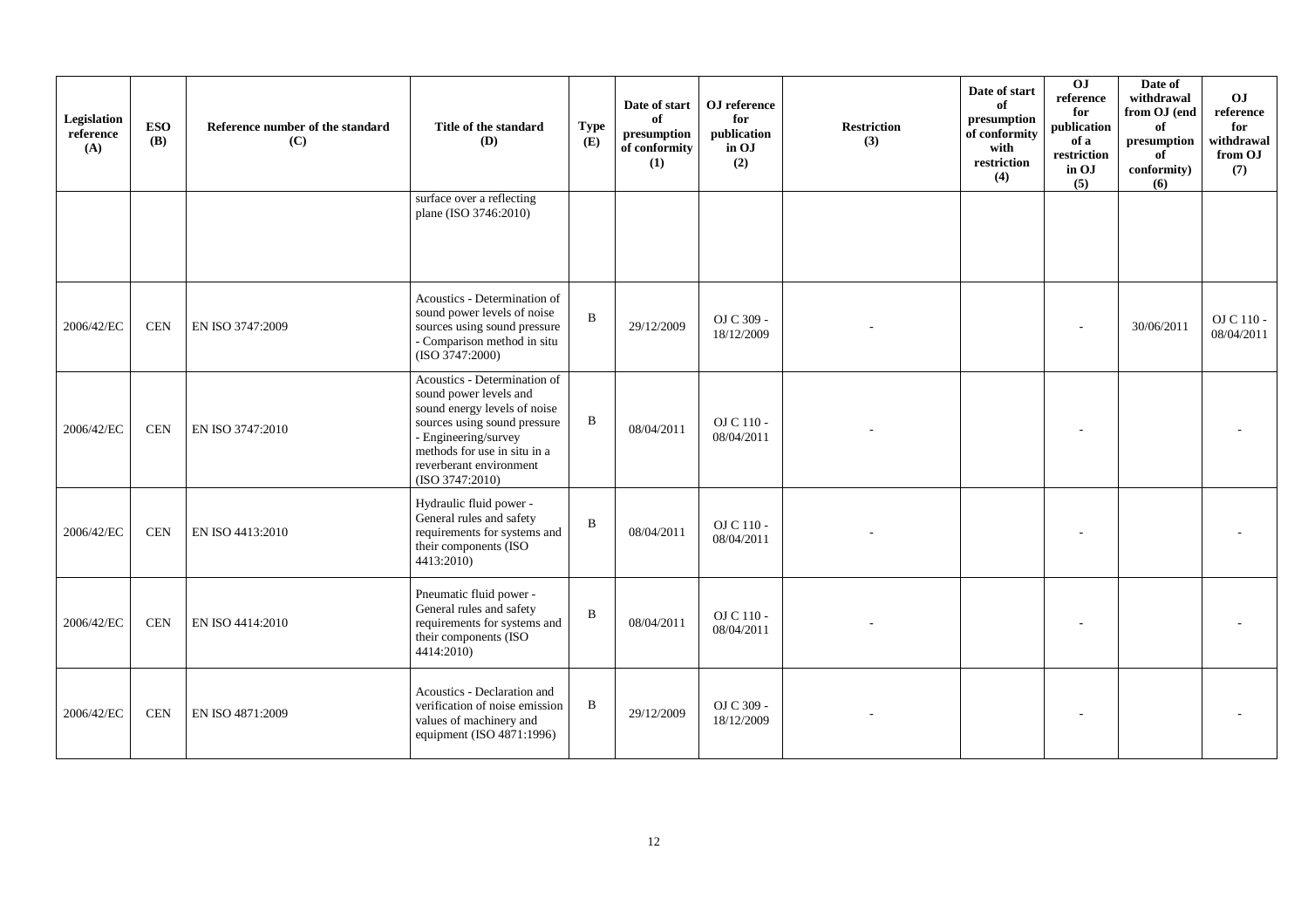| Legislation<br>reference<br>(A) | <b>ESO</b><br><b>(B)</b> | Reference number of the standard<br>(C) | Title of the standard<br><b>(D)</b>                                                                                                                                               | <b>Type</b><br>(E) | Date of start<br>of<br>presumption<br>of conformity<br>(1) | OJ reference<br>for<br>publication<br>in OJ<br>(2) | <b>Restriction</b><br>(3) | Date of start<br>of<br>presumption<br>of conformity<br>with<br>restriction<br>(4) | 0J<br>reference<br>for<br>publication<br>of a<br>restriction<br>in OJ<br>(5) | Date of<br>withdrawal<br>from OJ (end<br>of<br>presumption<br>of<br>conformity)<br>(6) | OJ<br>reference<br>for<br>withdrawal<br>from OJ<br>(7) |
|---------------------------------|--------------------------|-----------------------------------------|-----------------------------------------------------------------------------------------------------------------------------------------------------------------------------------|--------------------|------------------------------------------------------------|----------------------------------------------------|---------------------------|-----------------------------------------------------------------------------------|------------------------------------------------------------------------------|----------------------------------------------------------------------------------------|--------------------------------------------------------|
| 2006/42/EC                      | <b>CEN</b>               | EN ISO 5136:2009                        | Acoustics - Determination of<br>sound power radiated into a<br>duct by fans and other air-<br>moving devices - In-duct<br>method (ISO 5136:2003)                                  | $\mathbf B$        | 29/12/2009                                                 | OJ C 309 -<br>18/12/2009                           |                           |                                                                                   |                                                                              |                                                                                        |                                                        |
| 2006/42/EC                      | <b>CEN</b>               | EN ISO 7235:2009                        | Acoustics - Laboratory<br>measurement procedures for<br>ducted silencers and air-<br>terminal units - Insertion<br>loss, flow noise and total<br>pressure loss (ISO<br>7235:2003) | $\mathbf{B}$       | 29/12/2009                                                 | OJ C 309 -<br>18/12/2009                           |                           |                                                                                   |                                                                              |                                                                                        |                                                        |
| 2006/42/EC                      | <b>CEN</b>               | EN ISO 7731:2008                        | Ergonomics - Danger signals<br>for public and work areas -<br>Auditory danger signals (ISO<br>7731:2003)                                                                          | B                  | 29/12/2009                                                 | OJ C 214 -<br>08/09/2009                           |                           |                                                                                   |                                                                              |                                                                                        |                                                        |
| 2006/42/EC                      | <b>CEN</b>               | EN ISO 9614-1:2009                      | Acoustics - Determination of<br>sound power levels of noise<br>sources using sound intensity<br>- Part 1: Measurement at<br>discrete points (ISO 9614-<br>1:1993                  | B                  | 29/12/2009                                                 | OJ C 309 -<br>18/12/2009                           |                           |                                                                                   |                                                                              |                                                                                        |                                                        |
| 2006/42/EC                      | <b>CEN</b>               | EN ISO 9614-3:2009                      | Acoustics - Determination of<br>sound power levels of noise<br>sources using sound intensity<br>- Part 3: Precision method for<br>measurement by scanning<br>$(ISO 9614-3:2002)$  | B                  | 29/12/2009                                                 | OJ C 309 -<br>18/12/2009                           |                           |                                                                                   |                                                                              |                                                                                        |                                                        |
| 2006/42/EC                      | <b>CEN</b>               | EN ISO 10326-1:2016                     | Mechanical vibration -<br>Laboratory method for<br>evaluating vehicle seat<br>vibration - Part 1: Basic<br>requirements (ISO 10326-<br>1:2016, Corrected version<br>$2017-02$     | $\mathbf B$        | 09/06/2017                                                 | OJ C 183 -<br>09/06/2017                           |                           |                                                                                   |                                                                              |                                                                                        |                                                        |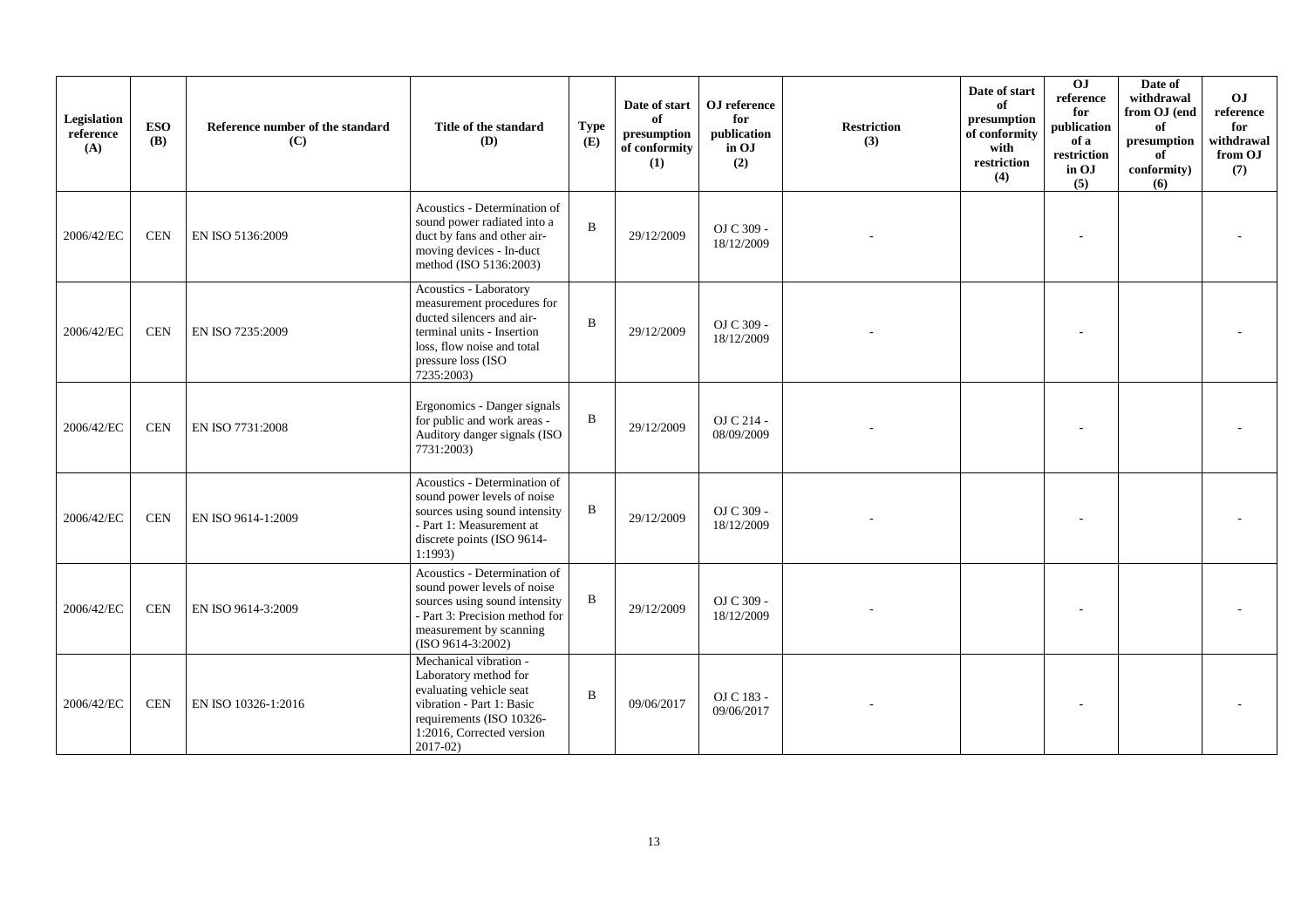| Legislation<br>reference<br>(A) | <b>ESO</b><br><b>(B)</b> | Reference number of the standard<br>(C)         | Title of the standard<br>(D)                                                                                                                                                                                                                                                                          | <b>Type</b><br>(E) | Date of start<br>of<br>presumption<br>of conformity<br>(1) | OJ reference<br>for<br>publication<br>in OJ<br>(2) | <b>Restriction</b><br>(3) | Date of start<br>of<br>presumption<br>of conformity<br>with<br>restriction<br>(4) | $\overline{0}$<br>reference<br>for<br>publication<br>of a<br>restriction<br>in OJ<br>(5) | Date of<br>withdrawal<br>from OJ (end<br>of<br>presumption<br>of<br>conformity)<br>(6) | O <sub>J</sub><br>reference<br>for<br>withdrawal<br>from OJ<br>(7) |
|---------------------------------|--------------------------|-------------------------------------------------|-------------------------------------------------------------------------------------------------------------------------------------------------------------------------------------------------------------------------------------------------------------------------------------------------------|--------------------|------------------------------------------------------------|----------------------------------------------------|---------------------------|-----------------------------------------------------------------------------------|------------------------------------------------------------------------------------------|----------------------------------------------------------------------------------------|--------------------------------------------------------------------|
| 2006/42/EC                      | <b>CEN</b>               | EN ISO 11145:2008                               | Optics and photonics -<br>Lasers and laser-related<br>equipment - Vocabulary and<br>symbols (ISO 11145:2006)                                                                                                                                                                                          | $\, {\bf B}$       | 29/12/2009                                                 | OJ C 214 -<br>08/09/2009                           |                           |                                                                                   |                                                                                          | 30/09/2016                                                                             | OJ C 332 -<br>09/09/2016                                           |
| 2006/42/EC                      | <b>CEN</b>               | EN ISO 11161:2007.<br>EN ISO 11161:2007/A1:2010 | Safety of machinery -<br>Integrated manufacturing<br>systems - Basic requirements<br>(ISO 11161:2007)                                                                                                                                                                                                 | $\mathbf B$        | 26/05/2010                                                 | OJ C 136 -<br>26/05/2010                           |                           |                                                                                   |                                                                                          |                                                                                        |                                                                    |
| 2006/42/EC                      | <b>CEN</b>               | EN ISO 11200:2009                               | Acoustics - Noise emitted by<br>machinery and equipment -<br>Guidelines for the use of<br>basic standards for the<br>determination of emission<br>sound pressure levels at a<br>work station and at other<br>specified positions (ISO<br>11200:1995, including Cor<br>1:1997                          | $\, {\bf B}$       | 29/12/2009                                                 | OJ C 309 -<br>18/12/2009                           |                           |                                                                                   |                                                                                          | 13/02/2015                                                                             | OJ C 054 -<br>13/02/2015                                           |
| 2006/42/EC                      | <b>CEN</b>               | EN ISO 11200:2014                               | Acoustics - Noise emitted by<br>machinery and equipment -<br>Guidelines for the use of<br>basic standards for the<br>determination of emission<br>sound pressure levels at a<br>work station and at other<br>specified positions (ISO<br>11200:2014                                                   | $\bf{B}$           | 13/02/2015                                                 | OJ C 054 -<br>13/02/2015                           |                           |                                                                                   |                                                                                          | 19/09/2020                                                                             | OJ L 286 -<br>07/11/2019                                           |
| 2006/42/EC                      | <b>CEN</b>               | EN ISO 11201:2009                               | Acoustics - Noise emitted by<br>machinery and equipment -<br>Measurement of emission<br>sound pressure levels at a<br>work station and at other<br>specified positions -<br>Engineering method in an<br>essentially free field over a<br>reflecting plane (ISO<br>11201:1995, including Cor<br>1:1997 | $\mathbf{B}$       | 29/12/2009                                                 | OJ C 309 -<br>18/12/2009                           |                           |                                                                                   |                                                                                          | 30/11/2010                                                                             | OJ C 284 -<br>20/10/2010                                           |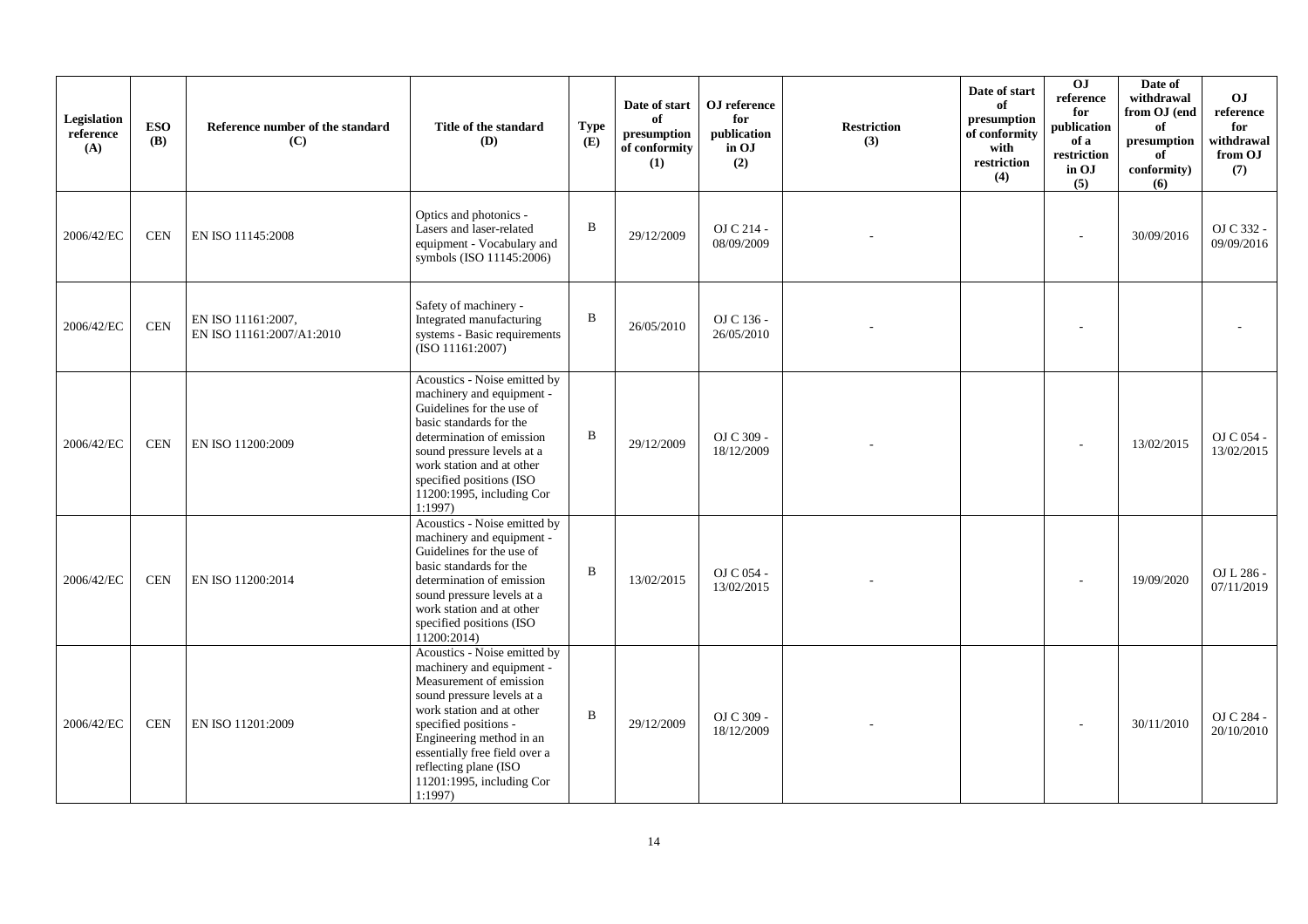| Legislation<br>reference<br>(A) | <b>ESO</b><br><b>(B)</b> | Reference number of the standard<br>(C)         | Title of the standard<br><b>(D)</b>                                                                                                                                                                                                                                                                     | <b>Type</b><br>(E) | Date of start<br>of<br>presumption<br>of conformity<br>(1) | OJ reference<br>for<br>publication<br>in OJ<br>(2) | <b>Restriction</b><br>(3) | Date of start<br>of<br>presumption<br>of conformity<br>with<br>restriction<br>(4) | 0J<br>reference<br>for<br>publication<br>of a<br>restriction<br>in OJ<br>(5) | Date of<br>withdrawal<br>from OJ (end<br>of<br>presumption<br>of<br>conformity)<br>(6) | O <sub>J</sub><br>reference<br>for<br>withdrawal<br>from OJ<br>(7) |
|---------------------------------|--------------------------|-------------------------------------------------|---------------------------------------------------------------------------------------------------------------------------------------------------------------------------------------------------------------------------------------------------------------------------------------------------------|--------------------|------------------------------------------------------------|----------------------------------------------------|---------------------------|-----------------------------------------------------------------------------------|------------------------------------------------------------------------------|----------------------------------------------------------------------------------------|--------------------------------------------------------------------|
| 2006/42/EC                      | CEN                      | EN ISO 11201:2010                               | Acoustics - Noise emitted by<br>machinery and equipment -<br>Determination of emission<br>sound pressure levels at a<br>work station and at other<br>specified positions in an<br>essentially free field over a<br>reflecting plane with<br>negligible environmental<br>corrections (ISO<br>11201:2010) | $\overline{B}$     | 20/10/2010                                                 | OJ C 284 -<br>20/10/2010                           |                           |                                                                                   |                                                                              |                                                                                        |                                                                    |
| 2006/42/EC                      | <b>CEN</b>               | EN ISO 11202:2009                               | Acoustics - Noise emitted by<br>machinery and equipment -<br>Measurement of emission<br>sound pressure levels at a<br>work station and at other<br>specified positions - Survey<br>method in situ (ISO<br>11202:1995)                                                                                   | $\, {\bf B}$       | 29/12/2009                                                 | OJ C 309 -<br>18/12/2009                           |                           |                                                                                   |                                                                              | 30/11/2010                                                                             | OJ C 284 -<br>20/10/2010                                           |
| 2006/42/EC                      | <b>CEN</b>               | EN ISO 11202:2010                               | Acoustics - Noise emitted by<br>machinery and equipment -<br>Determination of emission<br>sound pressure levels at a<br>work station and at other<br>specified positions applying<br>approximate environmental<br>corrections (ISO<br>11202:2010)                                                       | $\mathbf{B}$       | 20/10/2010                                                 | OJ C 284 -<br>20/10/2010                           |                           |                                                                                   |                                                                              |                                                                                        |                                                                    |
| 2006/42/EC                      | <b>CEN</b>               | EN ISO 11203:2009                               | Acoustics - Noise emitted by<br>machinery and equipment -<br>Determination of emission<br>sound pressure levels at a<br>work station and at other<br>specified positions from the<br>sound power level (ISO<br>11203:1995)                                                                              | B                  | 29/12/2009                                                 | OJ C 309 -<br>18/12/2009                           |                           |                                                                                   |                                                                              | 03/09/2022                                                                             | OJ L 072 -<br>03/03/2021                                           |
| 2006/42/EC                      | <b>CEN</b>               | EN ISO 11203:2009,<br>EN ISO 11203:2009/A1:2020 | Acoustics - Noise emitted by<br>machinery and equipment -<br>Determination of emission<br>sound pressure levels at a<br>work station and at other<br>specified positions from the<br>sound power level (ISO<br>11203:1995)                                                                              | B                  | 03/03/2021                                                 | OJ L 072 -<br>03/03/2021                           |                           |                                                                                   |                                                                              |                                                                                        |                                                                    |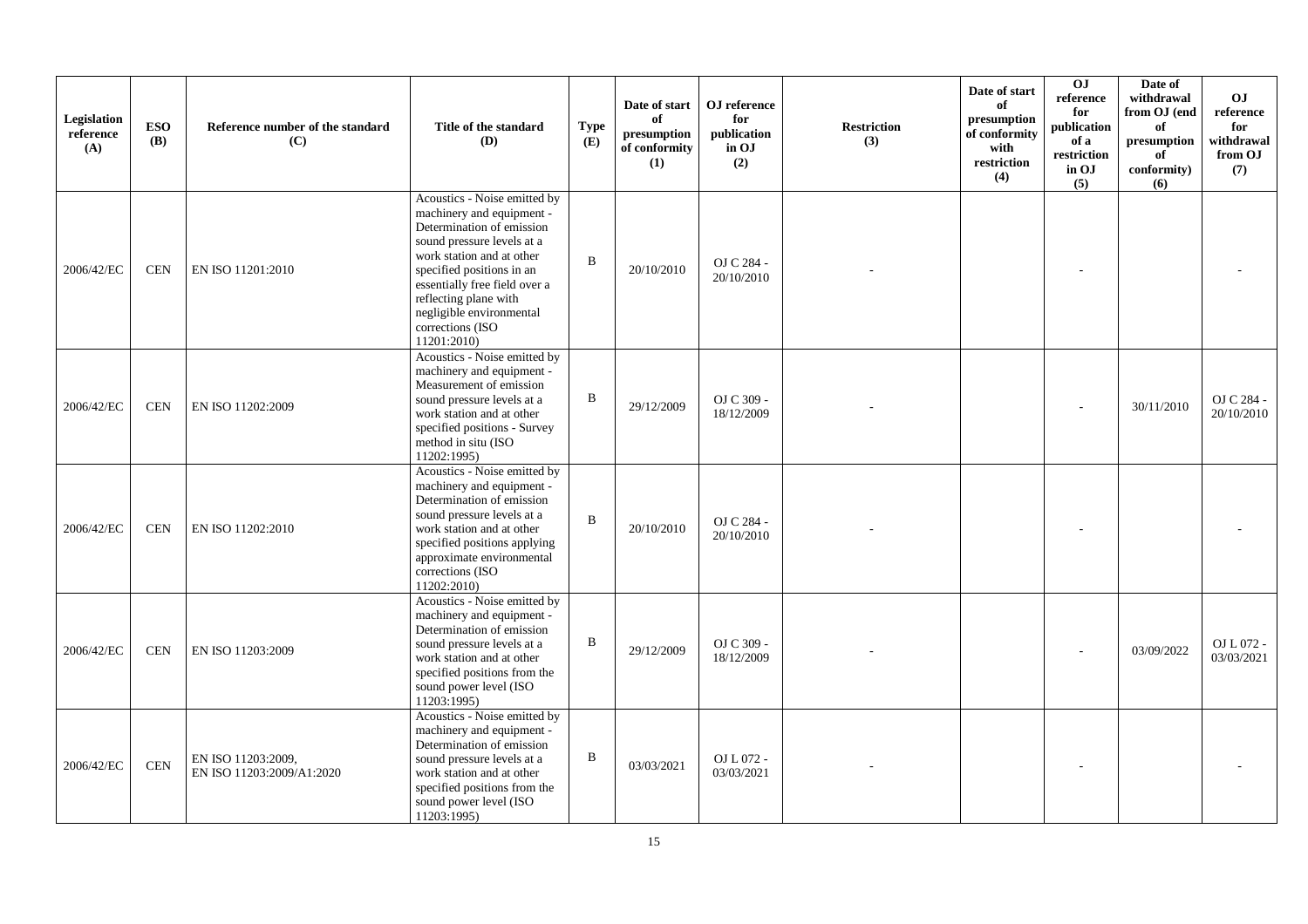| Legislation<br>reference<br>(A) | <b>ESO</b><br><b>(B)</b> | Reference number of the standard<br>(C) | Title of the standard<br><b>(D)</b>                                                                                                                                                                                                                                   | <b>Type</b><br>(E) | Date of start<br>of<br>presumption<br>of conformity<br>(1) | OJ reference<br>for<br>publication<br>in OJ<br>(2) | <b>Restriction</b><br>(3) | Date of start<br>of<br>presumption<br>of conformity<br>with<br>restriction<br>(4) | OJ<br>reference<br>for<br>publication<br>of a<br>restriction<br>in OJ<br>(5) | Date of<br>withdrawal<br>from OJ (end<br>of<br>presumption<br>of<br>conformity)<br>(6) | OJ<br>reference<br>for<br>withdrawal<br>from OJ<br>(7) |
|---------------------------------|--------------------------|-----------------------------------------|-----------------------------------------------------------------------------------------------------------------------------------------------------------------------------------------------------------------------------------------------------------------------|--------------------|------------------------------------------------------------|----------------------------------------------------|---------------------------|-----------------------------------------------------------------------------------|------------------------------------------------------------------------------|----------------------------------------------------------------------------------------|--------------------------------------------------------|
| 2006/42/EC                      | <b>CEN</b>               | EN ISO 11204:2009                       | Acoustics - Noise emitted by<br>machinery and equipment -<br>Measurement of emission<br>sound pressure levels at a<br>work station and at other<br>specified positions - Method<br>requiring environmental<br>corrections (ISO<br>11204:1995, including Cor<br>1:1997 | $\, {\bf B}$       | 29/12/2009                                                 | OJ C 309 -<br>18/12/2009                           |                           |                                                                                   |                                                                              | 30/11/2010                                                                             | OJ C 284 -<br>20/10/2010                               |
| 2006/42/EC                      | <b>CEN</b>               | EN ISO 11204:2010                       | Acoustics - Noise emitted by<br>machinery and equipment -<br>Determination of emission<br>sound pressure levels at a<br>work station and at other<br>specified positions applying<br>accurate environmental<br>corrections (ISO<br>11204:2010)                        | $\mathbf B$        | 20/10/2010                                                 | OJ C 284 -<br>20/10/2010                           |                           |                                                                                   |                                                                              |                                                                                        |                                                        |
| 2006/42/EC                      | <b>CEN</b>               | EN ISO 11205:2009                       | Acoustics - Noise emitted by<br>machinery and equipment -<br>Engineering method for the<br>determination of emission<br>sound pressure levels in situ<br>at the work station and at<br>other specified positions<br>using sound intensity (ISO<br>11205:2003)         | $\mathbf B$        | 29/12/2009                                                 | OJ C 309 -<br>18/12/2009                           |                           |                                                                                   |                                                                              |                                                                                        |                                                        |
| 2006/42/EC                      | <b>CEN</b>               | EN ISO 11252:2008                       | Lasers and laser-related<br>equipment - Laser device -<br>Minimum requirements for<br>documentation (ISO<br>11252:2004)                                                                                                                                               | $\, {\bf B}$       | 29/12/2009                                                 | OJ C 214 -<br>08/09/2009                           |                           |                                                                                   |                                                                              | 28/02/2014                                                                             | OJ C 348 -<br>28/11/2013                               |
| 2006/42/EC                      | <b>CEN</b>               | EN ISO 11546-1:2009                     | Acoustics - Determination of<br>sound insulation<br>performances of enclosures -<br>Part 1: Measurements under<br>laboratory conditions (for<br>declaration purposes) (ISO<br>11546-1:1995)                                                                           | $\bf{B}$           | 29/12/2009                                                 | OJ C 309 -<br>18/12/2009                           |                           |                                                                                   |                                                                              |                                                                                        |                                                        |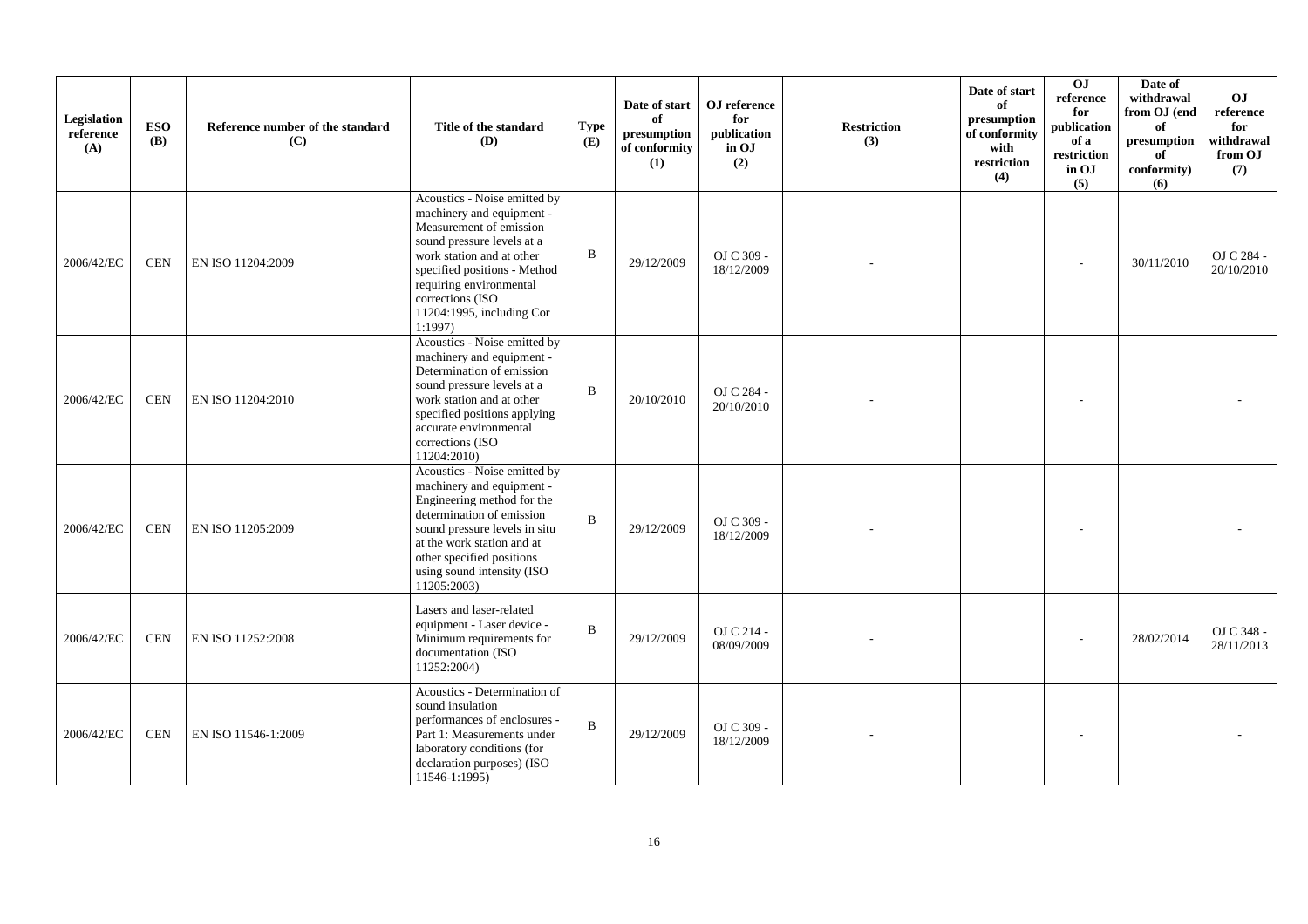| Legislation<br>reference<br>(A) | <b>ESO</b><br><b>(B)</b> | Reference number of the standard<br>(C) | Title of the standard<br><b>(D)</b>                                                                                                                                                     | <b>Type</b><br>(E) | Date of start<br>of<br>presumption<br>of conformity<br>(1) | OJ reference<br>for<br>publication<br>in OJ<br>(2) | <b>Restriction</b><br>(3) | Date of start<br>of<br>presumption<br>of conformity<br>with<br>restriction<br>(4) | 0J<br>reference<br>for<br>publication<br>of a<br>restriction<br>in OJ<br>(5) | Date of<br>withdrawal<br>from OJ (end<br>of<br>presumption<br>of<br>conformity)<br>(6) | O <sub>J</sub><br>reference<br>for<br>withdrawal<br>from OJ<br>(7) |
|---------------------------------|--------------------------|-----------------------------------------|-----------------------------------------------------------------------------------------------------------------------------------------------------------------------------------------|--------------------|------------------------------------------------------------|----------------------------------------------------|---------------------------|-----------------------------------------------------------------------------------|------------------------------------------------------------------------------|----------------------------------------------------------------------------------------|--------------------------------------------------------------------|
| 2006/42/EC                      | <b>CEN</b>               | EN ISO 11546-2:2009                     | Acoustics - Determination of<br>sound insulation<br>performances of enclosures -<br>Part 2: Measurements in situ<br>(for acceptance and<br>verification purposes) (ISO<br>11546-2:1995) | $\, {\bf B}$       | 29/12/2009                                                 | OJ C 309 -<br>18/12/2009                           |                           |                                                                                   |                                                                              |                                                                                        |                                                                    |
| 2006/42/EC                      | <b>CEN</b>               | EN ISO 11554:2008                       | Optics and photonics -<br>Lasers and laser-related<br>equipment - Test methods for<br>laser beam power, energy<br>and temporal characteristics<br>(ISO 11554:2006)                      | $\, {\bf B}$       | 29/12/2009                                                 | OJ C 214 -<br>08/09/2009                           |                           |                                                                                   |                                                                              | 30/06/2018                                                                             | OJ C 092 -<br>09/03/2018                                           |
| 2006/42/EC                      | <b>CEN</b>               | EN ISO 11688-1:2009                     | Acoustics - Recommended<br>practice for the design of<br>low-noise machinery and<br>equipment - Part 1: Planning<br>(ISO/TR 11688-1:1995)                                               | B                  | 29/12/2009                                                 | OJ C 309 -<br>18/12/2009                           |                           |                                                                                   |                                                                              |                                                                                        |                                                                    |
| 2006/42/EC                      | <b>CEN</b>               | EN ISO 11691:2009                       | Acoustics - Measurement of<br>insertion loss of ducted<br>silencers without flow -<br>Laboratory survey method<br>(ISO 11691:1995)                                                      | B                  | 29/12/2009                                                 | OJ C 309 -<br>18/12/2009                           |                           |                                                                                   |                                                                              |                                                                                        |                                                                    |
| 2006/42/EC                      | <b>CEN</b>               | EN ISO 11957:2009                       | Acoustics - Determination of<br>sound insulation<br>performance of cabins -<br>Laboratory and in situ<br>measurements (ISO<br>11957:1996)                                               | $\mathbf B$        | 29/12/2009                                                 | OJ C 309 -<br>18/12/2009                           |                           |                                                                                   |                                                                              |                                                                                        |                                                                    |
| 2006/42/EC                      | <b>CEN</b>               | EN 12198-1:2000+A1:2008                 | Safety of machinery -<br>Assessment and reduction of<br>risks arising from radiation<br>emitted by machinery - Part<br>1: General principles                                            | $\mathbf{B}$       | 29/12/2009                                                 | OJ C 214 -<br>08/09/2009                           |                           |                                                                                   |                                                                              |                                                                                        |                                                                    |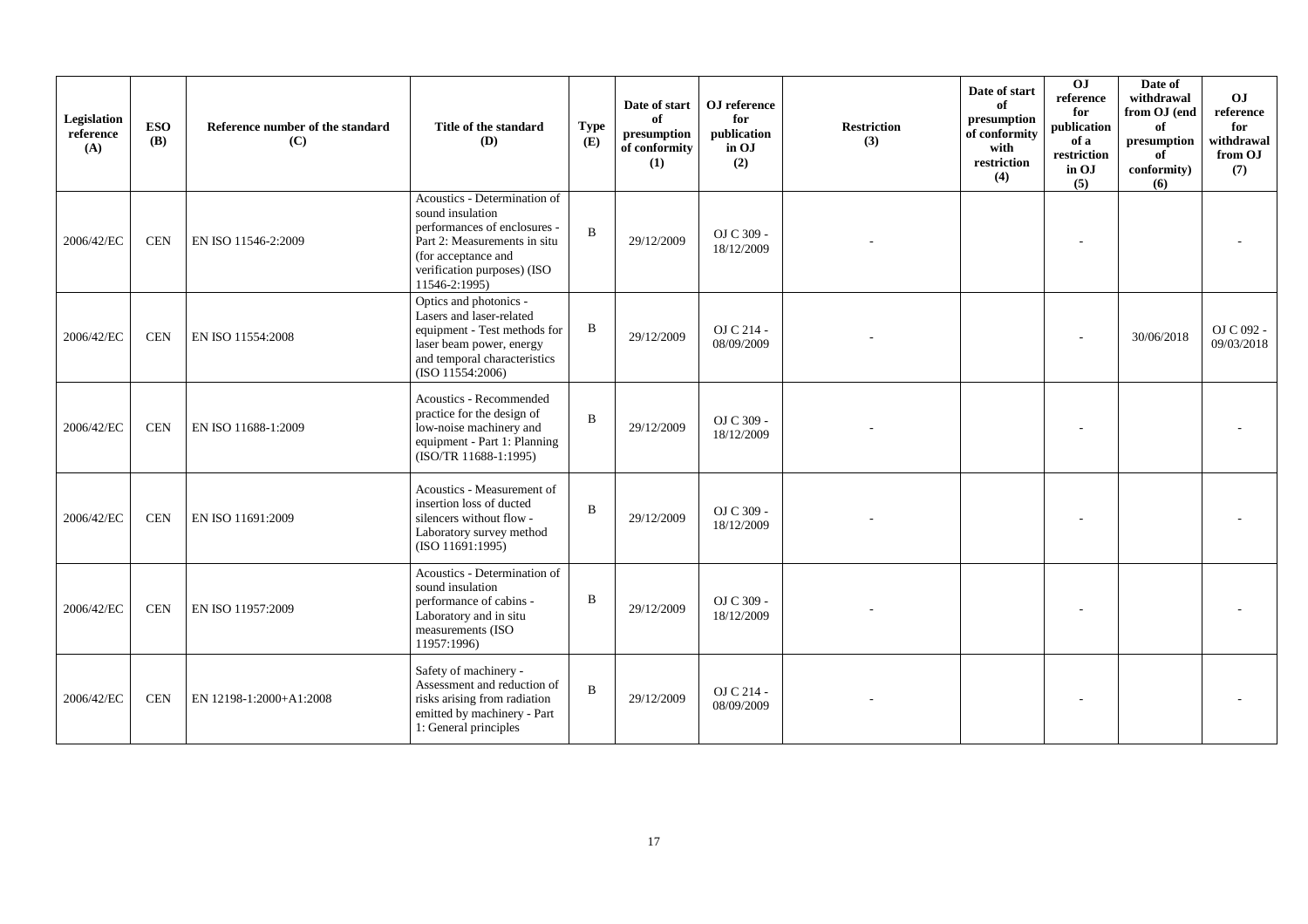| Legislation<br>reference<br>(A) | <b>ESO</b><br><b>(B)</b> | Reference number of the standard<br>(C) | Title of the standard<br>(D)                                                                                                                                                    | <b>Type</b><br>(E) | Date of start<br>of<br>presumption<br>of conformity<br>(1) | OJ reference<br>for<br>publication<br>in OJ<br>(2) | <b>Restriction</b><br>(3) | Date of start<br>of<br>presumption<br>of conformity<br>with<br>restriction<br>(4) | 0J<br>reference<br>for<br>publication<br>of a<br>restriction<br>in OJ<br>(5) | Date of<br>withdrawal<br>from OJ (end<br>of<br>presumption<br>of<br>conformity)<br>(6) | <b>OJ</b><br>reference<br>for<br>withdrawal<br>from OJ<br>(7) |
|---------------------------------|--------------------------|-----------------------------------------|---------------------------------------------------------------------------------------------------------------------------------------------------------------------------------|--------------------|------------------------------------------------------------|----------------------------------------------------|---------------------------|-----------------------------------------------------------------------------------|------------------------------------------------------------------------------|----------------------------------------------------------------------------------------|---------------------------------------------------------------|
| 2006/42/EC                      | <b>CEN</b>               | EN 12198-2:2002+A1:2008                 | Safety of machinery -<br>Assessment and reduction of<br>risks arising from radiation<br>emitted by machinery - Part<br>2: Radiation emission<br>measurement procedure           | B                  | 29/12/2009                                                 | OJ C 214 -<br>08/09/2009                           |                           |                                                                                   |                                                                              |                                                                                        |                                                               |
| 2006/42/EC                      | <b>CEN</b>               | EN 12198-3:2002+A1:2008                 | Safety of machinery -<br>Assessment and reduction of<br>risks arising from radiation<br>emitted by machinery - Part<br>3: Reduction of radiation by<br>attenuation or screening | B                  | 29/12/2009                                                 | OJ C 214 -<br>08/09/2009                           |                           |                                                                                   |                                                                              |                                                                                        |                                                               |
| 2006/42/EC                      | <b>CEN</b>               | EN 12254:2010,<br>EN 12254:2010/AC:2011 | Screens for laser working<br>places - Safety requirements<br>and testing                                                                                                        | $\, {\bf B}$       | 26/05/2010                                                 | OJ C 136 -<br>26/05/2010                           |                           |                                                                                   |                                                                              |                                                                                        |                                                               |
| 2006/42/EC                      | <b>CEN</b>               | EN 12786:2013                           | Safety of machinery -<br>Requirements for the drafting<br>of the vibration clauses of<br>safety standards                                                                       | B                  | 28/11/2013                                                 | OJ C 348 -<br>28/11/2013                           |                           |                                                                                   |                                                                              |                                                                                        |                                                               |
| 2006/42/EC                      | <b>CEN</b>               | EN 13478:2001+A1:2008                   | Safety of machinery - Fire<br>prevention and protection                                                                                                                         | B                  | 29/12/2009                                                 | OJ C 214 -<br>08/09/2009                           |                           |                                                                                   |                                                                              | 09/09/2016                                                                             | OJ C 332 -<br>09/09/2016                                      |
| 2006/42/EC                      | <b>CEN</b>               | EN 13490:2001+A1:2008                   | Mechanical vibration -<br>Industrial trucks - Laboratory<br>evaluation and specification<br>of operator seat vibration                                                          | $\, {\bf B}$       | 29/12/2009                                                 | OJ C 214 -<br>08/09/2009                           |                           |                                                                                   |                                                                              |                                                                                        |                                                               |
| 2006/42/EC                      | <b>CEN</b>               | EN ISO 13732-1:2008                     | Ergonomics of the thermal<br>environment - Methods for<br>the assessment of human<br>responses to contact with<br>surfaces - Part 1: Hot<br>surfaces (ISO 13732-1:2006)         | B                  | 29/12/2009                                                 | OJ C 214 -<br>08/09/2009                           |                           |                                                                                   |                                                                              |                                                                                        |                                                               |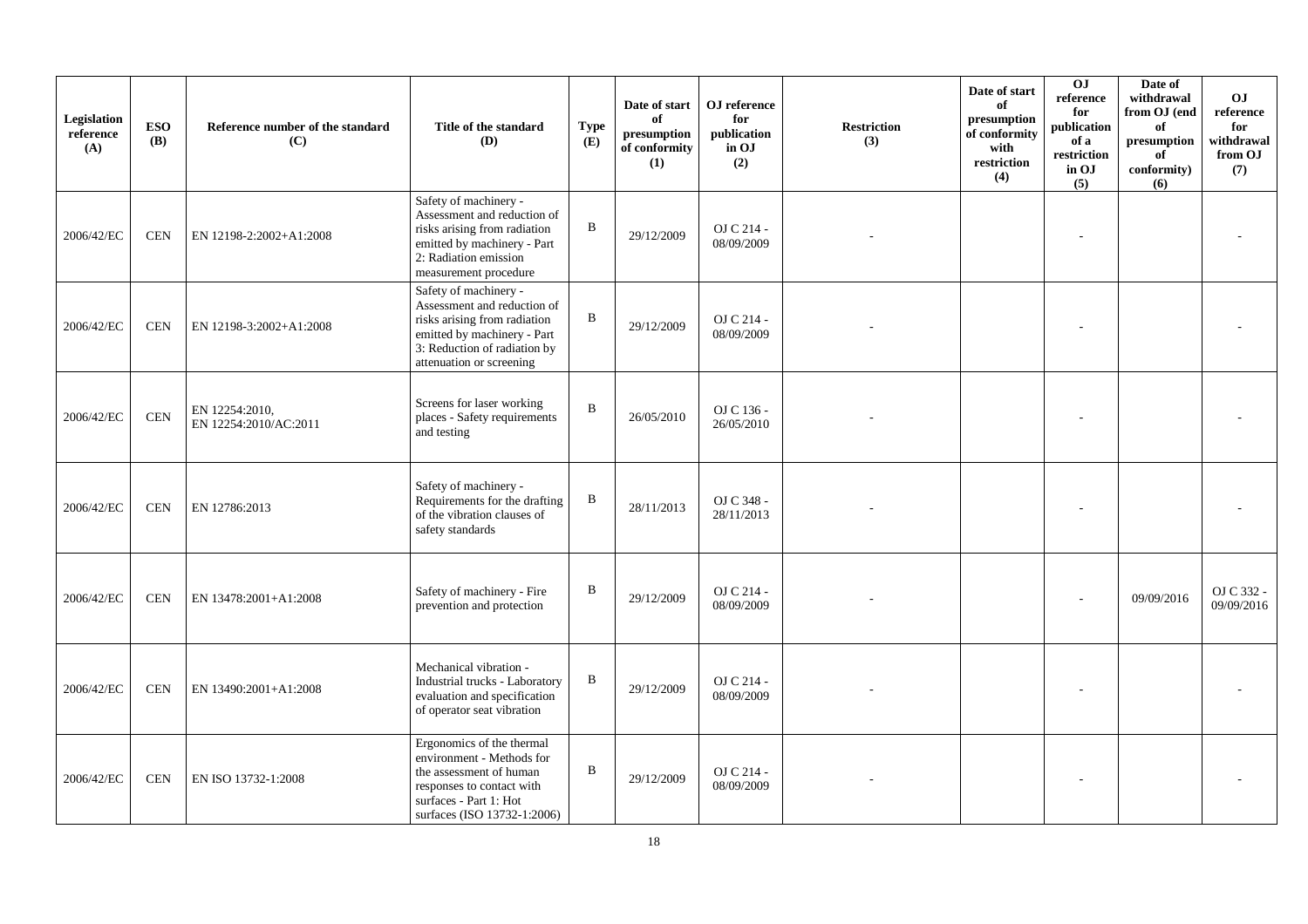| Legislation<br>reference<br>(A) | <b>ESO</b><br><b>(B)</b> | Reference number of the standard<br>(C)             | Title of the standard<br>(D)                                                                                                                                                                           | <b>Type</b><br>(E) | Date of start<br>of<br>presumption<br>of conformity<br>(1) | OJ reference<br>for<br>publication<br>in OJ<br>(2) | <b>Restriction</b><br>(3) | Date of start<br>of<br>presumption<br>of conformity<br>with<br>restriction<br>(4) | $\overline{0}$<br>reference<br>for<br>publication<br>of a<br>restriction<br>in OJ<br>(5) | Date of<br>withdrawal<br>from OJ (end<br>of<br>presumption<br>of<br>conformity)<br>(6) | OJ<br>reference<br>for<br>withdrawal<br>from OJ<br>(7) |
|---------------------------------|--------------------------|-----------------------------------------------------|--------------------------------------------------------------------------------------------------------------------------------------------------------------------------------------------------------|--------------------|------------------------------------------------------------|----------------------------------------------------|---------------------------|-----------------------------------------------------------------------------------|------------------------------------------------------------------------------------------|----------------------------------------------------------------------------------------|--------------------------------------------------------|
| 2006/42/EC                      | <b>CEN</b>               | EN ISO 13732-3:2008                                 | Ergonomics of the thermal<br>environment - Methods for<br>the assessment of human<br>responses to contact with<br>surfaces - Part 3: Cold<br>surfaces (ISO 13732-3:2005)                               | B                  | 29/12/2009                                                 | OJ C 214 -<br>08/09/2009                           |                           |                                                                                   |                                                                                          |                                                                                        |                                                        |
| 2006/42/EC                      | <b>CEN</b>               | EN ISO 13753:2008                                   | Mechanical vibration and<br>shock - Hand-arm vibration -<br>Method for measuring the<br>vibration transmissibility of<br>resilient materials when<br>loaded by the hand-arm<br>system (ISO 13753:1998) | B                  | 29/12/2009                                                 | OJ C 214 -<br>08/09/2009                           |                           |                                                                                   |                                                                                          |                                                                                        |                                                        |
| 2006/42/EC                      | <b>CEN</b>               | EN ISO 13849-1:2008,<br>EN ISO 13849-1:2008/AC:2009 | Safety of machinery - Safety-<br>related parts of control<br>systems - Part 1: General<br>principles for design (ISO)<br>13849-1:2006)                                                                 | B                  | 29/12/2009                                                 | OJ C 214 -<br>08/09/2009                           |                           |                                                                                   |                                                                                          | 30/06/2016                                                                             | OJ C 173 -<br>13/05/2016                               |
| 2006/42/EC                      | <b>CEN</b>               | EN ISO 13849-1:2015                                 | Safety of machinery - Safety-<br>related parts of control<br>systems - Part 1: General<br>principles for design (ISO<br>13849-1:2015)                                                                  | B                  | 13/05/2016                                                 | OJ C 173 -<br>13/05/2016                           |                           |                                                                                   |                                                                                          |                                                                                        |                                                        |
| 2006/42/EC                      | <b>CEN</b>               | EN ISO 13849-2:2008                                 | Safety of machinery - Safety-<br>related parts of control<br>systems - Part 2: Validation<br>(ISO 13849-2:2003)                                                                                        | B                  | 29/12/2009                                                 | OJ C 214 -<br>08/09/2009                           |                           |                                                                                   |                                                                                          | 30/04/2013                                                                             | OJ C 099 -<br>05/04/2013                               |
| 2006/42/EC                      | <b>CEN</b>               | EN ISO 13849-2:2012                                 | Safety of machinery - Safety-<br>related parts of control<br>systems - Part 2: Validation<br>(ISO 13849-2:2012)                                                                                        | B                  | 05/04/2013                                                 | OJ C 099 -<br>05/04/2013                           |                           |                                                                                   |                                                                                          |                                                                                        |                                                        |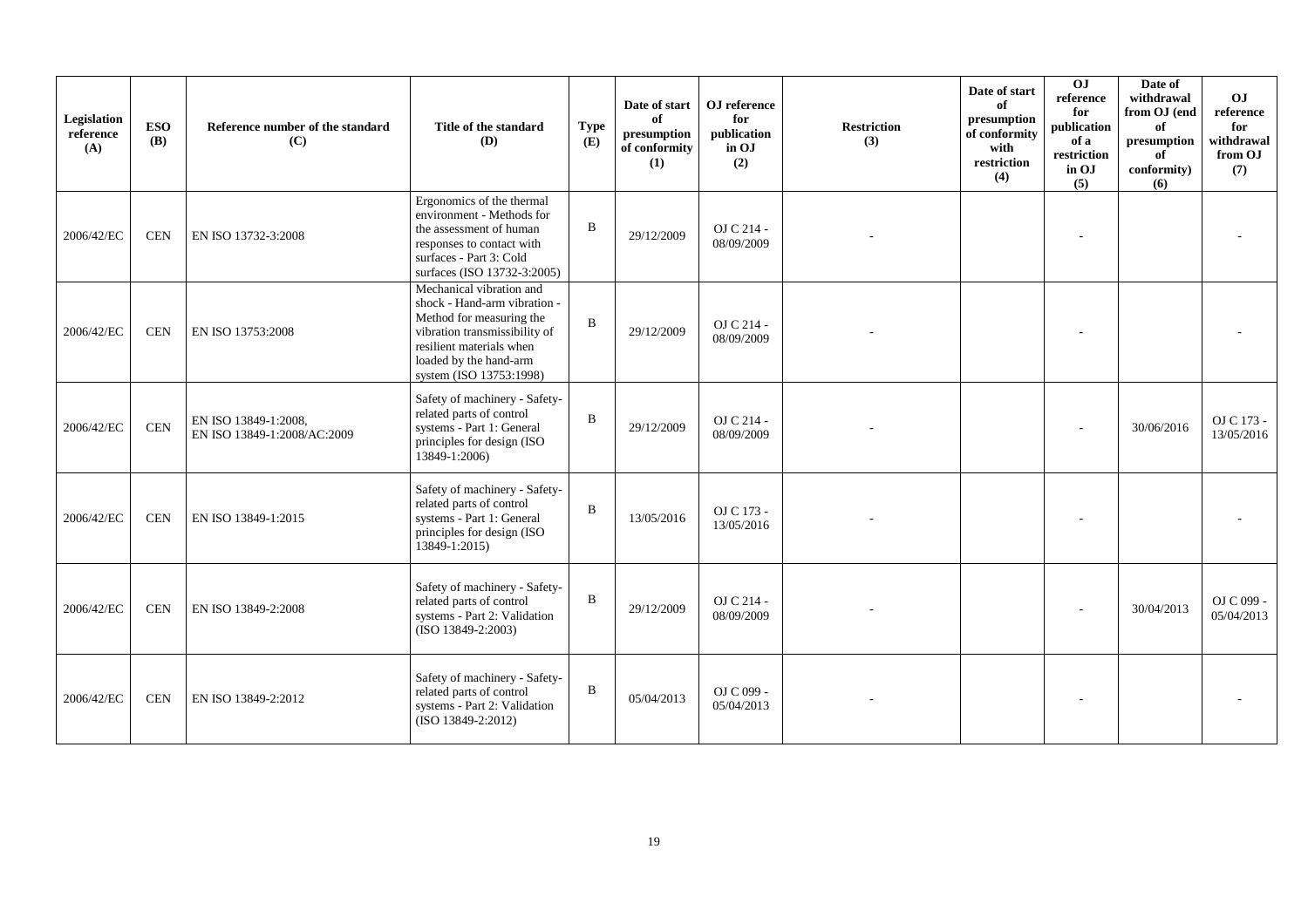| Legislation<br>reference<br>(A) | <b>ESO</b><br><b>(B)</b> | Reference number of the standard<br>(C) | Title of the standard<br><b>(D)</b>                                                                                                                                                                           | <b>Type</b><br>(E) | Date of start<br>of<br>presumption<br>of conformity<br>(1) | OJ reference<br>for<br>publication<br>in OJ<br>(2) | <b>Restriction</b><br>(3) | Date of start<br>of<br>presumption<br>of conformity<br>with<br>restriction<br>(4) | 0J<br>reference<br>for<br>publication<br>of a<br>restriction<br>in OJ<br>(5) | Date of<br>withdrawal<br>from OJ (end<br>of<br>$\,$ presumption<br>of<br>conformity)<br>(6) | OJ<br>reference<br>for<br>withdrawal<br>from OJ<br>(7) |
|---------------------------------|--------------------------|-----------------------------------------|---------------------------------------------------------------------------------------------------------------------------------------------------------------------------------------------------------------|--------------------|------------------------------------------------------------|----------------------------------------------------|---------------------------|-----------------------------------------------------------------------------------|------------------------------------------------------------------------------|---------------------------------------------------------------------------------------------|--------------------------------------------------------|
| 2006/42/EC                      | <b>CEN</b>               | EN ISO 13850:2008                       | Safety of machinery -<br>Emergency stop - Principles<br>for design (ISO 13850:2006)                                                                                                                           | $\mathbf B$        | 29/12/2009                                                 | OJ C 214 -<br>08/09/2009                           |                           |                                                                                   |                                                                              | 31/05/2016                                                                                  | OJ C 173 -<br>13/05/2016                               |
| 2006/42/EC                      | <b>CEN</b>               | EN ISO 13850:2015                       | Safety of machinery -<br>Emergency stop function -<br>Principles for design (ISO<br>13850:2015)                                                                                                               | $\, {\bf B}$       | 13/05/2016                                                 | OJ C 173 -<br>13/05/2016                           |                           |                                                                                   |                                                                              |                                                                                             |                                                        |
| 2006/42/EC                      | <b>CEN</b>               | EN ISO 13851:2019                       | Safety of machinery - Two-<br>hand control devices -<br>Principles for design and<br>selection (ISO 13851:2019)                                                                                               | $\mathbf{B}$       | 03/03/2021                                                 | OJ L 072 -<br>03/03/2021                           |                           |                                                                                   |                                                                              |                                                                                             |                                                        |
| 2006/42/EC                      | <b>CEN</b>               | EN ISO 13854:2019                       | Safety of machinery -<br>Minimum gaps to avoid<br>crushing of parts of the<br>human body (ISO<br>13854:2017)                                                                                                  | $\, {\bf B}$       | 03/03/2021                                                 | OJ L 072 -<br>03/03/2021                           |                           |                                                                                   |                                                                              |                                                                                             |                                                        |
| 2006/42/EC                      | <b>CEN</b>               | EN ISO 13855:2010                       | Safety of machinery -<br>Positioning of safeguards<br>with respect to the approach<br>speeds of parts of the human<br>body (ISO 13855:2010)                                                                   | $\, {\bf B}$       | 20/10/2010                                                 | OJ C 284 -<br>20/10/2010                           |                           |                                                                                   |                                                                              |                                                                                             |                                                        |
| 2006/42/EC                      | <b>CEN</b>               | EN ISO 13856-1:2013                     | Safety of machinery -<br>Pressure-sensitive protective<br>devices - Part 1: General<br>principles for design and<br>testing of pressure-sensitive<br>mats and pressure-sensitive<br>floors (ISO 13856-1:2013) | $\mathbf{B}$       | 28/11/2013                                                 | OJ C 348 -<br>28/11/2013                           |                           |                                                                                   |                                                                              |                                                                                             |                                                        |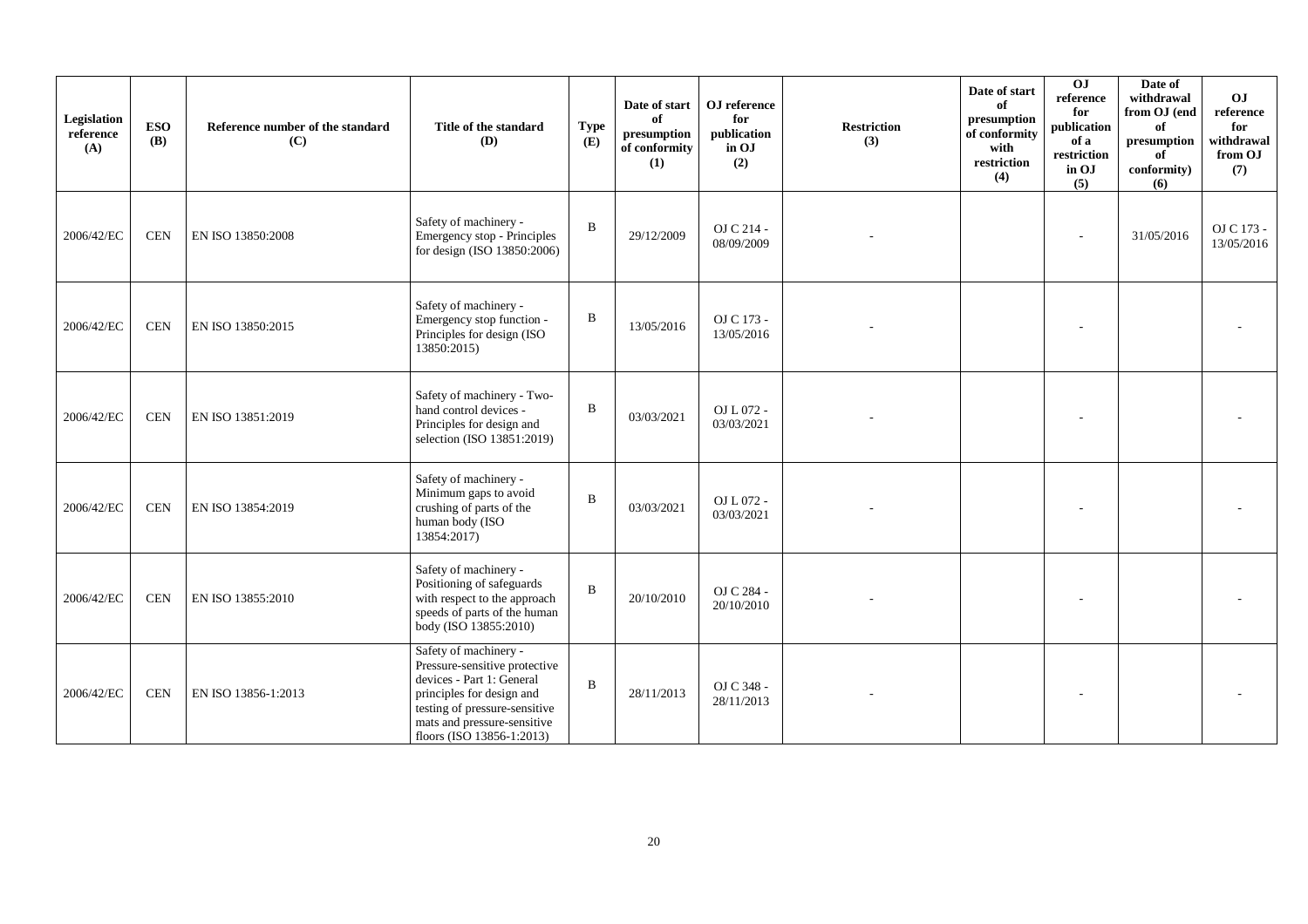| Legislation<br>reference<br>(A) | <b>ESO</b><br>(B) | Reference number of the standard<br>(C) | Title of the standard<br>(D)                                                                                                                                                                                             | <b>Type</b><br>(E) | Date of start<br>of<br>presumption<br>of conformity<br>(1) | OJ reference<br>for<br>publication<br>in OJ<br>(2) | <b>Restriction</b><br>(3) | Date of start<br>of<br>presumption<br>of conformity<br>with<br>restriction<br>(4) | $\overline{0}$<br>reference<br>for<br>publication<br>of a<br>restriction<br>in OJ<br>(5) | Date of<br>withdrawal<br>from OJ (end<br>of<br>presumption<br>of<br>conformity)<br>(6) | OJ<br>reference<br>for<br>withdrawal<br>from OJ<br>(7) |
|---------------------------------|-------------------|-----------------------------------------|--------------------------------------------------------------------------------------------------------------------------------------------------------------------------------------------------------------------------|--------------------|------------------------------------------------------------|----------------------------------------------------|---------------------------|-----------------------------------------------------------------------------------|------------------------------------------------------------------------------------------|----------------------------------------------------------------------------------------|--------------------------------------------------------|
| 2006/42/EC                      | <b>CEN</b>        | EN ISO 13856-2:2013                     | Safety of machinery -<br>Pressure-sensitive protective<br>devices - Part 2: General<br>principles for design and<br>testing of pressure-sensitive<br>edges and pressure-sensitive<br>bars (ISO 13856-2:2013)             | B                  | 28/11/2013                                                 | OJ C 348 -<br>28/11/2013                           |                           |                                                                                   |                                                                                          |                                                                                        |                                                        |
| 2006/42/EC                      | <b>CEN</b>        | EN ISO 13856-3:2013                     | Safety of machinery -<br>Pressure-sensitive protective<br>devices - Part 3: General<br>principles for design and<br>testing of pressure-sensitive<br>bumpers, plates, wires and<br>similar devices (ISO 13856-<br>3:2013 | B                  | 28/11/2013                                                 | OJ C 348 -<br>28/11/2013                           |                           |                                                                                   |                                                                                          |                                                                                        |                                                        |
| 2006/42/EC                      | <b>CEN</b>        | EN ISO 13857:2008                       | Safety of machinery - Safety<br>distances to prevent hazard<br>zones being reached by<br>upper and lower limbs (ISO<br>13857:2008)                                                                                       | B                  | 29/12/2009                                                 | OJ C 214 -<br>08/09/2009                           |                           |                                                                                   |                                                                                          | 03/09/2022                                                                             | OJ L 072 -<br>03/03/2021                               |
| 2006/42/EC                      | <b>CEN</b>        | EN ISO 13857:2019                       | Safety of machinery - Safety<br>distances to prevent hazard<br>zones being reached by<br>upper and lower limbs (ISO<br>13857:2019)                                                                                       | B                  | 03/03/2021                                                 | OJ L 072 -<br>03/03/2021                           |                           |                                                                                   |                                                                                          |                                                                                        |                                                        |
| 2006/42/EC                      | <b>CEN</b>        | EN ISO 14118:2018                       | Safety of machinery -<br>Prevention of unexpected<br>start-up (ISO $14118:2017$ )                                                                                                                                        | B                  | 19/03/2019                                                 | OJ L 075 -<br>19/03/2019                           |                           |                                                                                   |                                                                                          |                                                                                        |                                                        |
| 2006/42/EC                      | <b>CEN</b>        | EN ISO 14119:2013                       | Safety of machinery -<br>Interlocking devices<br>associated with guards -<br>Principles for design and<br>selection (ISO 14119:2013)                                                                                     | B                  | 11/04/2014                                                 | $OJ C 110 -$<br>11/04/2014                         |                           |                                                                                   |                                                                                          |                                                                                        |                                                        |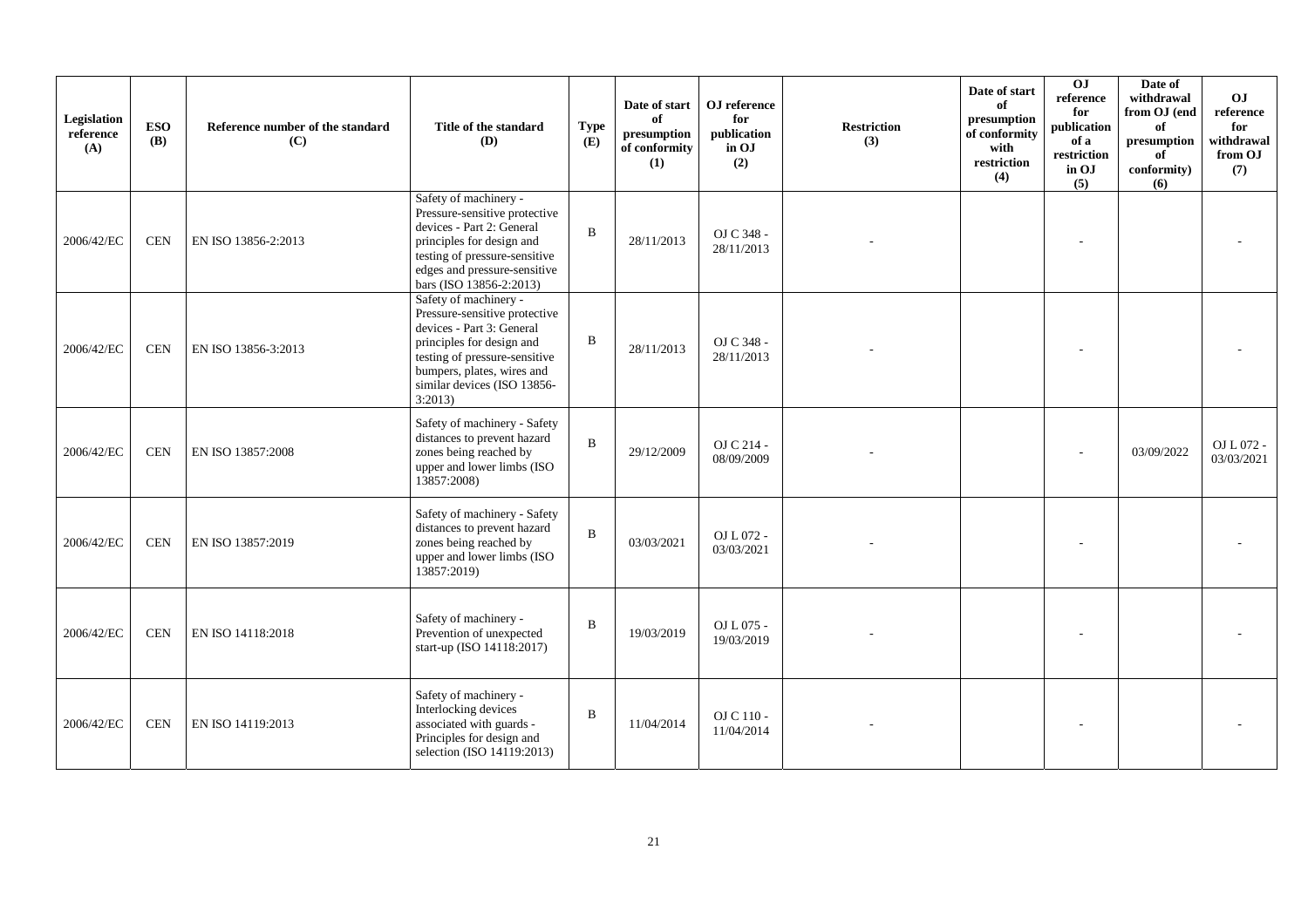| Legislation<br>reference<br>(A) | <b>ESO</b><br><b>(B)</b> | Reference number of the standard<br>(C)             | Title of the standard<br>(D)                                                                                                                                         | <b>Type</b><br>(E) | Date of start<br>of<br>presumption<br>of conformity<br>(1) | OJ reference<br>for<br>publication<br>in OJ<br>(2) | <b>Restriction</b><br>(3) | Date of start<br>of<br>presumption<br>of conformity<br>with<br>restriction<br>(4) | OJ<br>reference<br>for<br>publication<br>of a<br>$\operatorname{restriction}$<br>in OJ<br>(5) | Date of<br>withdrawal<br>from OJ (end<br>of<br>presumption<br>of<br>conformity)<br>(6) | <b>OJ</b><br>reference<br>for<br>withdrawal<br>from OJ<br>(7) |
|---------------------------------|--------------------------|-----------------------------------------------------|----------------------------------------------------------------------------------------------------------------------------------------------------------------------|--------------------|------------------------------------------------------------|----------------------------------------------------|---------------------------|-----------------------------------------------------------------------------------|-----------------------------------------------------------------------------------------------|----------------------------------------------------------------------------------------|---------------------------------------------------------------|
| 2006/42/EC                      | <b>CEN</b>               | EN ISO 14120:2015                                   | Safety of machinery - Guards<br>- General requirements for<br>the design and construction<br>of fixed and movable guards<br>(ISO 14120:2015)                         | $\overline{B}$     | 13/05/2016                                                 | OJ C 173 -<br>13/05/2016                           |                           |                                                                                   |                                                                                               |                                                                                        |                                                               |
| 2006/42/EC                      | <b>CEN</b>               | EN ISO 14122-1:2001,<br>EN ISO 14122-1:2001/A1:2010 | Safety of machinery -<br>Permanent means of access<br>to machinery - Part 1: Choice<br>of fixed means of access<br>between two levels (ISO<br>14122-1:2001)          | B                  | 20/10/2010                                                 | OJ C 284 -<br>20/10/2010                           |                           |                                                                                   |                                                                                               | 31/12/2016                                                                             | OJ C 332 -<br>09/09/2016                                      |
| 2006/42/EC                      | <b>CEN</b>               | EN ISO 14122-1:2016                                 | Safety of machinery -<br>Permanent means of access<br>to machinery - Part 1: Choice<br>of fixed means and general<br>requirements of access (ISO<br>$14122 - 1:2016$ | B                  | 09/09/2016                                                 | OJ C 332 -<br>09/09/2016                           |                           |                                                                                   |                                                                                               |                                                                                        |                                                               |
| 2006/42/EC                      | $\mbox{CEN}$             | EN ISO 14122-2:2001,<br>EN ISO 14122-2:2001/A1:2010 | Safety of machinery -<br>Permanent means of access<br>to machinery - Part 2:<br>Working platforms and<br>walkways (ISO 14122-<br>$2:2001$ )                          | B                  | 20/10/2010                                                 | OJ C 284 -<br>20/10/2010                           |                           |                                                                                   |                                                                                               | 31/12/2016                                                                             | OJ C 332 -<br>09/09/2016                                      |
| 2006/42/EC                      | <b>CEN</b>               | EN ISO 14122-2:2016                                 | Safety of machinery -<br>Permanent means of access<br>to machinery - Part 2:<br>Working platforms and<br>walkways (ISO 14122-<br>2:2016)                             | B                  | 09/09/2016                                                 | OJ C 332 -<br>09/09/2016                           |                           |                                                                                   |                                                                                               |                                                                                        |                                                               |
| 2006/42/EC                      | $\mbox{CEN}$             | EN ISO 14122-3:2001,<br>EN ISO 14122-3:2001/A1:2010 | Safety of machinery -<br>Permanent means of access<br>to machinery - Part 3: Stairs,<br>stepladders and guard-rails<br>$(ISO 14122-3:2001)$                          | $\mathbf B$        | 20/10/2010                                                 | OJ C 284 -<br>20/10/2010                           |                           |                                                                                   |                                                                                               | 31/12/2016                                                                             | OJ C 332 -<br>09/09/2016                                      |
| 2006/42/EC                      | CEN                      | EN ISO 14122-3:2016                                 | Safety of machinery -<br>Permanent means of access<br>to machinery - Part 3: Stairs,<br>stepladders and guard-rails<br>(ISO 14122-3:2016)                            | B                  | 09/09/2016                                                 | OJ C 332 -<br>09/09/2016                           |                           |                                                                                   |                                                                                               |                                                                                        |                                                               |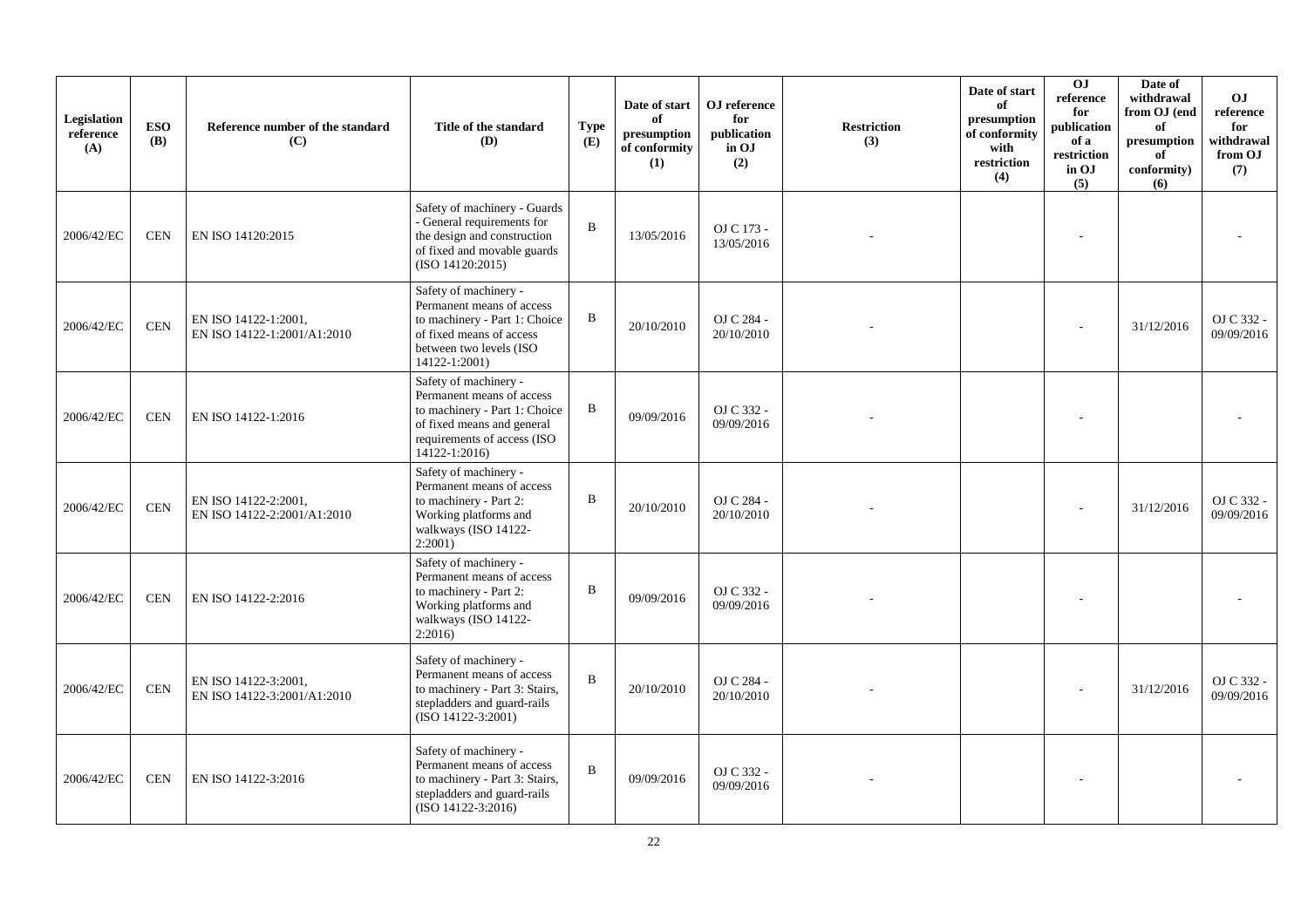| Legislation<br>reference<br>(A) | <b>ESO</b><br><b>(B)</b> | Reference number of the standard<br>(C)             | Title of the standard<br><b>(D)</b>                                                                                                                                                                                       | <b>Type</b><br>(E) | Date of start<br>of<br>presumption<br>of conformity<br>(1) | OJ reference<br>for<br>publication<br>in OJ<br>(2) | <b>Restriction</b><br>(3) | Date of start<br>of<br>presumption<br>of conformity<br>with<br>restriction<br>(4) | OJ<br>reference<br>for<br>publication<br>of a<br>restriction<br>in OJ<br>(5) | Date of<br>withdrawal<br>from OJ (end<br>of<br>presumption<br>of<br>conformity)<br>(6) | OJ<br>reference<br>for<br>withdrawal<br>from OJ<br>(7) |
|---------------------------------|--------------------------|-----------------------------------------------------|---------------------------------------------------------------------------------------------------------------------------------------------------------------------------------------------------------------------------|--------------------|------------------------------------------------------------|----------------------------------------------------|---------------------------|-----------------------------------------------------------------------------------|------------------------------------------------------------------------------|----------------------------------------------------------------------------------------|--------------------------------------------------------|
| 2006/42/EC                      | <b>CEN</b>               | EN ISO 14122-4:2004,<br>EN ISO 14122-4:2004/A1:2010 | Safety of machinery -<br>Permanent means of access<br>to machinery - Part 4: Fixed<br>ladders (ISO 14122-4:2004)                                                                                                          | $\bf{B}$           | 08/04/2011                                                 | OJ C 110 -<br>08/04/2011                           |                           |                                                                                   |                                                                              | 31/12/2016                                                                             | OJ C 332 -<br>09/09/2016                               |
| 2006/42/EC                      | <b>CEN</b>               | EN ISO 14122-4:2016                                 | Safety of machinery -<br>Permanent means of access<br>to machinery - Part 4: Fixed<br>ladders (ISO 14122-4:2016)                                                                                                          | $\, {\bf B}$       | 09/09/2016                                                 | OJ C 332 -<br>09/09/2016                           |                           |                                                                                   |                                                                              |                                                                                        |                                                        |
| 2006/42/EC                      | <b>CEN</b>               | EN ISO 14123-1:2015                                 | Safety of machinery -<br>Reduction of risks to health<br>resulting from hazardous<br>substances emitted by<br>machinery - Part 1:<br>Principles and specifications<br>for machinery manufacturers<br>$(ISO 14123-1:2015)$ | $\bf{B}$           | 13/05/2016                                                 | OJ C 173 -<br>13/05/2016                           |                           |                                                                                   |                                                                              |                                                                                        |                                                        |
| 2006/42/EC                      | <b>CEN</b>               | EN ISO 14123-2:2015                                 | Safety of machinery -<br>Reduction of risks to health<br>resulting from hazardous<br>substances emitted by<br>machinery - Part 2:<br>Methodology leading to<br>verification procedures (ISO<br>14123-2:2015)              | $\, {\bf B}$       | 13/05/2016                                                 | OJ C 173 -<br>13/05/2016                           |                           |                                                                                   |                                                                              |                                                                                        |                                                        |
| 2006/42/EC                      | <b>CEN</b>               | EN ISO 14159:2008                                   | Safety of machinery -<br>Hygiene requirements for the<br>design of machinery (ISO<br>14159:2002)                                                                                                                          | B                  | 29/12/2009                                                 | OJ C 214 -<br>08/09/2009                           |                           |                                                                                   |                                                                              |                                                                                        |                                                        |
| 2006/42/EC                      | <b>CEN</b>               | EN ISO 14738:2008                                   | Safety of machinery -<br>Anthropometric requirements<br>for the design of<br>workstations at machinery<br>(ISO 14738:2002, including<br>Cor 1:2003 and Cor 2:2005)                                                        | $\bf{B}$           | 29/12/2009                                                 | OJ C 214 -<br>08/09/2009                           |                           |                                                                                   |                                                                              |                                                                                        |                                                        |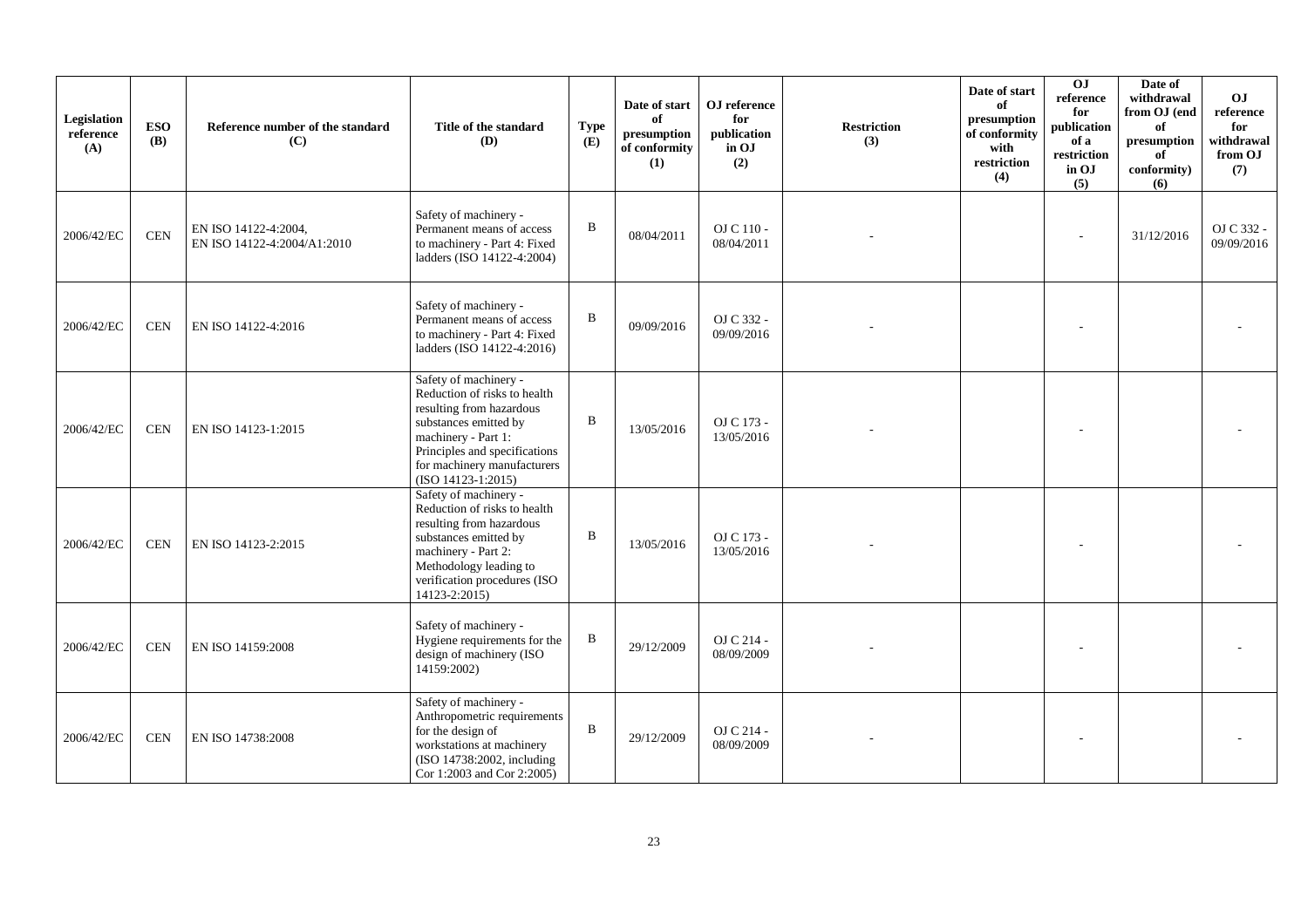| Legislation<br>reference<br>(A) | <b>ESO</b><br><b>(B)</b> | Reference number of the standard<br>(C) | Title of the standard<br><b>(D)</b>                                                                                                                                                                 | <b>Type</b><br>(E) | Date of start<br>of<br>presumption<br>of conformity<br>(1) | OJ reference<br>for<br>publication<br>in OJ<br>(2) | <b>Restriction</b><br>(3) | Date of start<br>of<br>presumption<br>of conformity<br>with<br>restriction<br>(4) | 0J<br>reference<br>for<br>publication<br>of a<br>restriction<br>in OJ<br>(5) | Date of<br>withdrawal<br>from OJ (end<br>of<br>presumption<br>of<br>conformity)<br>(6) | OJ<br>reference<br>for<br>withdrawal<br>from OJ<br>(7) |
|---------------------------------|--------------------------|-----------------------------------------|-----------------------------------------------------------------------------------------------------------------------------------------------------------------------------------------------------|--------------------|------------------------------------------------------------|----------------------------------------------------|---------------------------|-----------------------------------------------------------------------------------|------------------------------------------------------------------------------|----------------------------------------------------------------------------------------|--------------------------------------------------------|
| 2006/42/EC                      | <b>CEN</b>               | EN ISO 15536-1:2008                     | Ergonomics - Computer<br>manikins and body templates<br>- Part 1: General<br>requirements (ISO 15536-<br>1:2005                                                                                     | $\mathbf{B}$       | 29/12/2009                                                 | OJ C 214 -<br>08/09/2009                           |                           |                                                                                   |                                                                              |                                                                                        |                                                        |
| 2006/42/EC                      | <b>CEN</b>               | EN 15967:2011                           | Determination of maximum<br>explosion pressure and the<br>maximum rate of pressure<br>rise of gases and vapours                                                                                     | $\bf{B}$           | 18/11/2011                                                 | OJ C 338 -<br>18/11/2011                           |                           |                                                                                   |                                                                              |                                                                                        |                                                        |
| 2006/42/EC                      | <b>CEN</b>               | EN 16590-1:2014                         | Tractors and machinery for<br>agriculture and forestry -<br>Safety-related parts of<br>control systems - Part 1:<br>General principles for design<br>and development (ISO<br>25119-1:2010 modified) | $\mathbf B$        | 13/02/2015                                                 | OJ C 054 -<br>13/02/2015                           |                           |                                                                                   |                                                                              |                                                                                        |                                                        |
| 2006/42/EC                      | <b>CEN</b>               | EN 16590-2:2014                         | Tractors and machinery for<br>agriculture and forestry -<br>Safety-related parts of<br>control systems - Part 2:<br>Concept phase (ISO 25119-<br>2:2010 modified)                                   | $\bf{B}$           | 13/02/2015                                                 | OJ C 054 -<br>13/02/2015                           |                           |                                                                                   |                                                                              |                                                                                        |                                                        |
| 2006/42/EC                      | <b>CEN</b>               | EN ISO 18497:2018                       | Agricultural machinery and<br>tractors - Safety of highly<br>automated agricultural<br>machines - Principles for<br>design (ISO 18497:2018)                                                         | $\mathbf B$        | 02/04/2020                                                 | OJ L 102 -<br>02/04/2020                           |                           |                                                                                   |                                                                              |                                                                                        |                                                        |
| 2006/42/EC                      | <b>CEN</b>               | EN ISO 19353:2016                       | Safety of machinery - Fire<br>prevention and fire<br>protection (ISO 19353:2015)                                                                                                                    | $\bf{B}$           | 09/09/2016                                                 | OJ C 332 -<br>09/09/2016                           |                           |                                                                                   |                                                                              | 02/10/2021                                                                             | OJ L 102 -<br>02/04/2020                               |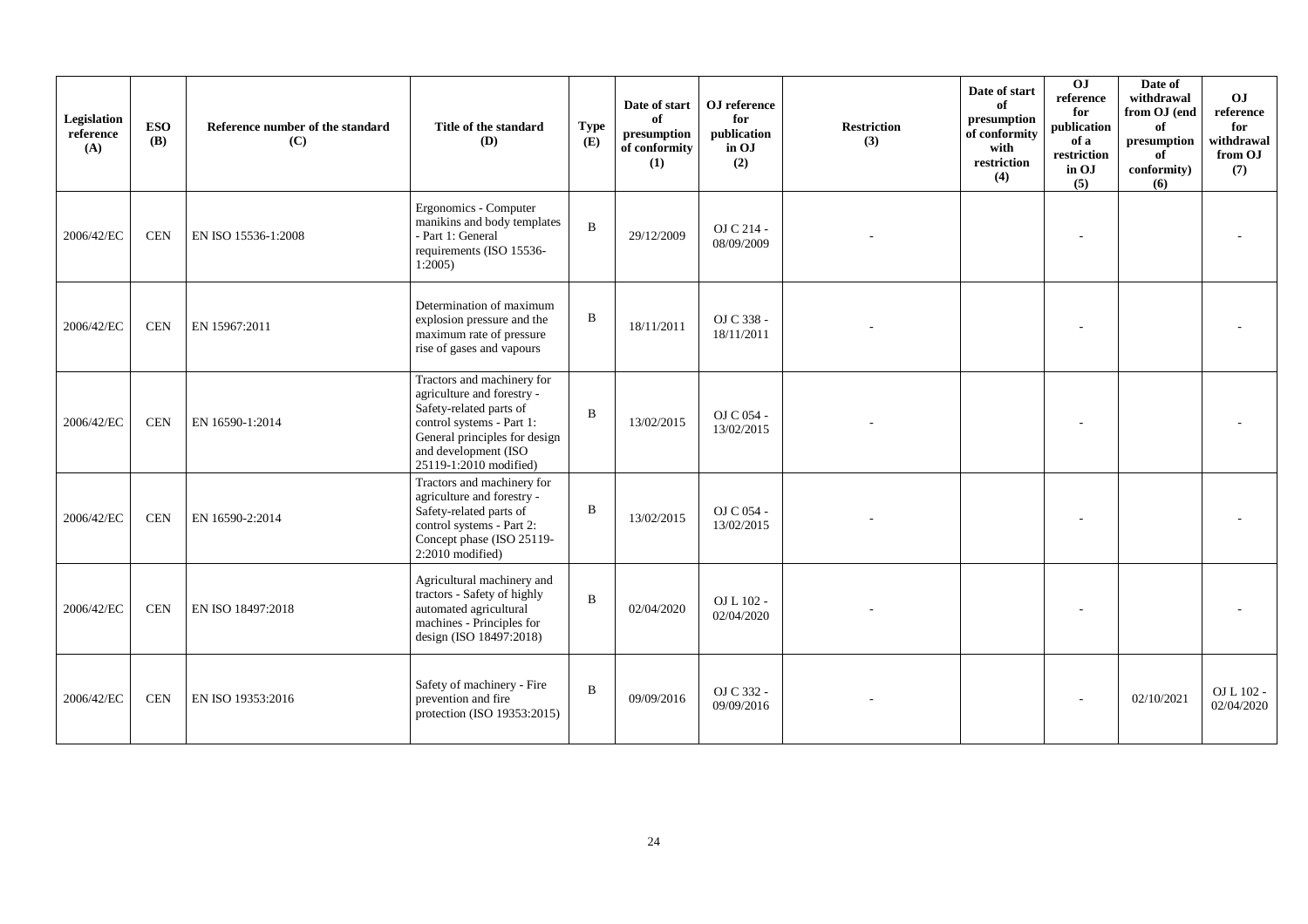| Legislation<br>reference<br>(A) | <b>ESO</b><br><b>(B)</b> | Reference number of the standard<br>(C)                                 | Title of the standard<br>(D)                                                                                                                   | <b>Type</b><br>(E) | Date of start<br>of<br>presumption<br>of conformity<br>(1) | OJ reference<br>for<br>publication<br>in OJ<br>(2) | <b>Restriction</b><br>(3) | Date of start<br>of<br>presumption<br>of conformity<br>with<br>restriction<br>(4) | 0J<br>reference<br>for<br>publication<br>of a<br>restriction<br>in OJ<br>(5) | Date of<br>withdrawal<br>from OJ (end<br>of<br>presumption<br>of<br>conformity)<br>(6) | O <sub>J</sub><br>reference<br>for<br>withdrawal<br>from OJ<br>(7) |
|---------------------------------|--------------------------|-------------------------------------------------------------------------|------------------------------------------------------------------------------------------------------------------------------------------------|--------------------|------------------------------------------------------------|----------------------------------------------------|---------------------------|-----------------------------------------------------------------------------------|------------------------------------------------------------------------------|----------------------------------------------------------------------------------------|--------------------------------------------------------------------|
| 2006/42/EC                      | <b>CEN</b>               | EN ISO 19353:2019                                                       | Safety of machinery - Fire<br>prevention and fire<br>protection (ISO 19353:2019)                                                               | B                  | 02/04/2020                                                 | OJ L 102 -<br>02/04/2020                           |                           |                                                                                   |                                                                              |                                                                                        |                                                                    |
| 2006/42/EC                      | <b>CEN</b>               | EN ISO 20607:2019                                                       | Safety of machinery -<br>Instruction handbook -<br>General drafting principles<br>(ISO 20607:2019)                                             | B                  | 02/04/2020                                                 | OJ L 102 -<br>02/04/2020                           |                           |                                                                                   |                                                                              |                                                                                        |                                                                    |
| 2006/42/EC                      | <b>CEN</b>               | EN ISO 20643:2008                                                       | Mechanical vibration - Hand-<br>held and hand-guided<br>machinery - Principles for<br>evaluation of vibration<br>emission (ISO 20643:2005)     | $\mathbf B$        | 29/12/2009                                                 | OJ C 214 -<br>08/09/2009                           |                           |                                                                                   |                                                                              | 31/01/2013                                                                             | OJ C 350 -<br>15/11/2012                                           |
| 2006/42/EC                      | $\mbox{CEN}$             | EN ISO 20643:2008,<br>EN ISO 20643:2008/A1:2012                         | Mechanical vibration - Hand-<br>held and hand-guided<br>machinery - Principles for<br>evaluation of vibration<br>emission (ISO 20643:2005)     | B                  | 15/11/2012                                                 | OJ C 350 -<br>15/11/2012                           |                           |                                                                                   |                                                                              |                                                                                        |                                                                    |
| 2006/42/EC                      | <b>CEN</b>               | EN 30326-1:1994,<br>EN 30326-1:1994/A1:2007                             | Mechanical vibration -<br>Laboratory method for<br>evaluating vehicle seat<br>vibration - Part 1: Basic<br>requirements (ISO 10326-<br>1:1992) | B                  | 29/12/2009                                                 | OJ C 214 -<br>08/09/2009                           |                           |                                                                                   |                                                                              | 30/06/2012                                                                             | OJ C 061 -<br>29/02/2012                                           |
| 2006/42/EC                      | $\mbox{CEN}$             | EN 30326-1:1994,<br>EN 30326-1:1994/A1:2007,<br>EN 30326-1:1994/A2:2011 | Mechanical vibration -<br>Laboratory method for<br>evaluating vehicle seat<br>vibration - Part 1: Basic<br>requirements (ISO 10326-<br>1:1992  | B                  | 29/02/2012                                                 | OJ C 061 -<br>29/02/2012                           |                           |                                                                                   |                                                                              | 30/11/2017                                                                             | OJ C 183 -<br>09/06/2017                                           |
| 2006/42/EC                      | $\mbox{CEN}$             | EN 81-3:2000+A1:2008,<br>EN 81-3:2000+A1:2008/AC:2009                   | Safety rules for the<br>construction and installation<br>of lifts - Part 3: Electric and<br>hydraulic service lifts                            | $\mathbf C$        | 29/12/2009                                                 | OJ C 214 -<br>08/09/2009                           |                           |                                                                                   |                                                                              |                                                                                        |                                                                    |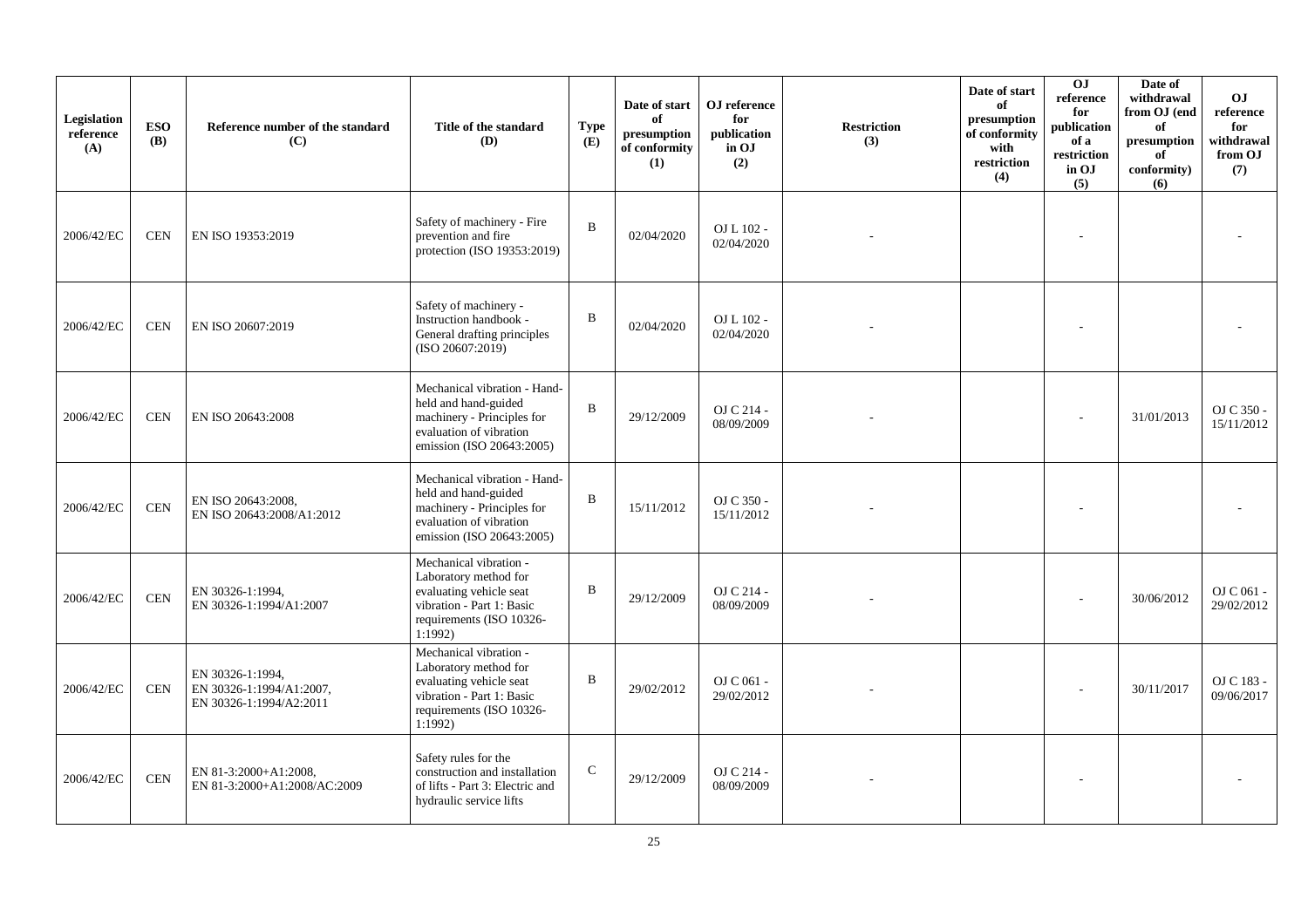| Legislation<br>reference<br>(A) | <b>ESO</b><br><b>(B)</b> | Reference number of the standard<br>(C) | Title of the standard<br>(D)                                                                                                                                                                                                             | <b>Type</b><br>(E) | Date of start<br>of<br>presumption<br>of conformity<br>(1) | OJ reference<br>for<br>publication<br>in OJ<br>(2) | <b>Restriction</b><br>(3) | Date of start<br>of<br>presumption<br>of conformity<br>with<br>restriction<br>(4) | 0 <sub>J</sub><br>reference<br>for<br>publication<br>of a<br>restriction<br>in OJ<br>(5) | Date of<br>withdrawal<br>from OJ (end<br>of<br>presumption<br>of<br>conformity)<br>(6) | OJ<br>reference<br>for<br>withdrawal<br>from OJ<br>(7) |
|---------------------------------|--------------------------|-----------------------------------------|------------------------------------------------------------------------------------------------------------------------------------------------------------------------------------------------------------------------------------------|--------------------|------------------------------------------------------------|----------------------------------------------------|---------------------------|-----------------------------------------------------------------------------------|------------------------------------------------------------------------------------------|----------------------------------------------------------------------------------------|--------------------------------------------------------|
| 2006/42/EC                      | <b>CEN</b>               | EN 81-31:2010                           | Safety rules for the<br>construction and installation<br>of lifts - Lifts for the<br>transport of goods only - Part<br>31: Accessible goods only<br>lifts                                                                                | $\mathcal{C}$      | 20/10/2010                                                 | OJ C 284 -<br>20/10/2010                           |                           |                                                                                   |                                                                                          |                                                                                        |                                                        |
| 2006/42/EC                      | <b>CEN</b>               | EN 81-40:2008                           | Safety rules for the<br>construction and installation<br>of lifts - Special lifts for the<br>transport of persons and<br>goods - Part 40: Stairlifts and<br>inclined lifting platforms<br>intended for persons with<br>impaired mobility | $\mathsf{C}$       | 29/12/2009                                                 | OJ C 214 -<br>08/09/2009                           |                           |                                                                                   |                                                                                          |                                                                                        |                                                        |
| 2006/42/EC                      | <b>CEN</b>               | EN 81-41:2010                           | Safety rules for the<br>construction and installation<br>of lifts - Special lifts for the<br>transport of persons and<br>goods - Part 41: Vertical<br>lifting platforms intended for<br>use by persons with impaired<br>mobility         | $\mathsf{C}$       | 08/04/2011                                                 | OJ C 110 -<br>08/04/2011                           |                           |                                                                                   |                                                                                          |                                                                                        |                                                        |
| 2006/42/EC                      | <b>CEN</b>               | EN 81-43:2009                           | Safety rules for the<br>construction and installation<br>of lifts - Special lifts for the<br>transport of persons and<br>goods - Part 43: Lifts for<br>cranes                                                                            | $\mathsf{C}$       | 29/12/2009                                                 | OJ C 214 -<br>08/09/2009                           |                           |                                                                                   |                                                                                          |                                                                                        |                                                        |
| 2006/42/EC                      | <b>CEN</b>               | EN 115-1:2008                           | Safety of escalators and<br>moving walks - Part 1:<br>Construction and installation                                                                                                                                                      | $\mathcal{C}$      | 29/12/2009                                                 | OJ C 214 -<br>08/09/2009                           |                           |                                                                                   |                                                                                          | 30/09/2010                                                                             | OJ C 136 -<br>26/05/2010                               |
| 2006/42/EC                      | <b>CEN</b>               | EN 115-1:2017                           | Safety of escalators and<br>moving walks - Part 1:<br>Construction and installation                                                                                                                                                      | $\mathsf{C}$       | 09/03/2018                                                 | OJ C 092 -<br>09/03/2018                           |                           |                                                                                   |                                                                                          |                                                                                        |                                                        |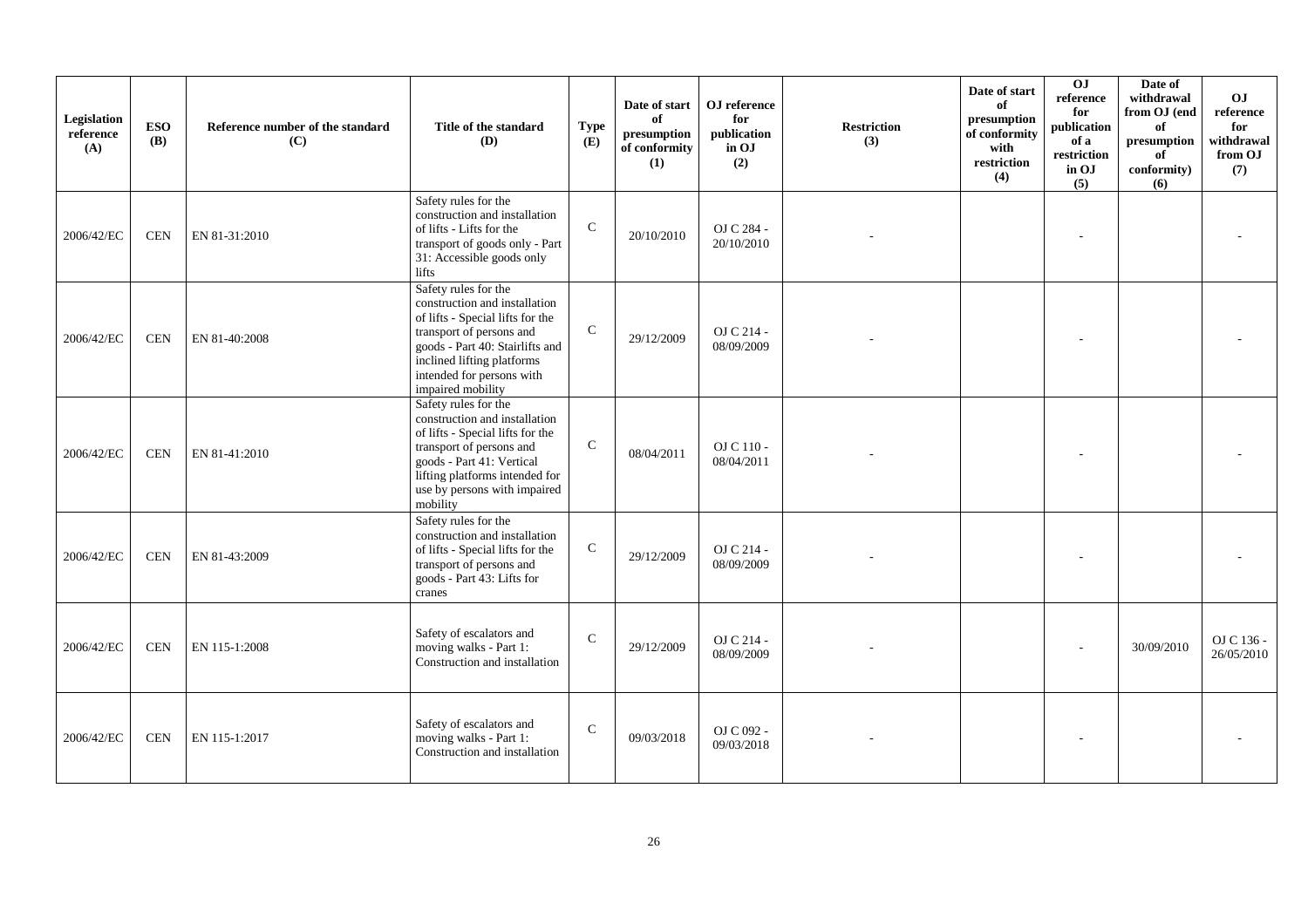| Legislation<br>reference<br>(A) | <b>ESO</b><br><b>(B)</b> | Reference number of the standard<br>(C) | Title of the standard<br>(D)                                                                                                               | <b>Type</b><br>(E) | Date of start<br>of<br>presumption<br>of conformity<br>(1) | OJ reference<br>for<br>publication<br>in OJ<br>(2) | <b>Restriction</b><br>(3) | Date of start<br>of<br>presumption<br>of conformity<br>with<br>restriction<br>(4) | 0J<br>reference<br>for<br>publication<br>of a<br>restriction<br>in OJ<br>(5) | Date of<br>withdrawal<br>from OJ (end<br>of<br>presumption<br>of<br>conformity)<br>(6) | O <sub>J</sub><br>reference<br>for<br>withdrawal<br>from OJ<br>(7) |
|---------------------------------|--------------------------|-----------------------------------------|--------------------------------------------------------------------------------------------------------------------------------------------|--------------------|------------------------------------------------------------|----------------------------------------------------|---------------------------|-----------------------------------------------------------------------------------|------------------------------------------------------------------------------|----------------------------------------------------------------------------------------|--------------------------------------------------------------------|
| 2006/42/EC                      | <b>CEN</b>               | EN 115-1:2008+A1:2010                   | Safety of escalators and<br>moving walks - Part 1:<br>Construction and installation                                                        | $\mathsf{C}$       | 26/05/2010                                                 | OJ C 136 -<br>26/05/2010                           |                           |                                                                                   | $\sim$                                                                       | 31/01/2019                                                                             | OJ C 092 -<br>09/03/2018                                           |
| 2006/42/EC                      | <b>CEN</b>               | EN 201:2009                             | Plastics and rubber machines<br>- Injection moulding<br>machines - Safety<br>requirements                                                  | $\mathbf C$        | 29/12/2009                                                 | OJ C 309 -<br>18/12/2009                           |                           |                                                                                   |                                                                              |                                                                                        |                                                                    |
| 2006/42/EC                      | <b>CEN</b>               | EN 267:2009                             | Automatic forced draught<br>burners for liquid fuels                                                                                       | $\mathbf C$        | 26/05/2010                                                 | OJ C 136 -<br>26/05/2010                           |                           |                                                                                   |                                                                              | 29/02/2012                                                                             | OJ C 338 -<br>18/11/2011                                           |
| 2006/42/EC                      | <b>CEN</b>               | EN 267:2009+A1:2011                     | Automatic forced draught<br>burners for liquid fuels                                                                                       | $\mathbf C$        | 18/11/2011                                                 | OJ C 338 -<br>18/11/2011                           |                           |                                                                                   |                                                                              |                                                                                        |                                                                    |
| 2006/42/EC                      | <b>CEN</b>               | EN 280:2001+A2:2009                     | Mobile elevating work<br>platforms - Design<br>calculations - Stability<br>criteria - Construction -<br>Safety - Examinations and<br>tests | $\mathbf C$        | 29/12/2009                                                 | OJ C 309 -<br>18/12/2009                           |                           |                                                                                   |                                                                              | 31/01/2015                                                                             | OJ C 348 -<br>28/11/2013                                           |
| 2006/42/EC                      | <b>CEN</b>               | EN 280:2013                             | Mobile elevating work<br>platforms - Design<br>calculations - Stability<br>criteria - Construction -<br>Safety - Examinations and<br>tests | $\mathbf C$        | 28/11/2013                                                 | OJ C 348 -<br>28/11/2013                           |                           |                                                                                   |                                                                              | 28/02/2017                                                                             | OJ C 014 -<br>15/01/2016                                           |
| 2006/42/EC                      | <b>CEN</b>               | EN 280:2013+A1:2015                     | Mobile elevating work<br>platforms - Design<br>calculations - Stability<br>criteria - Construction -<br>Safety - Examinations and<br>tests | $\mathsf{C}$       | 15/01/2016                                                 | OJ C 014 -<br>15/01/2016                           |                           |                                                                                   |                                                                              |                                                                                        |                                                                    |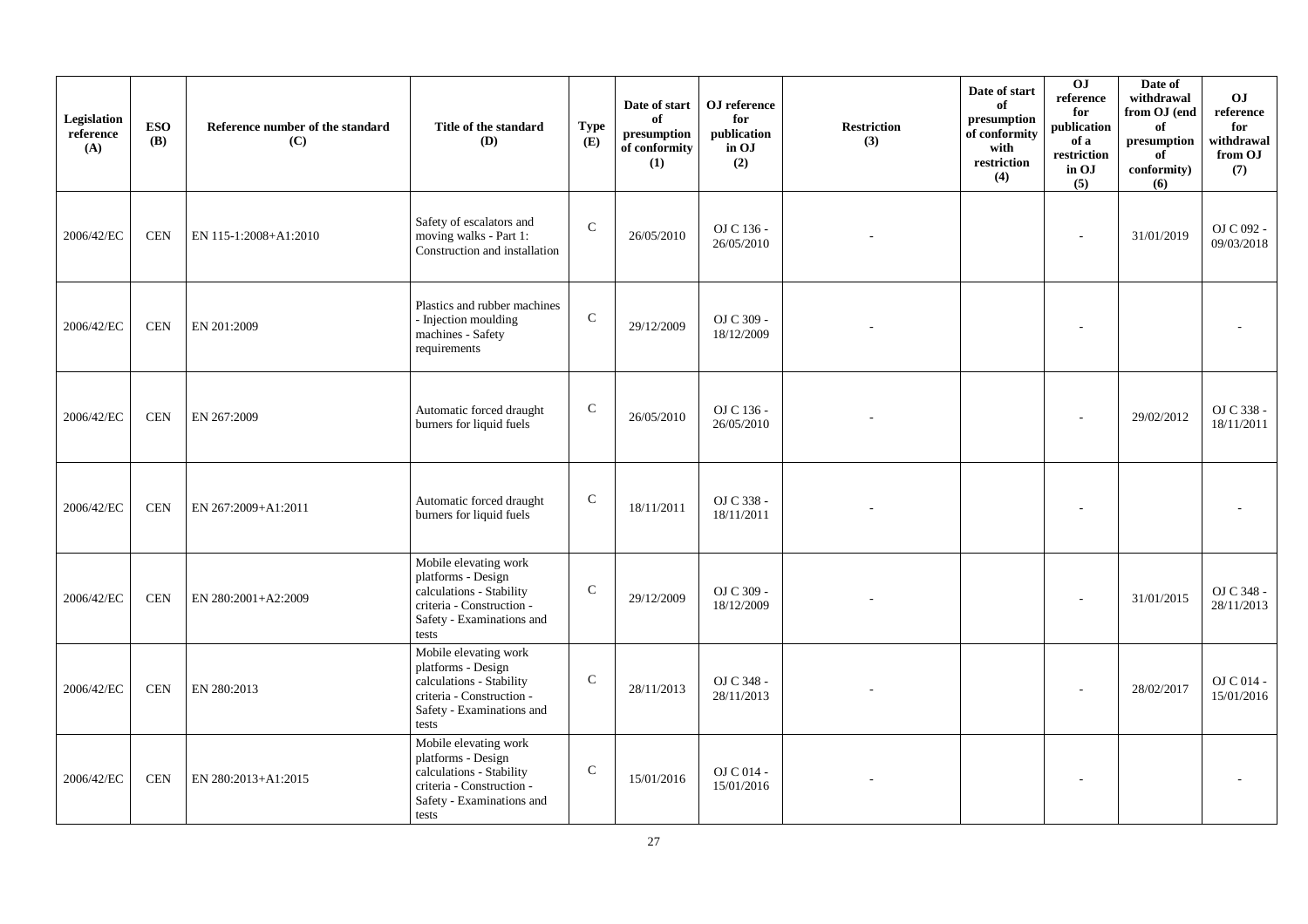| Legislation<br>reference<br>(A) | <b>ESO</b><br><b>(B)</b> | Reference number of the standard<br>(C) | Title of the standard<br><b>(D)</b>                                                                                                                                                                     | <b>Type</b><br>(E) | Date of start<br>of<br>presumption<br>of conformity<br>(1) | ${\bf OJ}$ reference<br>for<br>publication<br>in OJ<br>(2) | <b>Restriction</b><br>(3) | Date of start<br>of<br>presumption<br>of conformity<br>with<br>restriction<br>(4) | 0J<br>reference<br>for<br>publication<br>of a<br>restriction<br>in OJ<br>(5) | Date of<br>withdrawal<br>from OJ (end<br>of<br>presumption<br>of<br>conformity)<br>(6) | O <sub>J</sub><br>reference<br>for<br>withdrawal<br>from OJ<br>(7) |
|---------------------------------|--------------------------|-----------------------------------------|---------------------------------------------------------------------------------------------------------------------------------------------------------------------------------------------------------|--------------------|------------------------------------------------------------|------------------------------------------------------------|---------------------------|-----------------------------------------------------------------------------------|------------------------------------------------------------------------------|----------------------------------------------------------------------------------------|--------------------------------------------------------------------|
| 2006/42/EC                      | <b>CEN</b>               | EN 289:2004+A1:2008                     | Plastics and rubber machines<br>- Presses - Safety<br>requirements                                                                                                                                      | $\mathcal{C}$      | 29/12/2009                                                 | OJ C 214 -<br>08/09/2009                                   |                           |                                                                                   |                                                                              | 13/02/2015                                                                             | OJ C 054 -<br>13/02/2015                                           |
| 2006/42/EC                      | <b>CEN</b>               | EN 289:2014                             | Plastics and rubber machines<br>- Compression moulding<br>machines and transfer<br>moulding machines - Safety<br>requirements                                                                           | $\mathbf{C}$       | 13/02/2015                                                 | OJ C 054 -<br>13/02/2015                                   |                           |                                                                                   |                                                                              |                                                                                        |                                                                    |
| 2006/42/EC                      | <b>CEN</b>               | EN 303-5:2012                           | Heating boilers - Part 5:<br>Heating boilers for solid<br>fuels, manually and<br>automatically stoked,<br>nominal heat output of up to<br>500 kW - Terminology,<br>requirements, testing and<br>marking | $\mathcal{C}$      | 24/08/2012                                                 | OJ C 256 -<br>24/08/2012                                   |                           |                                                                                   |                                                                              |                                                                                        |                                                                    |
| 2006/42/EC                      | <b>CEN</b>               | EN 378-2:2008+A1:2009                   | Refrigerating systems and<br>heat pumps - Safety and<br>environmental requirements -<br>Part 2: Design, construction,<br>testing, marking and<br>documentation                                          | $\mathsf{C}$       | 29/12/2009                                                 | OJ C 214 -<br>08/09/2009                                   |                           |                                                                                   |                                                                              | 30/11/2017                                                                             | OJ C 183 -<br>09/06/2017                                           |
| 2006/42/EC                      | <b>CEN</b>               | EN 378-2:2016                           | Refrigerating systems and<br>heat pumps - Safety and<br>environmental requirements -<br>Part 2: Design, construction,<br>testing, marking and<br>documentation                                          | $\mathbf C$        | 09/06/2017                                                 | OJ C 183 -<br>09/06/2017                                   |                           |                                                                                   |                                                                              |                                                                                        |                                                                    |
| 2006/42/EC                      | <b>CEN</b>               | EN 378-2:2008+A2:2012                   | Refrigerating systems and<br>heat pumps - Safety and<br>environmental requirements -<br>Part 2: Design, construction,<br>testing, marking and<br>documentation                                          | $\mathbf{C}$       | 24/08/2012                                                 | OJ C 256 -<br>24/08/2012                                   |                           |                                                                                   |                                                                              | 30/11/2017                                                                             | OJ C 183 -<br>09/06/2017                                           |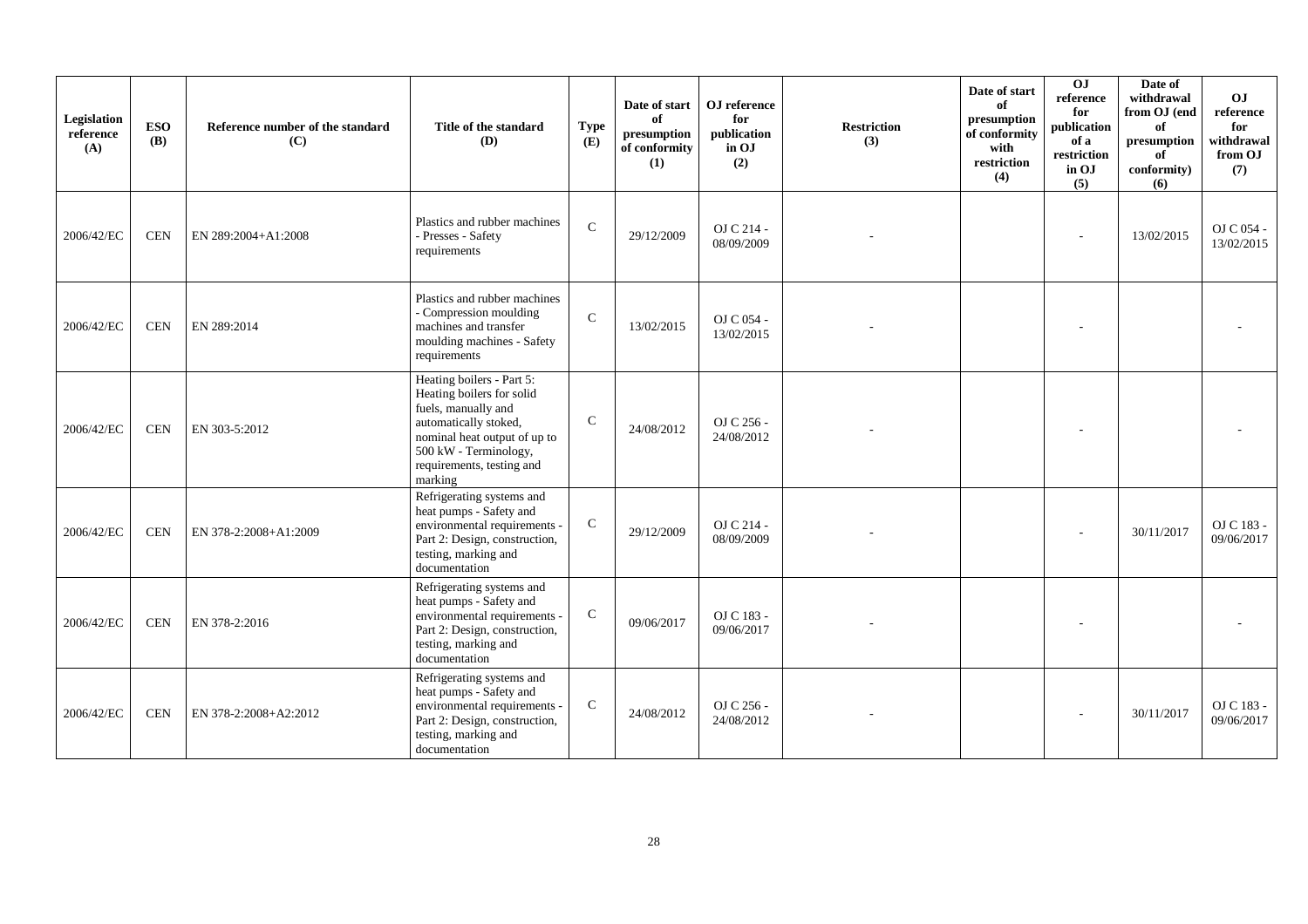| Legislation<br>reference<br>(A) | <b>ESO</b><br>(B) | Reference number of the standard<br>(C) | Title of the standard<br>(D)                                                                                                        | <b>Type</b><br>(E) | Date of start<br>of<br>presumption<br>of conformity<br>(1) | OJ reference<br>for<br>publication<br>in OJ<br>(2) | <b>Restriction</b><br>(3) | Date of start<br>of<br>presumption<br>of conformity<br>with<br>restriction<br>(4) | OJ<br>reference<br>for<br>publication<br>of a<br>restriction<br>in OJ<br>(5) | Date of<br>withdrawal<br>from OJ (end<br>of<br>presumption<br>of<br>conformity)<br>(6) | O <sub>J</sub><br>reference<br>for<br>withdrawal<br>from OJ<br>(7) |
|---------------------------------|-------------------|-----------------------------------------|-------------------------------------------------------------------------------------------------------------------------------------|--------------------|------------------------------------------------------------|----------------------------------------------------|---------------------------|-----------------------------------------------------------------------------------|------------------------------------------------------------------------------|----------------------------------------------------------------------------------------|--------------------------------------------------------------------|
| 2006/42/EC                      | <b>CEN</b>        | EN 415-1:2000+A1:2009                   | Packaging machines safety -<br>Part 1: Terminology and<br>classification of packaging<br>machines and associated<br>equipment       | $\mathbf C$        | 29/12/2009                                                 | OJ C 214 -<br>08/09/2009                           |                           |                                                                                   | L.                                                                           | 29/02/2016                                                                             | OJ C 014 -<br>15/01/2016                                           |
| 2006/42/EC                      | <b>CEN</b>        | EN 415-1:2014                           | Safety of packaging<br>machines - Part 1:<br>Terminology and<br>classification of packaging<br>machines and associated<br>equipment | $\mathbf C$        | 15/01/2016                                                 | OJ C 014 -<br>15/01/2016                           |                           |                                                                                   |                                                                              |                                                                                        |                                                                    |
| 2006/42/EC                      | <b>CEN</b>        | EN 415-3:1999+A1:2009                   | Safety of packaging<br>machines - Part 3: Form, fill<br>and seal machines                                                           | $\mathbf C$        | 29/12/2009                                                 | OJ C 309 -<br>18/12/2009                           |                           |                                                                                   | ٠                                                                            |                                                                                        |                                                                    |
| 2006/42/EC                      | <b>CEN</b>        | EN 415-5:2006+A1:2009                   | Safety of packaging<br>machines - Part 5: Wrapping<br>machines                                                                      | $\mathbf C$        | 29/12/2009                                                 | OJ C 309 -<br>18/12/2009                           |                           |                                                                                   |                                                                              |                                                                                        |                                                                    |
| 2006/42/EC                      | <b>CEN</b>        | EN 415-6:2006+A1:2009                   | Safety of packaging<br>machines - Part 6: Pallet<br>wrapping machines                                                               | $\mathcal{C}$      | 29/12/2009                                                 | OJ C 309 -<br>18/12/2009                           |                           |                                                                                   | ÷                                                                            | 30/11/2013                                                                             | OJ C 348 -<br>28/11/2013                                           |
| 2006/42/EC                      | <b>CEN</b>        | EN 415-6:2013                           | Safety of packaging<br>machines - Part 6: Pallet<br>wrapping machines                                                               | $\mathsf{C}$       | 28/11/2013                                                 | OJ C 348 -<br>28/11/2013                           |                           |                                                                                   |                                                                              |                                                                                        |                                                                    |
| 2006/42/EC                      | <b>CEN</b>        | EN 415-7:2006+A1:2008                   | Safety of packaging<br>machines - Part 7: Group and<br>secondary packaging<br>machines                                              | ${\bf C}$          | 29/12/2009                                                 | OJ C 214 -<br>08/09/2009                           |                           |                                                                                   |                                                                              |                                                                                        |                                                                    |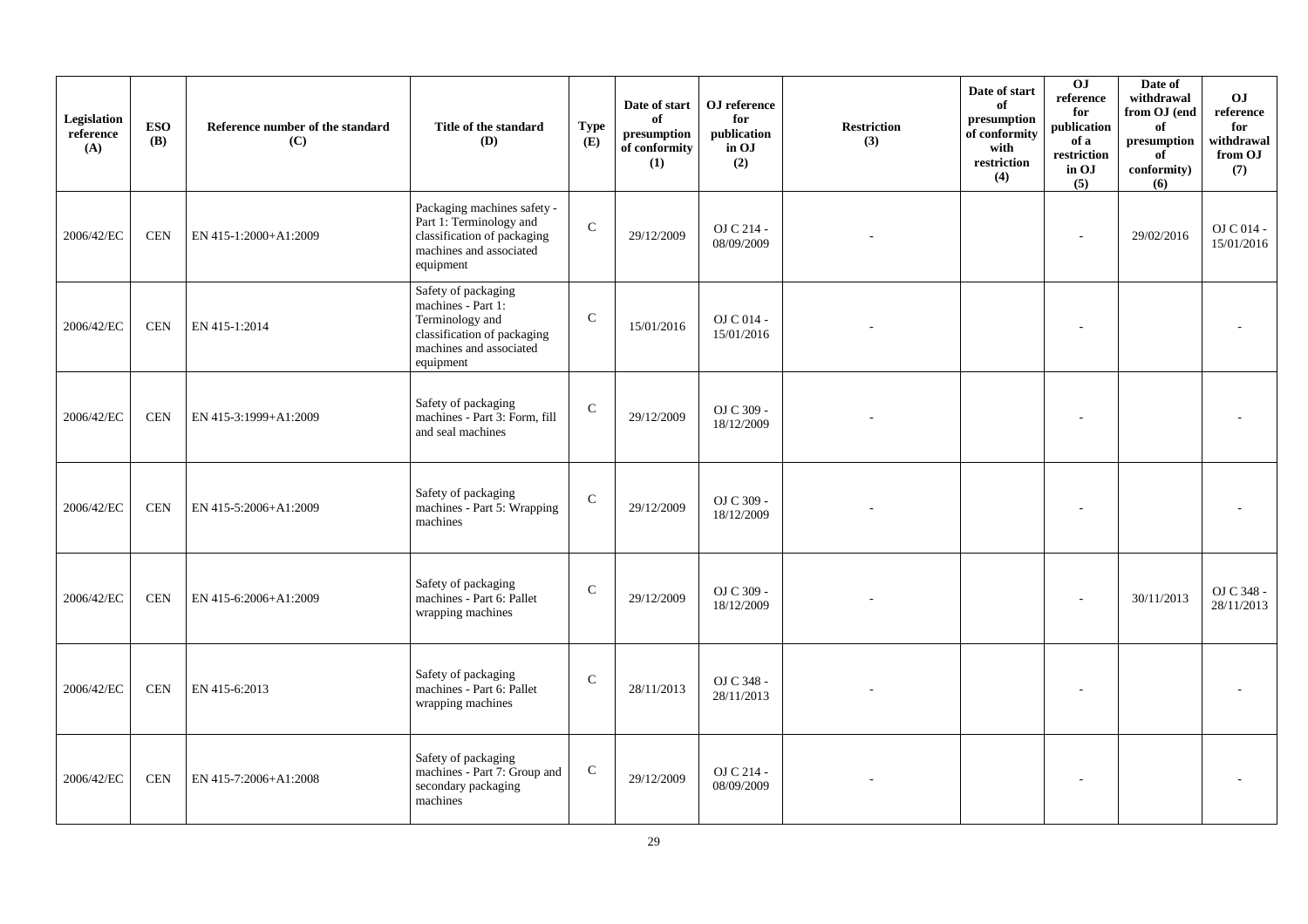| Legislation<br>reference<br>(A) | <b>ESO</b><br>(B) | Reference number of the standard<br>(C) | Title of the standard<br>(D)                                                                                                                                                   | <b>Type</b><br>(E) | Date of start<br>of<br>$\bf{presumption}$<br>of conformity<br>(1) | OJ reference<br>for<br>publication<br>in OJ<br>(2) | <b>Restriction</b><br>(3) | Date of start<br>of<br>presumption<br>of conformity<br>with<br>restriction<br>(4) | $\overline{0}$<br>reference<br>for<br>publication<br>of a<br>restriction<br>in OJ<br>(5) | Date of<br>withdrawal<br>from OJ (end<br>of<br>$\bf{presumption}$<br>of<br>conformity)<br>(6) | OJ<br>reference<br>for<br>withdrawal<br>from OJ<br>(7) |
|---------------------------------|-------------------|-----------------------------------------|--------------------------------------------------------------------------------------------------------------------------------------------------------------------------------|--------------------|-------------------------------------------------------------------|----------------------------------------------------|---------------------------|-----------------------------------------------------------------------------------|------------------------------------------------------------------------------------------|-----------------------------------------------------------------------------------------------|--------------------------------------------------------|
| 2006/42/EC                      | <b>CEN</b>        | EN 415-8:2008                           | Safety of packaging<br>machines - Part 8: Strapping<br>machines                                                                                                                | $\mathsf{C}$       | 29/12/2009                                                        | OJ C 214 -<br>08/09/2009                           |                           |                                                                                   |                                                                                          |                                                                                               |                                                        |
| 2006/42/EC                      | <b>CEN</b>        | EN 415-9:2009                           | Safety of packaging<br>machines - Part 9: Noise<br>measurement methods for<br>packaging machines,<br>packaging lines and<br>associated equipment, grade<br>of accuracy 2 and 3 | $\mathbf C$        | 29/12/2009                                                        | OJ C 309 -<br>18/12/2009                           |                           |                                                                                   |                                                                                          |                                                                                               |                                                        |
| 2006/42/EC                      | <b>CEN</b>        | EN 415-10:2014                          | Safety of packaging<br>machines - Part 10: General<br>Requirements                                                                                                             | $\mathbf C$        | 11/07/2014                                                        | OJ C 220 -<br>11/07/2014                           |                           |                                                                                   |                                                                                          |                                                                                               |                                                        |
| 2006/42/EC                      | <b>CEN</b>        | EN 422:2009                             | Plastics and rubber machines<br>- Blow moulding machines -<br>Safety requirements                                                                                              | ${\bf C}$          | 29/12/2009                                                        | OJ C 214 -<br>08/09/2009                           |                           |                                                                                   |                                                                                          |                                                                                               |                                                        |
| 2006/42/EC                      | <b>CEN</b>        | EN 453:2000+A1:2009                     | Food processing machinery -<br>Dough mixers - Safety and<br>hygiene requirements                                                                                               | $\mathbf C$        | 26/05/2010                                                        | OJ C 136 -<br>26/05/2010                           |                           |                                                                                   |                                                                                          | 29/02/2016                                                                                    | OJ C 014 -<br>15/01/2016                               |
| 2006/42/EC                      | <b>CEN</b>        | EN 453:2014                             | Food processing machinery -<br>Dough mixers - Safety and<br>hygiene requirements                                                                                               | $\mathsf{C}$       | 15/01/2016                                                        | OJ C 014 -<br>15/01/2016                           |                           |                                                                                   |                                                                                          |                                                                                               |                                                        |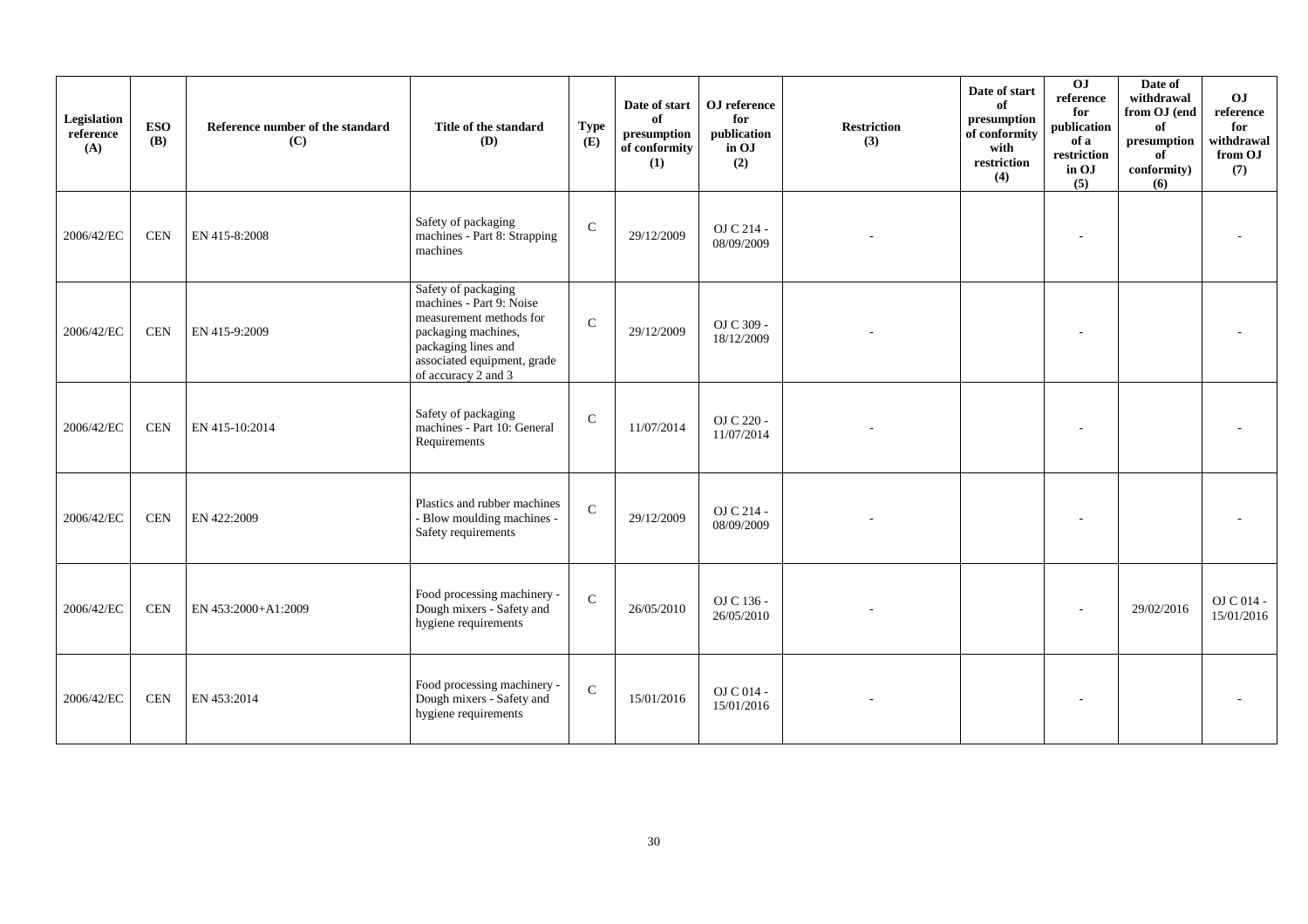| Legislation<br>reference<br>(A) | <b>ESO</b><br><b>(B)</b> | Reference number of the standard<br>(C)                 | Title of the standard<br>(D)                                                         | <b>Type</b><br>(E) | Date of start<br>of<br>presumption<br>of conformity<br>(1) | OJ reference<br>for<br>publication<br>in OJ<br>(2) | <b>Restriction</b><br>(3)                                                                                                                                                                                                                                                                                                                                                                                               | Date of start<br>of<br>presumption<br>of conformity<br>with<br>restriction<br>(4) | OJ<br>reference<br>for<br>publication<br>of a<br>restriction<br>in OJ<br>(5) | Date of<br>withdrawal<br>from OJ (end<br>of<br>presumption<br>of<br>conformity)<br>(6) | OJ<br>reference<br>for<br>withdrawal<br>from OJ<br>(7) |
|---------------------------------|--------------------------|---------------------------------------------------------|--------------------------------------------------------------------------------------|--------------------|------------------------------------------------------------|----------------------------------------------------|-------------------------------------------------------------------------------------------------------------------------------------------------------------------------------------------------------------------------------------------------------------------------------------------------------------------------------------------------------------------------------------------------------------------------|-----------------------------------------------------------------------------------|------------------------------------------------------------------------------|----------------------------------------------------------------------------------------|--------------------------------------------------------|
| 2006/42/EC                      | <b>CEN</b>               | EN 454:2000+A1:2009                                     | Food processing machinery -<br>Planetary mixers - Safety and<br>hygiene requirements | $\mathbf C$        | 26/05/2010                                                 | OJ C 136 -<br>26/05/2010                           |                                                                                                                                                                                                                                                                                                                                                                                                                         |                                                                                   |                                                                              | 29/02/2016                                                                             | OJ C 014 -<br>15/01/2016                               |
| 2006/42/EC                      | <b>CEN</b>               | EN 454:2014                                             | Food processing machinery -<br>Planetary mixers - Safety and<br>hygiene requirements | $\mathbf C$        | 15/01/2016                                                 | OJ C 014 -<br>15/01/2016                           |                                                                                                                                                                                                                                                                                                                                                                                                                         |                                                                                   |                                                                              |                                                                                        |                                                        |
| 2006/42/EC                      | <b>CEN</b>               | EN 474-1:2006+A1:2009                                   | Earth-moving machinery -<br>Safety - Part 1: General<br>requirements                 | ${\bf C}$          | 29/12/2009                                                 | OJ C 214 -<br>08/09/2009                           |                                                                                                                                                                                                                                                                                                                                                                                                                         |                                                                                   |                                                                              | 28/11/2013                                                                             | OJ C 348 -<br>28/11/2013                               |
| 2006/42/EC                      | <b>CEN</b>               | EN 474-1:2006+A4:2013,<br>EN 474-1:2006+A4:2013/AC:2014 | Earth-moving machinery -<br>Safety - Part 1: General<br>requirements                 | ${\bf C}$          | 28/11/2013                                                 | OJ C 348 -<br>28/11/2013                           | Notice: This publication does not<br>concern clause 5.8.1 Visibility<br>- Operator's field of view of<br>this standard, the application of<br>which does not confer a<br>presumption of conformity to the<br>essential health and safety<br>requirements 1.2.2 and 3.2.1 of<br>Annex I to Directive<br>2006/42/EC.                                                                                                      | 13/03/2015                                                                        | OJ C 087 -<br>13/03/2015                                                     | 19/09/2020                                                                             | OJ L 286 -<br>07/11/2019                               |
| 2006/42/EC                      | <b>CEN</b>               | EN 474-1:2006+A5:2018                                   | Earth-moving machinery -<br>Safety - Part 1: General<br>requirements                 | $\mathsf{C}$       |                                                            |                                                    | Notice: This publication does not<br>concern clause 5.8.1 Visibility<br>- Operator's field of view of<br>this standard, but only in<br>relation with EN 474-<br>$5:2006 + A3:2013$ requirements<br>for hydraulic excavators, the<br>application of which does not<br>confer a presumption of<br>conformity to the essential health<br>and safety requirements 1.2.2<br>and 3.2.1 of Annex I to Directive<br>2006/42/EC. | 19/03/2019                                                                        | OJ L 075 -<br>19/03/2019                                                     |                                                                                        |                                                        |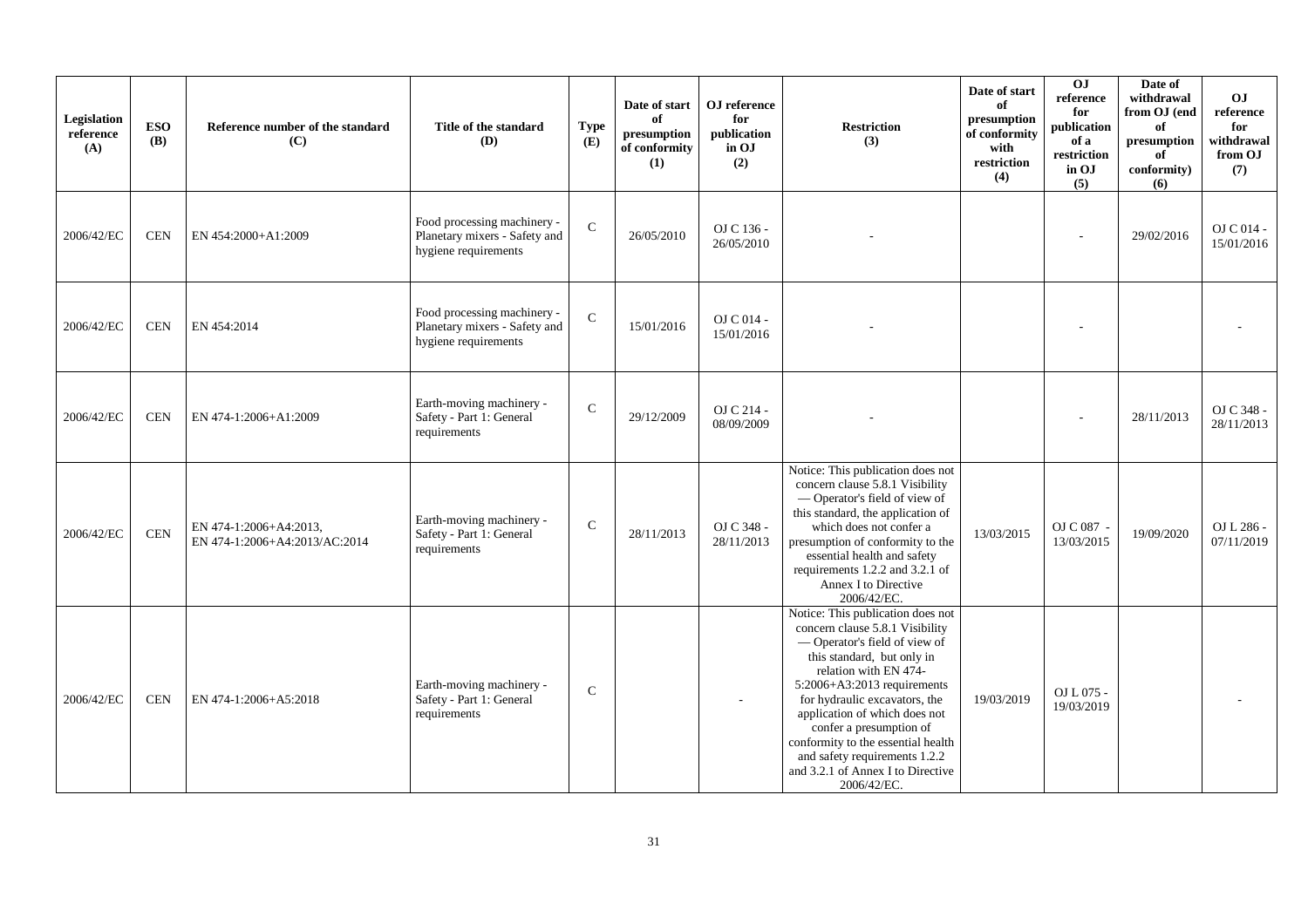| Legislation<br>reference<br>(A) | <b>ESO</b><br><b>(B)</b> | Reference number of the standard<br>(C) | Title of the standard<br>(D)                                                          | <b>Type</b><br>(E) | Date of start<br>of<br>presumption<br>of conformity<br>(1) | OJ reference<br>for<br>publication<br>in OJ<br>(2) | <b>Restriction</b><br>(3) | Date of start<br>of<br>presumption<br>of conformity<br>with<br>restriction<br>(4) | 0J<br>reference<br>for<br>publication<br>of a<br>restriction<br>in OJ<br>(5) | Date of<br>withdrawal<br>from OJ (end<br>of<br>presumption<br>of<br>conformity)<br>(6) | O <sub>J</sub><br>reference<br>for<br>withdrawal<br>from OJ<br>(7) |
|---------------------------------|--------------------------|-----------------------------------------|---------------------------------------------------------------------------------------|--------------------|------------------------------------------------------------|----------------------------------------------------|---------------------------|-----------------------------------------------------------------------------------|------------------------------------------------------------------------------|----------------------------------------------------------------------------------------|--------------------------------------------------------------------|
| 2006/42/EC                      | <b>CEN</b>               | EN 474-2:2006+A1:2008                   | Earth-moving machinery -<br>Safety - Part 2: Requirements<br>for tractor-dozers       | $\mathbf C$        | 29/12/2009                                                 | OJ C 214 -<br>08/09/2009                           |                           |                                                                                   |                                                                              |                                                                                        |                                                                    |
| 2006/42/EC                      | $\mbox{CEN}$             | EN 474-3:2006+A1:2009                   | Earth-moving machinery -<br>Safety - Part 3: Requirements<br>for loaders              | $\mathbf C$        | 29/12/2009                                                 | OJ C 214 -<br>08/09/2009                           |                           |                                                                                   |                                                                              |                                                                                        |                                                                    |
| 2006/42/EC                      | <b>CEN</b>               | EN 474-4:2006+A2:2012                   | Earth-moving machinery -<br>Safety - Part 4: Requirements<br>for backhoe loaders      | $\mathbf C$        | 23/03/2012                                                 | OJ C 087 -<br>23/03/2012                           |                           |                                                                                   |                                                                              |                                                                                        |                                                                    |
| 2006/42/EC                      | <b>CEN</b>               | EN 474-5:2006+A2:2012                   | Earth-moving machinery -<br>Safety - Part 5: Requirements<br>for hydraulic excavators | $\mathsf{C}$       | 23/03/2012                                                 | OJ C 087 -<br>23/03/2012                           |                           |                                                                                   |                                                                              | 31/01/2014                                                                             | OJ C 348 -<br>28/11/2013                                           |
| 2006/42/EC                      | <b>CEN</b>               | EN 474-5:2006+A3:2013                   | Earth-moving machinery -<br>Safety - Part 5: Requirements<br>for hydraulic excavators | $\mathbf C$        | 28/11/2013                                                 | OJ C 348 -<br>28/11/2013                           |                           |                                                                                   |                                                                              |                                                                                        |                                                                    |
| 2006/42/EC                      | <b>CEN</b>               | EN 474-6:2006+A1:2009                   | Earth-moving machinery -<br>Safety - Part 6: Requirements<br>for dumpers              | $\mathbf C$        | 29/12/2009                                                 | OJ C 214 -<br>08/09/2009                           |                           |                                                                                   |                                                                              |                                                                                        |                                                                    |
| 2006/42/EC                      | <b>CEN</b>               | EN 474-7:2006+A1:2009                   | Earth-moving machinery -<br>Safety - Part 7: Requirements<br>for scrapers             | $\mathbf C$        | 29/12/2009                                                 | OJ C 214 -<br>08/09/2009                           |                           |                                                                                   |                                                                              |                                                                                        |                                                                    |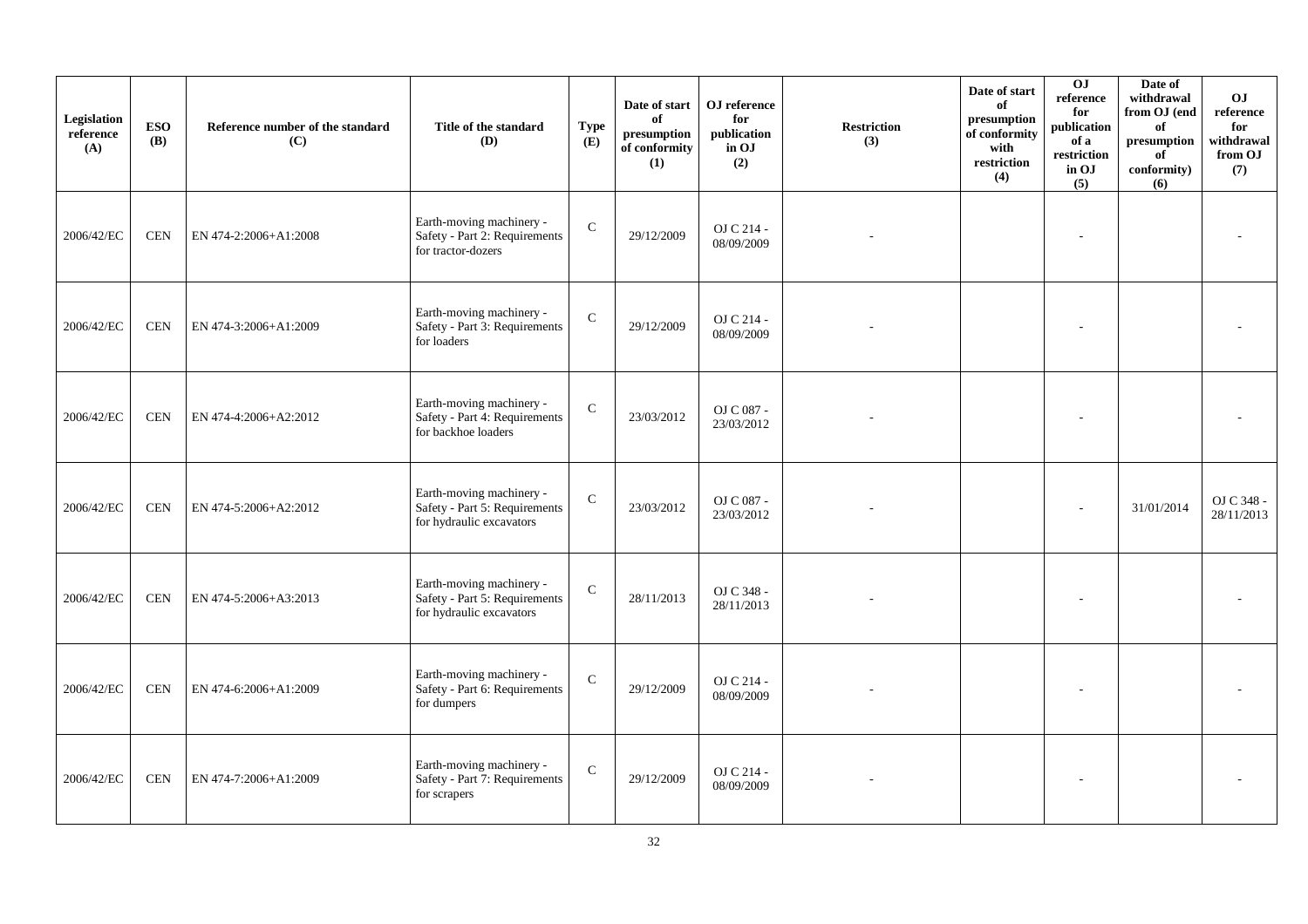| Legislation<br>reference<br>(A) | <b>ESO</b><br>(B) | Reference number of the standard<br>(C) | Title of the standard<br>(D)                                                                                   | <b>Type</b><br>(E) | Date of start<br>of<br>$\bf{presumption}$<br>of conformity<br>(1) | OJ reference<br>for<br>publication<br>in OJ<br>(2) | <b>Restriction</b><br>(3) | Date of start<br>of<br>presumption<br>of conformity<br>with<br>restriction<br>(4) | 0J<br>reference<br>for<br>publication<br>of a<br>restriction<br>in OJ<br>(5) | Date of<br>withdrawal<br>from OJ (end<br>of<br>presumption<br>of<br>conformity)<br>(6) | <b>OJ</b><br>reference<br>for<br>withdrawal<br>from OJ<br>(7) |
|---------------------------------|-------------------|-----------------------------------------|----------------------------------------------------------------------------------------------------------------|--------------------|-------------------------------------------------------------------|----------------------------------------------------|---------------------------|-----------------------------------------------------------------------------------|------------------------------------------------------------------------------|----------------------------------------------------------------------------------------|---------------------------------------------------------------|
| 2006/42/EC                      | <b>CEN</b>        | EN 474-8:2006+A1:2009                   | Earth-moving machinery -<br>Safety - Part 8: Requirements<br>for graders                                       | $\mathbf C$        | 29/12/2009                                                        | OJ C 214 -<br>08/09/2009                           |                           |                                                                                   |                                                                              |                                                                                        |                                                               |
| 2006/42/EC                      | <b>CEN</b>        | EN 474-9:2006+A1:2009                   | Earth-moving machinery -<br>Safety - Part 9: Requirements<br>for pipelayers                                    | $\mathbf C$        | 29/12/2009                                                        | OJ C 214 -<br>08/09/2009                           |                           |                                                                                   |                                                                              |                                                                                        |                                                               |
| 2006/42/EC                      | <b>CEN</b>        | EN 474-10:2006+A1:2009                  | Earth-moving machinery -<br>Safety - Part 10:<br>Requirements for trenchers                                    | $\mathbf{C}$       | 29/12/2009                                                        | OJ C 214 -<br>08/09/2009                           |                           |                                                                                   |                                                                              |                                                                                        |                                                               |
| 2006/42/EC                      | <b>CEN</b>        | EN 474-11:2006+A1:2008                  | Earth-moving machinery -<br>Safety - Part 11:<br>Requirements for earth and<br>landfill compactors             | $\mathbf C$        | 29/12/2009                                                        | OJ C 214 -<br>08/09/2009                           |                           |                                                                                   |                                                                              |                                                                                        |                                                               |
| 2006/42/EC                      | <b>CEN</b>        | EN 474-12:2006+A1:2008                  | Earth-moving machinery -<br>Safety - Part 12:<br>Requirements for cable<br>excavators                          | $\mathcal{C}$      | 29/12/2009                                                        | OJ C 214 -<br>08/09/2009                           |                           |                                                                                   |                                                                              |                                                                                        |                                                               |
| 2006/42/EC                      | <b>CEN</b>        | EN 500-1:2006+A1:2009                   | Mobile road construction<br>machinery - Safety - Part 1:<br>Common requirements                                | $\mathcal{C}$      | 26/05/2010                                                        | OJ C 136 -<br>26/05/2010                           |                           |                                                                                   |                                                                              |                                                                                        |                                                               |
| 2006/42/EC                      | <b>CEN</b>        | EN 500-2:2006+A1:2008                   | Mobile road construction<br>machinery - Safety - Part 2:<br>Specific requirements for<br>road-milling machines | ${\bf C}$          | 29/12/2009                                                        | OJ C 214 -<br>08/09/2009                           |                           |                                                                                   |                                                                              |                                                                                        |                                                               |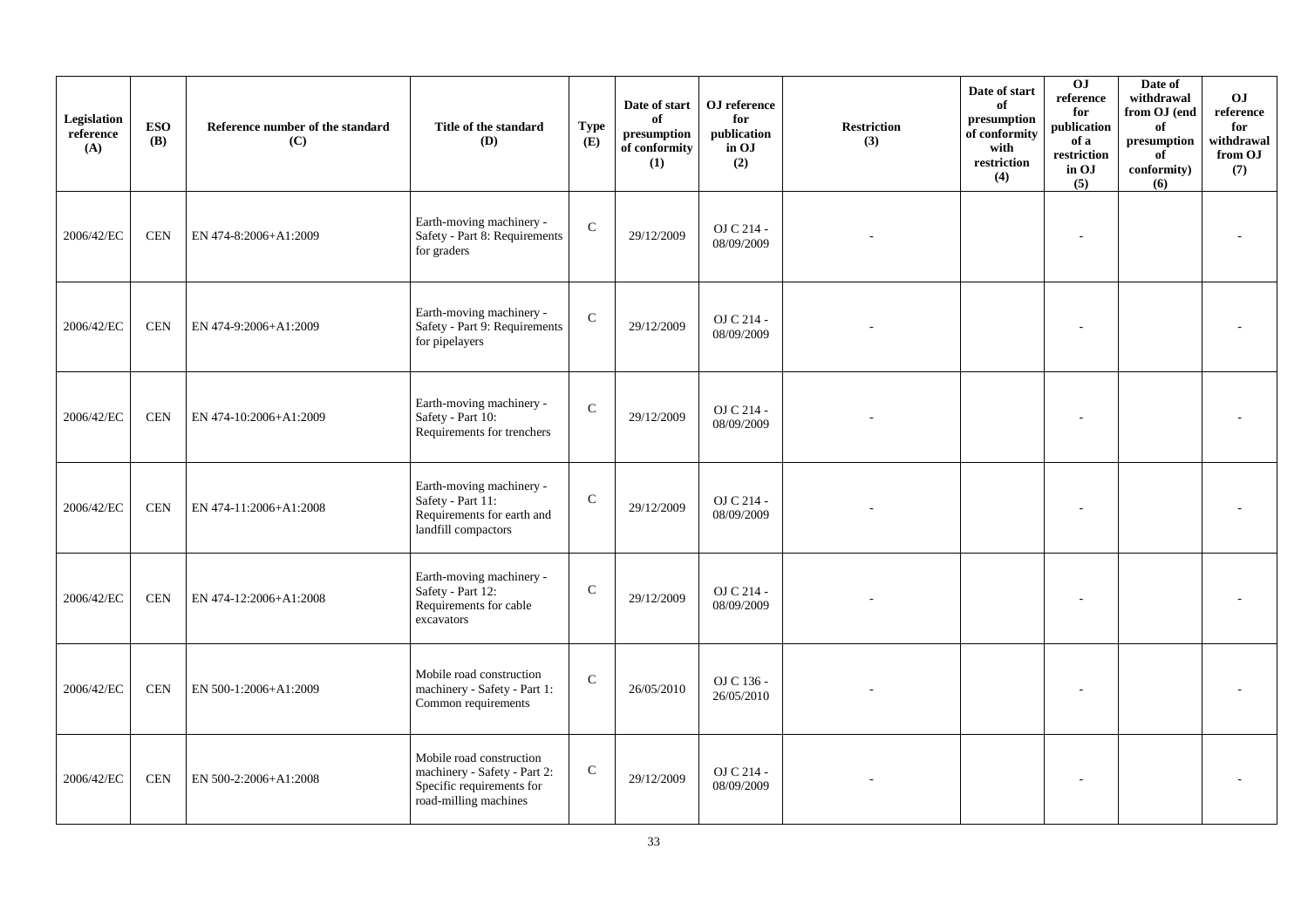| Legislation<br>reference<br>(A) | <b>ESO</b><br>(B) | Reference number of the standard<br>(C) | Title of the standard<br>(D)                                                                                                                 | <b>Type</b><br>(E) | Date of start<br>of<br>presumption<br>of conformity<br>(1) | OJ reference<br>for<br>publication<br>in OJ<br>(2) | <b>Restriction</b><br>(3) | Date of start<br>of<br>presumption<br>of conformity<br>with<br>restriction<br>(4) | 0J<br>reference<br>for<br>publication<br>of a<br>$\operatorname{restriction}$<br>in OJ<br>(5) | Date of<br>withdrawal<br>from OJ (end<br>of<br>presumption<br>of<br>conformity)<br>(6) | <b>OJ</b><br>reference<br>for<br>withdrawal<br>from OJ<br>(7) |
|---------------------------------|-------------------|-----------------------------------------|----------------------------------------------------------------------------------------------------------------------------------------------|--------------------|------------------------------------------------------------|----------------------------------------------------|---------------------------|-----------------------------------------------------------------------------------|-----------------------------------------------------------------------------------------------|----------------------------------------------------------------------------------------|---------------------------------------------------------------|
| 2006/42/EC                      | <b>CEN</b>        | EN 500-3:2006+A1:2008                   | Mobile road construction<br>machinery - Safety - Part 3:<br>Specific requirements for<br>soil-stabilising machines and<br>recycling machines | $\mathbf{C}$       | 29/12/2009                                                 | OJ C 214 -<br>08/09/2009                           |                           |                                                                                   |                                                                                               |                                                                                        |                                                               |
| 2006/42/EC                      | <b>CEN</b>        | EN 500-4:2011                           | Mobile road construction<br>machinery - Safety - Part 4:<br>Specific requirements for<br>compaction machines                                 | ${\bf C}$          | 20/07/2011                                                 | OJ C 214 -<br>20/07/2011                           |                           |                                                                                   |                                                                                               |                                                                                        |                                                               |
| 2006/42/EC                      | <b>CEN</b>        | EN 500-6:2006+A1:2008                   | Mobile road construction<br>machinery - Safety - Part 6:<br>Specific requirements for<br>paver-finishers                                     | ${\bf C}$          | 29/12/2009                                                 | OJ C 214 -<br>08/09/2009                           |                           |                                                                                   |                                                                                               |                                                                                        |                                                               |
| 2006/42/EC                      | <b>CEN</b>        | EN 528:2008                             | Rail dependent storage and<br>retrieval equipment - Safety<br>requirements                                                                   | $\mathbf C$        | 29/12/2009                                                 | OJ C 214 -<br>08/09/2009                           |                           |                                                                                   |                                                                                               |                                                                                        |                                                               |
| 2006/42/EC                      | <b>CEN</b>        | EN 536:2015                             | Road construction machines<br>- Mixing plants for road<br>construction materials -<br>Safety requirements                                    | $\mathbf C$        | 15/01/2016                                                 | OJ C 014 -<br>15/01/2016                           |                           |                                                                                   |                                                                                               |                                                                                        |                                                               |
| 2006/42/EC                      | <b>CEN</b>        | EN 609-1:2017                           | Agricultural and forestry<br>machinery - Safety of log<br>splitters - Part 1: Wedge<br>splitters                                             | $\mathsf{C}$       | 09/06/2017                                                 | OJ C 183 -<br>09/06/2017                           |                           |                                                                                   |                                                                                               |                                                                                        |                                                               |
| 2006/42/EC                      | <b>CEN</b>        | EN 609-1:1999+A2:2009                   | Agricultural and forestry<br>machinery - Safety of log<br>splitters - Part 1: Wedge<br>splitters                                             | $\mathbf C$        | 29/12/2009                                                 | OJ C 309 -<br>18/12/2009                           |                           |                                                                                   |                                                                                               | 30/06/2018                                                                             | OJ C 183 -<br>09/06/2017                                      |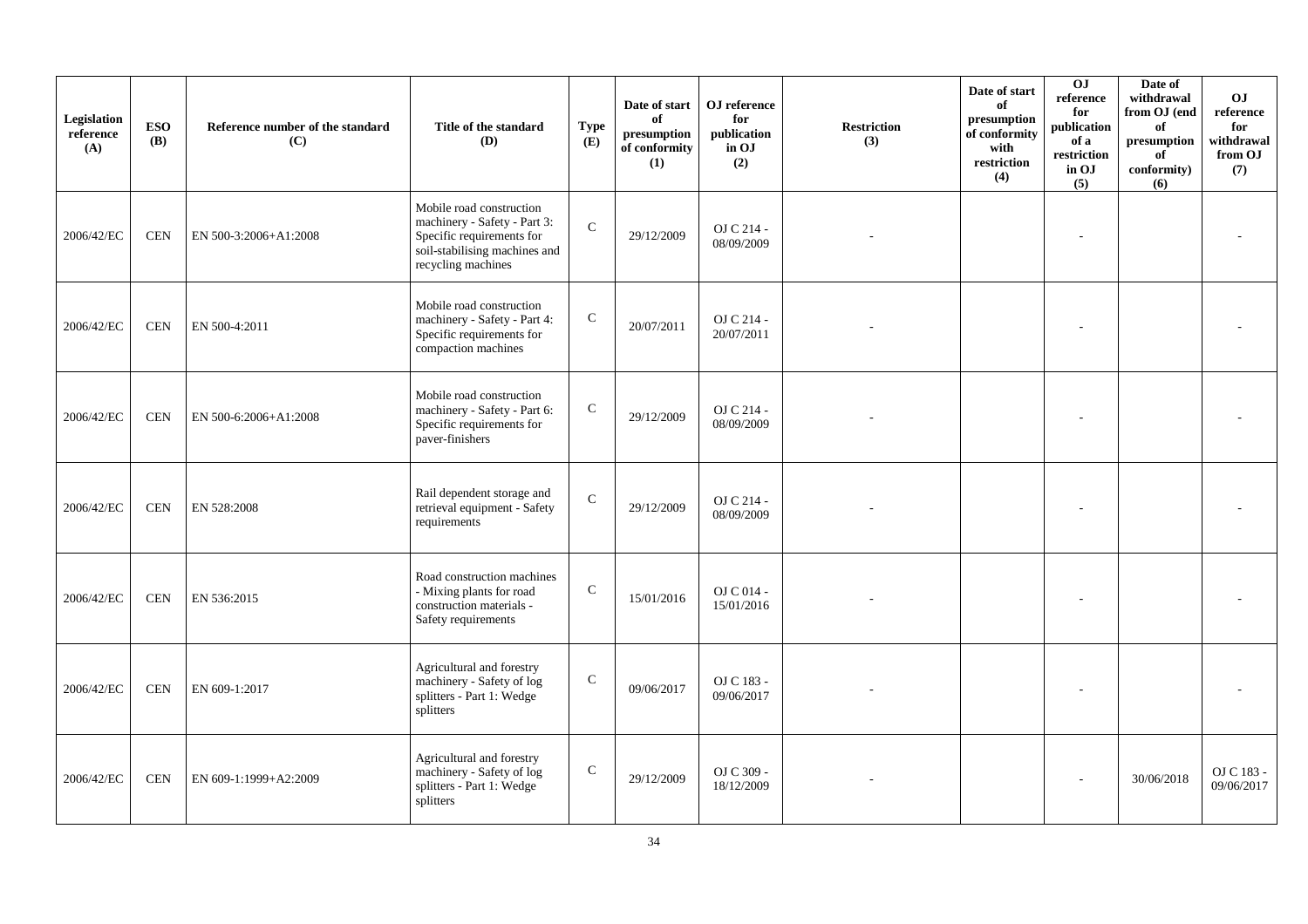| Legislation<br>reference<br>(A) | <b>ESO</b><br><b>(B)</b> | Reference number of the standard<br>(C)             | Title of the standard<br><b>(D)</b>                                                                                                                                               | <b>Type</b><br>(E) | Date of start<br>of<br>presumption<br>of conformity<br>(1) | OJ reference<br>for<br>publication<br>in OJ<br>(2) | <b>Restriction</b><br>(3) | Date of start<br>of<br>presumption<br>of conformity<br>with<br>restriction<br>(4) | 0J<br>reference<br>for<br>publication<br>of a<br>restriction<br>in OJ<br>(5) | Date of<br>withdrawal<br>from OJ (end<br>of<br>presumption<br>of<br>conformity)<br>(6) | O <sub>J</sub><br>reference<br>for<br>withdrawal<br>from OJ<br>(7) |
|---------------------------------|--------------------------|-----------------------------------------------------|-----------------------------------------------------------------------------------------------------------------------------------------------------------------------------------|--------------------|------------------------------------------------------------|----------------------------------------------------|---------------------------|-----------------------------------------------------------------------------------|------------------------------------------------------------------------------|----------------------------------------------------------------------------------------|--------------------------------------------------------------------|
| 2006/42/EC                      | <b>CEN</b>               | EN 609-2:1999+A1:2009                               | Agricultural and forestry<br>machinery - Safety of log<br>splitters - Part 2: Screw<br>splitters                                                                                  | $\mathsf{C}$       | 29/12/2009                                                 | OJ C 309 -<br>18/12/2009                           |                           |                                                                                   |                                                                              |                                                                                        |                                                                    |
| 2006/42/EC                      | <b>CEN</b>               | EN 617:2001+A1:2010                                 | Continuous handling<br>equipment and systems -<br>Safety and EMC<br>requirements for the<br>equipment for the storage of<br>bulk materials in silos.<br>bunkers, bins and hoppers | $\mathcal{C}$      | 08/04/2011                                                 | OJ C 110 -<br>08/04/2011                           |                           |                                                                                   |                                                                              |                                                                                        |                                                                    |
| 2006/42/EC                      | <b>CEN</b>               | EN 618:2002+A1:2010                                 | Continuous handling<br>equipment and systems -<br>Safety and EMC<br>requirements for equipment<br>for mechanical handling of<br>bulk materials except fixed<br>belt conveyors     | $\mathcal{C}$      | 08/04/2011                                                 | OJ C 110 -<br>08/04/2011                           |                           |                                                                                   |                                                                              |                                                                                        |                                                                    |
| 2006/42/EC                      | <b>CEN</b>               | EN 619:2002+A1:2010                                 | Continuous handling<br>equipment and systems -<br>Safety and EMC<br>requirements for equipment<br>for mechanical handling of<br>unit loads                                        | $\mathcal{C}$      | 08/04/2011                                                 | OJ C 110 -<br>08/04/2011                           |                           |                                                                                   |                                                                              |                                                                                        |                                                                    |
| 2006/42/EC                      | <b>CEN</b>               | EN 620:2002+A1:2010                                 | Continuous handling<br>equipment and systems -<br>Safety and EMC<br>requirements for fixed belt<br>conveyors for bulk materials                                                   | $\mathcal{C}$      | 08/04/2011                                                 | OJ C 110 -<br>08/04/2011                           |                           |                                                                                   |                                                                              |                                                                                        |                                                                    |
| 2006/42/EC                      | <b>CEN</b>               | EN 676:2003+A2:2008,<br>EN 676:2003+A2:2008/AC:2008 | Automatic forced draught<br>burners for gaseous fuels                                                                                                                             | $\mathbf C$        | 29/12/2009                                                 | OJ C 214 -<br>08/09/2009                           |                           |                                                                                   |                                                                              |                                                                                        |                                                                    |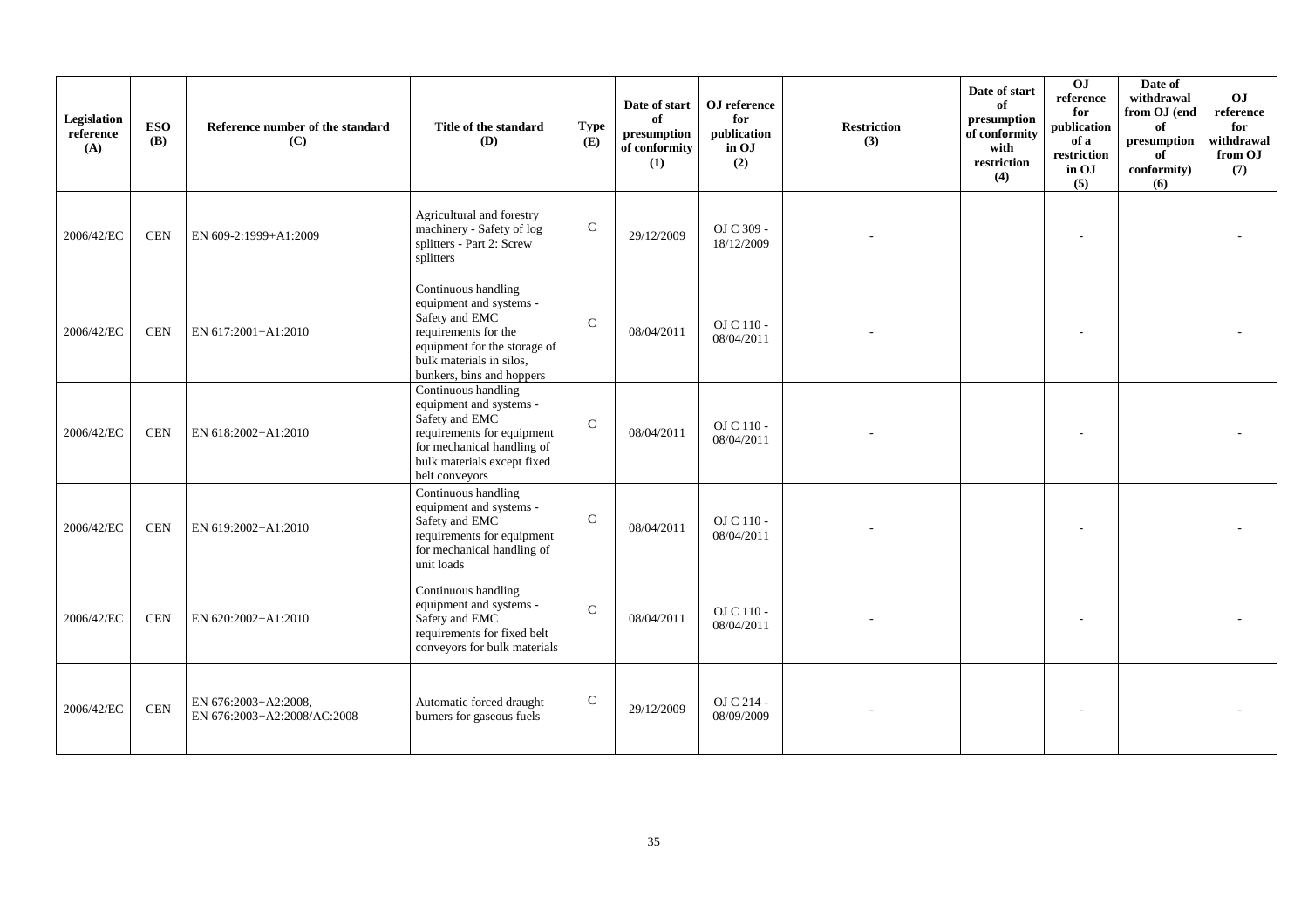| Legislation<br>reference<br>(A) | <b>ESO</b><br><b>(B)</b> | Reference number of the standard<br>(C) | Title of the standard<br>(D)                                                                                   | <b>Type</b><br>(E) | Date of start<br>of<br>presumption<br>of conformity<br>(1) | OJ reference<br>for<br>publication<br>in OJ<br>(2) | <b>Restriction</b><br>(3) | Date of start<br>of<br>presumption<br>of conformity<br>with<br>restriction<br>(4) | 0J<br>reference<br>for<br>publication<br>of a<br>restriction<br>in OJ<br>(5) | Date of<br>withdrawal<br>from OJ (end<br>of<br>presumption<br>of<br>conformity)<br>(6) | OJ<br>reference<br>for<br>withdrawal<br>from OJ<br>(7) |
|---------------------------------|--------------------------|-----------------------------------------|----------------------------------------------------------------------------------------------------------------|--------------------|------------------------------------------------------------|----------------------------------------------------|---------------------------|-----------------------------------------------------------------------------------|------------------------------------------------------------------------------|----------------------------------------------------------------------------------------|--------------------------------------------------------|
| 2006/42/EC                      | <b>CEN</b>               | EN 690:1994+A1:2009                     | Agricultural machinery -<br>Manure spreaders - Safety                                                          | $\mathbf C$        | 29/12/2009                                                 | OJ C 309 -<br>18/12/2009                           |                           |                                                                                   | $\overline{\phantom{a}}$                                                     | 30/04/2014                                                                             | OJ C 110 -<br>11/04/2014                               |
| 2006/42/EC                      | <b>CEN</b>               | EN 690:2013                             | Agricultural machinery -<br>Manure spreaders - Safety                                                          | ${\bf C}$          | 11/04/2014                                                 | OJ C 110 -<br>11/04/2014                           |                           |                                                                                   |                                                                              |                                                                                        |                                                        |
| 2006/42/EC                      | <b>CEN</b>               | EN 692:2005+A1:2009                     | Machine tools - Mechanical<br>presses - Safety                                                                 | $\mathbf C$        | 29/12/2009                                                 | OJ C 214 -<br>08/09/2009                           |                           |                                                                                   |                                                                              | 19/09/2021                                                                             | OJ L 286 -<br>07/11/2019                               |
| 2006/42/EC                      | <b>CEN</b>               | EN 693:2001+A1:2009                     | Machine tools - Safety -<br>Hydraulic presses                                                                  | $\mathbf C$        | 29/12/2009                                                 | OJ C 214 -<br>08/09/2009                           |                           |                                                                                   |                                                                              | 31/03/2012                                                                             | OJ C 338 -<br>18/11/2011                               |
| 2006/42/EC                      | <b>CEN</b>               | EN 693:2001+A2:2011                     | Machine tools - Safety -<br>Hydraulic presses                                                                  | ${\bf C}$          | 18/11/2011                                                 | OJ C 338 -<br>18/11/2011                           |                           |                                                                                   |                                                                              | 19/03/2021                                                                             | OJ L 286 -<br>07/11/2019                               |
| 2006/42/EC                      | <b>CEN</b>               | EN 703:2004+A1:2009                     | Agricultural machinery -<br>Silage loading, mixing<br>and/or chopping and<br>distributing machines -<br>Safety | $\mathsf{C}$       | 29/12/2009                                                 | OJ C 309 -<br>18/12/2009                           |                           |                                                                                   |                                                                              |                                                                                        |                                                        |
| 2006/42/EC                      | <b>CEN</b>               | EN 704:1999+A1:2009                     | Agricultural machinery -<br>Pick-up balers - Safety                                                            | ${\bf C}$          | 29/12/2009                                                 | OJ C 309 -<br>18/12/2009                           |                           |                                                                                   |                                                                              | 30/06/2011                                                                             | OJ C 110 -<br>08/04/2011                               |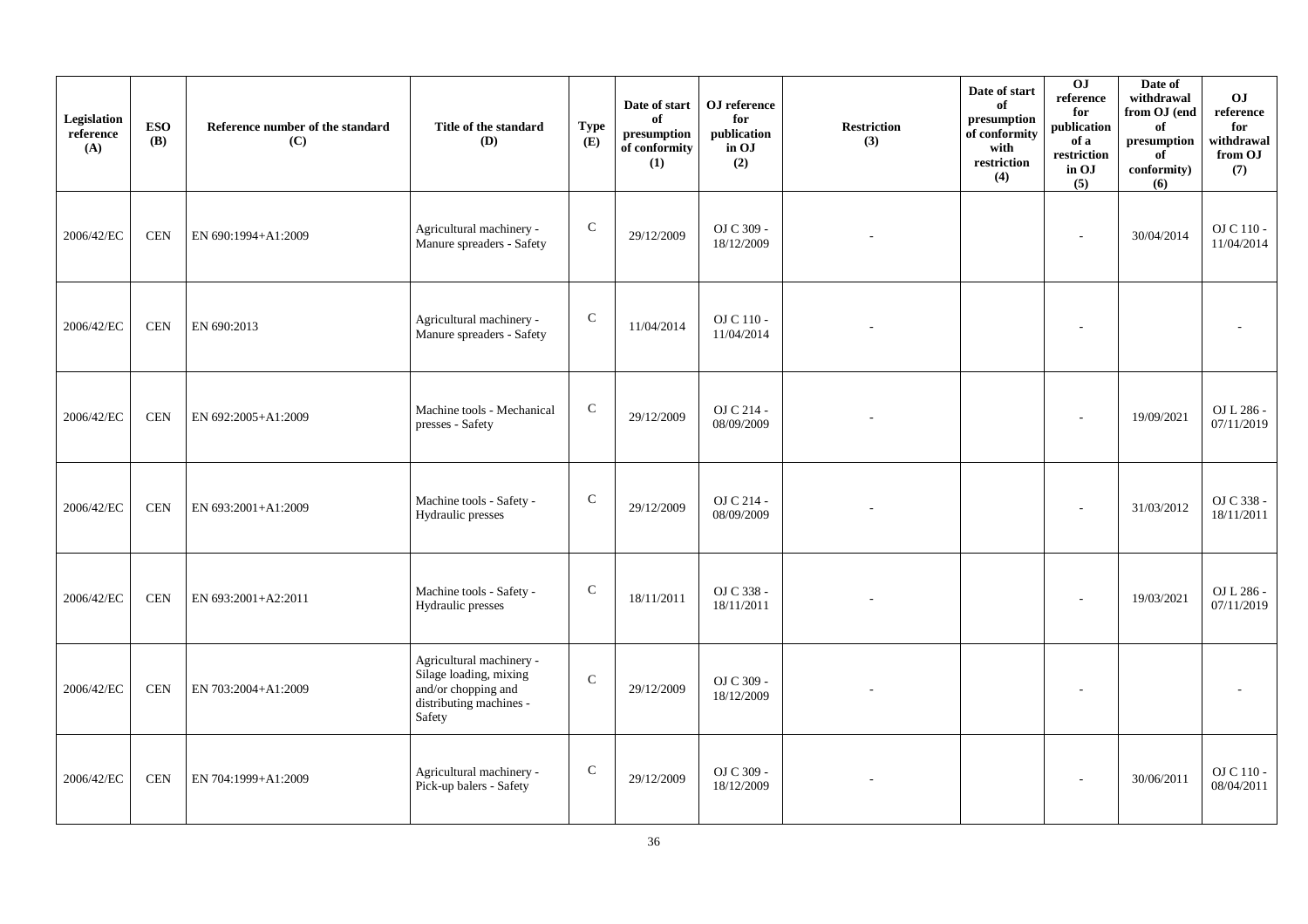| Legislation<br>reference<br>(A) | <b>ESO</b><br><b>(B)</b> | Reference number of the standard<br>(C)             | Title of the standard<br><b>(D)</b>                                                                                                                                      | <b>Type</b><br>(E) | Date of start<br>of<br>presumption<br>of conformity<br>(1) | OJ reference<br>for<br>publication<br>in OJ<br>(2) | <b>Restriction</b><br>(3) | Date of start<br>of<br>presumption<br>of conformity<br>with<br>restriction<br>(4) | 0J<br>reference<br>for<br>publication<br>of a<br>restriction<br>in OJ<br>(5) | Date of<br>withdrawal<br>from OJ (end<br>of<br>presumption<br>of<br>conformity)<br>(6) | O <sub>J</sub><br>reference<br>for<br>withdrawal<br>from OJ<br>(7) |
|---------------------------------|--------------------------|-----------------------------------------------------|--------------------------------------------------------------------------------------------------------------------------------------------------------------------------|--------------------|------------------------------------------------------------|----------------------------------------------------|---------------------------|-----------------------------------------------------------------------------------|------------------------------------------------------------------------------|----------------------------------------------------------------------------------------|--------------------------------------------------------------------|
| 2006/42/EC                      | <b>CEN</b>               | EN 706:1996+A1:2009                                 | Agricultural machinery -<br>Vine shoot tipping machines<br>- Safety                                                                                                      | $\mathsf C$        | 29/12/2009                                                 | OJ C 309 -<br>18/12/2009                           |                           |                                                                                   |                                                                              |                                                                                        |                                                                    |
| 2006/42/EC                      | <b>CEN</b>               | EN 707:2018                                         | Agricultural machinery -<br>Slurry tankers - Safety                                                                                                                      | $\mathsf{C}$       | 02/04/2020                                                 | OJ L 102 -<br>02/04/2020                           |                           |                                                                                   |                                                                              |                                                                                        |                                                                    |
| 2006/42/EC                      | <b>CEN</b>               | EN 707:1999+A1:2009                                 | Agricultural machinery -<br>Slurry tankers - Safety                                                                                                                      | $\mathbf C$        | 29/12/2009                                                 | OJ C 309 -<br>18/12/2009                           |                           |                                                                                   |                                                                              | 02/10/2021                                                                             | OJ L 102 -<br>02/04/2020                                           |
| 2006/42/EC                      | <b>CEN</b>               | EN 709:1997+A2:2009                                 | Agricultural and forestry<br>machinery - Pedestrian<br>controlled tractors with<br>mounted rotary cultivators,<br>motor hoes, motor hoes with<br>drive wheel(s) - Safety | $\mathbf C$        | 29/12/2009                                                 | OJ C 214 -<br>08/09/2009                           |                           |                                                                                   |                                                                              | 31/12/2010                                                                             | OJ C 136 -<br>26/05/2010                                           |
| 2006/42/EC                      | <b>CEN</b>               | EN 709:1997+A4:2009,<br>EN 709:1997+A4:2009/AC:2012 | Agricultural and forestry<br>machinery - Pedestrian<br>controlled tractors with<br>mounted rotary cultivators,<br>motor hoes, motor hoes with<br>drive wheel(s) - Safety | $\mathsf C$        | 26/05/2010                                                 | OJ C 136 -<br>26/05/2010                           |                           |                                                                                   |                                                                              |                                                                                        |                                                                    |
| 2006/42/EC                      | $\mbox{CEN}$             | EN 710:1997+A1:2010,<br>EN 710:1997+A1:2010/AC:2012 | Safety requirements for<br>foundry moulding and<br>coremaking machinery and<br>plant associated equipment                                                                | $\mathsf C$        | 20/10/2010                                                 | OJ C 284 -<br>20/10/2010                           |                           |                                                                                   |                                                                              |                                                                                        |                                                                    |
| 2006/42/EC                      | <b>CEN</b>               | EN 741:2000+A1:2010                                 | Continuous handling<br>equipment and systems -<br>Safety requirements for<br>systems and their<br>components for pneumatic<br>handling of bulk materials                 | $\mathsf C$        | 08/04/2011                                                 | OJ C 110 -<br>08/04/2011                           |                           |                                                                                   |                                                                              |                                                                                        |                                                                    |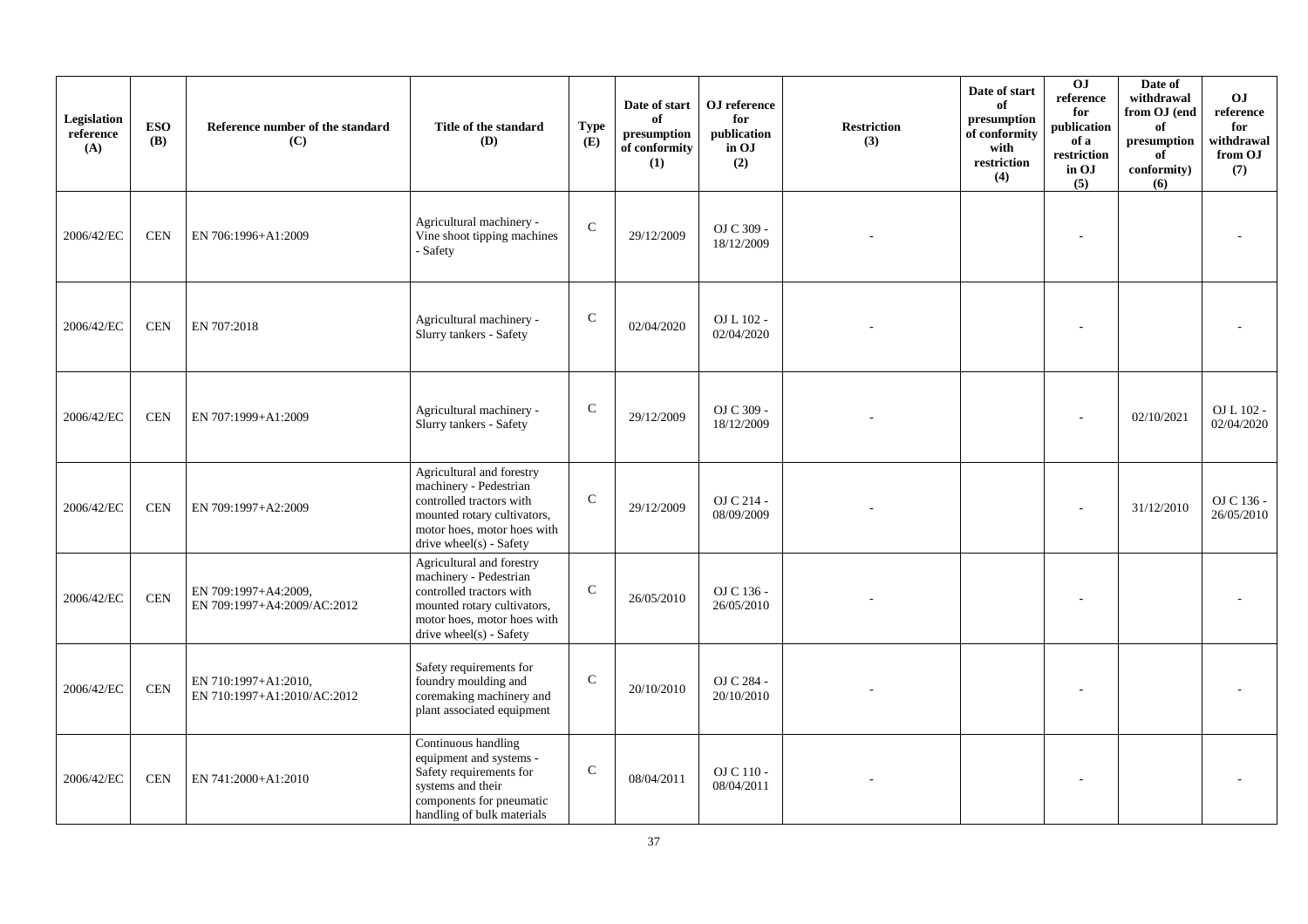| Legislation<br>reference<br>(A) | <b>ESO</b><br>(B) | Reference number of the standard<br>(C) | Title of the standard<br>(D)                                                                                                                 | <b>Type</b><br>(E) | Date of start<br>of<br>presumption<br>of conformity<br>(1) | OJ reference<br>for<br>publication<br>in OJ<br>(2) | <b>Restriction</b><br>(3) | Date of start<br>of<br>presumption<br>of conformity<br>with<br>restriction<br>(4) | OJ<br>reference<br>for<br>publication<br>of a<br>$\operatorname{restriction}$<br>in OJ<br>(5) | Date of<br>withdrawal<br>from OJ (end<br>of<br>presumption<br>of<br>conformity)<br>(6) | <b>OJ</b><br>reference<br>for<br>withdrawal<br>from OJ<br>(7) |
|---------------------------------|-------------------|-----------------------------------------|----------------------------------------------------------------------------------------------------------------------------------------------|--------------------|------------------------------------------------------------|----------------------------------------------------|---------------------------|-----------------------------------------------------------------------------------|-----------------------------------------------------------------------------------------------|----------------------------------------------------------------------------------------|---------------------------------------------------------------|
| 2006/42/EC                      | <b>CEN</b>        | EN 745:1999+A1:2009                     | Agricultural machinery -<br>Rotary mowers and flail-<br>mowers - Safety                                                                      | ${\bf C}$          | 29/12/2009                                                 | OJ C 309 -<br>18/12/2009                           |                           |                                                                                   | ÷                                                                                             | 31/12/2012                                                                             | OJ C 256 -<br>24/08/2012                                      |
| 2006/42/EC                      | <b>CEN</b>        | EN 746-1:1997+A1:2009                   | Industrial thermoprocessing<br>equipment - Part 1: Common<br>safety requirements for<br>industrial thermoprocessing<br>equipment             | $\mathbf C$        | 29/12/2009                                                 | OJ C 309 -<br>18/12/2009                           |                           |                                                                                   |                                                                                               |                                                                                        |                                                               |
| 2006/42/EC                      | <b>CEN</b>        | EN 746-2:2010                           | Industrial thermoprocessing<br>equipment - Part 2: Safety<br>requirements for combustion<br>and fuel handling systems                        | $\mathbf C$        | 20/10/2010                                                 | OJ C 284 -<br>20/10/2010                           |                           |                                                                                   |                                                                                               |                                                                                        |                                                               |
| 2006/42/EC                      | <b>CEN</b>        | EN 746-3:1997+A1:2009                   | Industrial thermoprocessing<br>equipment - Part 3: Safety<br>requirements for the<br>generation and use of<br>atmosphere gases               | $\mathbf{C}$       | 29/12/2009                                                 | OJ C 214 -<br>08/09/2009                           |                           |                                                                                   |                                                                                               |                                                                                        |                                                               |
| 2006/42/EC                      | <b>CEN</b>        | EN 786:1996+A2:2009                     | Garden equipment -<br>Electrically powered walk-<br>behind and hand-held lawn<br>trimmers and lawn edge<br>trimmers - Mechanical safety      | $\mathbf{C}$       | 29/12/2009                                                 | OJ C 309 -<br>18/12/2009                           |                           |                                                                                   |                                                                                               | 19/09/2020                                                                             | OJ L 286 -<br>07/11/2019                                      |
| 2006/42/EC                      | <b>CEN</b>        | EN 791:1995+A1:2009                     | Drill rigs - Safety                                                                                                                          | $\mathsf{C}$       | 29/12/2009                                                 | OJ C 214 -<br>08/09/2009                           |                           |                                                                                   |                                                                                               | 13/02/2015                                                                             | OJ C 054 -<br>13/02/2015                                      |
| 2006/42/EC                      | <b>CEN</b>        | EN 792-1:2000+A1:2008                   | Hand-held non-electric<br>power tools - Safety<br>requirements - Part 1:<br>Assembly power tools for<br>non-threaded mechanical<br>fasteners | $\mathcal{C}$      | 29/12/2009                                                 | OJ C 214 -<br>08/09/2009                           |                           |                                                                                   |                                                                                               | 24/08/2012                                                                             | OJ C 256 -<br>24/08/2012                                      |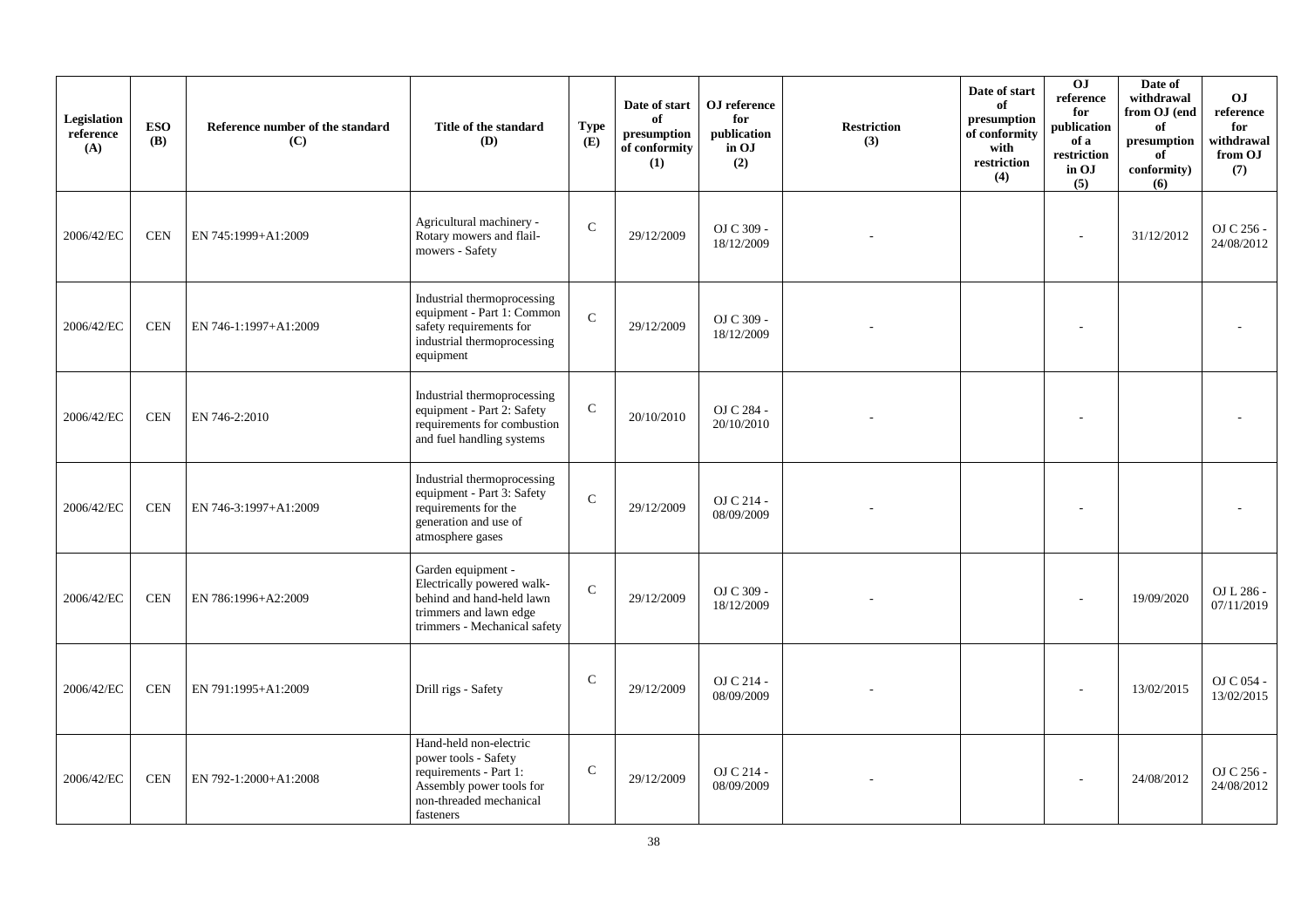| Legislation<br>reference<br>(A) | <b>ESO</b><br><b>(B)</b> | Reference number of the standard<br>(C) | Title of the standard<br><b>(D)</b>                                                                                        | <b>Type</b><br>(E) | Date of start<br>of<br>presumption<br>of conformity<br>(1) | ${\bf OJ}$ reference<br>for<br>publication<br>in OJ<br>(2) | <b>Restriction</b><br>(3) | Date of start<br>of<br>presumption<br>of conformity<br>with<br>restriction<br>(4) | 0J<br>reference<br>for<br>publication<br>of a<br>restriction<br>in OJ<br>(5) | Date of<br>withdrawal<br>from OJ (end<br>of<br>presumption<br>of<br>conformity)<br>(6) | <b>OJ</b><br>reference<br>for<br>withdrawal<br>from OJ<br>(7) |
|---------------------------------|--------------------------|-----------------------------------------|----------------------------------------------------------------------------------------------------------------------------|--------------------|------------------------------------------------------------|------------------------------------------------------------|---------------------------|-----------------------------------------------------------------------------------|------------------------------------------------------------------------------|----------------------------------------------------------------------------------------|---------------------------------------------------------------|
| 2006/42/EC                      | <b>CEN</b>               | EN 792-2:2000+A1:2008                   | Hand-held non-electric<br>power tools - Safety<br>requirements - Part 2:<br>Cutting-off and crimping<br>power tools        | $\mathsf{C}$       | 29/12/2009                                                 | OJ C 214 -<br>08/09/2009                                   |                           |                                                                                   |                                                                              | 30/06/2012                                                                             | OJ C 061 -<br>29/02/2012                                      |
| 2006/42/EC                      | <b>CEN</b>               | EN 792-3:2000+A1:2008                   | Hand-held non-electric<br>power tools - Safety<br>requirements - Part 3: Drills<br>and tappers                             | $\mathsf{C}$       | 29/12/2009                                                 | OJ C 214 -<br>08/09/2009                                   |                           |                                                                                   |                                                                              | 30/04/2011                                                                             | OJ C 110 -<br>08/04/2011                                      |
| 2006/42/EC                      | <b>CEN</b>               | EN 792-4:2000+A1:2008                   | Hand-held non-electric<br>power tools - Safety<br>requirements - Part 4: Non-<br>rotary percussive power tools             | $\mathbf C$        | 29/12/2009                                                 | OJ C 214 -<br>08/09/2009                                   |                           |                                                                                   |                                                                              | 30/04/2011                                                                             | OJ C 110 -<br>08/04/2011                                      |
| 2006/42/EC                      | <b>CEN</b>               | EN 792-5:2000+A1:2008                   | Hand-held non-electric<br>power tools - Safety<br>requirements - Part 5: Rotary<br>percussive drills                       | $\mathbf C$        | 29/12/2009                                                 | OJ C 214 -<br>08/09/2009                                   |                           |                                                                                   |                                                                              | 30/06/2012                                                                             | OJ C 061 -<br>29/02/2012                                      |
| 2006/42/EC                      | <b>CEN</b>               | EN 792-6:2000+A1:2008                   | Hand-held non-electric<br>power tools - Safety<br>requirements - Part 6:<br>Assembly power tools for<br>threaded fasteners | $\mathcal{C}$      | 29/12/2009                                                 | OJ C 214 -<br>08/09/2009                                   |                           |                                                                                   |                                                                              | 30/04/2011                                                                             | OJ C 110 -<br>08/04/2011                                      |
| 2006/42/EC                      | CEN                      | EN 792-7:2001+A1:2008                   | Hand-held non-electric<br>power tools - Safety<br>requirements - Part 7:<br>Grinders                                       | $\mathsf{C}$       | 29/12/2009                                                 | OJ C 214 -<br>08/09/2009                                   |                           |                                                                                   |                                                                              | 28/02/2013                                                                             | OJ C 350 -<br>15/11/2012                                      |
| 2006/42/EC                      | <b>CEN</b>               | EN 792-8:2001+A1:2008                   | Hand-held non-electric<br>power tools - Safety<br>requirements - Part 8:<br>Sanders and polishers                          | $\mathbf C$        | 29/12/2009                                                 | OJ C 214 -<br>08/09/2009                                   |                           |                                                                                   |                                                                              | 30/06/2012                                                                             | OJ C 061 -<br>29/02/2012                                      |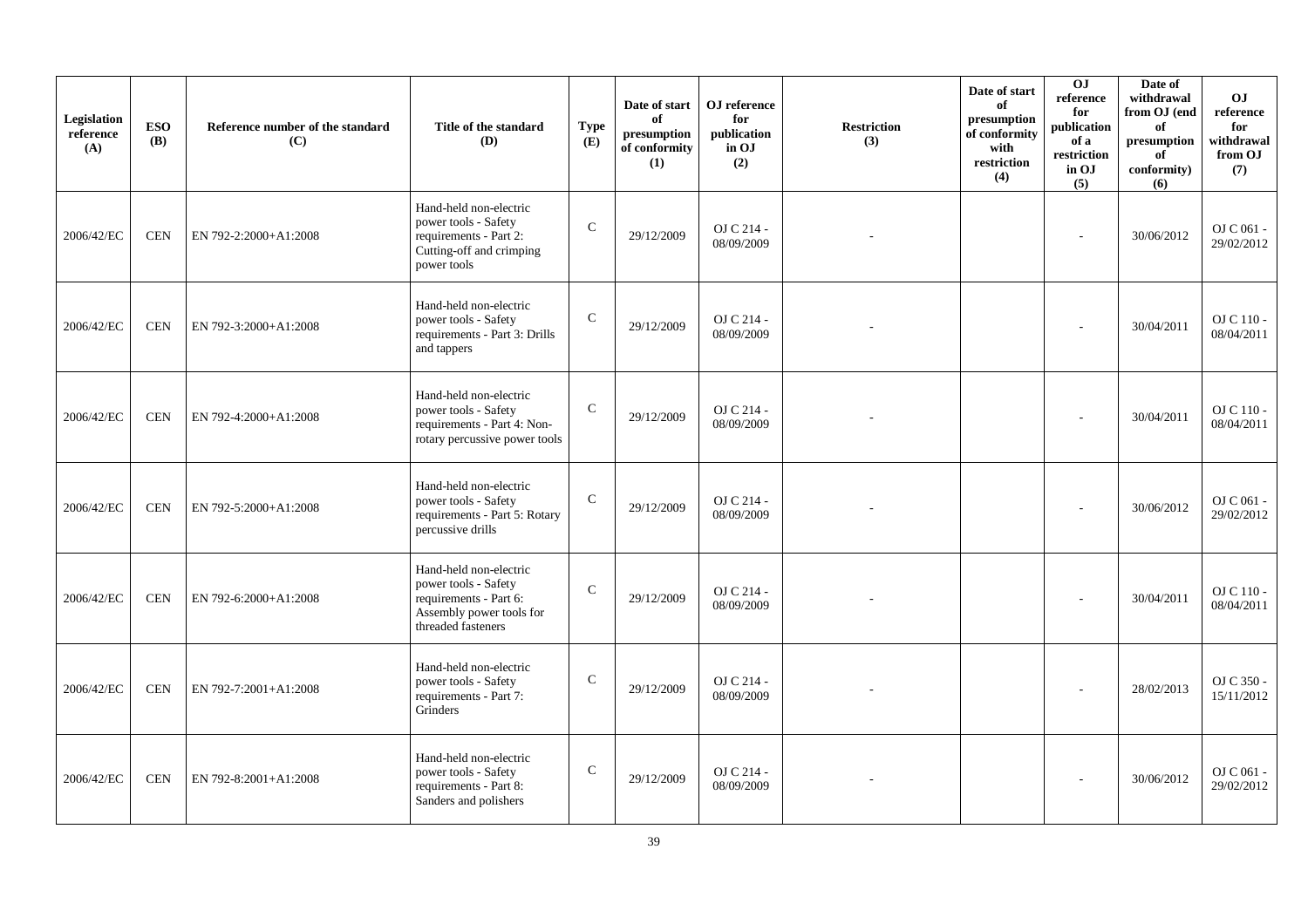| Legislation<br>reference<br>(A) | <b>ESO</b><br><b>(B)</b> | Reference number of the standard<br>(C)             | Title of the standard<br><b>(D)</b>                                                                                                      | <b>Type</b><br>(E) | Date of start<br>of<br>presumption<br>of conformity<br>(1) | ${\bf OJ}$ reference<br>for<br>publication<br>in OJ<br>(2) | <b>Restriction</b><br>(3) | Date of start<br>of<br>presumption<br>of conformity<br>with<br>restriction<br>(4) | 0J<br>reference<br>for<br>publication<br>of a<br>restriction<br>in OJ<br>(5) | Date of<br>withdrawal<br>from OJ (end<br>of<br>presumption<br>of<br>conformity)<br>(6) | <b>OJ</b><br>reference<br>for<br>withdrawal<br>from OJ<br>(7) |
|---------------------------------|--------------------------|-----------------------------------------------------|------------------------------------------------------------------------------------------------------------------------------------------|--------------------|------------------------------------------------------------|------------------------------------------------------------|---------------------------|-----------------------------------------------------------------------------------|------------------------------------------------------------------------------|----------------------------------------------------------------------------------------|---------------------------------------------------------------|
| 2006/42/EC                      | <b>CEN</b>               | EN 792-9:2001+A1:2008                               | Hand-held non-electric<br>power tools - Safety<br>requirements - Part 9: Die<br>grinders                                                 | $\mathsf{C}$       | 29/12/2009                                                 | OJ C 214 -<br>08/09/2009                                   |                           |                                                                                   |                                                                              | 01/06/2012                                                                             | OJ C 061 -<br>29/02/2012                                      |
| 2006/42/EC                      | <b>CEN</b>               | EN 792-10:2000+A1:2008                              | Hand-held non-electric<br>power tools - Safety<br>requirements - Part 10:<br>Compression power tools                                     | $\mathsf{C}$       | 29/12/2009                                                 | OJ C 214 -<br>08/09/2009                                   |                           |                                                                                   |                                                                              | 30/06/2012                                                                             | OJ C 061 -<br>29/02/2012                                      |
| 2006/42/EC                      | <b>CEN</b>               | EN 792-11:2000+A1:2008                              | Hand-held non-electric<br>power tools - Safety<br>requirements - Part 11:<br>Nibblers and shears                                         | $\mathbf C$        | 29/12/2009                                                 | OJ C 214 -<br>08/09/2009                                   |                           |                                                                                   |                                                                              | 30/06/2012                                                                             | OJ C 061 -<br>29/02/2012                                      |
| 2006/42/EC                      | <b>CEN</b>               | EN 792-12:2000+A1:2008                              | Hand-held non-electric<br>power tools - Safety<br>requirements - Part 12: Small<br>circular, small oscillating and<br>reciprocating saws | $\mathbf C$        | 29/12/2009                                                 | OJ C 214 -<br>08/09/2009                                   |                           |                                                                                   |                                                                              | 30/06/2013                                                                             | OJ C 099 -<br>05/04/2013                                      |
| 2006/42/EC                      | <b>CEN</b>               | EN 792-13:2000+A1:2008                              | Hand-held non-electric<br>power tools - Safety<br>requirements - Part 13:<br>Fastener driving tools                                      | $\mathsf{C}$       | 29/12/2009                                                 | OJ C 214 -<br>08/09/2009                                   |                           |                                                                                   |                                                                              | 02/10/2021                                                                             | OJ L 102 -<br>02/04/2020                                      |
| 2006/42/EC                      | $\mbox{CEN}$             | EN 809:1998+A1:2009,<br>EN 809:1998+A1:2009/AC:2010 | Pumps and pump units for<br>liquids - Common safety<br>requirements                                                                      | $\mathbf C$        | 29/12/2009                                                 | OJ C 309 -<br>18/12/2009                                   |                           |                                                                                   |                                                                              |                                                                                        |                                                               |
| 2006/42/EC                      | <b>CEN</b>               | EN 815:1996+A2:2008                                 | Safety of unshielded tunnel<br>boring machines and rodless<br>shaft boring machines for<br>rock - Safety requirements                    | ${\bf C}$          | 29/12/2009                                                 | OJ C 214 -<br>08/09/2009                                   |                           |                                                                                   |                                                                              | 13/02/2015                                                                             | OJ C 054 -<br>13/02/2015                                      |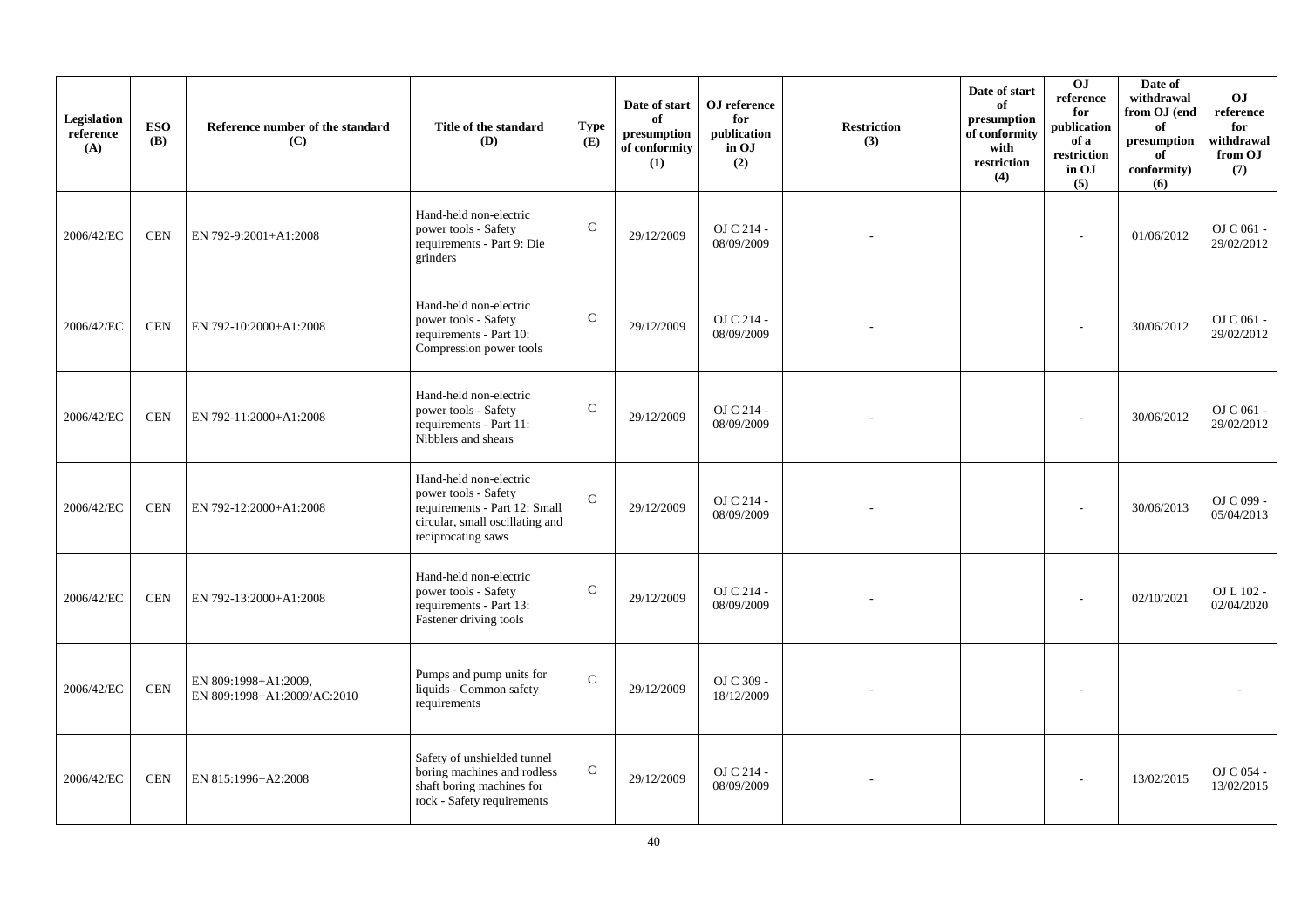| Legislation<br>reference<br>(A) | <b>ESO</b><br><b>(B)</b> | Reference number of the standard<br>(C) | Title of the standard<br>(D)                                                                                                                                                    | <b>Type</b><br>(E) | Date of start<br>of<br>presumption<br>of conformity<br>(1) | OJ reference<br>for<br>publication<br>in OJ<br>(2) | <b>Restriction</b><br>(3) | Date of start<br>of<br>presumption<br>of conformity<br>with<br>restriction<br>(4) | 0J<br>reference<br>for<br>publication<br>of a<br>restriction<br>in OJ<br>(5) | Date of<br>withdrawal<br>from OJ (end<br>of<br>presumption<br>of<br>conformity)<br>(6) | <b>OJ</b><br>reference<br>for<br>withdrawal<br>from OJ<br>(7) |
|---------------------------------|--------------------------|-----------------------------------------|---------------------------------------------------------------------------------------------------------------------------------------------------------------------------------|--------------------|------------------------------------------------------------|----------------------------------------------------|---------------------------|-----------------------------------------------------------------------------------|------------------------------------------------------------------------------|----------------------------------------------------------------------------------------|---------------------------------------------------------------|
| 2006/42/EC                      | <b>CEN</b>               | EN 818-1:1996+A1:2008                   | Short link chain for lifting<br>purposes - Safety - Part 1:<br>General conditions of<br>acceptance                                                                              | $\mathsf{C}$       | 29/12/2009                                                 | OJ C 214 -<br>08/09/2009                           |                           |                                                                                   |                                                                              |                                                                                        |                                                               |
| 2006/42/EC                      | <b>CEN</b>               | EN 818-2:1996+A1:2008                   | Short link chain for lifting<br>purposes - Safety - Part 2:<br>Medium tolerance chain for<br>chain slings - Grade 8                                                             | $\mathbf C$        | 29/12/2009                                                 | OJ C 214 -<br>08/09/2009                           |                           |                                                                                   |                                                                              |                                                                                        |                                                               |
| 2006/42/EC                      | <b>CEN</b>               | EN 818-3:1999+A1:2008                   | Short link chain for lifting<br>purposes - Safety - Part 3:<br>Medium tolerance chain for<br>chain slings - Grade 4                                                             | $\mathbf C$        | 29/12/2009                                                 | OJ C 214 -<br>08/09/2009                           |                           |                                                                                   |                                                                              |                                                                                        |                                                               |
| 2006/42/EC                      | <b>CEN</b>               | EN 818-4:1996+A1:2008                   | Short link chain for lifting<br>purposes - Safety - Part 4:<br>Chain slings - Grade 8                                                                                           | $\mathbf C$        | 29/12/2009                                                 | OJ C 214 -<br>08/09/2009                           |                           |                                                                                   |                                                                              |                                                                                        |                                                               |
| 2006/42/EC                      | <b>CEN</b>               | EN 818-5:1999+A1:2008                   | Short link chain for lifting<br>purposes - Safety - Part 5:<br>Chain slings - Grade 4                                                                                           | $\mathbf{C}$       | 29/12/2009                                                 | OJ C 214 -<br>08/09/2009                           |                           |                                                                                   |                                                                              |                                                                                        |                                                               |
| 2006/42/EC                      | <b>CEN</b>               | EN 818-6:2000+A1:2008                   | Short link chain for lifting<br>purposes - Safety - Part 6:<br>Chain slings - Specification<br>for information for use and<br>maintenance to be provided<br>by the manufacturer | ${\bf C}$          | 29/12/2009                                                 | OJ C 214 -<br>08/09/2009                           |                           |                                                                                   |                                                                              |                                                                                        |                                                               |
| 2006/42/EC                      | <b>CEN</b>               | EN 818-7:2002+A1:2008                   | Short link chain for lifting<br>purposes - Safety - Part 7:<br>Fine tolerance hoist chain,<br>Grade T (Types T, DAT and<br>DT)                                                  | $\mathsf{C}$       | 29/12/2009                                                 | OJ C 214 -<br>08/09/2009                           |                           |                                                                                   |                                                                              |                                                                                        |                                                               |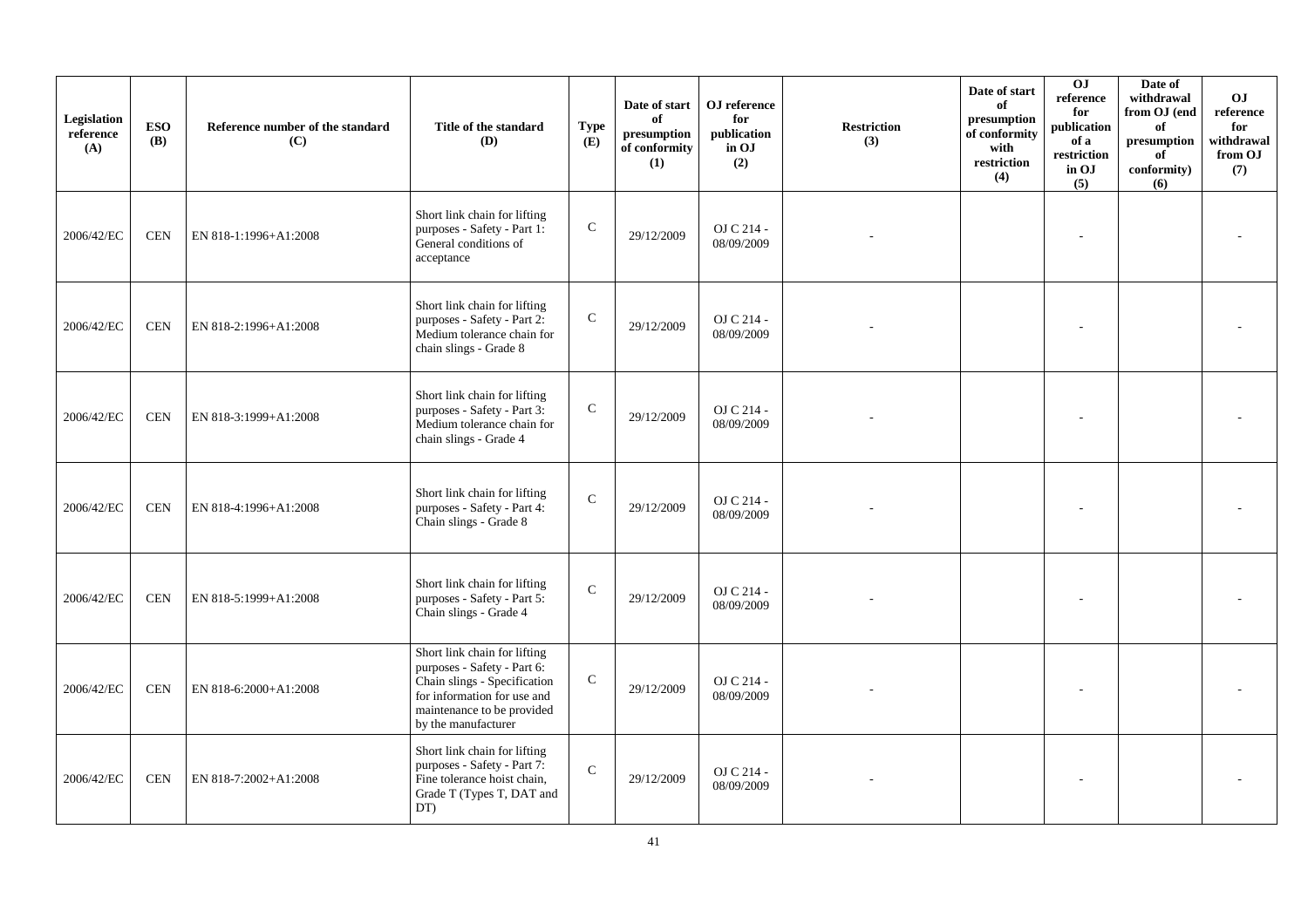| Legislation<br>reference<br>(A) | <b>ESO</b><br><b>(B)</b> | Reference number of the standard<br>(C) | Title of the standard<br>(D)                                                                                                                                     | <b>Type</b><br>(E) | Date of start<br>of<br>presumption<br>of conformity<br>(1) | ${\bf OJ}$ reference<br>for<br>publication<br>in OJ<br>(2) | <b>Restriction</b><br>(3) | Date of start<br>of<br>presumption<br>of conformity<br>with<br>restriction<br>(4) | OJ<br>reference<br>for<br>publication<br>of a<br>restriction<br>in OJ<br>(5) | Date of<br>withdrawal<br>from OJ (end<br>of<br>presumption<br>of<br>conformity)<br>(6) | <b>OJ</b><br>reference<br>for<br>withdrawal<br>from OJ<br>(7) |
|---------------------------------|--------------------------|-----------------------------------------|------------------------------------------------------------------------------------------------------------------------------------------------------------------|--------------------|------------------------------------------------------------|------------------------------------------------------------|---------------------------|-----------------------------------------------------------------------------------|------------------------------------------------------------------------------|----------------------------------------------------------------------------------------|---------------------------------------------------------------|
| 2006/42/EC                      | <b>CEN</b>               | EN 836:1997+A4:2011                     | Garden equipment - Powered<br>lawnmowers - Safety                                                                                                                | $\mathsf{C}$       | 18/11/2011                                                 | OJ C 338 -<br>18/11/2011                                   |                           |                                                                                   |                                                                              | 30/09/2014                                                                             | OJ C 348 -<br>28/11/2013                                      |
| 2006/42/EC                      | <b>CEN</b>               | EN 848-1:2007+A1:2009                   | Safety of woodworking<br>machines - One side<br>moulding machines with<br>rotating tool - Part 1: Single<br>spindle vertical moulding<br>machines                | $\mathcal{C}$      | 29/12/2009                                                 | OJ C 309 -<br>18/12/2009                                   |                           |                                                                                   |                                                                              | 31/03/2013                                                                             | OJ C 350 -<br>15/11/2012                                      |
| 2006/42/EC                      | <b>CEN</b>               | EN 848-1:2007+A2:2012                   | Safety of woodworking<br>machines - One side<br>moulding machines with<br>rotating tool - Part 1: Single<br>spindle vertical moulding<br>machines                | $\mathbf C$        | 15/11/2012                                                 | OJ C 350 -<br>15/11/2012                                   |                           |                                                                                   |                                                                              | 19/09/2020                                                                             | OJ L 286 -<br>07/11/2019                                      |
| 2006/42/EC                      | <b>CEN</b>               | EN 848-2:2007+A1:2009                   | Safety of woodworking<br>machines - One side<br>moulding machines with<br>rotating tool - Part 2: Single<br>spindle hand fed/integrated<br>fed routing machines  | $\mathsf{C}$       | 29/12/2009                                                 | OJ C 309 -<br>18/12/2009                                   |                           |                                                                                   |                                                                              | 31/03/2013                                                                             | OJ C 350 -<br>15/11/2012                                      |
| 2006/42/EC                      | <b>CEN</b>               | EN 848-2:2007+A2:2012                   | Safety of woodworking<br>machines - One side<br>moulding machines with<br>rotating tool - Part 2: Single<br>spindle hand fed/integrated<br>fed routing machines  | $\mathcal{C}$      | 15/11/2012                                                 | OJ C 350 -<br>15/11/2012                                   |                           |                                                                                   |                                                                              |                                                                                        |                                                               |
| 2006/42/EC                      | <b>CEN</b>               | EN 848-3:2007+A2:2009                   | Safety of woodworking<br>machines - One side<br>moulding machines with<br>rotating tools - Part 3:<br>Numerically controlled (NC)<br>boring and routing machines | $\mathsf{C}$       | 29/12/2009                                                 | OJ C 309 -<br>18/12/2009                                   |                           |                                                                                   |                                                                              | 30/04/2013                                                                             | OJ C 099 -<br>05/04/2013                                      |
| 2006/42/EC                      | <b>CEN</b>               | EN 848-3:2012                           | Safety of woodworking<br>machines - One side<br>moulding machines with<br>rotating tool - Part 3:<br>Numerically controlled (NC)<br>boring and routing machines  | $\mathcal{C}$      | 05/04/2013                                                 | OJ C 099 -<br>05/04/2013                                   |                           |                                                                                   |                                                                              | 02/10/2021                                                                             | OJ L 102 -<br>02/04/2020                                      |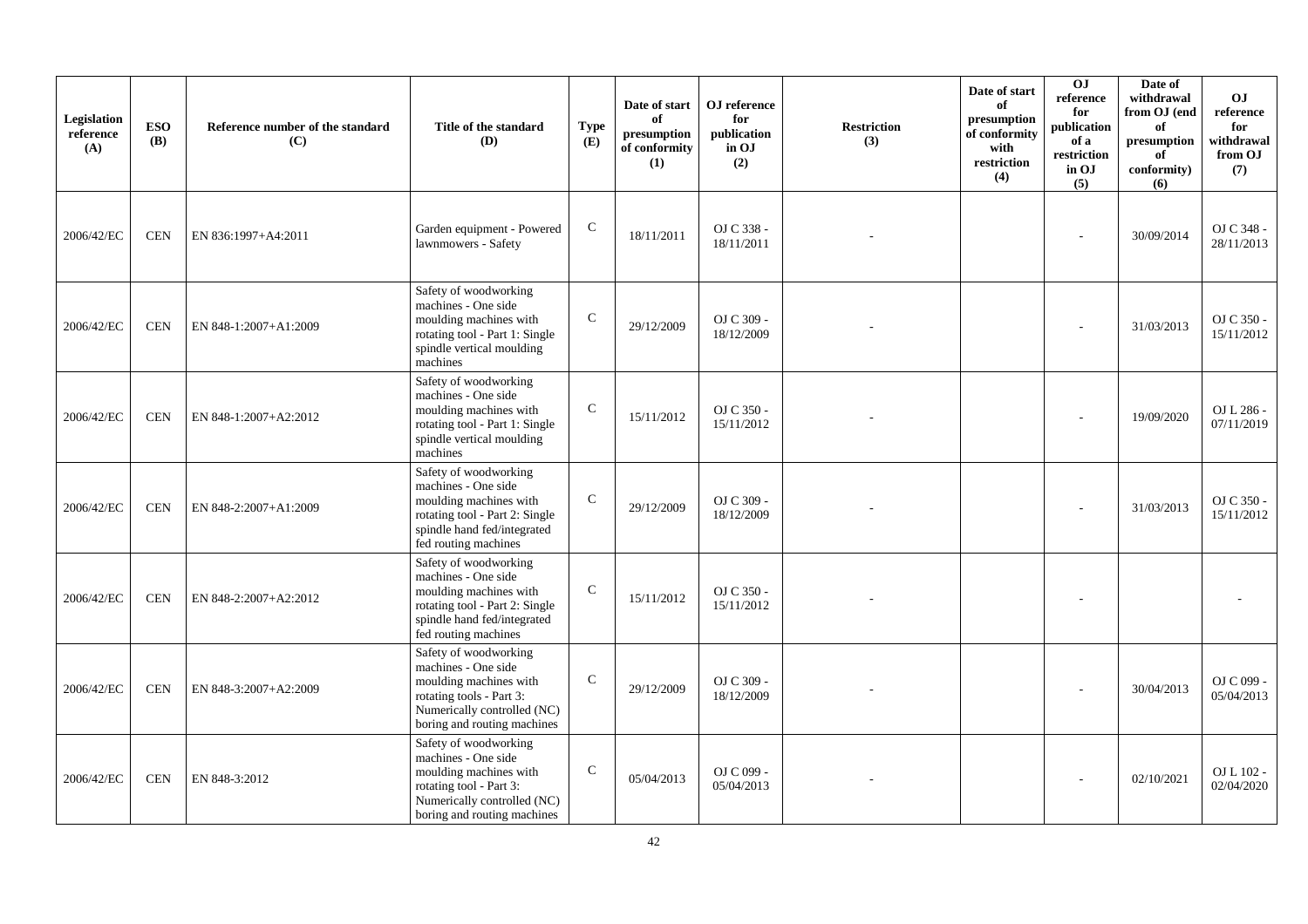| Legislation<br>reference<br>(A) | <b>ESO</b><br><b>(B)</b> | Reference number of the standard<br>(C) | Title of the standard<br>(D)                                                        | <b>Type</b><br>(E) | Date of start<br>of<br>presumption<br>of conformity<br>(1) | OJ reference<br>for<br>publication<br>in OJ<br>(2) | <b>Restriction</b><br>(3) | Date of start<br>of<br>presumption<br>of conformity<br>with<br>restriction<br>(4) | 0J<br>reference<br>for<br>publication<br>of a<br>restriction<br>in OJ<br>(5) | Date of<br>withdrawal<br>from OJ (end<br>of<br>presumption<br>of<br>conformity)<br>(6) | <b>OJ</b><br>reference<br>for<br>withdrawal<br>from OJ<br>(7) |
|---------------------------------|--------------------------|-----------------------------------------|-------------------------------------------------------------------------------------|--------------------|------------------------------------------------------------|----------------------------------------------------|---------------------------|-----------------------------------------------------------------------------------|------------------------------------------------------------------------------|----------------------------------------------------------------------------------------|---------------------------------------------------------------|
| 2006/42/EC                      | <b>CEN</b>               | EN 859:2007+A1:2009                     | Safety of woodworking<br>machines - Hand fed surface<br>planing machines            | $\mathsf{C}$       | 26/05/2010                                                 | OJ C 136 -<br>26/05/2010                           |                           |                                                                                   | $\sim$                                                                       | 31/12/2012                                                                             | OJ C 256 -<br>24/08/2012                                      |
| 2006/42/EC                      | <b>CEN</b>               | EN 859:2007+A2:2012                     | Safety of woodworking<br>machines - Hand fed surface<br>planing machines            | $\mathbf C$        | 24/08/2012                                                 | OJ C 256 -<br>24/08/2012                           |                           |                                                                                   |                                                                              | 02/10/2021                                                                             | OJ L 102 -<br>02/04/2020                                      |
| 2006/42/EC                      | <b>CEN</b>               | EN 860:2007+A1:2009                     | Safety of woodworking<br>machines - One side<br>thickness planing machines          | $\mathcal{C}$      | 29/12/2009                                                 | OJ C 309 -<br>18/12/2009                           |                           |                                                                                   |                                                                              | 31/12/2012                                                                             | OJ C 256 -<br>24/08/2012                                      |
| 2006/42/EC                      | <b>CEN</b>               | EN 860:2007+A2:2012                     | Safety of woodworking<br>machines - One side<br>thickness planing machines          | $\mathbf C$        | 24/08/2012                                                 | OJ C 256 -<br>24/08/2012                           |                           |                                                                                   |                                                                              | 02/10/2021                                                                             | OJ L 102 -<br>02/04/2020                                      |
| 2006/42/EC                      | <b>CEN</b>               | EN 861:2007+A1:2009                     | Safety of woodworking<br>machines - Surface planing<br>and thicknessing machines    | $\mathcal{C}$      | 29/12/2009                                                 | OJ C 309 -<br>18/12/2009                           |                           |                                                                                   |                                                                              | 31/12/2012                                                                             | OJ C 256 -<br>24/08/2012                                      |
| 2006/42/EC                      | <b>CEN</b>               | EN 861:2007+A2:2012                     | Safety of woodworking<br>machines - Surface planing<br>and thicknessing machines    | $\mathsf{C}$       | 24/08/2012                                                 | OJ C 256 -<br>24/08/2012                           |                           |                                                                                   |                                                                              | 02/10/2021                                                                             | OJ L 102 -<br>02/04/2020                                      |
| 2006/42/EC                      | <b>CEN</b>               | EN 869:2006+A1:2009                     | Safety of machinery - Safety<br>requirements for pressure<br>metal diecasting units | $\mathbf C$        | 29/12/2009                                                 | OJ C 214 -<br>08/09/2009                           |                           |                                                                                   |                                                                              |                                                                                        |                                                               |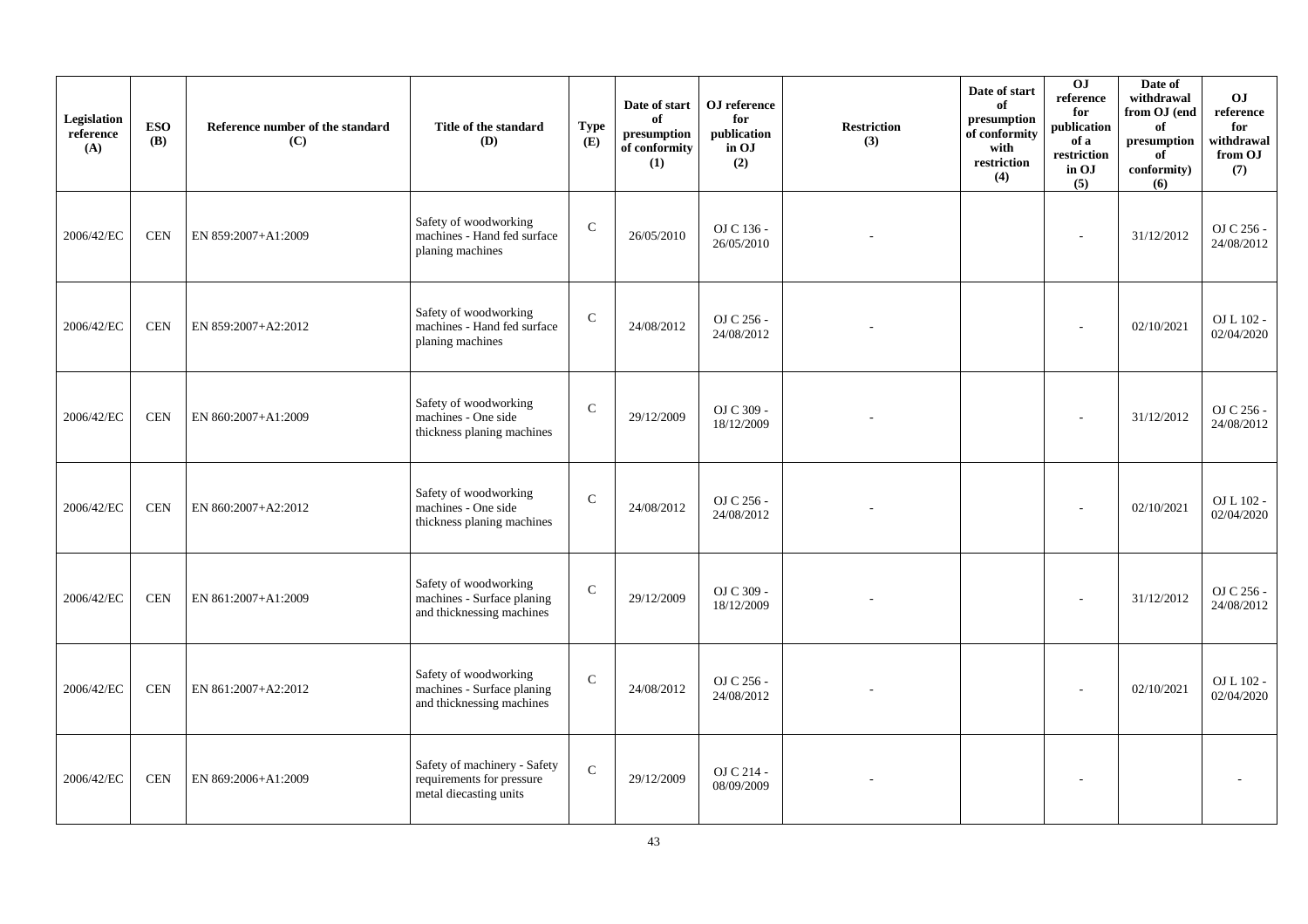| Legislation<br>reference<br>(A) | <b>ESO</b><br><b>(B)</b> | Reference number of the standard<br>(C) | Title of the standard<br>(D)                                                                                                                                       | <b>Type</b><br>(E) | Date of start<br>of<br>presumption<br>of conformity<br>(1) | OJ reference<br>for<br>publication<br>in OJ<br>(2) | <b>Restriction</b><br>(3) | Date of start<br>of<br>presumption<br>of conformity<br>with<br>restriction<br>(4) | 0 <sub>1</sub><br>reference<br>for<br>publication<br>of a<br>restriction<br>in OJ<br>(5) | Date of<br>withdrawal<br>from OJ (end<br>of<br>presumption<br>of<br>conformity)<br>(6) | OJ<br>reference<br>for<br>withdrawal<br>from OJ<br>(7) |
|---------------------------------|--------------------------|-----------------------------------------|--------------------------------------------------------------------------------------------------------------------------------------------------------------------|--------------------|------------------------------------------------------------|----------------------------------------------------|---------------------------|-----------------------------------------------------------------------------------|------------------------------------------------------------------------------------------|----------------------------------------------------------------------------------------|--------------------------------------------------------|
| 2006/42/EC                      | <b>CEN</b>               | EN 908:1999+A1:2009                     | Agricultural and forestry<br>machinery - Reel machines<br>for irrigation - Safety                                                                                  | $\mathsf{C}$       | 29/12/2009                                                 | OJ C 309 -<br>18/12/2009                           |                           |                                                                                   |                                                                                          |                                                                                        |                                                        |
| 2006/42/EC                      | <b>CEN</b>               | EN 909:1998+A1:2009                     | Agricultural and forestry<br>machinery - Centre pivot and<br>moving lateral types<br>irrigation machines - Safety                                                  | ${\bf C}$          | 29/12/2009                                                 | OJ C 309 -<br>18/12/2009                           |                           |                                                                                   |                                                                                          |                                                                                        |                                                        |
| 2006/42/EC                      | <b>CEN</b>               | EN 930:1997+A2:2009                     | Footwear, leather and<br>imitation leather goods<br>manufacturing machines -<br>Roughing, scouring,<br>polishing and trimming<br>machines - Safety<br>requirements | $\mathbf C$        | 29/12/2009                                                 | OJ C 309 -<br>18/12/2009                           |                           |                                                                                   |                                                                                          |                                                                                        |                                                        |
| 2006/42/EC                      | <b>CEN</b>               | EN 931:1997+A2:2009                     | Footwear manufacturing<br>machines - Lasting machines<br>- Safety requirements                                                                                     | $\mathbf C$        | 29/12/2009                                                 | OJ C 309 -<br>18/12/2009                           |                           |                                                                                   |                                                                                          |                                                                                        |                                                        |
| 2006/42/EC                      | <b>CEN</b>               | EN 940:2009                             | Safety of woodworking<br>machines - Combined<br>woodworking machines                                                                                               | $\mathsf{C}$       | 29/12/2009                                                 | OJ C 309 -<br>18/12/2009                           |                           |                                                                                   |                                                                                          | 31/08/2012                                                                             | OJ C 159 -<br>05/06/2012                               |
| 2006/42/EC                      | <b>CEN</b>               | EN 940:2009+A1:2012                     | Safety of woodworking<br>machines - Combined<br>woodworking machines                                                                                               | $\mathbf C$        | 05/06/2012                                                 | OJ C 159 -<br>05/06/2012                           |                           |                                                                                   |                                                                                          | 03/09/2022                                                                             | OJ L 072 -<br>03/03/2021                               |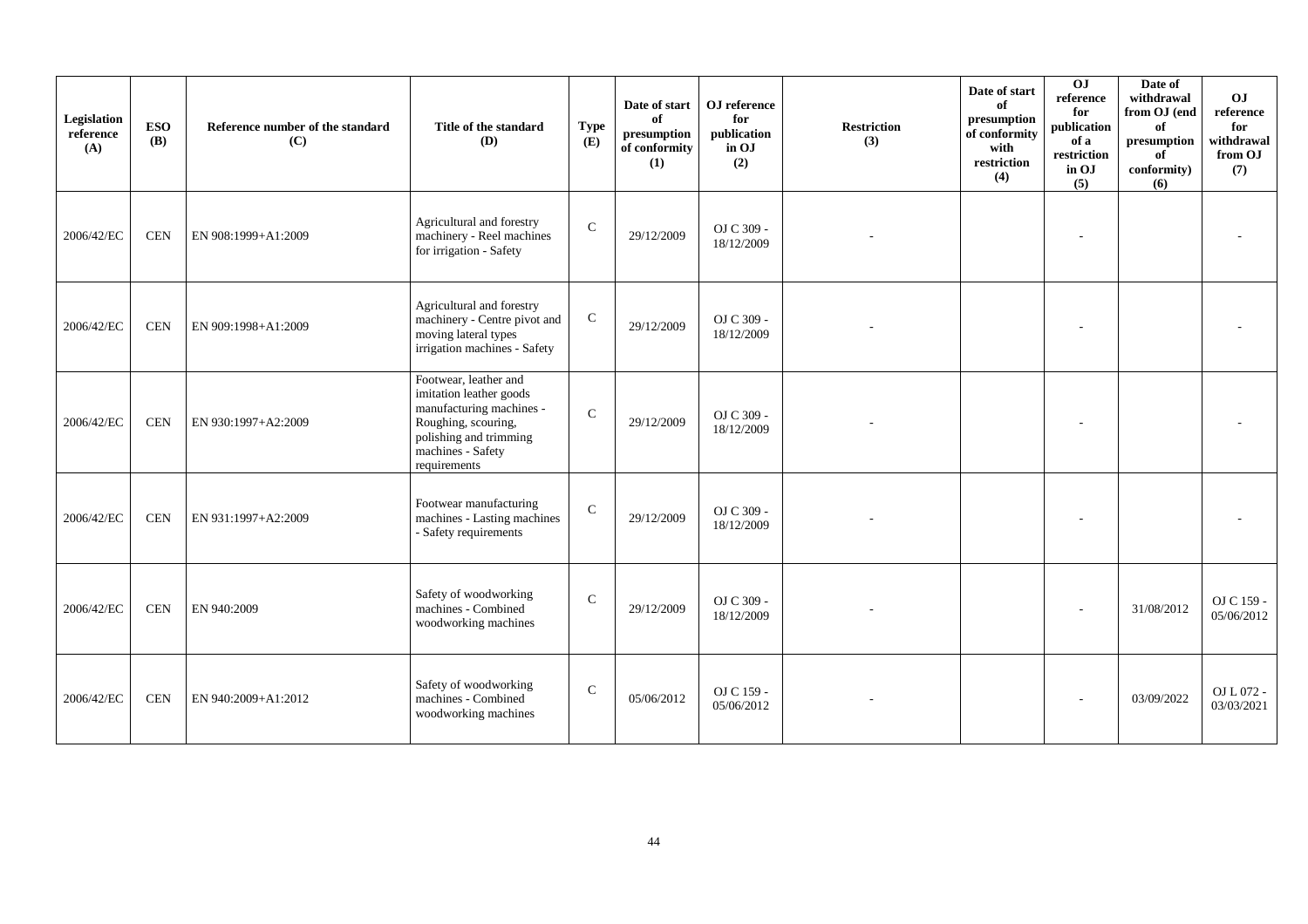| Legislation<br>reference<br>(A) | <b>ESO</b><br><b>(B)</b> | Reference number of the standard<br>(C)             | Title of the standard<br><b>(D)</b>                                                                                                                                                                               | <b>Type</b><br>(E) | Date of start<br>of<br>presumption<br>of conformity<br>(1) | OJ reference<br>for<br>publication<br>in OJ<br>(2) | <b>Restriction</b><br>(3) | Date of start<br>of<br>presumption<br>of conformity<br>with<br>restriction<br>(4) | 0J<br>reference<br>for<br>publication<br>of a<br>restriction<br>in OJ<br>(5) | Date of<br>withdrawal<br>from OJ (end<br>of<br>presumption<br>of<br>conformity)<br>(6) | O <sub>J</sub><br>reference<br>for<br>withdrawal<br>from OJ<br>(7) |
|---------------------------------|--------------------------|-----------------------------------------------------|-------------------------------------------------------------------------------------------------------------------------------------------------------------------------------------------------------------------|--------------------|------------------------------------------------------------|----------------------------------------------------|---------------------------|-----------------------------------------------------------------------------------|------------------------------------------------------------------------------|----------------------------------------------------------------------------------------|--------------------------------------------------------------------|
| 2006/42/EC                      | <b>CEN</b>               | EN 957-6:2010+A1:2014                               | Stationary training<br>equipment - Part 6:<br>Treadmills, additional<br>specific safety requirements<br>and test methods                                                                                          | $\mathsf{C}$       | 13/02/2015                                                 | OJ C 054 -<br>13/02/2015                           |                           |                                                                                   |                                                                              |                                                                                        |                                                                    |
| 2006/42/EC                      | <b>CEN</b>               | EN 972:1998+A1:2010,<br>EN 972:1998+A1:2010/AC:2011 | Tannery machines -<br>Reciprocating roller<br>machines - Safety<br>requirements                                                                                                                                   | $\mathbf C$        | 08/04/2011                                                 | OJ C 110 -<br>08/04/2011                           |                           |                                                                                   |                                                                              |                                                                                        |                                                                    |
| 2006/42/EC                      | <b>CEN</b>               | EN 996:1995+A3:2009                                 | Piling equipment - Safety<br>requirements                                                                                                                                                                         | $\mathbf C$        | 29/12/2009                                                 | OJ C 214 -<br>08/09/2009                           |                           |                                                                                   |                                                                              | 13/02/2015                                                                             | OJ C 054 -<br>13/02/2015                                           |
| 2006/42/EC                      | <b>CEN</b>               | EN 1010-1:2004+A1:2010                              | Safety of machinery - Safety<br>requirements for the design<br>and construction of printing<br>and paper converting<br>machines - Part 1: Common<br>requirements                                                  | $\mathbf C$        | 08/04/2011                                                 | OJ C 110 -<br>08/04/2011                           |                           |                                                                                   |                                                                              |                                                                                        |                                                                    |
| 2006/42/EC                      | <b>CEN</b>               | EN 1010-2:2006+A1:2010                              | Safety of machinery - Safety<br>requirements for the design<br>and construction of printing<br>and paper converting<br>machines - Part 2: Printing<br>and varnishing machines<br>including pre-press<br>machinery | $\mathbf C$        | 08/04/2011                                                 | OJ C 110 -<br>08/04/2011                           |                           |                                                                                   |                                                                              |                                                                                        |                                                                    |
| 2006/42/EC                      | <b>CEN</b>               | EN 1010-3:2002+A1:2009                              | Safety of machinery - Safety<br>requirements for the design<br>and construction of printing<br>and paper converting<br>machines - Part 3: Cutting<br>machines                                                     | $\mathbf C$        | 29/12/2009                                                 | OJ C 309 -<br>18/12/2009                           |                           |                                                                                   |                                                                              |                                                                                        |                                                                    |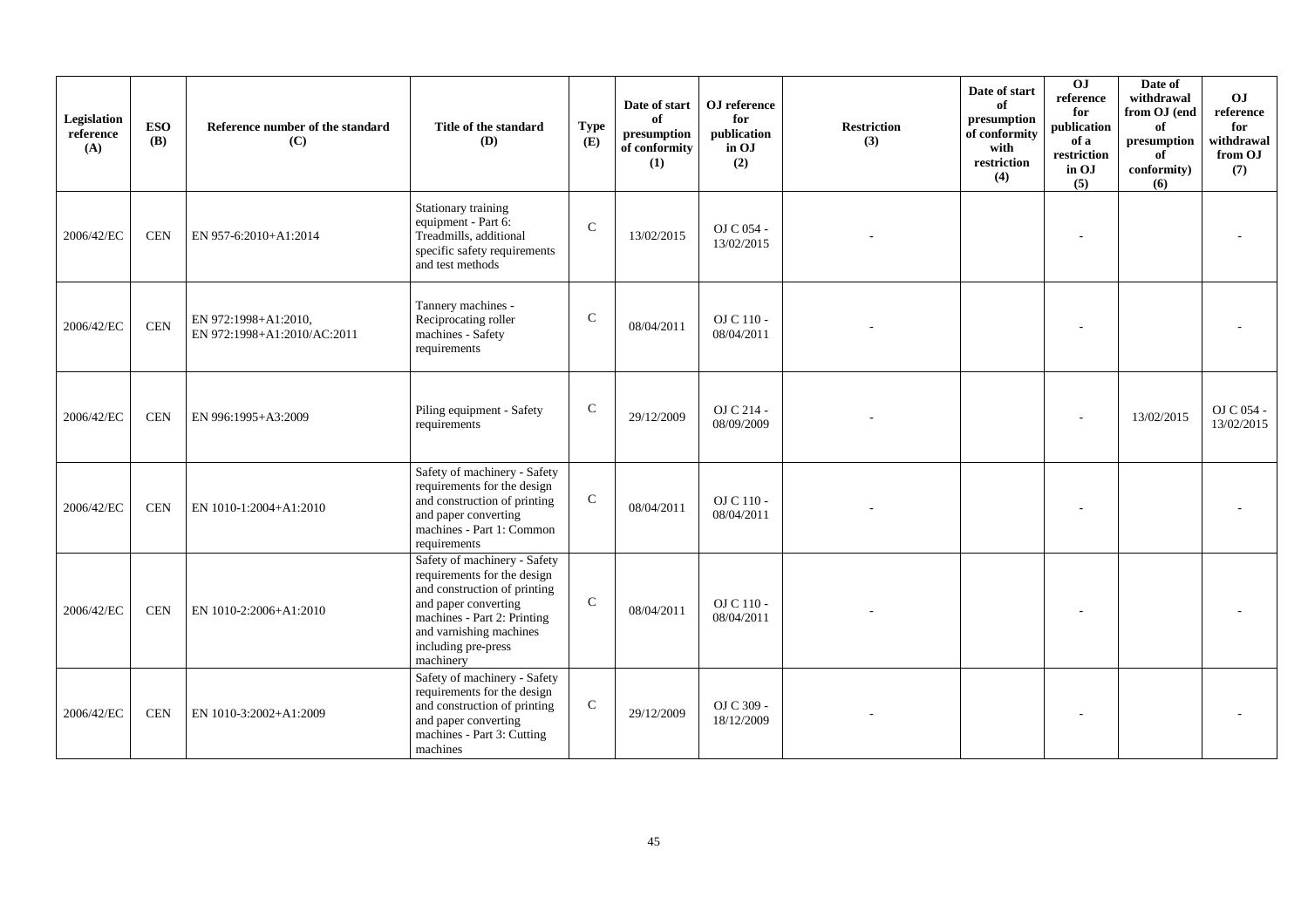| Legislation<br>reference<br>(A) | <b>ESO</b><br><b>(B)</b> | Reference number of the standard<br>(C) | Title of the standard<br>(D)                                                                                                                                                                            | <b>Type</b><br>(E) | Date of start<br>of<br>presumption<br>of conformity<br>(1) | OJ reference<br>for<br>publication<br>in OJ<br>(2) | <b>Restriction</b><br>(3) | Date of start<br>of<br>presumption<br>of conformity<br>with<br>restriction<br>(4) | 0 <sub>1</sub><br>reference<br>for<br>publication<br>of a<br>restriction<br>in OJ<br>(5) | Date of<br>withdrawal<br>from OJ (end<br>of<br>presumption<br>of<br>conformity)<br>(6) | OJ<br>reference<br>for<br>withdrawal<br>from OJ<br>(7) |
|---------------------------------|--------------------------|-----------------------------------------|---------------------------------------------------------------------------------------------------------------------------------------------------------------------------------------------------------|--------------------|------------------------------------------------------------|----------------------------------------------------|---------------------------|-----------------------------------------------------------------------------------|------------------------------------------------------------------------------------------|----------------------------------------------------------------------------------------|--------------------------------------------------------|
| 2006/42/EC                      | <b>CEN</b>               | EN 1010-4:2004+A1:2009                  | Safety of machinery - Safety<br>requirements for the design<br>and construction of printing<br>and paper converting<br>machines - Part 4:<br>Bookbinding, paper<br>converting and finishing<br>machines | $\mathbf{C}$       | 29/12/2009                                                 | OJ C 309 -<br>18/12/2009                           |                           |                                                                                   |                                                                                          |                                                                                        |                                                        |
| 2006/42/EC                      | <b>CEN</b>               | EN 1012-1:2010                          | Compressors and vacuum<br>pumps - Safety requirements<br>- Part 1: Air compressors                                                                                                                      | $\mathcal{C}$      | 08/04/2011                                                 | OJ C 110 -<br>08/04/2011                           |                           |                                                                                   |                                                                                          |                                                                                        |                                                        |
| 2006/42/EC                      | <b>CEN</b>               | EN 1012-2:1996+A1:2009                  | Compressors and vacuum<br>pumps - Safety requirements<br>- Part 2: Vacuum pumps                                                                                                                         | $\mathcal{C}$      | 29/12/2009                                                 | OJ C 309 -<br>18/12/2009                           |                           |                                                                                   |                                                                                          |                                                                                        |                                                        |
| 2006/42/EC                      | <b>CEN</b>               | EN 1012-3:2013                          | Compressors and vacuum<br>pumps - Safety requirements<br>- Part 3: Process compressors                                                                                                                  | $\mathcal{C}$      | 11/04/2014                                                 | OJ C 110 -<br>11/04/2014                           |                           |                                                                                   |                                                                                          |                                                                                        |                                                        |
| 2006/42/EC                      | <b>CEN</b>               | EN 1028-1:2002+A1:2008                  | Fire-fighting pumps - Fire-<br>fighting centrifugal pumps<br>with primer - Part 1:<br>Classification - General and<br>safety requirements                                                               | $\mathsf{C}$       | 29/12/2009                                                 | OJ C 214 -<br>08/09/2009                           |                           |                                                                                   |                                                                                          |                                                                                        |                                                        |
| 2006/42/EC                      | <b>CEN</b>               | EN 1028-2:2002+A1:2008                  | Fire-fighting pumps - Fire-<br>fighting centrifugal pumps<br>with primer - Part 2:<br>Verification of general and<br>safety requirements                                                                | $\mathbf{C}$       | 29/12/2009                                                 | OJ C 214 -<br>08/09/2009                           |                           |                                                                                   |                                                                                          |                                                                                        |                                                        |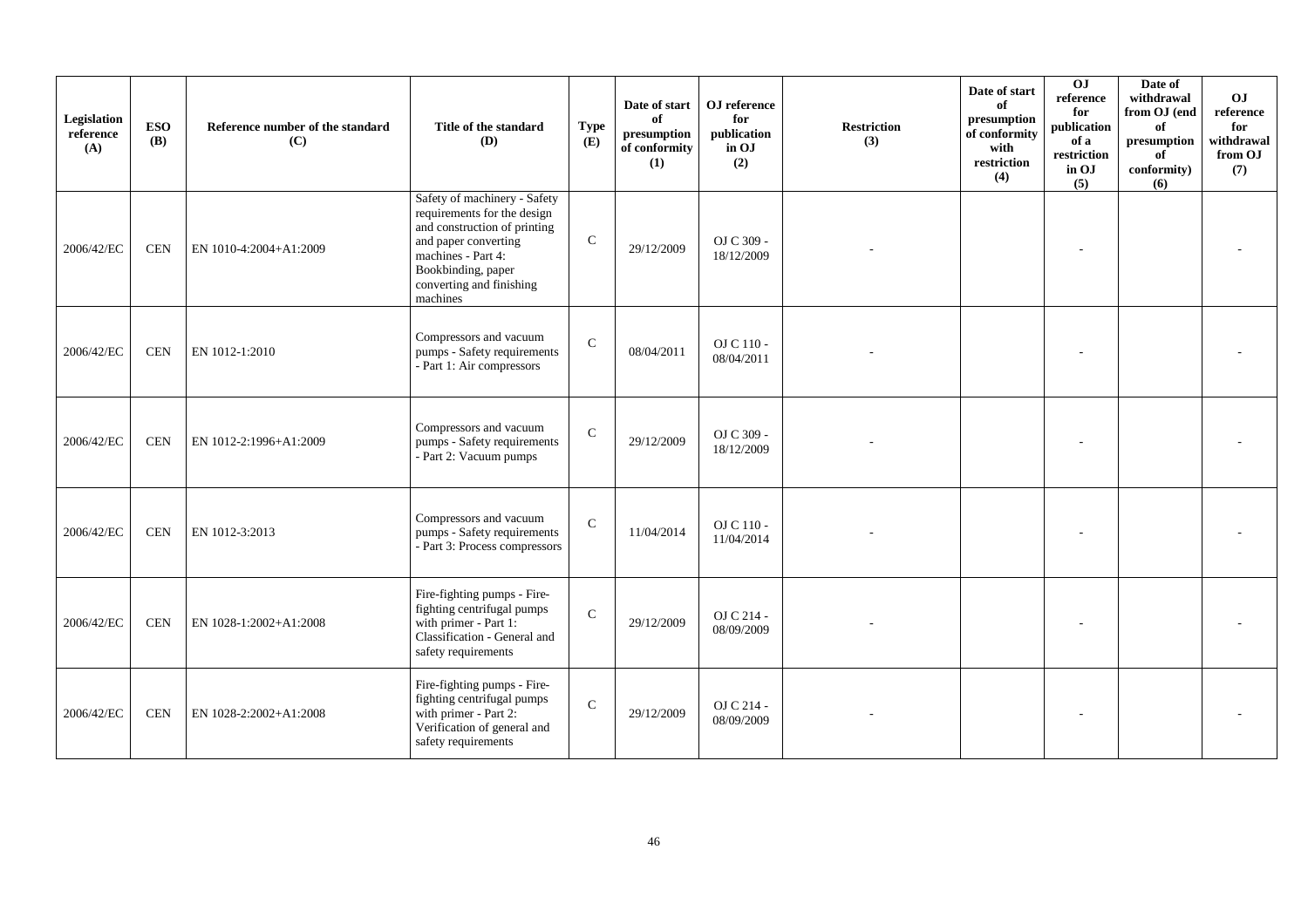| Legislation<br>reference<br>(A) | <b>ESO</b><br><b>(B)</b> | Reference number of the standard<br>(C) | Title of the standard<br><b>(D)</b>                                                                                                                                             | <b>Type</b><br>(E) | Date of start<br>of<br>presumption<br>of conformity<br>(1) | OJ reference<br>for<br>publication<br>in OJ<br>(2) | <b>Restriction</b><br>(3) | Date of start<br>of<br>presumption<br>of conformity<br>with<br>restriction<br>(4) | O <sub>J</sub><br>reference<br>for<br>publication<br>of a<br>restriction<br>in OJ<br>(5) | Date of<br>withdrawal<br>from OJ (end<br>of<br>presumption<br>of<br>conformity)<br>(6) | <b>OJ</b><br>reference<br>for<br>withdrawal<br>from OJ<br>(7) |
|---------------------------------|--------------------------|-----------------------------------------|---------------------------------------------------------------------------------------------------------------------------------------------------------------------------------|--------------------|------------------------------------------------------------|----------------------------------------------------|---------------------------|-----------------------------------------------------------------------------------|------------------------------------------------------------------------------------------|----------------------------------------------------------------------------------------|---------------------------------------------------------------|
| 2006/42/EC                      | CEN                      | EN 1034-1:2000+A1:2010                  | Safety of machinery - Safety<br>requirements for the design<br>and construction of paper<br>making and finishing<br>machines - Part 1: Common<br>requirements                   | $\mathcal{C}$      | 26/05/2010                                                 | OJ C 136 -<br>26/05/2010                           |                           |                                                                                   |                                                                                          |                                                                                        |                                                               |
| 2006/42/EC                      | <b>CEN</b>               | EN 1034-2:2005+A1:2009                  | Safety of machinery - Safety<br>requirements for the design<br>and construction of paper<br>making and finishing<br>machines - Part 2: Barking<br>drums                         | $\mathsf{C}$       | 26/05/2010                                                 | OJ C 136 -<br>26/05/2010                           |                           |                                                                                   |                                                                                          |                                                                                        |                                                               |
| 2006/42/EC                      | <b>CEN</b>               | EN 1034-3:1999+A1:2009                  | Safety of machinery - Safety<br>requirements for the design<br>and construction of paper<br>making and finishing<br>machines - Part 3: Winders<br>and slitters, plying machines | $\mathcal{C}$      | 26/05/2010                                                 | OJ C 136 -<br>26/05/2010                           |                           |                                                                                   |                                                                                          | 30/06/2012                                                                             | OJ C 061 -<br>29/02/2012                                      |
| 2006/42/EC                      | <b>CEN</b>               | EN 1034-3:2011                          | Safety of machinery - Safety<br>requirements for the design<br>and construction of paper<br>making and finishing<br>machines - Part 3: Rereelers<br>and winders                 | $\mathsf{C}$       | 29/02/2012                                                 | OJ C 061 -<br>29/02/2012                           |                           |                                                                                   |                                                                                          |                                                                                        |                                                               |
| 2006/42/EC                      | <b>CEN</b>               | EN 1034-4:2005+A1:2009                  | Safety of machinery - Safety<br>requirements for the design<br>and construction of paper<br>making and finishing<br>machines - Part 4: Pulpers<br>and their loading facilities  | $\mathcal{C}$      | 26/05/2010                                                 | OJ C 136 -<br>26/05/2010                           |                           |                                                                                   |                                                                                          |                                                                                        |                                                               |
| 2006/42/EC                      | <b>CEN</b>               | EN 1034-5:2005+A1:2009                  | Safety of machinery - Safety<br>requirements for the design<br>and construction of paper<br>making and finishing<br>machines - Part 5: Sheeters                                 | $\mathcal{C}$      | 26/05/2010                                                 | OJ C 136 -<br>26/05/2010                           |                           |                                                                                   |                                                                                          |                                                                                        |                                                               |
| 2006/42/EC                      | <b>CEN</b>               | EN 1034-6:2005+A1:2009                  | Safety of machinery - Safety<br>requirements for the design<br>and construction of paper<br>making and finishing<br>machines - Part 6: Calender                                 | $\mathcal{C}$      | 26/05/2010                                                 | OJ C 136 -<br>26/05/2010                           |                           |                                                                                   |                                                                                          |                                                                                        |                                                               |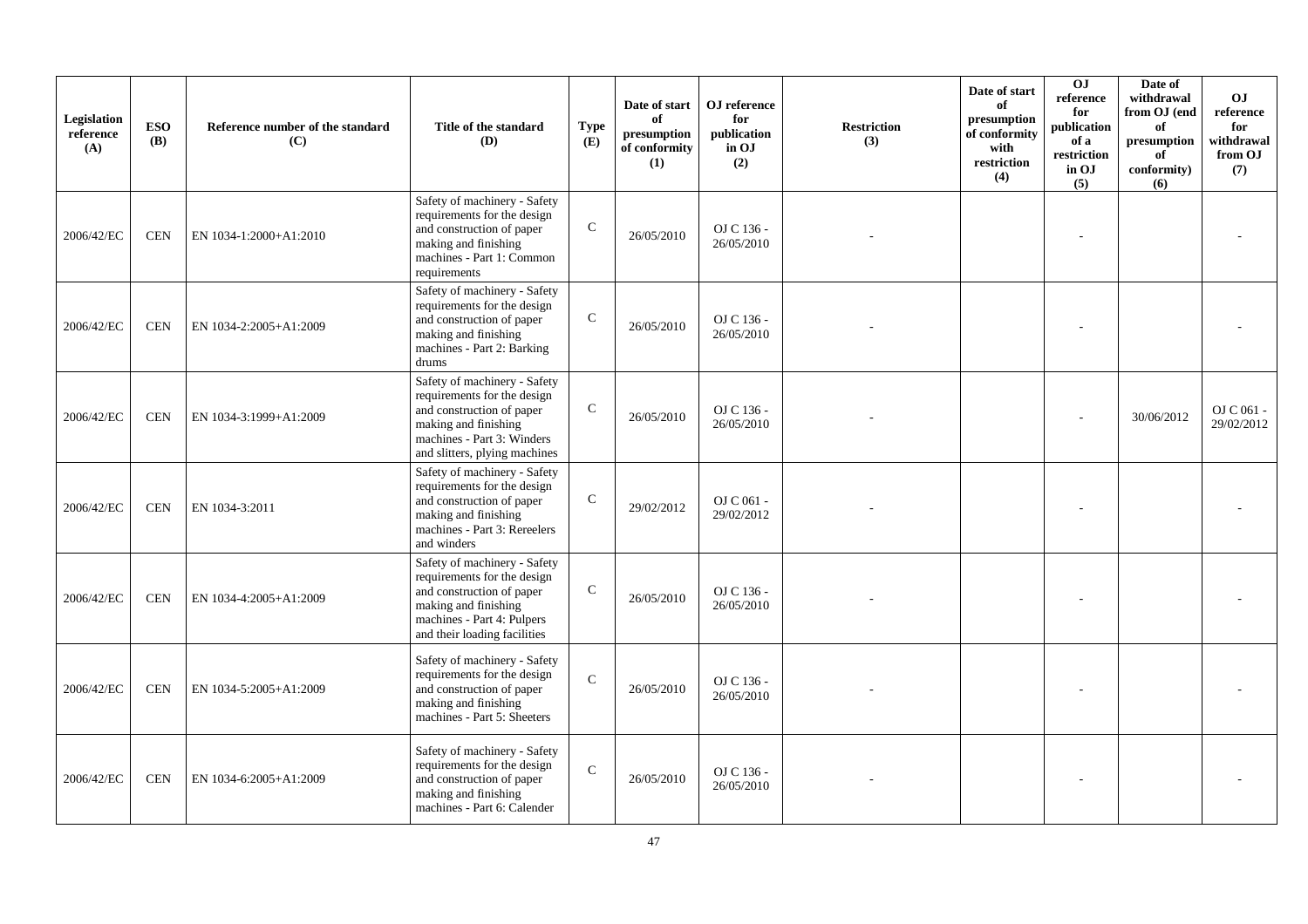| Legislation<br>reference<br>(A) | <b>ESO</b><br><b>(B)</b> | Reference number of the standard<br>(C) | Title of the standard<br><b>(D)</b>                                                                                                                                                  | <b>Type</b><br>(E) | Date of start<br>of<br>presumption<br>of conformity<br>(1) | OJ reference<br>for<br>publication<br>in OJ<br>(2) | <b>Restriction</b><br>(3) | Date of start<br>of<br>presumption<br>of conformity<br>with<br>restriction<br>(4) | $\overline{0}$<br>reference<br>for<br>publication<br>of a<br>restriction<br>in OJ<br>(5) | Date of<br>withdrawal<br>from OJ (end<br>of<br>$\,$ presumption<br>of<br>conformity)<br>(6) | O <sub>J</sub><br>reference<br>for<br>withdrawal<br>from OJ<br>(7) |
|---------------------------------|--------------------------|-----------------------------------------|--------------------------------------------------------------------------------------------------------------------------------------------------------------------------------------|--------------------|------------------------------------------------------------|----------------------------------------------------|---------------------------|-----------------------------------------------------------------------------------|------------------------------------------------------------------------------------------|---------------------------------------------------------------------------------------------|--------------------------------------------------------------------|
| 2006/42/EC                      | <b>CEN</b>               | EN 1034-7:2005+A1:2009                  | Safety of machinery - Safety<br>requirements for the design<br>and construction of paper<br>making and finishing<br>machines - Part 7: Chests                                        | $\mathbf{C}$       | 26/05/2010                                                 | OJ C 136 -<br>26/05/2010                           |                           |                                                                                   |                                                                                          |                                                                                             |                                                                    |
| 2006/42/EC                      | <b>CEN</b>               | EN 1034-8:2012                          | Safety of machinery - Safety<br>requirements for the design<br>and construction of paper<br>making and finishing<br>machines - Part 8: Refining<br>plants                            | $\mathbf C$        | 05/06/2012                                                 | OJ C 159 -<br>05/06/2012                           |                           |                                                                                   |                                                                                          |                                                                                             |                                                                    |
| 2006/42/EC                      | <b>CEN</b>               | EN 1034-13:2005+A1:2009                 | Safety of machinery - Safety<br>requirements for the design<br>and construction of paper<br>making and finishing<br>machines - Part 13:<br>Machines for de-wiring bales<br>and units | $\mathbf{C}$       | 26/05/2010                                                 | OJ C 136 -<br>26/05/2010                           |                           |                                                                                   |                                                                                          |                                                                                             |                                                                    |
| 2006/42/EC                      | <b>CEN</b>               | EN 1034-14:2005+A1:2009                 | Safety of machinery - Safety<br>requirements for the design<br>and construction of paper<br>making and finishing<br>machines - Part 14: Reel<br>splitter                             | $\mathbf C$        | 26/05/2010                                                 | OJ C 136 -<br>26/05/2010                           |                           |                                                                                   |                                                                                          |                                                                                             |                                                                    |
| 2006/42/EC                      | <b>CEN</b>               | EN 1034-16:2012                         | Safety of machinery - Safety<br>requirements for the design<br>and construction of paper<br>making and finishing<br>machines - Part 16: Paper<br>and board making machines           | $\mathbf{C}$       | 05/06/2012                                                 | OJ C 159 -<br>05/06/2012                           |                           |                                                                                   |                                                                                          |                                                                                             |                                                                    |
| 2006/42/EC                      | <b>CEN</b>               | EN 1034-17:2012                         | Safety of machinery - Safety<br>requirements for the design<br>and construction of paper<br>making and finishing<br>machines - Part 17: Tissue<br>making machines                    | $\mathsf{C}$       | 15/11/2012                                                 | OJ C 350 -<br>15/11/2012                           |                           |                                                                                   |                                                                                          |                                                                                             |                                                                    |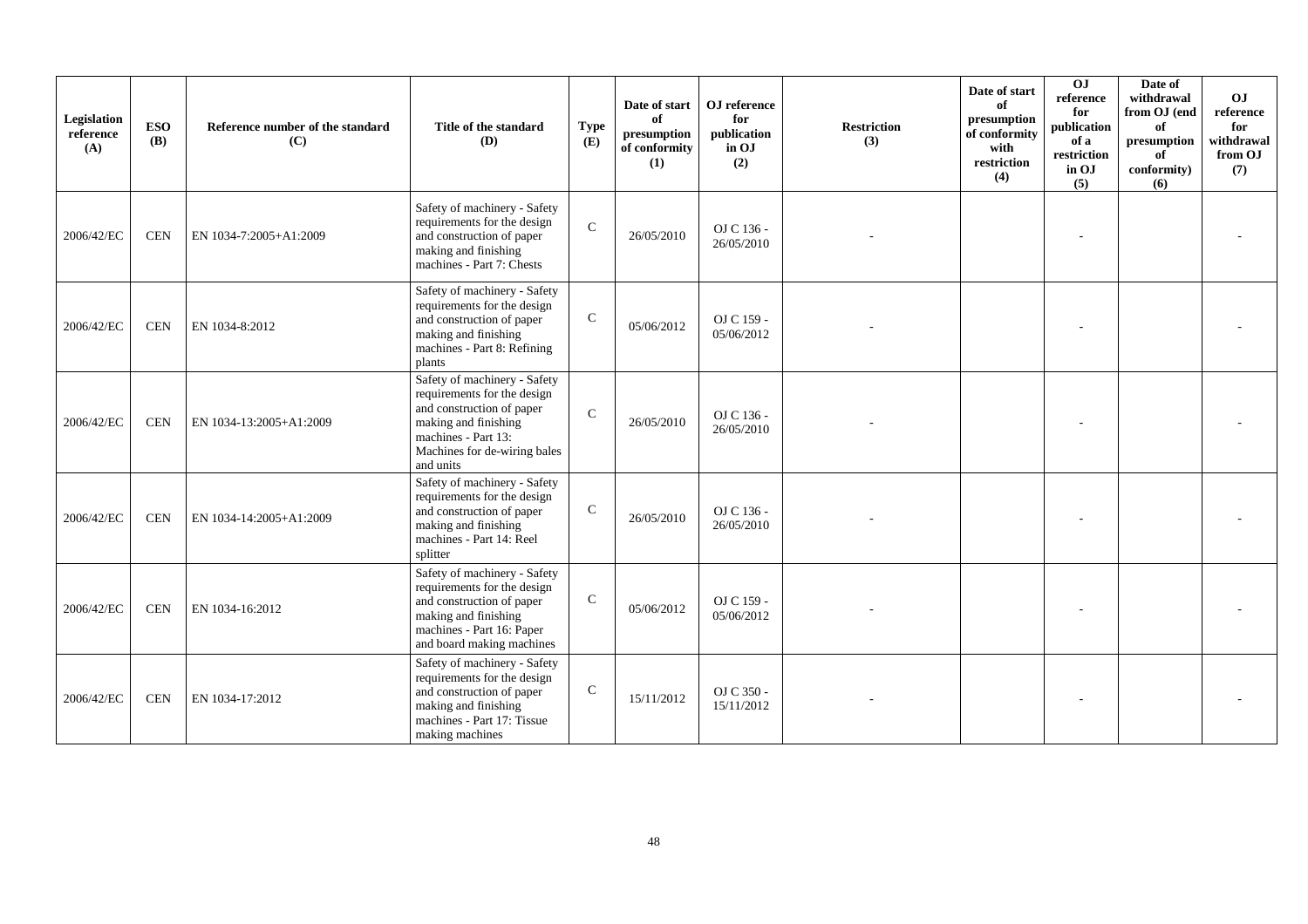| Legislation<br>reference<br>(A) | <b>ESO</b><br><b>(B)</b> | Reference number of the standard<br>(C) | Title of the standard<br><b>(D)</b>                                                                                                                                | <b>Type</b><br>(E) | Date of start<br>of<br>presumption<br>of conformity<br>(1) | OJ reference<br>for<br>publication<br>in OJ<br>(2) | <b>Restriction</b><br>(3) | Date of start<br>of<br>presumption<br>of conformity<br>with<br>restriction<br>(4) | 0J<br>reference<br>for<br>publication<br>of a<br>restriction<br>in OJ<br>(5) | Date of<br>withdrawal<br>from OJ (end<br>of<br>presumption<br>of<br>conformity)<br>(6) | O <sub>J</sub><br>reference<br>for<br>withdrawal<br>from OJ<br>(7) |
|---------------------------------|--------------------------|-----------------------------------------|--------------------------------------------------------------------------------------------------------------------------------------------------------------------|--------------------|------------------------------------------------------------|----------------------------------------------------|---------------------------|-----------------------------------------------------------------------------------|------------------------------------------------------------------------------|----------------------------------------------------------------------------------------|--------------------------------------------------------------------|
| 2006/42/EC                      | CEN                      | EN 1034-21:2012                         | Safety of machinery - Safety<br>requirements for the design<br>and construction of paper<br>making and finishing<br>machines - Part 21: Coating<br>machines        | $\mathbf{C}$       | 15/11/2012                                                 | OJ C 350 -<br>15/11/2012                           |                           |                                                                                   |                                                                              |                                                                                        |                                                                    |
| 2006/42/EC                      | <b>CEN</b>               | EN 1034-22:2005+A1:2009                 | Safety of machinery - Safety<br>requirements for the design<br>and construction of paper<br>making and finishing<br>machines - Part 22: Wood<br>Grinders           | ${\bf C}$          | 26/05/2010                                                 | OJ C 136 -<br>26/05/2010                           |                           |                                                                                   |                                                                              |                                                                                        |                                                                    |
| 2006/42/EC                      | <b>CEN</b>               | EN 1034-26:2012                         | Safety of machinery - Safety<br>requirements for the design<br>and construction of paper<br>making and finishing<br>machines - Part 26: Roll<br>packaging machines | $\mathbf C$        | 24/08/2012                                                 | OJ C 256 -<br>24/08/2012                           |                           |                                                                                   |                                                                              |                                                                                        |                                                                    |
| 2006/42/EC                      | <b>CEN</b>               | EN 1034-27:2012                         | Safety of machinery - Safety<br>requirements for the design<br>and construction of paper<br>making and finishing<br>machines - Part 27: Roll<br>handling systems   | $\mathsf{C}$       | 15/11/2012                                                 | OJ C 350 -<br>15/11/2012                           |                           |                                                                                   |                                                                              |                                                                                        |                                                                    |
| 2006/42/EC                      | <b>CEN</b>               | EN 1114-1:2011                          | Plastics and rubber machines<br>- Extruders and extrusion<br>lines - Part 1: Safety<br>requirements for extruders                                                  | $\mathcal{C}$      | 29/02/2012                                                 | OJ C 061 -<br>29/02/2012                           |                           |                                                                                   |                                                                              |                                                                                        |                                                                    |
| 2006/42/EC                      | <b>CEN</b>               | EN 1114-2:1998+A1:2008                  | Plastics and rubber machines<br>- Extruders and extrusion<br>lines - Part 2: Safety<br>requirements for die face<br>pelletisers                                    | $\mathcal{C}$      | 29/12/2009                                                 | OJ C 214 -<br>08/09/2009                           |                           |                                                                                   |                                                                              | 20/10/2010                                                                             | OJ C 284 -<br>20/10/2010                                           |
| 2006/42/EC                      | <b>CEN</b>               | EN 1114-3:2019                          | Plastics and rubber machines<br>- Extruders and extrusion<br>lines - Part 3: Safety<br>requirements for haul-offs                                                  | $\mathcal{C}$      | 02/04/2020                                                 | OJ L 102 -<br>02/04/2020                           |                           |                                                                                   |                                                                              |                                                                                        |                                                                    |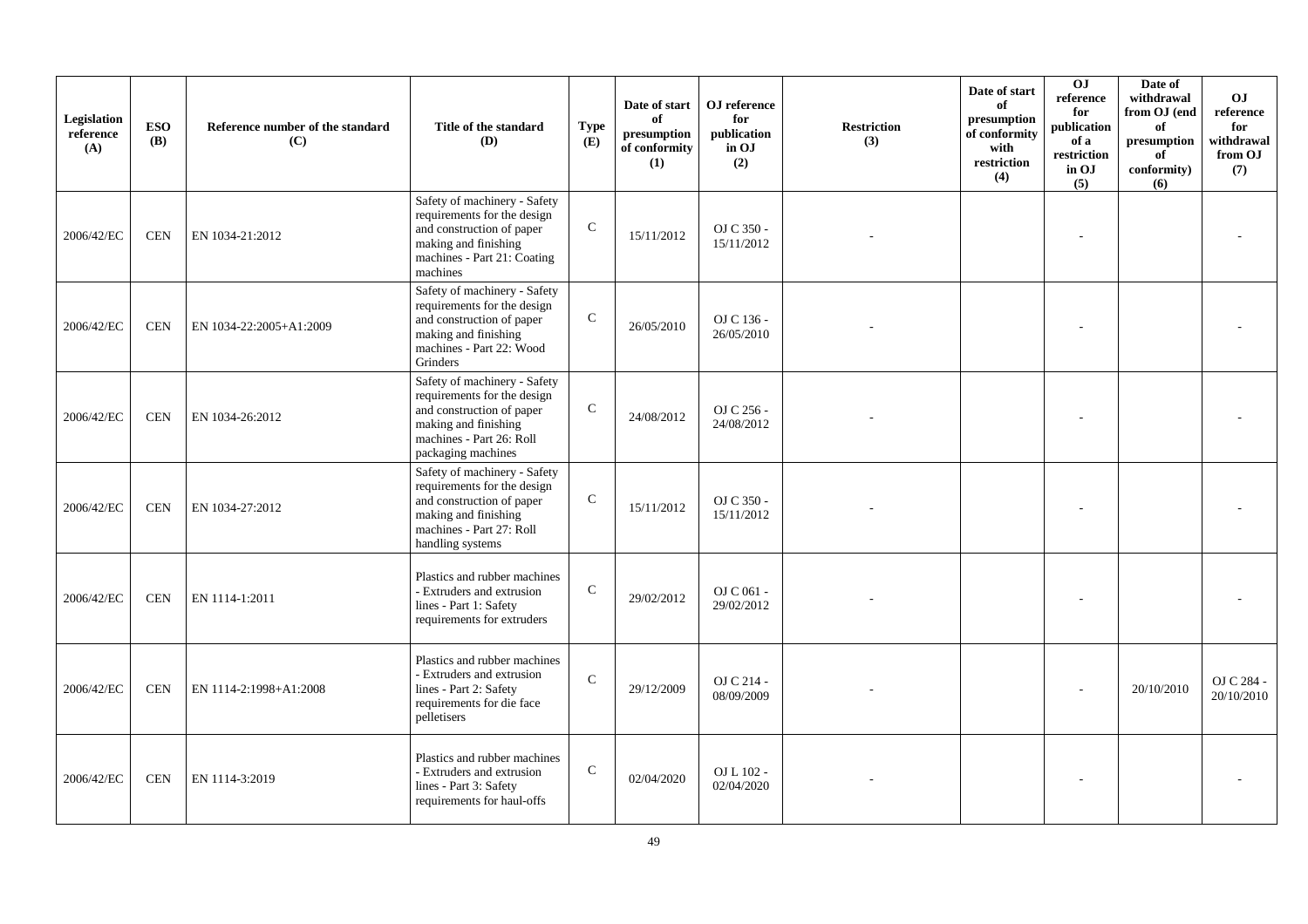| Legislation<br>reference<br>(A) | <b>ESO</b><br><b>(B)</b> | Reference number of the standard<br>(C) | Title of the standard<br>(D)                                                                                                                                                                     | <b>Type</b><br>(E) | Date of start<br>of<br>presumption<br>of conformity<br>(1) | OJ reference<br>for<br>publication<br>in OJ<br>(2) | <b>Restriction</b><br>(3) | Date of start<br>of<br>presumption<br>of conformity<br>with<br>restriction<br>(4) | $\overline{0}$<br>reference<br>for<br>publication<br>of a<br>restriction<br>in OJ<br>(5) | Date of<br>withdrawal<br>from OJ (end<br>of<br>presumption<br>of<br>conformity)<br>(6) | OJ<br>reference<br>for<br>withdrawal<br>from OJ<br>(7) |
|---------------------------------|--------------------------|-----------------------------------------|--------------------------------------------------------------------------------------------------------------------------------------------------------------------------------------------------|--------------------|------------------------------------------------------------|----------------------------------------------------|---------------------------|-----------------------------------------------------------------------------------|------------------------------------------------------------------------------------------|----------------------------------------------------------------------------------------|--------------------------------------------------------|
| 2006/42/EC                      | <b>CEN</b>               | EN 1114-3:2001+A1:2008                  | Plastics and rubber machines<br>- Extruders and extrusion<br>lines - Part 3: Safety<br>requirements for haul-offs                                                                                | $\mathsf{C}$       | 29/12/2009                                                 | OJ C 214 -<br>08/09/2009                           |                           |                                                                                   | ÷                                                                                        | 02/10/2021                                                                             | OJ L 102 -<br>02/04/2020                               |
| 2006/42/EC                      | <b>CEN</b>               | EN 1127-2:2002+A1:2008                  | Explosive atmospheres -<br>Explosion prevention and<br>protection - Part 2: Basic<br>concepts and methodology<br>for mining                                                                      | $\mathcal{C}$      | 29/12/2009                                                 | OJ C 214 -<br>08/09/2009                           |                           |                                                                                   |                                                                                          | 13/02/2015                                                                             | OJ C 054 -<br>13/02/2015                               |
| 2006/42/EC                      | <b>CEN</b>               | EN 1175-1:1998+A1:2010                  | Safety of industrial trucks -<br>Electrical requirements - Part<br>1: General requirements for<br>battery powered trucks                                                                         | $\mathbf C$        | 08/04/2011                                                 | OJ C 110 -<br>08/04/2011                           |                           |                                                                                   |                                                                                          |                                                                                        |                                                        |
| 2006/42/EC                      | <b>CEN</b>               | EN 1175-2:1998+A1:2010                  | Safety of industrial trucks -<br>Electrical requirements - Part<br>2: General requirements of<br>internal combustion engine<br>powered trucks                                                    | $\mathbf{C}$       | 08/04/2011                                                 | OJ C 110 -<br>08/04/2011                           |                           |                                                                                   |                                                                                          |                                                                                        |                                                        |
| 2006/42/EC                      | <b>CEN</b>               | EN 1175-3:1998+A1:2010                  | Safety of industrial trucks -<br>Electrical requirements - Part<br>3: Specific requirements for<br>the electric power<br>transmission systems of<br>internal combustion engine<br>powered trucks | $\mathcal{C}$      | 08/04/2011                                                 | OJ C 110 -<br>08/04/2011                           |                           |                                                                                   |                                                                                          |                                                                                        |                                                        |
| 2006/42/EC                      | <b>CEN</b>               | EN 1218-1:1999+A1:2009                  | Safety of woodworking<br>machines - Tenoning<br>machines - Part 1: Single end<br>tenoning machines with<br>sliding table                                                                         | $\mathsf{C}$       | 29/12/2009                                                 | OJ C 309 -<br>18/12/2009                           |                           |                                                                                   |                                                                                          |                                                                                        |                                                        |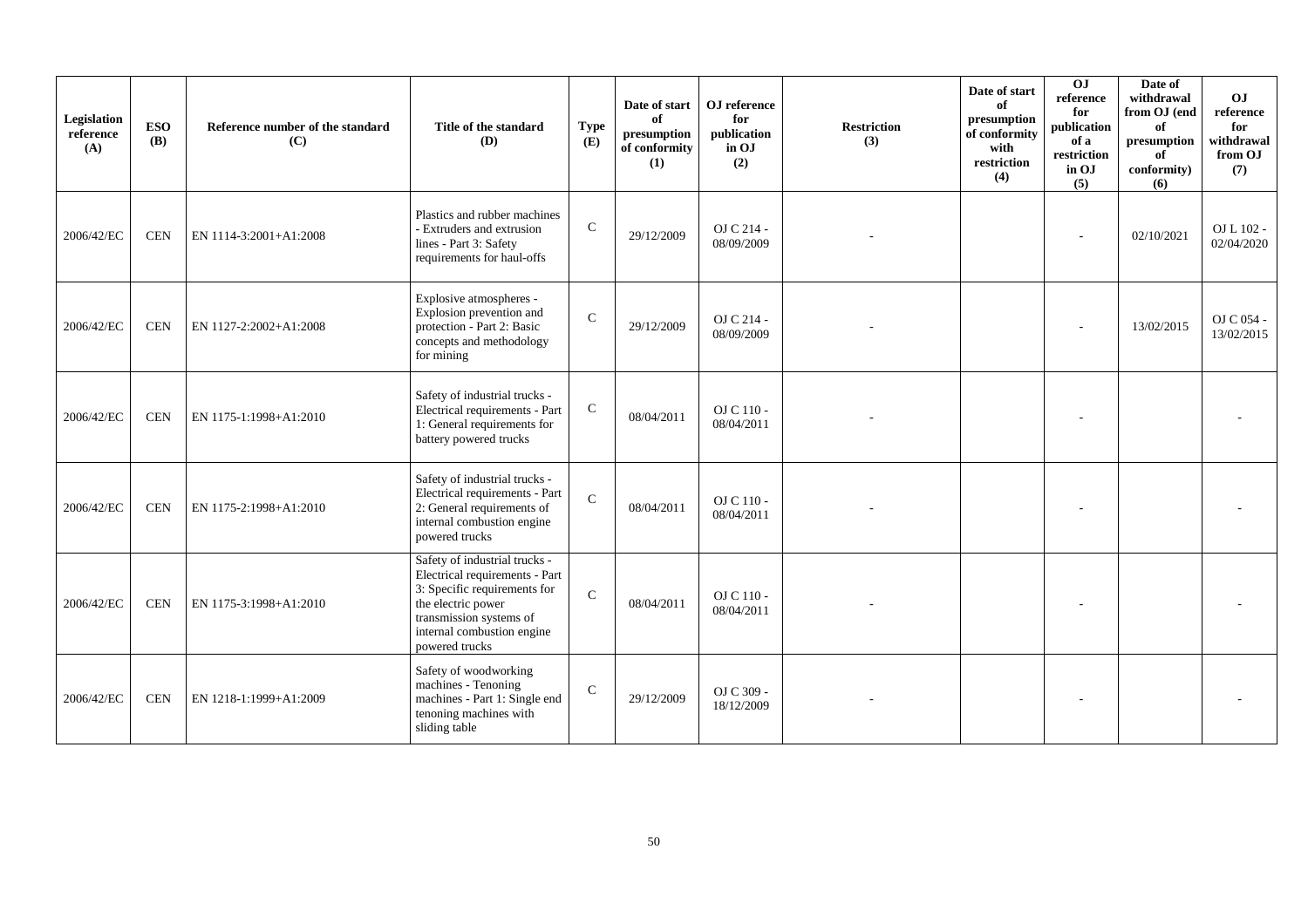| Legislation<br>reference<br>(A) | <b>ESO</b><br><b>(B)</b> | Reference number of the standard<br>(C) | Title of the standard<br><b>(D)</b>                                                                                                                                 | <b>Type</b><br>(E) | Date of start<br>of<br>presumption<br>of conformity<br>(1) | OJ reference<br>for<br>publication<br>in OJ<br>(2) | <b>Restriction</b><br>(3) | Date of start<br>of<br>presumption<br>of conformity<br>with<br>restriction<br>(4) | OJ<br>reference<br>for<br>publication<br>of a<br>restriction<br>in OJ<br>(5) | Date of<br>withdrawal<br>from OJ (end<br>of<br>presumption<br>of<br>conformity)<br>(6) | <b>OJ</b><br>reference<br>for<br>withdrawal<br>from OJ<br>(7) |
|---------------------------------|--------------------------|-----------------------------------------|---------------------------------------------------------------------------------------------------------------------------------------------------------------------|--------------------|------------------------------------------------------------|----------------------------------------------------|---------------------------|-----------------------------------------------------------------------------------|------------------------------------------------------------------------------|----------------------------------------------------------------------------------------|---------------------------------------------------------------|
| 2006/42/EC                      | <b>CEN</b>               | EN 1218-2:2004+A1:2009                  | Safety of woodworking<br>machines - Tenoning<br>machines - Part 2: Double<br>end tenoning and/or profiling<br>machines fed by chain or<br>chains                    | $\mathsf{C}$       | 29/12/2009                                                 | OJ C 214 -<br>08/09/2009                           |                           |                                                                                   |                                                                              |                                                                                        |                                                               |
| 2006/42/EC                      | <b>CEN</b>               | EN 1218-3:2001+A1:2009                  | Safety of woodworking<br>machines - Tenoning<br>machines - Part 3: Hand fed<br>tenoning machines with<br>sliding table for cutting<br>structural timbers            | $\mathsf{C}$       | 29/12/2009                                                 | OJ C 214 -<br>08/09/2009                           |                           |                                                                                   |                                                                              |                                                                                        |                                                               |
| 2006/42/EC                      | <b>CEN</b>               | EN 1218-4:2004+A2:2009                  | Safety of woodworking<br>machines - Tenoning<br>machines - Part 4: Edge<br>banding machines fed by<br>chain(s)                                                      | $\mathbf C$        | 29/12/2009                                                 | OJ C 214 -<br>08/09/2009                           |                           |                                                                                   |                                                                              | 31/03/2016                                                                             | O <sub>J</sub> C <sub>014</sub><br>15/01/2016                 |
| 2006/42/EC                      | <b>CEN</b>               | EN 1218-5:2004+A1:2009                  | Safety of woodworking<br>machines - Tenoning<br>machines - Part 5: One side<br>profiling machines with fixed<br>table and feed rollers or feed<br>chain             | $\mathsf{C}$       | 29/12/2009                                                 | OJ C 309 -<br>18/12/2009                           |                           |                                                                                   |                                                                              |                                                                                        |                                                               |
| 2006/42/EC                      | <b>CEN</b>               | EN 1247:2004+A1:2010                    | Foundry machinery - Safety<br>requirements for ladles,<br>pouring equipment,<br>centrifugal casting machines,<br>continuous and semi<br>continuous casting machines | $\mathbf C$        | 08/04/2011                                                 | OJ C 110 -<br>08/04/2011                           |                           |                                                                                   |                                                                              |                                                                                        |                                                               |
| 2006/42/EC                      | <b>CEN</b>               | EN 1248:2001+A1:2009                    | Foundry machinery - Safety<br>requirements for abrasive<br>blasting equipment                                                                                       | $\mathcal{C}$      | 29/12/2009                                                 | OJ C 214 -<br>08/09/2009                           |                           |                                                                                   |                                                                              |                                                                                        |                                                               |
| 2006/42/EC                      | <b>CEN</b>               | EN 1265:1999+A1:2008                    | Safety of machinery - Noise<br>test code for foundry<br>machines and equipment                                                                                      | $\mathcal{C}$      | 29/12/2009                                                 | OJ C 214 -<br>08/09/2009                           |                           |                                                                                   |                                                                              |                                                                                        |                                                               |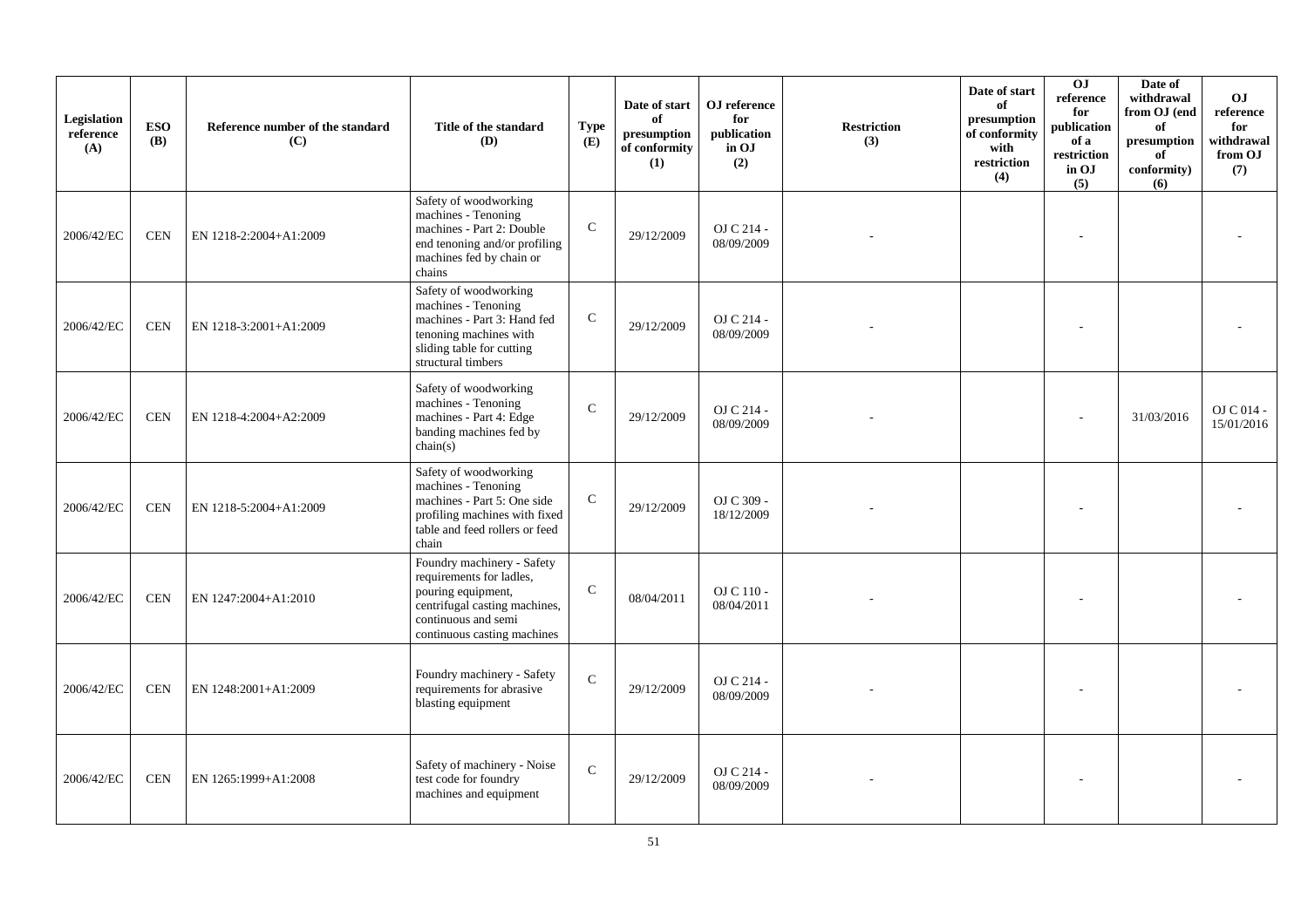| Legislation<br>reference<br>(A) | <b>ESO</b><br>(B) | Reference number of the standard<br>(C)               | Title of the standard<br>(D)                                                                                  | <b>Type</b><br>(E) | Date of start<br>of<br>presumption<br>of conformity<br>(1) | OJ reference<br>for<br>publication<br>in OJ<br>(2) | <b>Restriction</b><br>(3) | Date of start<br>of<br>presumption<br>of conformity<br>with<br>restriction<br>(4) | 0J<br>reference<br>for<br>publication<br>of a<br>restriction<br>in OJ<br>(5) | Date of<br>withdrawal<br>from OJ (end<br>of<br>presumption<br>of<br>conformity)<br>(6) | O <sub>J</sub><br>reference<br>for<br>withdrawal<br>from OJ<br>(7) |
|---------------------------------|-------------------|-------------------------------------------------------|---------------------------------------------------------------------------------------------------------------|--------------------|------------------------------------------------------------|----------------------------------------------------|---------------------------|-----------------------------------------------------------------------------------|------------------------------------------------------------------------------|----------------------------------------------------------------------------------------|--------------------------------------------------------------------|
| 2006/42/EC                      | <b>CEN</b>        | EN 1374:2000+A1:2010                                  | Agricultural machinery -<br>Silos stationary unloaders for<br>round silos - Safety                            | $\mathbf C$        | 20/10/2010                                                 | OJ C 284 -<br>20/10/2010                           |                           |                                                                                   | $\overline{\phantom{a}}$                                                     |                                                                                        |                                                                    |
| 2006/42/EC                      | <b>CEN</b>        | EN 1398:2009                                          | Dock levellers - Safety<br>requirements                                                                       | $\mathsf{C}$       | 29/12/2009                                                 | OJ C 214 -<br>08/09/2009                           |                           |                                                                                   |                                                                              |                                                                                        |                                                                    |
| 2006/42/EC                      | $\mbox{CEN}$      | EN 1417:1996+A1:2008,<br>EN 1417:1996+A1:2008/AC:2009 | Plastics and rubber machines<br>- Two roll mills - Safety<br>requirements                                     | $\mathbf{C}$       | 29/12/2009                                                 | OJ C 214 -<br>08/09/2009                           |                           |                                                                                   | $\overline{a}$                                                               | 31/12/2016                                                                             | OJ C 014 -<br>15/01/2016                                           |
| 2006/42/EC                      | <b>CEN</b>        | EN 1417:2014                                          | Plastics and rubber machines<br>- Two-roll mills - Safety<br>requirements                                     | $\mathbf C$        | 15/01/2016                                                 | OJ C 014 -<br>15/01/2016                           |                           |                                                                                   |                                                                              |                                                                                        |                                                                    |
| 2006/42/EC                      | <b>CEN</b>        | EN 1459:1998+A3:2012                                  | Safety of industrial trucks -<br>Self-propelled variable reach<br>trucks                                      | $\mathbf C$        | 23/03/2012                                                 | OJ C 087 -<br>23/03/2012                           |                           |                                                                                   |                                                                              | 30/09/2018                                                                             | OJ C 092 -<br>09/03/2018                                           |
| 2006/42/EC                      | <b>CEN</b>        | EN 1459-1:2017                                        | Rough-terrain trucks - Safety<br>requirements and verification<br>- Part 1: Variable-reach<br>trucks          | ${\bf C}$          | 09/03/2018                                                 | OJ C 092 -<br>09/03/2018                           |                           |                                                                                   |                                                                              |                                                                                        |                                                                    |
| 2006/42/EC                      | <b>CEN</b>        | EN 1459-2:2015                                        | Rough-terrain trucks - Safety<br>requirements and verification<br>- Part 2: Slewing variable-<br>reach trucks | ${\bf C}$          | 15/01/2016                                                 | OJ C 014 -<br>15/01/2016                           |                           |                                                                                   |                                                                              | 02/10/2021                                                                             | OJ L 102 -<br>02/04/2020                                           |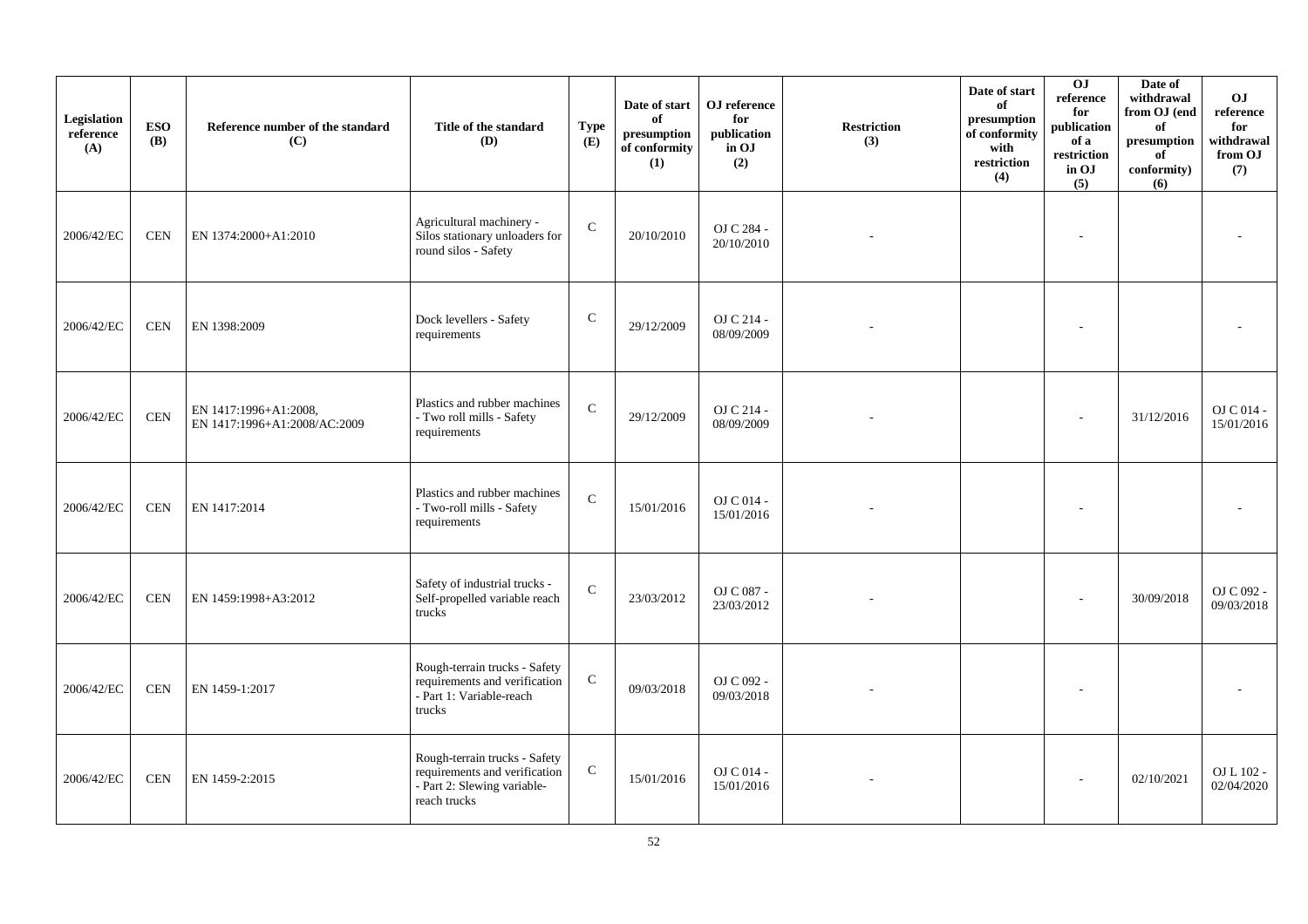| Legislation<br>reference<br>(A) | <b>ESO</b><br><b>(B)</b> | Reference number of the standard<br>(C) | Title of the standard<br>(D)                                                                                             | <b>Type</b><br>(E) | Date of start<br>of<br>presumption<br>of conformity<br>(1) | OJ reference<br>for<br>publication<br>in OJ<br>(2) | <b>Restriction</b><br>(3) | Date of start<br>of<br>presumption<br>of conformity<br>with<br>restriction<br>(4) | 0J<br>reference<br>for<br>publication<br>of a<br>restriction<br>in OJ<br>(5) | Date of<br>withdrawal<br>from OJ (end<br>of<br>presumption<br>of<br>conformity)<br>(6) | O <sub>J</sub><br>reference<br>for<br>withdrawal<br>from OJ<br>(7) |
|---------------------------------|--------------------------|-----------------------------------------|--------------------------------------------------------------------------------------------------------------------------|--------------------|------------------------------------------------------------|----------------------------------------------------|---------------------------|-----------------------------------------------------------------------------------|------------------------------------------------------------------------------|----------------------------------------------------------------------------------------|--------------------------------------------------------------------|
| 2006/42/EC                      | <b>CEN</b>               | EN 1459-2:2015+A1:2018                  | Rough-terrain trucks - Safety<br>requirements and verification<br>- Part 2: Slewing variable-<br>reach trucks            | ${\bf C}$          | 02/04/2020                                                 | OJ L 102 -<br>02/04/2020                           |                           |                                                                                   |                                                                              |                                                                                        |                                                                    |
| 2006/42/EC                      | $\mbox{CEN}$             | EN 1492-1:2000+A1:2008                  | Textile slings - Safety - Part<br>1: Flat woven webbing slings<br>made of man-made fibres for<br>general purpose use     | ${\bf C}$          | 29/12/2009                                                 | OJ C 214 -<br>08/09/2009                           |                           |                                                                                   |                                                                              |                                                                                        |                                                                    |
| 2006/42/EC                      | <b>CEN</b>               | EN 1492-2:2000+A1:2008                  | Textile slings - Safety - Part<br>2: Roundslings made of man-<br>made fibres for general<br>purpose use                  | ${\bf C}$          | 29/12/2009                                                 | OJ C 214 -<br>08/09/2009                           |                           |                                                                                   |                                                                              |                                                                                        |                                                                    |
| 2006/42/EC                      | <b>CEN</b>               | EN 1492-4:2004+A1:2008                  | Textile slings - Safety - Part<br>4: Lifting slings for general<br>service made from natural<br>and man-made fibre ropes | $\mathsf{C}$       | 29/12/2009                                                 | OJ C 214 -<br>08/09/2009                           |                           |                                                                                   |                                                                              |                                                                                        |                                                                    |
| 2006/42/EC                      | <b>CEN</b>               | EN 1493:1998+A1:2008                    | Vehicle lifts                                                                                                            | $\mathbf C$        | 29/12/2009                                                 | OJ C 214 -<br>08/09/2009                           |                           |                                                                                   |                                                                              | 08/04/2011                                                                             | OJ C 110 -<br>08/04/2011                                           |
| 2006/42/EC                      | <b>CEN</b>               | EN 1493:2010                            | Vehicle lifts                                                                                                            | $\mathbf C$        | 08/04/2011                                                 | OJ C 110 -<br>08/04/2011                           |                           |                                                                                   |                                                                              |                                                                                        |                                                                    |
| 2006/42/EC                      | <b>CEN</b>               | EN 1494:2000+A1:2008                    | Mobile or movable jacks and<br>associated lifting equipment                                                              | $\mathbf C$        | 29/12/2009                                                 | OJ C 214 -<br>08/09/2009                           |                           |                                                                                   |                                                                              |                                                                                        |                                                                    |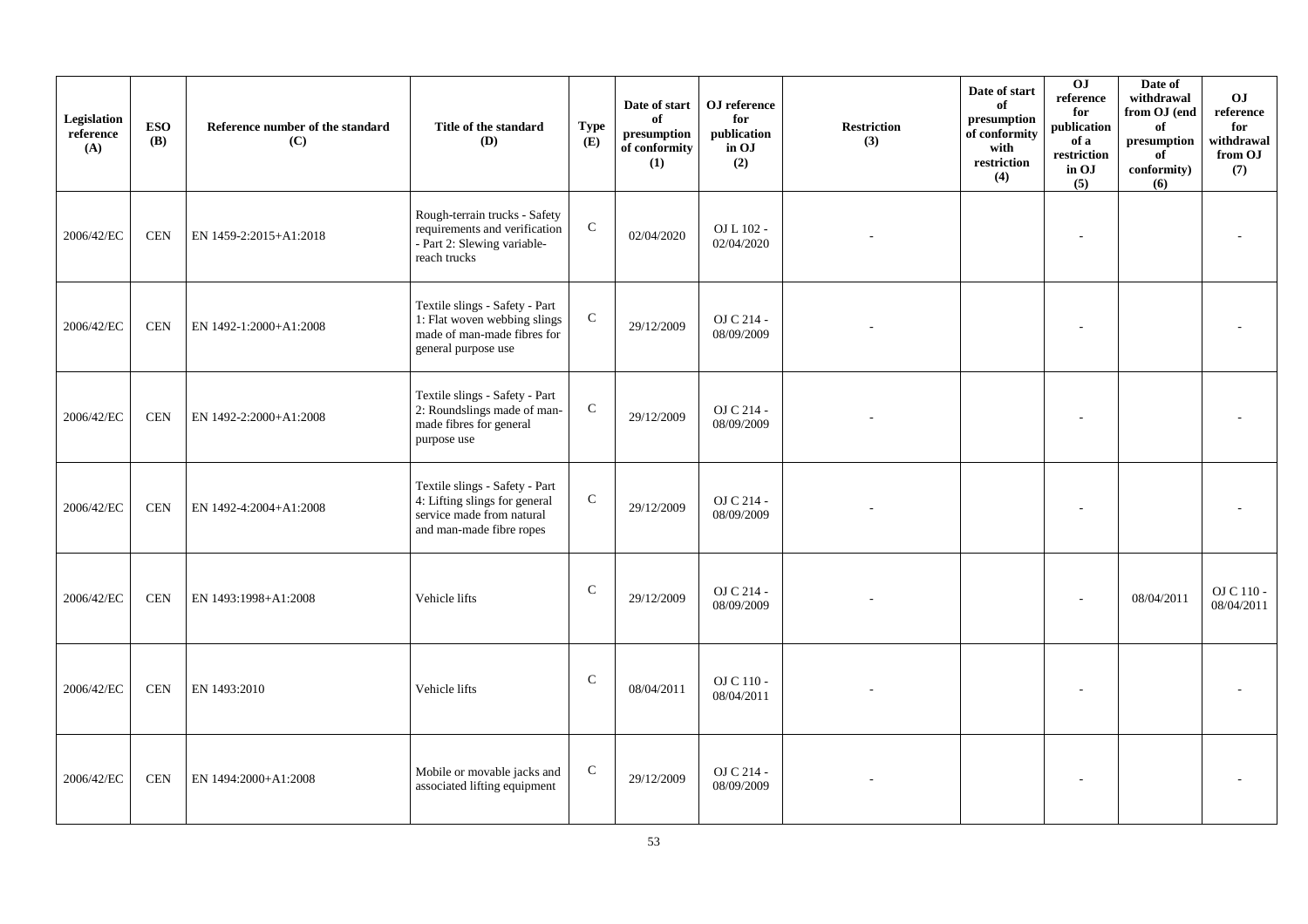| Legislation<br>reference<br>(A) | <b>ESO</b><br><b>(B)</b> | Reference number of the standard<br>(C)               | Title of the standard<br>(D)                                                                                                                                                           | <b>Type</b><br>(E) | Date of start<br>of<br>presumption<br>of conformity<br>(1) | OJ reference<br>for<br>publication<br>in OJ<br>(2) | <b>Restriction</b><br>(3)                                                                                                                                                                                                                                                     | Date of start<br>of<br>presumption<br>of conformity<br>with<br>restriction<br>(4) | OJ<br>reference<br>for<br>publication<br>of a<br>restriction<br>in OJ<br>(5) | Date of<br>withdrawal<br>from OJ (end<br>of<br>presumption<br>of<br>conformity)<br>(6) | O <sub>J</sub><br>reference<br>for<br>withdrawal<br>from OJ<br>(7) |
|---------------------------------|--------------------------|-------------------------------------------------------|----------------------------------------------------------------------------------------------------------------------------------------------------------------------------------------|--------------------|------------------------------------------------------------|----------------------------------------------------|-------------------------------------------------------------------------------------------------------------------------------------------------------------------------------------------------------------------------------------------------------------------------------|-----------------------------------------------------------------------------------|------------------------------------------------------------------------------|----------------------------------------------------------------------------------------|--------------------------------------------------------------------|
| 2006/42/EC                      | <b>CEN</b>               | EN 1495:1997+A2:2009,<br>EN 1495:1997+A2:2009/AC:2010 | Lifting platforms - Mast<br>climbing work platforms                                                                                                                                    | $\mathcal{C}$      |                                                            |                                                    | Warning: This publication does<br>not concern paragraph 5.3.2.4,<br>the last subparagraph of 7.1.2.12,<br>table 8 and figure 9 of standard<br>EN 1495:1997, in<br>respect of which it grants no<br>presumption of conformity to the<br>provisions of Directive<br>2006/42/EC. | 18/12/2009                                                                        | OJ C 309 -<br>18/12/2009                                                     |                                                                                        |                                                                    |
| 2006/42/EC                      | <b>CEN</b>               | EN 1501-1:1998+A2:2009                                | Refuse collection vehicles<br>and their associated lifting<br>devices - General<br>requirements and safety<br>requirements - Part 1: Rear-<br>end loaded refuse collection<br>vehicles | $\mathbf C$        | 29/12/2009                                                 | OJ C 321 -<br>29/12/2009                           |                                                                                                                                                                                                                                                                               |                                                                                   |                                                                              | 29/02/2012                                                                             | OJ C 338 -<br>18/11/2011                                           |
| 2006/42/EC                      | <b>CEN</b>               | EN 1501-1:2011                                        | Refuse collection vehicles -<br>General requirements and<br>safety requirements - Part 1:<br>Rear loaded refuse collection<br>vehicles                                                 | $\mathbf C$        | 18/11/2011                                                 | OJ C 338 -<br>18/11/2011                           |                                                                                                                                                                                                                                                                               |                                                                                   |                                                                              | 29/02/2016                                                                             | $OJ$ C 014 -<br>15/01/2016                                         |
| 2006/42/EC                      | <b>CEN</b>               | EN 1501-1:2011+A1:2015                                | Refuse collection vehicles -<br>General requirements and<br>safety requirements - Part 1:<br>Rear loaded refuse collection<br>vehicles                                                 | $\mathcal{C}$      | 15/01/2016                                                 | $OJ C 014 -$<br>15/01/2016                         |                                                                                                                                                                                                                                                                               |                                                                                   |                                                                              |                                                                                        |                                                                    |
| 2006/42/EC                      | <b>CEN</b>               | EN 1501-2:2005+A1:2009                                | Refuse collection vehicles<br>and associated lifting devices<br>- General requirements and<br>safety requirements - Part 2:<br>Side loaded refuse collection<br>vehicles               | $\mathbf C$        | 29/12/2009                                                 | OJ C 321 -<br>29/12/2009                           |                                                                                                                                                                                                                                                                               |                                                                                   |                                                                              |                                                                                        |                                                                    |
| 2006/42/EC                      | <b>CEN</b>               | EN 1501-3:2008                                        | Refuse collection vehicles<br>and their associated lifting<br>devices - General<br>requirements and safety<br>requirements - Part 3: Front<br>loaded refuse collection<br>vehicles     | $\mathcal{C}$      | 29/12/2009                                                 | OJ C 214 -<br>08/09/2009                           |                                                                                                                                                                                                                                                                               |                                                                                   |                                                                              |                                                                                        |                                                                    |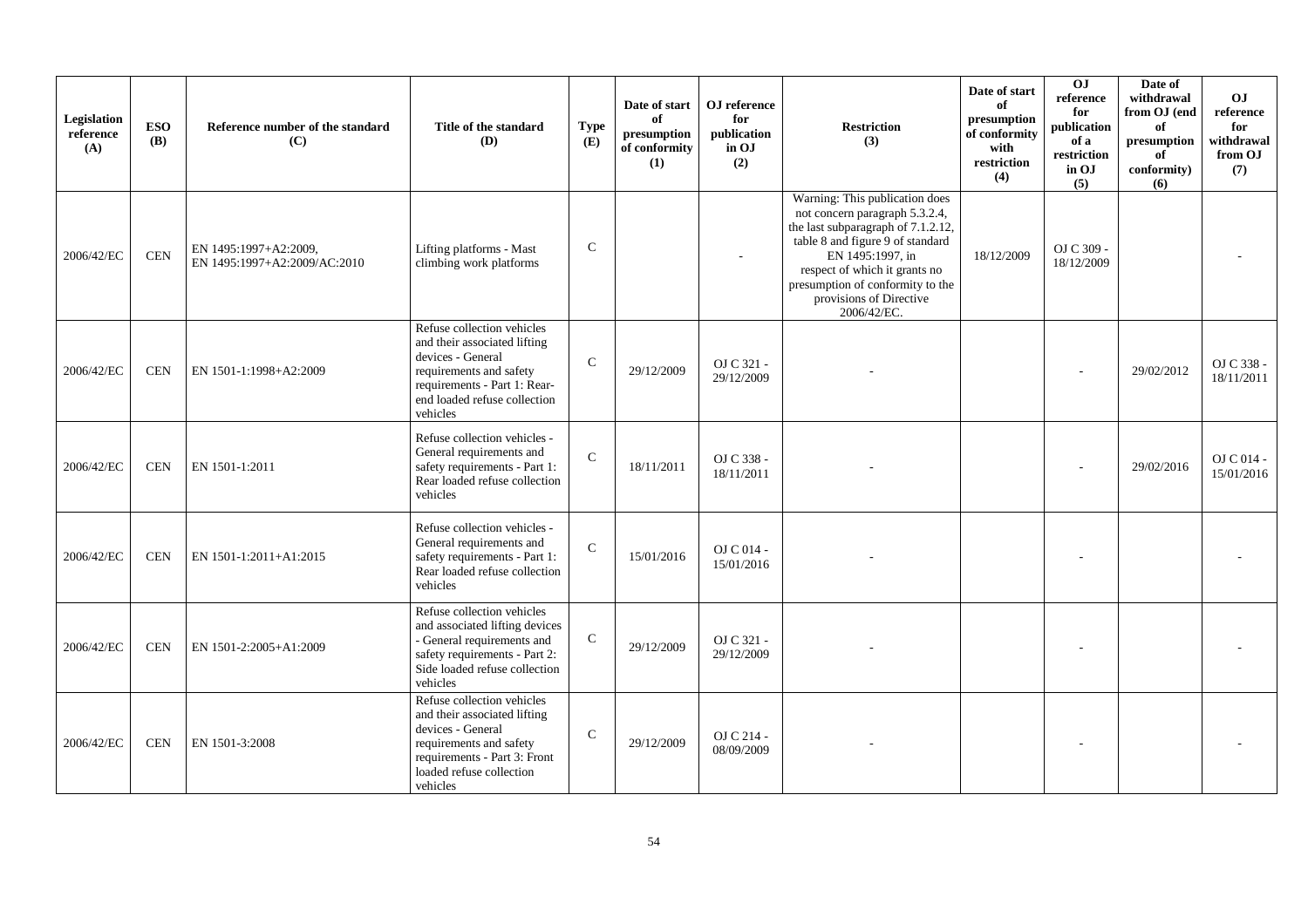| Legislation<br>reference<br>(A) | <b>ESO</b><br><b>(B)</b> | Reference number of the standard<br>(C) | Title of the standard<br><b>(D)</b>                                                                                                                                                       | <b>Type</b><br>(E) | Date of start<br>of<br>presumption<br>of conformity<br>(1) | OJ reference<br>for<br>publication<br>in OJ<br>(2) | <b>Restriction</b><br>(3) | Date of start<br>of<br>presumption<br>of conformity<br>with<br>restriction<br>(4) | 0J<br>reference<br>for<br>publication<br>of a<br>restriction<br>in OJ<br>(5) | Date of<br>withdrawal<br>from OJ (end<br>of<br>$\,$ presumption<br>of<br>conformity)<br>(6) | OJ<br>reference<br>for<br>withdrawal<br>from OJ<br>(7) |
|---------------------------------|--------------------------|-----------------------------------------|-------------------------------------------------------------------------------------------------------------------------------------------------------------------------------------------|--------------------|------------------------------------------------------------|----------------------------------------------------|---------------------------|-----------------------------------------------------------------------------------|------------------------------------------------------------------------------|---------------------------------------------------------------------------------------------|--------------------------------------------------------|
| 2006/42/EC                      | <b>CEN</b>               | EN 1501-4:2007                          | Refuse collection vehicles<br>and their associated lifting<br>devices - General<br>requirements and safety<br>requirements - Part 4: Noise<br>test code for refuse collection<br>vehicles | $\mathbf C$        | 29/12/2009                                                 | OJ C 214 -<br>08/09/2009                           |                           |                                                                                   |                                                                              |                                                                                             |                                                        |
| 2006/42/EC                      | <b>CEN</b>               | EN 1501-5:2011                          | Refuse collection vehicles -<br>General requirements and<br>safety requirements - Part 5:<br>Lifting devices for refuse<br>collection vehicles                                            | $\mathcal{C}$      | 18/11/2011                                                 | OJ C 338 -<br>18/11/2011                           |                           |                                                                                   |                                                                              |                                                                                             |                                                        |
| 2006/42/EC                      | <b>CEN</b>               | EN 1526:1997+A1:2008                    | Safety of industrial trucks -<br>Additional requirements for<br>automated functions on<br>trucks                                                                                          | $\mathsf{C}$       | 29/12/2009                                                 | OJ C 214 -<br>08/09/2009                           |                           |                                                                                   |                                                                              |                                                                                             |                                                        |
| 2006/42/EC                      | <b>CEN</b>               | EN 1539:2009                            | Dryers and ovens, in which<br>flammable substances are<br>released - Safety<br>requirements                                                                                               | $\mathbf C$        | 26/05/2010                                                 | OJ C 136 -<br>26/05/2010                           |                           |                                                                                   |                                                                              | 13/05/2016                                                                                  | OJ C 173 -<br>13/05/2016                               |
| 2006/42/EC                      | <b>CEN</b>               | EN 1539:2015                            | Dryers and ovens, in which<br>flammable substances are<br>released - Safety<br>requirements                                                                                               | $\mathbf C$        | 13/05/2016                                                 | OJ C 173 -<br>13/05/2016                           |                           |                                                                                   |                                                                              |                                                                                             |                                                        |
| 2006/42/EC                      | <b>CEN</b>               | EN 1547:2001+A1:2009                    | Industrial thermoprocessing<br>equipment - Noise test code<br>for industrial<br>thermoprocessing equipment<br>including its ancillary<br>handling equipment                               | $\mathbf{C}$       | 29/12/2009                                                 | OJ C 214 -<br>08/09/2009                           |                           |                                                                                   |                                                                              |                                                                                             |                                                        |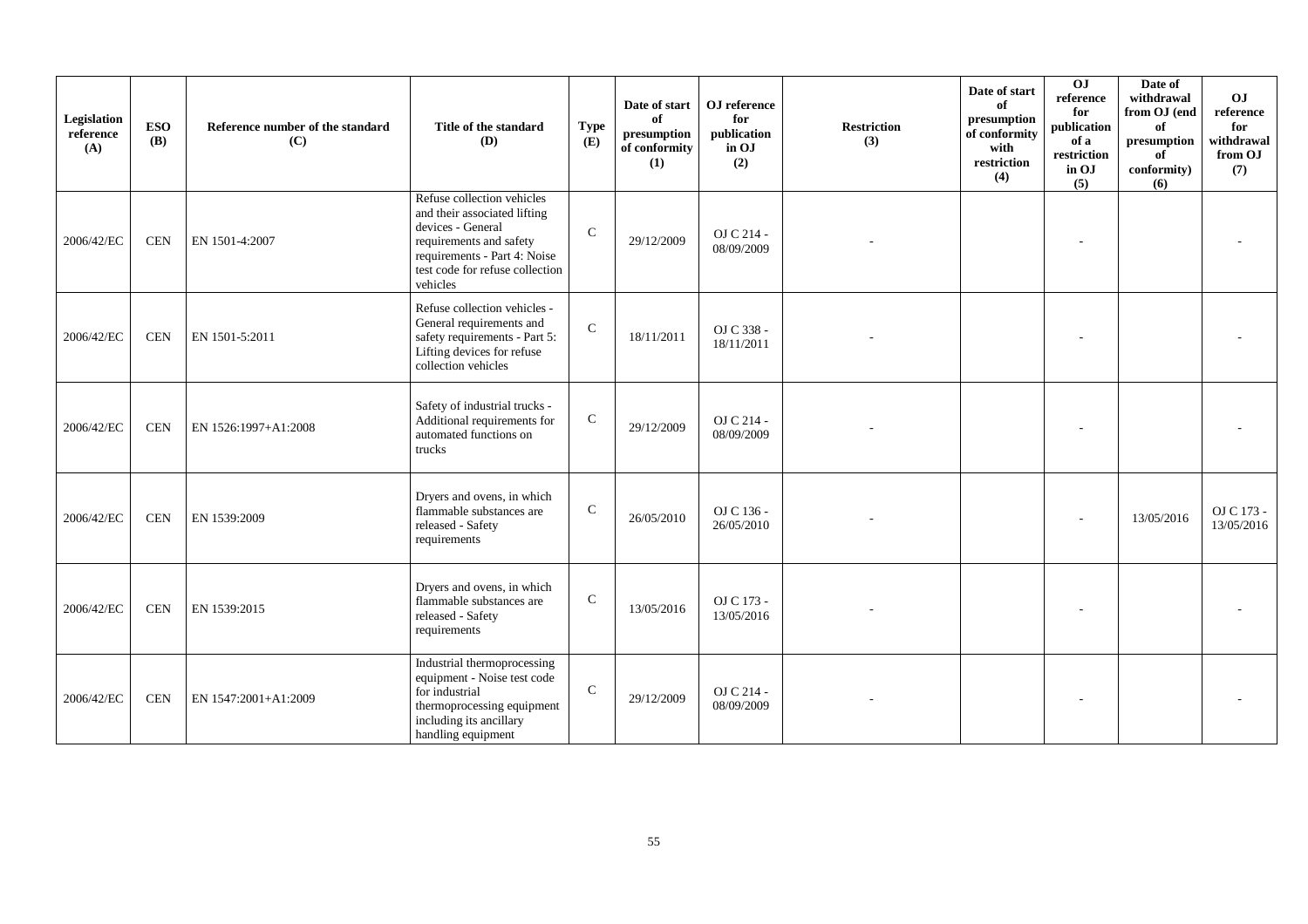| Legislation<br>$\rm reference$<br>(A) | <b>ESO</b><br><b>(B)</b> | Reference number of the standard<br>(C) | Title of the standard<br><b>(D)</b>                                                                                                                                                                       | <b>Type</b><br>(E) | Date of start<br>of<br>presumption<br>of conformity<br>(1) | OJ reference<br>for<br>publication<br>in OJ<br>(2) | <b>Restriction</b><br>(3) | Date of start<br>of<br>presumption<br>of conformity<br>with<br>restriction<br>(4) | 0J<br>reference<br>for<br>publication<br>of a<br>restriction<br>in OJ<br>(5) | Date of<br>withdrawal<br>from OJ (end<br>of<br>presumption<br>of<br>conformity)<br>(6) | OJ<br>reference<br>for<br>withdrawal<br>from OJ<br>(7) |
|---------------------------------------|--------------------------|-----------------------------------------|-----------------------------------------------------------------------------------------------------------------------------------------------------------------------------------------------------------|--------------------|------------------------------------------------------------|----------------------------------------------------|---------------------------|-----------------------------------------------------------------------------------|------------------------------------------------------------------------------|----------------------------------------------------------------------------------------|--------------------------------------------------------|
| 2006/42/EC                            | <b>CEN</b>               | EN 1550:1997+A1:2008                    | Machine-tools safety - Safety<br>requirements for the design<br>and construction of work<br>holding chucks                                                                                                | $\mathsf{C}$       | 29/12/2009                                                 | OJ C 214 -<br>08/09/2009                           |                           |                                                                                   |                                                                              |                                                                                        |                                                        |
| 2006/42/EC                            | <b>CEN</b>               | EN 1554:2012                            | Conveyor belts - Drum<br>friction testing                                                                                                                                                                 | $\mathbf C$        | 24/08/2012                                                 | OJ C 256 -<br>24/08/2012                           |                           |                                                                                   |                                                                              |                                                                                        |                                                        |
| 2006/42/EC                            | <b>CEN</b>               | EN 1570:1998+A2:2009                    | Safety requirements for<br>lifting tables                                                                                                                                                                 | $\mathbf C$        | 29/12/2009                                                 | OJ C 309 -<br>18/12/2009                           |                           |                                                                                   |                                                                              | 30/04/2012                                                                             | OJ C 061 -<br>29/02/2012                               |
| 2006/42/EC                            | <b>CEN</b>               | EN 1570-1:2011                          | Safety requirements for<br>lifting tables - Part 1: Lifting<br>tables serving up to two fixed<br>landings                                                                                                 | ${\bf C}$          | 29/02/2012                                                 | OJ C 061 -<br>29/02/2012                           |                           |                                                                                   |                                                                              | 13/05/2016                                                                             | OJ C 173 -<br>13/05/2016                               |
| 2006/42/EC                            | $\mbox{CEN}$             | EN 1570-1:2011+A1:2014                  | Safety requirements for<br>lifting tables - Part 1: Lifting<br>tables serving up to two fixed<br>landings                                                                                                 | $\mathbf C$        | 13/05/2016                                                 | OJ C 173 -<br>13/05/2016                           |                           |                                                                                   |                                                                              |                                                                                        |                                                        |
| 2006/42/EC                            | $\mbox{CEN}$             | EN 1570-2:2016                          | Safety requirements for<br>lifting tables - Part 2: Lifting<br>tables serving more than 2<br>fixed landings of a building,<br>for lifting goods with a<br>vertical travel speed not<br>exceeding 0,15 m/s | $\mathsf C$        | 09/06/2017                                                 | OJ C 183 -<br>09/06/2017                           |                           |                                                                                   |                                                                              |                                                                                        |                                                        |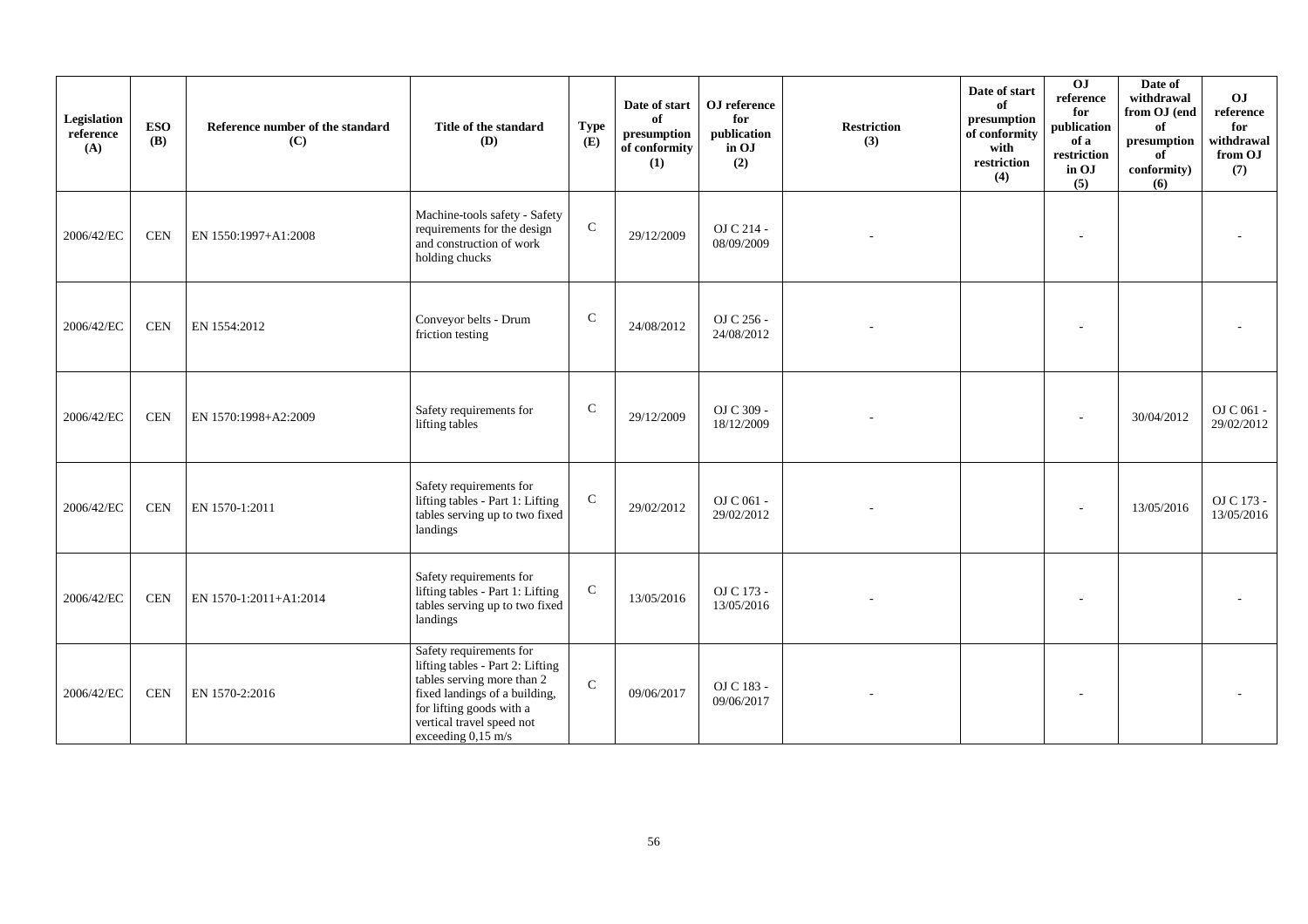| Legislation<br>reference<br>(A) | <b>ESO</b><br><b>(B)</b> | Reference number of the standard<br>(C) | Title of the standard<br>(D)                                                                                                      | <b>Type</b><br>(E) | Date of start<br>of<br>$\bf{presumption}$<br>of conformity<br>(1) | OJ reference<br>for<br>publication<br>in OJ<br>(2) | <b>Restriction</b><br>(3) | Date of start<br>of<br>presumption<br>of conformity<br>with<br>restriction<br>(4) | 0J<br>$\rm reference$<br>for<br>publication<br>of a<br>restriction<br>in OJ<br>(5) | Date of<br>withdrawal<br>from OJ (end<br>of<br>presumption<br>of<br>conformity)<br>(6) | O <sub>J</sub><br>reference<br>for<br>withdrawal<br>from OJ<br>(7) |
|---------------------------------|--------------------------|-----------------------------------------|-----------------------------------------------------------------------------------------------------------------------------------|--------------------|-------------------------------------------------------------------|----------------------------------------------------|---------------------------|-----------------------------------------------------------------------------------|------------------------------------------------------------------------------------|----------------------------------------------------------------------------------------|--------------------------------------------------------------------|
| 2006/42/EC                      | <b>CEN</b>               | EN 1612:2019                            | Plastics and rubber machines<br>- Reaction moulding<br>machines and plants - Safety<br>requirements                               | $\mathbf C$        | 03/03/2021                                                        | OJ L 072 -<br>03/03/2021                           |                           |                                                                                   |                                                                                    |                                                                                        |                                                                    |
| 2006/42/EC                      | <b>CEN</b>               | EN 1612-1:1997+A1:2008                  | Plastics and rubber machines<br>- Reaction moulding<br>machines - Part 1: Safety<br>requirements for metering<br>and mixing units | $\mathbf C$        | 29/12/2009                                                        | OJ C 214 -<br>08/09/2009                           |                           |                                                                                   |                                                                                    | 03/09/2022                                                                             | OJ L 072 -<br>03/03/2021                                           |
| 2006/42/EC                      | <b>CEN</b>               | EN 1672-2:2005+A1:2009                  | Food processing machinery -<br>Basic concepts - Part 2:<br>Hygiene requirements                                                   | $\mathbf{C}$       | 29/12/2009                                                        | OJ C 214 -<br>08/09/2009                           |                           |                                                                                   |                                                                                    |                                                                                        |                                                                    |
| 2006/42/EC                      | <b>CEN</b>               | EN 1673:2000+A1:2009                    | Food processing machinery -<br>Rotary rack ovens - Safety<br>and hygiene requirements                                             | $\mathbf C$        | 26/05/2010                                                        | OJ C 136 -<br>26/05/2010                           |                           |                                                                                   |                                                                                    |                                                                                        |                                                                    |
| 2006/42/EC                      | <b>CEN</b>               | EN 1674:2000+A1:2009                    | Food processing machinery -<br>Dough and pastry brakes -<br>Safety and hygiene<br>requirements                                    | $\mathbf C$        | 26/05/2010                                                        | OJ C 136 -<br>26/05/2010                           |                           |                                                                                   |                                                                                    | 31/03/2016                                                                             | OJ C 014 -<br>15/01/2016                                           |
| 2006/42/EC                      | <b>CEN</b>               | EN 1674:2015                            | Food processing machinery -<br>Dough sheeters - Safety and<br>hygiene requirements                                                | $\mathbf C$        | 15/01/2016                                                        | OJ C 014 -<br>15/01/2016                           |                           |                                                                                   |                                                                                    |                                                                                        |                                                                    |
| 2006/42/EC                      | <b>CEN</b>               | EN 1677-1:2000+A1:2008                  | Components for slings -<br>Safety - Part 1: Forged steel<br>components, Grade 8                                                   | $\mathbf C$        | 29/12/2009                                                        | OJ C 214 -<br>08/09/2009                           |                           |                                                                                   |                                                                                    |                                                                                        |                                                                    |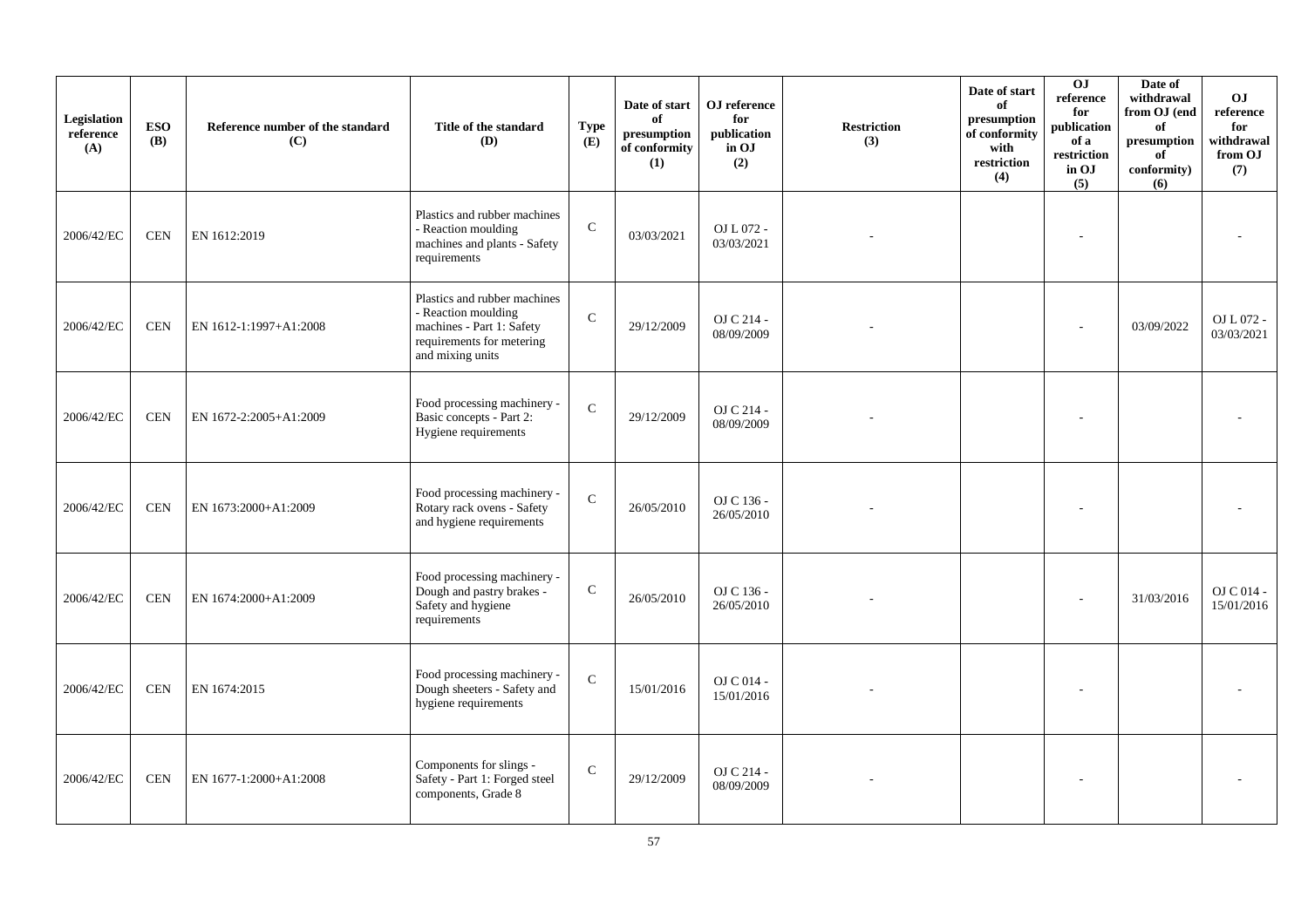| Legislation<br>reference<br>(A) | <b>ESO</b><br><b>(B)</b> | Reference number of the standard<br>(C) | Title of the standard<br>(D)                                                                       | <b>Type</b><br>(E) | Date of start<br>of<br>presumption<br>of conformity<br>(1) | OJ reference<br>for<br>publication<br>in OJ<br>(2) | <b>Restriction</b><br>(3) | Date of start<br>of<br>presumption<br>of conformity<br>with<br>restriction<br>(4) | 0J<br>reference<br>for<br>publication<br>of a<br>restriction<br>in OJ<br>(5) | Date of<br>withdrawal<br>from OJ (end<br>of<br>presumption<br>of<br>conformity)<br>(6) | O <sub>J</sub><br>reference<br>for<br>withdrawal<br>from OJ<br>(7) |
|---------------------------------|--------------------------|-----------------------------------------|----------------------------------------------------------------------------------------------------|--------------------|------------------------------------------------------------|----------------------------------------------------|---------------------------|-----------------------------------------------------------------------------------|------------------------------------------------------------------------------|----------------------------------------------------------------------------------------|--------------------------------------------------------------------|
| 2006/42/EC                      | <b>CEN</b>               | EN 1677-2:2000+A1:2008                  | Components for slings -<br>Safety - Part 2: Forged steel<br>lifting hooks with latch,<br>Grade 8   | ${\bf C}$          | 29/12/2009                                                 | OJ C 214 -<br>08/09/2009                           |                           |                                                                                   |                                                                              |                                                                                        |                                                                    |
| 2006/42/EC                      | <b>CEN</b>               | EN 1677-3:2001+A1:2008                  | Components for slings -<br>Safety - Part 3: Forged steel<br>self-locking hooks - Grade 8           | $\mathbf{C}$       | 29/12/2009                                                 | OJ C 214 -<br>08/09/2009                           |                           |                                                                                   |                                                                              |                                                                                        |                                                                    |
| 2006/42/EC                      | <b>CEN</b>               | EN 1677-4:2000+A1:2008                  | Components for slings -<br>Safety - Part 4: Links, Grade<br>8                                      | $\mathsf{C}$       | 29/12/2009                                                 | OJ C 214 -<br>08/09/2009                           |                           |                                                                                   |                                                                              |                                                                                        |                                                                    |
| 2006/42/EC                      | <b>CEN</b>               | EN 1677-5:2001+A1:2008                  | Components for slings -<br>Safety - Part 5: Forged steel<br>lifting hooks with latch -<br>Grade 4  | ${\bf C}$          | 29/12/2009                                                 | OJ C 214 -<br>08/09/2009                           |                           |                                                                                   |                                                                              |                                                                                        |                                                                    |
| 2006/42/EC                      | <b>CEN</b>               | EN 1677-6:2001+A1:2008                  | Components for slings -<br>Safety - Part 6: Links - Grade<br>$\Delta$                              | $\mathsf{C}$       | 29/12/2009                                                 | OJ C 214 -<br>08/09/2009                           |                           |                                                                                   |                                                                              |                                                                                        |                                                                    |
| 2006/42/EC                      | <b>CEN</b>               | EN 1678:1998+A1:2010                    | Food processing machinery -<br>Vegetable cutting machines -<br>Safety and hygiene<br>requirements  | ${\bf C}$          | 20/10/2010                                                 | OJ C 284 -<br>20/10/2010                           |                           |                                                                                   |                                                                              |                                                                                        |                                                                    |
| 2006/42/EC                      | <b>CEN</b>               | EN 1679-1:1998+A1:2011                  | Reciprocating internal<br>combustion engines - Safety<br>- Part 1: Compression<br>ignition engines | $\mathbf C$        | 20/07/2011                                                 | OJ C 214 -<br>20/07/2011                           |                           |                                                                                   |                                                                              |                                                                                        |                                                                    |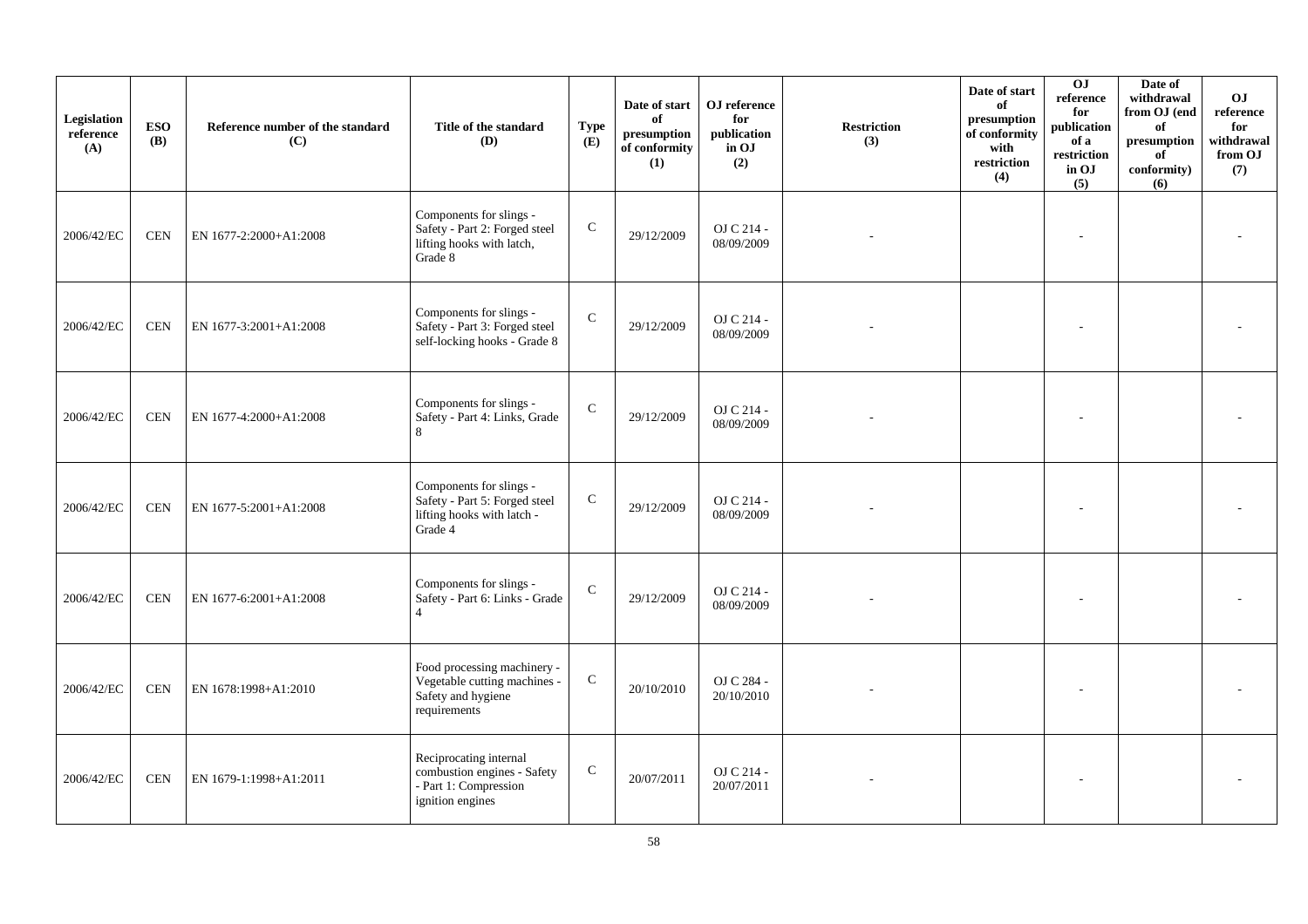| Legislation<br>reference<br>(A) | <b>ESO</b><br><b>(B)</b> | Reference number of the standard<br>(C)               | Title of the standard<br>(D)                                                                                                           | <b>Type</b><br>(E) | Date of start<br>of<br>presumption<br>of conformity<br>(1) | OJ reference<br>for<br>publication<br>in OJ<br>(2) | <b>Restriction</b><br>(3) | Date of start<br>of<br>presumption<br>of conformity<br>with<br>restriction<br>(4) | 0J<br>reference<br>for<br>publication<br>of a<br>restriction<br>in OJ<br>(5) | Date of<br>withdrawal<br>from OJ (end<br>of<br>presumption<br>of<br>conformity)<br>(6) | O <sub>J</sub><br>reference<br>for<br>withdrawal<br>from OJ<br>(7) |
|---------------------------------|--------------------------|-------------------------------------------------------|----------------------------------------------------------------------------------------------------------------------------------------|--------------------|------------------------------------------------------------|----------------------------------------------------|---------------------------|-----------------------------------------------------------------------------------|------------------------------------------------------------------------------|----------------------------------------------------------------------------------------|--------------------------------------------------------------------|
| 2006/42/EC                      | <b>CEN</b>               | EN 1710:2005+A1:2008,<br>EN 1710:2005+A1:2008/AC:2010 | Equipment and components<br>intended for use in<br>potentially explosive<br>atmospheres in underground<br>mines                        | $\mathbf C$        | 29/12/2009                                                 | OJ C 214 -<br>08/09/2009                           |                           |                                                                                   |                                                                              | 19/03/2020                                                                             | OJ L 286 -<br>07/11/2019                                           |
| 2006/42/EC                      | <b>CEN</b>               | EN 1755:2000+A1:2009                                  | Safety of industrial trucks -<br>Operation in potentially<br>explosive atmospheres - Use<br>in flammable gas, vapour,<br>mist and dust | $\mathbf C$        | 29/12/2009                                                 | OJ C 214 -<br>08/09/2009                           |                           |                                                                                   |                                                                              | 28/11/2013                                                                             | OJ C 348 -<br>28/11/2013                                           |
| 2006/42/EC                      | <b>CEN</b>               | EN 1755:2000+A2:2013                                  | Safety of industrial trucks -<br>Operation in potentially<br>explosive atmospheres - Use<br>in flammable gas, vapour,<br>mist and dust | $\mathcal{C}$      | 28/11/2013                                                 | OJ C 348 -<br>28/11/2013                           |                           |                                                                                   |                                                                              |                                                                                        |                                                                    |
| 2006/42/EC                      | <b>CEN</b>               | EN 1756-1:2001+A1:2008                                | Tail lifts - Platform lifts for<br>mounting on wheeled<br>vehicles - Safety<br>requirements - Part 1: Tail<br>lifts for goods          | $\mathcal{C}$      | 29/12/2009                                                 | OJ C 214 -<br>08/09/2009                           |                           |                                                                                   |                                                                              |                                                                                        |                                                                    |
| 2006/42/EC                      | <b>CEN</b>               | EN 1756-2:2004+A1:2009                                | Tail lifts - Platform lifts for<br>mounting on wheeled<br>vehicles - Safety<br>requirements - Part 2: Tail<br>lifts for passengers     | $\mathcal{C}$      | 29/12/2009                                                 | OJ C 309 -<br>18/12/2009                           |                           |                                                                                   |                                                                              |                                                                                        |                                                                    |
| 2006/42/EC                      | <b>CEN</b>               | EN 1777:2004+A1:2009                                  | Hydraulic platforms (HPs)<br>for fire fighting and rescue<br>services - Safety<br>requirements and testing                             | $\mathbf C$        | 29/12/2009                                                 | OJ C 214 -<br>08/09/2009                           |                           |                                                                                   |                                                                              | 30/09/2010                                                                             | OJ C 136 -<br>26/05/2010                                           |
| 2006/42/EC                      | <b>CEN</b>               | EN 1777:2010                                          | Hydraulic platforms (HPs)<br>for fire fighting and rescue<br>services - Safety<br>requirements and testing                             | $\mathsf{C}$       | 26/05/2010                                                 | OJ C 136 -<br>26/05/2010                           |                           |                                                                                   |                                                                              |                                                                                        |                                                                    |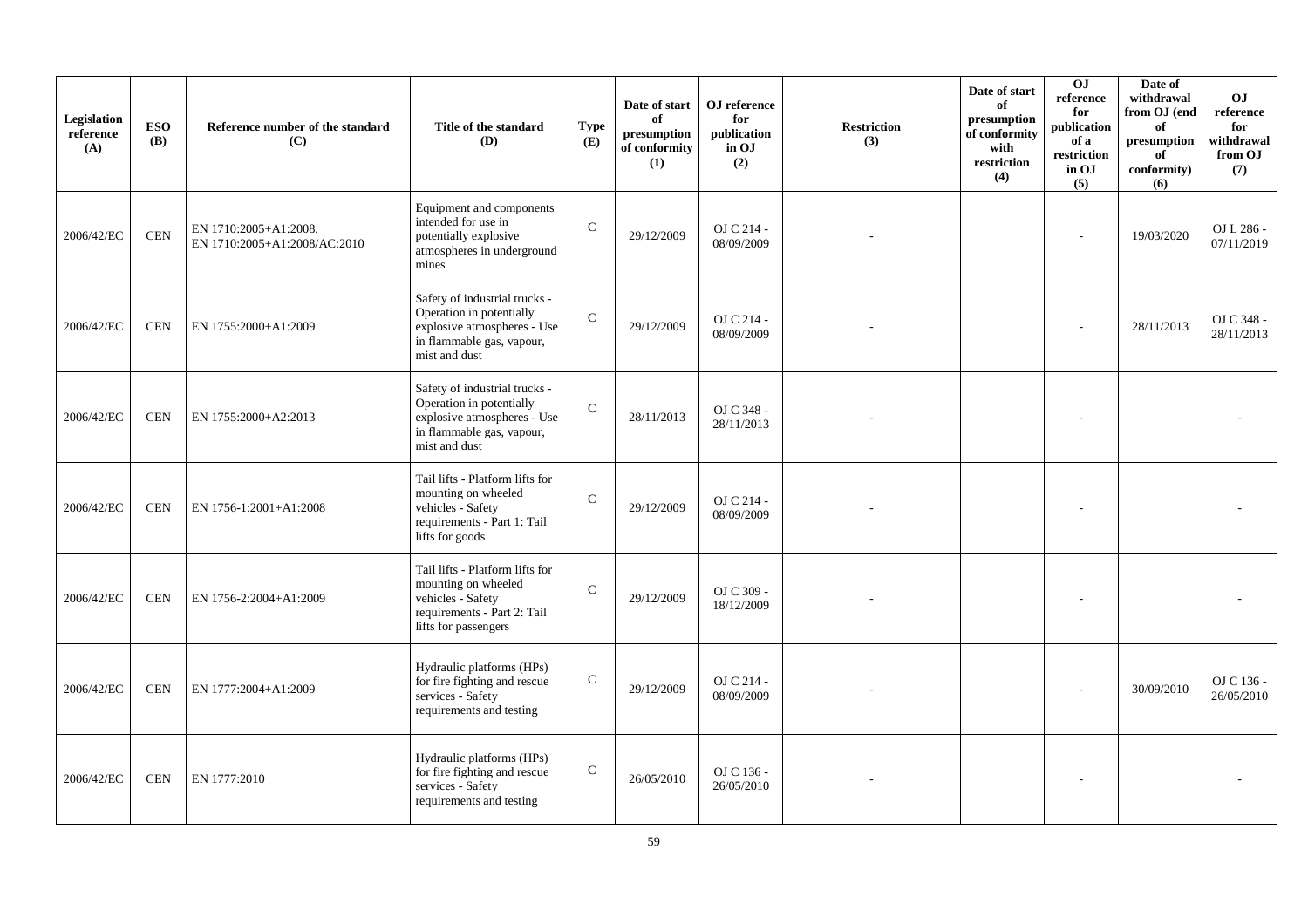| Legislation<br>reference<br>(A) | <b>ESO</b><br><b>(B)</b> | Reference number of the standard<br>(C) | Title of the standard<br><b>(D)</b>                                                                                                                      | <b>Type</b><br><b>(E)</b> | Date of start<br>of<br>presumption<br>of conformity<br>(1) | OJ reference<br>for<br>publication<br>in OJ<br>(2) | <b>Restriction</b><br>(3) | Date of start<br>of<br>presumption<br>of conformity<br>with<br>restriction<br>(4) | 0J<br>reference<br>for<br>publication<br>of a<br>restriction<br>in OJ<br>(5) | Date of<br>withdrawal<br>from OJ (end<br>of<br>presumption<br>of<br>conformity)<br>(6) | O <sub>J</sub><br>reference<br>for<br>withdrawal<br>from OJ<br>(7) |
|---------------------------------|--------------------------|-----------------------------------------|----------------------------------------------------------------------------------------------------------------------------------------------------------|---------------------------|------------------------------------------------------------|----------------------------------------------------|---------------------------|-----------------------------------------------------------------------------------|------------------------------------------------------------------------------|----------------------------------------------------------------------------------------|--------------------------------------------------------------------|
| 2006/42/EC                      | <b>CEN</b>               | EN 1804-1:2001+A1:2010                  | Machines for underground<br>mines - Safety requirements<br>for hydraulic powered roof<br>supports - Part 1: Support<br>units and general<br>requirements | $\mathsf{C}$              | 26/05/2010                                                 | OJ C 136 -<br>26/05/2010                           |                           |                                                                                   |                                                                              |                                                                                        |                                                                    |
| 2006/42/EC                      | <b>CEN</b>               | EN 1804-2:2001+A1:2010                  | Machines for underground<br>mines - Safety requirements<br>for hydraulic powered roof<br>supports - Part 2: Power set<br>legs and rams                   | $\mathcal{C}$             | 26/05/2010                                                 | OJ C 136 -<br>26/05/2010                           |                           |                                                                                   |                                                                              |                                                                                        |                                                                    |
| 2006/42/EC                      | <b>CEN</b>               | EN 1804-3:2006+A1:2010                  | Machines for underground<br>mines - Safety requirements<br>for hydraulic powered roof<br>supports - Part 3: Hydraulic<br>control systems                 | $\mathbf C$               | 26/05/2010                                                 | OJ C 136 -<br>26/05/2010                           |                           |                                                                                   |                                                                              |                                                                                        |                                                                    |
| 2006/42/EC                      | <b>CEN</b>               | EN 1807:1999+A1:2009                    | Safety of woodworking<br>machines - Band sawing<br>machines                                                                                              | $\mathbf C$               | 29/12/2009                                                 | OJ C 309 -<br>18/12/2009                           |                           |                                                                                   |                                                                              | 28/11/2013                                                                             | OJ C 348 -<br>28/11/2013                                           |
| 2006/42/EC                      | <b>CEN</b>               | EN 1807-1:2013                          | Safety of woodworking<br>machines - Band sawing<br>machines - Part 1: Table<br>band saws and band re-saws                                                | $\mathsf{C}$              | 28/11/2013                                                 | OJ C 348 -<br>28/11/2013                           |                           |                                                                                   |                                                                              |                                                                                        |                                                                    |
| 2006/42/EC                      | <b>CEN</b>               | EN 1807-2:2013                          | Safety of woodworking<br>machines - Band sawing<br>machines - Part 2: Log<br>sawing machines                                                             | $\mathsf{C}$              | 28/11/2013                                                 | OJ C 348 -<br>28/11/2013                           |                           |                                                                                   |                                                                              |                                                                                        |                                                                    |
| 2006/42/EC                      | <b>CEN</b>               | EN 1808:1999+A1:2010                    | Safety requirements on<br>Suspended Access<br>Equipment - Design<br>calculations, stability criteria,<br>construction - Tests                            | $\mathcal{C}$             | 20/10/2010                                                 | OJ C 284 -<br>20/10/2010                           |                           |                                                                                   |                                                                              | 13/05/2016                                                                             | OJ C 173 -<br>13/05/2016                                           |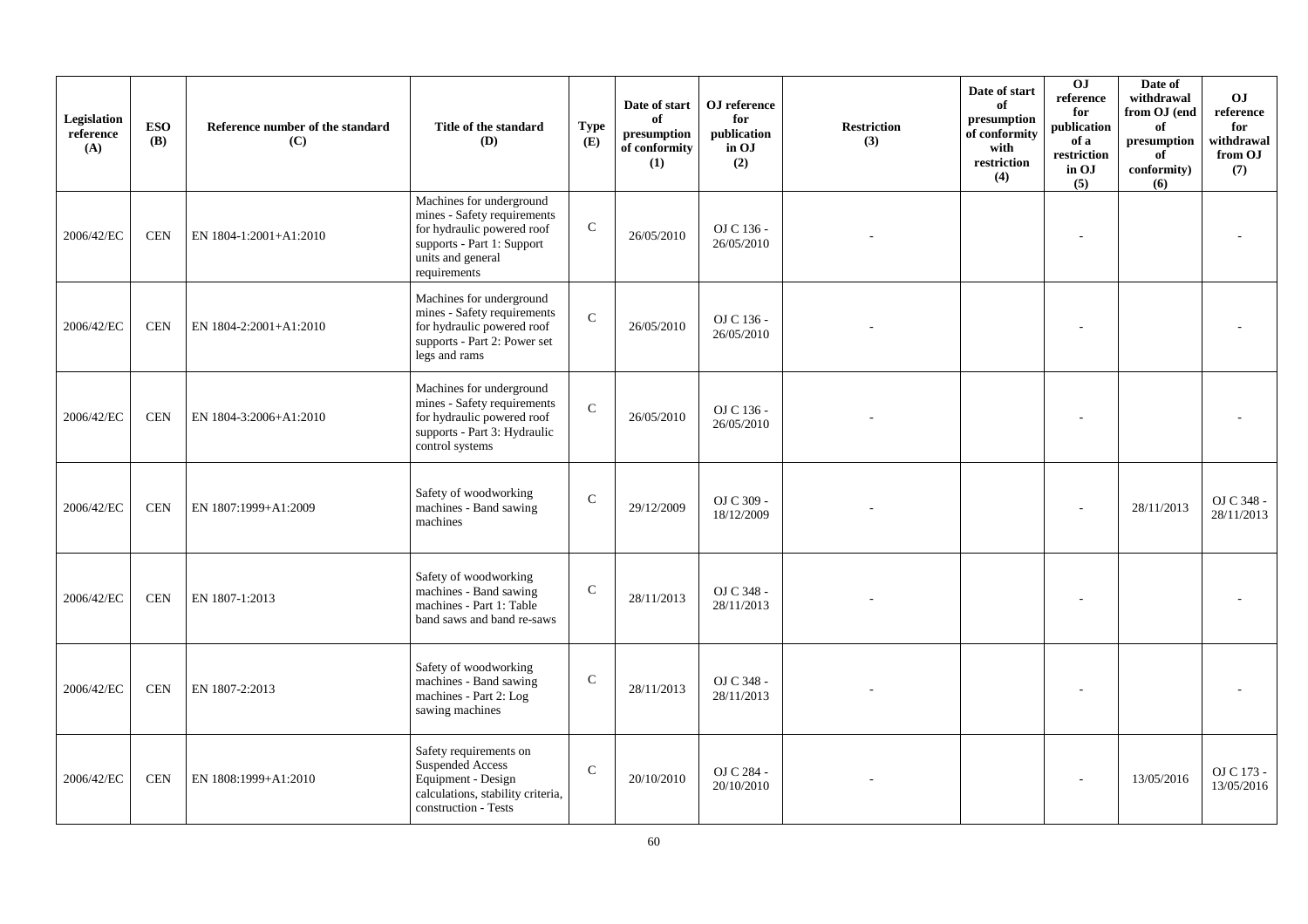| Legislation<br>reference<br>(A) | <b>ESO</b><br><b>(B)</b> | Reference number of the standard<br>(C)   | Title of the standard<br>(D)                                                                                                                    | <b>Type</b><br>(E) | Date of start<br>of<br>presumption<br>of conformity<br>(1) | OJ reference<br>for<br>publication<br>in OJ<br>(2) | <b>Restriction</b><br>(3) | Date of start<br>of<br>presumption<br>of conformity<br>with<br>restriction<br>(4) | 0J<br>reference<br>for<br>publication<br>of a<br>$\operatorname{restriction}$<br>in OJ<br>(5) | Date of<br>withdrawal<br>from OJ (end<br>of<br>presumption<br>of<br>conformity)<br>(6) | O <sub>J</sub><br>reference<br>for<br>withdrawal<br>from OJ<br>(7) |
|---------------------------------|--------------------------|-------------------------------------------|-------------------------------------------------------------------------------------------------------------------------------------------------|--------------------|------------------------------------------------------------|----------------------------------------------------|---------------------------|-----------------------------------------------------------------------------------|-----------------------------------------------------------------------------------------------|----------------------------------------------------------------------------------------|--------------------------------------------------------------------|
| 2006/42/EC                      | <b>CEN</b>               | EN 1808:2015                              | Safety requirements for<br>suspended access equipment<br>- Design calculations,<br>stability criteria, construction<br>- Examinations and tests | $\mathcal{C}$      | 13/05/2016                                                 | OJ C 173 -<br>13/05/2016                           |                           |                                                                                   |                                                                                               |                                                                                        |                                                                    |
| 2006/42/EC                      | <b>CEN</b>               | EN 1829-1:2010                            | High pressure water jet<br>machines - Safety<br>requirements - Part 1:<br>Machines                                                              | ${\bf C}$          | 26/05/2010                                                 | OJ C 136 -<br>26/05/2010                           |                           |                                                                                   |                                                                                               |                                                                                        |                                                                    |
| 2006/42/EC                      | <b>CEN</b>               | EN 1829-2:2008.<br>EN 1829-2:2008/AC:2011 | High-pressure water jet<br>machines - Safety<br>requirements - Part 2: Hoses,<br>hose lines and connectors                                      | $\mathbf C$        | 29/12/2009                                                 | OJ C 214 -<br>08/09/2009                           |                           |                                                                                   |                                                                                               |                                                                                        |                                                                    |
| 2006/42/EC                      | <b>CEN</b>               | EN 1845:2007                              | Footwear manufacturing<br>machines - Footwear<br>moulding machines - Safety<br>requirements                                                     | $\mathbf C$        | 29/12/2009                                                 | OJ C 214 -<br>08/09/2009                           |                           |                                                                                   |                                                                                               |                                                                                        |                                                                    |
| 2006/42/EC                      | <b>CEN</b>               | EN 1846-2:2001+A3:2009                    | Firefighting and rescue<br>service vehicles - Part 2:<br>Common requirements -<br>Safety and performance                                        | $\mathsf{C}$       | 29/12/2009                                                 | OJ C 214 -<br>08/09/2009                           |                           |                                                                                   |                                                                                               | 28/02/2011                                                                             | OJ C 309 -<br>18/12/2009                                           |
| 2006/42/EC                      | <b>CEN</b>               | EN 1846-2:2009                            | Firefighting and rescue<br>service vehicles - Part 2:<br>Common requirements -<br>Safety and performance                                        | $\mathbf C$        | 29/12/2009                                                 | OJ C 309 -<br>18/12/2009                           |                           |                                                                                   |                                                                                               | 28/11/2013                                                                             | OJ C 348 -<br>28/11/2013                                           |
| 2006/42/EC                      | <b>CEN</b>               | EN 1846-2:2009+A1:2013                    | Firefighting and rescue<br>service vehicles - Part 2:<br>Common requirements -<br>Safety and performance                                        | ${\bf C}$          | 28/11/2013                                                 | OJ C 348 -<br>28/11/2013                           |                           |                                                                                   |                                                                                               |                                                                                        |                                                                    |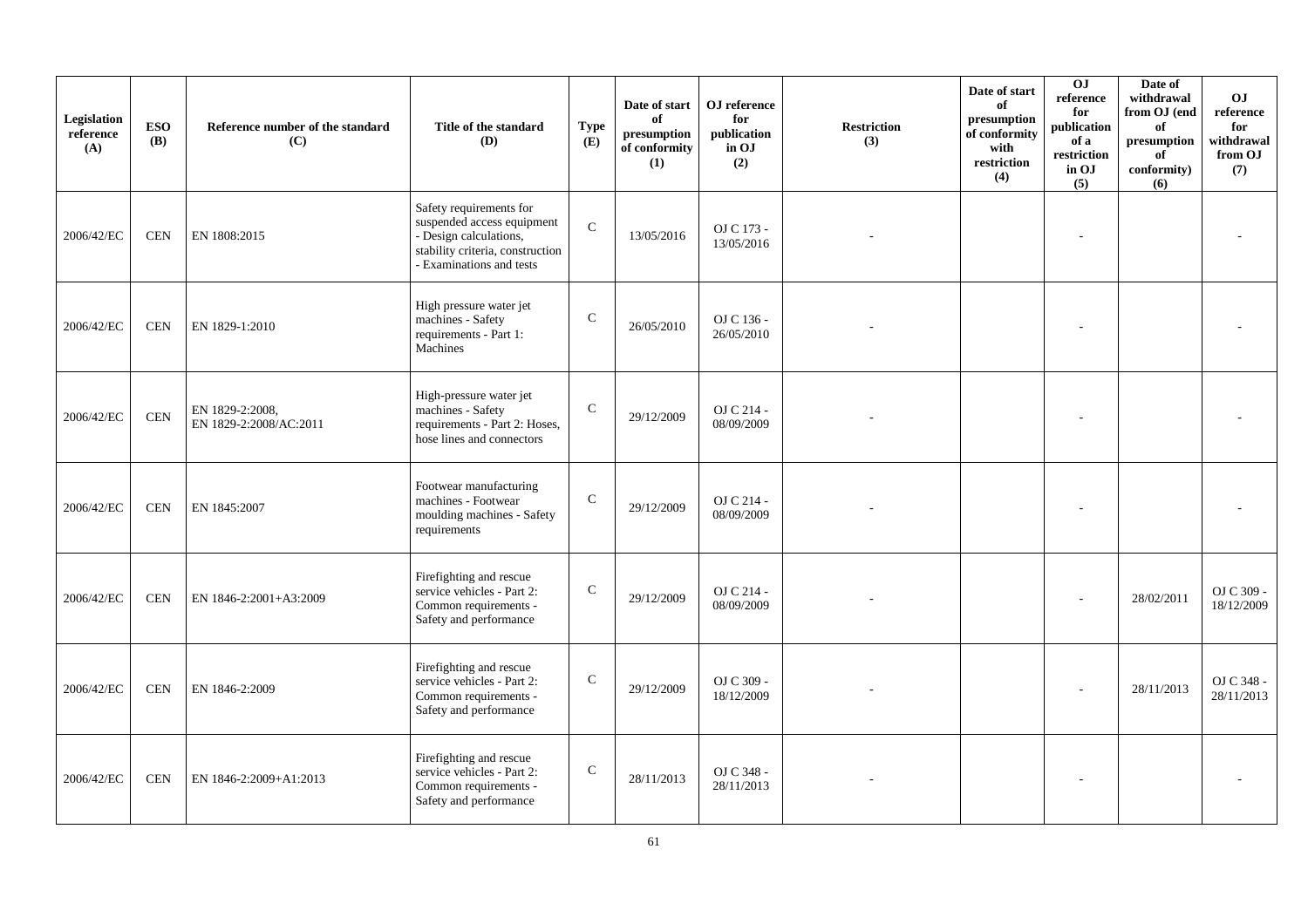| Legislation<br>reference<br>(A) | <b>ESO</b><br><b>(B)</b> | Reference number of the standard<br>(C) | Title of the standard<br>(D)                                                                                                                                                        | <b>Type</b><br>(E) | Date of start<br>of<br>presumption<br>of conformity<br>(1) | OJ reference<br>for<br>publication<br>in OJ<br>(2) | <b>Restriction</b><br>(3) | Date of start<br>of<br>presumption<br>of conformity<br>with<br>restriction<br>(4) | 0J<br>reference<br>for<br>publication<br>of a<br>restriction<br>in OJ<br>(5) | Date of<br>withdrawal<br>from OJ (end<br>of<br>presumption<br>of<br>conformity)<br>(6) | OJ<br>reference<br>for<br>withdrawal<br>from OJ<br>(7) |
|---------------------------------|--------------------------|-----------------------------------------|-------------------------------------------------------------------------------------------------------------------------------------------------------------------------------------|--------------------|------------------------------------------------------------|----------------------------------------------------|---------------------------|-----------------------------------------------------------------------------------|------------------------------------------------------------------------------|----------------------------------------------------------------------------------------|--------------------------------------------------------|
| 2006/42/EC                      | <b>CEN</b>               | EN 1846-3:2002+A1:2008                  | Firefighting and rescue<br>service vehicles - Part 3:<br>Permanently installed<br>equipment - Safety and<br>performance                                                             | $\mathcal{C}$      | 29/12/2009                                                 | OJ C 214 -<br>08/09/2009                           |                           |                                                                                   |                                                                              | 31/01/2014                                                                             | OJ C 348 -<br>28/11/2013                               |
| 2006/42/EC                      | <b>CEN</b>               | EN 1846-3:2013                          | Firefighting and rescue<br>service vehicles - Part 3:<br>Permanently installed<br>equipment - Safety and<br>performance                                                             | $\mathsf{C}$       | 28/11/2013                                                 | OJ C 348 -<br>28/11/2013                           |                           |                                                                                   |                                                                              |                                                                                        |                                                        |
| 2006/42/EC                      | <b>CEN</b>               | EN 1853:2017                            | Agricultural machinery -<br>Trailers - Safety                                                                                                                                       | ${\bf C}$          | 19/03/2019                                                 | OJ L 075 -<br>19/03/2019                           |                           |                                                                                   |                                                                              |                                                                                        |                                                        |
| 2006/42/EC                      | <b>CEN</b>               | EN 1853:1999+A1:2009                    | Agricultural machinery -<br>Trailers with tipping body -<br>Safety                                                                                                                  | $\mathbf C$        | 29/12/2009                                                 | OJ C 309 -<br>18/12/2009                           |                           |                                                                                   |                                                                              | 19/09/2020                                                                             | OJ L 286 -<br>07/11/2019                               |
| 2006/42/EC                      | <b>CEN</b>               | EN 1870-1:2007+A1:2009                  | Safety of woodworking<br>machines - Circular sawing<br>machines - Part 1: Circular<br>saw benches (with and<br>without sliding table),<br>dimension saws and building<br>site saws  | $\mathbf{C}$       | 29/12/2009                                                 | OJ C 214 -<br>08/09/2009                           |                           |                                                                                   |                                                                              | 31/05/2014                                                                             | OJ C 110 -<br>11/04/2014                               |
| 2006/42/EC                      | <b>CEN</b>               | EN 1870-3:2001+A1:2009                  | Safety of woodworking<br>machines - Circular sawing<br>machines - Part 3: Down<br>cutting cross-cut saws and<br>dual purpose down cutting<br>cross-cut saws/circular saw<br>benches | $\mathbf C$        | 29/12/2009                                                 | OJ C 214 -<br>08/09/2009                           |                           |                                                                                   |                                                                              |                                                                                        |                                                        |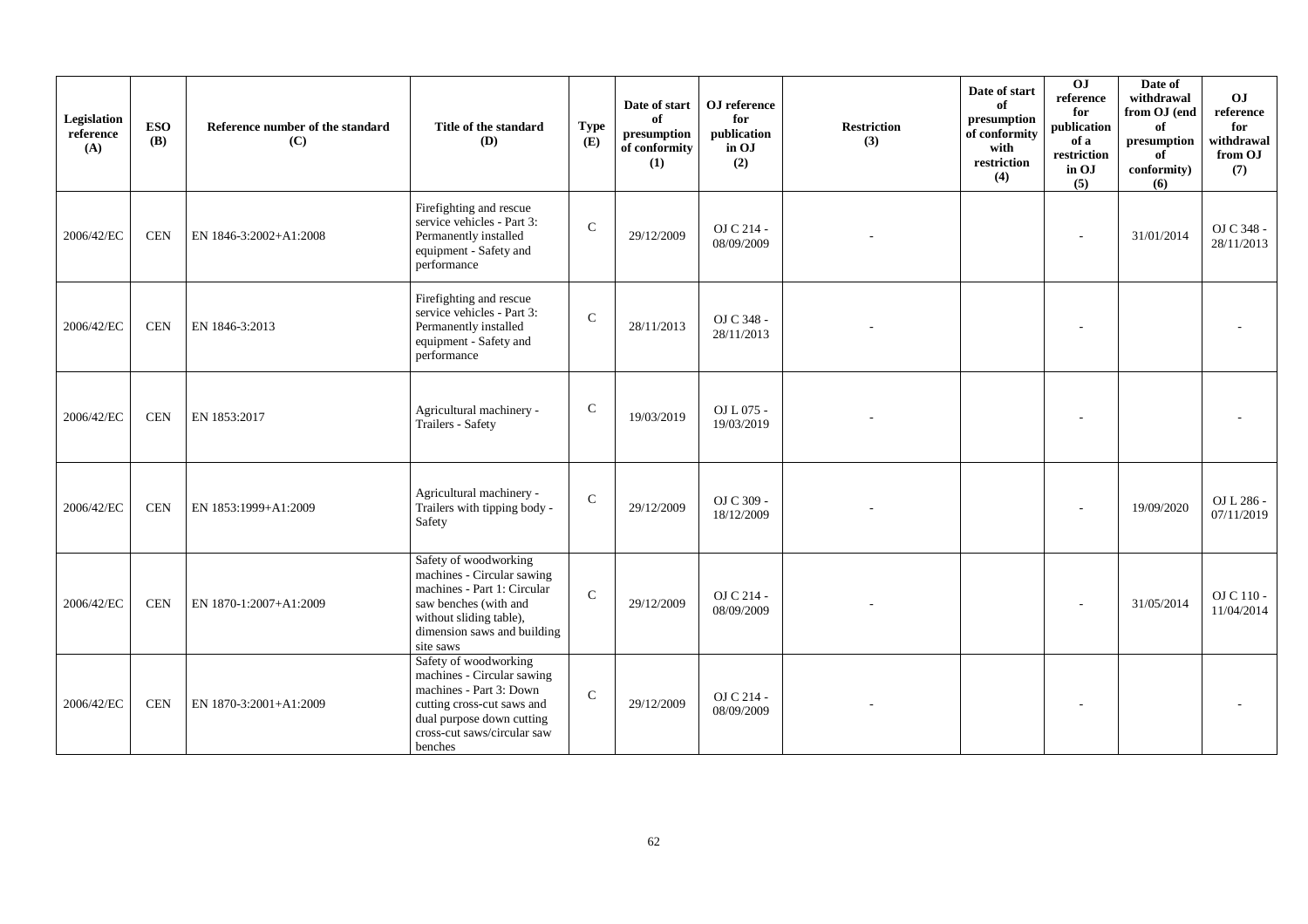| Legislation<br>reference<br>(A) | <b>ESO</b><br><b>(B)</b> | Reference number of the standard<br>(C) | Title of the standard<br>(D)                                                                                                                                                                                                                        | <b>Type</b><br>(E) | Date of start<br>of<br>presumption<br>of conformity<br>(1) | OJ reference<br>for<br>publication<br>in OJ<br>(2) | <b>Restriction</b><br>(3) | Date of start<br>of<br>presumption<br>of conformity<br>with<br>restriction<br>(4) | $\overline{0}$<br>reference<br>for<br>publication<br>of a<br>restriction<br>in OJ<br>(5) | Date of<br>withdrawal<br>from OJ (end<br>of<br>presumption<br>of<br>conformity)<br>(6) | OJ<br>reference<br>for<br>withdrawal<br>from OJ<br>(7) |
|---------------------------------|--------------------------|-----------------------------------------|-----------------------------------------------------------------------------------------------------------------------------------------------------------------------------------------------------------------------------------------------------|--------------------|------------------------------------------------------------|----------------------------------------------------|---------------------------|-----------------------------------------------------------------------------------|------------------------------------------------------------------------------------------|----------------------------------------------------------------------------------------|--------------------------------------------------------|
| 2006/42/EC                      | <b>CEN</b>               | EN 1870-4:2001+A1:2009                  | Safety of woodworking<br>machines - Circular sawing<br>machines - Part 4:<br>Multiblade rip sawing<br>machines with manual<br>loading and/or unloading                                                                                              | $\mathbf C$        | 29/12/2009                                                 | OJ C 309 -<br>18/12/2009                           |                           |                                                                                   |                                                                                          | 30/09/2012                                                                             | OJ C 159 -<br>05/06/2012                               |
| 2006/42/EC                      | <b>CEN</b>               | EN 1870-4:2012                          | Safety of woodworking<br>machines - Circular sawing<br>machines - Part 4:<br>Multiblade rip sawing<br>machines with manual<br>loading and/or unloading                                                                                              | $\mathsf{C}$       | 05/06/2012                                                 | OJ C 159 -<br>05/06/2012                           |                           |                                                                                   |                                                                                          | 03/09/2022                                                                             | OJ L 072 -<br>03/03/2021                               |
| 2006/42/EC                      | <b>CEN</b>               | EN 1870-5:2002+A1:2009                  | Safety of woodworking<br>machines - Circular sawing<br>machines - Part 5: Circular<br>sawbenches/up-cutting cross-<br>cut sawing machines                                                                                                           | $\mathbf C$        | 29/12/2009                                                 | OJ C 309 -<br>18/12/2009                           |                           |                                                                                   | $\sim$                                                                                   | 31/03/2013                                                                             | OJ C 350 -<br>15/11/2012                               |
| 2006/42/EC                      | <b>CEN</b>               | EN 1870-5:2002+A2:2012                  | Safety of woodworking<br>machines - Circular sawing<br>machines - Part 5: Circular<br>sawbenches/up-cutting cross-<br>cut sawing machines                                                                                                           | $\mathbf{C}$       | 15/11/2012                                                 | OJ C 350 -<br>15/11/2012                           |                           |                                                                                   |                                                                                          |                                                                                        |                                                        |
| 2006/42/EC                      | <b>CEN</b>               | EN 1870-6:2017                          | Safety of woodworking<br>machines - Circular sawing<br>machines - Part 6: Circular<br>sawing machines for fire<br>wood                                                                                                                              | $\mathcal{C}$      | 19/03/2019                                                 | OJ L 075 -<br>19/03/2019                           |                           |                                                                                   |                                                                                          |                                                                                        |                                                        |
| 2006/42/EC                      | <b>CEN</b>               | EN 1870-6:2002+A1:2009                  | Safety of woodworking<br>machines - Circular sawing<br>machines - Part 6: Circular<br>sawing machines for<br>firewood and dual purpose<br>circular sawing machines for<br>firewood/circular saw<br>benches, with manual<br>loading and/or unloading | $\mathsf{C}$       | 29/12/2009                                                 | OJ C 309 -<br>18/12/2009                           |                           |                                                                                   |                                                                                          | 19/09/2020                                                                             | OJ L 286 -<br>07/11/2019                               |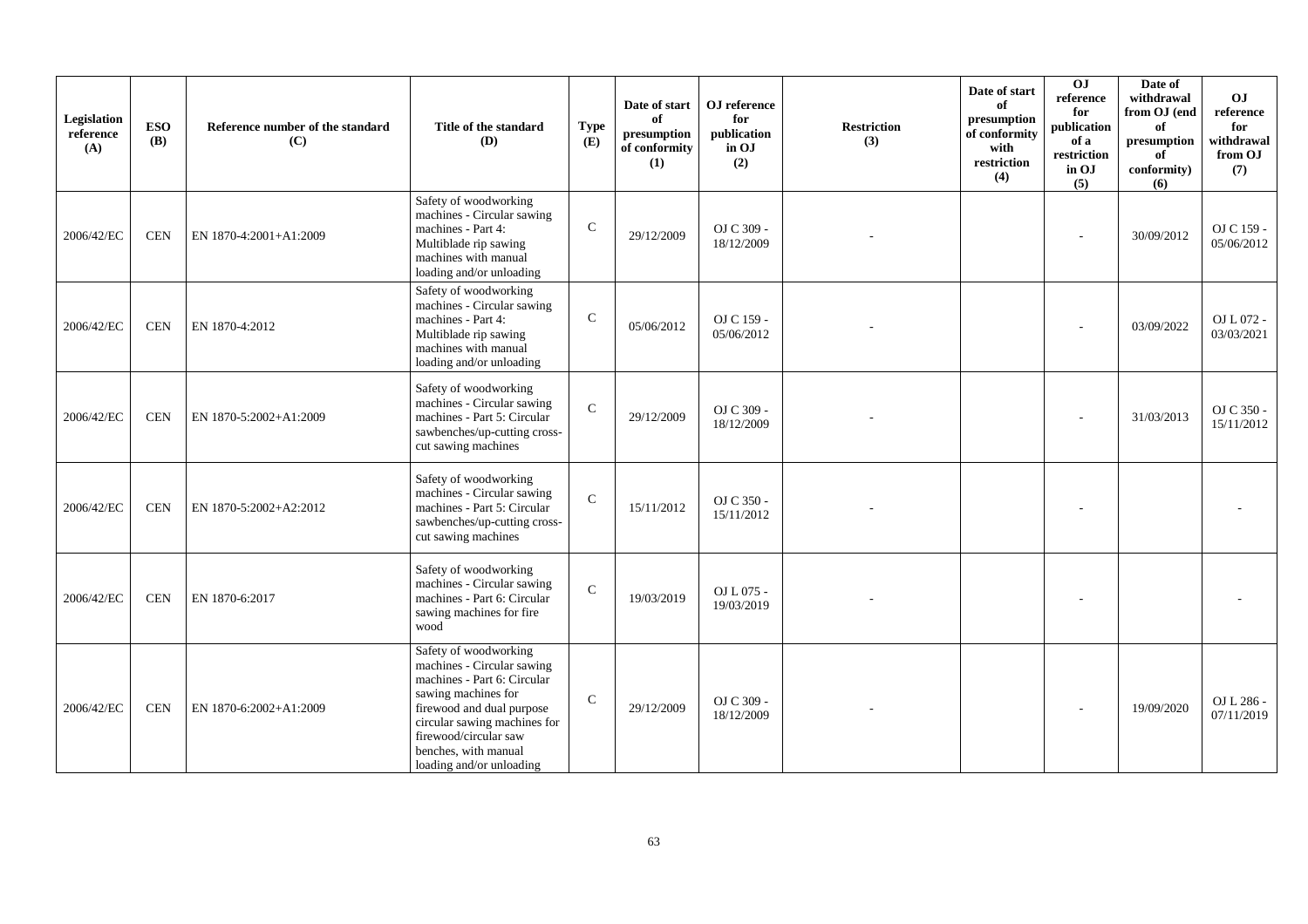| Legislation<br>reference<br>(A) | <b>ESO</b><br><b>(B)</b> | Reference number of the standard<br>(C) | Title of the standard<br><b>(D)</b>                                                                                                                                                                            | <b>Type</b><br><b>(E)</b> | Date of start<br>of<br>presumption<br>of conformity<br>(1) | OJ reference<br>for<br>publication<br>in OJ<br>(2) | <b>Restriction</b><br>(3) | Date of start<br>of<br>$\mathbf{presumption}$<br>of conformity<br>with<br>restriction<br>(4) | 0J<br>reference<br>for<br>publication<br>of a<br>restriction<br>in OJ<br>(5) | Date of<br>withdrawal<br>from OJ (end<br>of<br>presumption<br>of<br>conformity)<br>(6) | O <sub>J</sub><br>reference<br>for<br>withdrawal<br>from OJ<br>(7) |
|---------------------------------|--------------------------|-----------------------------------------|----------------------------------------------------------------------------------------------------------------------------------------------------------------------------------------------------------------|---------------------------|------------------------------------------------------------|----------------------------------------------------|---------------------------|----------------------------------------------------------------------------------------------|------------------------------------------------------------------------------|----------------------------------------------------------------------------------------|--------------------------------------------------------------------|
| 2006/42/EC                      | <b>CEN</b>               | EN 1870-7:2002+A1:2009                  | Safety of woodworking<br>machines - Circular sawing<br>machines - Part 7: Single<br>blade log sawing machines<br>with integrated feed table<br>and manual loading and/or<br>unloading                          | $\mathbf C$               | 29/12/2009                                                 | OJ C 309 -<br>18/12/2009                           |                           |                                                                                              | ٠                                                                            | 30/04/2013                                                                             | OJ C 099 -<br>05/04/2013                                           |
| 2006/42/EC                      | <b>CEN</b>               | EN 1870-7:2012                          | Safety of woodworking<br>machines - Circular sawing<br>machines - Part 7: Single<br>blade log sawing machines<br>with integrated feed table<br>and manual loading and/or<br>unloading                          | $\mathbf C$               | 05/04/2013                                                 | OJ C 099 -<br>05/04/2013                           |                           |                                                                                              |                                                                              |                                                                                        |                                                                    |
| 2006/42/EC                      | <b>CEN</b>               | EN 1870-8:2001+A1:2009                  | Safety of woodworking<br>machines - Circular sawing<br>machines - Part 8: Single<br>blade edging circular rip<br>sawing machines with power<br>driven saw unit and manual<br>loading and/or unloading          | $\mathbf{C}$              | 29/12/2009                                                 | OJ C 309 -<br>18/12/2009                           |                           |                                                                                              |                                                                              | 31/05/2013                                                                             | OJ C 099 -<br>05/04/2013                                           |
| 2006/42/EC                      | <b>CEN</b>               | EN 1870-8:2012                          | Safety of woodworking<br>machines - Circular sawing<br>machines - Part 8: Single<br>blade edging circular rip<br>sawing machines with power<br>driven saw unit and manual<br>loading and/or unloading          | $\mathbf C$               | 05/04/2013                                                 | OJ C 099 -<br>05/04/2013                           |                           |                                                                                              |                                                                              |                                                                                        |                                                                    |
| 2006/42/EC                      | <b>CEN</b>               | EN 1870-9:2000+A1:2009                  | Safety of woodworking<br>machines - Circular sawing<br>machines - Part 9: Double<br>blade circular sawing<br>machines for cross-cutting<br>with integrated feed and with<br>manual loading and/or<br>unloading | $\mathbf C$               | 29/12/2009                                                 | OJ C 309 -<br>18/12/2009                           |                           |                                                                                              |                                                                              | 31/03/2013                                                                             | OJ C 350 -<br>15/11/2012                                           |
| 2006/42/EC                      | <b>CEN</b>               | EN 1870-9:2012                          | Safety of woodworking<br>machines - Circular sawing<br>machines - Part 9: Double<br>blade circular sawing<br>machines for cross-cutting<br>with integrated feed and with<br>manual loading and/or<br>unloading | $\mathbf{C}$              | 15/11/2012                                                 | OJ C 350 -<br>15/11/2012                           |                           |                                                                                              |                                                                              |                                                                                        |                                                                    |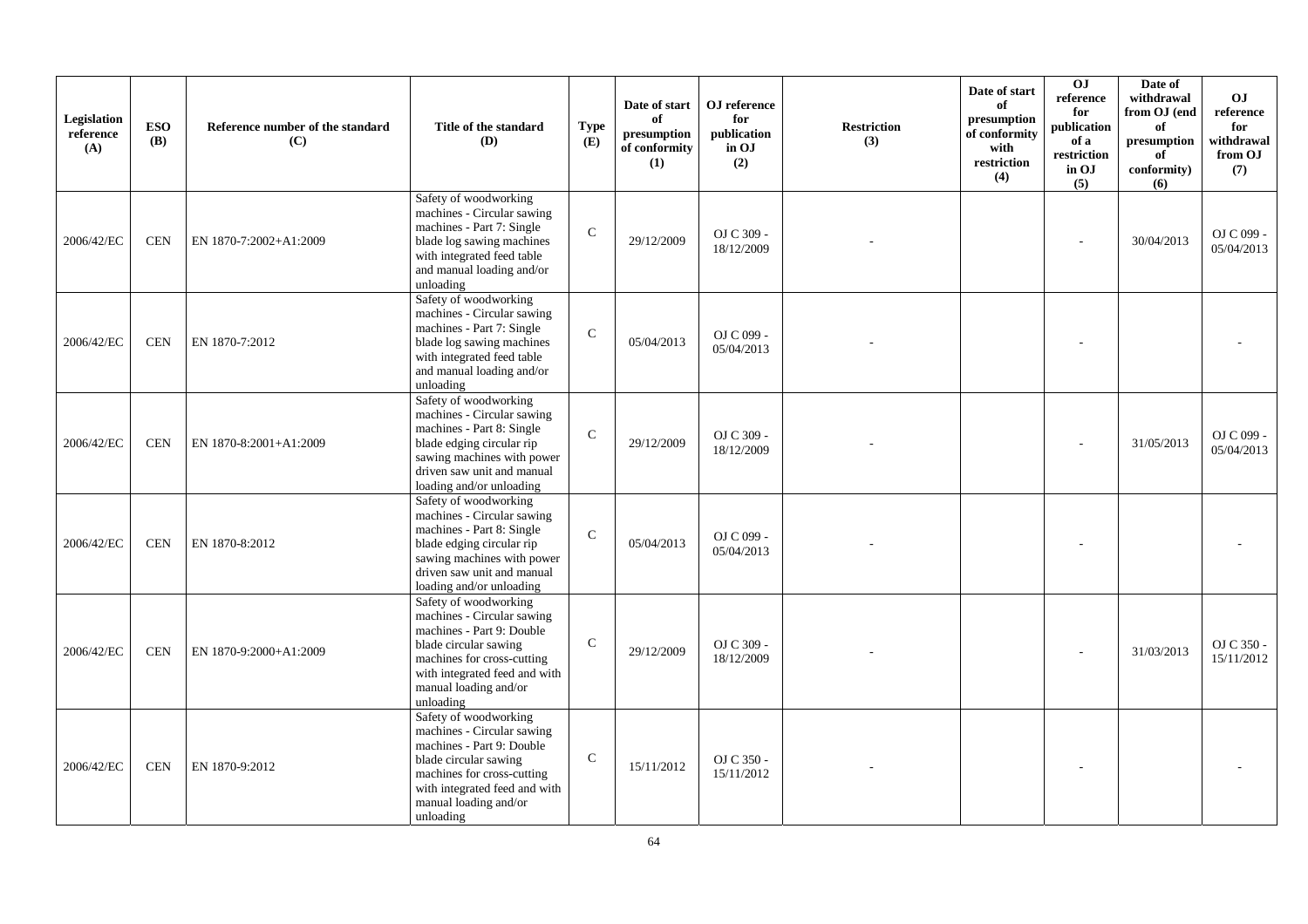| Legislation<br>reference<br>(A) | <b>ESO</b><br><b>(B)</b> | Reference number of the standard<br>(C) | Title of the standard<br><b>(D)</b>                                                                                                                                                           | <b>Type</b><br>(E) | Date of start<br>of<br>presumption<br>of conformity<br>(1) | OJ reference<br>for<br>publication<br>in OJ<br>(2) | <b>Restriction</b><br>(3) | Date of start<br>of<br>presumption<br>of conformity<br>with<br>restriction<br>(4) | OJ<br>reference<br>for<br>publication<br>of a<br>restriction<br>in OJ<br>(5) | Date of<br>withdrawal<br>from OJ (end<br>of<br>presumption<br>of<br>conformity)<br>(6) | OJ<br>reference<br>for<br>withdrawal<br>from OJ<br>(7) |
|---------------------------------|--------------------------|-----------------------------------------|-----------------------------------------------------------------------------------------------------------------------------------------------------------------------------------------------|--------------------|------------------------------------------------------------|----------------------------------------------------|---------------------------|-----------------------------------------------------------------------------------|------------------------------------------------------------------------------|----------------------------------------------------------------------------------------|--------------------------------------------------------|
| 2006/42/EC                      | <b>CEN</b>               | EN 1870-10:2003+A1:2009                 | Safety of woodworking<br>machines - Circular sawing<br>machines - Part 10: Single<br>blade automatic and semi-<br>automatic up-cutting cross-<br>cut sawing machines                          | $\mathbf C$        | 29/12/2009                                                 | OJ C 309 -<br>18/12/2009                           |                           |                                                                                   |                                                                              | 30/11/2013                                                                             | OJ C 348 -<br>28/11/2013                               |
| 2006/42/EC                      | <b>CEN</b>               | EN 1870-10:2013                         | Safety of woodworking<br>machines - Circular sawing<br>machines - Part 10: Single<br>blade automatic and semi-<br>automatic up-cutting cross-<br>cut sawing machines                          | $\mathbf C$        | 28/11/2013                                                 | OJ C 348 -<br>28/11/2013                           |                           |                                                                                   |                                                                              |                                                                                        |                                                        |
| 2006/42/EC                      | <b>CEN</b>               | EN 1870-11:2003+A1:2009                 | Safety of woodworking<br>machines - Circular sawing<br>machines - Part 11: Semi-<br>automatic and automatic<br>horizontal cross-cut sawing<br>machines with one saw unit<br>(radial arm saws) | $\mathcal{C}$      | 29/12/2009                                                 | OJ C 309 -<br>18/12/2009                           |                           |                                                                                   |                                                                              | 30/04/2014                                                                             | OJ C 110 -<br>11/04/2014                               |
| 2006/42/EC                      | <b>CEN</b>               | EN 1870-11:2013                         | Safety of woodworking<br>machines - Circular sawing<br>machines - Part 11: Semi<br>automatic horizontal cross-<br>cut sawing machines with<br>one saw unit (radial arm<br>saws)               | $\mathcal{C}$      | 11/04/2014                                                 | OJ C 110 -<br>11/04/2014                           |                           |                                                                                   |                                                                              |                                                                                        |                                                        |
| 2006/42/EC                      | <b>CEN</b>               | EN 1870-12:2003+A1:2009                 | Safety of woodworking<br>machines - Circular sawing<br>machines - Part 12:<br>Pendulum cross-cut sawing<br>machines                                                                           | $\mathcal{C}$      | 29/12/2009                                                 | OJ C 309 -<br>18/12/2009                           |                           |                                                                                   |                                                                              | 30/04/2014                                                                             | OJ C 110 -<br>11/04/2014                               |
| 2006/42/EC                      | <b>CEN</b>               | EN 1870-12:2013                         | Safety of woodworking<br>machines - Circular sawing<br>machines - Part 12:<br>Pendulum cross-cut sawing<br>machines                                                                           | $\mathcal{C}$      | 11/04/2014                                                 | OJ C 110 -<br>11/04/2014                           |                           |                                                                                   |                                                                              |                                                                                        |                                                        |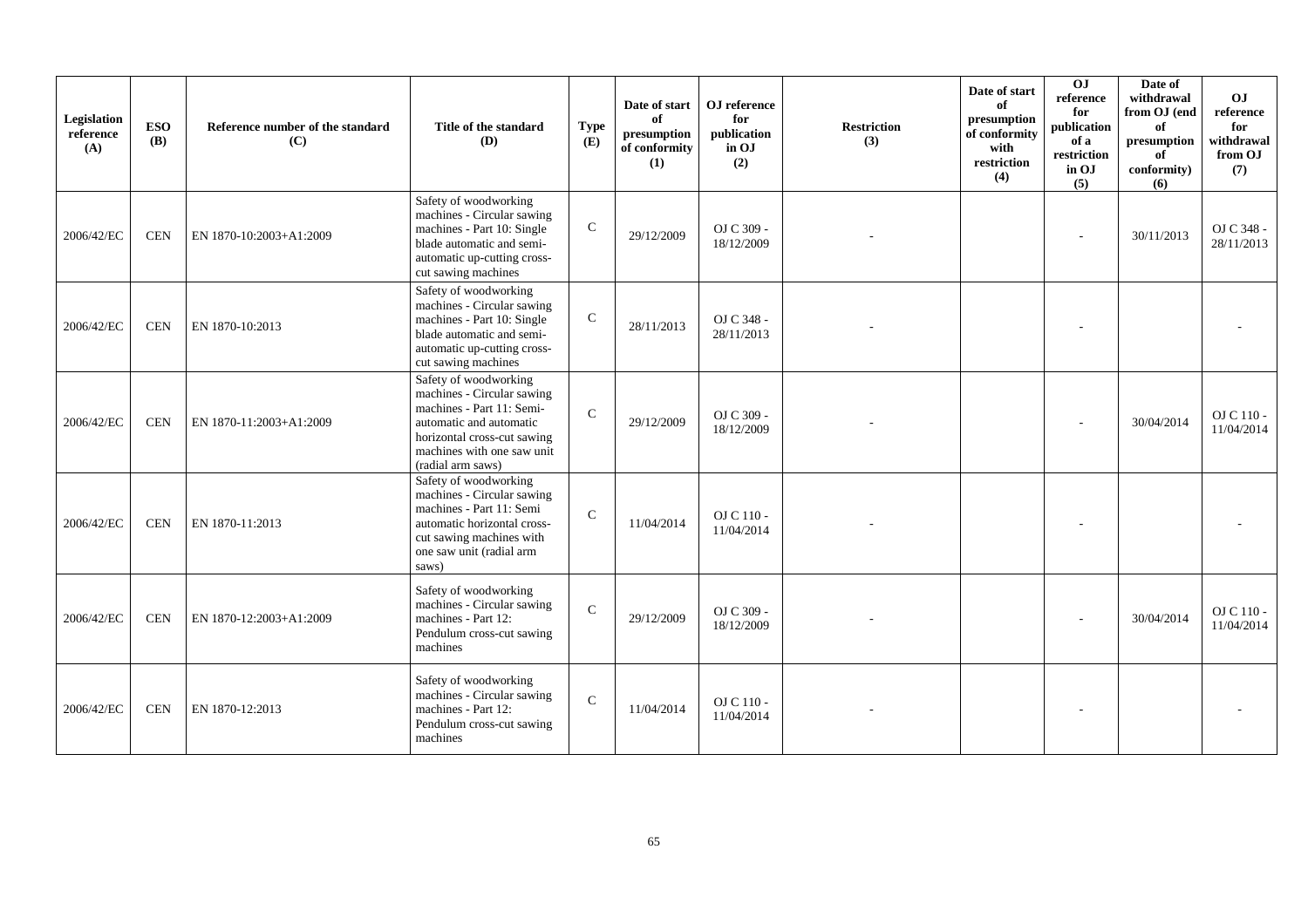| Legislation<br>reference<br>(A) | <b>ESO</b><br><b>(B)</b> | Reference number of the standard<br>(C) | Title of the standard<br>(D)                                                                                                                                                                               | <b>Type</b><br>(E) | Date of start<br>of<br>presumption<br>of conformity<br>(1) | OJ reference<br>for<br>publication<br>in OJ<br>(2) | <b>Restriction</b><br>(3) | Date of start<br>of<br>presumption<br>of conformity<br>with<br>restriction<br>(4) | OJ<br>reference<br>for<br>publication<br>of a<br>restriction<br>in OJ<br>(5) | Date of<br>withdrawal<br>from OJ (end<br>of<br>presumption<br>of<br>conformity)<br>(6) | OJ<br>reference<br>for<br>withdrawal<br>from OJ<br>(7) |
|---------------------------------|--------------------------|-----------------------------------------|------------------------------------------------------------------------------------------------------------------------------------------------------------------------------------------------------------|--------------------|------------------------------------------------------------|----------------------------------------------------|---------------------------|-----------------------------------------------------------------------------------|------------------------------------------------------------------------------|----------------------------------------------------------------------------------------|--------------------------------------------------------|
| 2006/42/EC                      | <b>CEN</b>               | EN 1870-13:2007+A1:2009                 | Safety of woodworking<br>machines - Circular sawing<br>machines - Part 13:<br>Horizontal beam panel<br>sawing machines                                                                                     | $\mathcal{C}$      | 29/12/2009                                                 | OJ C 309 -<br>18/12/2009                           |                           |                                                                                   |                                                                              | 30/09/2012                                                                             | OJ C 159 -<br>05/06/2012                               |
| 2006/42/EC                      | <b>CEN</b>               | EN 1870-13:2007+A2:2012                 | Safety of woodworking<br>machines - Circular sawing<br>machines - Part 13:<br>Horizontal beam panel<br>sawing machines                                                                                     | $\mathbf C$        | 05/06/2012                                                 | OJ C 159 -<br>05/06/2012                           |                           |                                                                                   | $\overline{\phantom{a}}$                                                     | 19/09/2020                                                                             | OJ L 286 -<br>07/11/2019                               |
| 2006/42/EC                      | <b>CEN</b>               | EN 1870-14:2007+A1:2009                 | Safety of woodworking<br>machines - Circular sawing<br>machines - Part 14: Vertical<br>panel sawing machines                                                                                               | $\mathsf{C}$       | 29/12/2009                                                 | OJ C 309 -<br>18/12/2009                           |                           |                                                                                   |                                                                              | 30/09/2012                                                                             | OJ C 159 -<br>05/06/2012                               |
| 2006/42/EC                      | <b>CEN</b>               | EN 1870-14:2007+A2:2012                 | Safety of woodworking<br>machines - Circular sawing<br>machines - Part 14: Vertical<br>panel sawing machines                                                                                               | $\mathbf C$        | 05/06/2012                                                 | OJ C 159 -<br>05/06/2012                           |                           |                                                                                   |                                                                              | 19/09/2020                                                                             | OJ L 286 -<br>07/11/2019                               |
| 2006/42/EC                      | <b>CEN</b>               | EN 1870-15:2004+A1:2009                 | Safety of woodworking<br>machines - Circular sawing<br>machines - Part 15:<br>Multiblade cross-cut sawing<br>machines with integrated<br>feed of the workpiece and<br>manual loading and/or<br>unloading   | $\mathsf{C}$       | 29/12/2009                                                 | OJ C 309 -<br>18/12/2009                           |                           |                                                                                   |                                                                              | 30/04/2013                                                                             | OJ C 099 -<br>05/04/2013                               |
| 2006/42/EC                      | <b>CEN</b>               | EN 1870-15:2012                         | Safety of woodworking<br>machines - Circular sawing<br>machines - Part 15: Multi-<br>blade cross-cut sawing<br>machines with integrated<br>feed of the workpiece and<br>manual loading and/or<br>unloading | $\mathbf{C}$       | 05/04/2013                                                 | OJ C 099 -<br>05/04/2013                           |                           |                                                                                   |                                                                              |                                                                                        |                                                        |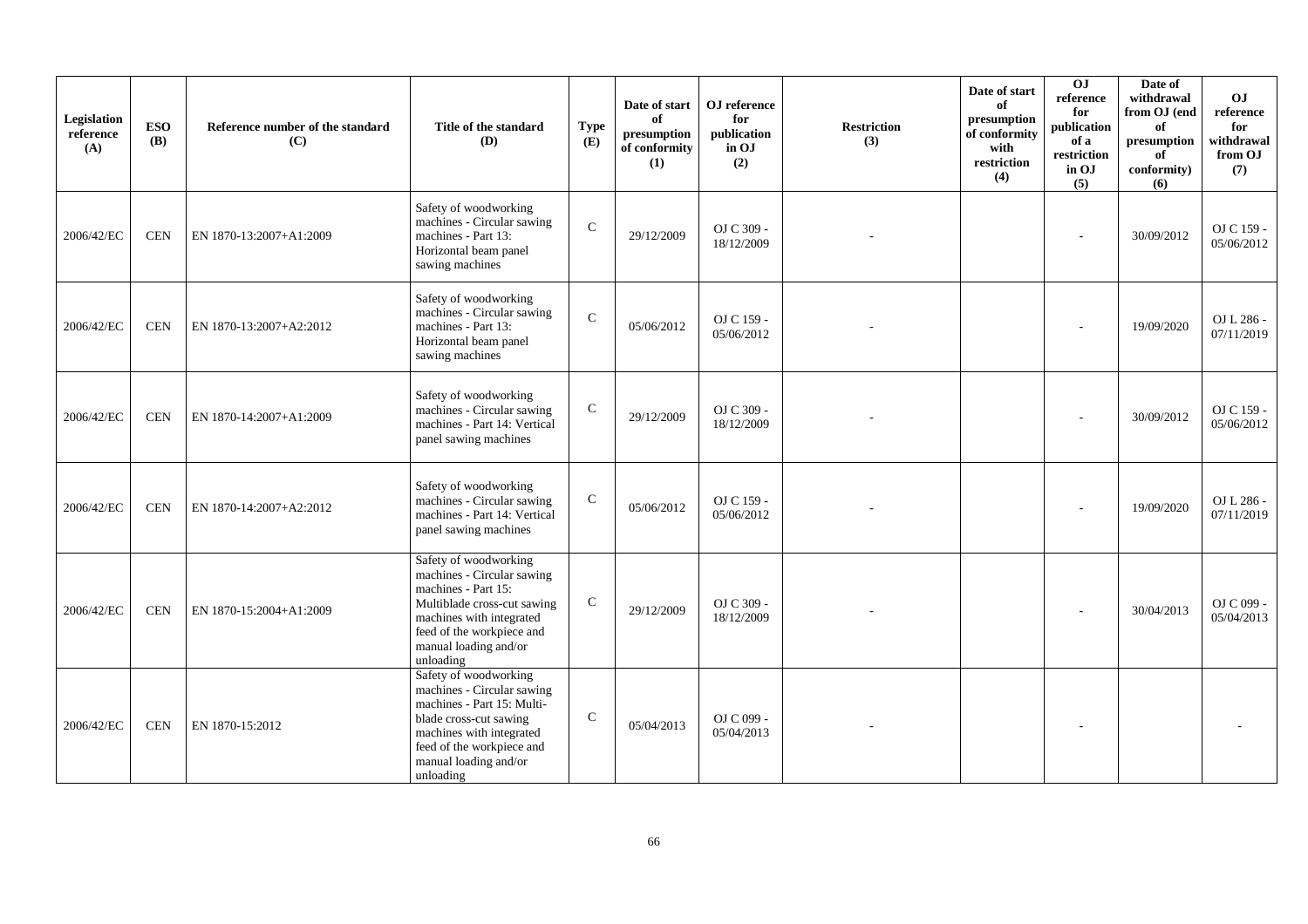| Legislation<br>reference<br>(A) | <b>ESO</b><br><b>(B)</b> | Reference number of the standard<br>(C) | Title of the standard<br>(D)                                                                                                                                                          | <b>Type</b><br>(E) | Date of start<br>of<br>presumption<br>of conformity<br>(1) | OJ reference<br>for<br>publication<br>in OJ<br>(2) | <b>Restriction</b><br>(3)                                                                                                                                                                                                                                                                                                                        | Date of start<br>of<br>presumption<br>of conformity<br>with<br>restriction<br>(4) | OJ<br>reference<br>for<br>publication<br>of a<br>restriction<br>in OJ<br>(5) | Date of<br>withdrawal<br>from OJ (end<br>of<br>presumption<br>of<br>conformity)<br>(6) | O <sub>J</sub><br>reference<br>for<br>withdrawal<br>from OJ<br>(7) |
|---------------------------------|--------------------------|-----------------------------------------|---------------------------------------------------------------------------------------------------------------------------------------------------------------------------------------|--------------------|------------------------------------------------------------|----------------------------------------------------|--------------------------------------------------------------------------------------------------------------------------------------------------------------------------------------------------------------------------------------------------------------------------------------------------------------------------------------------------|-----------------------------------------------------------------------------------|------------------------------------------------------------------------------|----------------------------------------------------------------------------------------|--------------------------------------------------------------------|
| 2006/42/EC                      | <b>CEN</b>               | EN 1870-16:2005+A1:2009                 | Safety of woodworking<br>machines - Circular sawing<br>machines - Part 16: Double<br>mitre sawing machines for<br>V-cutting                                                           | $\mathcal{C}$      | 29/12/2009                                                 | OJ C 309 -<br>18/12/2009                           |                                                                                                                                                                                                                                                                                                                                                  |                                                                                   |                                                                              | 30/04/2013                                                                             | OJ C 099 -<br>05/04/2013                                           |
| 2006/42/EC                      | <b>CEN</b>               | EN 1870-16:2012                         | Safety of woodworking<br>machines - Circular sawing<br>machines - Part 16: Double<br>mitre sawing machines for V<br>cutting                                                           | $\mathbf C$        | 05/04/2013                                                 | OJ C 099 -<br>05/04/2013                           |                                                                                                                                                                                                                                                                                                                                                  |                                                                                   |                                                                              |                                                                                        |                                                                    |
| 2006/42/EC                      | <b>CEN</b>               | EN 1870-17:2007+A2:2009                 | Safety of woodworking<br>machines - Circular sawing<br>machines - Part 17: Manual<br>horizontal cutting cross-cut<br>sawing machines with one<br>saw unit (manual radial arm<br>saws) | $\mathbf C$        | 29/12/2009                                                 | OJ C 309 -<br>18/12/2009                           |                                                                                                                                                                                                                                                                                                                                                  |                                                                                   |                                                                              | 13/05/2016                                                                             | OJ C 173 -<br>13/05/2016                                           |
| 2006/42/EC                      | <b>CEN</b>               | EN 1870-17:2012                         | Safety of woodworking<br>machines - Circular sawing<br>machines - Part 17: Manual<br>horizontal cutting cross-cut<br>sawing machines with one<br>saw unit (radial arm saws)           | $\mathbf C$        |                                                            |                                                    | Warning: with regards to the<br>choice of guards of the saw<br>blade, this publication does not<br>concern paragraphs 3 of clauses<br>5.3.6.1 of this standard, the<br>application of which does not<br>confer a presumption of<br>conformity to the essential health<br>and safety requirements 1.4.2 of<br>Annex I to Directive<br>2006/42/EC. | 13/02/2015                                                                        | OJ C 054 -<br>13/02/2015                                                     | 13/05/2016                                                                             | OJ C 173 -<br>13/05/2016                                           |
| 2006/42/EC                      | <b>CEN</b>               | EN 1870-17:2012+A1:2015                 | Safety of woodworking<br>machines - Circular sawing<br>machines - Part 17: Manual<br>horizontal cutting cross-cut<br>sawing machines with one<br>saw unit (radial arm saws)           | $\mathsf{C}$       | 13/05/2016                                                 | OJ C 173 -<br>13/05/2016                           |                                                                                                                                                                                                                                                                                                                                                  |                                                                                   |                                                                              |                                                                                        |                                                                    |
| 2006/42/EC                      | <b>CEN</b>               | EN 1870-18:2013                         | Safety of woodworking<br>machines - Circular sawing<br>machines - Part 18:<br>Dimension saws                                                                                          | $\mathbf C$        | 28/11/2013                                                 | OJ C 348 -<br>28/11/2013                           |                                                                                                                                                                                                                                                                                                                                                  |                                                                                   |                                                                              | 30/06/2018                                                                             | OJ C 092 -<br>09/03/2018                                           |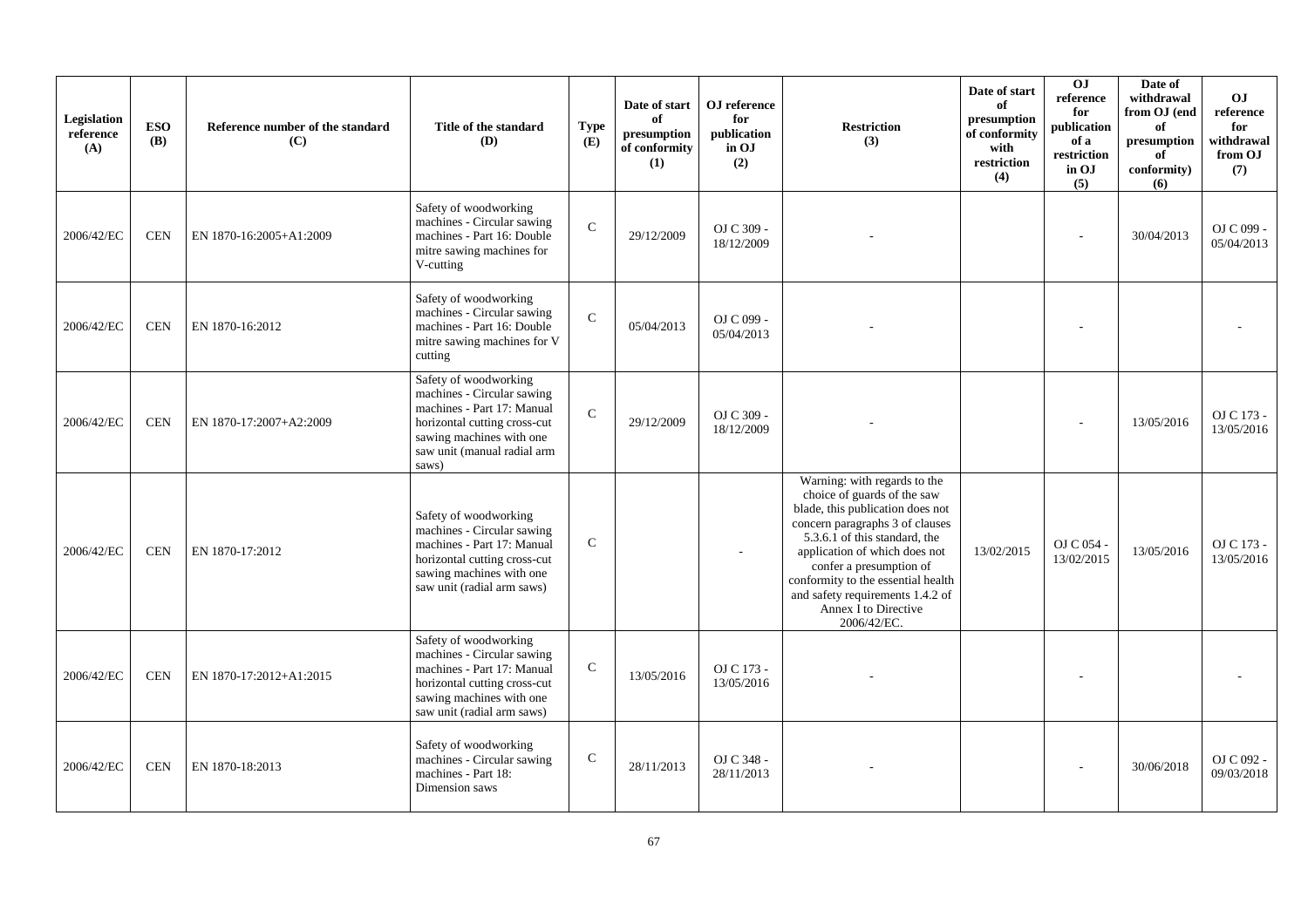| Legislation<br>reference<br>(A) | <b>ESO</b><br><b>(B)</b> | Reference number of the standard<br>(C) | Title of the standard<br>(D)                                                                                                                                     | <b>Type</b><br>(E) | Date of start<br>of<br>presumption<br>of conformity<br>(1) | OJ reference<br>for<br>publication<br>in OJ<br>(2) | <b>Restriction</b><br>(3) | Date of start<br>of<br>presumption<br>of conformity<br>with<br>restriction<br>(4) | 0J<br>reference<br>for<br>publication<br>of a<br>restriction<br>in OJ<br>(5) | Date of<br>withdrawal<br>from OJ (end<br>of<br>presumption<br>of<br>conformity)<br>(6) | O <sub>J</sub><br>reference<br>for<br>withdrawal<br>from OJ<br>(7) |
|---------------------------------|--------------------------|-----------------------------------------|------------------------------------------------------------------------------------------------------------------------------------------------------------------|--------------------|------------------------------------------------------------|----------------------------------------------------|---------------------------|-----------------------------------------------------------------------------------|------------------------------------------------------------------------------|----------------------------------------------------------------------------------------|--------------------------------------------------------------------|
| 2006/42/EC                      | <b>CEN</b>               | EN 1870-19:2013                         | Safety of woodworking<br>machines - Circular sawing<br>machines - Part 19: Circular<br>saw benches (with and<br>without sliding table) and<br>building site saws | $\mathbf C$        | 11/04/2014                                                 | OJ C 110 -<br>11/04/2014                           |                           |                                                                                   |                                                                              | 03/09/2022                                                                             | OJ L 072 -<br>03/03/2021                                           |
| 2006/42/EC                      | <b>CEN</b>               | EN 1889-1:2011                          | Machines for underground<br>mines - Mobile machines<br>working underground -<br>Safety - Part 1: Rubber tyred<br>vehicles                                        | $\mathcal{C}$      | 18/11/2011                                                 | OJ C 338 -<br>18/11/2011                           |                           |                                                                                   |                                                                              | 02/10/2021                                                                             | OJ L 102 -<br>02/04/2020                                           |
| 2006/42/EC                      | <b>CEN</b>               | EN 1889-2:2003+A1:2009                  | Machines for underground<br>mines - Mobile machines<br>working underground -<br>Safety - Part 2: Rail<br>locomotives                                             | $\mathbf C$        | 29/12/2009                                                 | OJ C 214 -<br>08/09/2009                           |                           |                                                                                   |                                                                              |                                                                                        |                                                                    |
| 2006/42/EC                      | <b>CEN</b>               | EN 1915-1:2001+A1:2009                  | Aircraft ground support<br>equipment - General<br>requirements - Part 1: Basic<br>safety requirements                                                            | $\mathsf{C}$       | 29/12/2009                                                 | OJ C 214 -<br>08/09/2009                           |                           |                                                                                   |                                                                              | 28/11/2013                                                                             | OJ C 348 -<br>28/11/2013                                           |
| 2006/42/EC                      | <b>CEN</b>               | EN 1915-1:2013                          | Aircraft ground support<br>equipment - General<br>requirements - Part 1: Basic<br>safety requirements                                                            | $\mathcal{C}$      | 28/11/2013                                                 | OJ C 348 -<br>28/11/2013                           |                           |                                                                                   |                                                                              |                                                                                        |                                                                    |
| 2006/42/EC                      | <b>CEN</b>               | EN 1915-2:2001+A1:2009                  | Aircraft ground support<br>equipment - General<br>requirements - Part 2:<br>Stability and strength<br>requirements, calculations<br>and test methods             | $\mathsf{C}$       | 29/12/2009                                                 | OJ C 214 -<br>08/09/2009                           |                           |                                                                                   |                                                                              |                                                                                        |                                                                    |
| 2006/42/EC                      | <b>CEN</b>               | EN 1915-3:2004+A1:2009                  | Aircraft ground support<br>equipment - General<br>requirements - Part 3:<br>Vibration measurement<br>methods and reduction                                       | $\mathcal{C}$      | 29/12/2009                                                 | OJ C 214 -<br>08/09/2009                           |                           |                                                                                   |                                                                              |                                                                                        |                                                                    |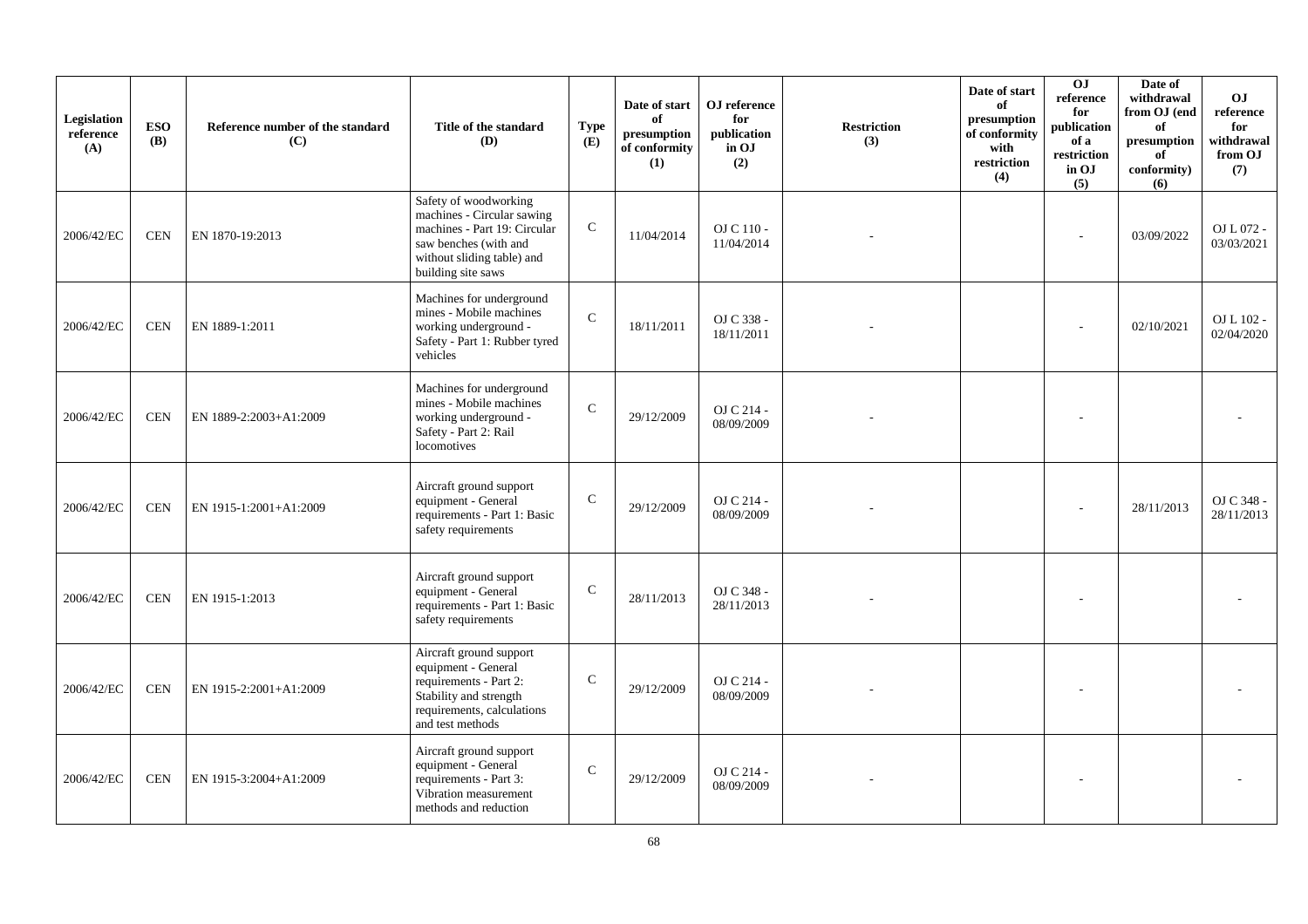| Legislation<br>reference<br>(A) | <b>ESO</b><br><b>(B)</b> | Reference number of the standard<br>(C) | Title of the standard<br>(D)                                                                                           | <b>Type</b><br>(E) | Date of start<br>of<br>presumption<br>of conformity<br>(1) | OJ reference<br>for<br>publication<br>in OJ<br>(2) | <b>Restriction</b><br>(3) | Date of start<br>of<br>presumption<br>of conformity<br>with<br>restriction<br>(4) | 0J<br>reference<br>for<br>publication<br>of a<br>restriction<br>in OJ<br>(5) | Date of<br>withdrawal<br>from OJ (end<br>of<br>presumption<br>of<br>conformity)<br>(6) | O <sub>J</sub><br>reference<br>for<br>withdrawal<br>from OJ<br>(7) |
|---------------------------------|--------------------------|-----------------------------------------|------------------------------------------------------------------------------------------------------------------------|--------------------|------------------------------------------------------------|----------------------------------------------------|---------------------------|-----------------------------------------------------------------------------------|------------------------------------------------------------------------------|----------------------------------------------------------------------------------------|--------------------------------------------------------------------|
| 2006/42/EC                      | <b>CEN</b>               | EN 1915-4:2004+A1:2009                  | Aircraft ground support<br>equipment - General<br>requirements - Part 4: Noise<br>measurement methods and<br>reduction | $\mathsf{C}$       | 29/12/2009                                                 | OJ C 214 -<br>08/09/2009                           |                           |                                                                                   |                                                                              |                                                                                        |                                                                    |
| 2006/42/EC                      | <b>CEN</b>               | EN 1953:1998+A1:2009                    | Atomising and spraying<br>equipment for coating<br>materials - Safety<br>requirements                                  | $\mathbf C$        | 29/12/2009                                                 | OJ C 309 -<br>18/12/2009                           |                           |                                                                                   |                                                                              | 31/03/2014                                                                             | OJ C 348 -<br>28/11/2013                                           |
| 2006/42/EC                      | <b>CEN</b>               | EN 1953:2013                            | Atomising and spraying<br>equipment for coating<br>materials - Safety<br>requirements                                  | $\mathsf{C}$       | 28/11/2013                                                 | OJ C 348 -<br>28/11/2013                           |                           |                                                                                   |                                                                              |                                                                                        |                                                                    |
| 2006/42/EC                      | <b>CEN</b>               | EN 1974:1998+A1:2009                    | Food processing machinery -<br>Slicing machines - Safety<br>and hygiene requirements                                   | $\mathbf C$        | 29/12/2009                                                 | OJ C 309 -<br>18/12/2009                           |                           |                                                                                   |                                                                              |                                                                                        |                                                                    |
| 2006/42/EC                      | <b>CEN</b>               | EN ISO 2151:2008                        | Acoustics - Noise test code<br>for compressors and vacuum<br>pumps - Engineering method<br>(Grade 2) (ISO 2151:2004)   | ${\bf C}$          | 29/12/2009                                                 | OJ C 214 -<br>08/09/2009                           |                           |                                                                                   |                                                                              |                                                                                        |                                                                    |
| 2006/42/EC                      | <b>CEN</b>               | EN ISO 2860:2008                        | Earth-moving machinery -<br>Minimum access dimensions<br>(ISO 2860:1992)                                               | $\mathbf C$        | 29/12/2009                                                 | OJ C 214 -<br>08/09/2009                           |                           |                                                                                   |                                                                              |                                                                                        |                                                                    |
| 2006/42/EC                      | <b>CEN</b>               | EN ISO 2867:2008                        | Earth-moving machinery -<br>Access systems (ISO<br>2867:2006, including Cor<br>1:2008                                  | $\mathsf{C}$       | 29/12/2009                                                 | OJ C 214 -<br>08/09/2009                           |                           |                                                                                   |                                                                              | 31/07/2014                                                                             | OJ C 338 -<br>18/11/2011                                           |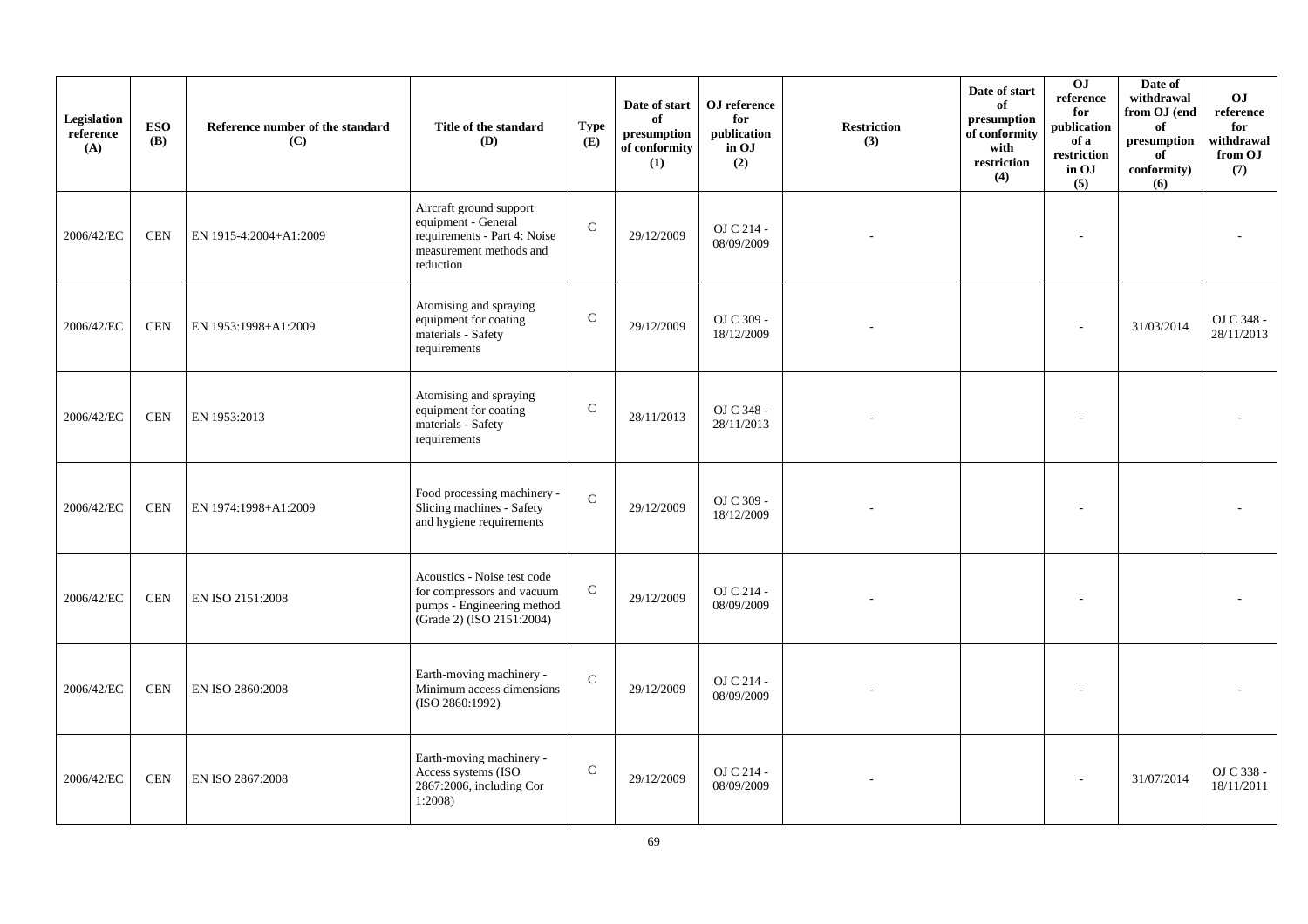| Legislation<br>reference<br>(A) | <b>ESO</b><br><b>(B)</b> | Reference number of the standard<br>(C)       | Title of the standard<br>(D)                                                                                                                            | <b>Type</b><br>(E) | Date of start<br>of<br>$\bf{presumption}$<br>of conformity<br>(1) | OJ reference<br>for<br>publication<br>in OJ<br>(2) | <b>Restriction</b><br>(3) | Date of start<br>of<br>presumption<br>of conformity<br>with<br>restriction<br>(4) | 0J<br>$\rm reference$<br>for<br>publication<br>of a<br>restriction<br>in OJ<br>(5) | Date of<br>withdrawal<br>from OJ (end<br>of<br>presumption<br>of<br>conformity)<br>(6) | O <sub>J</sub><br>reference<br>for<br>withdrawal<br>from OJ<br>(7) |
|---------------------------------|--------------------------|-----------------------------------------------|---------------------------------------------------------------------------------------------------------------------------------------------------------|--------------------|-------------------------------------------------------------------|----------------------------------------------------|---------------------------|-----------------------------------------------------------------------------------|------------------------------------------------------------------------------------|----------------------------------------------------------------------------------------|--------------------------------------------------------------------|
| 2006/42/EC                      | <b>CEN</b>               | EN ISO 2867:2011                              | Earth-moving machinery -<br>Access systems (ISO<br>2867:2011)                                                                                           | $\mathbf C$        | 18/11/2011                                                        | OJ C 338 -<br>18/11/2011                           |                           |                                                                                   |                                                                                    |                                                                                        |                                                                    |
| 2006/42/EC                      | <b>CEN</b>               | EN ISO 3164:2008                              | Earth-moving machinery -<br>Laboratory evaluations of<br>protective structures -<br>Specifications for deflection-<br>limiting volume (ISO<br>3164:1995 | $\mathsf{C}$       | 29/12/2009                                                        | OJ C 214 -<br>08/09/2009                           |                           |                                                                                   |                                                                                    | 30/11/2013                                                                             | OJ C 348 -<br>28/11/2013                                           |
| 2006/42/EC                      | <b>CEN</b>               | EN ISO 3164:2013                              | Earth-moving machinery -<br>Laboratory evaluations of<br>protective structures -<br>Specifications for deflection-<br>limiting volume (ISO<br>3164:2013 | $\mathbf C$        | 28/11/2013                                                        | OJ C 348 -<br>28/11/2013                           |                           |                                                                                   |                                                                                    |                                                                                        |                                                                    |
| 2006/42/EC                      | <b>CEN</b>               | EN ISO 3266:2010                              | Forged steel eyebolts grade 4<br>for general lifting purposes<br>(ISO 3266:2010)                                                                        | $\mathbf C$        | 20/10/2010                                                        | OJ C 284 -<br>20/10/2010                           |                           |                                                                                   |                                                                                    | 30/06/2016                                                                             | OJ C 173 -<br>13/05/2016                                           |
| 2006/42/EC                      | <b>CEN</b>               | EN ISO 3266:2010,<br>EN ISO 3266:2010/A1:2015 | Forged steel eyebolts grade 4<br>for general lifting purposes<br>(ISO 3266:2010)                                                                        | $\mathbf C$        | 13/05/2016                                                        | OJ C 173 -<br>13/05/2016                           |                           |                                                                                   |                                                                                    |                                                                                        |                                                                    |
| 2006/42/EC                      | <b>CEN</b>               | EN ISO 3411:2007                              | Earth-moving machinery -<br>Physical dimensions of<br>operators and minimum<br>operator space envelope (ISO<br>3411:2007)                               | $\mathcal{C}$      | 29/12/2009                                                        | OJ C 214 -<br>08/09/2009                           |                           |                                                                                   |                                                                                    |                                                                                        |                                                                    |
| 2006/42/EC                      | <b>CEN</b>               | EN ISO 3449:2008                              | Earth-moving machinery -<br>Falling-object protective<br>structures - Laboratory tests<br>and performance<br>requirements (ISO<br>3449:2005)            | ${\bf C}$          | 29/12/2009                                                        | OJ C 214 -<br>08/09/2009                           |                           |                                                                                   |                                                                                    |                                                                                        |                                                                    |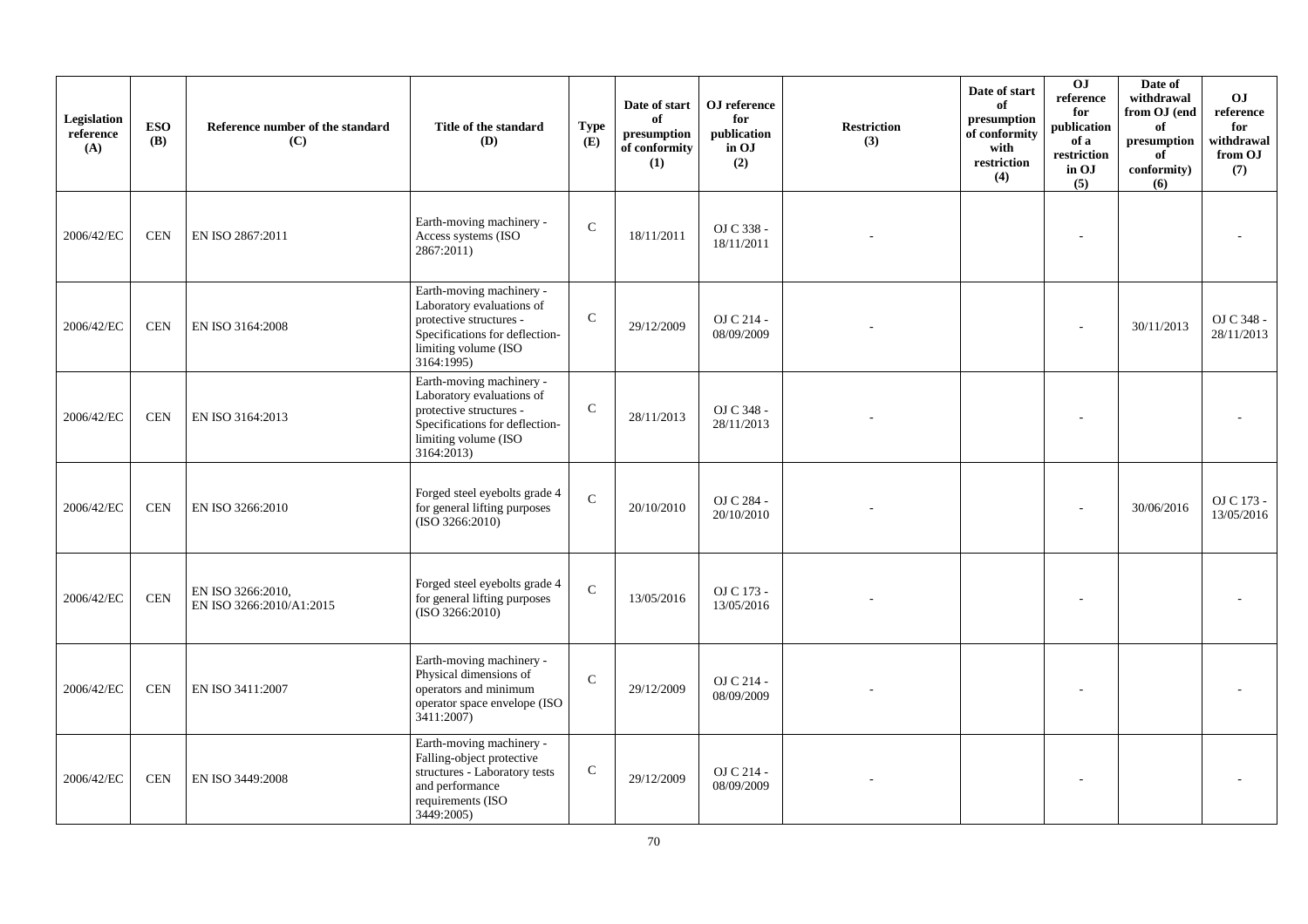| Legislation<br>reference<br>(A) | <b>ESO</b><br><b>(B)</b> | Reference number of the standard<br>(C)                                          | Title of the standard<br><b>(D)</b>                                                                                                                                                                                                                   | <b>Type</b><br>(E) | Date of start<br>of<br>presumption<br>of conformity<br>(1) | OJ reference<br>for<br>publication<br>in OJ<br>(2) | <b>Restriction</b><br>(3) | Date of start<br>of<br>presumption<br>of conformity<br>with<br>restriction<br>(4) | $\overline{0}$<br>reference<br>for<br>publication<br>of a<br>restriction<br>in OJ<br>(5) | Date of<br>withdrawal<br>from OJ (end<br>of<br>presumption<br>of<br>conformity)<br>(6) | O <sub>J</sub><br>reference<br>for<br>withdrawal<br>from OJ<br>(7) |
|---------------------------------|--------------------------|----------------------------------------------------------------------------------|-------------------------------------------------------------------------------------------------------------------------------------------------------------------------------------------------------------------------------------------------------|--------------------|------------------------------------------------------------|----------------------------------------------------|---------------------------|-----------------------------------------------------------------------------------|------------------------------------------------------------------------------------------|----------------------------------------------------------------------------------------|--------------------------------------------------------------------|
| 2006/42/EC                      | <b>CEN</b>               | EN ISO 3450:2008                                                                 | Earth-moving machinery -<br>Braking systems of rubber-<br>tyred machines - Systems<br>and performance<br>requirements and test<br>procedures (ISO 3450:1996)                                                                                          | $\mathsf C$        | 29/12/2009                                                 | OJ C 214 -<br>08/09/2009                           |                           |                                                                                   |                                                                                          | 31/05/2012                                                                             | OJ C 061 -<br>29/02/2012                                           |
| 2006/42/EC                      | <b>CEN</b>               | EN ISO 3450:2011                                                                 | Earth-moving machinery -<br>Wheeled or high-speed<br>rubber-tracked machines -<br>Performance requirements<br>and test procedures for brake<br>systems (ISO 3450:2011)                                                                                | ${\bf C}$          | 29/02/2012                                                 | OJ C 061 -<br>29/02/2012                           |                           |                                                                                   |                                                                                          |                                                                                        |                                                                    |
| 2006/42/EC                      | <b>CEN</b>               | EN ISO 3457:2008                                                                 | Earth-moving machinery -<br>Guards - Definitions and<br>requirements (ISO<br>3457:2003)                                                                                                                                                               | $\mathbf C$        | 29/12/2009                                                 | OJ C 214 -<br>08/09/2009                           |                           |                                                                                   |                                                                                          |                                                                                        |                                                                    |
| 2006/42/EC                      | <b>CEN</b>               | EN ISO 3471:2008                                                                 | Earth-moving machinery -<br>Roll-over protective<br>structures - Laboratory tests<br>and performance<br>requirements (ISO<br>3471:2008)                                                                                                               | $\mathsf{C}$       | 29/12/2009                                                 | OJ C 214 -<br>08/09/2009                           |                           |                                                                                   |                                                                                          |                                                                                        |                                                                    |
| 2006/42/EC                      | $\mbox{CEN}$             | EN ISO 3691-1:2015,<br>EN ISO 3691-1:2015/AC:2016                                | Industrial trucks - Safety<br>requirements and verification<br>- Part 1: Self-propelled<br>industrial trucks, other than<br>driverless trucks, variable-<br>reach trucks and burden-<br>carrier trucks (ISO 3691-<br>1:2011, including Cor<br>1:2013) | $\mathcal{C}$      | 15/01/2016                                                 | OJ C 014 -<br>15/01/2016                           |                           |                                                                                   |                                                                                          | 03/09/2022                                                                             | OJ L 072 -<br>03/03/2021                                           |
| 2006/42/EC                      | $\mbox{CEN}$             | EN ISO 3691-1:2015,<br>EN ISO 3691-1:2015/AC:2016,<br>EN ISO 3691-1:2015/A1:2020 | Industrial trucks - Safety<br>requirements and verification<br>- Part 1: Self-propelled<br>industrial trucks, other than<br>driverless trucks, variable-<br>reach trucks and burden-<br>carrier trucks (ISO 3691-<br>1:2011, including Cor<br>1:2013) | $\mathcal{C}$      | 03/03/2021                                                 | OJ L 072 -<br>03/03/2021                           |                           |                                                                                   |                                                                                          |                                                                                        |                                                                    |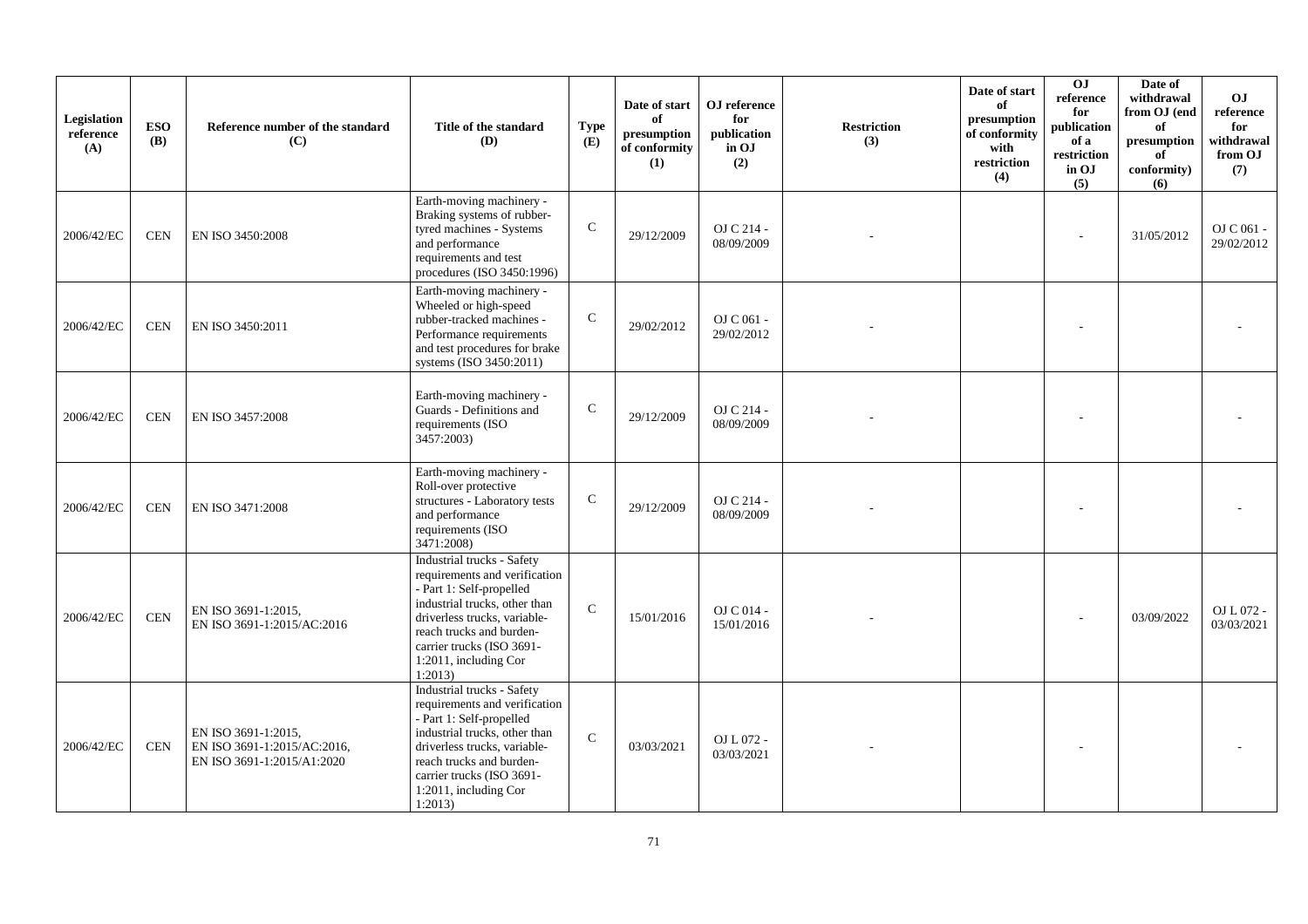| Legislation<br>reference<br>(A) | <b>ESO</b><br><b>(B)</b> | Reference number of the standard<br>(C)           | Title of the standard<br><b>(D)</b>                                                                                            | <b>Type</b><br>(E) | Date of start<br>of<br>presumption<br>of conformity<br>(1) | ${\bf OJ}$ reference<br>for<br>publication<br>in OJ<br>(2) | <b>Restriction</b><br>(3) | Date of start<br>of<br>presumption<br>of conformity<br>with<br>restriction<br>(4) | 0J<br>reference<br>for<br>publication<br>of a<br>restriction<br>in OJ<br>(5) | Date of<br>withdrawal<br>from OJ (end<br>of<br>presumption<br>of<br>conformity)<br>(6) | O <sub>J</sub><br>reference<br>for<br>withdrawal<br>from OJ<br>(7) |
|---------------------------------|--------------------------|---------------------------------------------------|--------------------------------------------------------------------------------------------------------------------------------|--------------------|------------------------------------------------------------|------------------------------------------------------------|---------------------------|-----------------------------------------------------------------------------------|------------------------------------------------------------------------------|----------------------------------------------------------------------------------------|--------------------------------------------------------------------|
| 2006/42/EC                      | <b>CEN</b>               | EN ISO 3691-5:2009                                | Industrial trucks - Safety<br>requirements and verification<br>- Part 5: Pedestrian-propelled<br>trucks (ISO 3691-5:2009)      | $\mathbf C$        | 28/11/2013                                                 | OJ C 348 -<br>28/11/2013                                   |                           |                                                                                   |                                                                              | 31/08/2014                                                                             | OJ C 220 -<br>11/07/2014                                           |
| 2006/42/EC                      | <b>CEN</b>               | EN ISO 3691-5:2014,<br>EN ISO 3691-5:2014/AC:2014 | Industrial trucks - Safety<br>requirements and verification<br>- Part 5: Pedestrian-propelled<br>trucks (ISO 3691-5:2014)      | ${\bf C}$          | 11/07/2014                                                 | OJ C 220 -<br>11/07/2014                                   |                           |                                                                                   |                                                                              | 02/10/2021                                                                             | OJ L 102 -<br>02/04/2020                                           |
| 2006/42/EC                      | <b>CEN</b>               | EN ISO 3691-5:2015                                | Industrial trucks - Safety<br>requirements and verification<br>- Part 5: Pedestrian-propelled<br>trucks (ISO 3691-5:2014)      | $\mathbf C$        | 02/04/2020                                                 | OJ L 102 -<br>02/04/2020                                   |                           |                                                                                   |                                                                              | 03/09/2022                                                                             | OJ L 072 -<br>03/03/2021                                           |
| 2006/42/EC                      | $\mbox{CEN}$             | EN ISO 3691-5:2015,<br>EN ISO 3691-5:2015/A1:2020 | Industrial trucks - Safety<br>requirements and verification<br>- Part 5: Pedestrian-propelled<br>trucks (ISO 3691-5:2014)      | ${\bf C}$          | 03/03/2021                                                 | OJ L 072 -<br>03/03/2021                                   |                           |                                                                                   |                                                                              |                                                                                        |                                                                    |
| 2006/42/EC                      | $\mbox{CEN}$             | EN ISO 3691-6:2013,<br>EN ISO 3691-6:2013/AC:2014 | Industrial trucks - Safety<br>requirements and verification<br>- Part 6: Burden and<br>personnel carriers (ISO<br>3691-6:2013) | $\mathbf C$        | 11/07/2014                                                 | OJ C 220 -<br>11/07/2014                                   |                           |                                                                                   |                                                                              | 13/05/2016                                                                             | OJ C 173 -<br>13/05/2016                                           |
| 2006/42/EC                      | $\mbox{CEN}$             | EN ISO 3691-6:2015,<br>EN ISO 3691-6:2015/AC:2016 | Industrial trucks - Safety<br>requirements and verification<br>- Part 6: Burden and<br>personnel carriers (ISO<br>3691-6:2013) | ${\bf C}$          | 13/05/2016                                                 | OJ C 173 -<br>13/05/2016                                   |                           |                                                                                   |                                                                              |                                                                                        |                                                                    |
| 2006/42/EC                      | $\mbox{CEN}$             | EN ISO 4254-1:2009,<br>EN ISO 4254-1:2009/AC:2010 | Agricultural machinery -<br>Safety - Part 1: General<br>requirements (ISO 4254-<br>1:2008                                      | $\mathbf C$        | 29/12/2009                                                 | OJ C 309 -<br>18/12/2009                                   |                           |                                                                                   |                                                                              | 30/11/2013                                                                             | OJ C 348 -<br>28/11/2013                                           |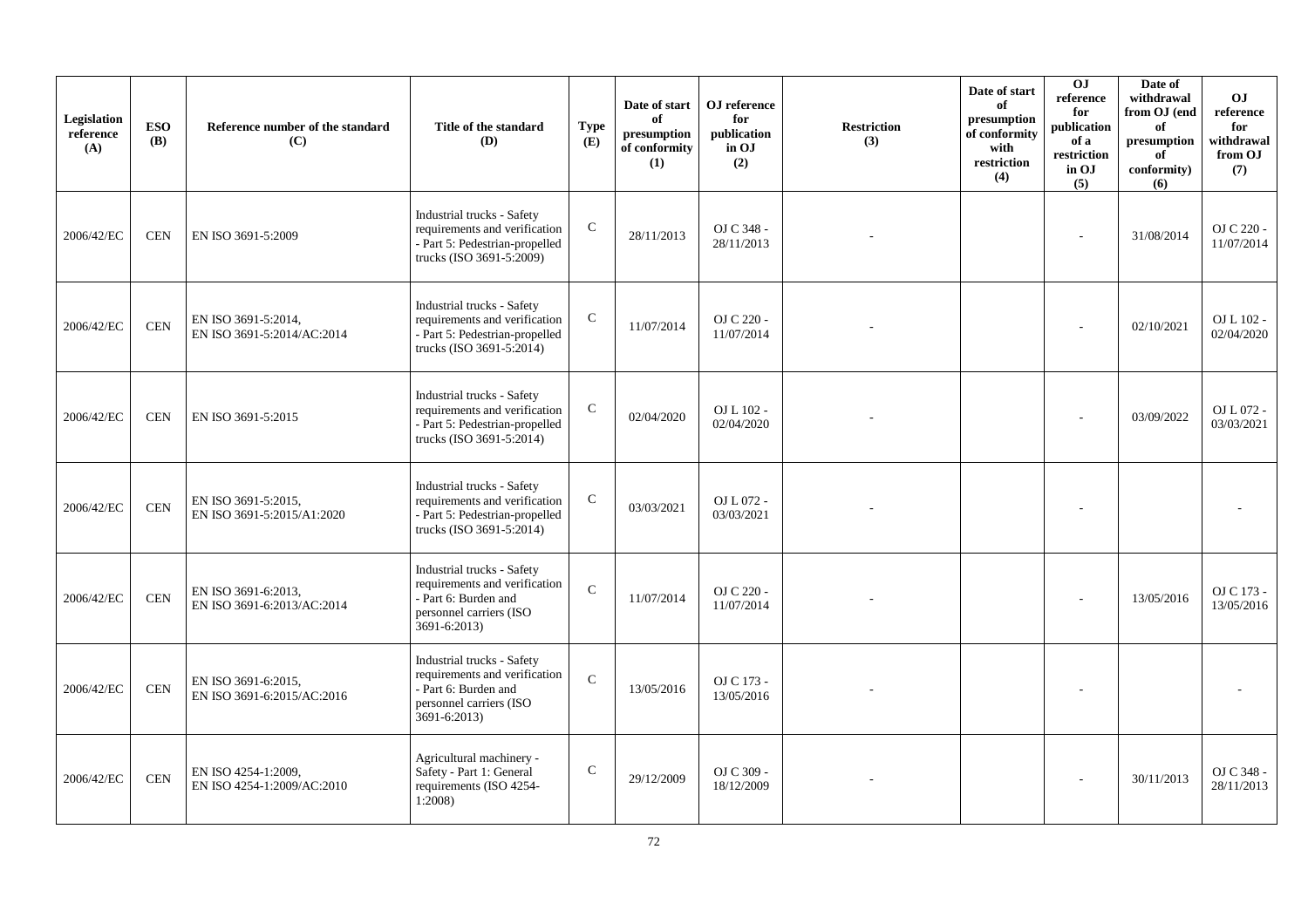| Legislation<br>reference<br>(A) | <b>ESO</b><br><b>(B)</b> | Reference number of the standard<br>(C)           | Title of the standard<br>(D)                                                                                                                                   | <b>Type</b><br>(E) | Date of start<br>of<br>$\bf{presumption}$<br>of conformity<br>(1) | OJ reference<br>for<br>publication<br>in OJ<br>(2) | <b>Restriction</b><br>(3) | Date of start<br>of<br>presumption<br>of conformity<br>with<br>restriction<br>(4) | 0J<br>reference<br>for<br>publication<br>of a<br>restriction<br>in OJ<br>(5) | Date of<br>withdrawal<br>from OJ (end<br>of<br>presumption<br>of<br>conformity)<br>(6) | O <sub>J</sub><br>reference<br>for<br>withdrawal<br>from OJ<br>(7) |
|---------------------------------|--------------------------|---------------------------------------------------|----------------------------------------------------------------------------------------------------------------------------------------------------------------|--------------------|-------------------------------------------------------------------|----------------------------------------------------|---------------------------|-----------------------------------------------------------------------------------|------------------------------------------------------------------------------|----------------------------------------------------------------------------------------|--------------------------------------------------------------------|
| 2006/42/EC                      | <b>CEN</b>               | EN ISO 4254-1:2013                                | Agricultural machinery -<br>Safety - Part 1: General<br>requirements (ISO 4254-<br>1:2013)                                                                     | $\mathbf C$        | 28/11/2013                                                        | OJ C 348 -<br>28/11/2013                           |                           |                                                                                   | ÷                                                                            | 13/05/2016                                                                             | OJ C 173 -<br>13/05/2016                                           |
| 2006/42/EC                      | <b>CEN</b>               | EN ISO 4254-1:2015                                | Agricultural machinery -<br>Safety - Part 1: General<br>requirements (ISO 4254-<br>1:2013)                                                                     | $\mathsf{C}$       | 13/05/2016                                                        | OJ C 173 -<br>13/05/2016                           |                           |                                                                                   |                                                                              |                                                                                        |                                                                    |
| 2006/42/EC                      | $\mbox{CEN}$             | EN ISO 4254-5:2009.<br>EN ISO 4254-5:2009/AC:2010 | Agricultural machinery -<br>Safety - Part 5: Power-driven<br>soil-working machines (ISO<br>4254-5:2008)                                                        | $\mathbf C$        | 26/05/2010                                                        | OJ C 136 -<br>26/05/2010                           |                           |                                                                                   |                                                                              | 19/09/2020                                                                             | OJ L 286 -<br>07/11/2019                                           |
| 2006/42/EC                      | <b>CEN</b>               | EN ISO 4254-5:2018                                | Agricultural machinery -<br>Safety - Part 5: Power-driven<br>soil-working machines (ISO<br>4254-5:2018)                                                        | ${\bf C}$          | 19/03/2019                                                        | OJ L 075 -<br>19/03/2019                           |                           |                                                                                   |                                                                              |                                                                                        |                                                                    |
| 2006/42/EC                      | $\mbox{CEN}$             | EN ISO 4254-6:2009,<br>EN ISO 4254-6:2009/AC:2010 | Agricultural machinery -<br>Safety - Part 6: Sprayers and<br>liquid fertilizer distributors<br>$(ISO 4254-6:2009)$                                             | $\mathbf C$        | 26/05/2010                                                        | OJ C 136 -<br>26/05/2010                           |                           |                                                                                   |                                                                              |                                                                                        |                                                                    |
| 2006/42/EC                      | $\mbox{CEN}$             | EN ISO 4254-7:2009,<br>EN ISO 4254-7:2009/AC:2010 | Agricultural machinery -<br>Safety - Part 7: Combine<br>harvesters, forage harvesters<br>and cotton harvesters (ISO<br>4254-7:2008)                            | $\mathbf{C}$       | 26/05/2010                                                        | OJ C 136 -<br>26/05/2010                           |                           |                                                                                   |                                                                              | 19/09/2020                                                                             | OJ L 286 -<br>07/11/2019                                           |
| 2006/42/EC                      | <b>CEN</b>               | EN ISO 4254-7:2017                                | Agricultural machinery -<br>Safety - Part 7: Combine<br>harvesters, forage harvesters,<br>cotton harvesters and sugar<br>cane harversters (ISO 4254-<br>7:2017 | ${\bf C}$          | 19/03/2019                                                        | OJ L 075 -<br>19/03/2019                           |                           |                                                                                   |                                                                              |                                                                                        |                                                                    |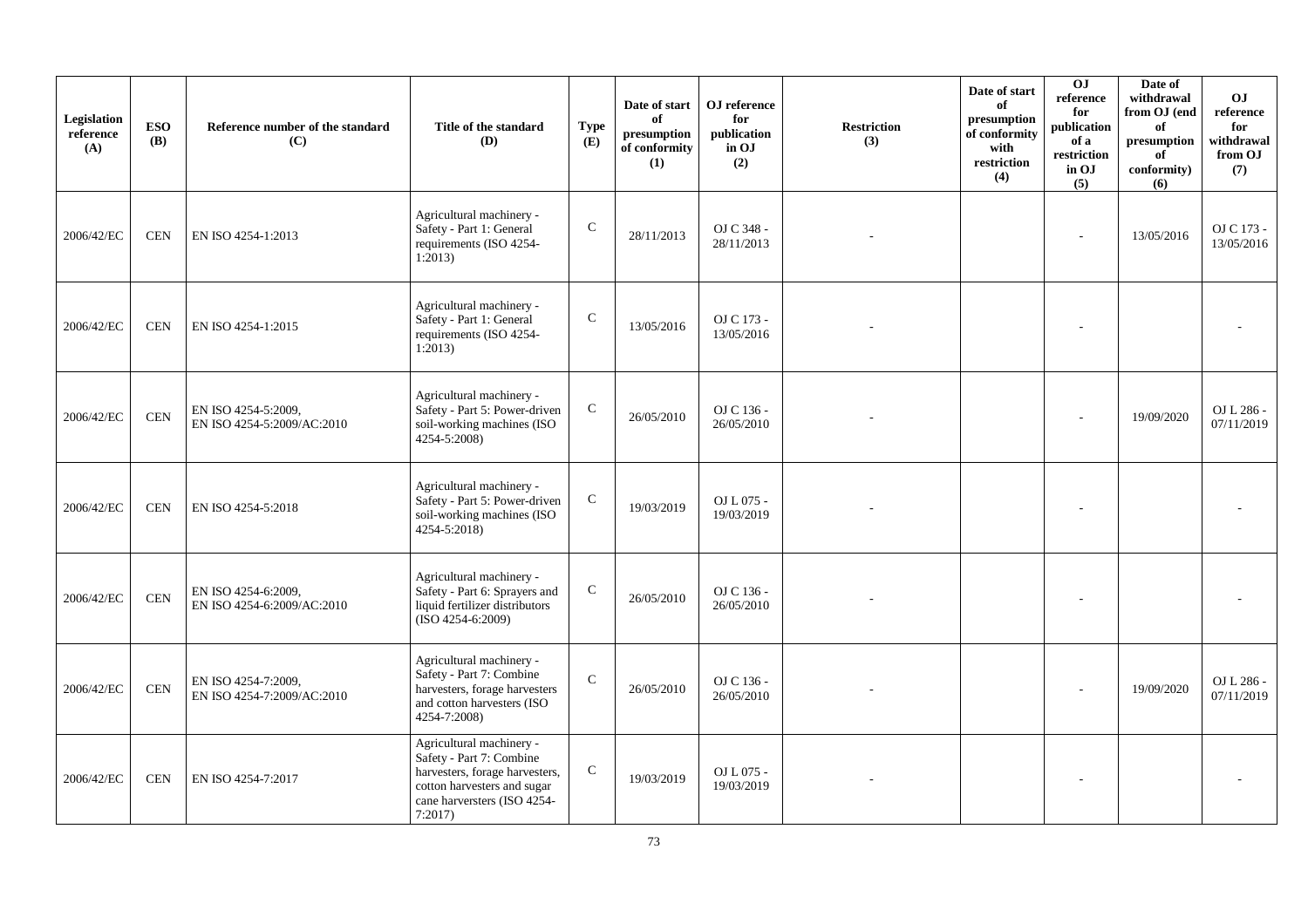| Legislation<br>reference<br>(A) | <b>ESO</b><br><b>(B)</b> | Reference number of the standard<br>(C)             | Title of the standard<br>(D)                                                                                        | <b>Type</b><br>(E) | Date of start<br>of<br>$\bf{presumption}$<br>of conformity<br>(1) | OJ reference<br>for<br>publication<br>in OJ<br>(2) | <b>Restriction</b><br>(3) | Date of start<br>of<br>presumption<br>of conformity<br>with<br>restriction<br>(4) | 0J<br>reference<br>for<br>publication<br>of a<br>restriction<br>in OJ<br>(5) | Date of<br>withdrawal<br>from OJ (end<br>of<br>presumption<br>of<br>conformity)<br>(6) | O <sub>J</sub><br>reference<br>for<br>withdrawal<br>from OJ<br>(7) |
|---------------------------------|--------------------------|-----------------------------------------------------|---------------------------------------------------------------------------------------------------------------------|--------------------|-------------------------------------------------------------------|----------------------------------------------------|---------------------------|-----------------------------------------------------------------------------------|------------------------------------------------------------------------------|----------------------------------------------------------------------------------------|--------------------------------------------------------------------|
| 2006/42/EC                      | <b>CEN</b>               | EN ISO 4254-8:2018                                  | Agricultural machinery -<br>Safety - Part 8: Solid<br>fertilizer distributors (ISO<br>4254-8:2018)                  | $\mathsf{C}$       | 19/03/2019                                                        | OJ L 075 -<br>19/03/2019                           |                           |                                                                                   |                                                                              |                                                                                        |                                                                    |
| 2006/42/EC                      | <b>CEN</b>               | EN ISO 4254-9:2018                                  | Agricultural machinery -<br>Safety - Part 9: Seed drills<br>$(ISO 4254-9:2018)$                                     | ${\bf C}$          | 02/04/2020                                                        | OJ L 102 -<br>02/04/2020                           |                           |                                                                                   |                                                                              |                                                                                        |                                                                    |
| 2006/42/EC                      | <b>CEN</b>               | EN ISO 4254-10:2009,<br>EN ISO 4254-10:2009/AC:2010 | Agricultural machinery -<br>Safety - Part 10: Rotary<br>tedders and rakes (ISO 4254-<br>10:2009)                    | ${\bf C}$          | 26/05/2010                                                        | OJ C 136 -<br>26/05/2010                           |                           |                                                                                   |                                                                              |                                                                                        |                                                                    |
| 2006/42/EC                      | <b>CEN</b>               | EN ISO 4254-11:2010                                 | Agricultural machinery -<br>Safety - Part 11: Pick-up<br>balers (ISO 4254-11:2010)                                  | $\mathbf C$        | 08/04/2011                                                        | OJ C 110 -<br>08/04/2011                           |                           |                                                                                   |                                                                              | 03/09/2022                                                                             | OJ L 072 -<br>03/03/2021                                           |
| 2006/42/EC                      | <b>CEN</b>               | EN ISO 4254-11:2010,<br>EN ISO 4254-11:2010/A1:2020 | Agricultural machinery -<br>Safety - Part 11: Pick-up<br>balers (ISO 4254-11:2010)                                  | $\mathsf{C}$       | 03/03/2021                                                        | OJ L 072 -<br>03/03/2021                           |                           |                                                                                   |                                                                              |                                                                                        |                                                                    |
| 2006/42/EC                      | <b>CEN</b>               | EN ISO 4254-12:2012                                 | Agricultural machinery -<br>Safety - Part 12: Rotary disc<br>and drum mowers and flail<br>mowers (ISO 4254-12:2012) | $\mathbf C$        | 24/08/2012                                                        | OJ C 256 -<br>24/08/2012                           |                           |                                                                                   |                                                                              | 30/06/2018                                                                             | OJ C 092 -<br>09/03/2018                                           |
| 2006/42/EC                      | $\mbox{CEN}$             | EN ISO 4254-12:2012,<br>EN ISO 4254-12:2012/A1:2017 | Agricultural machinery -<br>Safety - Part 12: Rotary disc<br>and drum mowers and flail<br>mowers (ISO 4254-12:2012) | $\mathsf{C}$       | 09/03/2018                                                        | OJ C 092 -<br>09/03/2018                           |                           |                                                                                   |                                                                              |                                                                                        |                                                                    |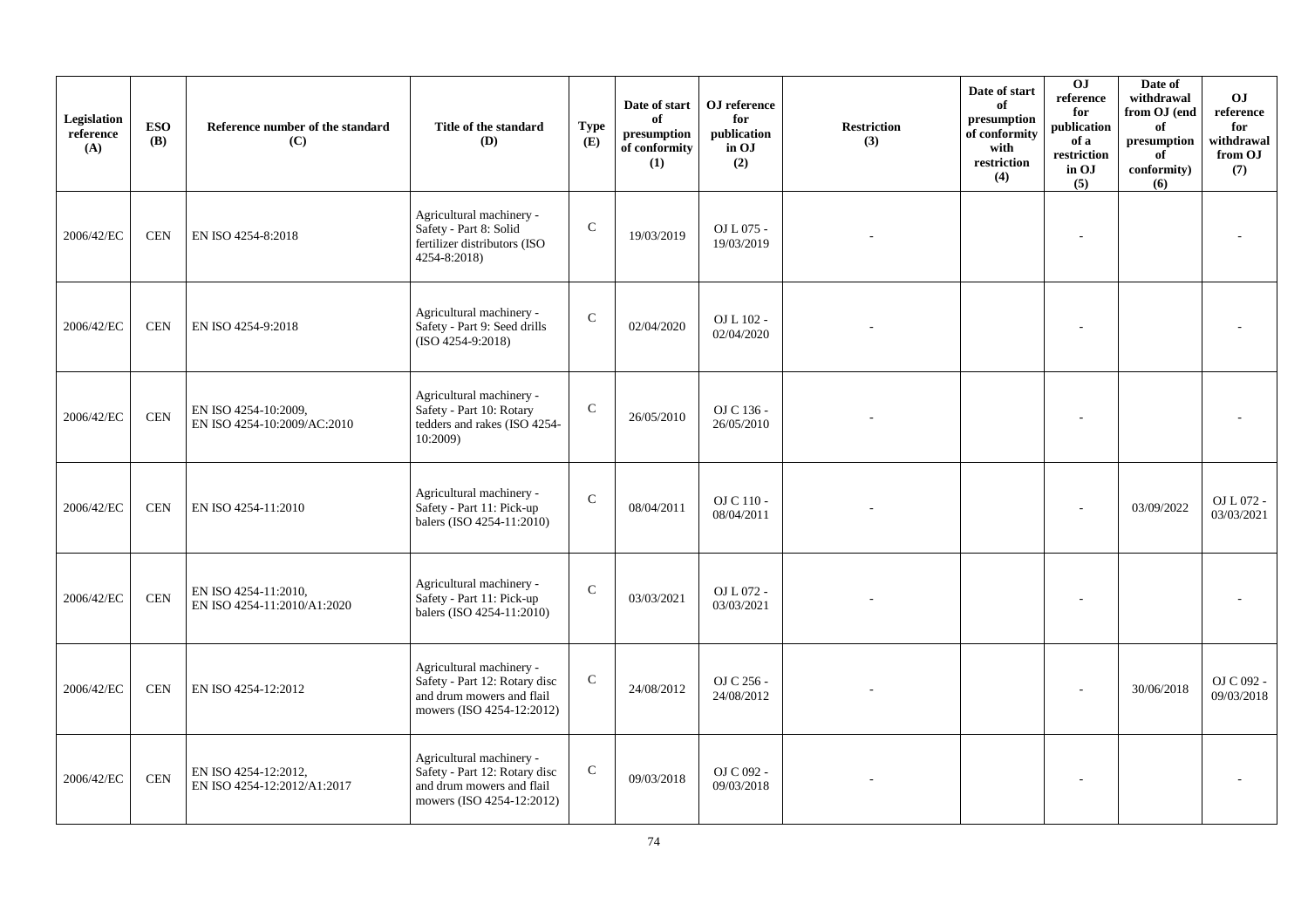| Legislation<br>reference<br>(A) | <b>ESO</b><br><b>(B)</b> | Reference number of the standard<br>(C)           | Title of the standard<br><b>(D)</b>                                                                                                                             | <b>Type</b><br>(E) | Date of start<br>of<br>presumption<br>of conformity<br>(1) | OJ reference<br>for<br>publication<br>in OJ<br>(2) | <b>Restriction</b><br>(3) | Date of start<br>of<br>presumption<br>of conformity<br>with<br>restriction<br>(4) | 0 <sub>J</sub><br>reference<br>for<br>publication<br>of a<br>$\operatorname{restriction}$<br>in OJ<br>(5) | Date of<br>withdrawal<br>from OJ (end<br>of<br>presumption<br>of<br>conformity)<br>(6) | O <sub>J</sub><br>reference<br>for<br>withdrawal<br>from OJ<br>(7) |
|---------------------------------|--------------------------|---------------------------------------------------|-----------------------------------------------------------------------------------------------------------------------------------------------------------------|--------------------|------------------------------------------------------------|----------------------------------------------------|---------------------------|-----------------------------------------------------------------------------------|-----------------------------------------------------------------------------------------------------------|----------------------------------------------------------------------------------------|--------------------------------------------------------------------|
| 2006/42/EC                      | <b>CEN</b>               | EN ISO 4254-14:2016                               | Agricultural machinery -<br>Safety - Part 14: Bale<br>wrappers (ISO 4254-<br>14:2016)                                                                           | $\mathbf C$        | 09/09/2016                                                 | OJ C 332 -<br>09/09/2016                           |                           |                                                                                   |                                                                                                           |                                                                                        |                                                                    |
| 2006/42/EC                      | <b>CEN</b>               | EN ISO 5010:2019                                  | Earth-moving machinery -<br>Wheeled machines - Steering<br>requirements (ISO<br>5010:2019)                                                                      | $\mathsf{C}$       | 03/03/2021                                                 | OJ L 072 -<br>03/03/2021                           |                           |                                                                                   |                                                                                                           |                                                                                        |                                                                    |
| 2006/42/EC                      | <b>CEN</b>               | EN ISO 5395-1:2013                                | Garden equipment - Safety<br>requirements for<br>combustion-engine-powered<br>lawnmowers - Part 1:<br>Terminology and common<br>tests (ISO 5395-1:2013)         | $\mathsf{C}$       | 28/11/2013                                                 | OJ C 348 -<br>28/11/2013                           |                           |                                                                                   |                                                                                                           | 19/09/2020                                                                             | OJ L 286 -<br>07/11/2019                                           |
| 2006/42/EC                      | <b>CEN</b>               | EN ISO 5395-1:2013.<br>EN ISO 5395-1:2013/A1:2018 | Garden equipment - Safety<br>requirements for<br>combustion-engine-powered<br>lawnmowers - Part 1:<br>Terminology and common<br>tests (ISO 5395-1:2013)         | $\mathbf C$        | 19/03/2019                                                 | OJ L 075 -<br>19/03/2019                           |                           |                                                                                   |                                                                                                           |                                                                                        |                                                                    |
| 2006/42/EC                      | <b>CEN</b>               | EN ISO 5395-2:2013                                | Garden equipment - Safety<br>requirements for<br>combustion-engine-powered<br>lawnmowers - Part 2:<br>Pedestrian-controlled<br>lawnmowers (ISO 5395-<br>2:2013) | $\mathcal{C}$      | 28/11/2013                                                 | OJ C 348 -<br>28/11/2013                           |                           |                                                                                   |                                                                                                           | 30/06/2017                                                                             | OJ C 183 -<br>09/06/2017                                           |
| 2006/42/EC                      | $\mbox{CEN}$             | EN ISO 5395-2:2013,<br>EN ISO 5395-2:2013/A1:2016 | Garden equipment - Safety<br>requirements for<br>combustion-engine-powered<br>lawnmowers - Part 2:<br>Pedestrian-controlled<br>lawnmowers (ISO 5395-<br>2:2013) | $\mathcal{C}$      | 09/06/2017                                                 | OJ C 183 -<br>09/06/2017                           |                           |                                                                                   |                                                                                                           | 30/06/2018                                                                             | OJ C 092 -<br>09/03/2018                                           |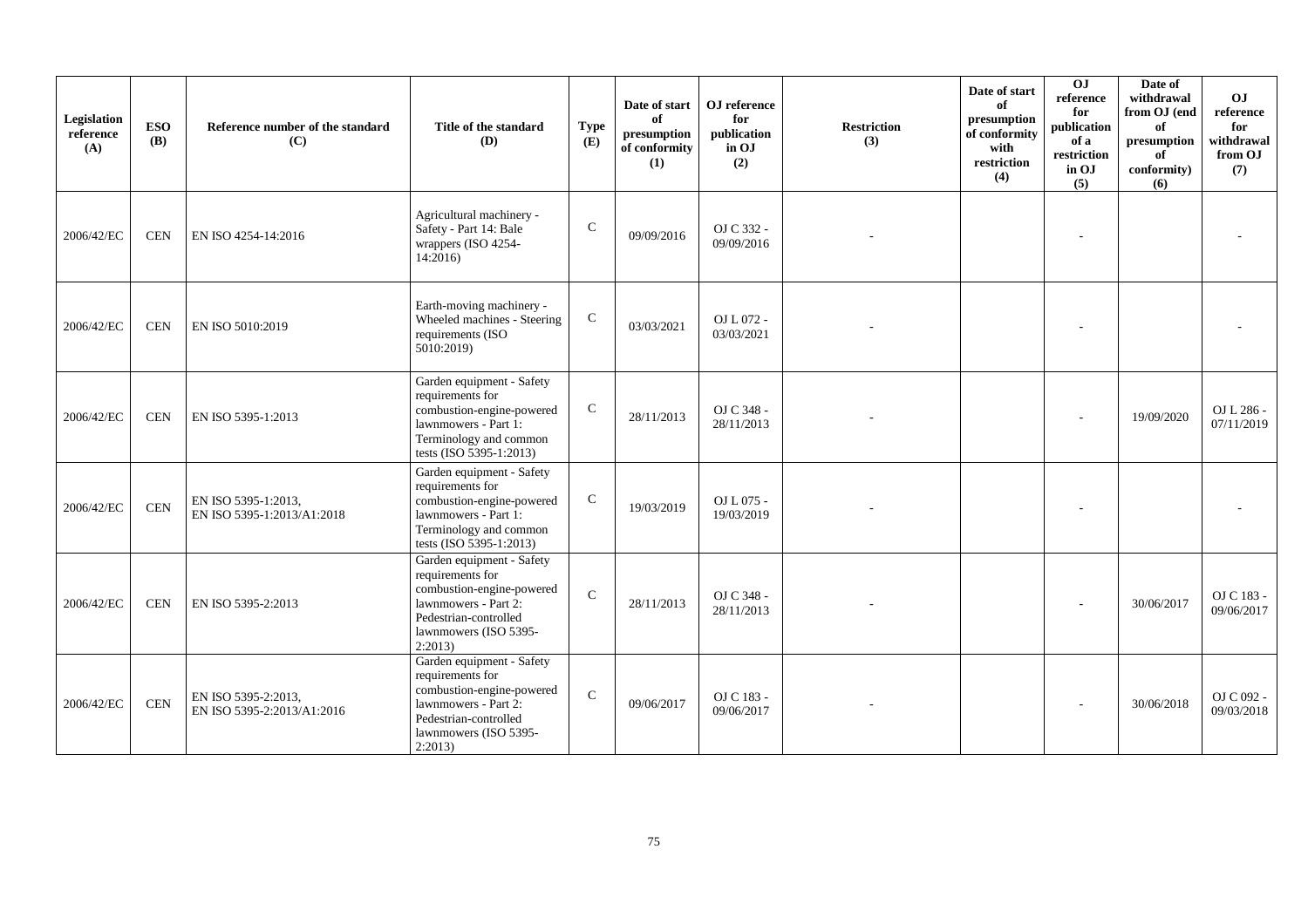| Legislation<br>reference<br>(A) | <b>ESO</b><br><b>(B)</b> | Reference number of the standard<br>(C)                                          | Title of the standard<br><b>(D)</b>                                                                                                                                                                                     | <b>Type</b><br>(E) | Date of start<br>of<br>presumption<br>of conformity<br>(1) | OJ reference<br>for<br>publication<br>in OJ<br>(2) | <b>Restriction</b><br>(3) | Date of start<br>of<br>presumption<br>of conformity<br>with<br>restriction<br>(4) | $\overline{0}$<br>reference<br>for<br>publication<br>of a<br>restriction<br>in OJ<br>(5) | Date of<br>withdrawal<br>from OJ (end<br>of<br>presumption<br>of<br>conformity)<br>(6) | O <sub>J</sub><br>reference<br>for<br>withdrawal<br>from OJ<br>(7) |
|---------------------------------|--------------------------|----------------------------------------------------------------------------------|-------------------------------------------------------------------------------------------------------------------------------------------------------------------------------------------------------------------------|--------------------|------------------------------------------------------------|----------------------------------------------------|---------------------------|-----------------------------------------------------------------------------------|------------------------------------------------------------------------------------------|----------------------------------------------------------------------------------------|--------------------------------------------------------------------|
| 2006/42/EC                      | <b>CEN</b>               | EN ISO 5395-2:2013,<br>EN ISO 5395-2:2013/A1:2016,<br>EN ISO 5395-2:2013/A2:2017 | Garden equipment - Safety<br>requirements for<br>combustion-engine-powered<br>lawnmowers - Part 2:<br>Pedestrian-controlled<br>lawnmowers (ISO 5395-<br>2:2013                                                          | $\mathcal{C}$      | 09/03/2018                                                 | OJ C 092 -<br>09/03/2018                           |                           |                                                                                   |                                                                                          |                                                                                        |                                                                    |
| 2006/42/EC                      | <b>CEN</b>               | EN ISO 5395-3:2013                                                               | Garden equipment - Safety<br>requirements for<br>combustion-engine-powered<br>lawnmowers - Part 3: Ride-<br>on lawnmowers with seated<br>operator (ISO 5395-3:2013)                                                     | $\mathbf C$        | 28/11/2013                                                 | OJ C 348 -<br>28/11/2013                           |                           |                                                                                   |                                                                                          | 31/08/2017                                                                             | OJ C 183 -<br>09/06/2017                                           |
| 2006/42/EC                      | <b>CEN</b>               | EN ISO 5395-3:2013,<br>EN ISO 5395-3:2013/A1:2017                                | Garden equipment - Safety<br>requirements for<br>combustion-engine-powered<br>lawnmowers - Part 3: Ride-<br>on lawnmowers with seated<br>operator (ISO 5395-3:2013)                                                     | $\mathsf{C}$       | 09/06/2017                                                 | OJ C 183 -<br>09/06/2017                           |                           |                                                                                   |                                                                                          | 19/09/2020                                                                             | OJ L 286 -<br>07/11/2019                                           |
| 2006/42/EC                      | <b>CEN</b>               | EN ISO 5395-3:2013,<br>EN ISO 5395-3:2013/A1:2017,<br>EN ISO 5395-3:2013/A2:2018 | Garden equipment - Safety<br>requirements for<br>combustion-engine-powered<br>lawnmowers - Part 3: Ride-<br>on lawnmowers with seated<br>operator (ISO 5395-3:2013)                                                     | $\mathsf{C}$       | 19/03/2019                                                 | OJ L 075 -<br>19/03/2019                           |                           |                                                                                   |                                                                                          |                                                                                        |                                                                    |
| 2006/42/EC                      | <b>CEN</b>               | EN ISO 5674:2009                                                                 | Tractors and machinery for<br>agriculture and forestry -<br>Guards for power take-off<br>(PTO) drive-shafts - Strength<br>and wear tests and<br>acceptance criteria (ISO<br>5674:2004, corrected version<br>2005-07-01) | $\mathbf C$        | 29/12/2009                                                 | OJ C 214 -<br>08/09/2009                           |                           |                                                                                   |                                                                                          |                                                                                        |                                                                    |
| 2006/42/EC                      | <b>CEN</b>               | EN ISO 6682:2008                                                                 | Earth-moving machinery -<br>Zones of comfort and reach<br>for controls (ISO 6682:1986,<br>including Amd 1:1989)                                                                                                         | $\mathsf{C}$       | 29/12/2009                                                 | OJ C 214 -<br>08/09/2009                           |                           |                                                                                   |                                                                                          |                                                                                        |                                                                    |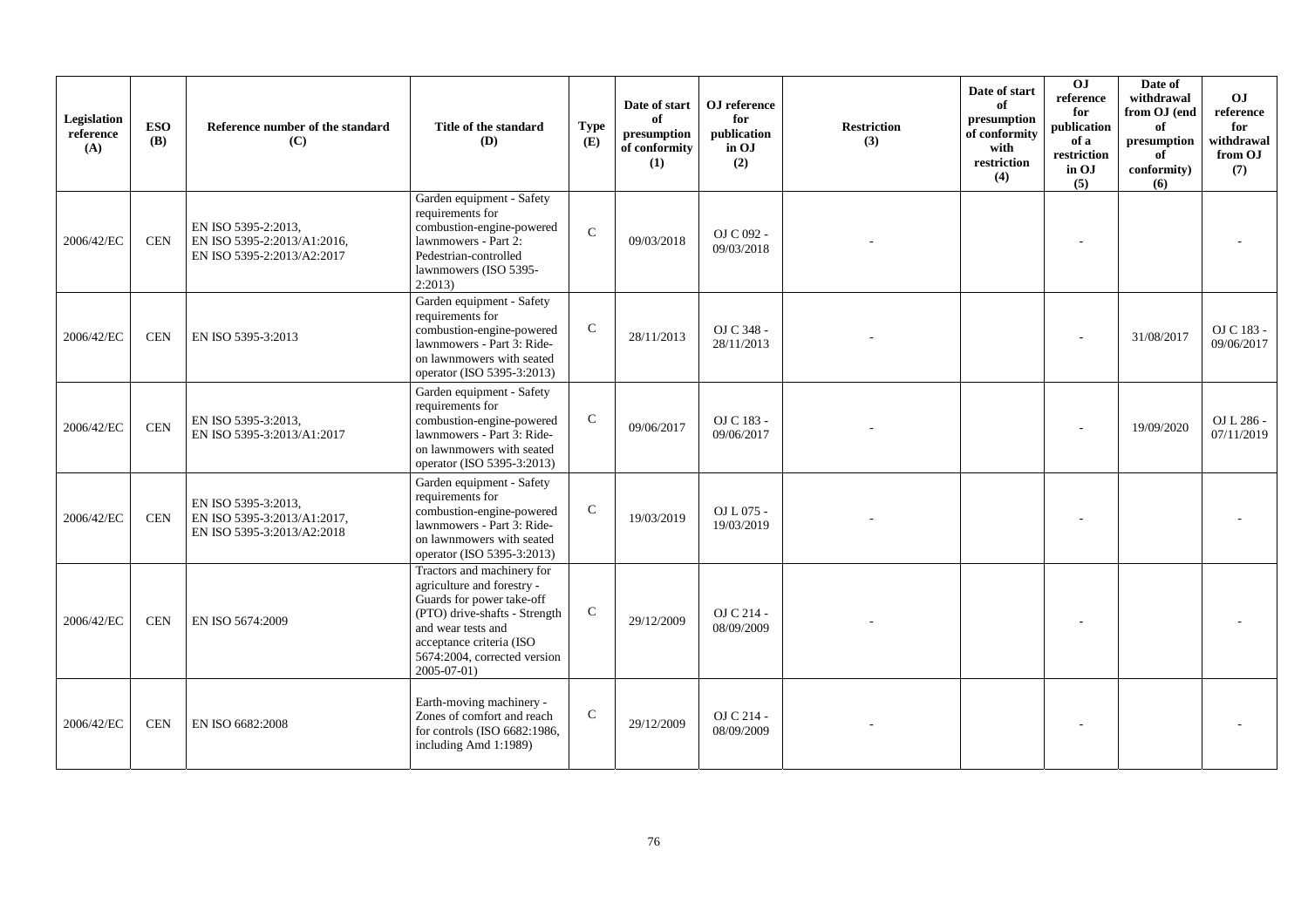| Legislation<br>reference<br>(A) | <b>ESO</b><br><b>(B)</b> | Reference number of the standard<br>(C)       | Title of the standard<br><b>(D)</b>                                                                                                                                   | <b>Type</b><br>(E) | Date of start<br>of<br>presumption<br>of conformity<br>(1) | OJ reference<br>for<br>publication<br>in OJ<br>(2) | <b>Restriction</b><br>(3) | Date of start<br>of<br>presumption<br>of conformity<br>with<br>restriction<br>(4) | 0J<br>reference<br>for<br>publication<br>of a<br>restriction<br>in OJ<br>(5) | Date of<br>withdrawal<br>from OJ (end<br>of<br>presumption<br>of<br>conformity)<br>(6) | O <sub>J</sub><br>reference<br>for<br>withdrawal<br>from OJ<br>(7) |
|---------------------------------|--------------------------|-----------------------------------------------|-----------------------------------------------------------------------------------------------------------------------------------------------------------------------|--------------------|------------------------------------------------------------|----------------------------------------------------|---------------------------|-----------------------------------------------------------------------------------|------------------------------------------------------------------------------|----------------------------------------------------------------------------------------|--------------------------------------------------------------------|
| 2006/42/EC                      | <b>CEN</b>               | EN ISO 6683:2008                              | Earth-moving machinery -<br>Seat belts and seat belt<br>anchorages - Performance<br>requirements and tests (ISO<br>6683:2005)                                         | $\mathcal{C}$      | 29/12/2009                                                 | OJ C 214 -<br>08/09/2009                           |                           |                                                                                   |                                                                              |                                                                                        |                                                                    |
| 2006/42/EC                      | <b>CEN</b>               | EN ISO 7096:2008,<br>EN ISO 7096:2008/AC:2009 | Earth-moving machinery -<br>Laboratory evaluation of<br>operator seat vibration (ISO<br>7096:2000)                                                                    | $\mathbf C$        | 29/12/2009                                                 | OJ C 214 -<br>08/09/2009                           |                           |                                                                                   |                                                                              | 03/09/2022                                                                             | OJ L 072 -<br>03/03/2021                                           |
| 2006/42/EC                      | <b>CEN</b>               | EN ISO 7096:2020                              | Earth-moving machinery -<br>Laboratory evaluation of<br>operator seat vibration (ISO<br>7096:2020)                                                                    | $\mathbf C$        | 03/03/2021                                                 | OJ L 072 -<br>03/03/2021                           |                           |                                                                                   |                                                                              |                                                                                        |                                                                    |
| 2006/42/EC                      | <b>CEN</b>               | EN ISO 8230-1:2008                            | Safety requirements for dry-<br>cleaning machines - Part 1:<br>Common safety requirements<br>$(ISO 8230-1:2008)$                                                      | $\mathcal{C}$      | 29/12/2009                                                 | OJ C 214 -<br>08/09/2009                           |                           |                                                                                   |                                                                              |                                                                                        |                                                                    |
| 2006/42/EC                      | $\!$ $\!$ $\!$           | EN ISO 8230-2:2008                            | Safety requirements for dry-<br>cleaning machines - Part 2:<br>Machines using<br>perchloroethylene (ISO<br>8230-2:2008)                                               | $\mathbf{C}$       | 29/12/2009                                                 | OJ C 214 -<br>08/09/2009                           |                           |                                                                                   |                                                                              |                                                                                        |                                                                    |
| 2006/42/EC                      | <b>CEN</b>               | EN ISO 8230-3:2008                            | Safety requirements for dry-<br>cleaning machines - Part 3:<br>Machines using combustible<br>solvents (ISO 8230-3:2008)                                               | $\mathcal{C}$      | 29/12/2009                                                 | OJ C 214 -<br>08/09/2009                           |                           |                                                                                   |                                                                              |                                                                                        |                                                                    |
| 2006/42/EC                      | <b>CEN</b>               | EN ISO 8528-13:2016                           | Reciprocating internal<br>combustion engine driven<br>alternating current generating<br>sets - Part 13: Safety (ISO<br>8528-13:2016, Corrected<br>version 2016-10-15) | $\mathbf C$        | 09/09/2016                                                 | OJ C 332 -<br>09/09/2016                           |                           |                                                                                   |                                                                              |                                                                                        |                                                                    |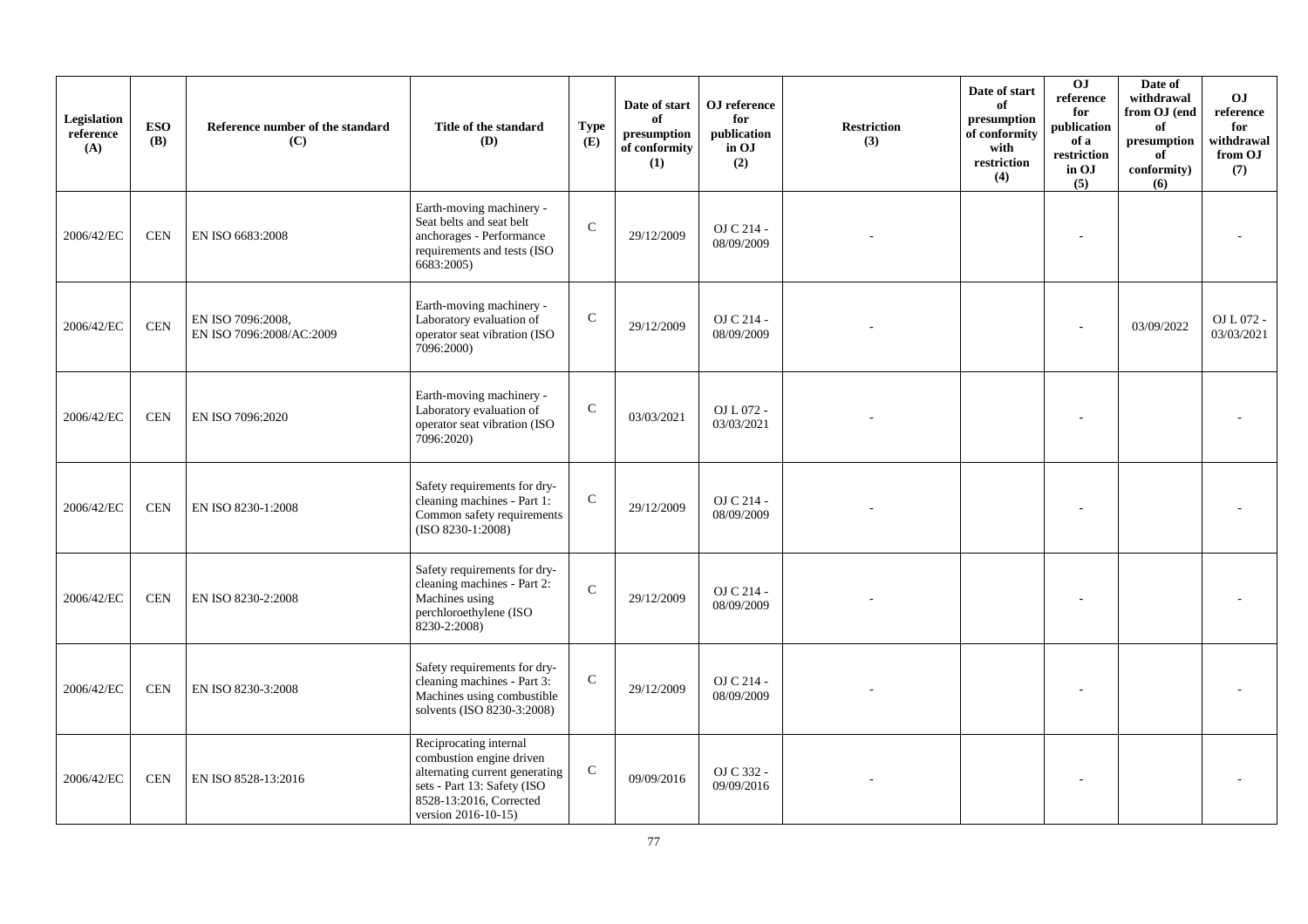| Legislation<br>reference<br>(A) | <b>ESO</b><br><b>(B)</b> | Reference number of the standard<br>(C)                                          | Title of the standard<br>(D)                                                                                                            | <b>Type</b><br>(E) | Date of start<br>of<br>presumption<br>of conformity<br>(1) | OJ reference<br>for<br>publication<br>in OJ<br>(2) | <b>Restriction</b><br>(3) | Date of start<br>of<br>presumption<br>of conformity<br>with<br>restriction<br>(4) | OJ<br>reference<br>for<br>publication<br>of a<br>$\operatorname{restriction}$<br>in OJ<br>(5) | Date of<br>withdrawal<br>from OJ (end<br>of<br>presumption<br>of<br>conformity)<br>(6) | O <sub>J</sub><br>reference<br>for<br>withdrawal<br>from OJ<br>(7) |
|---------------------------------|--------------------------|----------------------------------------------------------------------------------|-----------------------------------------------------------------------------------------------------------------------------------------|--------------------|------------------------------------------------------------|----------------------------------------------------|---------------------------|-----------------------------------------------------------------------------------|-----------------------------------------------------------------------------------------------|----------------------------------------------------------------------------------------|--------------------------------------------------------------------|
| 2006/42/EC                      | <b>CEN</b>               | EN ISO 9902-1:2001,<br>EN ISO 9902-1:2001/A1:2009                                | Textile machinery - Noise<br>test code - Part 1: Common<br>requirements (ISO 9902-<br>1:2001)                                           | $\mathbf C$        | 29/12/2009                                                 | OJ C 309 -<br>18/12/2009                           |                           |                                                                                   | ÷                                                                                             | 29/02/2016                                                                             | O <sub>J</sub> C <sub>014</sub><br>15/01/2016                      |
| 2006/42/EC                      | <b>CEN</b>               | EN ISO 9902-1:2001,<br>EN ISO 9902-1:2001/A1:2009,<br>EN ISO 9902-1:2001/A2:2014 | Textile machinery - Noise<br>test code - Part 1: Common<br>requirements (ISO 9902-<br>1:2001)                                           | $\mathbf C$        | 15/01/2016                                                 | OJ C 014 -<br>15/01/2016                           |                           |                                                                                   |                                                                                               |                                                                                        |                                                                    |
| 2006/42/EC                      | <b>CEN</b>               | EN ISO 9902-2:2001,<br>EN ISO 9902-2:2001/A1:2009                                | Textile machinery - Noise<br>test code - Part 2: Spinning<br>preparatory and spinning<br>machinery (ISO 9902-<br>2:2001                 | $\mathbf C$        | 29/12/2009                                                 | OJ C 309 -<br>18/12/2009                           |                           |                                                                                   |                                                                                               | 13/02/2015                                                                             | OJ C 054 -<br>13/02/2015                                           |
| 2006/42/EC                      | <b>CEN</b>               | EN ISO 9902-2:2001,<br>EN ISO 9902-2:2001/A1:2009,<br>EN ISO 9902-2:2001/A2:2014 | Textile machinery - Noise<br>test code - Part 2: Spinning<br>preparatory and spinning<br>machinery (ISO 9902-<br>2:2001)                | $\mathbf{C}$       | 13/02/2015                                                 | OJ C 054 -<br>13/02/2015                           |                           |                                                                                   |                                                                                               |                                                                                        |                                                                    |
| 2006/42/EC                      | $\mbox{CEN}$             | EN ISO 9902-3:2001,<br>EN ISO 9902-3:2001/A1:2009                                | Textile machinery - Noise<br>test code - Part 3: Nonwoven<br>machinery (ISO 9902-<br>3:2001                                             | $\mathbf C$        | 29/12/2009                                                 | OJ C 309 -<br>18/12/2009                           |                           |                                                                                   |                                                                                               | 13/02/2015                                                                             | OJ C 054 -<br>13/02/2015                                           |
| 2006/42/EC                      | <b>CEN</b>               | EN ISO 9902-3:2001,<br>EN ISO 9902-3:2001/A1:2009,<br>EN ISO 9902-3:2001/A2:2014 | Textile machinery - Noise<br>test code - Part 3: Nonwoven<br>machinery (ISO 9902-<br>3:2001)                                            | $\mathbf C$        | 13/02/2015                                                 | OJ C 054 -<br>13/02/2015                           |                           |                                                                                   |                                                                                               |                                                                                        |                                                                    |
| 2006/42/EC                      | $\mbox{CEN}$             | EN ISO 9902-4:2001,<br>EN ISO 9902-4:2001/A1:2009                                | Textile machinery - Noise<br>test code - Part 4: Yarn<br>processing, cordage and rope<br>manufacturing machinery<br>$(ISO 9902-4:2001)$ | $\mathcal{C}$      | 29/12/2009                                                 | OJ C 309 -<br>18/12/2009                           |                           |                                                                                   |                                                                                               | 13/02/2015                                                                             | OJ C 054 -<br>13/02/2015                                           |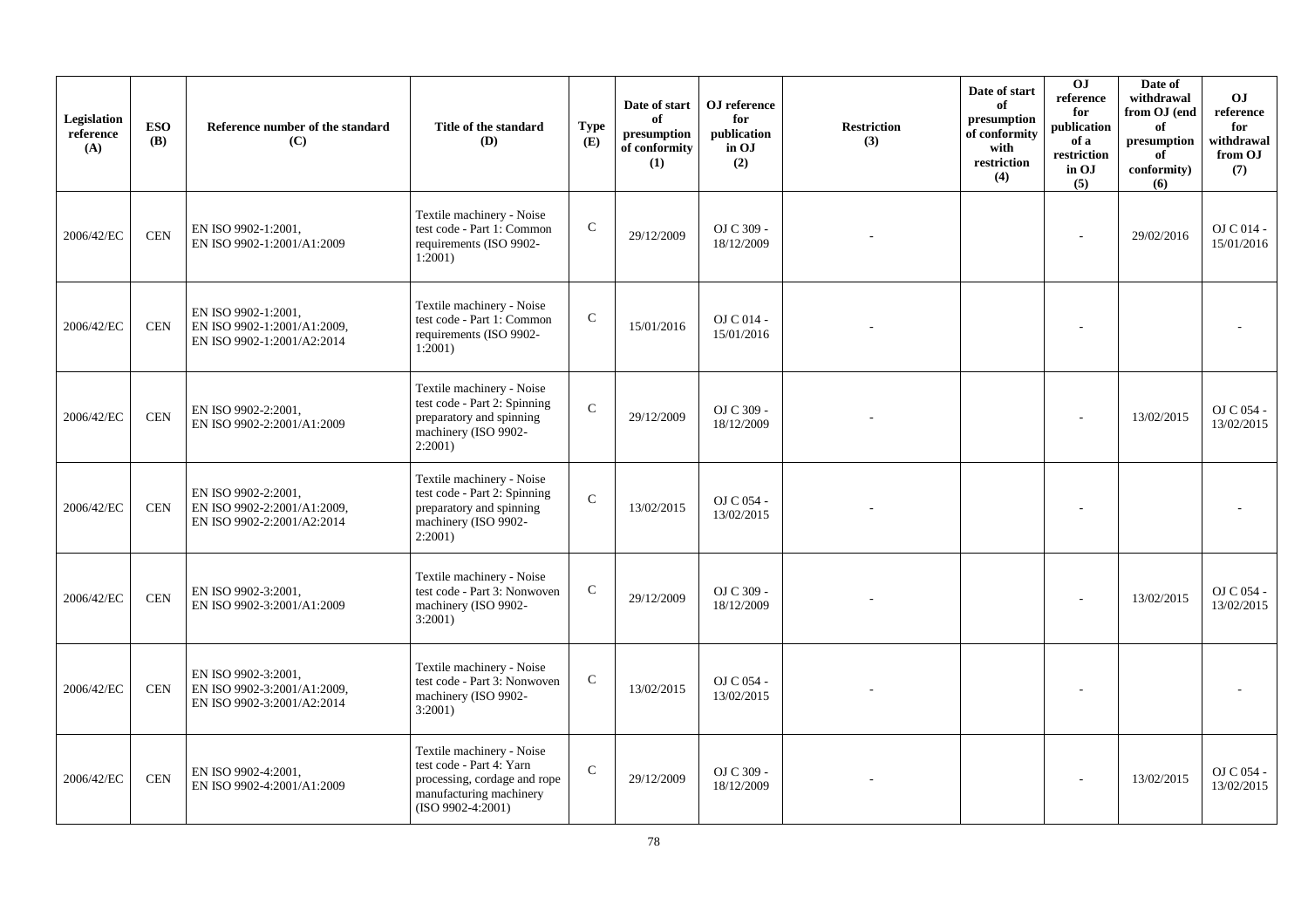| Legislation<br>reference<br>(A) | <b>ESO</b><br><b>(B)</b> | Reference number of the standard<br>(C)                                          | Title of the standard<br><b>(D)</b>                                                                                                     | <b>Type</b><br>(E) | Date of start<br>of<br>presumption<br>of conformity<br>(1) | OJ reference<br>for<br>publication<br>in OJ<br>(2) | <b>Restriction</b><br>(3) | Date of start<br>of<br>presumption<br>of conformity<br>with<br>restriction<br>(4) | O <sub>J</sub><br>reference<br>for<br>publication<br>of a<br>restriction<br>in OJ<br>(5) | Date of<br>withdrawal<br>from OJ (end<br>of<br>presumption<br>of<br>conformity)<br>(6) | O <sub>J</sub><br>reference<br>for<br>withdrawal<br>from OJ<br>(7) |
|---------------------------------|--------------------------|----------------------------------------------------------------------------------|-----------------------------------------------------------------------------------------------------------------------------------------|--------------------|------------------------------------------------------------|----------------------------------------------------|---------------------------|-----------------------------------------------------------------------------------|------------------------------------------------------------------------------------------|----------------------------------------------------------------------------------------|--------------------------------------------------------------------|
| 2006/42/EC                      | <b>CEN</b>               | EN ISO 9902-4:2001,<br>EN ISO 9902-4:2001/A1:2009,<br>EN ISO 9902-4:2001/A2:2014 | Textile machinery - Noise<br>test code - Part 4: Yarn<br>processing, cordage and rope<br>manufacturing machinery<br>$(ISO 9902-4:2001)$ | $\mathcal{C}$      | 13/02/2015                                                 | OJ C 054 -<br>13/02/2015                           |                           |                                                                                   |                                                                                          |                                                                                        |                                                                    |
| 2006/42/EC                      | $\mbox{CEN}$             | EN ISO 9902-5:2001.<br>EN ISO 9902-5:2001/A1:2009                                | Textile machinery - Noise<br>test code - Part 5: Weaving<br>and knitting preparatory<br>machinery (ISO 9902-<br>5:2001                  | $\mathcal{C}$      | 29/12/2009                                                 | OJ C 309 -<br>18/12/2009                           |                           |                                                                                   |                                                                                          | 13/02/2015                                                                             | OJ C 054 -<br>13/02/2015                                           |
| 2006/42/EC                      | <b>CEN</b>               | EN ISO 9902-5:2001,<br>EN ISO 9902-5:2001/A1:2009,<br>EN ISO 9902-5:2001/A2:2014 | Textile machinery - Noise<br>test code - Part 5: Weaving<br>and knitting preparatory<br>machinery (ISO 9902-<br>5:2001)                 | $\mathcal{C}$      | 13/02/2015                                                 | OJ C 054 -<br>13/02/2015                           |                           |                                                                                   |                                                                                          |                                                                                        |                                                                    |
| 2006/42/EC                      | <b>CEN</b>               | EN ISO 9902-6:2001,<br>EN ISO 9902-6:2001/A1:2009                                | Textile machinery - Noise<br>test code - Part 6: Fabric<br>manufacturing machinery<br>$(ISO 9902-6:2001)$                               | $\mathbf C$        | 29/12/2009                                                 | OJ C 309 -<br>18/12/2009                           |                           |                                                                                   |                                                                                          | 13/02/2015                                                                             | OJ C 054 -<br>13/02/2015                                           |
| 2006/42/EC                      | <b>CEN</b>               | EN ISO 9902-6:2001,<br>EN ISO 9902-6:2001/A1:2009,<br>EN ISO 9902-6:2001/A2:2014 | Textile machinery - Noise<br>test code - Part 6: Fabric<br>manufacturing machinery<br>$(ISO 9902-6:2001)$                               | $\mathcal{C}$      | 13/02/2015                                                 | OJ C 054 -<br>13/02/2015                           |                           |                                                                                   |                                                                                          |                                                                                        |                                                                    |
| 2006/42/EC                      | <b>CEN</b>               | EN ISO 9902-7:2001,<br>EN ISO 9902-7:2001/A1:2009                                | Textile machinery - Noise<br>test code - Part 7: Dyeing<br>and finishing machinery<br>$(ISO 9902 - 7:2001)$                             | $\mathbf C$        | 29/12/2009                                                 | OJ C 309 -<br>18/12/2009                           |                           |                                                                                   |                                                                                          | 13/02/2015                                                                             | OJ C 054 -<br>13/02/2015                                           |
| 2006/42/EC                      | <b>CEN</b>               | EN ISO 9902-7:2001,<br>EN ISO 9902-7:2001/A1:2009,<br>EN ISO 9902-7:2001/A2:2014 | Textile machinery - Noise<br>test code - Part 7: Dyeing<br>and finishing machinery<br>$(ISO 9902 - 7:2001)$                             | $\mathbf C$        | 13/02/2015                                                 | OJ C 054 -<br>13/02/2015                           |                           |                                                                                   |                                                                                          |                                                                                        |                                                                    |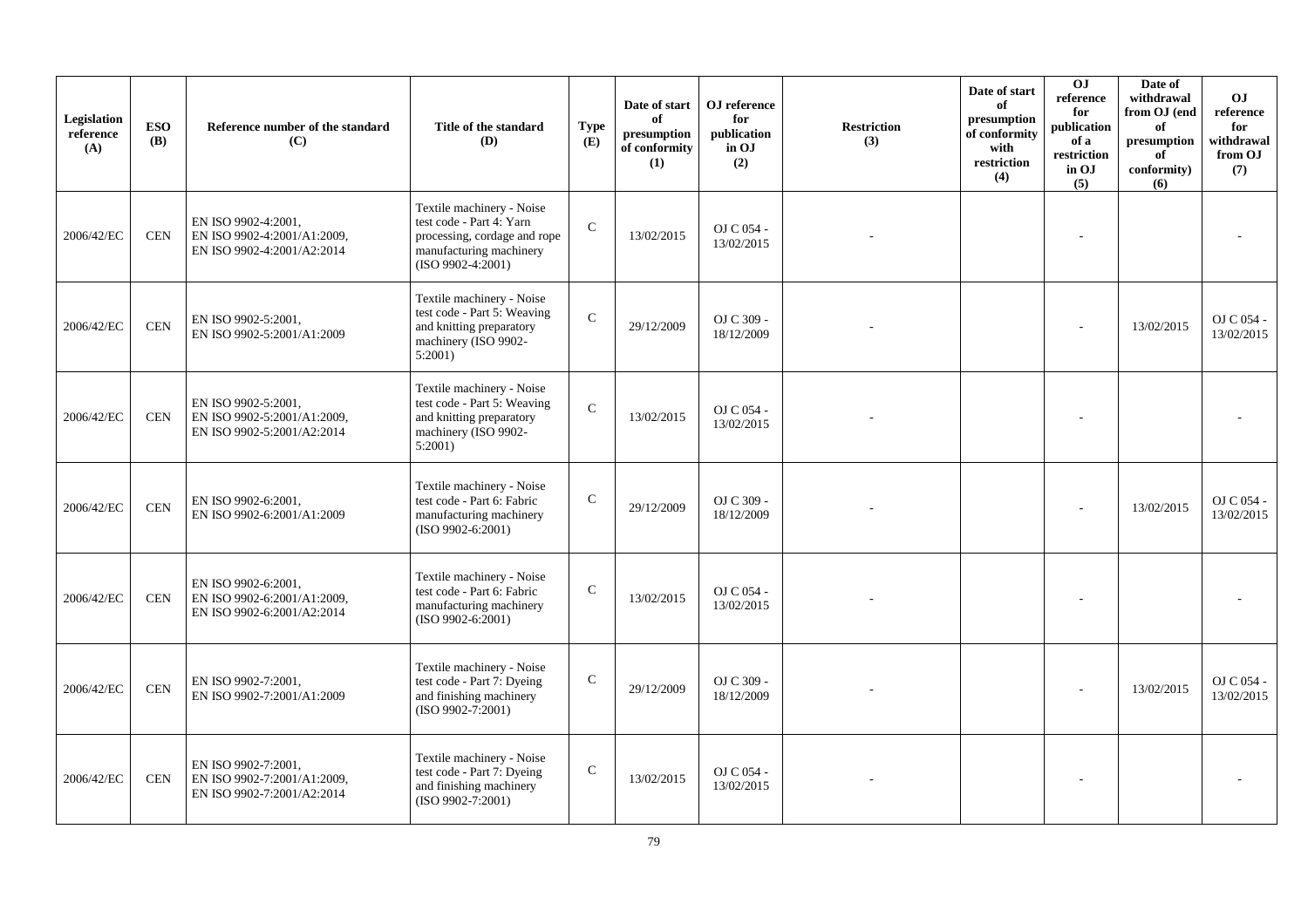| Legislation<br>reference<br>(A) | <b>ESO</b><br><b>(B)</b> | Reference number of the standard<br>(C) | Title of the standard<br>(D)                                                                                                                       | <b>Type</b><br>(E) | Date of start<br>of<br>presumption<br>of conformity<br>(1) | OJ reference<br>for<br>publication<br>in OJ<br>(2) | <b>Restriction</b><br>(3) | Date of start<br>of<br>presumption<br>of conformity<br>with<br>restriction<br>(4) | 0J<br>reference<br>for<br>publication<br>of a<br>restriction<br>in OJ<br>(5) | Date of<br>withdrawal<br>from OJ (end<br>of<br>presumption<br>of<br>conformity)<br>(6) | O <sub>J</sub><br>reference<br>for<br>withdrawal<br>from OJ<br>(7) |
|---------------------------------|--------------------------|-----------------------------------------|----------------------------------------------------------------------------------------------------------------------------------------------------|--------------------|------------------------------------------------------------|----------------------------------------------------|---------------------------|-----------------------------------------------------------------------------------|------------------------------------------------------------------------------|----------------------------------------------------------------------------------------|--------------------------------------------------------------------|
| 2006/42/EC                      | <b>CEN</b>               | EN ISO 10218-1:2008                     | Robots for industrial<br>environments - Safety<br>requirements - Part 1: Robot<br>(ISO 10218-1:2006,<br>including Cor 1:2007)                      | $\mathsf{C}$       | 29/12/2009                                                 | OJ C 214 -<br>08/09/2009                           |                           |                                                                                   | ÷                                                                            | 01/01/2013                                                                             | OJ C 338 -<br>18/11/2011                                           |
| 2006/42/EC                      | <b>CEN</b>               | EN ISO 10218-1:2011                     | Robots and robotic devices -<br>Safety requirements for<br>industrial robots - Part 1:<br>Robots (ISO 10218-1:2011)                                | $\mathbf C$        | 18/11/2011                                                 | OJ C 338 -<br>18/11/2011                           |                           |                                                                                   |                                                                              |                                                                                        |                                                                    |
| 2006/42/EC                      | <b>CEN</b>               | EN ISO 10218-2:2011                     | Robots and robotic devices -<br>Safety requirements for<br>industrial robots - Part 2:<br>Robot systems and<br>integration (ISO 10218-<br>2:2011)  | $\mathbf C$        | 18/11/2011                                                 | OJ C 338 -<br>18/11/2011                           |                           |                                                                                   |                                                                              |                                                                                        |                                                                    |
| 2006/42/EC                      | <b>CEN</b>               | EN ISO 10472-1:2008                     | Safety requirements for<br>industrial laundry machinery<br>- Part 1: Common<br>requirements (ISO 10472-<br>1:1997                                  | $\mathbf{C}$       | 29/12/2009                                                 | OJ C 214 -<br>08/09/2009                           |                           |                                                                                   |                                                                              |                                                                                        |                                                                    |
| 2006/42/EC                      | <b>CEN</b>               | EN ISO 10472-2:2008                     | Safety requirements for<br>industrial laundry machinery<br>- Part 2: Washing machines<br>and washer-extractors (ISO<br>10472-2:1997)               | $\mathbf{C}$       | 29/12/2009                                                 | OJ C 214 -<br>08/09/2009                           |                           |                                                                                   |                                                                              |                                                                                        |                                                                    |
| 2006/42/EC                      | <b>CEN</b>               | EN ISO 10472-3:2008                     | Safety requirements for<br>industrial laundry machinery<br>- Part 3: Washing tunnel<br>lines including component<br>machines (ISO 10472-<br>3:1997 | $\mathbf C$        | 29/12/2009                                                 | OJ C 214 -<br>08/09/2009                           |                           |                                                                                   |                                                                              |                                                                                        |                                                                    |
| 2006/42/EC                      | <b>CEN</b>               | EN ISO 10472-4:2008                     | Safety requirements for<br>industrial laundry machinery<br>- Part 4: Air dryers (ISO<br>10472-4:1997)                                              | $\mathbf C$        | 29/12/2009                                                 | OJ C 214 -<br>08/09/2009                           |                           |                                                                                   |                                                                              |                                                                                        |                                                                    |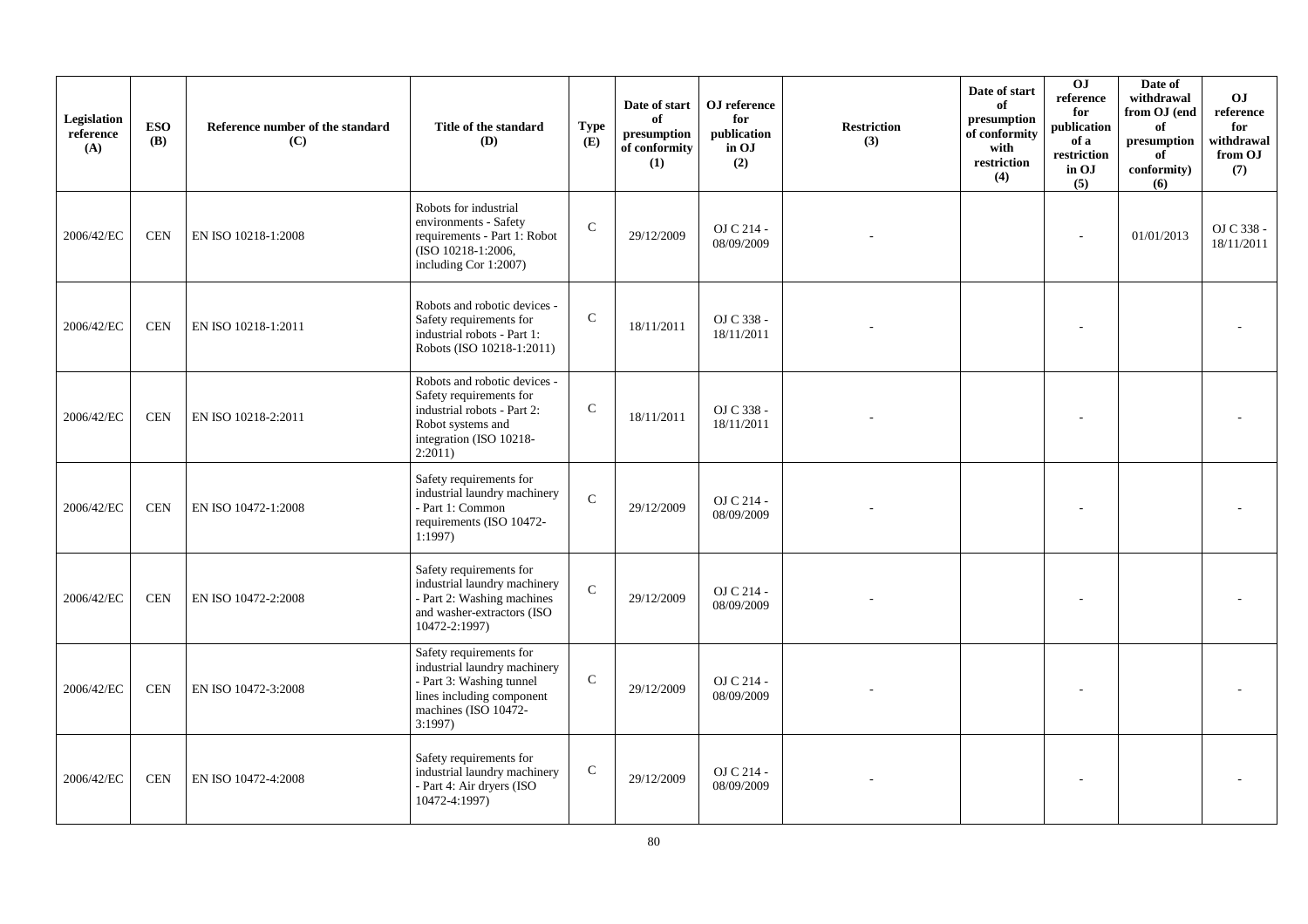| Legislation<br>reference<br>(A) | <b>ESO</b><br><b>(B)</b>    | Reference number of the standard<br>(C)         | Title of the standard<br>(D)                                                                                                                   | <b>Type</b><br>(E) | Date of start<br>of<br>$\bf{presumption}$<br>of conformity<br>(1) | OJ reference<br>for<br>publication<br>in OJ<br>(2) | <b>Restriction</b><br>(3) | Date of start<br>of<br>presumption<br>of conformity<br>with<br>restriction<br>(4) | OJ<br>$\rm reference$<br>for<br>publication<br>of a<br>restriction<br>in OJ<br>(5) | Date of<br>withdrawal<br>from OJ (end<br>of<br>presumption<br>of<br>conformity)<br>(6) | <b>OJ</b><br>reference<br>for<br>withdrawal<br>from OJ<br>(7) |
|---------------------------------|-----------------------------|-------------------------------------------------|------------------------------------------------------------------------------------------------------------------------------------------------|--------------------|-------------------------------------------------------------------|----------------------------------------------------|---------------------------|-----------------------------------------------------------------------------------|------------------------------------------------------------------------------------|----------------------------------------------------------------------------------------|---------------------------------------------------------------|
| 2006/42/EC                      | <b>CEN</b>                  | EN ISO 10472-5:2008                             | Safety requirements for<br>industrial laundry machinery<br>- Part 5: Flatwork ironers,<br>feeders and folders (ISO<br>10472-5:1997)            | $\mathbf C$        | 29/12/2009                                                        | OJ C 214 -<br>08/09/2009                           |                           |                                                                                   |                                                                                    |                                                                                        |                                                               |
| 2006/42/EC                      | <b>CEN</b>                  | EN ISO 10472-6:2008                             | Safety requirements for<br>industrial laundry machinery<br>- Part 6: Ironing and fusing<br>presses (ISO 10472-6:1997)                          | ${\bf C}$          | 29/12/2009                                                        | OJ C 214 -<br>08/09/2009                           |                           |                                                                                   |                                                                                    |                                                                                        |                                                               |
| 2006/42/EC                      | <b>CEN</b>                  | EN ISO 10517:2009                               | Powered hand-held hedge<br>trimmers - Safety (ISO<br>10517:2009)                                                                               | $\mathbf C$        | 29/12/2009                                                        | OJ C 309 -<br>18/12/2009                           |                           |                                                                                   |                                                                                    | 30/09/2014                                                                             | OJ C 348 -<br>28/11/2013                                      |
| 2006/42/EC                      | $\mbox{CEN}$                | EN ISO 10517:2009,<br>EN ISO 10517:2009/A1:2013 | Powered hand-held hedge<br>trimmers - Safety (ISO<br>10517:2009)                                                                               | $\mathsf{C}$       | 28/11/2013                                                        | OJ C 348 -<br>28/11/2013                           |                           |                                                                                   |                                                                                    | 02/10/2021                                                                             | OJ L 102 -<br>02/04/2020                                      |
| 2006/42/EC                      | <b>CEN</b>                  | EN ISO 10517:2019                               | Powered hand-held hedge<br>trimmers - Safety (ISO<br>10517:2019)                                                                               | $\mathsf{C}$       | 02/04/2020                                                        | OJ L 102 -<br>02/04/2020                           |                           |                                                                                   |                                                                                    |                                                                                        |                                                               |
| 2006/42/EC                      | $\ensuremath{\mathrm{CEN}}$ | EN ISO 10821:2005,<br>EN ISO 10821:2005/A1:2009 | Industrial sewing machines -<br>Safety requirements for<br>sewing machines, units and<br>systems (ISO 10821:2005)                              | $\mathbf C$        | 29/12/2009                                                        | OJ C 309 -<br>18/12/2009                           |                           |                                                                                   |                                                                                    |                                                                                        |                                                               |
| 2006/42/EC                      | <b>CEN</b>                  | EN ISO 11102-1:2009                             | Reciprocating internal<br>combustion engines - Handle<br>starting equipment - Part 1:<br>Safety requirements and tests<br>$(ISO 11102-1:1997)$ | $\mathbf C$        | 29/12/2009                                                        | OJ C 309 -<br>18/12/2009                           |                           |                                                                                   |                                                                                    |                                                                                        |                                                               |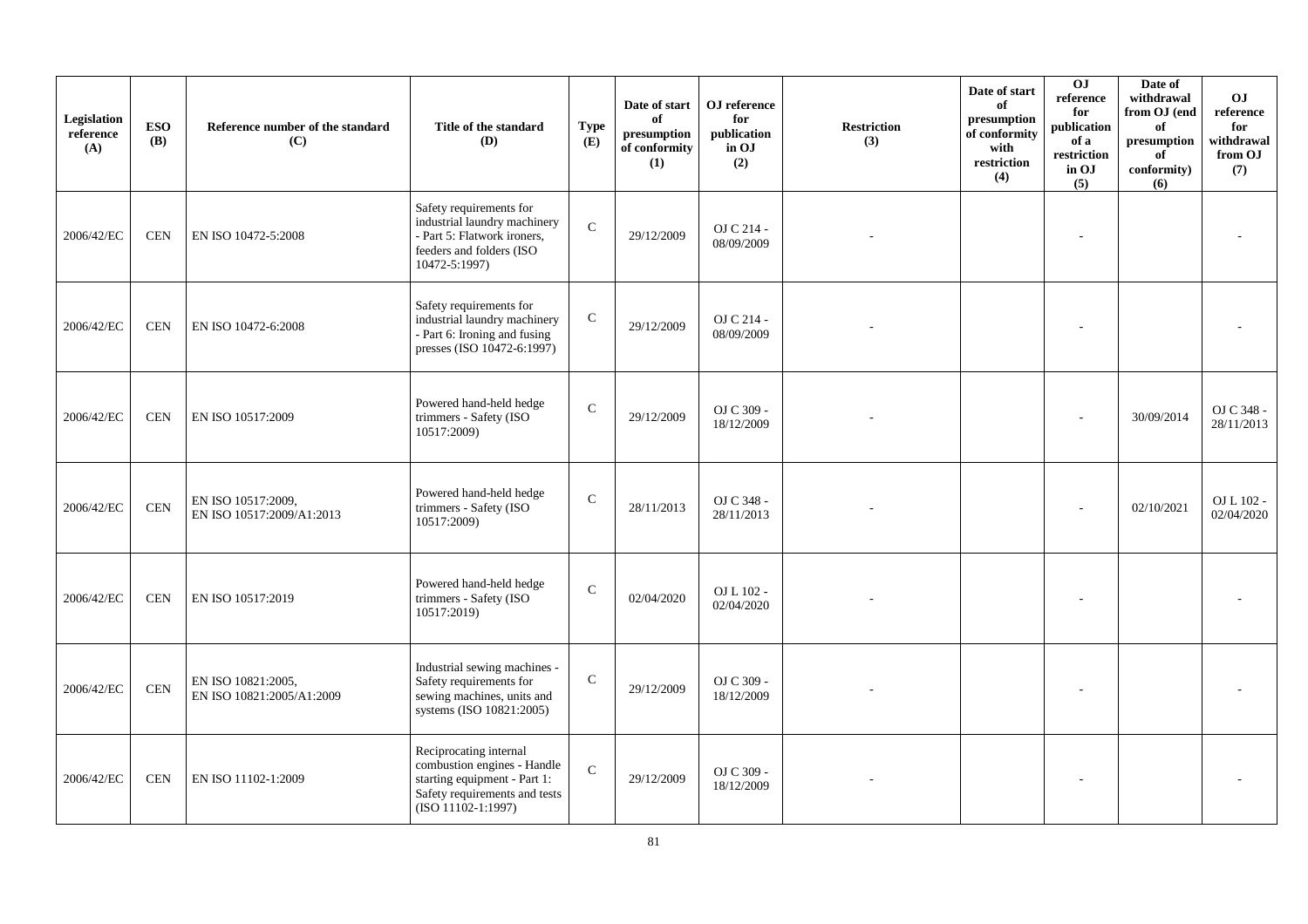| Legislation<br>reference<br>(A) | <b>ESO</b><br><b>(B)</b> | Reference number of the standard<br>(C)                                             | Title of the standard<br><b>(D)</b>                                                                                                                            | <b>Type</b><br>(E) | Date of start<br>of<br>presumption<br>of conformity<br>(1) | ${\bf OJ}$ reference<br>for<br>publication<br>in OJ<br>(2) | <b>Restriction</b><br>(3) | Date of start<br>of<br>presumption<br>of conformity<br>with<br>restriction<br>(4) | 0J<br>reference<br>for<br>publication<br>of a<br>restriction<br>in OJ<br>(5) | Date of<br>withdrawal<br>from OJ (end<br>of<br>presumption<br>of<br>conformity)<br>(6) | <b>OJ</b><br>reference<br>for<br>withdrawal<br>from OJ<br>(7) |
|---------------------------------|--------------------------|-------------------------------------------------------------------------------------|----------------------------------------------------------------------------------------------------------------------------------------------------------------|--------------------|------------------------------------------------------------|------------------------------------------------------------|---------------------------|-----------------------------------------------------------------------------------|------------------------------------------------------------------------------|----------------------------------------------------------------------------------------|---------------------------------------------------------------|
| 2006/42/EC                      | <b>CEN</b>               | EN ISO 11102-2:2009                                                                 | Reciprocating internal<br>combustion engines - Handle<br>starting equipment - Part 2:<br>Method of testing the angle<br>of disengagement (ISO<br>11102-2:1997) | $\mathsf{C}$       | 29/12/2009                                                 | OJ C 214 -<br>08/09/2009                                   |                           |                                                                                   |                                                                              |                                                                                        |                                                               |
| 2006/42/EC                      | <b>CEN</b>               | EN ISO 11111-1:2009                                                                 | Textile machinery - Safety<br>requirements - Part 1:<br>Common requirements (ISO<br>$11111-1:2009$                                                             | $\mathbf C$        | 29/12/2009                                                 | OJ C 309 -<br>18/12/2009                                   |                           |                                                                                   |                                                                              | 30/11/2017                                                                             | OJ C 183 -<br>09/06/2017                                      |
| 2006/42/EC                      | <b>CEN</b>               | EN ISO 11111-1:2016                                                                 | Textile machinery - Safety<br>requirements - Part 1:<br>Common requirements (ISO<br>11111-1:2016)                                                              | ${\bf C}$          | 09/06/2017                                                 | OJ C 183 -<br>09/06/2017                                   |                           |                                                                                   |                                                                              |                                                                                        |                                                               |
| 2006/42/EC                      | <b>CEN</b>               | EN ISO 11111-2:2005,<br>EN ISO 11111-2:2005/A1:2009                                 | Textile machinery - Safety<br>requirements - Part 2:<br>Spinning preparatory and<br>spinning machines (ISO<br>11111-2:2005)                                    | ${\bf C}$          | 29/12/2009                                                 | OJ C 309 -<br>18/12/2009                                   |                           |                                                                                   |                                                                              | 09/06/2017                                                                             | OJ C 183 -<br>09/06/2017                                      |
| 2006/42/EC                      | $\mbox{CEN}$             | EN ISO 11111-2:2005,<br>EN ISO 11111-2:2005/A1:2009,<br>EN ISO 11111-2:2005/A2:2016 | Textile machinery - Safety<br>requirements - Part 2:<br>Spinning preparatory and<br>spinning machines (ISO<br>$11111 - 2:2005$                                 | $\mathcal{C}$      | 09/06/2017                                                 | OJ C 183 -<br>09/06/2017                                   |                           |                                                                                   |                                                                              |                                                                                        |                                                               |
| 2006/42/EC                      | $\mbox{CEN}$             | EN ISO 11111-3:2005,<br>EN ISO 11111-3:2005/A1:2009                                 | Textile machinery - Safety<br>requirements - Part 3:<br>Nonwoven machinery (ISO<br>11111-3:2005)                                                               | ${\bf C}$          | 29/12/2009                                                 | OJ C 309 -<br>18/12/2009                                   |                           |                                                                                   |                                                                              | 09/06/2017                                                                             | OJ C 183 -<br>09/06/2017                                      |
| 2006/42/EC                      | $\mbox{CEN}$             | EN ISO 11111-3:2005,<br>EN ISO 11111-3:2005/A1:2009,<br>EN ISO 11111-3:2005/A2:2016 | Textile machinery - Safety<br>requirements - Part 3:<br>Nonwoven machinery (ISO<br>11111-3:2005)                                                               | $\mathbf C$        | 09/06/2017                                                 | OJ C 183 -<br>09/06/2017                                   |                           |                                                                                   |                                                                              |                                                                                        |                                                               |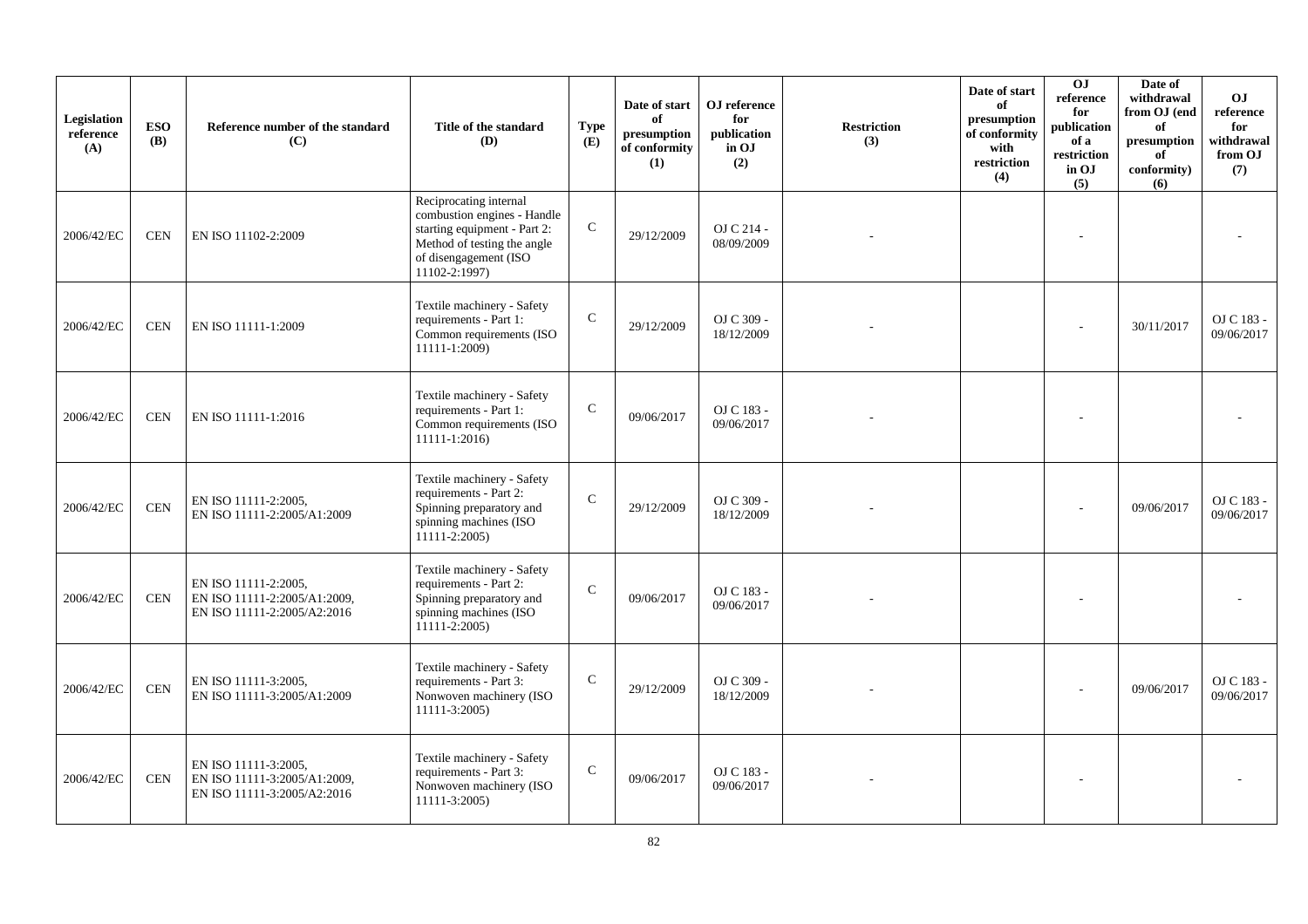| Legislation<br>reference<br>(A) | <b>ESO</b><br><b>(B)</b> | Reference number of the standard<br>(C)                                             | Title of the standard<br><b>(D)</b>                                                                                                          | <b>Type</b><br>(E) | Date of start<br>of<br>presumption<br>of conformity<br>(1) | ${\bf OJ}$ reference<br>for<br>publication<br>in OJ<br>(2) | <b>Restriction</b><br>(3) | Date of start<br>of<br>presumption<br>of conformity<br>with<br>restriction<br>(4) | <b>OJ</b><br>reference<br>for<br>publication<br>of a<br>restriction<br>in OJ<br>(5) | Date of<br>withdrawal<br>from OJ (end<br>of<br>presumption<br>of<br>conformity)<br>(6) | <b>OJ</b><br>reference<br>for<br>withdrawal<br>from OJ<br>(7) |
|---------------------------------|--------------------------|-------------------------------------------------------------------------------------|----------------------------------------------------------------------------------------------------------------------------------------------|--------------------|------------------------------------------------------------|------------------------------------------------------------|---------------------------|-----------------------------------------------------------------------------------|-------------------------------------------------------------------------------------|----------------------------------------------------------------------------------------|---------------------------------------------------------------|
| 2006/42/EC                      | $\mbox{CEN}$             | EN ISO 11111-4:2005,<br>EN ISO 11111-4:2005/A1:2009                                 | Textile machinery - Safety<br>requirements - Part 4: Yarn<br>processing, cordage and rope<br>manufacturing machinery<br>$(ISO 11111-4:2005)$ | $\mathcal{C}$      | 29/12/2009                                                 | OJ C 309 -<br>18/12/2009                                   |                           |                                                                                   |                                                                                     | 09/06/2017                                                                             | OJ C 183 -<br>09/06/2017                                      |
| 2006/42/EC                      | <b>CEN</b>               | EN ISO 11111-4:2005,<br>EN ISO 11111-4:2005/A1:2009,<br>EN ISO 11111-4:2005/A2:2016 | Textile machinery - Safety<br>requirements - Part 4: Yarn<br>processing, cordage and rope<br>manufacturing machinery<br>$(ISO 11111-4:2005)$ | $\mathcal{C}$      | 09/06/2017                                                 | OJ C 183 -<br>09/06/2017                                   |                           |                                                                                   |                                                                                     |                                                                                        |                                                               |
| 2006/42/EC                      | $\mbox{CEN}$             | EN ISO 11111-5:2005,<br>EN ISO 11111-5:2005/A1:2009                                 | Textile machinery - Safety<br>requirements - Part 5:<br>Preparatory machinery to<br>weaving and knitting (ISO<br>$11111 - 5:2005$            | $\mathcal{C}$      | 29/12/2009                                                 | OJ C 309 -<br>18/12/2009                                   |                           |                                                                                   |                                                                                     | 09/06/2017                                                                             | OJ C 183 -<br>09/06/2017                                      |
| 2006/42/EC                      | <b>CEN</b>               | EN ISO 11111-5:2005,<br>EN ISO 11111-5:2005/A1:2009,<br>EN ISO 11111-5:2005/A2:2016 | Textile machinery - Safety<br>requirements - Part 5:<br>Preparatory machinery to<br>weaving and knitting (ISO<br>11111-5:2005)               | ${\bf C}$          | 09/06/2017                                                 | OJ C 183 -<br>09/06/2017                                   |                           |                                                                                   |                                                                                     |                                                                                        |                                                               |
| 2006/42/EC                      | $\mbox{CEN}$             | EN ISO 11111-6:2005,<br>EN ISO 11111-6:2005/A1:2009                                 | Textile machinery - Safety<br>requirements - Part 6: Fabric<br>manufacturing machinery<br>$(ISO 11111-6:2005)$                               | ${\bf C}$          | 29/12/2009                                                 | OJ C 309 -<br>18/12/2009                                   |                           |                                                                                   |                                                                                     | 09/06/2017                                                                             | OJ C 183 -<br>09/06/2017                                      |
| 2006/42/EC                      | CEN                      | EN ISO 11111-6:2005,<br>EN ISO 11111-6:2005/A1:2009,<br>EN ISO 11111-6:2005/A2:2016 | Textile machinery - Safety<br>requirements - Part 6: Fabric<br>manufacturing machinery<br>$(ISO 11111-6:2005)$                               | ${\bf C}$          | 09/06/2017                                                 | OJ C 183 -<br>09/06/2017                                   |                           |                                                                                   |                                                                                     |                                                                                        |                                                               |
| 2006/42/EC                      | $\mbox{CEN}$             | EN ISO 11111-7:2005,<br>EN ISO 11111-7:2005/A1:2009                                 | Textile machinery - Safety<br>requirements - Part 7:<br>Dyeing and finishing<br>machinery (ISO 11111-<br>7:2005                              | $\mathcal{C}$      | 29/12/2009                                                 | OJ C 309 -<br>18/12/2009                                   |                           |                                                                                   |                                                                                     | 09/06/2017                                                                             | OJ C 183 -<br>09/06/2017                                      |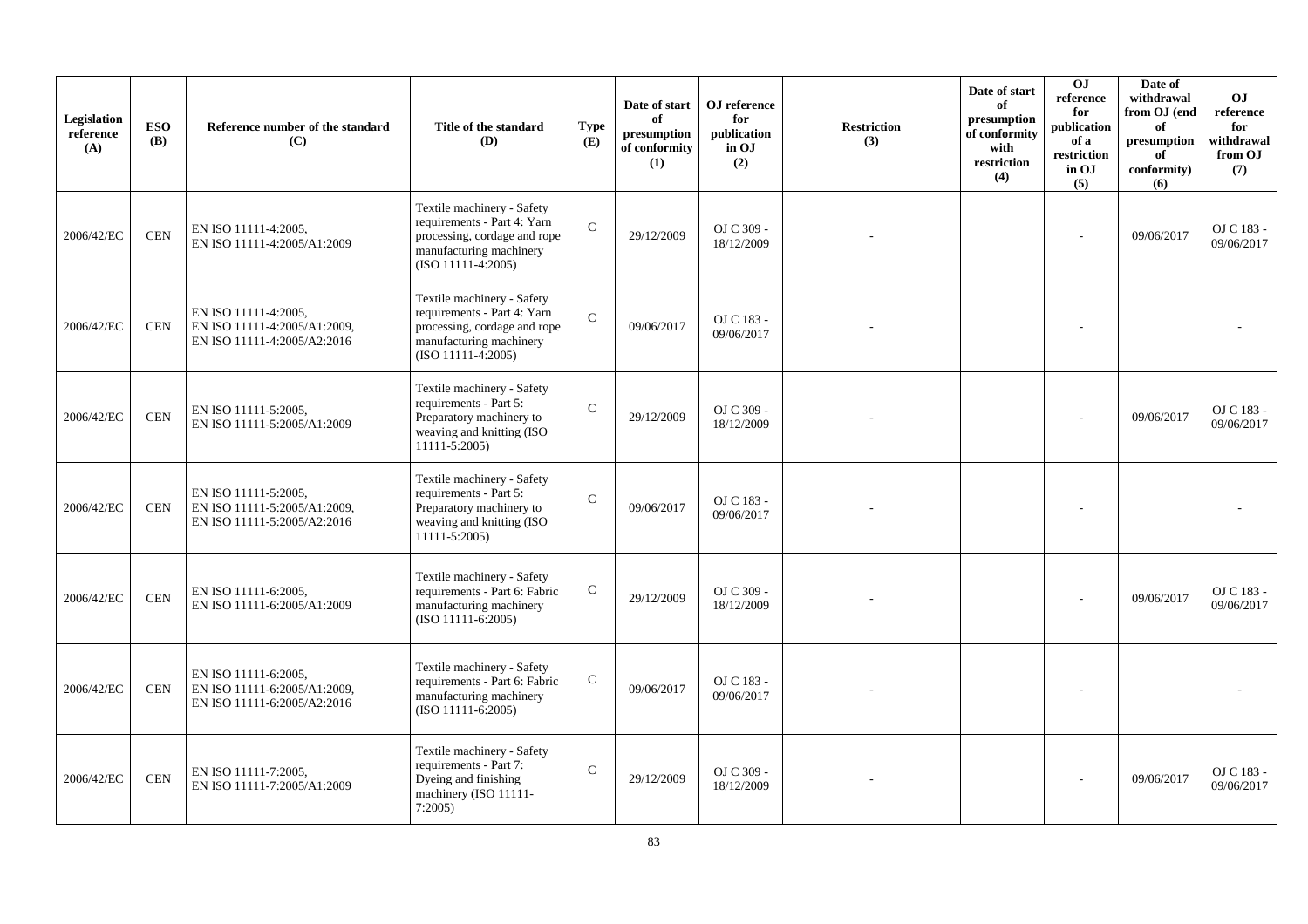| Legislation<br>reference<br>(A) | <b>ESO</b><br><b>(B)</b> | Reference number of the standard<br>(C)                                             | Title of the standard<br>(D)                                                                                                                                        | <b>Type</b><br>(E) | Date of start<br>of<br>presumption<br>of conformity<br>(1) | OJ reference<br>for<br>publication<br>in OJ<br>(2) | <b>Restriction</b><br>(3) | Date of start<br>of<br>presumption<br>of conformity<br>with<br>restriction<br>(4) | $\overline{0}$<br>reference<br>for<br>publication<br>of a<br>restriction<br>in OJ<br>(5) | Date of<br>withdrawal<br>from OJ (end<br>of<br>presumption<br>of<br>conformity)<br>(6) | OJ<br>reference<br>for<br>withdrawal<br>from OJ<br>(7) |
|---------------------------------|--------------------------|-------------------------------------------------------------------------------------|---------------------------------------------------------------------------------------------------------------------------------------------------------------------|--------------------|------------------------------------------------------------|----------------------------------------------------|---------------------------|-----------------------------------------------------------------------------------|------------------------------------------------------------------------------------------|----------------------------------------------------------------------------------------|--------------------------------------------------------|
| 2006/42/EC                      | <b>CEN</b>               | EN ISO 11111-7:2005,<br>EN ISO 11111-7:2005/A1:2009,<br>EN ISO 11111-7:2005/A2:2016 | Textile machinery - Safety<br>requirements - Part 7:<br>Dyeing and finishing<br>machinery (ISO 11111-<br>7:2005                                                     | $\mathsf{C}$       | 09/06/2017                                                 | OJ C 183 -<br>09/06/2017                           |                           |                                                                                   |                                                                                          |                                                                                        |                                                        |
| 2006/42/EC                      | <b>CEN</b>               | EN ISO 11145:2016                                                                   | Optics and photonics -<br>Lasers and laser-related<br>equipment - Vocabulary and<br>symbols (ISO 11145:2016)                                                        | $\mathsf{C}$       | 09/09/2016                                                 | OJ C 332 -<br>09/09/2016                           |                           |                                                                                   |                                                                                          |                                                                                        |                                                        |
| 2006/42/EC                      | <b>CEN</b>               | EN ISO 11148-1:2011                                                                 | Hand-held non-electric<br>power tools - Safety<br>requirements - Part 1:<br>Assembly power tools for<br>non-threaded mechanical<br>fasteners (ISO 11148-<br>1:2011) | $\mathsf{C}$       | 24/08/2012                                                 | OJ C 256 -<br>24/08/2012                           |                           |                                                                                   |                                                                                          |                                                                                        |                                                        |
| 2006/42/EC                      | <b>CEN</b>               | EN ISO 11148-2:2011                                                                 | Hand-held non-electric<br>power tools - Safety<br>requirements - Part 2:<br>Cutting-off and crimping<br>power tools (ISO/FDIS<br>$11148 - 2:2011$                   | $\mathbf C$        | 29/02/2012                                                 | OJ C 061 -<br>29/02/2012                           |                           |                                                                                   |                                                                                          |                                                                                        |                                                        |
| 2006/42/EC                      | <b>CEN</b>               | EN ISO 11148-3:2010                                                                 | Hand-held non-electric<br>power tools - Safety<br>requirements - Part 3: Drills<br>and tappers (ISO 11148-<br>3:2010                                                | $\mathsf{C}$       | 08/04/2011                                                 | OJ C 110 -<br>08/04/2011                           |                           |                                                                                   |                                                                                          | 30/06/2013                                                                             | OJ C 099 -<br>05/04/2013                               |
| 2006/42/EC                      | <b>CEN</b>               | EN ISO 11148-3:2012                                                                 | Hand-held non-electric<br>power tools - Safety<br>requirements - Part 3: Drills<br>and tappers (ISO 11148-<br>3:2012)                                               | $\mathsf{C}$       | 05/04/2013                                                 | OJ C 099 -<br>05/04/2013                           |                           |                                                                                   |                                                                                          |                                                                                        |                                                        |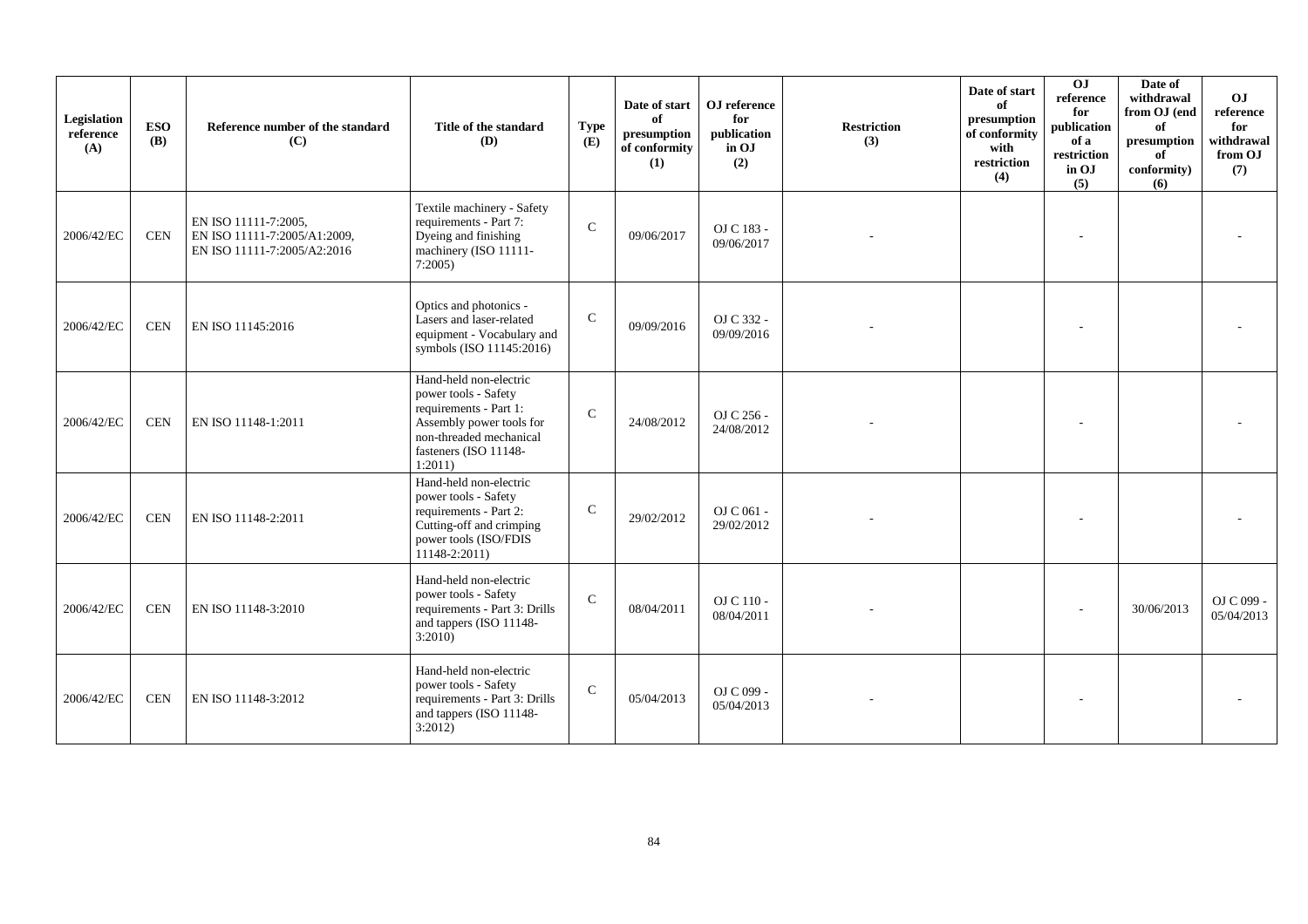| Legislation<br>reference<br>(A) | <b>ESO</b><br><b>(B)</b> | Reference number of the standard<br>(C) | Title of the standard<br>(D)                                                                                                                     | <b>Type</b><br>(E) | Date of start<br>of<br>presumption<br>of conformity<br>(1) | OJ reference<br>for<br>publication<br>in OJ<br>(2) | <b>Restriction</b><br>(3) | Date of start<br>of<br>presumption<br>of conformity<br>with<br>restriction<br>(4) | O <sub>J</sub><br>reference<br>for<br>publication<br>of a<br>restriction<br>in OJ<br>(5) | Date of<br>withdrawal<br>from OJ (end<br>of<br>presumption<br>of<br>conformity)<br>(6) | <b>OJ</b><br>reference<br>for<br>withdrawal<br>from OJ<br>(7) |
|---------------------------------|--------------------------|-----------------------------------------|--------------------------------------------------------------------------------------------------------------------------------------------------|--------------------|------------------------------------------------------------|----------------------------------------------------|---------------------------|-----------------------------------------------------------------------------------|------------------------------------------------------------------------------------------|----------------------------------------------------------------------------------------|---------------------------------------------------------------|
| 2006/42/EC                      | <b>CEN</b>               | EN ISO 11148-4:2010                     | Hand-held non-electric<br>power tools - Safety<br>requirements - Part 4: Non-<br>rotary percussive power tools<br>$(ISO 11148-4:2010)$           | $\mathbf C$        | 08/04/2011                                                 | OJ C 110 -<br>08/04/2011                           |                           |                                                                                   |                                                                                          | 30/06/2013                                                                             | OJ C 099 -<br>05/04/2013                                      |
| 2006/42/EC                      | <b>CEN</b>               | EN ISO 11148-4:2012                     | Hand-held non-electric<br>power tools - Safety<br>requirements - Part 4: Non-<br>rotary percussive power tools<br>(ISO 11148-4:2012)             | $\mathbf C$        | 05/04/2013                                                 | OJ C 099 -<br>05/04/2013                           |                           |                                                                                   |                                                                                          |                                                                                        |                                                               |
| 2006/42/EC                      | <b>CEN</b>               | EN ISO 11148-5:2011                     | Hand-held non-electric<br>power tools - Safety<br>requirements - Part 5: Rotary<br>percussive drills (ISO 11148-<br>5:2011)                      | $\mathcal{C}$      | 29/02/2012                                                 | OJ C 061 -<br>29/02/2012                           |                           |                                                                                   |                                                                                          |                                                                                        |                                                               |
| 2006/42/EC                      | <b>CEN</b>               | EN ISO 11148-6:2010                     | Hand-held non-electric<br>power tools - Safety<br>requirements - Part 6:<br>Assembly power tools for<br>threaded fasteners (ISO<br>11148-6:2010) | $\mathcal{C}$      | 08/04/2011                                                 | OJ C 110 -<br>08/04/2011                           |                           |                                                                                   |                                                                                          | 30/06/2013                                                                             | OJ C 099 -<br>05/04/2013                                      |
| 2006/42/EC                      | <b>CEN</b>               | EN ISO 11148-6:2012                     | Hand-held non-electric<br>power tools - Safety<br>requirements - Part 6:<br>Assembly power tools for<br>threaded fasteners (ISO<br>11148-6:2012) | $\mathsf{C}$       | 05/04/2013                                                 | OJ C 099 -<br>05/04/2013                           |                           |                                                                                   |                                                                                          |                                                                                        |                                                               |
| 2006/42/EC                      | <b>CEN</b>               | EN ISO 11148-7:2012                     | Hand-held non-electric<br>power tools - Safety<br>requirements - Part 7:<br>Grinders (ISO 11148-<br>7:2012                                       | $\mathbf C$        | 15/11/2012                                                 | OJ C 350 -<br>15/11/2012                           |                           |                                                                                   |                                                                                          |                                                                                        |                                                               |
| 2006/42/EC                      | <b>CEN</b>               | EN ISO 11148-8:2011                     | Hand-held non-electric<br>power tools - Safety<br>requirements - Part 8:<br>Sanders and polishers (ISO<br>$11148 - 8:2011$                       | $\mathcal{C}$      | 29/02/2012                                                 | OJ C 061 -<br>29/02/2012                           |                           |                                                                                   |                                                                                          |                                                                                        |                                                               |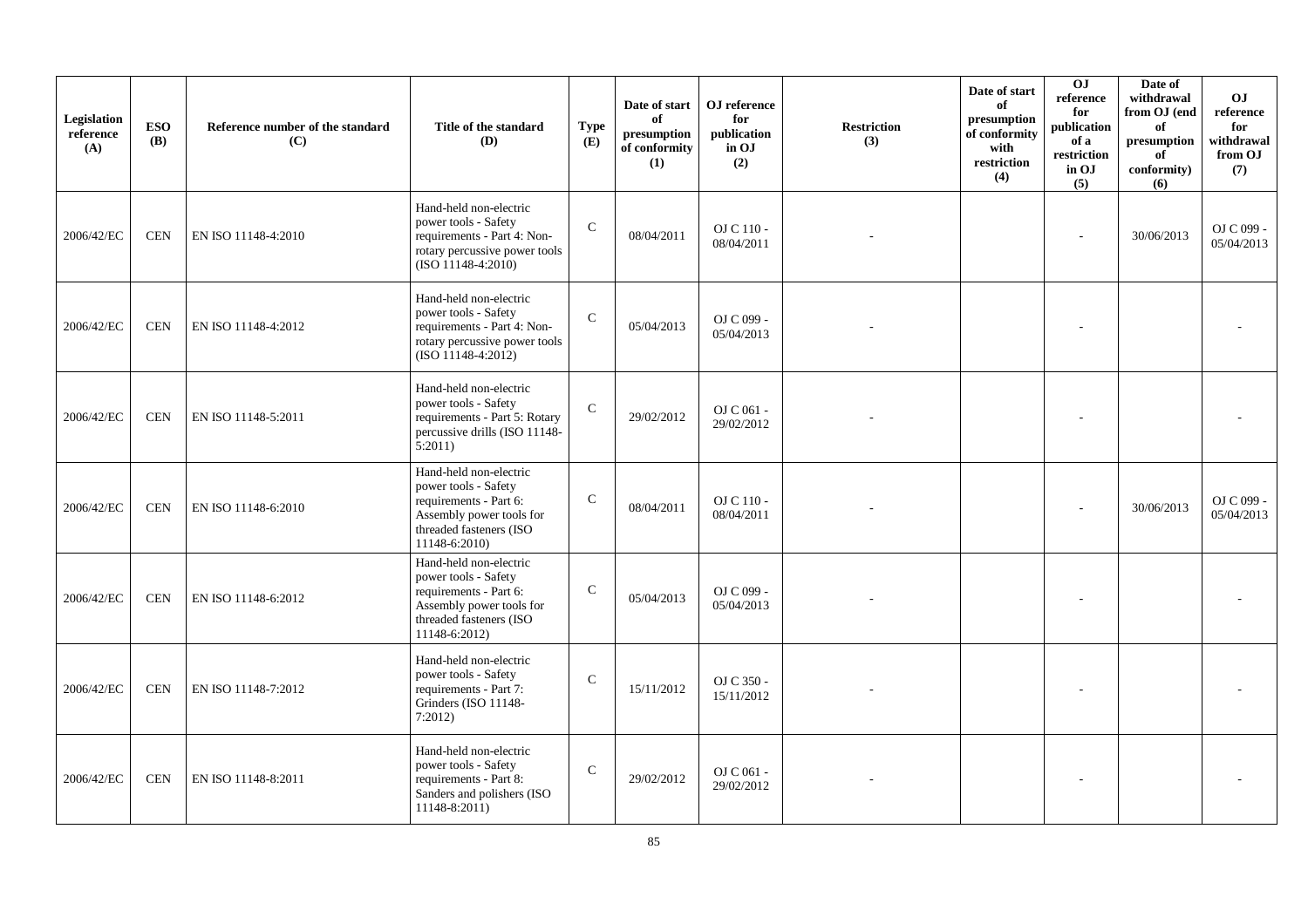| Legislation<br>reference<br>(A) | <b>ESO</b><br><b>(B)</b> | Reference number of the standard<br>(C) | Title of the standard<br>(D)                                                                                                                        | <b>Type</b><br>(E) | Date of start<br>of<br>presumption<br>of conformity<br>(1) | OJ reference<br>for<br>publication<br>in OJ<br>(2) | <b>Restriction</b><br>(3) | Date of start<br>of<br>presumption<br>of conformity<br>with<br>restriction<br>(4) | 0J<br>reference<br>for<br>publication<br>of a<br>restriction<br>in OJ<br>(5) | Date of<br>withdrawal<br>from OJ (end<br>of<br>presumption<br>of<br>conformity)<br>(6) | <b>OJ</b><br>reference<br>for<br>withdrawal<br>from OJ<br>(7) |
|---------------------------------|--------------------------|-----------------------------------------|-----------------------------------------------------------------------------------------------------------------------------------------------------|--------------------|------------------------------------------------------------|----------------------------------------------------|---------------------------|-----------------------------------------------------------------------------------|------------------------------------------------------------------------------|----------------------------------------------------------------------------------------|---------------------------------------------------------------|
| 2006/42/EC                      | <b>CEN</b>               | EN ISO 11148-9:2011                     | Hand-held non-electric<br>power tools - Safety<br>requirements - Part 9: Die<br>grinders (ISO 11148-9:2011)                                         | $\mathcal{C}$      | 29/02/2012                                                 | OJ C 061 -<br>29/02/2012                           |                           |                                                                                   |                                                                              |                                                                                        |                                                               |
| 2006/42/EC                      | <b>CEN</b>               | EN ISO 11148-10:2011                    | Hand-held non-electric<br>power tools - Safety<br>requirements - Part 10:<br>Compression power tools<br>$(ISO 11148-10:2011)$                       | $\mathcal{C}$      | 29/02/2012                                                 | OJ C 061 -<br>29/02/2012                           |                           |                                                                                   |                                                                              |                                                                                        |                                                               |
| 2006/42/EC                      | <b>CEN</b>               | EN ISO 11148-11:2011                    | Hand-held non-electric<br>power tools - Safety<br>requirements - Part 11:<br>Nibblers and shears (ISO<br>11148-11:2011)                             | $\mathcal{C}$      | 29/02/2012                                                 | OJ C 061 -<br>29/02/2012                           |                           |                                                                                   |                                                                              |                                                                                        |                                                               |
| 2006/42/EC                      | <b>CEN</b>               | EN ISO 11148-12:2012                    | Hand-held non-electric<br>power tools - Safety<br>requirements - Part 12:<br>Circular, oscillating and<br>reciprocating saws (ISO<br>11148-12:2012) | $\mathbf C$        | 05/04/2013                                                 | OJ C 099 -<br>05/04/2013                           |                           |                                                                                   |                                                                              |                                                                                        |                                                               |
| 2006/42/EC                      | <b>CEN</b>               | EN ISO 11148-13:2018                    | Hand-held non-electric<br>power tools - Safety<br>requirements - Part 13:<br>Fastener driving tools (ISO<br>11148-13:2017)                          | $\mathcal{C}$      | 02/04/2020                                                 | OJ L 102 -<br>02/04/2020                           |                           |                                                                                   |                                                                              |                                                                                        |                                                               |
| 2006/42/EC                      | <b>CEN</b>               | EN ISO 11252:2013                       | Lasers and laser-related<br>equipment - Laser device -<br>Minimum requirements for<br>documentation (ISO<br>11252:2013)                             | $\mathsf{C}$       | 28/11/2013                                                 | OJ C 348 -<br>28/11/2013                           |                           |                                                                                   |                                                                              |                                                                                        |                                                               |
| 2006/42/EC                      | <b>CEN</b>               | EN ISO 11553-1:2008                     | Safety of machinery - Laser<br>processing machines - Part 1:<br>General safety requirements<br>$(ISO 11553-1:2005)$                                 | $\mathbf C$        | 29/12/2009                                                 | OJ C 214 -<br>08/09/2009                           |                           |                                                                                   |                                                                              |                                                                                        |                                                               |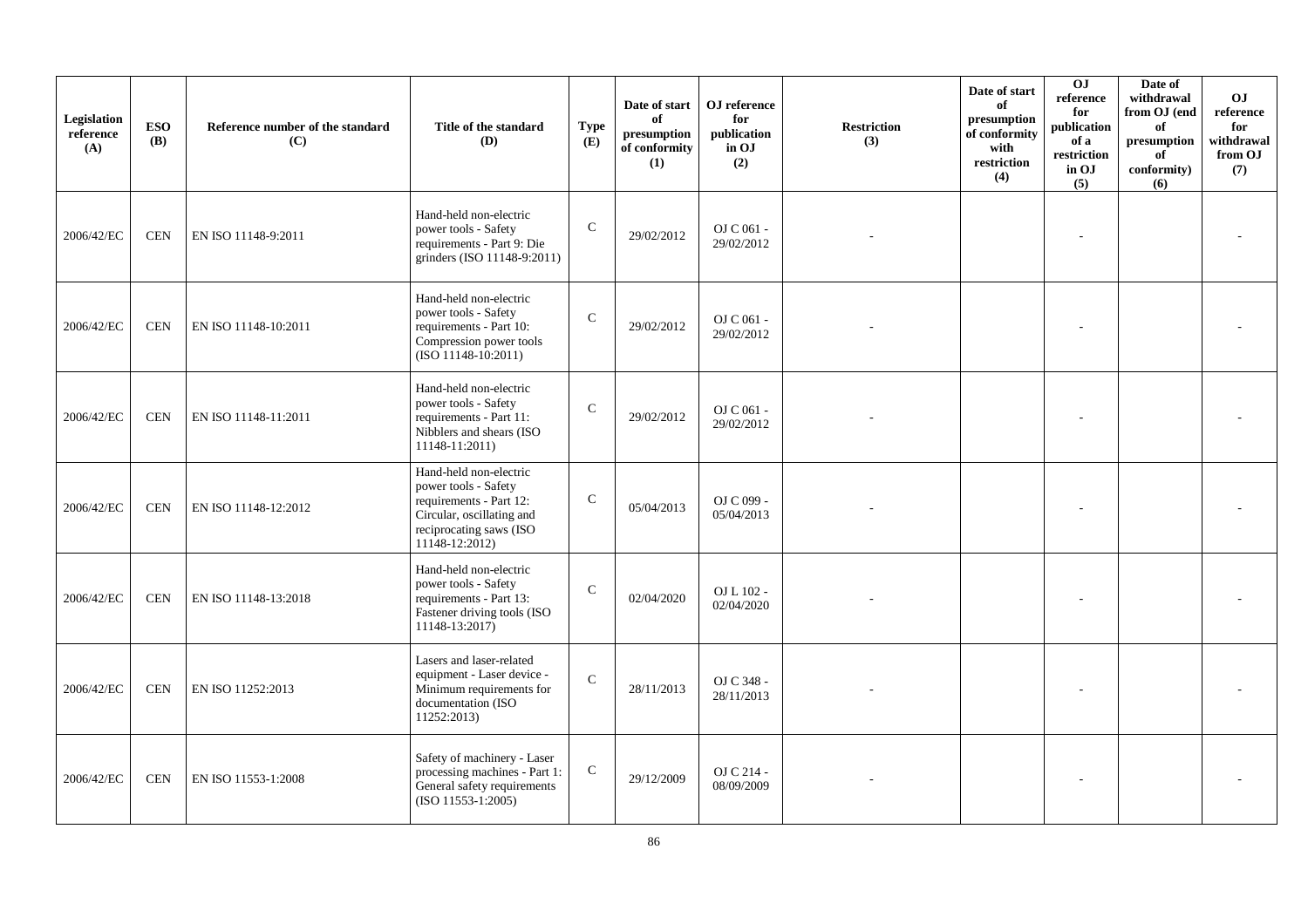| Legislation<br>reference<br>(A) | <b>ESO</b><br><b>(B)</b> | Reference number of the standard<br>(C) | Title of the standard<br>(D)                                                                                                                                                                                                                                               | <b>Type</b><br>(E) | Date of start<br>of<br>presumption<br>of conformity<br>(1) | OJ reference<br>for<br>publication<br>in OJ<br>(2) | <b>Restriction</b><br>(3) | Date of start<br>of<br>presumption<br>of conformity<br>with<br>restriction<br>(4) | $\overline{0}$<br>reference<br>for<br>publication<br>of a<br>restriction<br>in OJ<br>(5) | Date of<br>withdrawal<br>from OJ (end<br>of<br>presumption<br>of<br>conformity)<br>(6) | <b>OJ</b><br>reference<br>for<br>withdrawal<br>from OJ<br>(7) |
|---------------------------------|--------------------------|-----------------------------------------|----------------------------------------------------------------------------------------------------------------------------------------------------------------------------------------------------------------------------------------------------------------------------|--------------------|------------------------------------------------------------|----------------------------------------------------|---------------------------|-----------------------------------------------------------------------------------|------------------------------------------------------------------------------------------|----------------------------------------------------------------------------------------|---------------------------------------------------------------|
| 2006/42/EC                      | <b>CEN</b>               | EN ISO 11553-2:2008                     | Safety of machinery - Laser<br>processing machines - Part 2:<br>Safety requirements for<br>hand-held laser processing<br>devices (ISO 11553-2:2007)                                                                                                                        | $\mathcal{C}$      | 29/12/2009                                                 | OJ C 214 -<br>08/09/2009                           |                           |                                                                                   |                                                                                          |                                                                                        |                                                               |
| 2006/42/EC                      | <b>CEN</b>               | EN ISO 11553-3:2013                     | Safety of machinery - Laser<br>processing machines - Part 3:<br>Noise reduction and noise<br>measurement methods for<br>laser processing machines<br>and hand-held processing<br>devices and associated<br>auxiliary equipment<br>(accuracy grade 2) (ISO<br>11553-3:2013) | $\mathsf{C}$       | 28/11/2013                                                 | OJ C 348 -<br>28/11/2013                           |                           |                                                                                   |                                                                                          |                                                                                        |                                                               |
| 2006/42/EC                      | <b>CEN</b>               | EN ISO 11554:2017                       | Optics and photonics -<br>Lasers and laser-related<br>equipment - Test methods for<br>laser beam power, energy<br>and temporal characteristics<br>(ISO 11554:2017)                                                                                                         | ${\bf C}$          | 09/03/2018                                                 | OJ C 092 -<br>09/03/2018                           |                           |                                                                                   |                                                                                          |                                                                                        |                                                               |
| 2006/42/EC                      | <b>CEN</b>               | EN ISO 11680-1:2008                     | Machinery for forestry -<br>Safety requirements and<br>testing for pole-mounted<br>powered pruners - Part 1:<br>Units fitted with an integral<br>combustion engine (ISO<br>11680-1:2000)                                                                                   | $\mathcal{C}$      | 29/12/2009                                                 | OJ C 214 -<br>08/09/2009                           |                           |                                                                                   |                                                                                          | 30/06/2012                                                                             | OJ C 061 -<br>29/02/2012                                      |
| 2006/42/EC                      | <b>CEN</b>               | EN ISO 11680-1:2011                     | Machinery for forestry -<br>Safety requirements and<br>testing for pole-mounted<br>powered pruners - Part 1:<br>Machines fitted with an<br>integral combustion engine<br>$(ISO 11680-1:2011)$                                                                              | $\mathcal{C}$      | 29/02/2012                                                 | OJ C $061$ -<br>29/02/2012                         |                           |                                                                                   |                                                                                          |                                                                                        |                                                               |
| 2006/42/EC                      | $\!$ $\!$ $\!$           | EN ISO 11680-2:2008                     | Machinery for forestry -<br>Safety requirements and<br>testing for pole-mounted<br>powered pruners - Part 2:<br>Units for use with a back-<br>pack power source (ISO<br>$11680 - 2:2000$                                                                                   | ${\bf C}$          | 29/12/2009                                                 | OJ C 214 -<br>08/09/2009                           |                           |                                                                                   |                                                                                          | 30/06/2012                                                                             | OJ C 061 -<br>29/02/2012                                      |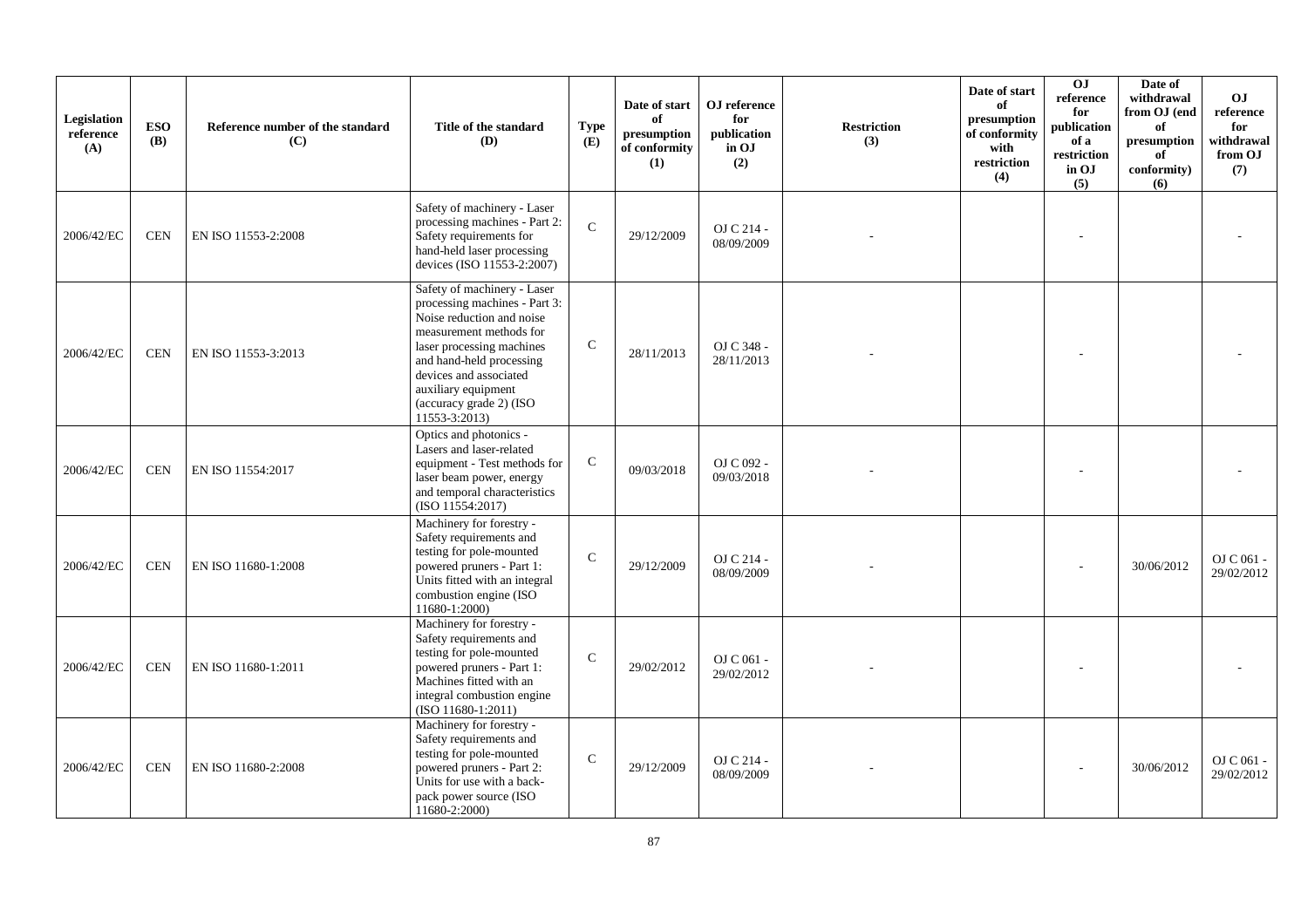| Legislation<br>reference<br>(A) | <b>ESO</b><br><b>(B)</b> | Reference number of the standard<br>(C)             | Title of the standard<br>(D)                                                                                                                                                           | <b>Type</b><br>(E) | Date of start<br>of<br>presumption<br>of conformity<br>(1) | OJ reference<br>for<br>publication<br>in OJ<br>(2) | <b>Restriction</b><br>(3) | Date of start<br>of<br>presumption<br>of conformity<br>with<br>restriction<br>(4) | $\overline{0}$<br>reference<br>for<br>publication<br>of a<br>restriction<br>in OJ<br>(5) | Date of<br>withdrawal<br>from OJ (end<br>of<br>presumption<br>of<br>conformity)<br>(6) | OJ<br>reference<br>for<br>withdrawal<br>from OJ<br>(7) |
|---------------------------------|--------------------------|-----------------------------------------------------|----------------------------------------------------------------------------------------------------------------------------------------------------------------------------------------|--------------------|------------------------------------------------------------|----------------------------------------------------|---------------------------|-----------------------------------------------------------------------------------|------------------------------------------------------------------------------------------|----------------------------------------------------------------------------------------|--------------------------------------------------------|
| 2006/42/EC                      | <b>CEN</b>               | EN ISO 11680-2:2011                                 | Machinery for forestry -<br>Safety requirements and<br>testing for pole-mounted<br>powered pruners - Part 2:<br>Machines for use with back-<br>pack power source (ISO<br>11680-2:2011) | $\mathsf{C}$       | 29/02/2012                                                 | OJ C $061$ -<br>29/02/2012                         |                           |                                                                                   |                                                                                          |                                                                                        |                                                        |
| 2006/42/EC                      | <b>CEN</b>               | EN ISO 11681-1:2008                                 | Machinery for forestry -<br>Portable chain-saw safety<br>requirements and testing -<br>Part 1: Chain-saws for forest<br>service (ISO 11681-1:2004,<br>including Amd 1:2007)            | $\mathsf{C}$       | 29/12/2009                                                 | OJ C 214 -<br>08/09/2009                           |                           |                                                                                   |                                                                                          | 30/06/2012                                                                             | $OJ C 061 -$<br>29/02/2012                             |
| 2006/42/EC                      | <b>CEN</b>               | EN ISO 11681-1:2011                                 | Machinery for forestry -<br>Portable chain-saw safety<br>requirements and testing -<br>Part 1: Chain-saws for forest<br>service (ISO 11681-1:2011)                                     | $\mathcal{C}$      | 29/02/2012                                                 | OJ C 061 -<br>29/02/2012                           |                           |                                                                                   |                                                                                          |                                                                                        |                                                        |
| 2006/42/EC                      | <b>CEN</b>               | EN ISO 11681-2:2008                                 | Machinery for forestry -<br>Portable chain-saw safety<br>requirements and testing -<br>Part 2: Chain-saws for tree<br>service (ISO 11681-2:2006)                                       | $\mathcal{C}$      | 29/12/2009                                                 | OJ C 214 -<br>08/09/2009                           |                           |                                                                                   |                                                                                          | 30/06/2012                                                                             | $OJ C 061 -$<br>29/02/2012                             |
| 2006/42/EC                      | <b>CEN</b>               | EN ISO 11681-2:2011                                 | Machinery for forestry -<br>Portable chain-saw safety<br>requirements and testing -<br>Part 2: Chain-saws for tree<br>service (ISO 11681-2:2011)                                       | $\mathcal{C}$      | 29/02/2012                                                 | OJ C 061 -<br>29/02/2012                           |                           |                                                                                   |                                                                                          | 30/06/2018                                                                             | OJ C 092 -<br>09/03/2018                               |
| 2006/42/EC                      | <b>CEN</b>               | EN ISO 11681-2:2011,<br>EN ISO 11681-2:2011/A1:2017 | Machinery for forestry -<br>Portable chain-saw safety<br>requirements and testing -<br>Part 2: Chain-saws for tree<br>service (ISO 11681-2:2011)                                       | $\mathcal{C}$      | 09/03/2018                                                 | OJ C 092 -<br>09/03/2018                           |                           |                                                                                   |                                                                                          |                                                                                        |                                                        |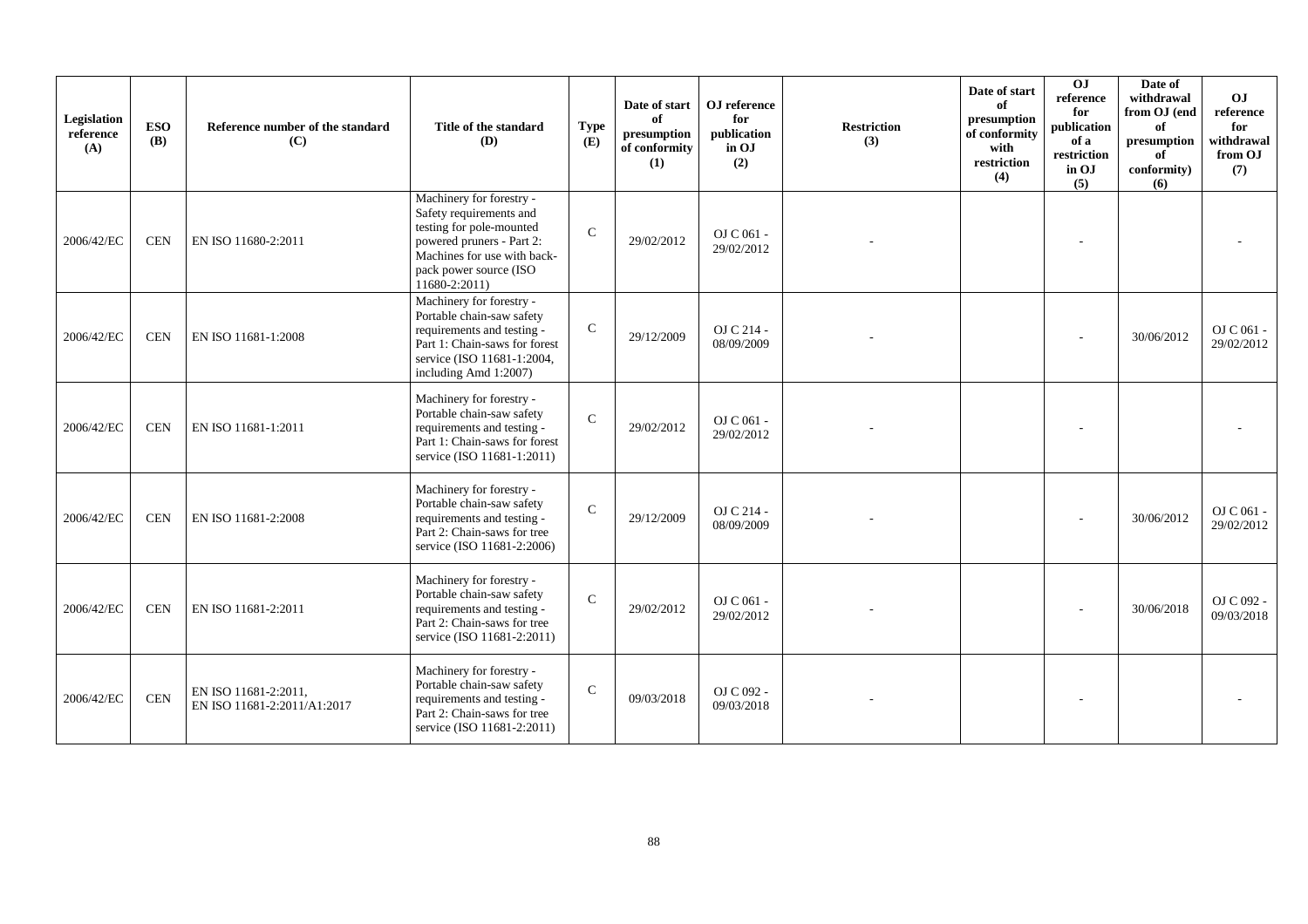| Legislation<br>reference<br>(A) | <b>ESO</b><br><b>(B)</b> | Reference number of the standard<br>(C)         | Title of the standard<br>(D)                                                                                                                                                                                                                         | <b>Type</b><br>(E) | Date of start<br>of<br>presumption<br>of conformity<br>(1) | OJ reference<br>for<br>publication<br>in OJ<br>(2) | <b>Restriction</b><br>(3) | Date of start<br>of<br>presumption<br>of conformity<br>with<br>restriction<br>(4) | OJ<br>reference<br>for<br>publication<br>of a<br>restriction<br>in OJ<br>(5) | Date of<br>withdrawal<br>from OJ (end<br>of<br>presumption<br>of<br>conformity)<br>(6) | O <sub>J</sub><br>reference<br>for<br>withdrawal<br>from OJ<br>(7) |
|---------------------------------|--------------------------|-------------------------------------------------|------------------------------------------------------------------------------------------------------------------------------------------------------------------------------------------------------------------------------------------------------|--------------------|------------------------------------------------------------|----------------------------------------------------|---------------------------|-----------------------------------------------------------------------------------|------------------------------------------------------------------------------|----------------------------------------------------------------------------------------|--------------------------------------------------------------------|
| 2006/42/EC                      | <b>CEN</b>               | EN ISO 11806:2008                               | Agricultural and forestry<br>machinery - Portable hand-<br>held combustion engine<br>driven brush cutters and<br>grass trimmers - Safety (ISO<br>11806:1997)                                                                                         | $\mathbf C$        | 29/12/2009                                                 | OJ C 214 -<br>08/09/2009                           |                           |                                                                                   | $\sim$                                                                       | 30/06/2012                                                                             | OJ C 061 -<br>29/02/2012                                           |
| 2006/42/EC                      | <b>CEN</b>               | EN ISO 11806-1:2011                             | Agricultural and forestry<br>machinery - Safety<br>requirements and testing for<br>portable, hand-held, powered<br>brush-cutters and grass-<br>trimmers - Part 1: Machines<br>fitted with an integral<br>combustion engine (ISO<br>$11806 - 1:2011)$ | $\mathbf{C}$       | 29/02/2012                                                 | OJ C $061$ -<br>29/02/2012                         |                           |                                                                                   |                                                                              |                                                                                        |                                                                    |
| 2006/42/EC                      | <b>CEN</b>               | EN ISO 11806-2:2011                             | Agricultural and forestry<br>machinery - Safety<br>requirements and testing for<br>portable, hand-held, powered<br>brush-cutters and grass-<br>trimmers - Part 2: Machines<br>for use with back-pack<br>power unit (ISO 11806-<br>2:2011)            | $\mathbf C$        | 29/02/2012                                                 | OJ C 061 -<br>29/02/2012                           |                           |                                                                                   |                                                                              |                                                                                        |                                                                    |
| 2006/42/EC                      | <b>CEN</b>               | EN ISO 11850:2011                               | Machinery for forestry -<br>General safety requirements<br>(ISO 11850:2011)                                                                                                                                                                          | $\mathcal{C}$      | 29/02/2012                                                 | OJ C $061$ -<br>29/02/2012                         |                           |                                                                                   |                                                                              | 09/09/2016                                                                             | OJ C 332 -<br>09/09/2016                                           |
| 2006/42/EC                      | <b>CEN</b>               | EN ISO 11850:2011,<br>EN ISO 11850:2011/A1:2016 | Machinery for forestry -<br>General safety requirements<br>(ISO 11850:2011)                                                                                                                                                                          | $\mathcal{C}$      | 09/09/2016                                                 | OJ C 332 -<br>09/09/2016                           |                           |                                                                                   |                                                                              |                                                                                        |                                                                    |
| 2006/42/EC                      | <b>CEN</b>               | EN 12001:2003+A1:2009                           | Conveying, spraying and<br>placing machines for<br>concrete and mortar - Safety<br>requirements                                                                                                                                                      | $\mathsf{C}$       | 26/05/2010                                                 | OJ C 136 -<br>26/05/2010                           |                           |                                                                                   |                                                                              | 28/03/2013                                                                             | OJ C 350 -<br>15/11/2012                                           |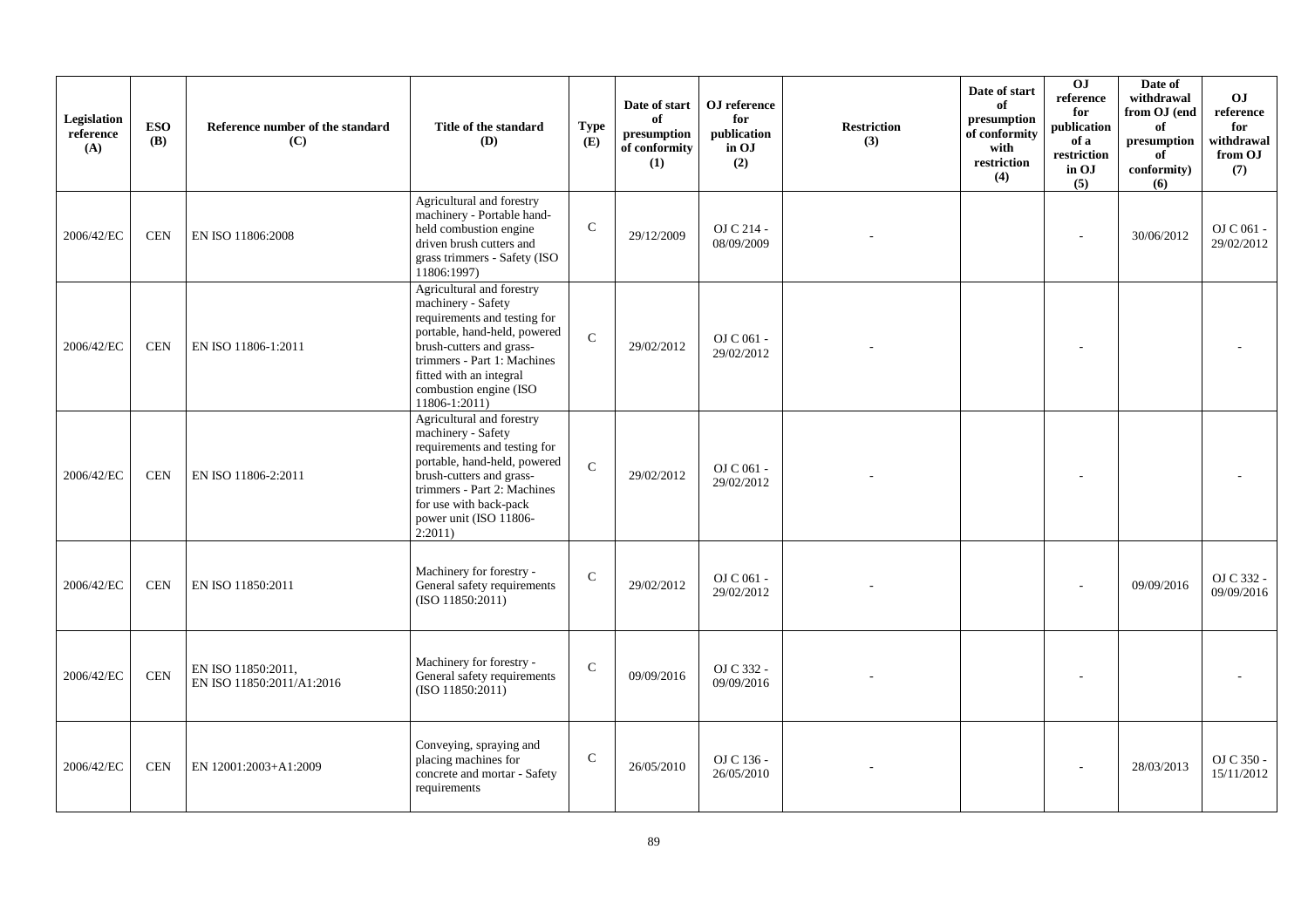| Legislation<br>reference<br>(A) | <b>ESO</b><br><b>(B)</b> | Reference number of the standard<br>(C) | Title of the standard<br>(D)                                                                                                         | <b>Type</b><br>(E) | Date of start<br>of<br>$\bf{presumption}$<br>of conformity<br>(1) | OJ reference<br>for<br>publication<br>in OJ<br>(2) | <b>Restriction</b><br>(3) | Date of start<br>of<br>presumption<br>of conformity<br>with<br>restriction<br>(4) | OJ<br>reference<br>for<br>publication<br>of a<br>restriction<br>in OJ<br>(5) | Date of<br>withdrawal<br>from OJ (end<br>of<br>presumption<br>of<br>conformity)<br>(6) | <b>OJ</b><br>reference<br>for<br>withdrawal<br>from OJ<br>(7) |
|---------------------------------|--------------------------|-----------------------------------------|--------------------------------------------------------------------------------------------------------------------------------------|--------------------|-------------------------------------------------------------------|----------------------------------------------------|---------------------------|-----------------------------------------------------------------------------------|------------------------------------------------------------------------------|----------------------------------------------------------------------------------------|---------------------------------------------------------------|
| 2006/42/EC                      | <b>CEN</b>               | EN 12001:2012                           | Conveying, spraying and<br>placing machines for<br>concrete and mortar - Safety<br>requirements                                      | $\mathbf C$        | 15/11/2012                                                        | OJ C 350 -<br>15/11/2012                           |                           |                                                                                   |                                                                              |                                                                                        |                                                               |
| 2006/42/EC                      | <b>CEN</b>               | EN 12012-1:2018                         | Plastics and rubber machines<br>- Size reduction machines -<br>Part 1: Safety requirements<br>for blade granulators and<br>shredders | $\mathbf C$        | 02/04/2020                                                        | OJ L 102 -<br>02/04/2020                           |                           |                                                                                   |                                                                              |                                                                                        |                                                               |
| 2006/42/EC                      | <b>CEN</b>               | EN 12012-1:2007+A1:2008                 | Plastics and rubber machines<br>- Size reduction machines -<br>Part 1: Safety requirements<br>for blade granulators                  | $\mathbf C$        | 29/12/2009                                                        | OJ C 214 -<br>08/09/2009                           |                           |                                                                                   |                                                                              | 02/10/2021                                                                             | OJ L 102 -<br>02/04/2020                                      |
| 2006/42/EC                      | <b>CEN</b>               | EN 12012-2:2001+A2:2008                 | Plastics and rubber machines<br>- Size reduction machines -<br>Part 2: Safety requirements<br>for strand pelletisers                 | $\mathbf C$        | 29/12/2009                                                        | OJ C 214 -<br>08/09/2009                           |                           |                                                                                   |                                                                              | 20/10/2010                                                                             | OJ C 284 -<br>20/10/2010                                      |
| 2006/42/EC                      | <b>CEN</b>               | EN 12012-3:2001+A1:2008                 | Plastics and rubber machines<br>- Size reduction machines -<br>Part 3: Safety requirements<br>for shredders                          | $\mathbf C$        | 29/12/2009                                                        | OJ C 214 -<br>08/09/2009                           |                           |                                                                                   |                                                                              | 02/10/2021                                                                             | OJ L 102 -<br>02/04/2020                                      |
| 2006/42/EC                      | <b>CEN</b>               | EN 12012-4:2006+A1:2008                 | Plastics and rubber machines<br>- Size reduction machines -<br>Part 4: Safety requirements<br>for agglomerators                      | ${\bf C}$          | 29/12/2009                                                        | OJ C 214 -<br>08/09/2009                           |                           |                                                                                   |                                                                              |                                                                                        |                                                               |
| 2006/42/EC                      | <b>CEN</b>               | EN 12013:2018                           | Plastics and rubber machines<br>- Internal mixers - Safety<br>requirements                                                           | $\mathbf C$        | 19/03/2019                                                        | OJ L 075 -<br>19/03/2019                           |                           |                                                                                   |                                                                              |                                                                                        |                                                               |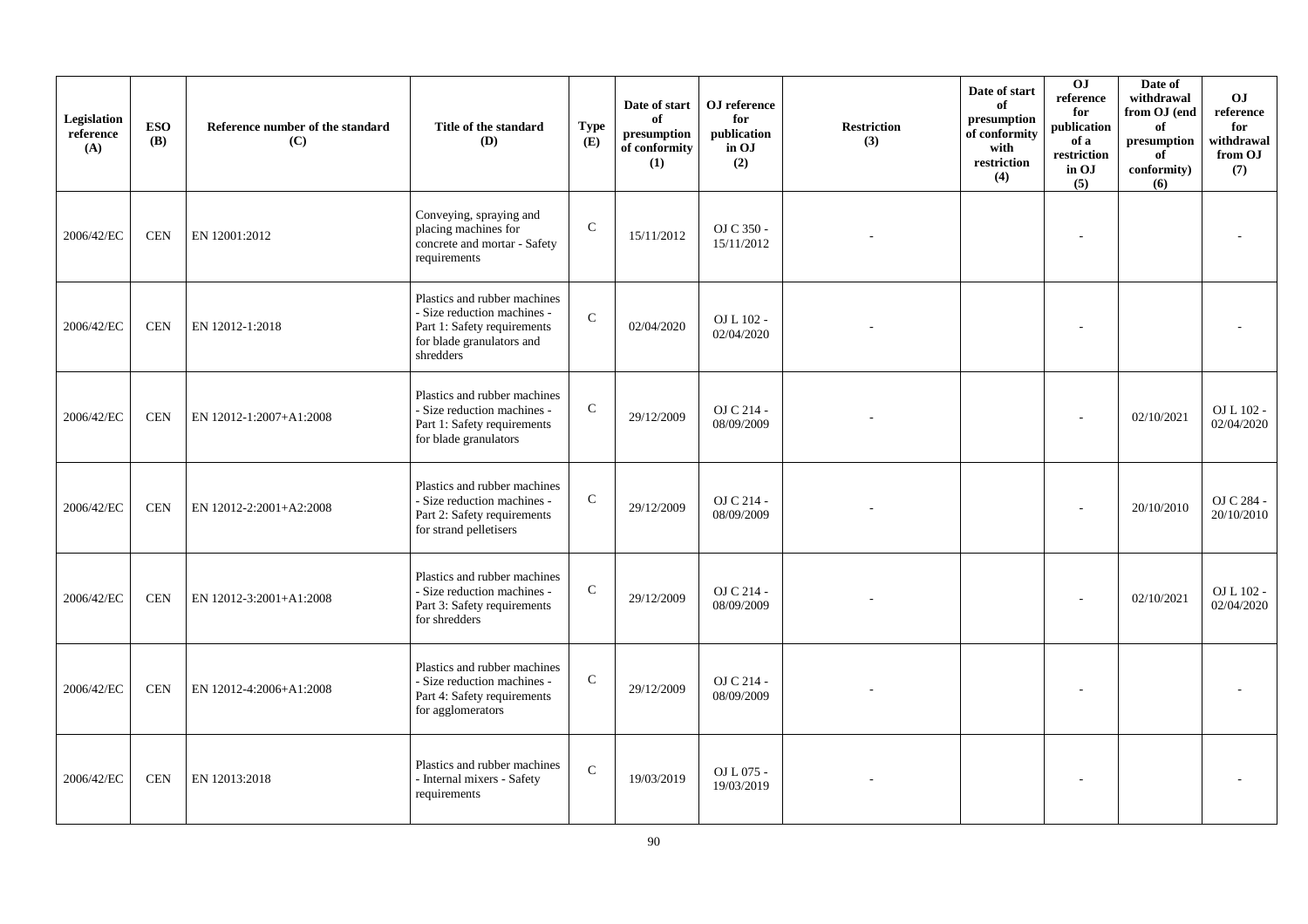| Legislation<br>reference<br>(A) | <b>ESO</b><br><b>(B)</b> | Reference number of the standard<br>(C) | Title of the standard<br>(D)                                                                                          | <b>Type</b><br>(E) | Date of start<br>of<br>presumption<br>of conformity<br>(1) | OJ reference<br>for<br>publication<br>in OJ<br>(2) | <b>Restriction</b><br>(3) | Date of start<br>of<br>presumption<br>of conformity<br>with<br>restriction<br>(4) | <b>OJ</b><br>reference<br>for<br>publication<br>of a<br>restriction<br>in OJ<br>(5) | Date of<br>withdrawal<br>from OJ (end<br>of<br>presumption<br>of<br>conformity)<br>(6) | <b>OJ</b><br>reference<br>for<br>withdrawal<br>from OJ<br>(7) |
|---------------------------------|--------------------------|-----------------------------------------|-----------------------------------------------------------------------------------------------------------------------|--------------------|------------------------------------------------------------|----------------------------------------------------|---------------------------|-----------------------------------------------------------------------------------|-------------------------------------------------------------------------------------|----------------------------------------------------------------------------------------|---------------------------------------------------------------|
| 2006/42/EC                      | <b>CEN</b>               | EN 12013:2000+A1:2008                   | Plastics and rubber machines<br>- Internal mixers - Safety<br>requirements                                            | $\mathcal{C}$      | 29/12/2009                                                 | OJ C 214 -<br>08/09/2009                           |                           |                                                                                   | $\overline{a}$                                                                      | 19/09/2020                                                                             | OJ L 286 -<br>07/11/2019                                      |
| 2006/42/EC                      | <b>CEN</b>               | EN 12016:2004+A1:2008                   | Electromagnetic<br>compatibility - Product<br>family standard for lifts,<br>escalators and moving walks<br>- Immunity | $\mathcal{C}$      | 29/12/2009                                                 | OJ C 214 -<br>08/09/2009                           |                           |                                                                                   |                                                                                     | 28/02/2014                                                                             | OJ C 348 -<br>28/11/2013                                      |
| 2006/42/EC                      | <b>CEN</b>               | EN 12016:2013                           | Electromagnetic<br>compatibility - Product<br>family standard for lifts,<br>escalators and moving walks<br>- Immunity | $\mathbf C$        | 28/11/2013                                                 | OJ C 348 -<br>28/11/2013                           |                           |                                                                                   |                                                                                     |                                                                                        |                                                               |
| 2006/42/EC                      | <b>CEN</b>               | EN 12041:2000+A1:2009                   | Food processing machinery -<br>Moulders - Safety and<br>hygiene requirements                                          | $\mathbf C$        | 29/12/2009                                                 | OJ C 309 -<br>18/12/2009                           |                           |                                                                                   |                                                                                     | 29/02/2016                                                                             | OJ C 014 -<br>15/01/2016                                      |
| 2006/42/EC                      | <b>CEN</b>               | EN 12041:2014                           | Food processing machinery -<br>Moulders - Safety and<br>hygiene requirements                                          | ${\bf C}$          | 15/01/2016                                                 | OJ C 014 -<br>15/01/2016                           |                           |                                                                                   |                                                                                     |                                                                                        |                                                               |
| 2006/42/EC                      | <b>CEN</b>               | EN 12042:2005+A1:2010                   | Food processing machinery -<br>Automatic dividers - Safety<br>and hygiene requirements                                | $\mathbf C$        | 08/04/2011                                                 | OJ C 110 -<br>08/04/2011                           |                           |                                                                                   |                                                                                     | 13/02/2015                                                                             | OJ C 054 -<br>13/02/2015                                      |
| 2006/42/EC                      | <b>CEN</b>               | EN 12042:2014                           | Food processing machinery -<br>Automatic dough dividers -<br>Safety and hygiene<br>requirements                       | ${\bf C}$          | 13/02/2015                                                 | OJ C 054 -<br>13/02/2015                           |                           |                                                                                   |                                                                                     |                                                                                        |                                                               |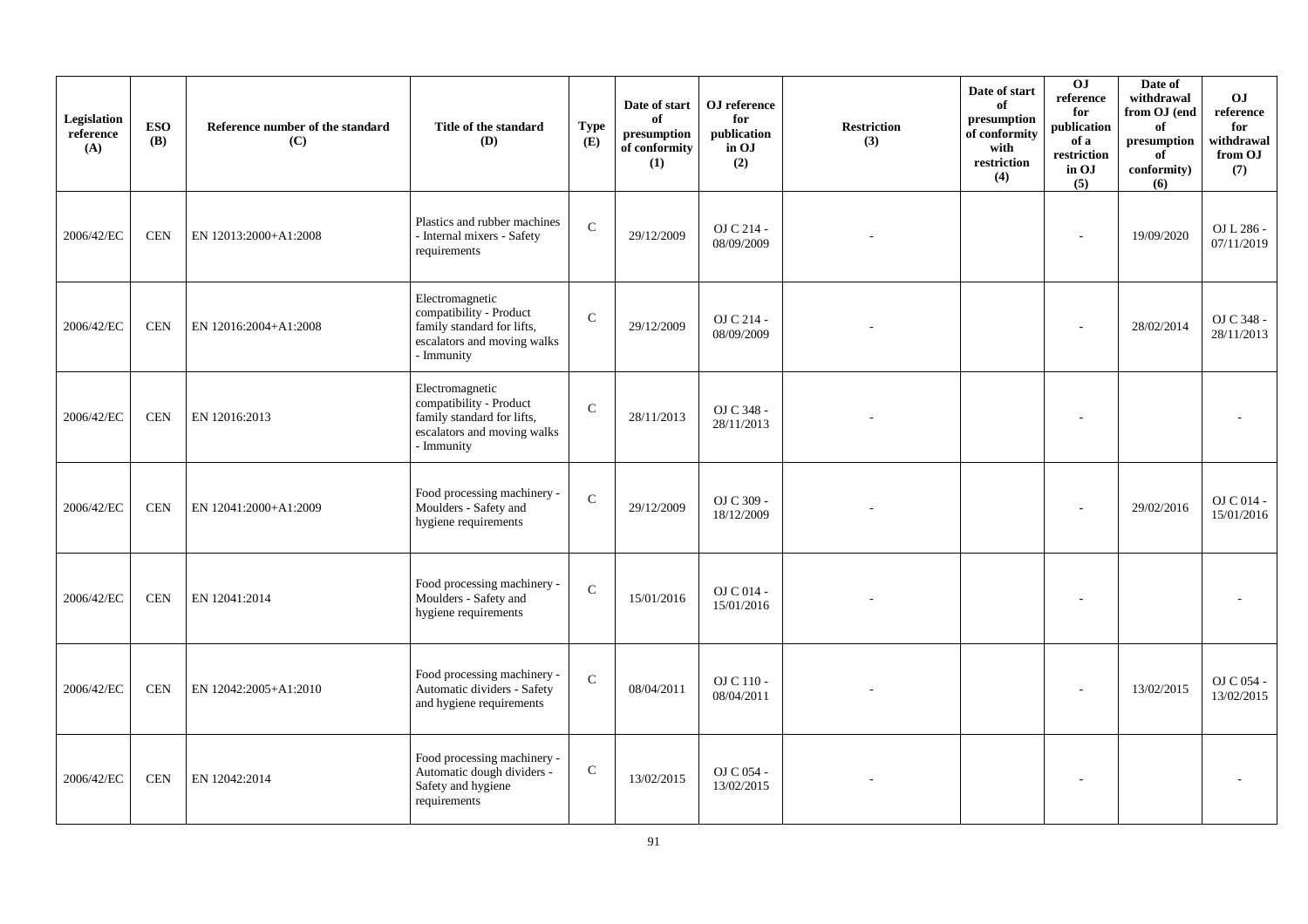| Legislation<br>reference<br>(A) | <b>ESO</b><br><b>(B)</b> | Reference number of the standard<br>(C) | Title of the standard<br>(D)                                                                                                              | <b>Type</b><br>(E) | Date of start<br>of<br>$\mathbf{presumption}% \label{fig:ex1}%$<br>of conformity<br>(1) | OJ reference<br>for<br>publication<br>in OJ<br>(2) | <b>Restriction</b><br>(3) | Date of start<br>of<br>presumption<br>of conformity<br>with<br>restriction<br>(4) | 0J<br>reference<br>for<br>publication<br>of a<br>restriction<br>in OJ<br>(5) | Date of<br>withdrawal<br>from OJ (end<br>of<br>presumption<br>of<br>conformity)<br>(6) | <b>OJ</b><br>reference<br>for<br>withdrawal<br>from OJ<br>(7) |
|---------------------------------|--------------------------|-----------------------------------------|-------------------------------------------------------------------------------------------------------------------------------------------|--------------------|-----------------------------------------------------------------------------------------|----------------------------------------------------|---------------------------|-----------------------------------------------------------------------------------|------------------------------------------------------------------------------|----------------------------------------------------------------------------------------|---------------------------------------------------------------|
| 2006/42/EC                      | <b>CEN</b>               | EN 12043:2000+A1:2010                   | Food processing machinery -<br>Intermediate provers - Safety<br>and hygiene requirements                                                  | $\mathbf C$        | 08/04/2011                                                                              | OJ C 110 -<br>08/04/2011                           |                           |                                                                                   |                                                                              | 29/02/2016                                                                             | OJ C 014 -<br>15/01/2016                                      |
| 2006/42/EC                      | <b>CEN</b>               | EN 12043:2014                           | Food processing machinery -<br>Intermediate provers - Safety<br>and hygiene requirements                                                  | $\mathbf C$        | 15/01/2016                                                                              | OJ C 014 -<br>15/01/2016                           |                           |                                                                                   |                                                                              |                                                                                        |                                                               |
| 2006/42/EC                      | <b>CEN</b>               | EN 12044:2005+A1:2009                   | Footwear, leather and<br>imitation leather goods<br>manufacturing machines -<br>Cutting and punching<br>machines - Safety<br>requirements | ${\bf C}$          | 29/12/2009                                                                              | OJ C 309 -<br>18/12/2009                           |                           |                                                                                   |                                                                              |                                                                                        |                                                               |
| 2006/42/EC                      | <b>CEN</b>               | EN 12053:2001+A1:2008                   | Safety of industrial trucks -<br>Test methods for measuring<br>noise emissions                                                            | $\mathbf C$        | 29/12/2009                                                                              | OJ C 214 -<br>08/09/2009                           |                           |                                                                                   |                                                                              |                                                                                        |                                                               |
| 2006/42/EC                      | <b>CEN</b>               | EN 12077-2:1998+A1:2008                 | Cranes safety - Requirements<br>for health and safety - Part 2:<br>Limiting and indicating<br>devices                                     | $\mathbf C$        | 29/12/2009                                                                              | OJ C 214 -<br>08/09/2009                           |                           |                                                                                   |                                                                              |                                                                                        |                                                               |
| 2006/42/EC                      | <b>CEN</b>               | EN 12110:2002+A1:2008                   | Tunnelling machines - Air<br>locks - Safety requirements                                                                                  | $\mathbf C$        | 29/12/2009                                                                              | OJ C 214 -<br>08/09/2009                           |                           |                                                                                   |                                                                              | 13/02/2015                                                                             | OJ C 054 -<br>13/02/2015                                      |
| 2006/42/EC                      | <b>CEN</b>               | EN 12110:2014                           | Tunnelling machines - Air<br>locks - Safety requirements                                                                                  | $\mathbf C$        | 13/02/2015                                                                              | OJ C 054 -<br>13/02/2015                           |                           |                                                                                   |                                                                              |                                                                                        |                                                               |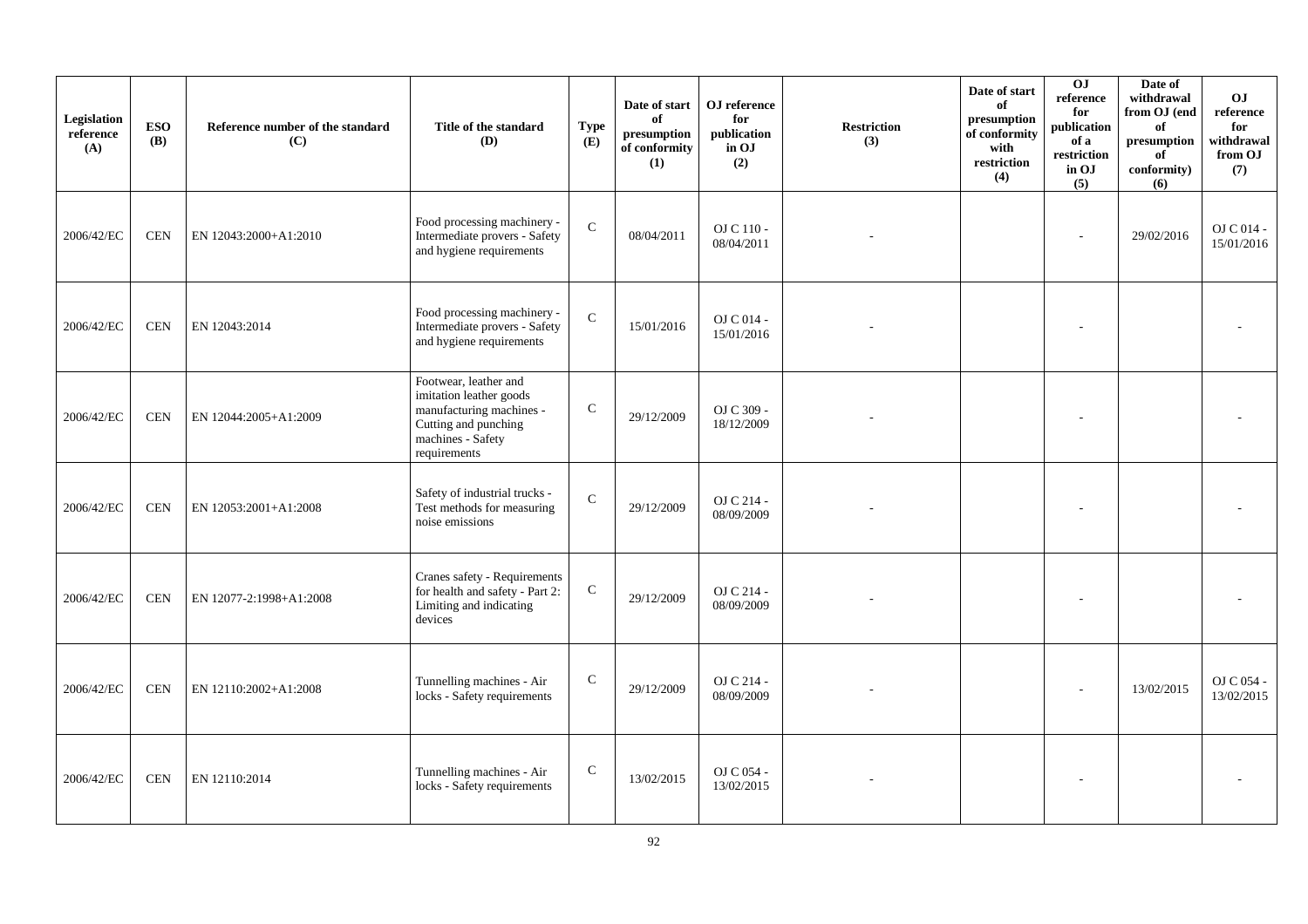| Legislation<br>reference<br>(A) | <b>ESO</b><br><b>(B)</b> | Reference number of the standard<br>(C) | Title of the standard<br>(D)                                                                            | <b>Type</b><br>(E) | Date of start<br>of<br>presumption<br>of conformity<br>(1) | OJ reference<br>for<br>publication<br>in OJ<br>(2) | <b>Restriction</b><br>(3) | Date of start<br>of<br>presumption<br>of conformity<br>with<br>restriction<br>(4) | 0J<br>reference<br>for<br>publication<br>of a<br>restriction<br>in OJ<br>(5) | Date of<br>withdrawal<br>from OJ (end<br>of<br>presumption<br>of<br>conformity)<br>(6) | <b>OJ</b><br>reference<br>for<br>withdrawal<br>from OJ<br>(7) |
|---------------------------------|--------------------------|-----------------------------------------|---------------------------------------------------------------------------------------------------------|--------------------|------------------------------------------------------------|----------------------------------------------------|---------------------------|-----------------------------------------------------------------------------------|------------------------------------------------------------------------------|----------------------------------------------------------------------------------------|---------------------------------------------------------------|
| 2006/42/EC                      | <b>CEN</b>               | EN 12111:2002+A1:2009                   | Tunnelling machines - Road<br>headers, continuous miners<br>and impact rippers - Safety<br>requirements | ${\bf C}$          | 29/12/2009                                                 | OJ C 309 -<br>18/12/2009                           |                           |                                                                                   | $\overline{\phantom{a}}$                                                     | 13/02/2015                                                                             | OJ C 054 -<br>13/02/2015                                      |
| 2006/42/EC                      | <b>CEN</b>               | EN 12111:2014                           | Tunnelling machines - Road<br>headers and continuous<br>miners - Safety requirements                    | $\mathbf C$        | 13/02/2015                                                 | OJ C 054 -<br>13/02/2015                           |                           |                                                                                   |                                                                              |                                                                                        |                                                               |
| 2006/42/EC                      | <b>CEN</b>               | EN 12158-1:2000+A1:2010                 | Builders' hoists for goods -<br>Part 1: Hoists with accessible<br>platforms                             | $\mathbf{C}$       | 08/04/2011                                                 | OJ C 110 -<br>08/04/2011                           |                           |                                                                                   |                                                                              |                                                                                        |                                                               |
| 2006/42/EC                      | <b>CEN</b>               | EN 12158-2:2000+A1:2010                 | Builders' hoists for goods -<br>Part 2: Inclined hoists with<br>non-accessible load carrying<br>devices | ${\bf C}$          | 08/04/2011                                                 | OJ C 110 -<br>08/04/2011                           |                           |                                                                                   |                                                                              |                                                                                        |                                                               |
| 2006/42/EC                      | <b>CEN</b>               | EN 12159:2000+A1:2009                   | Builders hoists for persons<br>and materials with vertically<br>guided cages                            | $\mathbf C$        | 29/12/2009                                                 | OJ C 309 -<br>18/12/2009                           |                           |                                                                                   |                                                                              | 31/05/2013                                                                             | OJ C 099 -<br>05/04/2013                                      |
| 2006/42/EC                      | <b>CEN</b>               | EN 12159:2012                           | Builders hoists for persons<br>and materials with vertically<br>guided cages                            | $\mathsf{C}$       | 05/04/2013                                                 | OJ C 099 -<br>05/04/2013                           |                           |                                                                                   |                                                                              |                                                                                        |                                                               |
| 2006/42/EC                      | <b>CEN</b>               | EN 12162:2001+A1:2009                   | Liquid pumps - Safety<br>requirements - Procedure for<br>hydrostatic testing                            | $\mathbf C$        | 29/12/2009                                                 | OJ C 214 -<br>08/09/2009                           |                           |                                                                                   |                                                                              |                                                                                        |                                                               |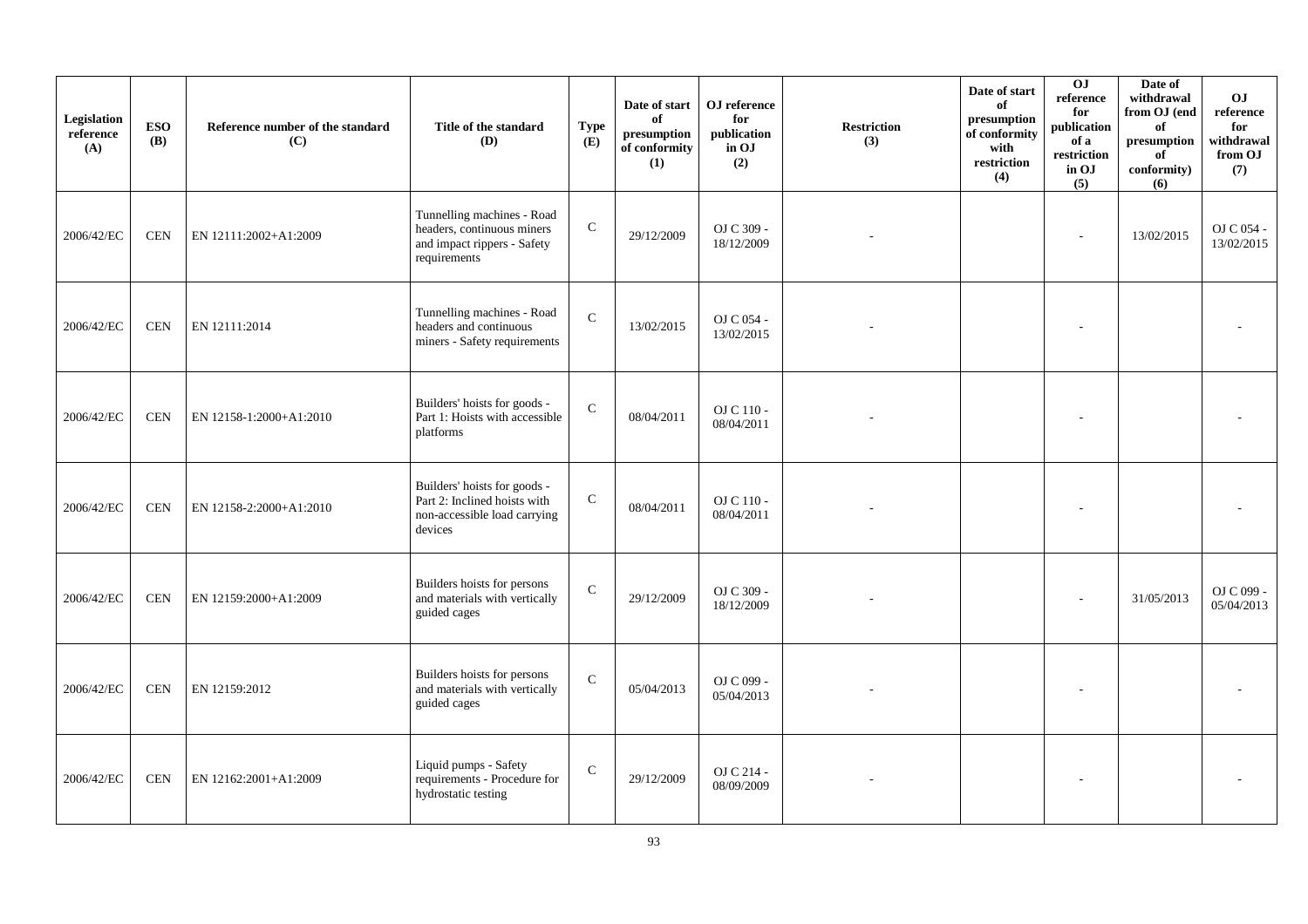| Legislation<br>reference<br>(A) | <b>ESO</b><br><b>(B)</b> | Reference number of the standard<br>(C) | Title of the standard<br>(D)                                                                                                      | <b>Type</b><br>(E) | Date of start<br>of<br>presumption<br>of conformity<br>(1) | OJ reference<br>for<br>publication<br>in OJ<br>(2) | <b>Restriction</b><br>(3) | Date of start<br>of<br>presumption<br>of conformity<br>with<br>restriction<br>(4) | 0J<br>reference<br>for<br>publication<br>of a<br>restriction<br>in OJ<br>(5) | Date of<br>withdrawal<br>from OJ (end<br>of<br>presumption<br>of<br>conformity)<br>(6) | <b>OJ</b><br>reference<br>for<br>withdrawal<br>from OJ<br>(7) |
|---------------------------------|--------------------------|-----------------------------------------|-----------------------------------------------------------------------------------------------------------------------------------|--------------------|------------------------------------------------------------|----------------------------------------------------|---------------------------|-----------------------------------------------------------------------------------|------------------------------------------------------------------------------|----------------------------------------------------------------------------------------|---------------------------------------------------------------|
| 2006/42/EC                      | <b>CEN</b>               | EN 12203:2003+A1:2009                   | Footwear, leather and<br>imitation leather goods<br>manufacturing machines -<br>Shoe and leather presses -<br>Safety requirements | $\mathsf{C}$       | 29/12/2009                                                 | OJ C 309 -<br>18/12/2009                           |                           |                                                                                   |                                                                              |                                                                                        |                                                               |
| 2006/42/EC                      | <b>CEN</b>               | EN 12254:1998+A2:2008                   | Screens for laser working<br>places - Safety requirements<br>and testing                                                          | $\mathbf C$        | 29/12/2009                                                 | OJ C 214 -<br>08/09/2009                           |                           |                                                                                   |                                                                              | 30/09/2010                                                                             | OJ C 136 -<br>26/05/2010                                      |
| 2006/42/EC                      | <b>CEN</b>               | EN 12267:2003+A1:2010                   | Food processing machinery -<br>Circular saw machines -<br>Safety and hygiene<br>requirements                                      | $\mathbf C$        | 20/10/2010                                                 | OJ C 284 -<br>20/10/2010                           |                           |                                                                                   |                                                                              |                                                                                        |                                                               |
| 2006/42/EC                      | <b>CEN</b>               | EN 12268:2003+A1:2010                   | Food processing machinery -<br>Band saw machines - Safety<br>and hygiene requirements                                             | $\mathbf C$        | 20/10/2010                                                 | OJ C 284 -<br>20/10/2010                           |                           |                                                                                   |                                                                              | 29/02/2016                                                                             | OJ C 014 -<br>15/01/2016                                      |
| 2006/42/EC                      | <b>CEN</b>               | EN 12268:2014                           | Food processing machinery -<br>Band saw machines - Safety<br>and hygiene requirements                                             | $\mathbf C$        | 15/01/2016                                                 | OJ C 014 -<br>15/01/2016                           |                           |                                                                                   |                                                                              |                                                                                        |                                                               |
| 2006/42/EC                      | <b>CEN</b>               | EN 12301:2019                           | Plastics and rubber machines<br>- Calenders - Safety<br>requirements                                                              | $\mathbf C$        | 03/03/2021                                                 | OJ L 072 -<br>03/03/2021                           |                           |                                                                                   |                                                                              |                                                                                        |                                                               |
| 2006/42/EC                      | <b>CEN</b>               | EN 12301:2000+A1:2008                   | Plastics and rubber machines<br>- Calenders - Safety<br>requirements                                                              | $\mathbf C$        | 29/12/2009                                                 | OJ C 214 -<br>08/09/2009                           |                           |                                                                                   |                                                                              | 03/09/2022                                                                             | OJ L 072 -<br>03/03/2021                                      |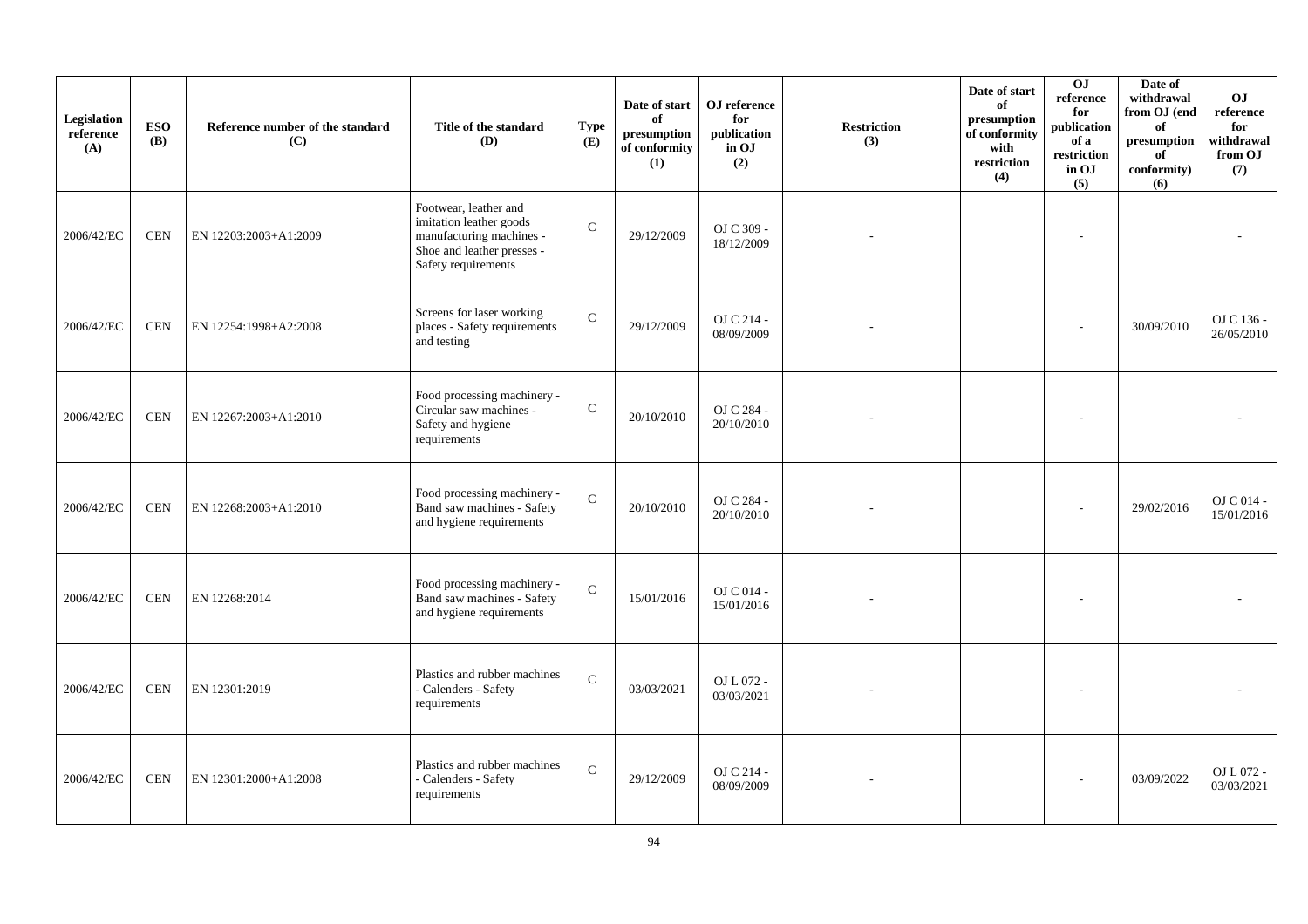| Legislation<br>reference<br>(A) | <b>ESO</b><br><b>(B)</b> | Reference number of the standard<br>(C) | Title of the standard<br>(D)                                                                            | <b>Type</b><br>(E) | Date of start<br>of<br>presumption<br>of conformity<br>(1) | OJ reference<br>for<br>publication<br>in OJ<br>(2) | <b>Restriction</b><br>(3) | Date of start<br>of<br>presumption<br>of conformity<br>with<br>restriction<br>(4) | 0J<br>reference<br>for<br>publication<br>of a<br>restriction<br>in OJ<br>(5) | Date of<br>withdrawal<br>from OJ (end<br>of<br>presumption<br>of<br>conformity)<br>(6) | <b>OJ</b><br>reference<br>for<br>withdrawal<br>from OJ<br>(7) |
|---------------------------------|--------------------------|-----------------------------------------|---------------------------------------------------------------------------------------------------------|--------------------|------------------------------------------------------------|----------------------------------------------------|---------------------------|-----------------------------------------------------------------------------------|------------------------------------------------------------------------------|----------------------------------------------------------------------------------------|---------------------------------------------------------------|
| 2006/42/EC                      | <b>CEN</b>               | EN 12312-1:2001+A1:2009                 | Aircraft ground support<br>equipment - Specific<br>requirements - Part 1:<br>Passenger stairs           | $\mathsf{C}$       | 29/12/2009                                                 | OJ C 214 -<br>08/09/2009                           |                           |                                                                                   | $\sim$                                                                       | 28/11/2013                                                                             | OJ C 348 -<br>28/11/2013                                      |
| 2006/42/EC                      | <b>CEN</b>               | EN 12312-1:2013                         | Aircraft ground support<br>equipment - Specific<br>requirements - Part 1:<br>Passenger stairs           | $\mathbf C$        | 28/11/2013                                                 | OJ C 348 -<br>28/11/2013                           |                           |                                                                                   |                                                                              |                                                                                        |                                                               |
| 2006/42/EC                      | <b>CEN</b>               | EN 12312-2:2002+A1:2009                 | Aircraft ground support<br>equipment - Specific<br>requirements - Part 2:<br>Catering vehicles          | $\mathsf{C}$       | 29/12/2009                                                 | OJ C 214 -<br>08/09/2009                           |                           |                                                                                   |                                                                              | 13/02/2015                                                                             | OJ C 054 -<br>13/02/2015                                      |
| 2006/42/EC                      | <b>CEN</b>               | EN 12312-2:2014                         | Aircraft ground support<br>equipment - Specific<br>requirements - Part 2:<br>Catering vehicles          | $\mathsf{C}$       | 13/02/2015                                                 | OJ C 054 -<br>13/02/2015                           |                           |                                                                                   |                                                                              |                                                                                        |                                                               |
| 2006/42/EC                      | <b>CEN</b>               | EN 12312-3:2017                         | Aircraft ground support<br>equipment - Specific<br>requirements - Part 3:<br>Conveyor belt vehicles     | $\mathbf C$        | 09/06/2017                                                 | OJ C 183 -<br>09/06/2017                           |                           |                                                                                   |                                                                              |                                                                                        |                                                               |
| 2006/42/EC                      | <b>CEN</b>               | EN 12312-3:2003+A1:2009                 | Aircraft ground support<br>equipment - Specific<br>requirements - Part 3:<br>Conveyor belt vehicles     | $\mathbf C$        | 29/12/2009                                                 | OJ C 214 -<br>08/09/2009                           |                           |                                                                                   |                                                                              | 31/07/2017                                                                             | OJ C 183 -<br>09/06/2017                                      |
| 2006/42/EC                      | <b>CEN</b>               | EN 12312-4:2003+A1:2009                 | Aircraft ground support<br>equipment - Specific<br>requirements - Part 4:<br>Passenger boarding bridges | $\mathsf{C}$       | 29/12/2009                                                 | OJ C 214 -<br>08/09/2009                           |                           |                                                                                   |                                                                              | 30/09/2014                                                                             | OJ C 220 -<br>11/07/2014                                      |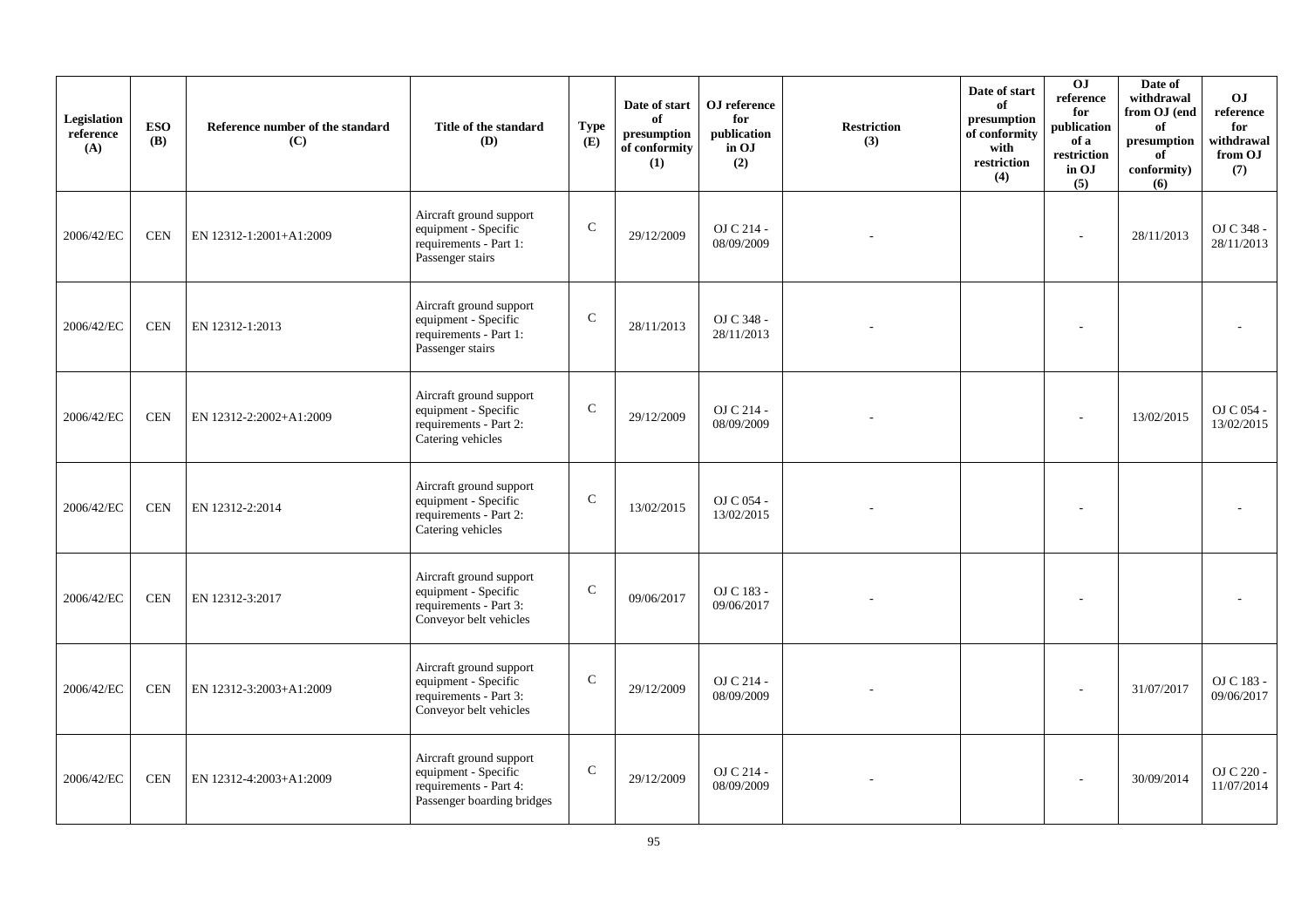| Legislation<br>reference<br>(A) | <b>ESO</b><br><b>(B)</b> | Reference number of the standard<br>(C) | Title of the standard<br>(D)                                                                                                | <b>Type</b><br>(E) | Date of start<br>of<br>presumption<br>of conformity<br>(1) | OJ reference<br>for<br>publication<br>in OJ<br>(2) | <b>Restriction</b><br>(3) | Date of start<br>of<br>presumption<br>of conformity<br>with<br>restriction<br>(4) | 0J<br>reference<br>for<br>publication<br>of a<br>restriction<br>in OJ<br>(5) | Date of<br>withdrawal<br>from OJ (end<br>of<br>presumption<br>of<br>conformity)<br>(6) | <b>OJ</b><br>reference<br>for<br>withdrawal<br>from OJ<br>(7) |
|---------------------------------|--------------------------|-----------------------------------------|-----------------------------------------------------------------------------------------------------------------------------|--------------------|------------------------------------------------------------|----------------------------------------------------|---------------------------|-----------------------------------------------------------------------------------|------------------------------------------------------------------------------|----------------------------------------------------------------------------------------|---------------------------------------------------------------|
| 2006/42/EC                      | <b>CEN</b>               | EN 12312-4:2014                         | Aircraft ground support<br>equipment - Specific<br>requirements - Part 4:<br>Passenger boarding bridges                     | $\mathsf{C}$       | 11/07/2014                                                 | OJ C 220 -<br>11/07/2014                           |                           |                                                                                   |                                                                              |                                                                                        |                                                               |
| 2006/42/EC                      | <b>CEN</b>               | EN 12312-5:2005+A1:2009                 | Aircraft ground support<br>equipment - Specific<br>requirements - Part 5:<br>Aircraft fuelling equipment                    | $\mathsf{C}$       | 29/12/2009                                                 | OJ C 214 -<br>08/09/2009                           |                           |                                                                                   |                                                                              |                                                                                        |                                                               |
| 2006/42/EC                      | <b>CEN</b>               | EN 12312-6:2017                         | Aircraft ground support<br>equipment - Specific<br>requirements - Part 6:<br>Deicers and de-icing/anti-<br>icing equipment  | $\mathbf C$        | 09/06/2017                                                 | OJ C 183 -<br>09/06/2017                           |                           |                                                                                   |                                                                              |                                                                                        |                                                               |
| 2006/42/EC                      | <b>CEN</b>               | EN 12312-6:2004+A1:2009                 | Aircraft ground support<br>equipment - Specific<br>requirements - Part 6:<br>Deicers and deicing/antiicing<br>equipment     | $\mathbf C$        | 29/12/2009                                                 | OJ C 214 -<br>08/09/2009                           |                           |                                                                                   |                                                                              | 30/09/2017                                                                             | OJ C 183 -<br>09/06/2017                                      |
| 2006/42/EC                      | <b>CEN</b>               | EN 12312-7:2005+A1:2009                 | Aircraft ground support<br>equipment - Specific<br>requirements - Part 7: Air-<br>craft movement equipment                  | $\mathbf C$        | 29/12/2009                                                 | OJ C 214 -<br>08/09/2009                           |                           |                                                                                   |                                                                              |                                                                                        |                                                               |
| 2006/42/EC                      | <b>CEN</b>               | EN 12312-8:2018                         | Aircraft ground support<br>equipment - Specific<br>requirements - Part 8:<br>Maintenance or service stairs<br>and platforms | $\mathcal{C}$      | 02/04/2020                                                 | OJ L 102 -<br>02/04/2020                           |                           |                                                                                   |                                                                              |                                                                                        |                                                               |
| 2006/42/EC                      | <b>CEN</b>               | EN 12312-8:2005+A1:2009                 | Aircraft ground support<br>equipment - Specific<br>requirements - Part 8:<br>Maintenance stairs and<br>platforms            | $\mathcal{C}$      | 29/12/2009                                                 | OJ C 214 -<br>08/09/2009                           |                           |                                                                                   |                                                                              | 02/10/2021                                                                             | OJ L 102 -<br>02/04/2020                                      |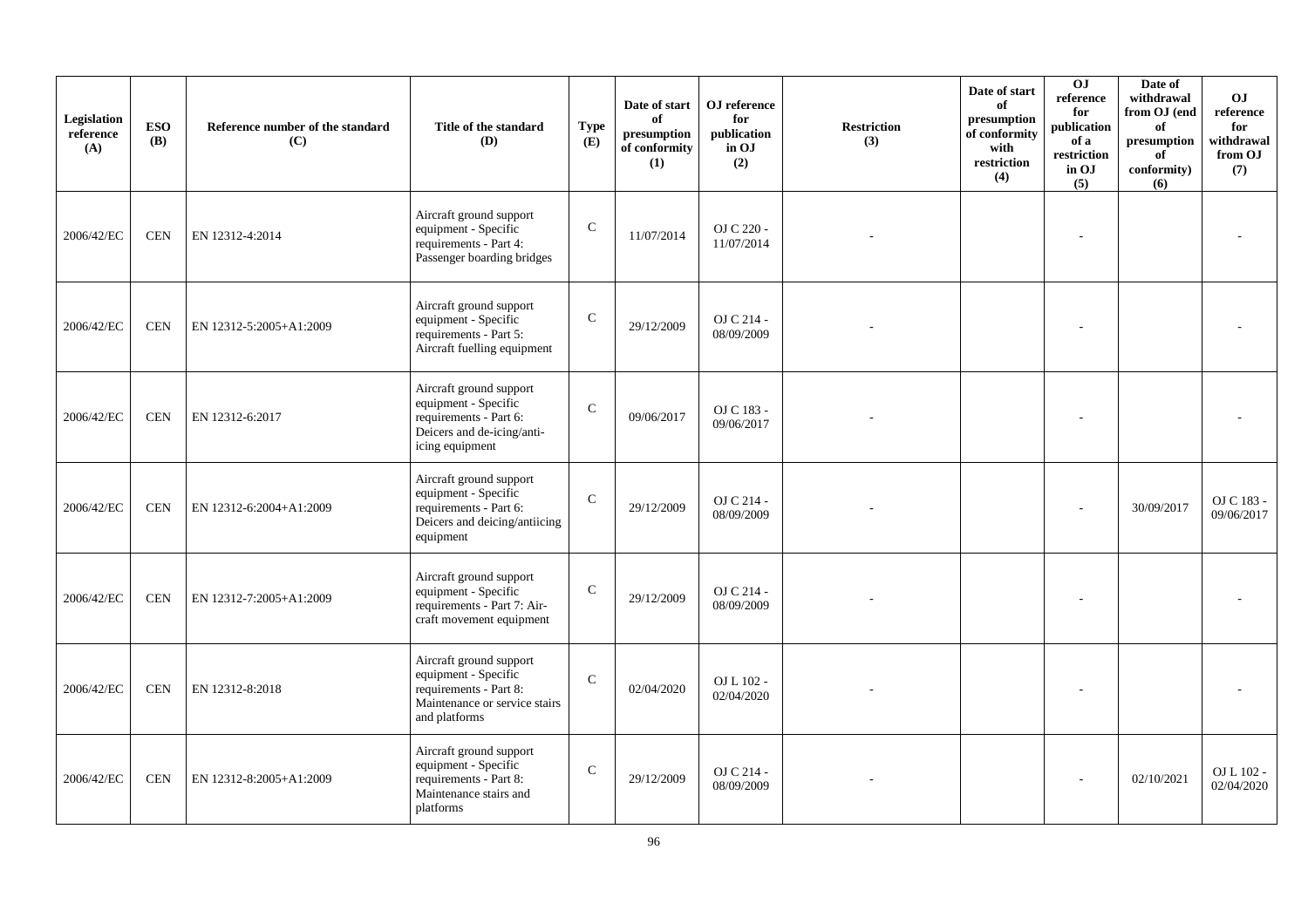| Legislation<br>reference<br>(A) | <b>ESO</b><br><b>(B)</b> | Reference number of the standard<br>(C) | Title of the standard<br>(D)                                                                                            | <b>Type</b><br>(E) | Date of start<br>of<br>presumption<br>of conformity<br>(1) | OJ reference<br>for<br>publication<br>in OJ<br>(2) | <b>Restriction</b><br>(3)                                                                                                                                                                                                                                                                                                        | Date of start<br>of<br>presumption<br>of conformity<br>with<br>restriction<br>(4) | OJ<br>reference<br>for<br>publication<br>of a<br>restriction<br>in OJ<br>(5) | Date of<br>withdrawal<br>from OJ (end<br>of<br>presumption<br>of<br>conformity)<br>(6) | OJ<br>reference<br>for<br>withdrawal<br>from OJ<br>(7) |
|---------------------------------|--------------------------|-----------------------------------------|-------------------------------------------------------------------------------------------------------------------------|--------------------|------------------------------------------------------------|----------------------------------------------------|----------------------------------------------------------------------------------------------------------------------------------------------------------------------------------------------------------------------------------------------------------------------------------------------------------------------------------|-----------------------------------------------------------------------------------|------------------------------------------------------------------------------|----------------------------------------------------------------------------------------|--------------------------------------------------------|
| 2006/42/EC                      | <b>CEN</b>               | EN 12312-9:2005+A1:2009                 | Aircraft ground support<br>equipment - Specific<br>requirements - Part 9:<br>Container/Pallet loaders                   | $\mathsf{C}$       |                                                            |                                                    | Warning: This publication does<br>not concern clause 5.6 of the<br>standard, the application of<br>which does not confer a<br>presumption of conformity with<br>the essential health and safety<br>requirement 1.5.15 of Annex I to<br>Directive 2006/42/EC, in<br>conjunction with the requirement<br>$1.1.2(b)$ of that Annex. | 08/09/2009                                                                        | OJ C 214 -<br>08/09/2009                                                     | 28/11/2013                                                                             | OJ C 348 -<br>28/11/2013                               |
| 2006/42/EC                      | <b>CEN</b>               | EN 12312-9:2013                         | Aircraft ground support<br>equipment - Specific<br>requirements - Part 9:<br>Container/Pallet loaders                   | $\mathcal{C}$      | 28/11/2013                                                 | OJ C 348 -<br>28/11/2013                           |                                                                                                                                                                                                                                                                                                                                  |                                                                                   |                                                                              |                                                                                        |                                                        |
| 2006/42/EC                      | <b>CEN</b>               | EN 12312-10:2005+A1:2009                | Aircraft ground support<br>equipment - Specific<br>requirements - Part 10:<br>Container/Pallet transfer<br>transporters | $\mathsf{C}$       | 29/12/2009                                                 | OJ C 214 -<br>08/09/2009                           |                                                                                                                                                                                                                                                                                                                                  |                                                                                   |                                                                              |                                                                                        |                                                        |
| 2006/42/EC                      | <b>CEN</b>               | EN 12312-12:2017                        | Aircraft ground support<br>equipment - Specific<br>requirements - Part 12:<br>Potable water service<br>equipment        | $\mathcal{C}$      | 09/03/2018                                                 | OJ C 092 -<br>09/03/2018                           |                                                                                                                                                                                                                                                                                                                                  |                                                                                   |                                                                              |                                                                                        |                                                        |
| 2006/42/EC                      | <b>CEN</b>               | EN 12312-12:2002+A1:2009                | Aircraft ground support<br>equipment - Specific<br>requirements - Part 12:<br>Potable water service<br>equipment        | $\mathcal{C}$      | 29/12/2009                                                 | OJ C 214 -<br>08/09/2009                           |                                                                                                                                                                                                                                                                                                                                  |                                                                                   |                                                                              | 30/06/2018                                                                             | OJ C 092 -<br>09/03/2018                               |
| 2006/42/EC                      | <b>CEN</b>               | EN 12312-13:2017                        | Aircraft ground support<br>equipment - Specific<br>requirements - Part 13:<br>Lavatory service equipment                | $\mathcal{C}$      | 09/03/2018                                                 | OJ C 092 -<br>09/03/2018                           |                                                                                                                                                                                                                                                                                                                                  |                                                                                   |                                                                              |                                                                                        |                                                        |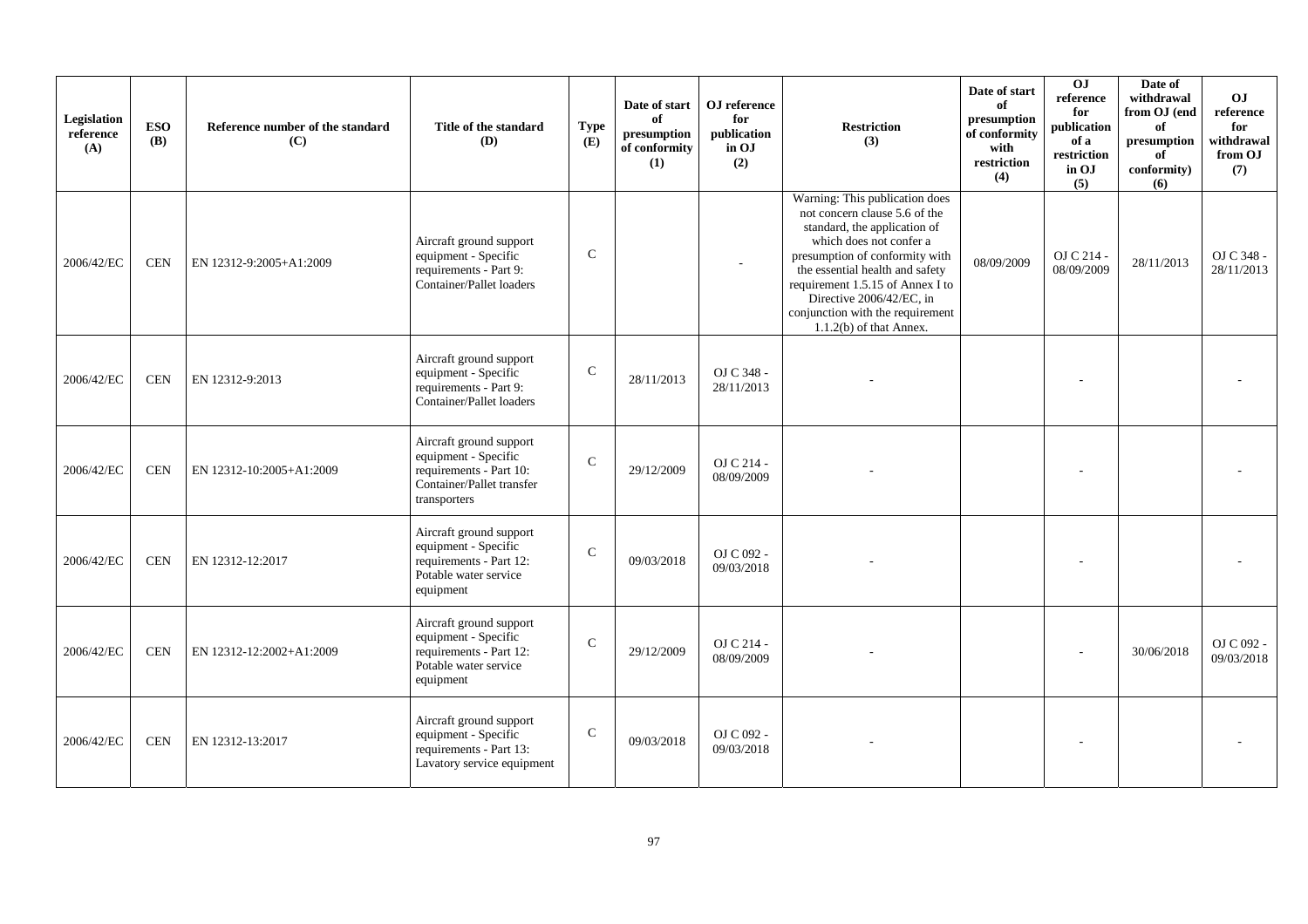| Legislation<br>reference<br>(A) | <b>ESO</b><br><b>(B)</b> | Reference number of the standard<br>(C) | Title of the standard<br>(D)                                                                                                        | <b>Type</b><br>(E) | Date of start<br>of<br>presumption<br>of conformity<br>(1) | OJ reference<br>for<br>publication<br>in OJ<br>(2) | <b>Restriction</b><br>(3) | Date of start<br>of<br>presumption<br>of conformity<br>with<br>restriction<br>(4) | 0J<br>reference<br>for<br>publication<br>of a<br>restriction<br>in OJ<br>(5) | Date of<br>withdrawal<br>from OJ (end<br>of<br>presumption<br>of<br>conformity)<br>(6) | <b>OJ</b><br>reference<br>for<br>withdrawal<br>from OJ<br>(7) |
|---------------------------------|--------------------------|-----------------------------------------|-------------------------------------------------------------------------------------------------------------------------------------|--------------------|------------------------------------------------------------|----------------------------------------------------|---------------------------|-----------------------------------------------------------------------------------|------------------------------------------------------------------------------|----------------------------------------------------------------------------------------|---------------------------------------------------------------|
| 2006/42/EC                      | <b>CEN</b>               | EN 12312-13:2002+A1:2009                | Aircraft ground support<br>equipment - Specific<br>requirements - Part 13:<br>Lavatory service equipment                            | $\mathcal{C}$      | 29/12/2009                                                 | OJ C 214 -<br>08/09/2009                           |                           |                                                                                   |                                                                              | 30/06/2018                                                                             | OJ C 092 -<br>09/03/2018                                      |
| 2006/42/EC                      | <b>CEN</b>               | EN 12312-14:2006+A1:2009                | Aircraft ground support<br>equipment - Specific<br>requirements - Part 14:<br>Disabled/incapacitated<br>passenger boarding vehicles | $\mathcal{C}$      | 29/12/2009                                                 | OJ C 214 -<br>08/09/2009                           |                           |                                                                                   |                                                                              | 13/02/2015                                                                             | OJ C 054 -<br>13/02/2015                                      |
| 2006/42/EC                      | $\mbox{CEN}$             | EN 12312-14:2014                        | Aircraft ground support<br>equipment - Specific<br>requirements - Part 14:<br>Disabled/incapacitated<br>passenger boarding vehicles | $\mathcal{C}$      | 13/02/2015                                                 | OJ C 054 -<br>13/02/2015                           |                           |                                                                                   |                                                                              |                                                                                        |                                                               |
| 2006/42/EC                      | <b>CEN</b>               | EN 12312-15:2006+A1:2009                | Aircraft ground support<br>equipment - Specific<br>requirements - Part 15:<br>Baggage and equipment<br>tractors                     | $\mathcal{C}$      | 29/12/2009                                                 | OJ C 214 -<br>08/09/2009                           |                           |                                                                                   |                                                                              |                                                                                        |                                                               |
| 2006/42/EC                      | <b>CEN</b>               | EN 12312-16:2005+A1:2009                | Aircraft ground support<br>equipment - Specific<br>requirements - Part 16: Air<br>start equipment                                   | $\mathcal{C}$      | 29/12/2009                                                 | OJ C 214 -<br>08/09/2009                           |                           |                                                                                   |                                                                              |                                                                                        |                                                               |
| 2006/42/EC                      | <b>CEN</b>               | EN 12312-17:2004+A1:2009                | Aircraft ground support<br>equipment - Specific<br>requirements - Part 17: Air<br>conditioning equipment                            | $\mathcal{C}$      | 29/12/2009                                                 | OJ C 214 -<br>08/09/2009                           |                           |                                                                                   |                                                                              |                                                                                        |                                                               |
| 2006/42/EC                      | <b>CEN</b>               | EN 12312-18:2005+A1:2009                | Aircraft ground support<br>equipment - Specific<br>requirements - Part 18:<br>Nitrogen or Oxygen units                              | $\mathbf C$        | 29/12/2009                                                 | OJ C 214 -<br>08/09/2009                           |                           |                                                                                   |                                                                              |                                                                                        |                                                               |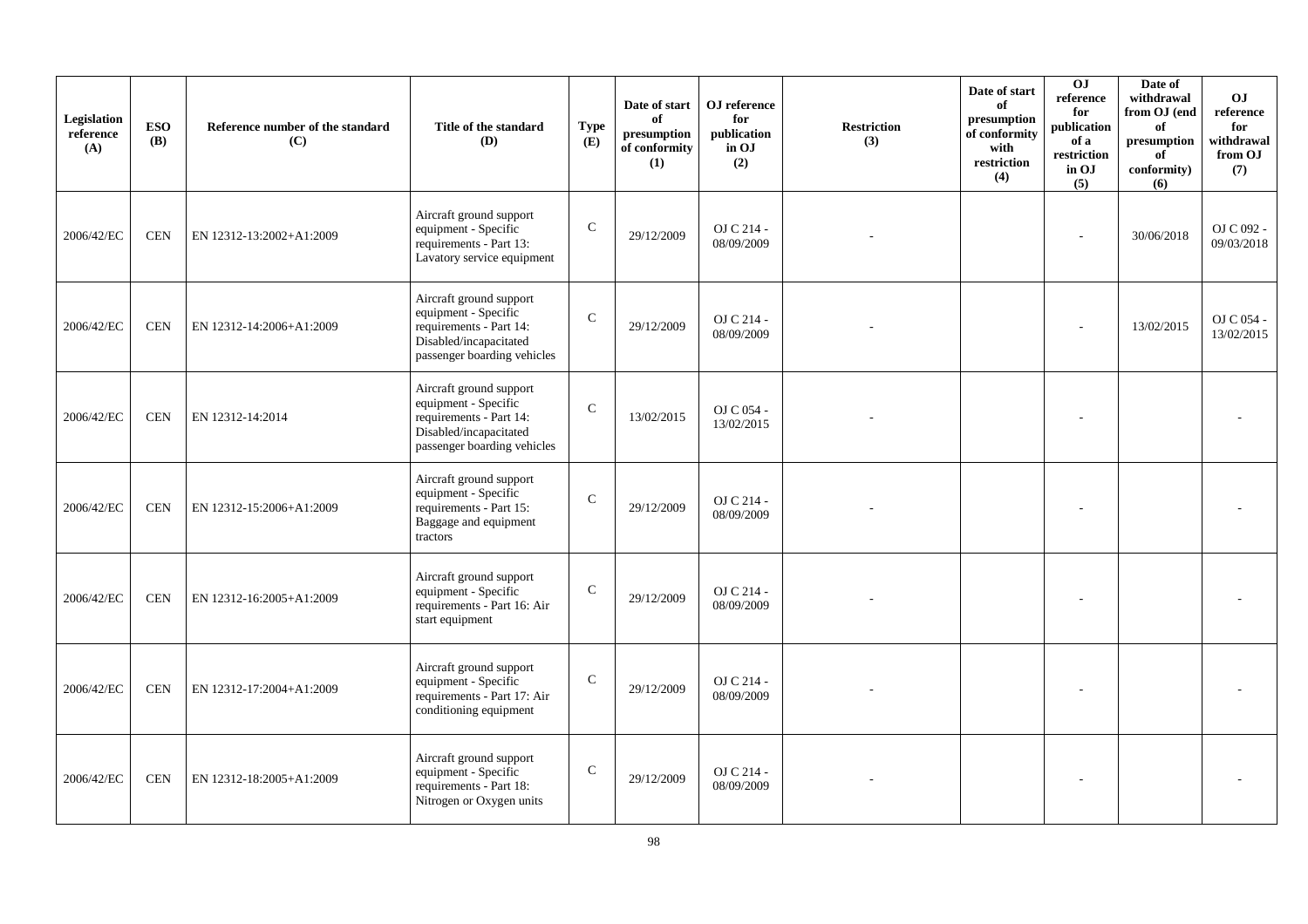| Legislation<br>reference<br>(A) | <b>ESO</b><br><b>(B)</b> | Reference number of the standard<br>(C) | Title of the standard<br><b>(D)</b>                                                                                                                  | <b>Type</b><br>(E) | Date of start<br>of<br>presumption<br>of conformity<br>(1) | OJ reference<br>for<br>publication<br>in OJ<br>(2) | Restriction<br>(3) | Date of start<br>of<br>presumption<br>of conformity<br>with<br>restriction<br>(4) | 0J<br>reference<br>for<br>publication<br>of a<br>restriction<br>in OJ<br>(5) | Date of<br>withdrawal<br>from OJ (end<br>of<br>presumption<br>of<br>conformity)<br>(6) | O <sub>J</sub><br>reference<br>for<br>withdrawal<br>from OJ<br>(7) |
|---------------------------------|--------------------------|-----------------------------------------|------------------------------------------------------------------------------------------------------------------------------------------------------|--------------------|------------------------------------------------------------|----------------------------------------------------|--------------------|-----------------------------------------------------------------------------------|------------------------------------------------------------------------------|----------------------------------------------------------------------------------------|--------------------------------------------------------------------|
| 2006/42/EC                      | <b>CEN</b>               | EN 12312-19:2005+A1:2009                | Aircraft ground support<br>equipment - Specific<br>requirements - Part 19:<br>Aircraft jacks, axle jacks and<br>hydraulic tail stanchions            | $\mathbf C$        | 29/12/2009                                                 | OJ C 214 -<br>08/09/2009                           |                    |                                                                                   |                                                                              |                                                                                        |                                                                    |
| 2006/42/EC                      | $\mbox{CEN}$             | EN 12312-20:2005+A1:2009                | Aircraft ground support<br>equipment - Specific<br>requirements - Part 20:<br>Electrical ground power units                                          | $\mathbf C$        | 29/12/2009                                                 | OJ C 214 -<br>08/09/2009                           |                    |                                                                                   |                                                                              |                                                                                        |                                                                    |
| 2006/42/EC                      | <b>CEN</b>               | EN 12321:2003+A1:2009                   | Underground mining<br>machinery - Specification for<br>the safety requirements of<br>armoured face conveyors                                         | $\mathbf C$        | 29/12/2009                                                 | OJ C 214 -<br>08/09/2009                           |                    |                                                                                   |                                                                              |                                                                                        |                                                                    |
| 2006/42/EC                      | <b>CEN</b>               | EN 12331:2003+A2:2010                   | Food processing machinery -<br>Mincing machines - Safety<br>and hygiene requirements                                                                 | $\mathcal{C}$      | 20/10/2010                                                 | OJ C 284 -<br>20/10/2010                           |                    |                                                                                   |                                                                              |                                                                                        |                                                                    |
| 2006/42/EC                      | <b>CEN</b>               | EN 12336:2005+A1:2008                   | Tunnelling machines - Shield<br>machines, thrust boring<br>machines, auger boring<br>machines, lining erection<br>equipment - Safety<br>requirements | $\mathsf C$        | 29/12/2009                                                 | OJ C 214 -<br>08/09/2009                           |                    |                                                                                   |                                                                              | 13/02/2015                                                                             | OJ C 054 -<br>13/02/2015                                           |
| 2006/42/EC                      | <b>CEN</b>               | EN 12348:2000+A1:2009                   | Core drilling machines on<br>stand - Safety                                                                                                          | $\mathbf C$        | 29/12/2009                                                 | OJ C 214 -<br>08/09/2009                           |                    |                                                                                   |                                                                              |                                                                                        |                                                                    |
| 2006/42/EC                      | <b>CEN</b>               | EN 12355:2003+A1:2010                   | Food processing machinery -<br>Derinding-, skinning- and<br>membrane removal machines<br>- Safety and hygiene<br>requirements                        | $\mathcal{C}$      | 20/10/2010                                                 | OJ C 284 -<br>20/10/2010                           |                    |                                                                                   |                                                                              |                                                                                        |                                                                    |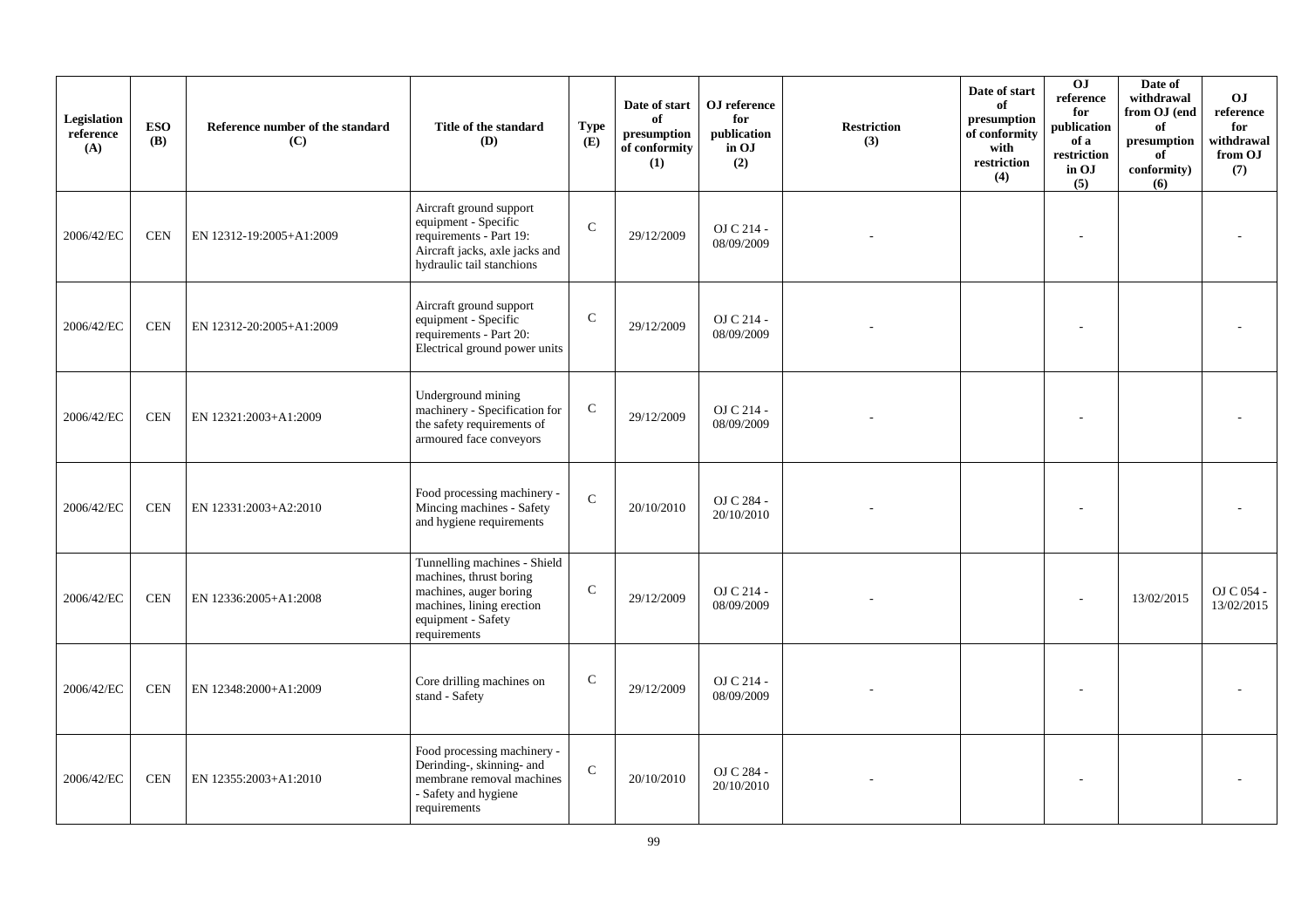| Legislation<br>reference<br>(A) | <b>ESO</b><br><b>(B)</b> | Reference number of the standard<br>(C) | Title of the standard<br><b>(D)</b>                                                                                                       | <b>Type</b><br>(E) | Date of start<br>of<br>presumption<br>of conformity<br>(1) | OJ reference<br>for<br>publication<br>in OJ<br>(2) | <b>Restriction</b><br>(3) | Date of start<br>of<br>presumption<br>of conformity<br>with<br>restriction<br>(4) | 0J<br>reference<br>for<br>publication<br>of a<br>restriction<br>in OJ<br>(5) | Date of<br>withdrawal<br>from OJ (end<br>of<br>$\,$ presumption<br>of<br>conformity)<br>(6) | O <sub>J</sub><br>reference<br>for<br>withdrawal<br>from OJ<br>(7) |
|---------------------------------|--------------------------|-----------------------------------------|-------------------------------------------------------------------------------------------------------------------------------------------|--------------------|------------------------------------------------------------|----------------------------------------------------|---------------------------|-----------------------------------------------------------------------------------|------------------------------------------------------------------------------|---------------------------------------------------------------------------------------------|--------------------------------------------------------------------|
| 2006/42/EC                      | <b>CEN</b>               | EN 12385-1:2002+A1:2008                 | Steel wire ropes - Safety -<br>Part 1: General requirements                                                                               | $\mathsf{C}$       | 29/12/2009                                                 | OJ C 214 -<br>08/09/2009                           |                           |                                                                                   |                                                                              |                                                                                             |                                                                    |
| 2006/42/EC                      | <b>CEN</b>               | EN 12385-2:2002+A1:2008                 | Steel wire ropes - Safety -<br>Part 2: Definitions,<br>designation and classification                                                     | $\mathbf C$        | 29/12/2009                                                 | OJ C 214 -<br>08/09/2009                           |                           |                                                                                   |                                                                              |                                                                                             |                                                                    |
| 2006/42/EC                      | <b>CEN</b>               | EN 12385-3:2004+A1:2008                 | Steel wire ropes - Safety -<br>Part 3: Information for use<br>and maintenance                                                             | ${\bf C}$          | 29/12/2009                                                 | OJ C 214 -<br>08/09/2009                           |                           |                                                                                   |                                                                              |                                                                                             |                                                                    |
| 2006/42/EC                      | <b>CEN</b>               | EN 12385-4:2002+A1:2008                 | Steel wire ropes - Safety -<br>Part 4: Stranded ropes for<br>general lifting applications                                                 | $\mathbf C$        | 29/12/2009                                                 | OJ C 214 -<br>08/09/2009                           |                           |                                                                                   |                                                                              |                                                                                             |                                                                    |
| 2006/42/EC                      | <b>CEN</b>               | EN 12385-10:2003+A1:2008                | Steel wire ropes - Safety -<br>Part 10: Spiral ropes for<br>general structural<br>applications                                            | $\mathsf C$        | 29/12/2009                                                 | OJ C 214 -<br>08/09/2009                           |                           |                                                                                   |                                                                              |                                                                                             |                                                                    |
| 2006/42/EC                      | $\mbox{CEN}$             | EN 12387:2005+A1:2009                   | Footwear, leather and<br>imitation leather goods<br>manufacturing machines -<br>Modular shoe repair<br>equipment - Safety<br>requirements | $\mathsf C$        | 29/12/2009                                                 | OJ C 309 -<br>18/12/2009                           |                           |                                                                                   |                                                                              |                                                                                             |                                                                    |
| 2006/42/EC                      | <b>CEN</b>               | EN 12409:2008                           | Plastics and rubber machines<br>- Thermoforming machines -<br>Safety requirements                                                         | $\mathbf C$        | 29/12/2009                                                 | OJ C 214 -<br>08/09/2009                           |                           |                                                                                   |                                                                              | 30/04/2012                                                                                  | OJ C 061 -<br>29/02/2012                                           |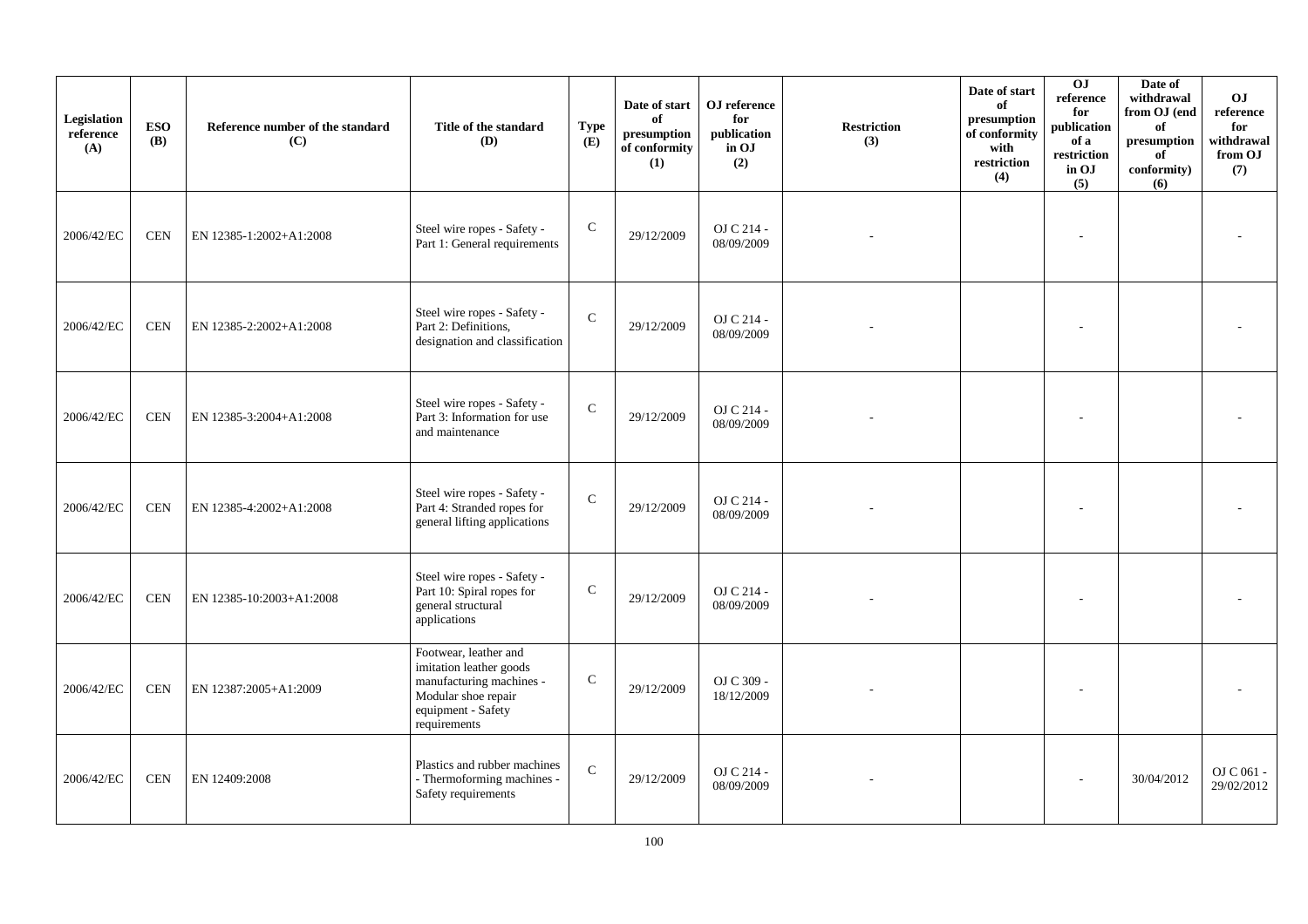| Legislation<br>reference<br>(A) | <b>ESO</b><br><b>(B)</b> | Reference number of the standard<br>(C)                 | Title of the standard<br>(D)                                                                                                       | <b>Type</b><br>(E) | Date of start<br>of<br>$\bf{presumption}$<br>of conformity<br>(1) | OJ reference<br>for<br>publication<br>in OJ<br>(2) | <b>Restriction</b><br>(3) | Date of start<br>of<br>presumption<br>of conformity<br>with<br>restriction<br>(4) | 0J<br>reference<br>for<br>publication<br>of a<br>restriction<br>in OJ<br>(5) | Date of<br>withdrawal<br>from OJ (end<br>of<br>presumption<br>of<br>conformity)<br>(6) | <b>OJ</b><br>reference<br>for<br>withdrawal<br>from OJ<br>(7) |
|---------------------------------|--------------------------|---------------------------------------------------------|------------------------------------------------------------------------------------------------------------------------------------|--------------------|-------------------------------------------------------------------|----------------------------------------------------|---------------------------|-----------------------------------------------------------------------------------|------------------------------------------------------------------------------|----------------------------------------------------------------------------------------|---------------------------------------------------------------|
| 2006/42/EC                      | <b>CEN</b>               | EN 12409:2008+A1:2011                                   | Plastics and rubber machines<br>- Thermoforming machines -<br>Safety requirements                                                  | $\mathcal{C}$      | 29/02/2012                                                        | OJ C 061 -<br>29/02/2012                           |                           |                                                                                   |                                                                              |                                                                                        |                                                               |
| 2006/42/EC                      | $\mbox{CEN}$             | EN 12417:2001+A2:2009,<br>EN 12417:2001+A2:2009/AC:2010 | Machine tools - Safety -<br>Machining centres                                                                                      | $\mathsf{C}$       | 29/12/2009                                                        | OJ C 214 -<br>08/09/2009                           |                           |                                                                                   |                                                                              |                                                                                        |                                                               |
| 2006/42/EC                      | <b>CEN</b>               | EN 12418:2000+A1:2009                                   | Masonry and stone cutting-<br>off machines for job site -<br>Safety                                                                | $\mathbf{C}$       | 29/12/2009                                                        | OJ C 214 -<br>08/09/2009                           |                           |                                                                                   |                                                                              |                                                                                        |                                                               |
| 2006/42/EC                      | <b>CEN</b>               | EN 12463:2004+A1:2011                                   | Food processing machinery -<br>Filling machines and<br>auxiliary machines - Safety<br>and hygiene requirements                     | $\mathbf C$        | 20/07/2011                                                        | OJ C 214 -<br>20/07/2011                           |                           |                                                                                   |                                                                              |                                                                                        |                                                               |
| 2006/42/EC                      | <b>CEN</b>               | EN 12505:2000+A1:2009                                   | Food processing machinery -<br>Centrifugal machines for<br>processing edible oils and<br>fats - Safety and hygiene<br>requirements | $\mathbf{C}$       | 29/12/2009                                                        | OJ C 309 -<br>18/12/2009                           |                           |                                                                                   |                                                                              |                                                                                        |                                                               |
| 2006/42/EC                      | <b>CEN</b>               | EN 12525:2000+A2:2010                                   | Agricultural machinery -<br>Front loaders - Safety                                                                                 | ${\bf C}$          | 26/05/2010                                                        | OJ C 136 -<br>26/05/2010                           |                           |                                                                                   |                                                                              |                                                                                        |                                                               |
| 2006/42/EC                      | <b>CEN</b>               | EN 12545:2000+A1:2009                                   | Footwear, leather and<br>imitation leather goods<br>manufacturing machines -<br>Noise test code - Common<br>requirements           | $\mathbf C$        | 29/12/2009                                                        | OJ C 214 -<br>08/09/2009                           |                           |                                                                                   |                                                                              |                                                                                        |                                                               |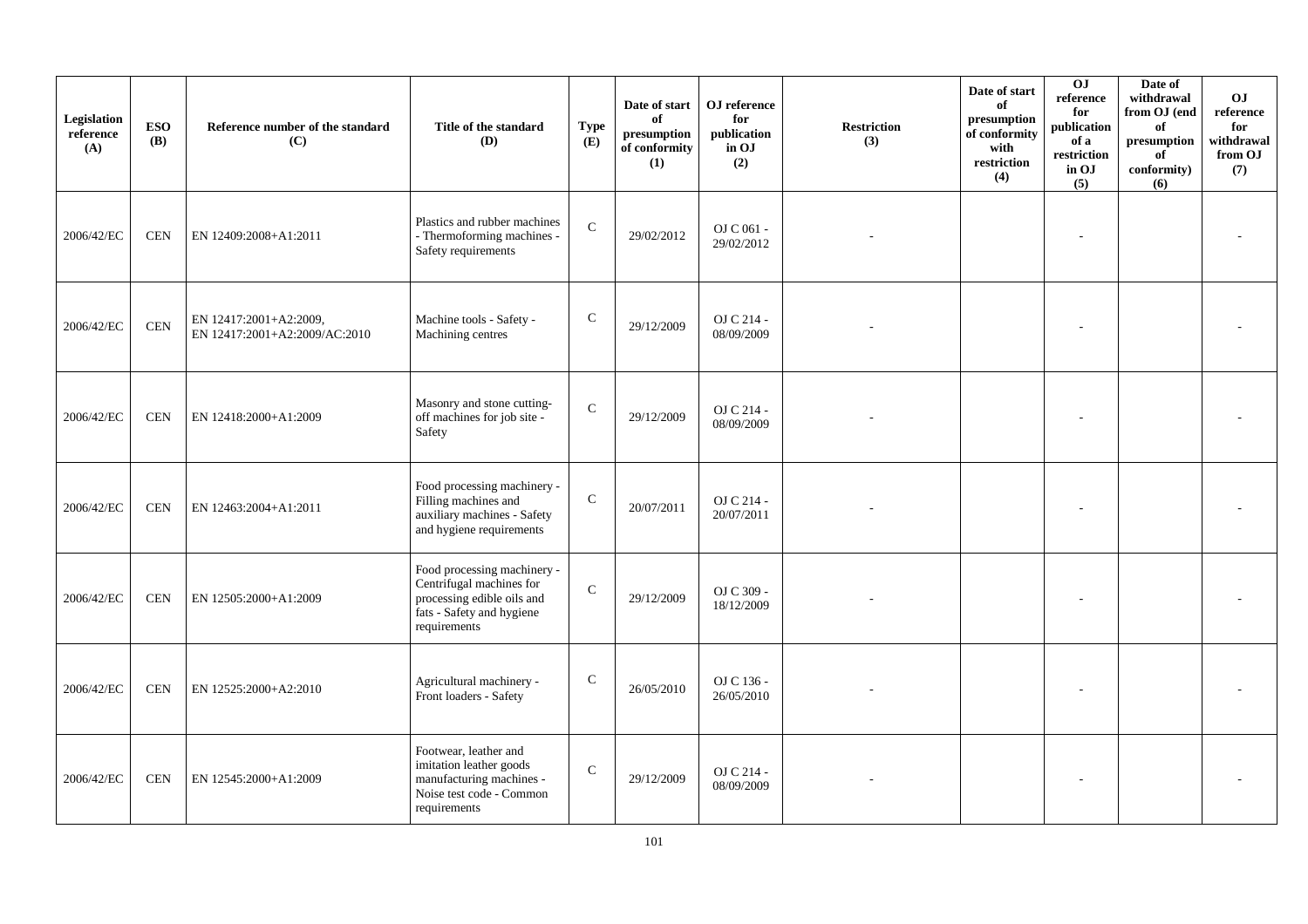| Legislation<br>reference<br>(A) | <b>ESO</b><br><b>(B)</b> | Reference number of the standard<br>(C) | Title of the standard<br>(D)                                                                                                          | <b>Type</b><br>(E) | Date of start<br>of<br>presumption<br>of conformity<br>(1) | OJ reference<br>for<br>publication<br>in OJ<br>(2) | <b>Restriction</b><br>(3) | Date of start<br>of<br>presumption<br>of conformity<br>with<br>restriction<br>(4) | 0J<br>reference<br>for<br>publication<br>of a<br>restriction<br>in OJ<br>(5) | Date of<br>withdrawal<br>from OJ (end<br>of<br>presumption<br>of<br>conformity)<br>(6) | <b>OJ</b><br>reference<br>for<br>withdrawal<br>from OJ<br>(7) |
|---------------------------------|--------------------------|-----------------------------------------|---------------------------------------------------------------------------------------------------------------------------------------|--------------------|------------------------------------------------------------|----------------------------------------------------|---------------------------|-----------------------------------------------------------------------------------|------------------------------------------------------------------------------|----------------------------------------------------------------------------------------|---------------------------------------------------------------|
| 2006/42/EC                      | <b>CEN</b>               | EN 12547:1999+A1:2009                   | Centrifuges - Common safety<br>requirements                                                                                           | ${\bf C}$          | 29/12/2009                                                 | OJ C 214 -<br>08/09/2009                           |                           |                                                                                   | ٠                                                                            | 29/02/2016                                                                             | OJ C 014 -<br>15/01/2016                                      |
| 2006/42/EC                      | <b>CEN</b>               | EN 12547:2014                           | Centrifuges - Common safety<br>requirements                                                                                           | $\mathbf C$        | 15/01/2016                                                 | OJ C 014 -<br>15/01/2016                           |                           |                                                                                   |                                                                              |                                                                                        |                                                               |
| 2006/42/EC                      | <b>CEN</b>               | EN 12549:1999+A1:2008                   | Acoustics - Noise test code<br>for fastener driving tools -<br>Engineering method                                                     | $\mathbf C$        | 29/12/2009                                                 | OJ C 214 -<br>08/09/2009                           |                           |                                                                                   |                                                                              |                                                                                        |                                                               |
| 2006/42/EC                      | <b>CEN</b>               | EN 12581:2005+A1:2010                   | Coating plants - Machinery<br>for dip coating and<br>electrodeposition of organic<br>liquid coating material -<br>Safety requirements | $\mathbf C$        | 20/10/2010                                                 | OJ C 284 -<br>20/10/2010                           |                           |                                                                                   |                                                                              |                                                                                        |                                                               |
| 2006/42/EC                      | <b>CEN</b>               | EN 12601:2010                           | Reciprocating internal<br>combustion engine driven<br>generating sets - Safety                                                        | $\mathcal{C}$      | 08/04/2011                                                 | OJ C 110 -<br>08/04/2011                           |                           |                                                                                   |                                                                              | 30/06/2017                                                                             | OJ C 332 -<br>09/09/2016                                      |
| 2006/42/EC                      | <b>CEN</b>               | EN 12621:2006+A1:2010                   | Machinery for the supply and<br>circulation of coating<br>materials under pressure -<br>Safety requirements                           | $\mathbf C$        | 20/10/2010                                                 | OJ C 284 -<br>20/10/2010                           |                           |                                                                                   |                                                                              |                                                                                        |                                                               |
| 2006/42/EC                      | <b>CEN</b>               | EN 12622:2009                           | Safety of machine tools -<br>Hydraulic press brakes                                                                                   | $\mathsf{C}$       | 26/05/2010                                                 | OJ C 136 -<br>26/05/2010                           |                           |                                                                                   |                                                                              | 30/04/2014                                                                             | OJ C 110 -<br>11/04/2014                                      |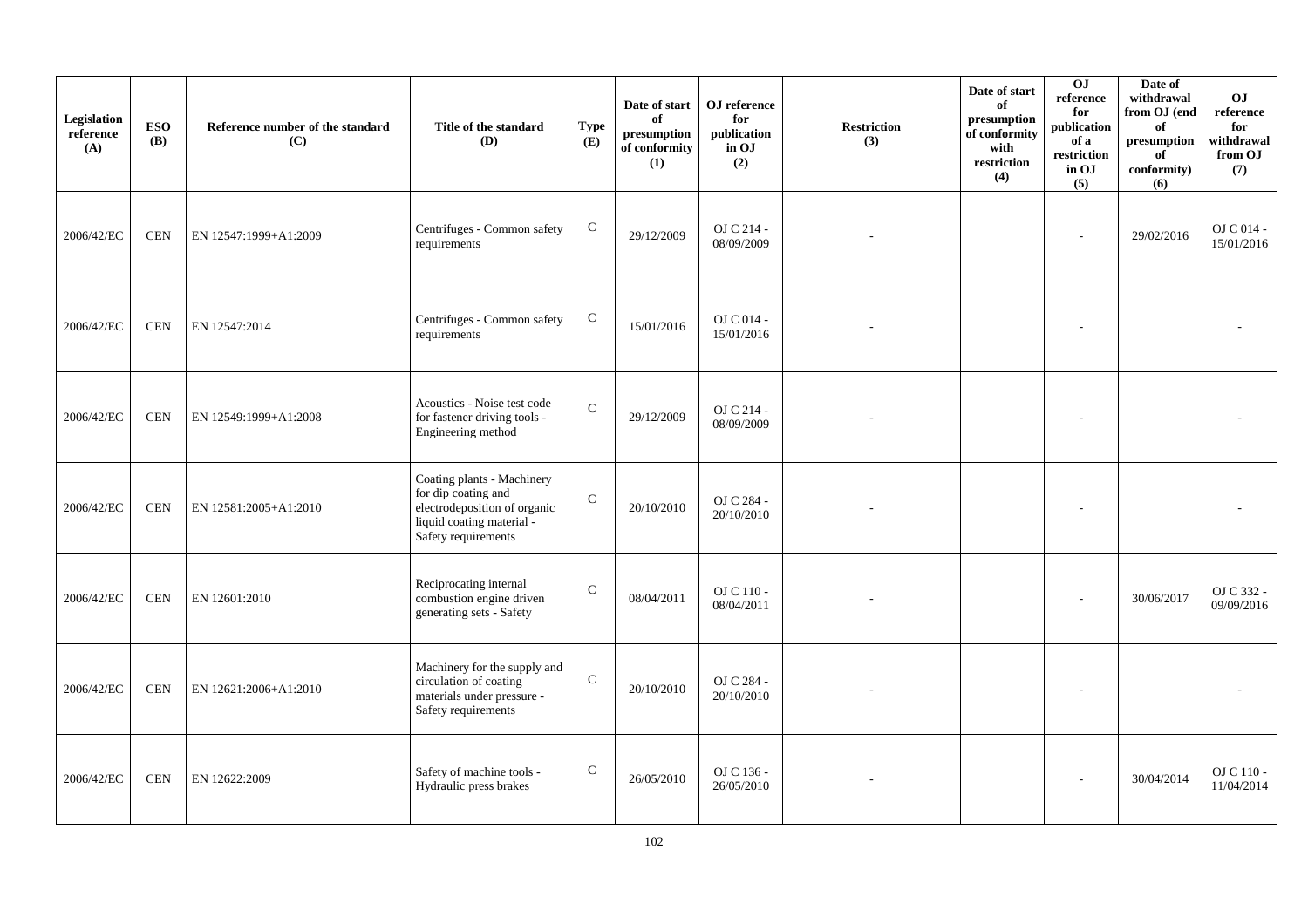| Legislation<br>reference<br>(A) | <b>ESO</b><br><b>(B)</b> | Reference number of the standard<br>(C) | Title of the standard<br><b>(D)</b>                                                                                                                                                          | <b>Type</b><br>(E) | Date of start<br>of<br>presumption<br>of conformity<br>(1) | OJ reference<br>for<br>publication<br>in OJ<br>(2) | <b>Restriction</b><br>(3) | Date of start<br>of<br>presumption<br>of conformity<br>with<br>restriction<br>(4) | 0J<br>reference<br>for<br>publication<br>of a<br>restriction<br>in OJ<br>(5) | Date of<br>withdrawal<br>from OJ (end<br>of<br>presumption<br>of<br>conformity)<br>(6) | OJ<br>reference<br>for<br>withdrawal<br>from OJ<br>(7) |
|---------------------------------|--------------------------|-----------------------------------------|----------------------------------------------------------------------------------------------------------------------------------------------------------------------------------------------|--------------------|------------------------------------------------------------|----------------------------------------------------|---------------------------|-----------------------------------------------------------------------------------|------------------------------------------------------------------------------|----------------------------------------------------------------------------------------|--------------------------------------------------------|
| 2006/42/EC                      | <b>CEN</b>               | EN 12622:2009+A1:2013                   | Safety of machine tools -<br>Hydraulic press brakes                                                                                                                                          | ${\bf C}$          | 11/04/2014                                                 | OJ C 110 -<br>11/04/2014                           |                           |                                                                                   |                                                                              |                                                                                        |                                                        |
| 2006/42/EC                      | <b>CEN</b>               | EN 12629-1:2000+A1:2010                 | Machines for the<br>manufacture of<br>constructional products from<br>concrete and calcium-silicate<br>- Safety - Part 1: Common<br>requirements                                             | $\mathbf C$        | 08/04/2011                                                 | OJ C 110 -<br>08/04/2011                           |                           |                                                                                   |                                                                              |                                                                                        |                                                        |
| 2006/42/EC                      | <b>CEN</b>               | EN 12629-2:2002+A1:2010                 | Machines for the<br>manufacture of<br>constructional products from<br>concrete and calcium-silicate<br>- Safety - Part 2: Block<br>making machines                                           | $\mathbf C$        | 08/04/2011                                                 | OJ C 110 -<br>08/04/2011                           |                           |                                                                                   |                                                                              |                                                                                        |                                                        |
| 2006/42/EC                      | <b>CEN</b>               | EN 12629-3:2002+A1:2010                 | Machines for the<br>manufacture of<br>constructional products from<br>concrete and calcium-silicate<br>- Safety - Part 3: Slide and<br>turntable machines                                    | $\mathbf C$        | 08/04/2011                                                 | OJ C 110 -<br>08/04/2011                           |                           |                                                                                   |                                                                              |                                                                                        |                                                        |
| 2006/42/EC                      | <b>CEN</b>               | EN 12629-4:2001+A1:2010                 | Machines for the<br>manufacture of<br>constructional products from<br>concrete and calcium-silicate<br>- Safety - Part 4: Concrete<br>roof tile making machines                              | $\mathbf C$        | 08/04/2011                                                 | OJ C 110 -<br>08/04/2011                           |                           |                                                                                   |                                                                              |                                                                                        |                                                        |
| 2006/42/EC                      | <b>CEN</b>               | EN 12629-5-1:2003+A1:2010               | Machines for the<br>manufacture of<br>constructional products from<br>concrete and calcium-silicate<br>- Safety - Part 5-1: Pipe<br>making machines<br>manufacturing in the vertical<br>axis | $\mathsf{C}$       | 08/04/2011                                                 | OJ C 110 -<br>08/04/2011                           |                           |                                                                                   |                                                                              |                                                                                        |                                                        |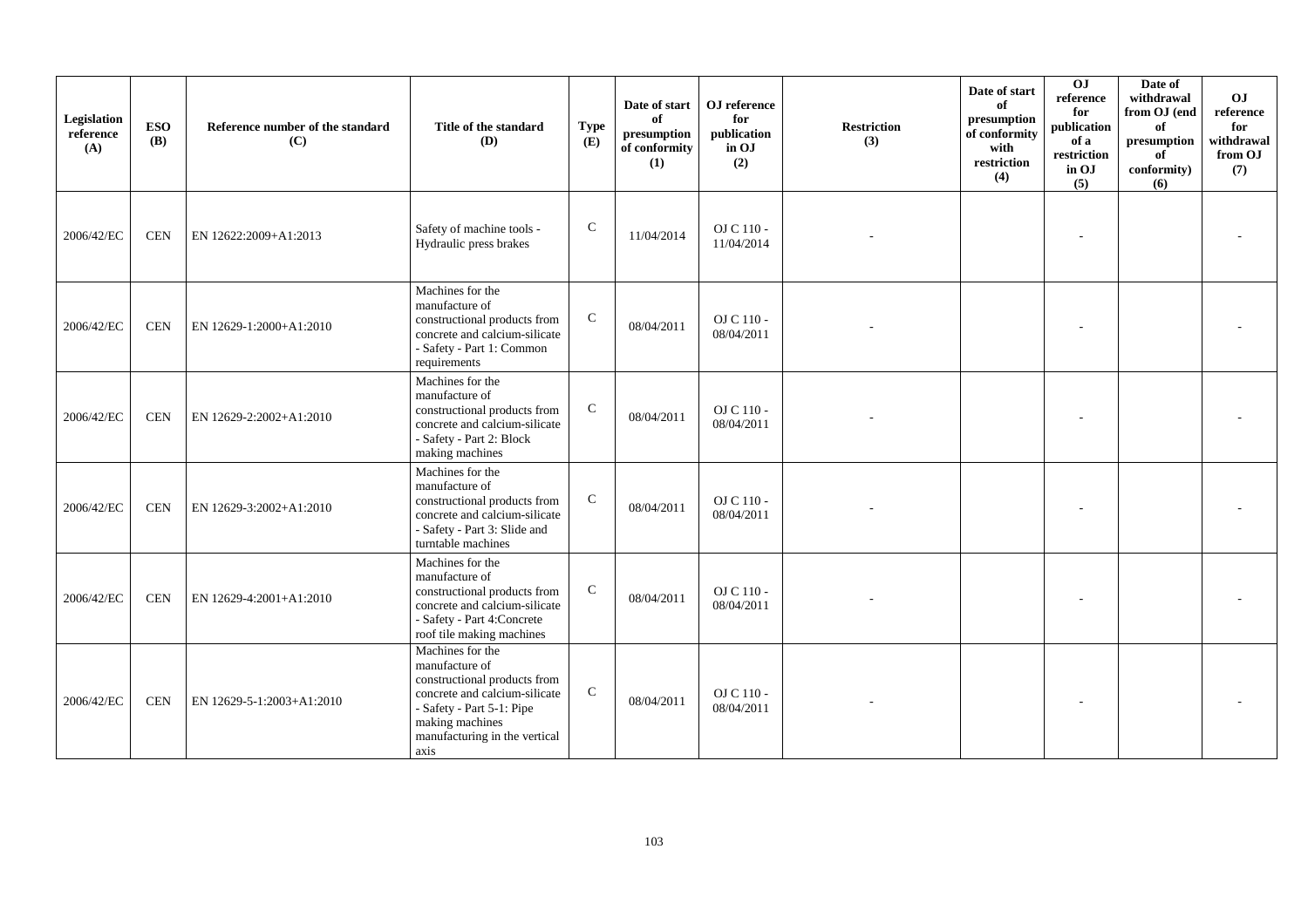| Legislation<br>reference<br>(A) | <b>ESO</b><br><b>(B)</b> | Reference number of the standard<br>(C) | Title of the standard<br>(D)                                                                                                                                                                                          | <b>Type</b><br>(E) | Date of start<br>of<br>presumption<br>of conformity<br>(1) | OJ reference<br>for<br>publication<br>in OJ<br>(2) | <b>Restriction</b><br>(3) | Date of start<br>of<br>presumption<br>of conformity<br>with<br>restriction<br>(4) | OJ<br>reference<br>for<br>publication<br>of a<br>restriction<br>in OJ<br>(5) | Date of<br>withdrawal<br>from OJ (end<br>of<br>presumption<br>of<br>conformity)<br>(6) | <b>OJ</b><br>reference<br>for<br>withdrawal<br>from OJ<br>(7) |
|---------------------------------|--------------------------|-----------------------------------------|-----------------------------------------------------------------------------------------------------------------------------------------------------------------------------------------------------------------------|--------------------|------------------------------------------------------------|----------------------------------------------------|---------------------------|-----------------------------------------------------------------------------------|------------------------------------------------------------------------------|----------------------------------------------------------------------------------------|---------------------------------------------------------------|
| 2006/42/EC                      | <b>CEN</b>               | EN 12629-5-2:2003+A1:2010               | Machines for the<br>manufacture of<br>constructional products from<br>concrete and calcium-silicate<br>- Safety - Part 5-2: Pipe<br>making machines<br>manufacturing in the<br>horizontal axis                        | $\mathbf C$        | 08/04/2011                                                 | OJ C 110 -<br>08/04/2011                           |                           |                                                                                   |                                                                              |                                                                                        |                                                               |
| 2006/42/EC                      | <b>CEN</b>               | EN 12629-5-3:2003+A1:2010               | Machines for the<br>manufacture of<br>constructional products from<br>concrete and calcium-silicate<br>- Safety - Part 5-3: Pipe<br>prestressing machines                                                             | $\mathbf C$        | 08/04/2011                                                 | OJ C 110 -<br>08/04/2011                           |                           |                                                                                   |                                                                              |                                                                                        |                                                               |
| 2006/42/EC                      | <b>CEN</b>               | EN 12629-5-4:2003+A1:2010               | Machines for the<br>manufacture of<br>constructional products from<br>concrete and calcium-silicate<br>- Safety - Part 5-4: Concrete<br>pipe coating machines                                                         | $\mathbf C$        | 08/04/2011                                                 | OJ C 110 -<br>08/04/2011                           |                           |                                                                                   |                                                                              |                                                                                        |                                                               |
| 2006/42/EC                      | <b>CEN</b>               | EN 12629-6:2004+A1:2010                 | Machines for the<br>manufacture of<br>constructional products from<br>concrete and calcium-silicate<br>- Safety - Part 6: Stationary<br>and mobile equipment for the<br>manufacture of precast<br>reinforced products | $\mathbf C$        | 08/04/2011                                                 | OJ C 110 -<br>08/04/2011                           |                           |                                                                                   |                                                                              |                                                                                        |                                                               |
| 2006/42/EC                      | <b>CEN</b>               | EN 12629-7:2004+A1:2010                 | Machines for the<br>manufacture of<br>constructional products from<br>concrete and calcium-silicate<br>- Safety - Part 7: Stationary<br>and mobile equipment for<br>long line manufacture of<br>prestressed products  | $\mathbf C$        | 08/04/2011                                                 | OJ C 110 -<br>08/04/2011                           |                           |                                                                                   |                                                                              |                                                                                        |                                                               |
| 2006/42/EC                      | <b>CEN</b>               | EN 12629-8:2002+A1:2010                 | Machines for the<br>manufacture of<br>constructional products from<br>concrete and calcium-silicate<br>- Safety - Part 8: Machines<br>and equipment for the<br>manufacture of<br>constructional products from         | $\mathbf C$        | 08/04/2011                                                 | OJ C 110 -<br>08/04/2011                           |                           |                                                                                   |                                                                              |                                                                                        |                                                               |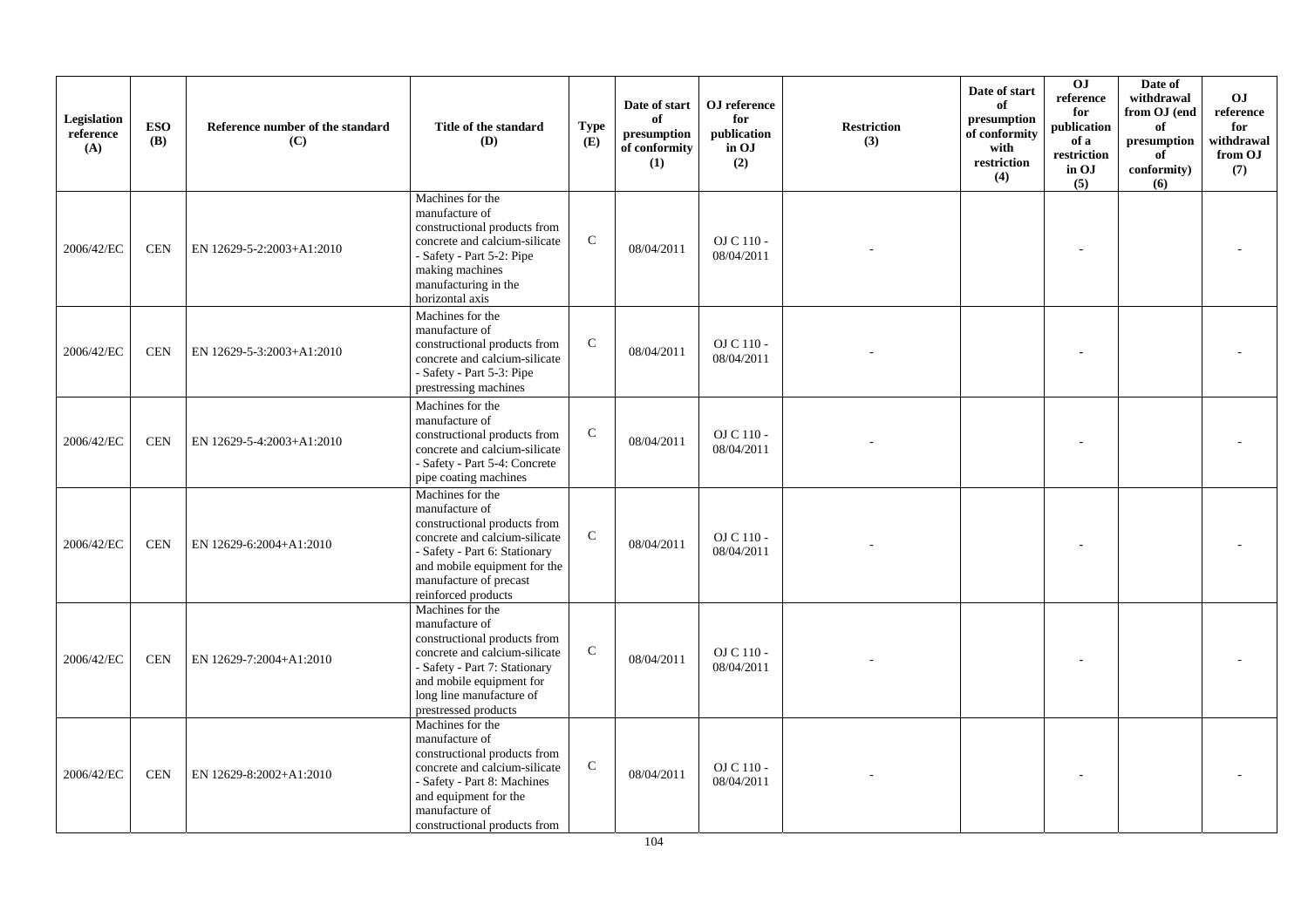| Legislation<br>reference<br>(A) | <b>ESO</b><br>(B) | Reference number of the standard<br>(C) | Title of the standard<br>(D)                                                                             | <b>Type</b><br>(E) | Date of start<br>of<br>presumption<br>of conformity<br>(1) | OJ reference<br>for<br>publication<br>in OJ<br>(2) | <b>Restriction</b><br>(3)                                                                                                                                                                                                                                                                                                                                                             | Date of start<br>of<br>presumption<br>of conformity<br>with<br>restriction<br>(4) | $\overline{0}$<br>reference<br>for<br>publication<br>of a<br>restriction<br>in OJ<br>(5) | Date of<br>withdrawal<br>from OJ (end<br>of<br>presumption<br>of<br>conformity)<br>(6) | O <sub>J</sub><br>reference<br>for<br>withdrawal<br>from OJ<br>(7) |
|---------------------------------|-------------------|-----------------------------------------|----------------------------------------------------------------------------------------------------------|--------------------|------------------------------------------------------------|----------------------------------------------------|---------------------------------------------------------------------------------------------------------------------------------------------------------------------------------------------------------------------------------------------------------------------------------------------------------------------------------------------------------------------------------------|-----------------------------------------------------------------------------------|------------------------------------------------------------------------------------------|----------------------------------------------------------------------------------------|--------------------------------------------------------------------|
|                                 |                   |                                         | calcium-silicate (and<br>concrete)                                                                       |                    |                                                            |                                                    |                                                                                                                                                                                                                                                                                                                                                                                       |                                                                                   |                                                                                          |                                                                                        |                                                                    |
| 2006/42/EC                      | <b>CEN</b>        | EN 12635:2002+A1:2008                   | Industrial, commercial and<br>garage doors and gates -<br>Installation and use                           | $\mathsf{C}$       | 29/12/2009                                                 | OJ C 214 -<br>08/09/2009                           | Warning: With regard to<br>paragraph 5.1 and Annex D, this<br>publication does not concern the<br>reference to EN 12453:2000, the<br>application of which does not<br>confer a presumption of<br>conformity to the essential health<br>and safety requirements 1.1.2,<br>$1.1.6, 1.2.1, 1.\overline{3.7}, 1.3.8.2, 1.4.1,$<br>1.4.3 and 1.5.14 of Annex I to<br>Directive 2006/42/EC. | 15/01/2016                                                                        | OJ C 014 -<br>15/01/2016                                                                 |                                                                                        |                                                                    |
| 2006/42/EC                      | <b>CEN</b>        | EN 12643:1997+A1:2008                   | Earth-moving machinery -<br>Rubber-tyred machines -<br>Steering requirements (ISO<br>5010:1992 modified) | $\mathbf C$        | 29/12/2009                                                 | OJ C 214 -<br>08/09/2009                           |                                                                                                                                                                                                                                                                                                                                                                                       |                                                                                   |                                                                                          | 31/08/2014                                                                             | OJ C 220 -<br>11/07/2014                                           |
| 2006/42/EC                      | <b>CEN</b>        | EN 12643:2014                           | Earth-moving machinery -<br>Rubber-tyred machines -<br>Steering requirements (ISO<br>5010:1992 modified) | $\mathbf C$        | 11/07/2014                                                 | OJ C 220 -<br>11/07/2014                           |                                                                                                                                                                                                                                                                                                                                                                                       |                                                                                   |                                                                                          | 03/09/2022                                                                             | OJ L 072 -<br>03/03/2021                                           |
| 2006/42/EC                      | <b>CEN</b>        | EN 12644-1:2001+A1:2008                 | Cranes - Information for use<br>and testing - Part 1:<br>Instructions                                    | $\mathbf C$        | 29/12/2009                                                 | OJ C 214 -<br>08/09/2009                           |                                                                                                                                                                                                                                                                                                                                                                                       |                                                                                   |                                                                                          |                                                                                        |                                                                    |
| 2006/42/EC                      | <b>CEN</b>        | EN 12644-2:2000+A1:2008                 | Cranes - Information for use<br>and testing - Part 2: Marking                                            | ${\bf C}$          | 29/12/2009                                                 | OJ C 214 -<br>08/09/2009                           |                                                                                                                                                                                                                                                                                                                                                                                       |                                                                                   |                                                                                          |                                                                                        |                                                                    |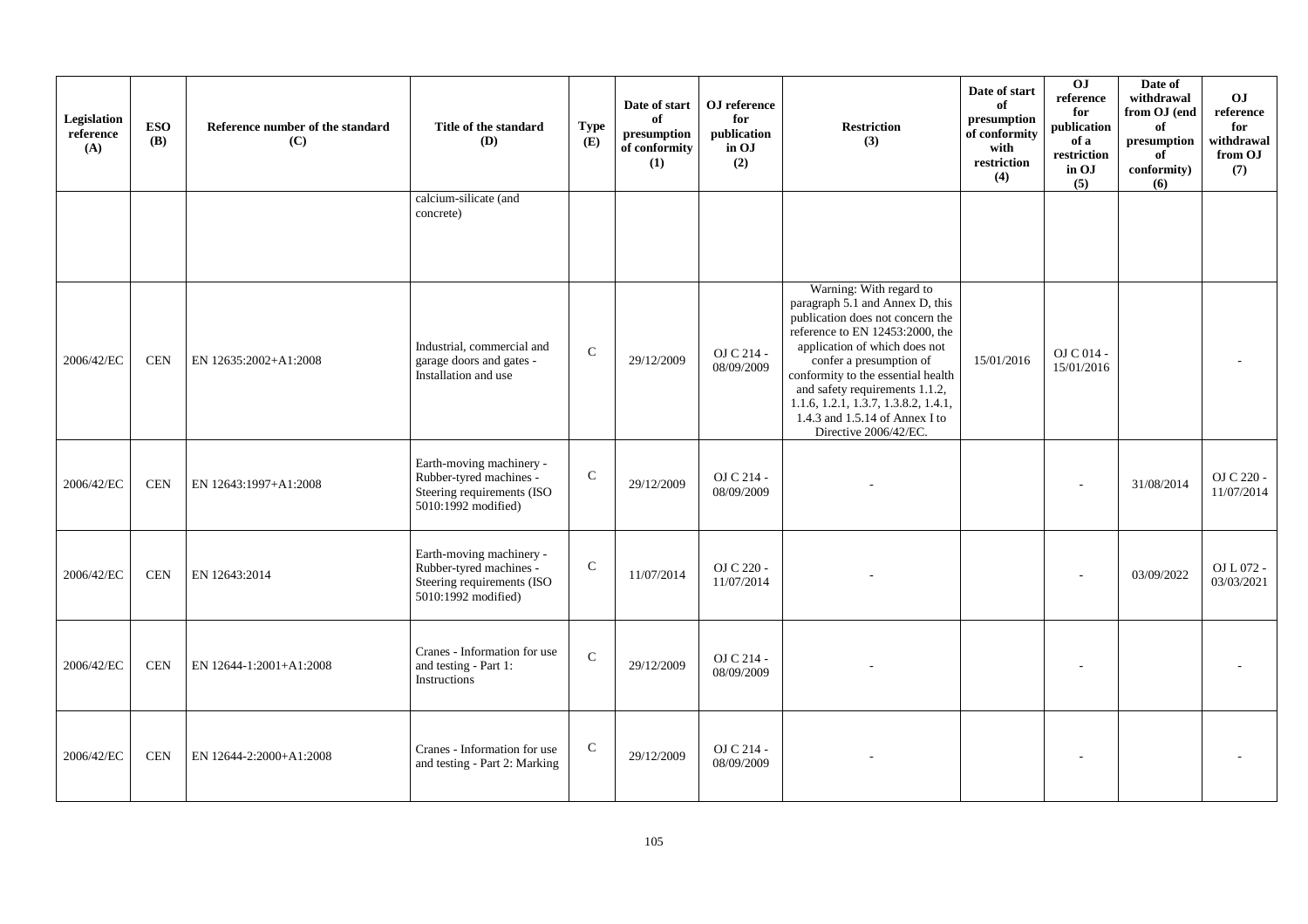| Legislation<br>reference<br>(A) | <b>ESO</b><br>(B) | Reference number of the standard<br>(C) | Title of the standard<br>(D)                                                                                                             | <b>Type</b><br>(E) | Date of start<br>of<br>presumption<br>of conformity<br>(1) | OJ reference<br>for<br>publication<br>in OJ<br>(2) | <b>Restriction</b><br>(3) | Date of start<br>of<br>presumption<br>of conformity<br>with<br>restriction<br>(4) | 0J<br>reference<br>for<br>publication<br>of a<br>restriction<br>in OJ<br>(5) | Date of<br>withdrawal<br>from OJ (end<br>of<br>presumption<br>of<br>conformity)<br>(6) | <b>OJ</b><br>reference<br>for<br>withdrawal<br>from OJ<br>(7) |
|---------------------------------|-------------------|-----------------------------------------|------------------------------------------------------------------------------------------------------------------------------------------|--------------------|------------------------------------------------------------|----------------------------------------------------|---------------------------|-----------------------------------------------------------------------------------|------------------------------------------------------------------------------|----------------------------------------------------------------------------------------|---------------------------------------------------------------|
| 2006/42/EC                      | <b>CEN</b>        | EN 12649:2008                           | Concrete compactors and<br>smoothing machines - Safety                                                                                   | $\mathsf{C}$       | 29/12/2009                                                 | OJ C 214 -<br>08/09/2009                           |                           |                                                                                   | L,                                                                           | 31/01/2012                                                                             | OJ C 338 -<br>18/11/2011                                      |
| 2006/42/EC                      | <b>CEN</b>        | EN 12649:2008+A1:2011                   | Concrete compactors and<br>smoothing machines - Safety                                                                                   | $\mathsf{C}$       | 18/11/2011                                                 | OJ C 338 -<br>18/11/2011                           |                           |                                                                                   |                                                                              |                                                                                        |                                                               |
| 2006/42/EC                      | <b>CEN</b>        | EN 12653:1999+A2:2009                   | Footwear, leather and<br>imitation leather<br>manufacturing machines -<br>Nailing machines - Safety<br>requirements                      | $\mathbf C$        | 29/12/2009                                                 | OJ C 309 -<br>18/12/2009                           |                           |                                                                                   |                                                                              |                                                                                        |                                                               |
| 2006/42/EC                      | <b>CEN</b>        | EN 12693:2008                           | Refrigerating systems and<br>heat pumps - Safety and<br>environmental requirements -<br>Positive displacement<br>refrigerant compressors | $\mathsf{C}$       | 29/12/2009                                                 | OJ C 214 -<br>08/09/2009                           |                           |                                                                                   |                                                                              |                                                                                        |                                                               |
| 2006/42/EC                      | <b>CEN</b>        | EN 12717:2001+A1:2009                   | Safety of machine tools -<br>Drilling machines                                                                                           | $\mathsf{C}$       | 29/12/2009                                                 | OJ C 214 -<br>08/09/2009                           |                           |                                                                                   |                                                                              |                                                                                        |                                                               |
| 2006/42/EC                      | <b>CEN</b>        | EN 12733:2018                           | Agricultural and forestry<br>machinery - Pedestrian<br>controlled motor mowers -<br>Safety                                               | ${\bf C}$          | 02/04/2020                                                 | OJ L 102 -<br>02/04/2020                           |                           |                                                                                   |                                                                              |                                                                                        |                                                               |
| 2006/42/EC                      | <b>CEN</b>        | EN 12733:2001+A1:2009                   | Agricultural and forestry<br>machinery - Pedestrian<br>controlled motor mowers -<br>Safety                                               | $\mathsf{C}$       | 29/12/2009                                                 | OJ C 214 -<br>08/09/2009                           |                           |                                                                                   |                                                                              | 02/10/2021                                                                             | OJ L 102 -<br>02/04/2020                                      |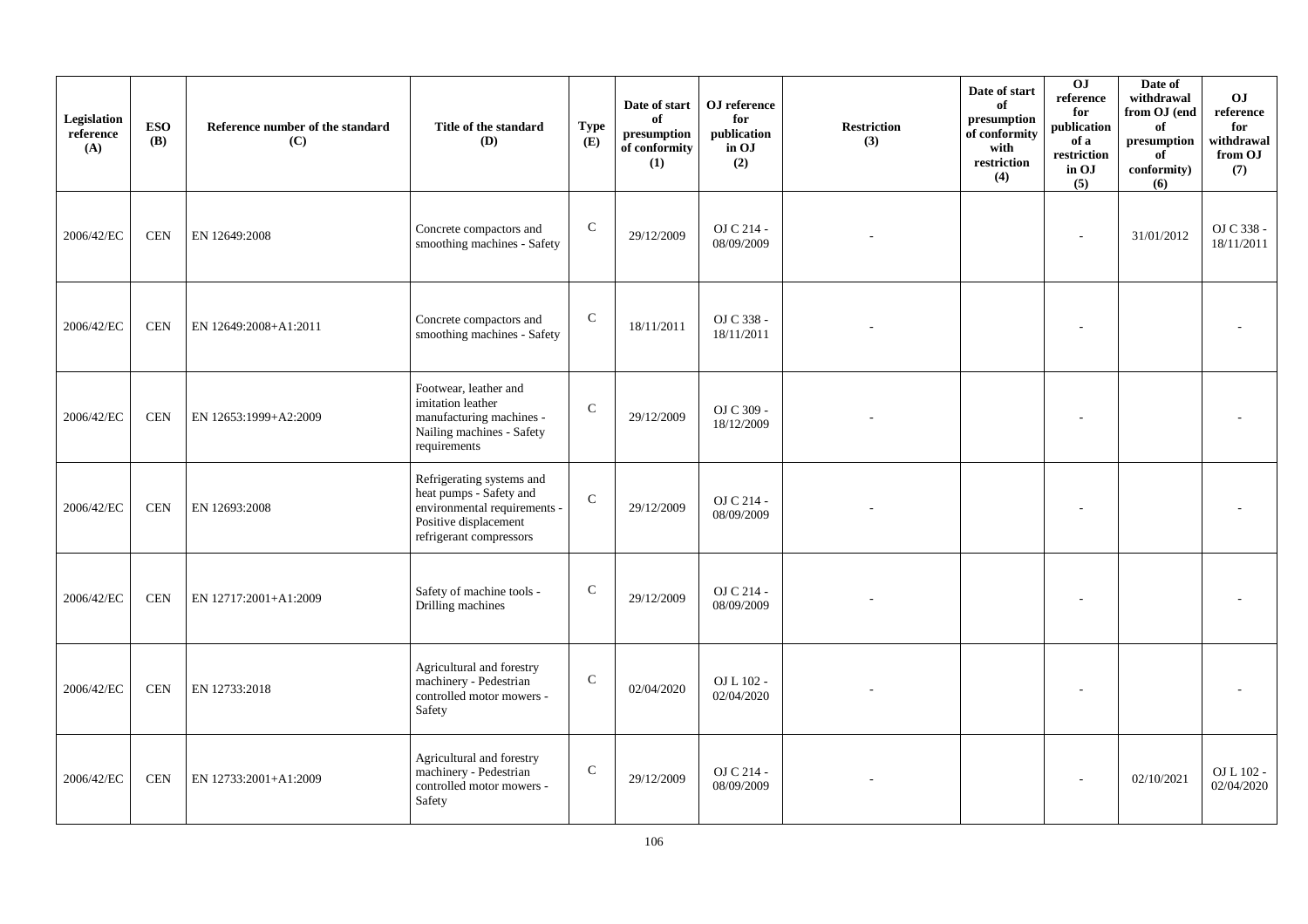| Legislation<br>reference<br>(A) | <b>ESO</b><br><b>(B)</b> | Reference number of the standard<br>(C) | Title of the standard<br>(D)                                                                                                                                   | <b>Type</b><br>(E) | Date of start<br>of<br>presumption<br>of conformity<br>(1) | OJ reference<br>for<br>publication<br>in OJ<br>(2) | <b>Restriction</b><br>(3) | Date of start<br>of<br>presumption<br>of conformity<br>with<br>restriction<br>(4) | O <sub>J</sub><br>reference<br>for<br>publication<br>of a<br>restriction<br>in OJ<br>(5) | Date of<br>withdrawal<br>from OJ (end<br>of<br>presumption<br>of<br>conformity)<br>(6) | <b>OJ</b><br>reference<br>for<br>withdrawal<br>from OJ<br>(7) |
|---------------------------------|--------------------------|-----------------------------------------|----------------------------------------------------------------------------------------------------------------------------------------------------------------|--------------------|------------------------------------------------------------|----------------------------------------------------|---------------------------|-----------------------------------------------------------------------------------|------------------------------------------------------------------------------------------|----------------------------------------------------------------------------------------|---------------------------------------------------------------|
| 2006/42/EC                      | <b>CEN</b>               | EN 12750:2001+A1:2009                   | Safety of woodworking<br>machines - Four-sided<br>moulding machines                                                                                            | $\mathsf{C}$       | 29/12/2009                                                 | OJ C 309 -<br>18/12/2009                           |                           |                                                                                   |                                                                                          | 28/11/2013                                                                             | OJ C 348 -<br>28/11/2013                                      |
| 2006/42/EC                      | <b>CEN</b>               | EN 12750:2013                           | Safety of woodworking<br>machines - Four sided<br>moulding machines                                                                                            | $\mathbf C$        | 28/11/2013                                                 | OJ C 348 -<br>28/11/2013                           |                           |                                                                                   |                                                                                          |                                                                                        |                                                               |
| 2006/42/EC                      | <b>CEN</b>               | EN 12753:2005+A1:2010                   | Thermal cleaning systems for<br>exhaust gas from surface<br>treatment equipment - Safety<br>requirements                                                       | $\mathsf{C}$       | 20/10/2010                                                 | OJ C 284 -<br>20/10/2010                           |                           |                                                                                   |                                                                                          |                                                                                        |                                                               |
| 2006/42/EC                      | <b>CEN</b>               | EN 12757-1:2005+A1:2010                 | Mixing machinery for<br>coating materials - Safety<br>requirements - Part 1:<br>Mixing machinery for use in<br>vehicle refinishing                             | $\mathbf{C}$       | 20/10/2010                                                 | OJ C 284 -<br>20/10/2010                           |                           |                                                                                   |                                                                                          |                                                                                        |                                                               |
| 2006/42/EC                      | <b>CEN</b>               | EN 12779:2015                           | Safety of woodworking<br>machines - Chip and dust<br>extraction systems with fixed<br>installation - Safety<br>requirements                                    | $\mathbf{C}$       | 13/05/2016                                                 | OJ C 173 -<br>13/05/2016                           |                           |                                                                                   |                                                                                          |                                                                                        |                                                               |
| 2006/42/EC                      | <b>CEN</b>               | EN 12779:2004+A1:2009                   | Safety of woodworking<br>machines - Chip and dust<br>extraction systems with fixed<br>installation - Safety related<br>performances and safety<br>requirements | ${\bf C}$          | 29/12/2009                                                 | OJ C 309 -<br>18/12/2009                           |                           |                                                                                   |                                                                                          | 31/05/2016                                                                             | OJ C 173 -<br>13/05/2016                                      |
| 2006/42/EC                      | <b>CEN</b>               | EN 12851:2005+A1:2010                   | Food processing machinery -<br>Catering attachments for<br>machines having an auxiliary<br>drive hub - Safety and<br>hygiene requirements                      | $\mathbf C$        | 26/05/2010                                                 | OJ C 136 -<br>26/05/2010                           |                           |                                                                                   |                                                                                          | 15/01/2016                                                                             | OJ C 014 -<br>15/01/2016                                      |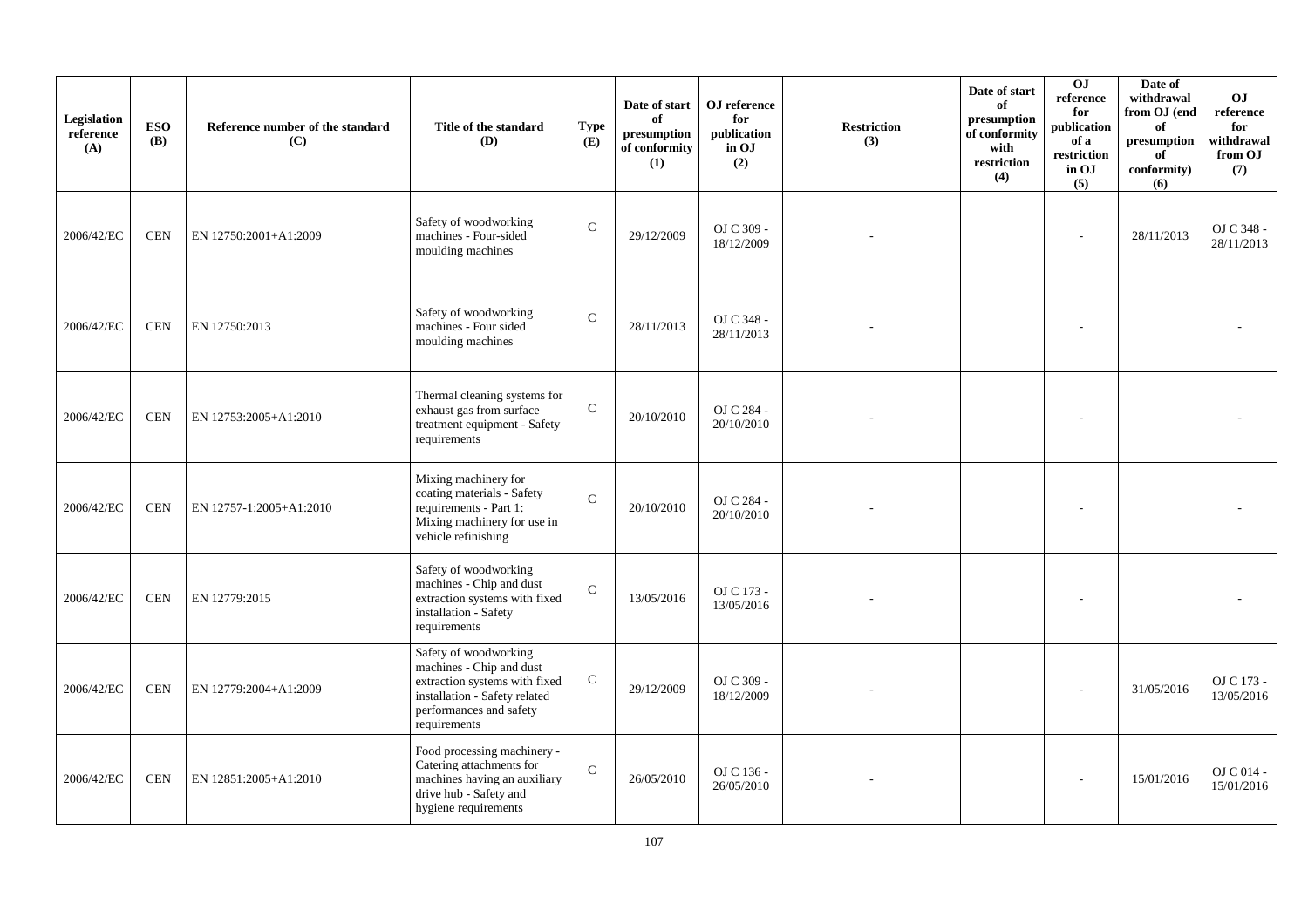| Legislation<br>reference<br>(A) | <b>ESO</b><br><b>(B)</b> | Reference number of the standard<br>(C)                 | Title of the standard<br><b>(D)</b>                                                                  | <b>Type</b><br>(E) | Date of start<br>of<br>presumption<br>of conformity<br>(1) | OJ reference<br>for<br>publication<br>in OJ<br>(2) | <b>Restriction</b><br>(3) | Date of start<br>of<br>presumption<br>of conformity<br>with<br>restriction<br>(4) | 0J<br>reference<br>for<br>publication<br>of a<br>restriction<br>in OJ<br>(5) | Date of<br>withdrawal<br>from OJ (end<br>of<br>presumption<br>of<br>conformity)<br>(6) | O <sub>J</sub><br>reference<br>for<br>withdrawal<br>from OJ<br>(7) |
|---------------------------------|--------------------------|---------------------------------------------------------|------------------------------------------------------------------------------------------------------|--------------------|------------------------------------------------------------|----------------------------------------------------|---------------------------|-----------------------------------------------------------------------------------|------------------------------------------------------------------------------|----------------------------------------------------------------------------------------|--------------------------------------------------------------------|
| 2006/42/EC                      | <b>CEN</b>               | EN 12852:2001+A1:2010                                   | Food processing machinery -<br>Food processors and blenders<br>- Safety and hygiene<br>requirements  | $\mathsf{C}$       | 20/10/2010                                                 | OJ C 284 -<br>20/10/2010                           |                           |                                                                                   |                                                                              |                                                                                        |                                                                    |
| 2006/42/EC                      | $\mbox{CEN}$             | EN 12853:2001+A1:2010,<br>EN 12853:2001+A1:2010/AC:2010 | Food processing machinery -<br>Hand-held blenders and<br>whisks - Safety and hygiene<br>requirements | $\mathcal{C}$      | 20/10/2010                                                 | OJ C 284 -<br>20/10/2010                           |                           |                                                                                   |                                                                              |                                                                                        |                                                                    |
| 2006/42/EC                      | <b>CEN</b>               | EN 12854:2003+A1:2010                                   | Food processing machinery -<br>Beam mixers - Safety and<br>hygiene requirements                      | $\mathcal{C}$      | 26/05/2010                                                 | OJ C 136 -<br>26/05/2010                           |                           |                                                                                   |                                                                              |                                                                                        |                                                                    |
| 2006/42/EC                      | $\mbox{CEN}$             | EN 12855:2003+A1:2010                                   | Food processing machinery -<br>Rotating bowl cutters -<br>Safety and hygiene<br>requirements         | $\mathcal{C}$      | 20/10/2010                                                 | OJ C 284 -<br>20/10/2010                           |                           |                                                                                   |                                                                              |                                                                                        |                                                                    |
| 2006/42/EC                      | <b>CEN</b>               | EN 12881-1:2005+A1:2008                                 | Conveyor belts - Fire<br>simulation flammability<br>testing - Part 1: Propane<br>burner tests        | $\mathcal{C}$      | 29/12/2009                                                 | OJ C 214 -<br>08/09/2009                           |                           |                                                                                   |                                                                              | 13/02/2015                                                                             | OJ C 054 -<br>13/02/2015                                           |
| 2006/42/EC                      | $\mbox{CEN}$             | EN 12881-1:2014                                         | Conveyor belts - Fire<br>simulation flammability<br>testing - Part 1: Propane<br>burner tests        | $\mathcal{C}$      | 13/02/2015                                                 | OJ C 054 -<br>13/02/2015                           |                           |                                                                                   |                                                                              |                                                                                        |                                                                    |
| 2006/42/EC                      | <b>CEN</b>               | EN 12881-2:2005+A1:2008                                 | Conveyor belts - Fire<br>simulation flammability<br>testing - Part 2: Large scale<br>fire test       | $\mathsf C$        | 29/12/2009                                                 | OJ C 214 -<br>08/09/2009                           |                           |                                                                                   |                                                                              |                                                                                        |                                                                    |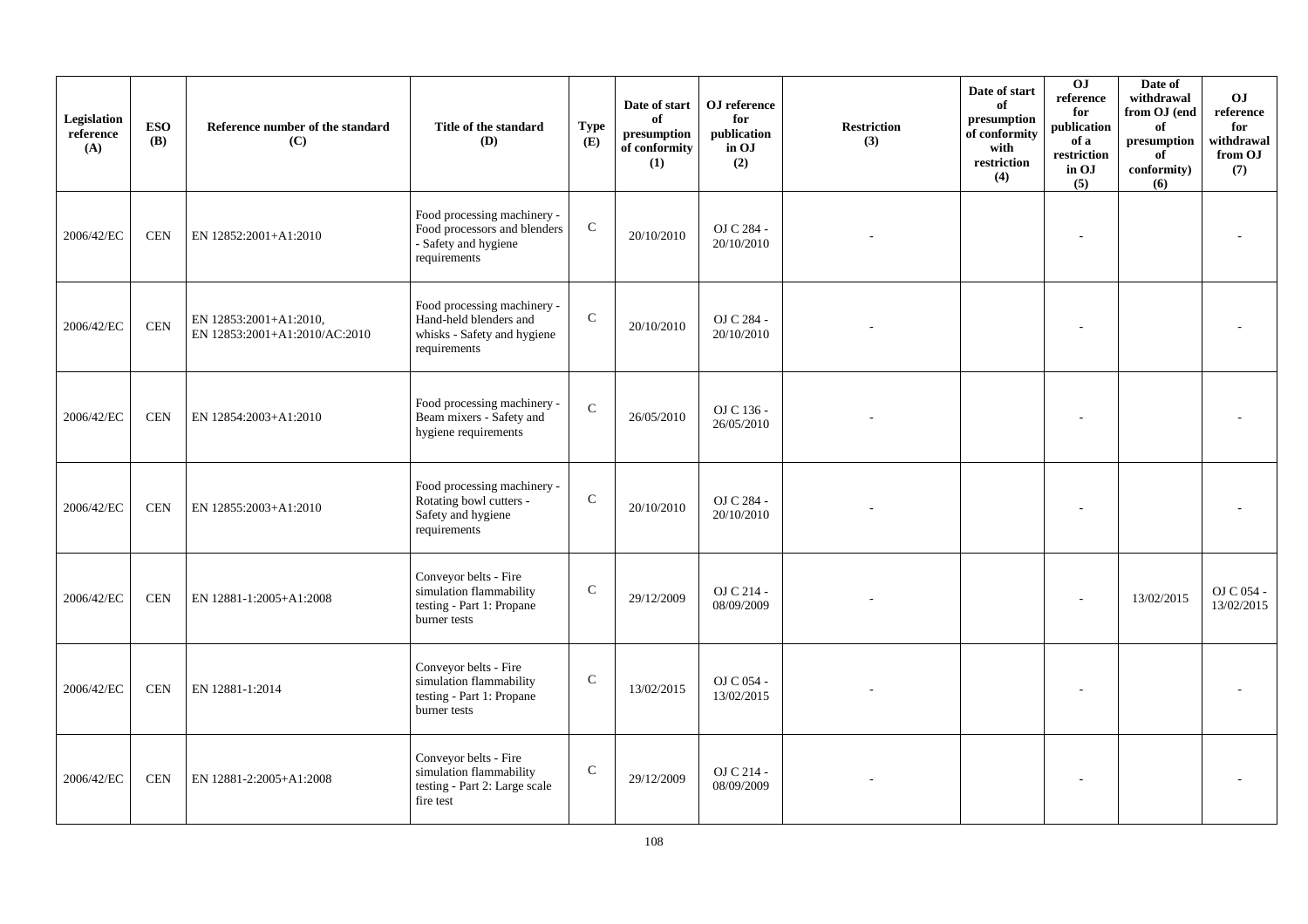| Legislation<br>reference<br>(A) | <b>ESO</b><br><b>(B)</b> | Reference number of the standard<br>(C) | Title of the standard<br><b>(D)</b>                                                                                                                                         | <b>Type</b><br>(E) | Date of start<br>of<br>presumption<br>of conformity<br>(1) | OJ reference<br>for<br>publication<br>in OJ<br>(2) | <b>Restriction</b><br>(3) | Date of start<br>of<br>presumption<br>of conformity<br>with<br>restriction<br>(4) | O <sub>J</sub><br>reference<br>for<br>publication<br>of a<br>restriction<br>in OJ<br>(5) | Date of<br>withdrawal<br>from OJ (end<br>of<br>presumption<br>of<br>conformity)<br>(6) | O <sub>J</sub><br>reference<br>for<br>withdrawal<br>from OJ<br>(7) |
|---------------------------------|--------------------------|-----------------------------------------|-----------------------------------------------------------------------------------------------------------------------------------------------------------------------------|--------------------|------------------------------------------------------------|----------------------------------------------------|---------------------------|-----------------------------------------------------------------------------------|------------------------------------------------------------------------------------------|----------------------------------------------------------------------------------------|--------------------------------------------------------------------|
| 2006/42/EC                      | <b>CEN</b>               | EN 12882:2008                           | Conveyor belts for general<br>purpose use - Electrical and<br>flammability safety<br>requirements                                                                           | $\mathsf C$        | 29/12/2009                                                 | OJ C 214 -<br>08/09/2009                           |                           |                                                                                   |                                                                                          | 29/02/2016                                                                             | OJ C 014 -<br>15/01/2016                                           |
| 2006/42/EC                      | <b>CEN</b>               | EN 12882:2015                           | Conveyor belts for general<br>purpose use - Electrical and<br>flammability safety<br>requirements                                                                           | $\mathsf C$        | 15/01/2016                                                 | OJ C 014 -<br>15/01/2016                           |                           |                                                                                   |                                                                                          |                                                                                        |                                                                    |
| 2006/42/EC                      | <b>CEN</b>               | EN 12921-1:2005+A1:2010                 | Machines for surface<br>cleaning and pre-treatment of<br>industrial items using liquids<br>or vapours - Part 1: Common<br>safety requirements                               | $\mathcal{C}$      | 20/10/2010                                                 | OJ C 284 -<br>20/10/2010                           |                           |                                                                                   |                                                                                          |                                                                                        |                                                                    |
| 2006/42/EC                      | <b>CEN</b>               | EN 12921-2:2005+A1:2008                 | Machines for surface<br>cleaning and pre-treatment of<br>industrial items using liquids<br>or vapours - Part 2: Safety of<br>machines using water based<br>cleaning liquids | ${\bf C}$          | 29/12/2009                                                 | OJ C 214 -<br>08/09/2009                           |                           |                                                                                   |                                                                                          |                                                                                        |                                                                    |
| 2006/42/EC                      | <b>CEN</b>               | EN 12921-3:2005+A1:2008                 | Machines for surface<br>cleaning and pre-treatment of<br>industrial items using liquids<br>or vapours - Part 3: Safety of<br>machines using flammable<br>cleaning liquids   | ${\bf C}$          | 29/12/2009                                                 | OJ C 214 -<br>08/09/2009                           |                           |                                                                                   |                                                                                          |                                                                                        |                                                                    |
| 2006/42/EC                      | $\mbox{CEN}$             | EN 12921-4:2005+A1:2008                 | Machines for surface<br>cleaning and pretreatment of<br>industrial items using liquids<br>and vapours - Part 4: Safety<br>of machines using<br>halogenated solvents         | ${\bf C}$          | 29/12/2009                                                 | OJ C 214 -<br>08/09/2009                           |                           |                                                                                   |                                                                                          |                                                                                        |                                                                    |
| 2006/42/EC                      | <b>CEN</b>               | EN 12957:2001+A1:2009                   | Machine tools - Safety -<br>Electro discharge machines                                                                                                                      | $\mathsf{C}$       | 29/12/2009                                                 | OJ C 214 -<br>08/09/2009                           |                           |                                                                                   |                                                                                          | 28/02/2014                                                                             | OJ C 348 -<br>28/11/2013                                           |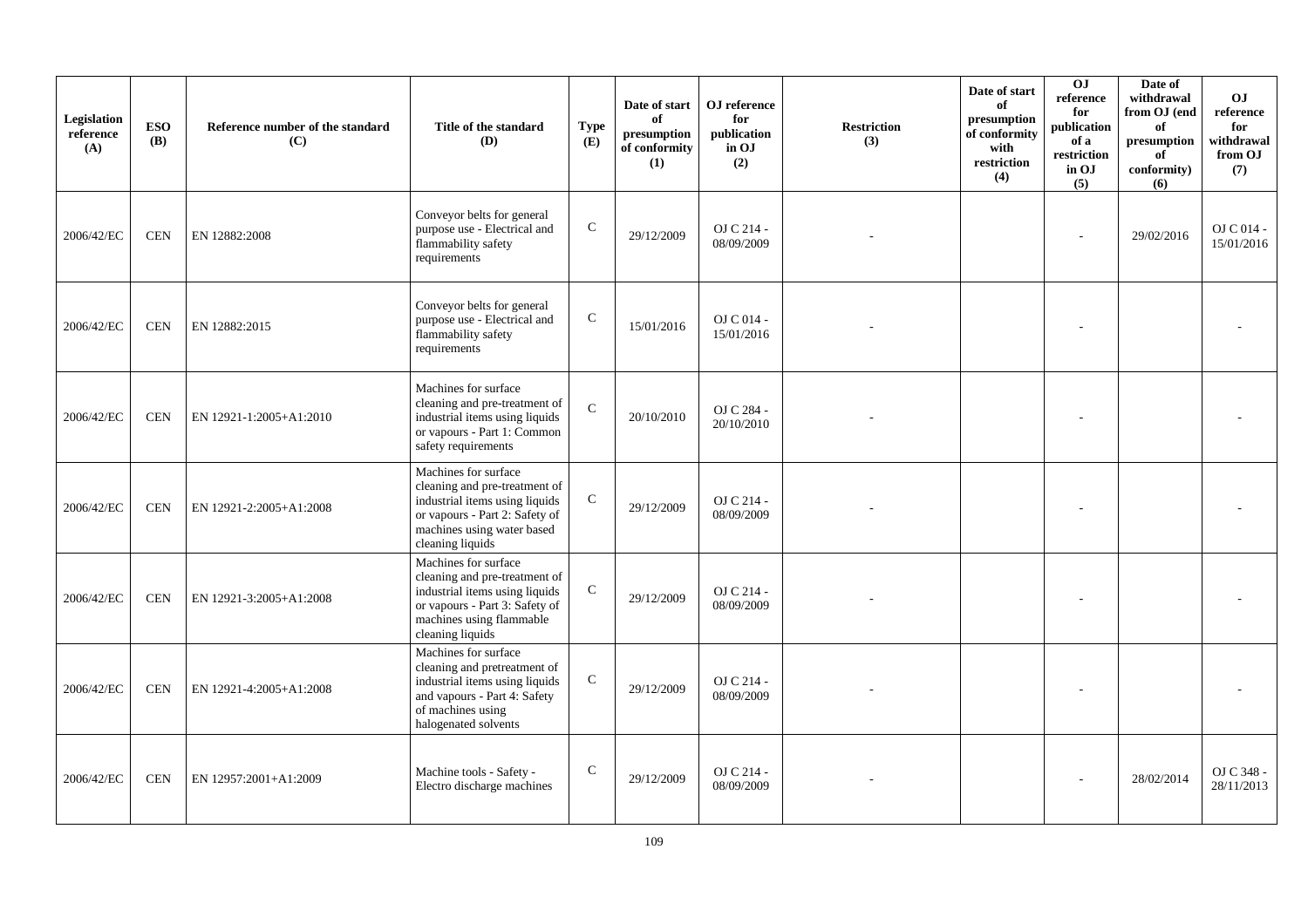| Legislation<br>reference<br>(A) | <b>ESO</b><br><b>(B)</b> | Reference number of the standard<br>(C) | Title of the standard<br>(D)                                                                                                                                            | <b>Type</b><br>(E) | Date of start<br>of<br>presumption<br>of conformity<br>(1) | OJ reference<br>for<br>publication<br>in OJ<br>(2) | <b>Restriction</b><br>(3) | Date of start<br>of<br>presumption<br>of conformity<br>with<br>restriction<br>(4) | 0J<br>reference<br>for<br>publication<br>of a<br>restriction<br>in OJ<br>(5) | Date of<br>withdrawal<br>from OJ (end<br>of<br>presumption<br>of<br>conformity)<br>(6) | O <sub>J</sub><br>reference<br>for<br>withdrawal<br>from OJ<br>(7) |
|---------------------------------|--------------------------|-----------------------------------------|-------------------------------------------------------------------------------------------------------------------------------------------------------------------------|--------------------|------------------------------------------------------------|----------------------------------------------------|---------------------------|-----------------------------------------------------------------------------------|------------------------------------------------------------------------------|----------------------------------------------------------------------------------------|--------------------------------------------------------------------|
| 2006/42/EC                      | <b>CEN</b>               | EN 12965:2019                           | Tractors and machinery for<br>agriculture and forestry -<br>Power take-off (PTO) drive<br>shafts and their guards -<br>Safety                                           | $\mathcal{C}$      | 03/03/2021                                                 | OJ L 072 -<br>03/03/2021                           |                           |                                                                                   |                                                                              |                                                                                        |                                                                    |
| 2006/42/EC                      | <b>CEN</b>               | EN 12965:2003+A2:2009                   | Tractors and machinery for<br>agriculture and forestry -<br>Power take-off (PTO) drive<br>shafts and their guards -<br>Safety                                           | $\mathcal{C}$      | 29/12/2009                                                 | OJ C 309 -<br>18/12/2009                           |                           |                                                                                   |                                                                              | 03/09/2022                                                                             | OJ L 072 -<br>03/03/2021                                           |
| 2006/42/EC                      | <b>CEN</b>               | EN 12978:2003+A1:2009                   | Industrial, commercial and<br>garage doors and gates -<br>Safety devices for power<br>operated doors and gates -<br>Requirements and test<br>methods                    | $\mathsf{C}$       | 29/12/2009                                                 | OJ C 309 -<br>18/12/2009                           |                           |                                                                                   |                                                                              |                                                                                        |                                                                    |
| 2006/42/EC                      | <b>CEN</b>               | EN 12981:2005+A1:2009                   | Coating plants - Spray<br>booths for application of<br>organic powder coating<br>material - Safety<br>requirements                                                      | $\mathbf C$        | 29/12/2009                                                 | OJ C 214 -<br>08/09/2009                           |                           |                                                                                   |                                                                              | 02/10/2021                                                                             | OJ L 102 -<br>02/04/2020                                           |
| 2006/42/EC                      | <b>CEN</b>               | EN 12984:2005+A1:2010                   | Food processing machinery -<br>Portable and/or hand-guided<br>machines and appliances<br>with mechanically driven<br>cutting tools - Safety and<br>hygiene requirements | $\mathbf{C}$       | 20/10/2010                                                 | OJ C 284 -<br>20/10/2010                           |                           |                                                                                   |                                                                              |                                                                                        |                                                                    |
| 2006/42/EC                      | <b>CEN</b>               | EN 12999:2011                           | Cranes - Loader cranes                                                                                                                                                  | $\mathsf{C}$       | 08/04/2011                                                 | OJ C 110 -<br>08/04/2011                           |                           |                                                                                   |                                                                              | 31/12/2012                                                                             | OJ C 256 -<br>24/08/2012                                           |
| 2006/42/EC                      | <b>CEN</b>               | EN 12999:2011+A1:2012                   | Cranes - Loader cranes                                                                                                                                                  | $\mathbf C$        | 24/08/2012                                                 | OJ C 256 -<br>24/08/2012                           |                           |                                                                                   |                                                                              | 19/09/2020                                                                             | OJ L 075 -<br>19/03/2019                                           |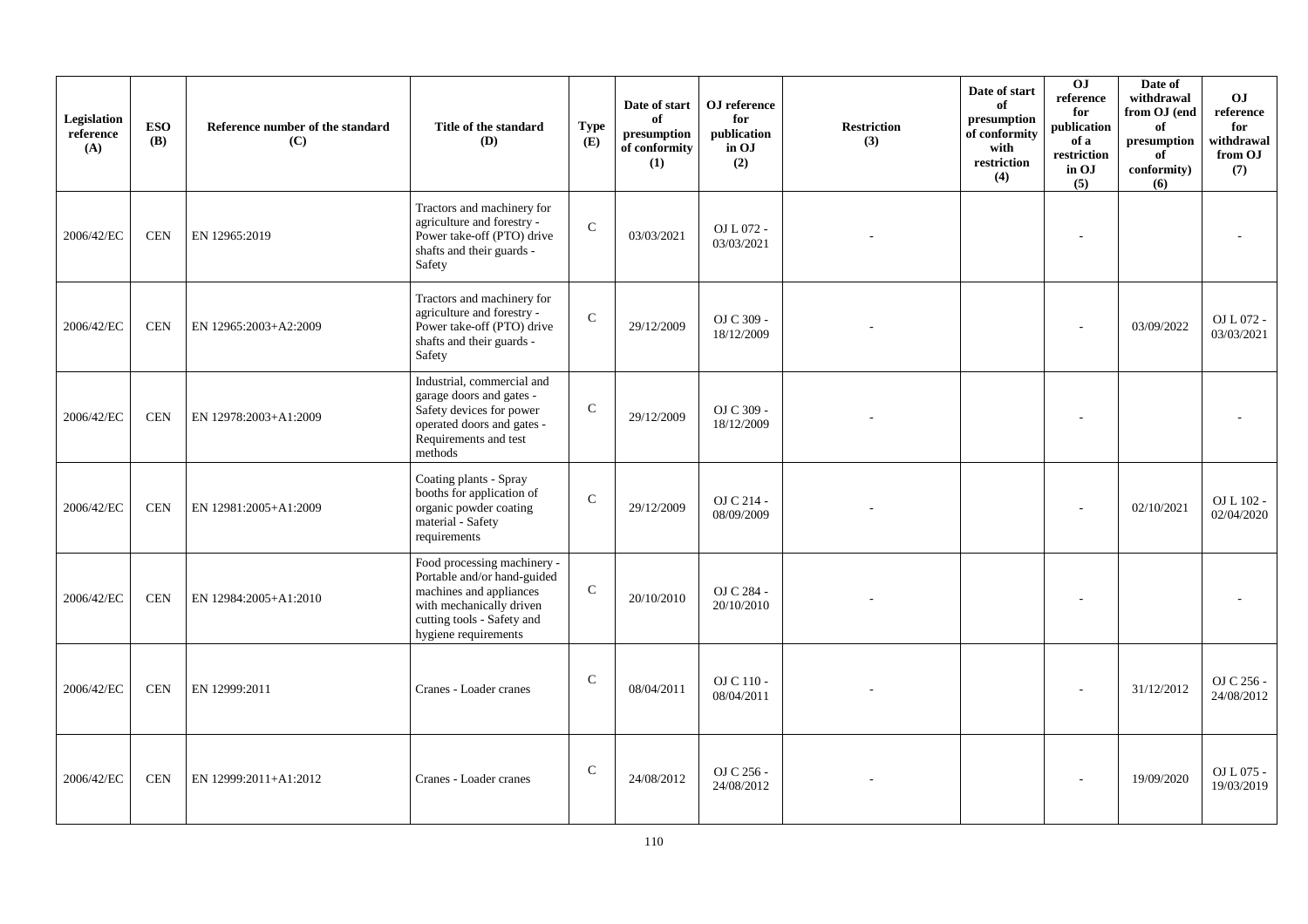| Legislation<br>reference<br>(A) | <b>ESO</b><br><b>(B)</b>    | Reference number of the standard<br>(C)                     | Title of the standard<br>(D)                                                | <b>Type</b><br>(E) | Date of start<br>of<br>presumption<br>of conformity<br>(1) | OJ reference<br>for<br>publication<br>in OJ<br>(2) | <b>Restriction</b><br>(3) | Date of start<br>of<br>presumption<br>of conformity<br>with<br>restriction<br>(4) | 0J<br>reference<br>for<br>publication<br>of a<br>restriction<br>in OJ<br>(5) | Date of<br>withdrawal<br>from OJ (end<br>of<br>presumption<br>of<br>conformity)<br>(6) | OJ<br>reference<br>for<br>withdrawal<br>from OJ<br>(7) |
|---------------------------------|-----------------------------|-------------------------------------------------------------|-----------------------------------------------------------------------------|--------------------|------------------------------------------------------------|----------------------------------------------------|---------------------------|-----------------------------------------------------------------------------------|------------------------------------------------------------------------------|----------------------------------------------------------------------------------------|--------------------------------------------------------|
| 2006/42/EC                      | <b>CEN</b>                  | EN 12999:2011+A2:2018                                       | Cranes - Loader cranes                                                      | $\mathbf C$        | 19/03/2019                                                 | OJ L 075 -<br>19/03/2019                           |                           |                                                                                   | $\overline{a}$                                                               |                                                                                        |                                                        |
| 2006/42/EC                      | <b>CEN</b>                  | EN 13000:2010,<br>EN 13000:2010/AC:2010                     | Cranes - Mobile cranes                                                      | $\mathbf C$        | 26/05/2010                                                 | OJ C 136 -<br>26/05/2010                           |                           |                                                                                   |                                                                              | 13/02/2015                                                                             | OJ C 054 -<br>13/02/2015                               |
| 2006/42/EC                      | <b>CEN</b>                  | EN 13000:2010+A1:2014                                       | Cranes - Mobile cranes                                                      | $\mathsf{C}$       | 13/02/2015                                                 | OJ C 054 -<br>13/02/2015                           |                           |                                                                                   |                                                                              |                                                                                        |                                                        |
| 2006/42/EC                      | $\ensuremath{\mathrm{CEN}}$ | EN 13001-1:2004+A1:2009,<br>EN 13001-1:2004+A1:2009/AC:2009 | Cranes - General design -<br>Part 1: General principles<br>and requirements | $\mathbf C$        | 29/12/2009                                                 | OJ C 214 -<br>08/09/2009                           |                           |                                                                                   |                                                                              | 29/02/2016                                                                             | OJ C 014 -<br>15/01/2016                               |
| 2006/42/EC                      | <b>CEN</b>                  | EN 13001-1:2015                                             | Cranes - General design -<br>Part 1: General principles<br>and requirements | $\mathbf C$        | 15/01/2016                                                 | OJ C 014 -<br>15/01/2016                           |                           |                                                                                   |                                                                              |                                                                                        |                                                        |
| 2006/42/EC                      | <b>CEN</b>                  | EN 13001-2:2004+A3:2009                                     | Crane safety - General<br>design - Part 2: Load effects                     | ${\bf C}$          | 29/12/2009                                                 | OJ C 214 -<br>08/09/2009                           |                           |                                                                                   |                                                                              | 18/11/2011                                                                             | OJ C 338 -<br>18/11/2011                               |
| 2006/42/EC                      | $\mbox{CEN}$                | EN 13001-2:2011,<br>EN 13001-2:2011/AC:2012                 | Crane safety - General<br>design - Part 2: Load actions                     | ${\bf C}$          | 18/11/2011                                                 | OJ C 338 -<br>18/11/2011                           |                           |                                                                                   |                                                                              | 29/02/2016                                                                             | OJ C 014 -<br>15/01/2016                               |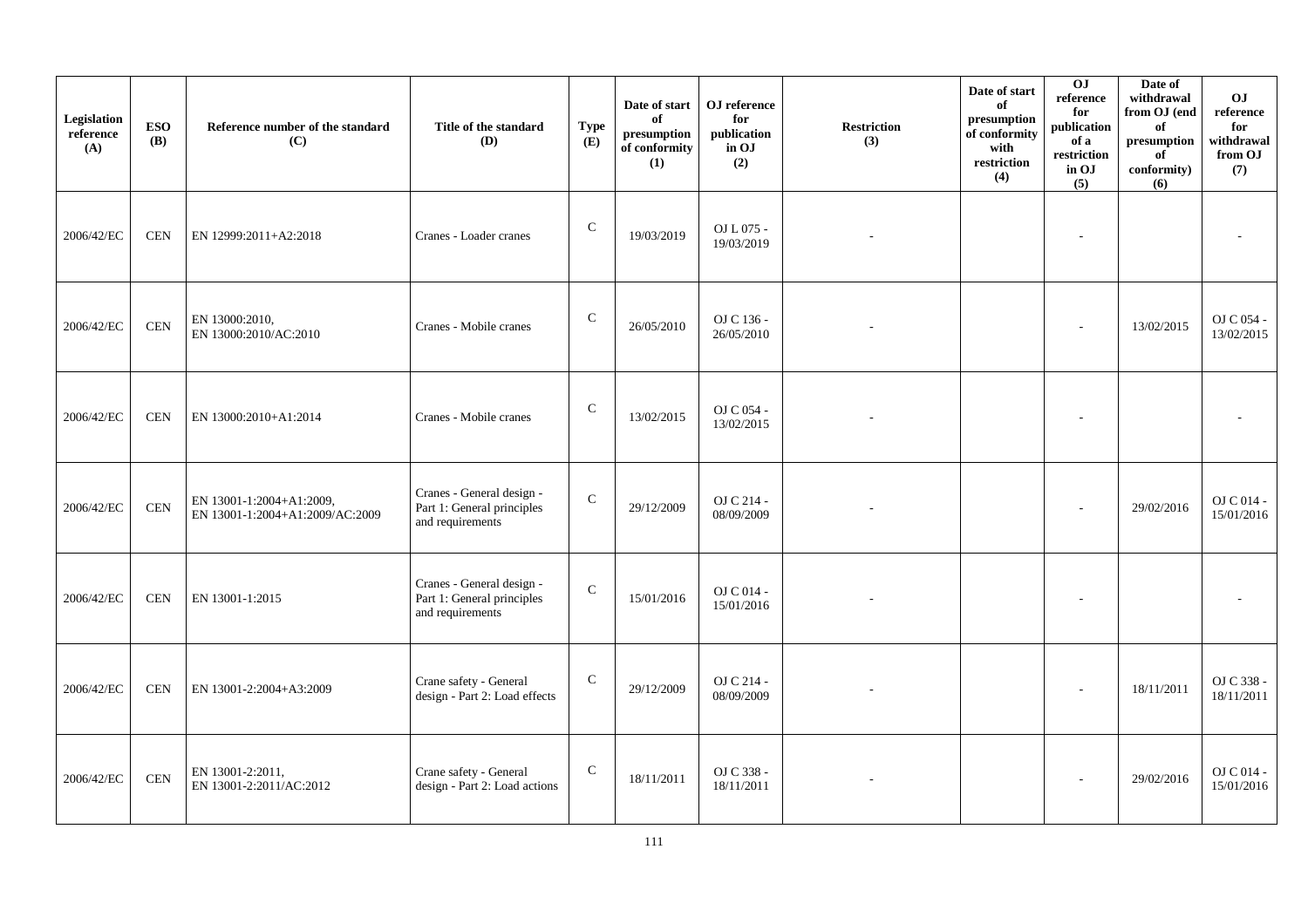| Legislation<br>reference<br>(A) | <b>ESO</b><br><b>(B)</b> | Reference number of the standard<br>(C) | Title of the standard<br>(D)                                                                                       | <b>Type</b><br>(E) | Date of start<br>of<br>presumption<br>of conformity<br>(1) | OJ reference<br>for<br>publication<br>in OJ<br>(2) | <b>Restriction</b><br>(3) | Date of start<br>of<br>presumption<br>of conformity<br>with<br>restriction<br>(4) | 0J<br>reference<br>for<br>publication<br>of a<br>restriction<br>in OJ<br>(5) | Date of<br>withdrawal<br>from OJ (end<br>of<br>presumption<br>of<br>conformity)<br>(6) | O <sub>J</sub><br>reference<br>for<br>withdrawal<br>from OJ<br>(7) |
|---------------------------------|--------------------------|-----------------------------------------|--------------------------------------------------------------------------------------------------------------------|--------------------|------------------------------------------------------------|----------------------------------------------------|---------------------------|-----------------------------------------------------------------------------------|------------------------------------------------------------------------------|----------------------------------------------------------------------------------------|--------------------------------------------------------------------|
| 2006/42/EC                      | <b>CEN</b>               | EN 13001-2:2014                         | Crane safety - General<br>design - Part 2: Load actions                                                            | $\mathsf{C}$       | 15/01/2016                                                 | OJ C 014 -<br>15/01/2016                           |                           |                                                                                   |                                                                              |                                                                                        |                                                                    |
| 2006/42/EC                      | <b>CEN</b>               | EN 13001-3-1:2012                       | Cranes - General Design -<br>Part 3-1: Limit States and<br>proof competence of steel<br>structure                  | ${\bf C}$          | 05/06/2012                                                 | OJ C 159 -<br>05/06/2012                           |                           |                                                                                   |                                                                              | 31/01/2014                                                                             | OJ C 348 -<br>28/11/2013                                           |
| 2006/42/EC                      | <b>CEN</b>               | EN 13001-3-1:2012+A1:2013               | Cranes - General Design -<br>Part 3-1: Limit States and<br>proof competence of steel<br>structure                  | $\mathbf C$        | 28/11/2013                                                 | OJ C 348 -<br>28/11/2013                           |                           |                                                                                   |                                                                              | 19/09/2020                                                                             | OJ L 286 -<br>07/11/2019                                           |
| 2006/42/EC                      | <b>CEN</b>               | EN 13001-3-1:2012+A2:2018               | Cranes - General Design -<br>Part 3-1: Limit States and<br>proof competence of steel<br>structure                  | $\mathbf C$        | 19/03/2019                                                 | OJ L 075 -<br>19/03/2019                           |                           |                                                                                   |                                                                              |                                                                                        |                                                                    |
| 2006/42/EC                      | <b>CEN</b>               | EN 13001-3-2:2014                       | Cranes - General design -<br>Part 3-2: Limit states and<br>proof of competence of wire<br>ropes in reeving systems | $\mathsf{C}$       | 15/01/2016                                                 | OJ C 014 -<br>15/01/2016                           |                           |                                                                                   |                                                                              |                                                                                        |                                                                    |
| 2006/42/EC                      | <b>CEN</b>               | EN 13001-3-3:2014                       | Cranes - General design -<br>Part 3-3: Limit states and<br>proof of competence of<br>wheel/rail contacts           | ${\bf C}$          | 15/01/2016                                                 | OJ C 014 -<br>15/01/2016                           |                           |                                                                                   |                                                                              |                                                                                        |                                                                    |
| 2006/42/EC                      | <b>CEN</b>               | EN 13001-3-5:2016                       | Cranes - General design -<br>Part 3-5: Limit states and<br>proof of competence of<br>forged hooks                  | ${\bf C}$          | 09/06/2017                                                 | OJ C 183 -<br>09/06/2017                           |                           |                                                                                   |                                                                              |                                                                                        |                                                                    |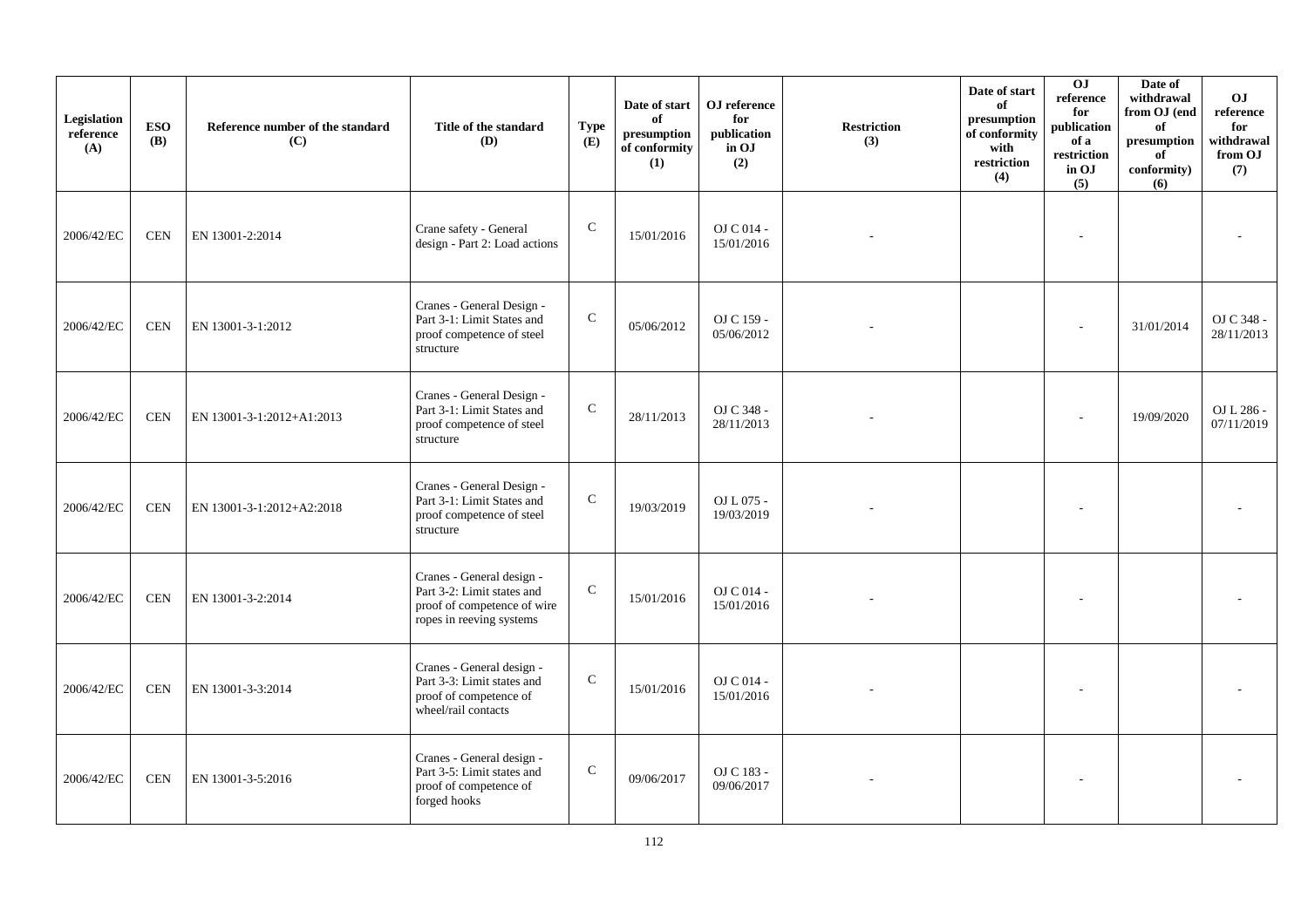| Legislation<br>reference<br>(A) | <b>ESO</b><br><b>(B)</b> | Reference number of the standard<br>(C) | Title of the standard<br><b>(D)</b>                                                                                                              | <b>Type</b><br>(E) | Date of start<br>of<br>presumption<br>of conformity<br>(1) | OJ reference<br>for<br>publication<br>in OJ<br>(2) | <b>Restriction</b><br>(3) | Date of start<br>of<br>presumption<br>of conformity<br>with<br>restriction<br>(4) | 0J<br>reference<br>for<br>publication<br>of a<br>restriction<br>in OJ<br>(5) | Date of<br>withdrawal<br>from OJ (end<br>of<br>$\bf{presumption}$<br>of<br>conformity)<br>(6) | O <sub>J</sub><br>reference<br>for<br>withdrawal<br>from OJ<br>(7) |
|---------------------------------|--------------------------|-----------------------------------------|--------------------------------------------------------------------------------------------------------------------------------------------------|--------------------|------------------------------------------------------------|----------------------------------------------------|---------------------------|-----------------------------------------------------------------------------------|------------------------------------------------------------------------------|-----------------------------------------------------------------------------------------------|--------------------------------------------------------------------|
| 2006/42/EC                      | <b>CEN</b>               | EN 13001-3-6:2018                       | Cranes - General design -<br>Part 3-6: Limit states and<br>proof of competence of<br>machinery - Hydraulic<br>cylinders                          | $\mathcal{C}$      | 19/03/2019                                                 | OJ L 075 -<br>19/03/2019                           |                           |                                                                                   |                                                                              |                                                                                               |                                                                    |
| 2006/42/EC                      | <b>CEN</b>               | EN 13015:2001+A1:2008                   | Maintenance for lifts and<br>escalators - Rules for<br>maintenance instructions                                                                  | $\mathbf C$        | 29/12/2009                                                 | OJ C 214 -<br>08/09/2009                           |                           |                                                                                   |                                                                              |                                                                                               |                                                                    |
| 2006/42/EC                      | <b>CEN</b>               | EN 13019:2001+A1:2008                   | Machines for road surface<br>cleaning - Safety<br>requirements                                                                                   | $\mathsf C$        | 29/12/2009                                                 | OJ C 214 -<br>08/09/2009                           |                           |                                                                                   |                                                                              |                                                                                               |                                                                    |
| 2006/42/EC                      | <b>CEN</b>               | EN 13020:2015                           | Road surface treatment<br>machines - Safety<br>requirements                                                                                      | $\mathsf C$        | 13/05/2016                                                 | OJ C 173 -<br>13/05/2016                           |                           |                                                                                   |                                                                              |                                                                                               |                                                                    |
| 2006/42/EC                      | <b>CEN</b>               | EN 13020:2004+A1:2010                   | Road surface treatment<br>machines - Safety<br>requirements                                                                                      | $\mathcal{C}$      | 20/10/2010                                                 | OJ C 284 -<br>20/10/2010                           |                           |                                                                                   |                                                                              | 31/05/2016                                                                                    | OJ C 173 -<br>13/05/2016                                           |
| 2006/42/EC                      | <b>CEN</b>               | EN 13021:2003+A1:2008                   | Winter service machines -<br>Safety requirements                                                                                                 | $\mathbf C$        | 29/12/2009                                                 | OJ C 214 -<br>08/09/2009                           |                           |                                                                                   |                                                                              |                                                                                               |                                                                    |
| 2006/42/EC                      | <b>CEN</b>               | EN 13023:2003+A1:2010                   | Noise measurement methods<br>for printing, paper<br>converting, paper making<br>machines and auxiliary<br>equipment - Accuracy grades<br>2 and 3 | $\mathsf{C}$       | 26/05/2010                                                 | OJ C 136 -<br>26/05/2010                           |                           |                                                                                   |                                                                              |                                                                                               |                                                                    |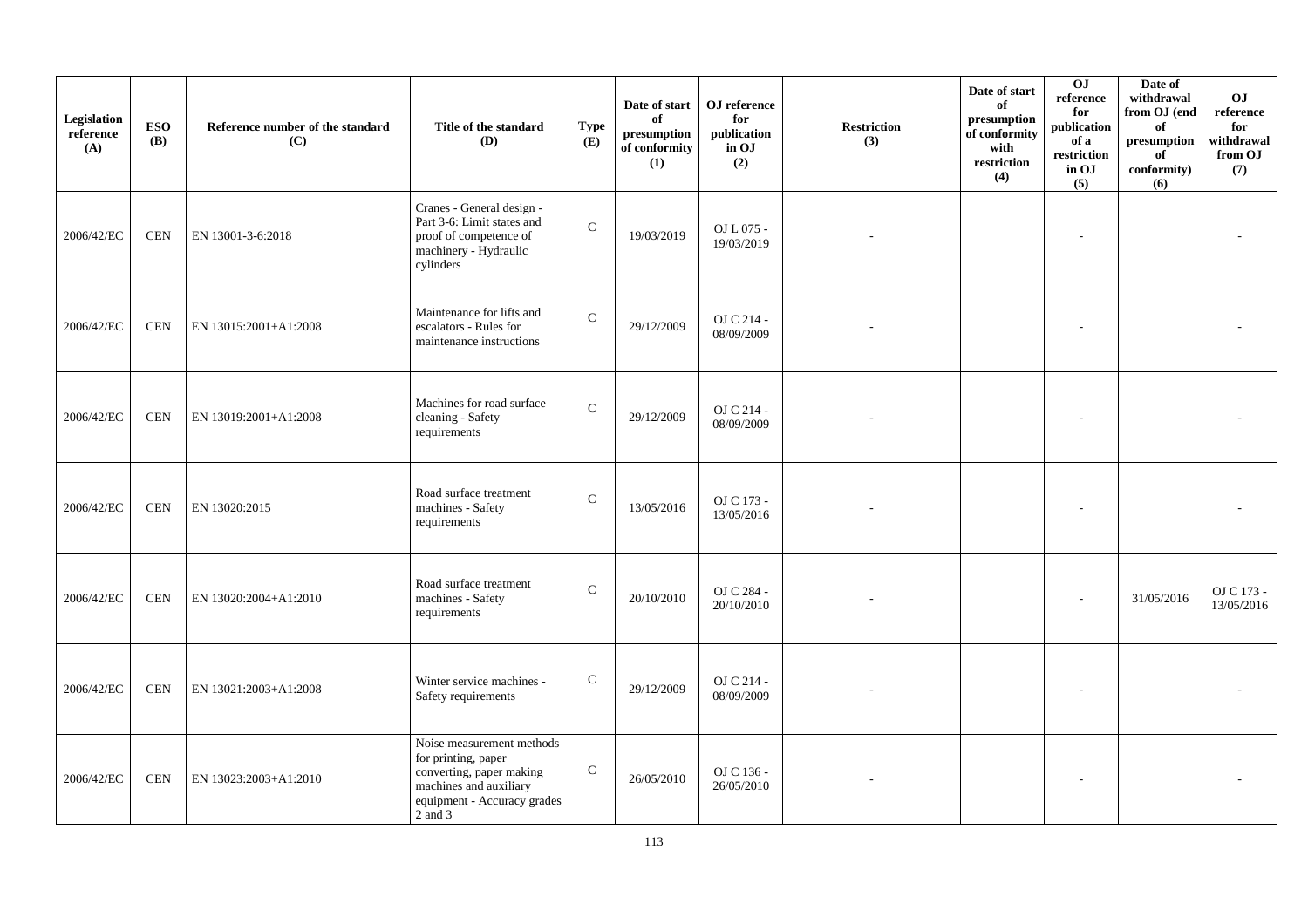| Legislation<br>reference<br>(A) | <b>ESO</b><br><b>(B)</b> | Reference number of the standard<br>(C)                     | Title of the standard<br><b>(D)</b>                                                                                                                                                                  | <b>Type</b><br>(E) | Date of start<br>of<br>presumption<br>of conformity<br>(1) | OJ reference<br>for<br>publication<br>in OJ<br>(2) | <b>Restriction</b><br>(3) | Date of start<br>of<br>presumption<br>of conformity<br>with<br>restriction<br>(4) | 0J<br>reference<br>for<br>publication<br>of a<br>restriction<br>in OJ<br>(5) | Date of<br>withdrawal<br>from OJ (end<br>of<br>presumption<br>of<br>conformity)<br>(6) | O <sub>J</sub><br>reference<br>for<br>withdrawal<br>from OJ<br>(7) |
|---------------------------------|--------------------------|-------------------------------------------------------------|------------------------------------------------------------------------------------------------------------------------------------------------------------------------------------------------------|--------------------|------------------------------------------------------------|----------------------------------------------------|---------------------------|-----------------------------------------------------------------------------------|------------------------------------------------------------------------------|----------------------------------------------------------------------------------------|--------------------------------------------------------------------|
| 2006/42/EC                      | <b>CEN</b>               | EN 13035-1:2008                                             | Machines and plants for the<br>manufacture, treatment and<br>processing of flat glass -<br>Safety requirements - Part 1:<br>Storage, handling and<br>transportation equipment<br>inside the factory  | $\mathcal{C}$      | 29/12/2009                                                 | OJ C 214 -<br>08/09/2009                           |                           |                                                                                   |                                                                              |                                                                                        |                                                                    |
| 2006/42/EC                      | <b>CEN</b>               | EN 13035-2:2008                                             | Machines and plants for the<br>manufacture, treatment and<br>processing of flat glass -<br>Safety requirements - Part 2:<br>Storage, handling and<br>transportation equipment<br>outside the factory | $\mathcal{C}$      | 29/12/2009                                                 | OJ C 214 -<br>08/09/2009                           |                           |                                                                                   |                                                                              |                                                                                        |                                                                    |
| 2006/42/EC                      | <b>CEN</b>               | EN 13035-3:2003+A1:2009,<br>EN 13035-3:2003+A1:2009/AC:2010 | Machines and plants for the<br>manufacture, treatment and<br>processing of flat glass -<br>Safety requirements - Part 3:<br>Cutting machines                                                         | $\mathcal{C}$      | 29/12/2009                                                 | OJ C 309 -<br>18/12/2009                           |                           |                                                                                   |                                                                              |                                                                                        |                                                                    |
| 2006/42/EC                      | <b>CEN</b>               | EN 13035-4:2003+A1:2009                                     | Machines and plants for the<br>manufacture, treatment and<br>processing of flat glass -<br>Safety requirements - Part 4:<br><b>Tilting tables</b>                                                    | $\mathcal{C}$      | 26/05/2010                                                 | OJ C 136 -<br>26/05/2010                           |                           |                                                                                   |                                                                              |                                                                                        |                                                                    |
| 2006/42/EC                      | <b>CEN</b>               | EN 13035-5:2006+A1:2009                                     | Machines and plants for the<br>manufacture, treatment and<br>processing of flat glass -<br>Safety requirements - Part 5:<br>Machines and installations<br>for stacking and de-stacking               | $\mathbf C$        | 26/05/2010                                                 | OJ C 136 -<br>26/05/2010                           |                           |                                                                                   |                                                                              |                                                                                        |                                                                    |
| 2006/42/EC                      | <b>CEN</b>               | EN 13035-6:2006+A1:2009                                     | Machines and plants for the<br>manufacture, treatment and<br>processing of flat glass -<br>Safety requirements - Part 6:<br>Machines for break-out                                                   | $\mathcal{C}$      | 26/05/2010                                                 | OJ C 136 -<br>26/05/2010                           |                           |                                                                                   |                                                                              |                                                                                        |                                                                    |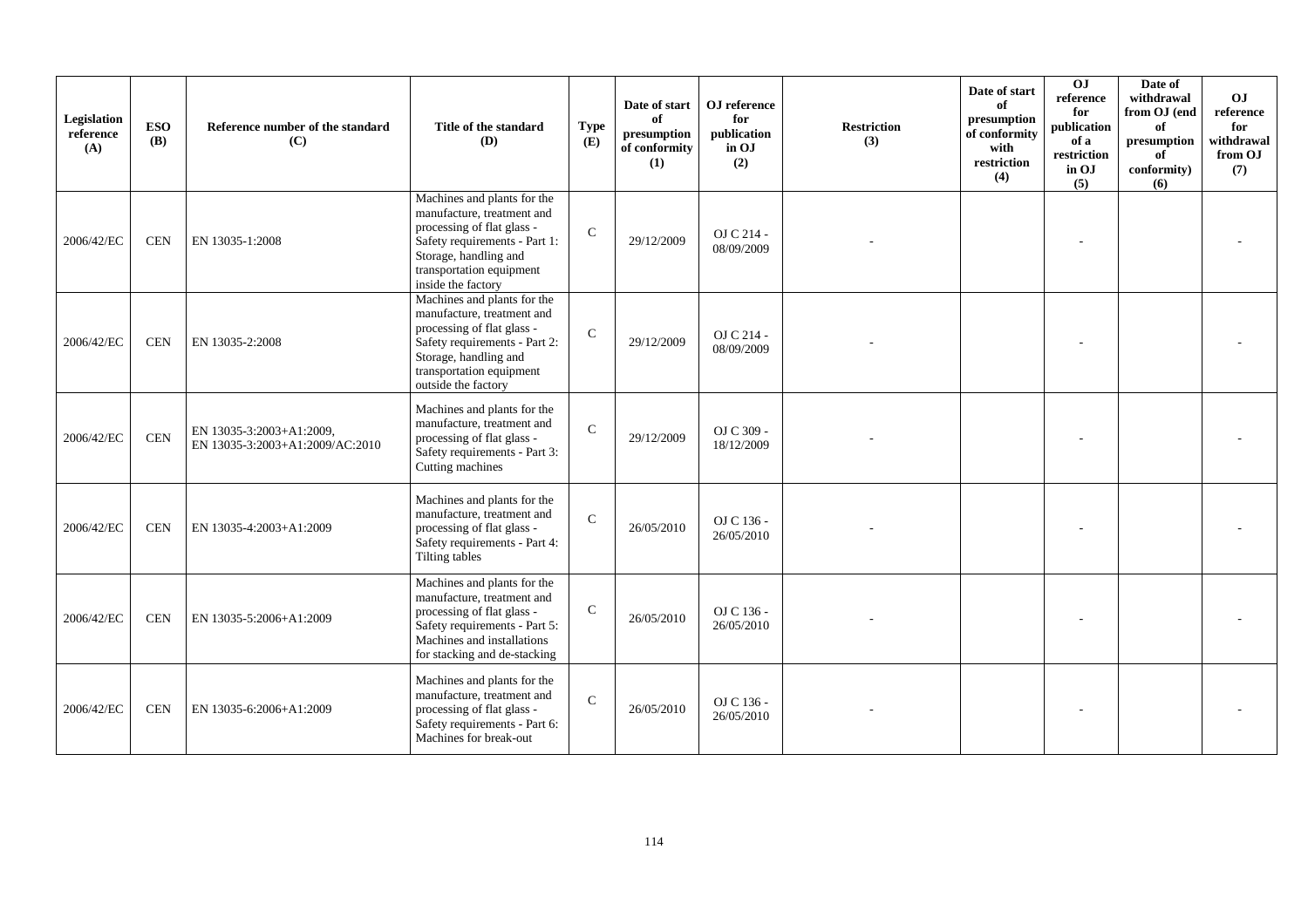| Legislation<br>reference<br>(A) | <b>ESO</b><br><b>(B)</b> | Reference number of the standard<br>(C) | Title of the standard<br><b>(D)</b>                                                                                                                                 | <b>Type</b><br>(E) | Date of start<br>of<br>presumption<br>of conformity<br>(1) | OJ reference<br>for<br>publication<br>in OJ<br>(2) | <b>Restriction</b><br>(3) | Date of start<br>of<br>presumption<br>of conformity<br>with<br>restriction<br>(4) | O <sub>J</sub><br>reference<br>for<br>publication<br>of a<br>restriction<br>in OJ<br>(5) | Date of<br>withdrawal<br>from OJ (end<br>of<br>presumption<br>of<br>conformity)<br>(6) | O <sub>J</sub><br>reference<br>for<br>withdrawal<br>from OJ<br>(7) |
|---------------------------------|--------------------------|-----------------------------------------|---------------------------------------------------------------------------------------------------------------------------------------------------------------------|--------------------|------------------------------------------------------------|----------------------------------------------------|---------------------------|-----------------------------------------------------------------------------------|------------------------------------------------------------------------------------------|----------------------------------------------------------------------------------------|--------------------------------------------------------------------|
| 2006/42/EC                      | <b>CEN</b>               | EN 13035-7:2006+A1:2009                 | Machines and plants for the<br>manufacture, treatment and<br>processing of flat glass -<br>Safety requirements - Part 7:<br>Cutting machines for<br>laminated glass | $\mathsf C$        | 26/05/2010                                                 | OJ C 136 -<br>26/05/2010                           |                           |                                                                                   |                                                                                          |                                                                                        |                                                                    |
| 2006/42/EC                      | <b>CEN</b>               | EN 13035-9:2006+A1:2010                 | Machines and plants for the<br>manufacture, treatment and<br>processing of flat glass -<br>Safety requirements - Part 9:<br>Washing installations                   | $\mathcal{C}$      | 26/05/2010                                                 | OJ C 136 -<br>26/05/2010                           |                           |                                                                                   |                                                                                          |                                                                                        |                                                                    |
| 2006/42/EC                      | <b>CEN</b>               | EN 13035-11:2006+A1:2010                | Machines and plants for the<br>manufacture, treatment and<br>processing of flat glass -<br>Safety requirements - Part<br>11: Drilling machines                      | $\mathbf C$        | 26/05/2010                                                 | OJ C 136 -<br>26/05/2010                           |                           |                                                                                   |                                                                                          |                                                                                        |                                                                    |
| 2006/42/EC                      | <b>CEN</b>               | EN 13042-1:2007+A1:2009                 | Machines and plants for the<br>manufacture, treatment and<br>processing of hollow glass -<br>Safety requirements - Part 1:<br>Gob feeder                            | ${\bf C}$          | 29/12/2009                                                 | OJ C 309 -<br>18/12/2009                           |                           |                                                                                   |                                                                                          |                                                                                        |                                                                    |
| 2006/42/EC                      | <b>CEN</b>               | EN 13042-2:2004+A1:2009                 | Machines and plants for the<br>manufacture, treatment and<br>processing of hollow glass -<br>Safety requirements - Part 2:<br>Handling machines for<br>feeding      | $\mathsf{C}$       | 29/12/2009                                                 | OJ C 309 -<br>18/12/2009                           |                           |                                                                                   |                                                                                          |                                                                                        |                                                                    |
| 2006/42/EC                      | $\mbox{CEN}$             | EN 13042-3:2007+A1:2009                 | Machines and plants for the<br>manufacture, treatment and<br>processing of hollow glass -<br>Safety requirements - Part 3:<br>IS machines                           | $\mathcal{C}$      | 29/12/2009                                                 | OJ C 309 -<br>18/12/2009                           |                           |                                                                                   |                                                                                          |                                                                                        |                                                                    |
| 2006/42/EC                      | <b>CEN</b>               | EN 13042-5:2003+A1:2009                 | Machines and plants for the<br>manufacture, treatment and<br>processing of hollow glass -<br>Safety requirements - Part 5:<br>Presses                               | $\mathcal{C}$      | 29/12/2009                                                 | OJ C 309 -<br>18/12/2009                           |                           |                                                                                   |                                                                                          |                                                                                        |                                                                    |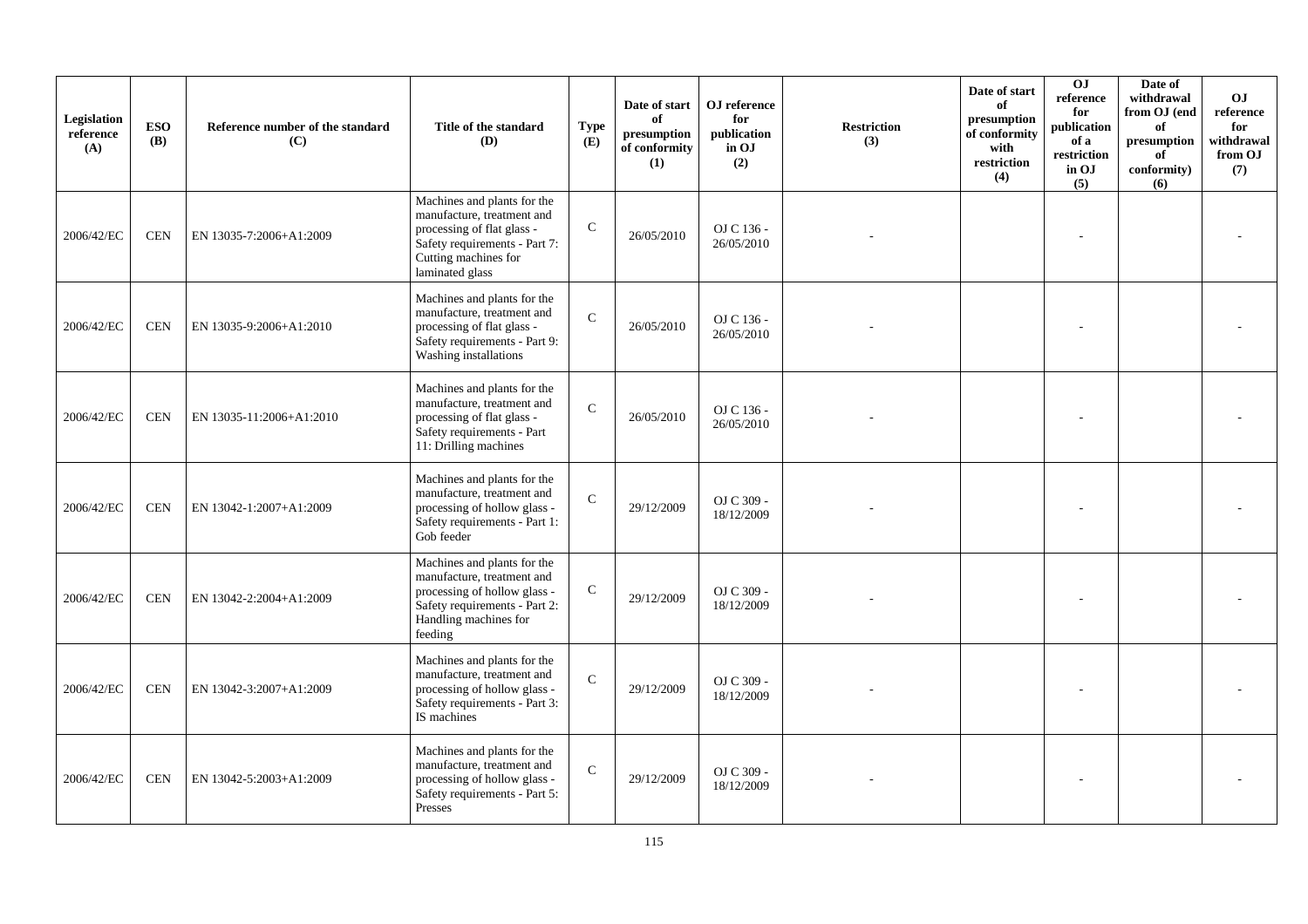| Legislation<br>reference<br>(A) | <b>ESO</b><br>(B) | Reference number of the standard<br>(C) | Title of the standard<br>(D)                                                                | <b>Type</b><br>(E) | Date of start<br>of<br>$\bf{presumption}$<br>of conformity<br>(1) | OJ reference<br>for<br>publication<br>in OJ<br>(2) | <b>Restriction</b><br>(3) | Date of start<br>of<br>presumption<br>of conformity<br>with<br>restriction<br>(4) | 0J<br>reference<br>for<br>publication<br>of a<br>restriction<br>in OJ<br>(5) | Date of<br>withdrawal<br>from OJ (end<br>of<br>presumption<br>of<br>conformity)<br>(6) | <b>OJ</b><br>reference<br>for<br>withdrawal<br>from OJ<br>(7) |
|---------------------------------|-------------------|-----------------------------------------|---------------------------------------------------------------------------------------------|--------------------|-------------------------------------------------------------------|----------------------------------------------------|---------------------------|-----------------------------------------------------------------------------------|------------------------------------------------------------------------------|----------------------------------------------------------------------------------------|---------------------------------------------------------------|
| 2006/42/EC                      | <b>CEN</b>        | EN 13059:2002+A1:2008                   | Safety of industrial trucks -<br>Test methods for measuring<br>vibration                    | $\mathbf C$        | 29/12/2009                                                        | OJ C 214 -<br>08/09/2009                           |                           |                                                                                   | $\overline{a}$                                                               |                                                                                        |                                                               |
| 2006/42/EC                      | <b>CEN</b>        | EN 13102:2005+A1:2008                   | Ceramic machines - Safety -<br>Loading and unloading of<br>fine clay tiles                  | $\mathbf C$        | 29/12/2009                                                        | OJ C 214 -<br>08/09/2009                           |                           |                                                                                   |                                                                              |                                                                                        |                                                               |
| 2006/42/EC                      | <b>CEN</b>        | EN 13112:2002+A1:2009                   | Tannery machines - Splitting<br>and bandknife shearing<br>machines - Safety<br>requirements | $\mathsf{C}$       | 26/05/2010                                                        | OJ C 136 -<br>26/05/2010                           |                           |                                                                                   |                                                                              |                                                                                        |                                                               |
| 2006/42/EC                      | <b>CEN</b>        | EN 13113:2002+A1:2010                   | Tannery machines - Roller<br>coating machines - Safety<br>requirements                      | $\mathbf C$        | 08/04/2011                                                        | OJ C 110 -<br>08/04/2011                           |                           |                                                                                   |                                                                              |                                                                                        |                                                               |
| 2006/42/EC                      | <b>CEN</b>        | EN 13114:2002+A1:2009                   | Tannery machines - Rotating<br>process vessels - Safety<br>requirements                     | $\mathbf{C}$       | 26/05/2010                                                        | OJ C 136 -<br>26/05/2010                           |                           |                                                                                   |                                                                              |                                                                                        |                                                               |
| 2006/42/EC                      | <b>CEN</b>        | EN 13118:2000+A1:2009                   | Agricultural machinery -<br>Potato harvesting equipment<br>- Safety                         | ${\bf C}$          | 29/12/2009                                                        | OJ C 309 -<br>18/12/2009                           |                           |                                                                                   |                                                                              |                                                                                        |                                                               |
| 2006/42/EC                      | <b>CEN</b>        | EN 13120:2009                           | Internal blinds - Performance<br>requirements including<br>safety                           | $\mathbf C$        | 29/12/2009                                                        | OJ C 214 -<br>08/09/2009                           |                           |                                                                                   |                                                                              | 31/08/2014                                                                             | OJ C 220 -<br>11/07/2014                                      |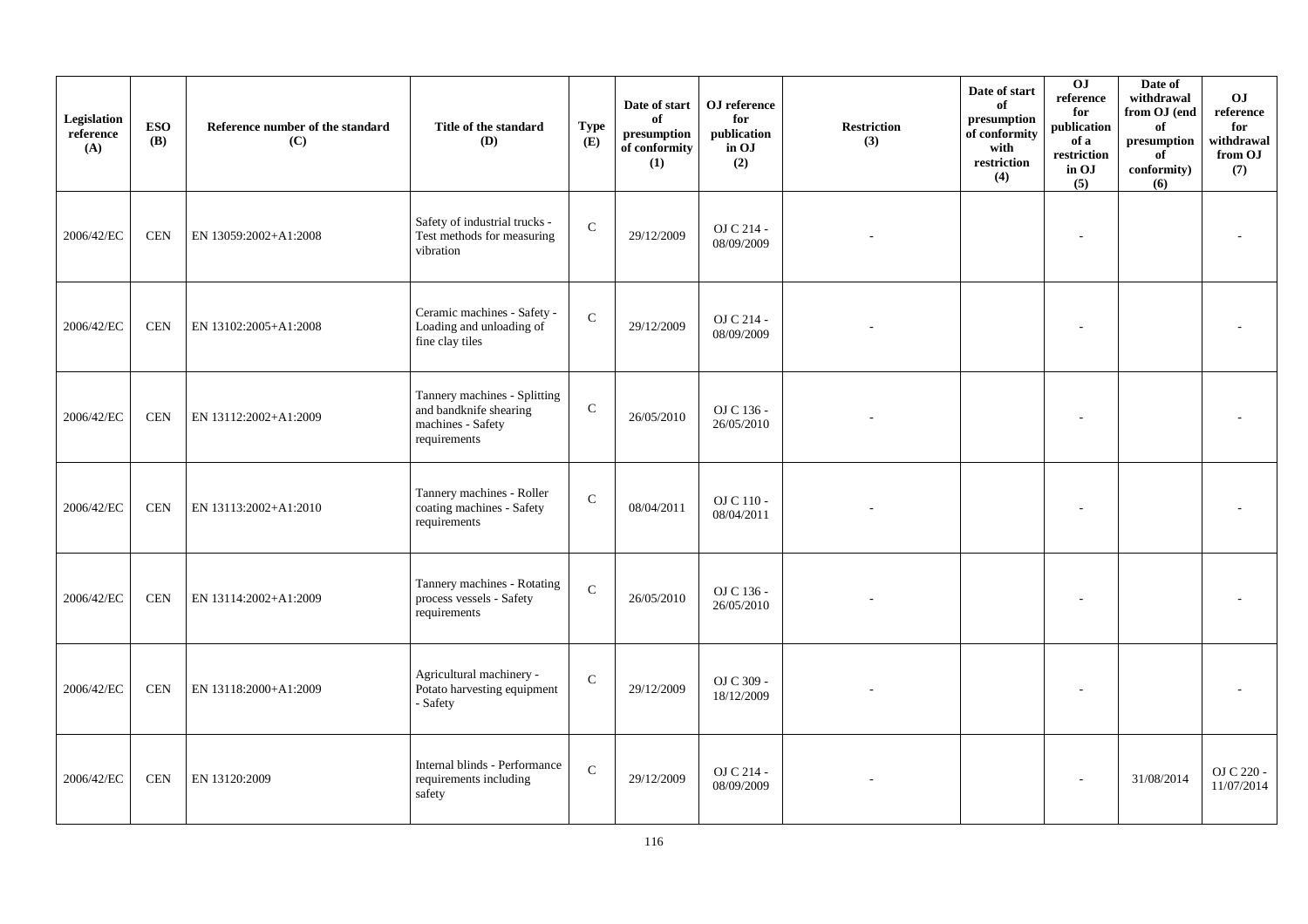| Legislation<br>reference<br>(A) | <b>ESO</b><br><b>(B)</b> | Reference number of the standard<br>(C)                 | Title of the standard<br>(D)                                                               | <b>Type</b><br>(E) | Date of start<br>of<br>presumption<br>of conformity<br>(1) | OJ reference<br>for<br>publication<br>in OJ<br>(2) | <b>Restriction</b><br>(3) | Date of start<br>of<br>presumption<br>of conformity<br>with<br>restriction<br>(4) | 0J<br>reference<br>for<br>publication<br>of a<br>restriction<br>in OJ<br>(5) | Date of<br>withdrawal<br>from OJ (end<br>of<br>presumption<br>of<br>conformity)<br>(6) | <b>OJ</b><br>reference<br>for<br>withdrawal<br>from OJ<br>(7) |
|---------------------------------|--------------------------|---------------------------------------------------------|--------------------------------------------------------------------------------------------|--------------------|------------------------------------------------------------|----------------------------------------------------|---------------------------|-----------------------------------------------------------------------------------|------------------------------------------------------------------------------|----------------------------------------------------------------------------------------|---------------------------------------------------------------|
| 2006/42/EC                      | <b>CEN</b>               | EN 13120:2009+A1:2014,<br>EN 13120:2009+A1:2014/AC:2015 | Internal blinds - Performance<br>requirements including<br>safety                          | $\mathbf C$        | 11/07/2014                                                 | OJ C 220 -<br>11/07/2014                           |                           |                                                                                   |                                                                              |                                                                                        |                                                               |
| 2006/42/EC                      | <b>CEN</b>               | EN 13128:2001+A2:2009,<br>EN 13128:2001+A2:2009/AC:2010 | Safety of machine tools -<br>Milling machines (including<br>boring machines)               | $\mathsf{C}$       | 29/12/2009                                                 | OJ C 214 -<br>08/09/2009                           |                           |                                                                                   |                                                                              |                                                                                        |                                                               |
| 2006/42/EC                      | <b>CEN</b>               | EN 13135:2013                                           | Cranes - Safety - Design -<br>Requirements for equipment                                   | $\mathbf C$        | 28/11/2013                                                 | OJ C 348 -<br>28/11/2013                           |                           |                                                                                   |                                                                              | 19/09/2020                                                                             | OJ L 286 -<br>07/11/2019                                      |
| 2006/42/EC                      | <b>CEN</b>               | EN 13135:2013+A1:2018                                   | Cranes - Safety - Design -<br>Requirements for equipment                                   | $\mathbf C$        | 19/03/2019                                                 | OJ L 075 -<br>19/03/2019                           |                           |                                                                                   |                                                                              |                                                                                        |                                                               |
| 2006/42/EC                      | <b>CEN</b>               | EN 13135-1:2003+A1:2010                                 | Cranes - Equipment - Part 1:<br>Electrotechnical equipment                                 | ${\bf C}$          | 20/10/2010                                                 | OJ C 284 -<br>20/10/2010                           |                           |                                                                                   |                                                                              | 28/11/2013                                                                             | OJ C 348 -<br>28/11/2013                                      |
| 2006/42/EC                      | <b>CEN</b>               | EN 13135-2:2004+A1:2010                                 | Cranes - Equipment - Part 2:<br>Non-electrotechnical<br>equipment                          | $\mathbf C$        | 08/04/2011                                                 | OJ C 110 -<br>08/04/2011                           |                           |                                                                                   |                                                                              | 28/11/2013                                                                             | OJ C 348 -<br>28/11/2013                                      |
| 2006/42/EC                      | <b>CEN</b>               | EN 13140:2000+A1:2009                                   | Agricultural machinery -<br>Sugar beet and fodder beet<br>harvesting equipment -<br>Safety | ${\bf C}$          | 29/12/2009                                                 | OJ C 309 -<br>18/12/2009                           |                           |                                                                                   |                                                                              |                                                                                        |                                                               |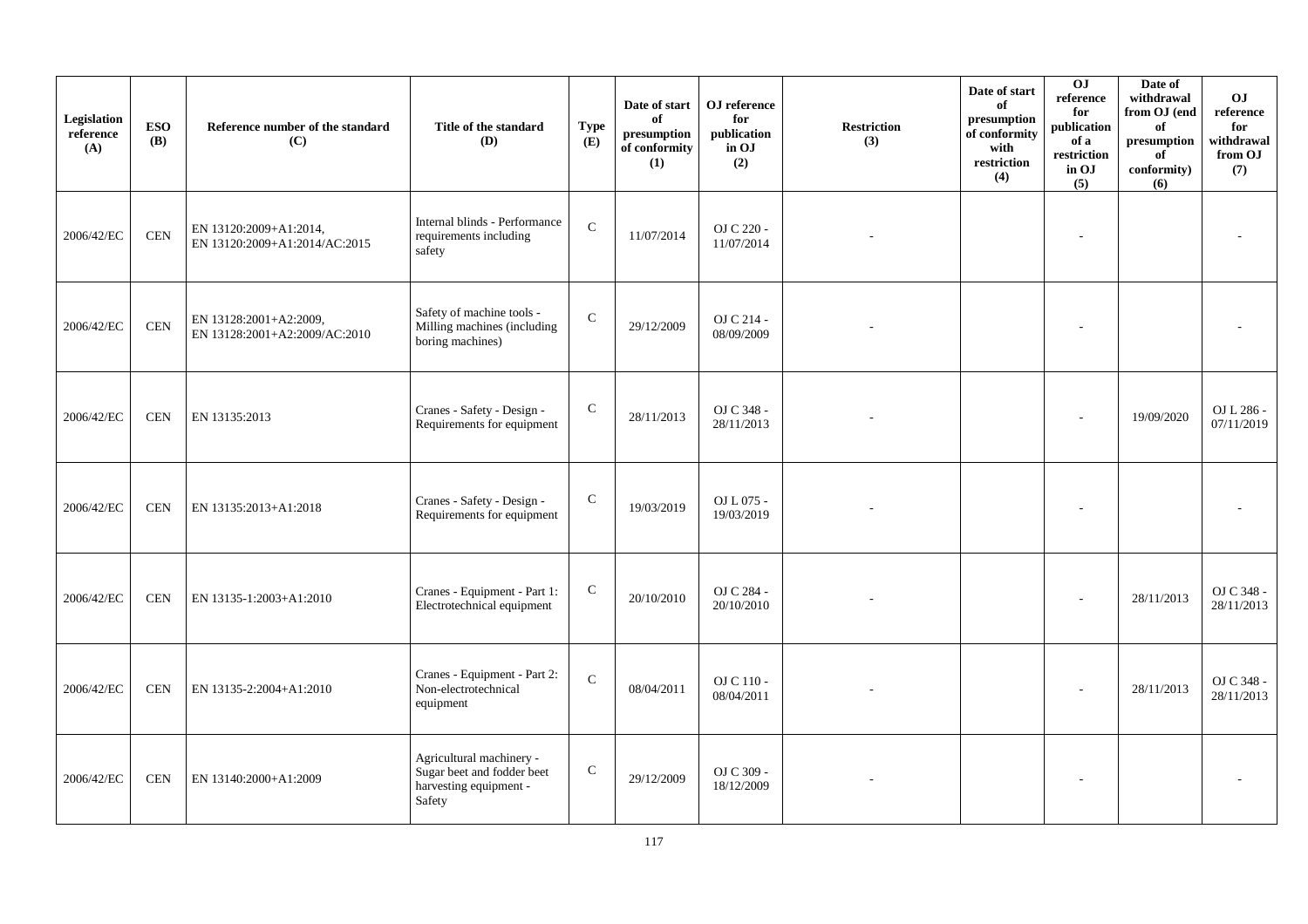| Legislation<br>reference<br>(A) | <b>ESO</b><br><b>(B)</b> | Reference number of the standard<br>(C) | Title of the standard<br><b>(D)</b>                                                                                                                             | <b>Type</b><br>(E) | Date of start<br>of<br>presumption<br>of conformity<br>(1) | OJ reference<br>for<br>publication<br>in OJ<br>(2) | <b>Restriction</b><br>(3)                                                                                                                                                                                                | Date of start<br>of<br>presumption<br>of conformity<br>with<br>restriction<br>(4) | 0J<br>reference<br>for<br>publication<br>of a<br>restriction<br>in OJ<br>(5) | Date of<br>withdrawal<br>from OJ (end<br>of<br>presumption<br>of<br>conformity)<br>(6) | <b>OJ</b><br>reference<br>for<br>withdrawal<br>from OJ<br>(7) |
|---------------------------------|--------------------------|-----------------------------------------|-----------------------------------------------------------------------------------------------------------------------------------------------------------------|--------------------|------------------------------------------------------------|----------------------------------------------------|--------------------------------------------------------------------------------------------------------------------------------------------------------------------------------------------------------------------------|-----------------------------------------------------------------------------------|------------------------------------------------------------------------------|----------------------------------------------------------------------------------------|---------------------------------------------------------------|
| 2006/42/EC                      | <b>CEN</b>               | EN 13155:2003+A2:2009                   | Cranes - Safety - Non-fixed<br>load lifting attachments                                                                                                         | $\mathbf C$        | 29/12/2009                                                 | OJ C 214 -<br>08/09/2009                           |                                                                                                                                                                                                                          |                                                                                   |                                                                              |                                                                                        |                                                               |
| 2006/42/EC                      | <b>CEN</b>               | EN 13157:2004+A1:2009                   | Cranes - Safety - Hand<br>powered cranes                                                                                                                        | $\mathsf{C}$       | 29/12/2009                                                 | OJ C 309 -<br>18/12/2009                           |                                                                                                                                                                                                                          |                                                                                   |                                                                              |                                                                                        |                                                               |
| 2006/42/EC                      | <b>CEN</b>               | EN 13204:2016                           | Double acting hydraulic<br>rescue tools for fire and<br>rescue service use - Safety<br>and performance<br>requirements                                          | $\mathbf C$        | 09/06/2017                                                 | OJ C 183 -<br>09/06/2017                           |                                                                                                                                                                                                                          |                                                                                   |                                                                              |                                                                                        |                                                               |
| 2006/42/EC                      | <b>CEN</b>               | EN 13204:2004+A1:2012                   | Double acting hydraulic<br>rescue tools for fire and<br>rescue service use - Safety<br>and performance<br>requirements                                          | ${\bf C}$          | 24/08/2012                                                 | OJ C 256 -<br>24/08/2012                           |                                                                                                                                                                                                                          |                                                                                   |                                                                              | 30/11/2017                                                                             | OJ C 183 -<br>09/06/2017                                      |
| 2006/42/EC                      | <b>CEN</b>               | EN 13208:2003+A1:2010                   | Food processing machinery -<br>Vegetable peelers - Safety<br>and hygiene requirements                                                                           | $\mathbf{C}$       | 20/10/2010                                                 | OJ C 284 -<br>20/10/2010                           |                                                                                                                                                                                                                          |                                                                                   |                                                                              |                                                                                        |                                                               |
| 2006/42/EC                      | <b>CEN</b>               | EN 13218:2002+A1:2008                   | Machine tools - Safety -<br>Stationary grinding machines                                                                                                        | $\mathbf C$        | 29/12/2009                                                 | OJ C 214 -<br>08/09/2009                           |                                                                                                                                                                                                                          |                                                                                   |                                                                              | 30/06/2017                                                                             | OJ C 173 -<br>13/05/2016                                      |
| 2006/42/EC                      | <b>CEN</b>               | EN 13241-1:2003+A1:2011                 | Industrial, commercial and<br>garage doors and gates -<br>Product standard - Part 1:<br>Products without fire<br>resistance or smoke control<br>characteristics | ${\bf C}$          |                                                            |                                                    | Warning: With regard to<br>paragraphs 4.2.2, 4.2.6, 4.3.2,<br>$4.\overline{3}.\overline{3}$ , 4.3.4, 4.3.6, this<br>publication does not concern the<br>reference to EN 12453:2000, the<br>application of which does not | 18/11/2011                                                                        | OJ C 338 -<br>18/11/2011                                                     | 30/06/2018                                                                             | OJ C 183 -<br>09/06/2017                                      |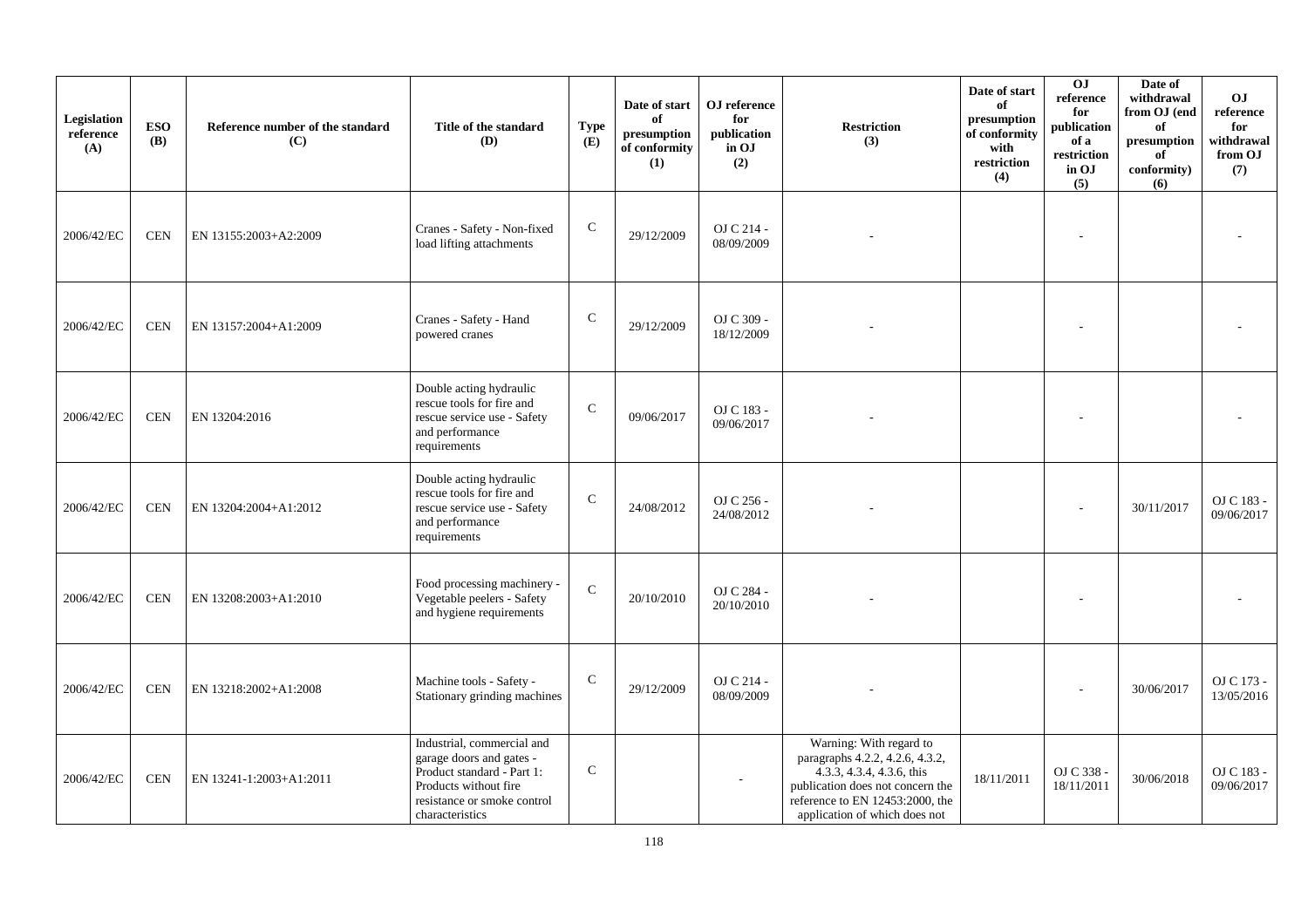| Legislation<br>reference<br>(A) | <b>ESO</b><br><b>(B)</b> | Reference number of the standard<br>(C)                 | Title of the standard<br>(D)                                                                             | <b>Type</b><br>(E) | Date of start<br>of<br>presumption<br>of conformity<br>(1) | OJ reference<br>for<br>publication<br>in OJ<br>(2) | <b>Restriction</b><br>(3)                                                                                                                                                                                                                                                                                                                             | Date of start<br>of<br>presumption<br>of conformity<br>with<br>restriction<br>(4) | OJ<br>reference<br>for<br>publication<br>of a<br>restriction<br>in OJ<br>(5) | Date of<br>withdrawal<br>from OJ (end<br>of<br>presumption<br>of<br>conformity)<br>(6) | OJ<br>reference<br>for<br>withdrawal<br>from OJ<br>(7) |
|---------------------------------|--------------------------|---------------------------------------------------------|----------------------------------------------------------------------------------------------------------|--------------------|------------------------------------------------------------|----------------------------------------------------|-------------------------------------------------------------------------------------------------------------------------------------------------------------------------------------------------------------------------------------------------------------------------------------------------------------------------------------------------------|-----------------------------------------------------------------------------------|------------------------------------------------------------------------------|----------------------------------------------------------------------------------------|--------------------------------------------------------|
|                                 |                          |                                                         |                                                                                                          |                    |                                                            |                                                    | confer a presumption of<br>conformity to the essential health<br>and safety requirements 1.3.7<br>and 1.4.3 of Annex I to Directive<br>2006/42/EC.                                                                                                                                                                                                    |                                                                                   |                                                                              |                                                                                        |                                                        |
| 2006/42/EC                      | <b>CEN</b>               | EN 13241:2003+A2:2016                                   | Industrial, commercial,<br>garage doors and gates -<br>Product standard,<br>performance characteristics  | $\mathsf{C}$       | 09/06/2017                                                 | OJ C 183 -<br>09/06/2017                           | Warning: With regard to<br>paragraphs 4.2.2, 4.2.6, 4.3.2,<br>4.3.3, 4.3.4, 4.3.6, this<br>publication does not concern the<br>reference to EN 12453:2000, the<br>application of which does not<br>confer a presumption of<br>conformity to the essential health<br>and safety requirements 1.3.7<br>and 1.4.3 of Annex I to Directive<br>2006/42/EC. | 19/09/2020                                                                        | OJ L 286 -<br>07/11/2019                                                     |                                                                                        |                                                        |
| 2006/42/EC                      | <b>CEN</b>               | EN 13288:2005+A1:2009                                   | Food processing machinery -<br>Bowl lifting and tilting<br>machines - Safety and<br>hygiene requirements | $\mathbf C$        | 26/05/2010                                                 | OJ C 136 -<br>26/05/2010                           |                                                                                                                                                                                                                                                                                                                                                       |                                                                                   |                                                                              |                                                                                        |                                                        |
| 2006/42/EC                      | <b>CEN</b>               | EN 13289:2001+A1:2013                                   | Pasta processing plants -<br>Dryers and coolers - Safety<br>and hygiene requirements                     | $\mathcal{C}$      | 28/11/2013                                                 | OJ C 348 -<br>28/11/2013                           |                                                                                                                                                                                                                                                                                                                                                       |                                                                                   |                                                                              |                                                                                        |                                                        |
| 2006/42/EC                      | <b>CEN</b>               | EN 13355:2004+A1:2009                                   | Coating plants - Combined<br>booths - Safety requirements                                                | $\mathbf C$        | 29/12/2009                                                 | OJ C 214 -<br>08/09/2009                           |                                                                                                                                                                                                                                                                                                                                                       |                                                                                   |                                                                              | 02/10/2021                                                                             | OJ L 102 -<br>02/04/2020                               |
| 2006/42/EC                      | $\mbox{CEN}$             | EN 13367:2005+A1:2008,<br>EN 13367:2005+A1:2008/AC:2009 | Ceramic machines - Safety -<br>Transfer platforms and cars                                               | ${\bf C}$          | 29/12/2009                                                 | OJ C 214 -<br>08/09/2009                           |                                                                                                                                                                                                                                                                                                                                                       |                                                                                   |                                                                              |                                                                                        |                                                        |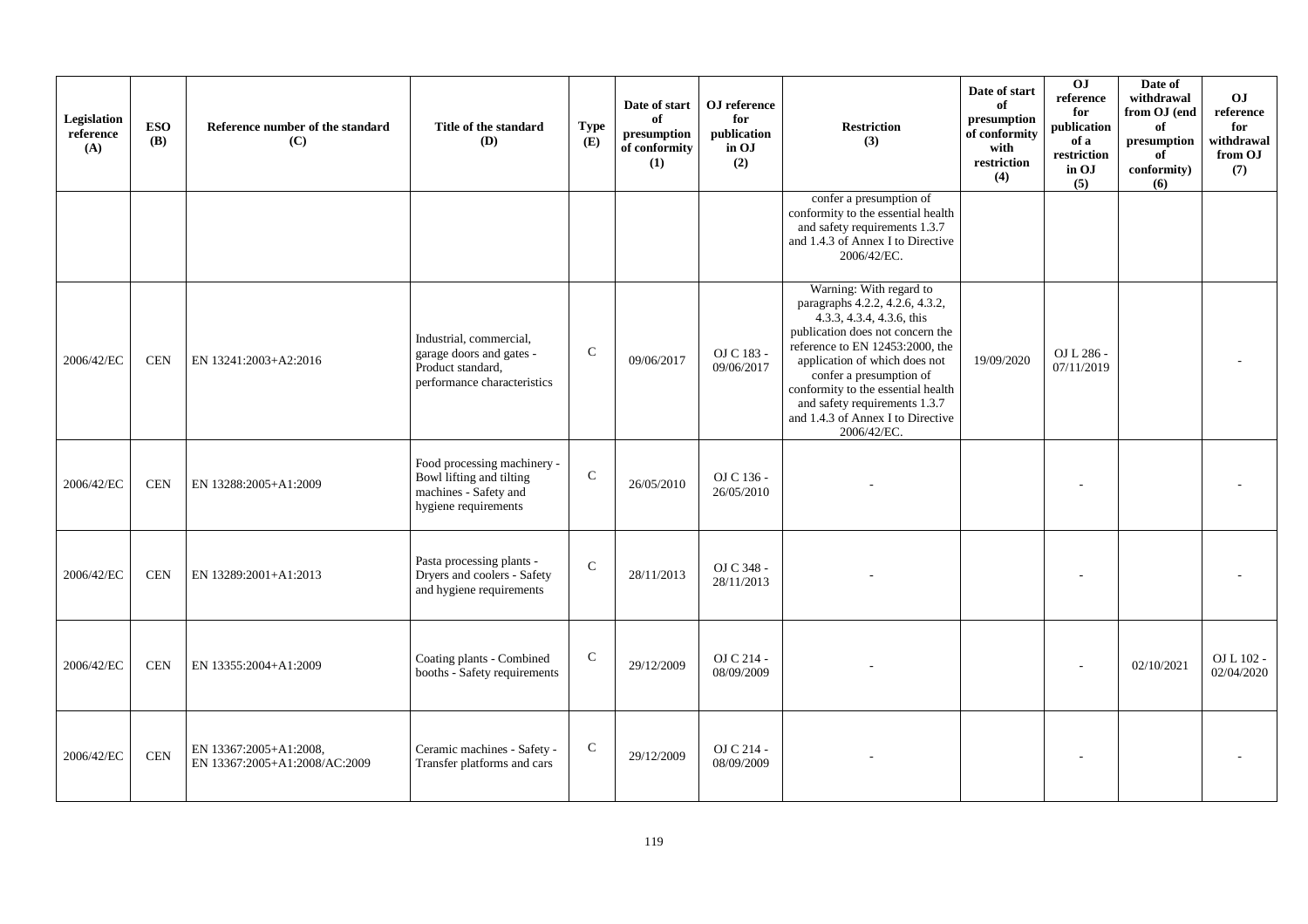| Legislation<br>reference<br>(A) | <b>ESO</b><br><b>(B)</b> | Reference number of the standard<br>(C) | Title of the standard<br><b>(D)</b>                                                                                                                       | <b>Type</b><br>(E) | Date of start<br>of<br>$\bf{presumption}$<br>of conformity<br>(1) | OJ reference<br>for<br>publication<br>in OJ<br>(2) | <b>Restriction</b><br>(3) | Date of start<br>of<br>presumption<br>of conformity<br>with<br>restriction<br>(4) | OJ<br>reference<br>for<br>publication<br>of a<br>restriction<br>in OJ<br>(5) | Date of<br>withdrawal<br>from OJ (end<br>of<br>presumption<br>of<br>conformity)<br>(6) | <b>OJ</b><br>reference<br>for<br>withdrawal<br>from OJ<br>(7) |
|---------------------------------|--------------------------|-----------------------------------------|-----------------------------------------------------------------------------------------------------------------------------------------------------------|--------------------|-------------------------------------------------------------------|----------------------------------------------------|---------------------------|-----------------------------------------------------------------------------------|------------------------------------------------------------------------------|----------------------------------------------------------------------------------------|---------------------------------------------------------------|
| 2006/42/EC                      | <b>CEN</b>               | EN 13378:2001+A1:2013                   | Pasta processing plants -<br>Pasta presses - Safety and<br>hygiene requirements                                                                           | $\mathsf{C}$       | 28/11/2013                                                        | OJ C 348 -<br>28/11/2013                           |                           |                                                                                   |                                                                              |                                                                                        |                                                               |
| 2006/42/EC                      | <b>CEN</b>               | EN 13379:2001+A1:2013                   | Pasta processing plants -<br>Spreader, stripping and<br>cutting machine, stick return<br>conveyor, stick magazine -<br>Safety and hygiene<br>requirements | ${\bf C}$          | 28/11/2013                                                        | OJ C 348 -<br>28/11/2013                           |                           |                                                                                   |                                                                              |                                                                                        |                                                               |
| 2006/42/EC                      | <b>CEN</b>               | EN 13389:2005+A1:2009                   | Food processing machinery -<br>Mixers with horizontal shafts<br>- Safety and hygiene<br>requirements                                                      | $\mathbf C$        | 26/05/2010                                                        | OJ C 136 -<br>26/05/2010                           |                           |                                                                                   |                                                                              |                                                                                        |                                                               |
| 2006/42/EC                      | <b>CEN</b>               | EN 13390:2002+A1:2009                   | Food processing machinery -<br>Pie and tart machines -<br>Safety and hygiene<br>requirements                                                              | $\mathsf{C}$       | 26/05/2010                                                        | OJ C 136 -<br>26/05/2010                           |                           |                                                                                   |                                                                              |                                                                                        |                                                               |
| 2006/42/EC                      | <b>CEN</b>               | EN 13411-1:2002+A1:2008                 | Terminations for steel wire<br>ropes - Safety - Part 1:<br>Thimbles for steel wire rope<br>slings                                                         | $\mathsf{C}$       | 29/12/2009                                                        | OJ C 214 -<br>08/09/2009                           |                           |                                                                                   |                                                                              |                                                                                        |                                                               |
| 2006/42/EC                      | <b>CEN</b>               | EN 13411-2:2001+A1:2008                 | Terminations for steel wire<br>ropes - Safety - Part 2:<br>Splicing of eyes for wire<br>rope slings                                                       | $\mathsf{C}$       | 29/12/2009                                                        | OJ C 214 -<br>08/09/2009                           |                           |                                                                                   |                                                                              |                                                                                        |                                                               |
| 2006/42/EC                      | <b>CEN</b>               | EN 13411-3:2004+A1:2008                 | Terminations for steel wire<br>ropes - Safety - Part 3:<br>Ferrules and ferrule-securing                                                                  | $\mathbf{C}$       | 29/12/2009                                                        | OJ C 214 -<br>08/09/2009                           |                           |                                                                                   |                                                                              |                                                                                        |                                                               |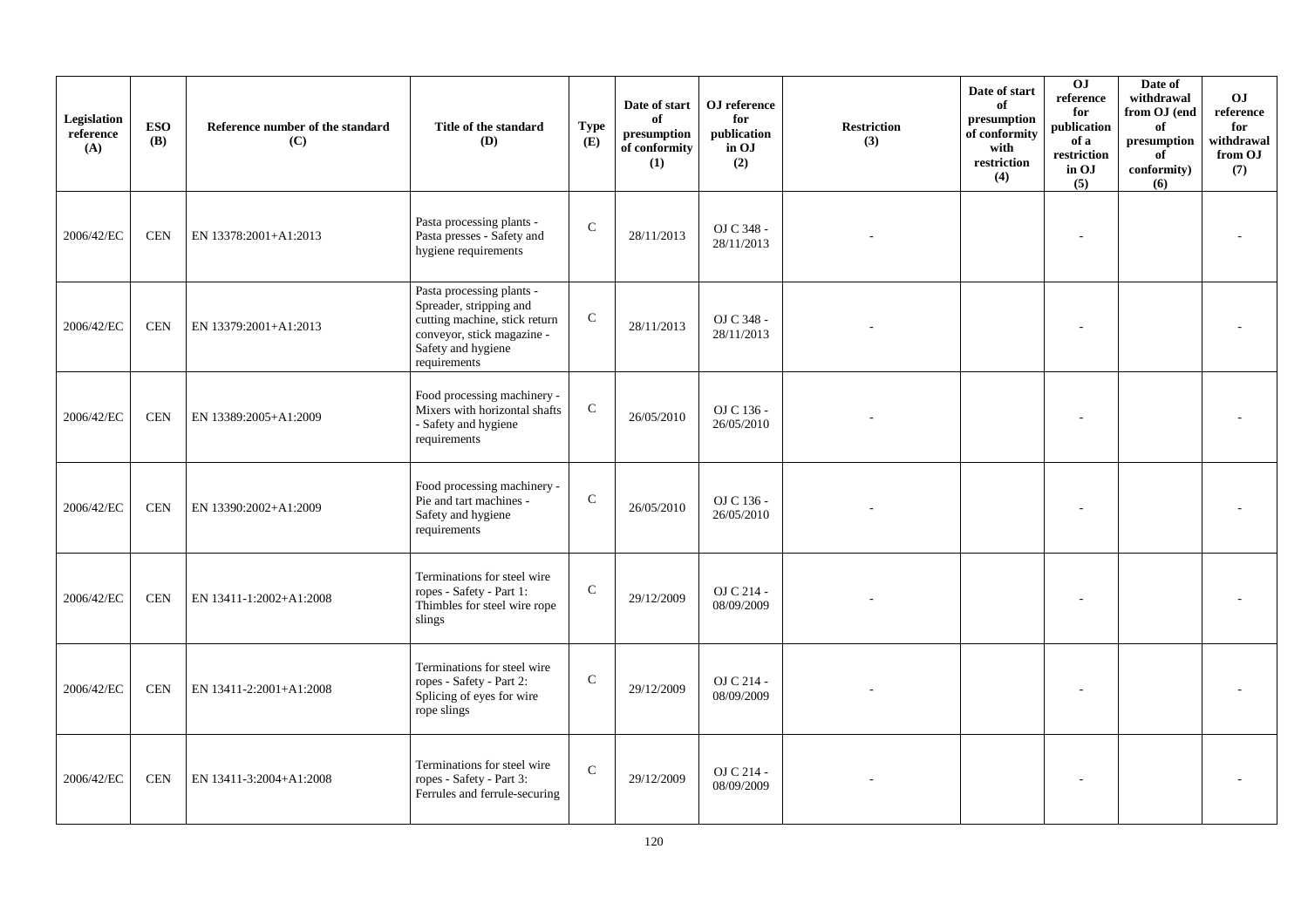| Legislation<br>reference<br>(A) | <b>ESO</b><br><b>(B)</b> | Reference number of the standard<br>(C) | Title of the standard<br>(D)                                                              | <b>Type</b><br>(E) | Date of start<br>of<br>$\bf{presumption}$<br>of conformity<br>(1) | OJ reference<br>for<br>publication<br>in OJ<br>(2) | <b>Restriction</b><br>(3) | Date of start<br>of<br>presumption<br>of conformity<br>with<br>restriction<br>(4) | 0J<br>reference<br>for<br>publication<br>of a<br>restriction<br>in OJ<br>(5) | Date of<br>withdrawal<br>from OJ (end<br>of<br>presumption<br>of<br>conformity)<br>(6) | <b>OJ</b><br>reference<br>for<br>withdrawal<br>from OJ<br>(7) |
|---------------------------------|--------------------------|-----------------------------------------|-------------------------------------------------------------------------------------------|--------------------|-------------------------------------------------------------------|----------------------------------------------------|---------------------------|-----------------------------------------------------------------------------------|------------------------------------------------------------------------------|----------------------------------------------------------------------------------------|---------------------------------------------------------------|
| 2006/42/EC                      | <b>CEN</b>               | EN 13411-4:2002+A1:2008                 | Terminations for steel wire<br>ropes - Safety - Part 4: Metal<br>and resin socketing      | $\mathbf C$        | 29/12/2009                                                        | OJ C 214 -<br>08/09/2009                           |                           |                                                                                   | $\overline{a}$                                                               | 30/09/2011                                                                             | OJ C 214 -<br>20/07/2011                                      |
| 2006/42/EC                      | <b>CEN</b>               | EN 13411-4:2011                         | Terminations for steel wire<br>ropes - Safety - Part 4: Metal<br>and resin socketing      | $\mathbf C$        | 20/07/2011                                                        | OJ C 214 -<br>20/07/2011                           |                           |                                                                                   |                                                                              |                                                                                        |                                                               |
| 2006/42/EC                      | <b>CEN</b>               | EN 13411-5:2003+A1:2008                 | Terminations for steel wire<br>ropes - Safety - Part 5: U-<br>bolt wire rope grips        | $\mathbf C$        | 29/12/2009                                                        | OJ C 214 -<br>08/09/2009                           |                           |                                                                                   |                                                                              |                                                                                        |                                                               |
| 2006/42/EC                      | <b>CEN</b>               | EN 13411-6:2004+A1:2008                 | Terminations for steel wire<br>ropes - Safety - Part 6:<br>Asymmetric wedge socket        | $\mathsf{C}$       | 29/12/2009                                                        | OJ C 214 -<br>08/09/2009                           |                           |                                                                                   |                                                                              |                                                                                        |                                                               |
| 2006/42/EC                      | <b>CEN</b>               | EN 13411-7:2006+A1:2008                 | Terminations for steel wire<br>ropes - Safety - Part 7:<br>Symmetric wedge socket         | $\mathbf C$        | 29/12/2009                                                        | OJ C 214 -<br>08/09/2009                           |                           |                                                                                   |                                                                              |                                                                                        |                                                               |
| 2006/42/EC                      | <b>CEN</b>               | EN 13411-8:2011                         | Terminations for steel wire<br>ropes - Safety - Part 8:<br>Swage terminals and<br>swaging | ${\bf C}$          | 18/11/2011                                                        | OJ C 338 -<br>18/11/2011                           |                           |                                                                                   |                                                                              |                                                                                        |                                                               |
| 2006/42/EC                      | <b>CEN</b>               | EN 13414-1:2003+A2:2008                 | Steel wire rope slings -<br>Safety - Part 1: Slings for<br>general lifting service        | ${\bf C}$          | 29/12/2009                                                        | OJ C 214 -<br>08/09/2009                           |                           |                                                                                   |                                                                              |                                                                                        |                                                               |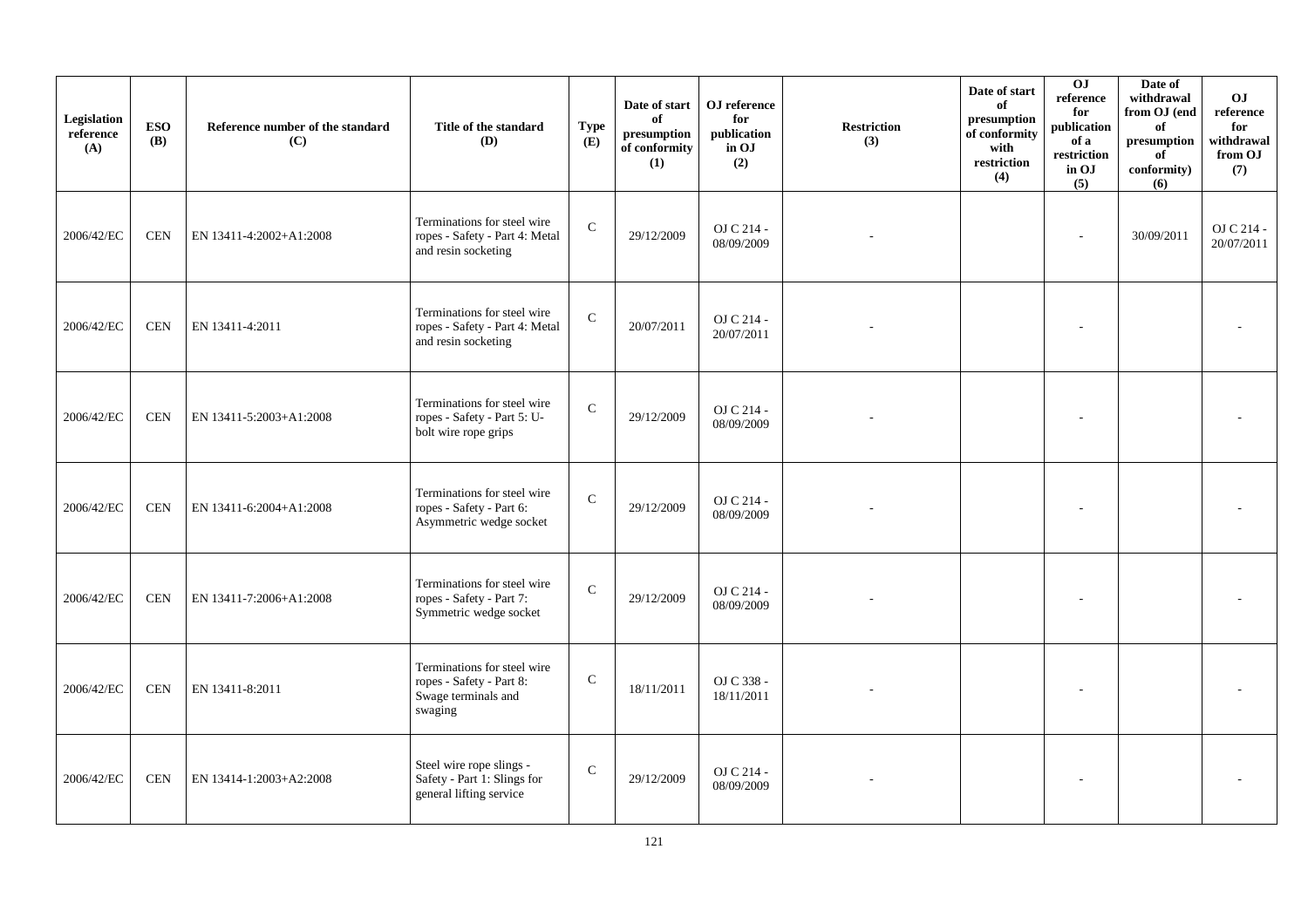| Legislation<br>reference<br>(A) | <b>ESO</b><br><b>(B)</b> | Reference number of the standard<br>(C) | Title of the standard<br><b>(D)</b>                                                                                                                                              | <b>Type</b><br>(E) | Date of start<br>of<br>presumption<br>of conformity<br>(1) | OJ reference<br>for<br>publication<br>in OJ<br>(2) | <b>Restriction</b><br>(3) | Date of start<br>of<br>presumption<br>of conformity<br>with<br>restriction<br>(4) | 0J<br>reference<br>for<br>publication<br>of a<br>restriction<br>in OJ<br>(5) | Date of<br>withdrawal<br>from OJ (end<br>of<br>$\,$ presumption<br>of<br>conformity)<br>(6) | O <sub>J</sub><br>reference<br>for<br>withdrawal<br>from OJ<br>(7) |
|---------------------------------|--------------------------|-----------------------------------------|----------------------------------------------------------------------------------------------------------------------------------------------------------------------------------|--------------------|------------------------------------------------------------|----------------------------------------------------|---------------------------|-----------------------------------------------------------------------------------|------------------------------------------------------------------------------|---------------------------------------------------------------------------------------------|--------------------------------------------------------------------|
| 2006/42/EC                      | <b>CEN</b>               | EN 13414-2:2003+A2:2008                 | Steel wire rope slings -<br>Safety - Part 2: Specification<br>for information for use and<br>maintenance to be provided<br>by the manufacturer                                   | $\mathcal{C}$      | 29/12/2009                                                 | OJ C 214 -<br>08/09/2009                           |                           |                                                                                   |                                                                              |                                                                                             |                                                                    |
| 2006/42/EC                      | <b>CEN</b>               | EN 13414-3:2003+A1:2008                 | Steel wire rope slings -<br>Safety - Part 3: Grommets<br>and cable-laid slings                                                                                                   | $\mathsf C$        | 29/12/2009                                                 | OJ C 214 -<br>08/09/2009                           |                           |                                                                                   |                                                                              |                                                                                             |                                                                    |
| 2006/42/EC                      | <b>CEN</b>               | EN 13418:2004+A1:2008                   | Plastics and rubber machines<br>- Winding machines for film<br>or sheet - Safety<br>requirements                                                                                 | $\mathsf{C}$       | 29/12/2009                                                 | OJ C 214 -<br>08/09/2009                           |                           |                                                                                   |                                                                              | 30/11/2013                                                                                  | OJ C 348 -<br>28/11/2013                                           |
| 2006/42/EC                      | <b>CEN</b>               | EN 13418:2013                           | Plastics and rubber machines<br>- Winding machines for film<br>or sheet - Safety<br>requirements                                                                                 | ${\bf C}$          | 28/11/2013                                                 | OJ C 348 -<br>28/11/2013                           |                           |                                                                                   |                                                                              |                                                                                             |                                                                    |
| 2006/42/EC                      | $\mbox{CEN}$             | EN 13448:2001+A1:2009                   | Agricultural and forestry<br>machinery - Inter-row<br>mowing units - Safety                                                                                                      | $\mathcal{C}$      | 29/12/2009                                                 | OJ C 309 -<br>18/12/2009                           |                           |                                                                                   |                                                                              |                                                                                             |                                                                    |
| 2006/42/EC                      | $\mbox{CEN}$             | EN 13457:2004+A1:2010                   | Footwear, leather and<br>imitation leather goods<br>manufacturing machines -<br>Splitting, skiving, cutting,<br>cementing and cement drying<br>machines - Safety<br>requirements | $\mathcal{C}$      | 20/10/2010                                                 | OJ C 284 -<br>20/10/2010                           |                           |                                                                                   |                                                                              |                                                                                             |                                                                    |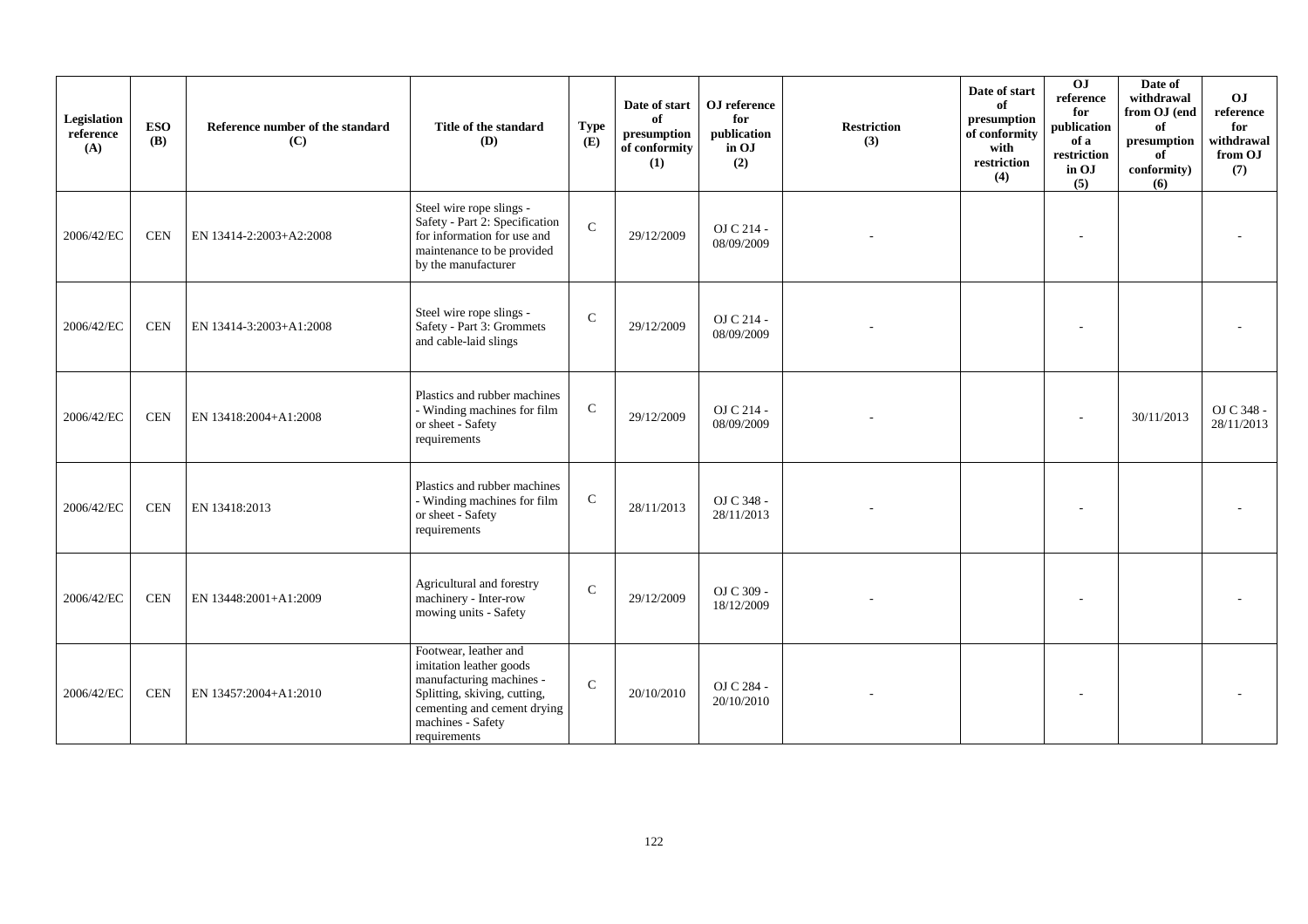| Legislation<br>reference<br>(A) | <b>ESO</b><br><b>(B)</b> | Reference number of the standard<br>(C) | Title of the standard<br><b>(D)</b>                                                                                                                                              | <b>Type</b><br>(E) | Date of start<br>of<br>presumption<br>of conformity<br>(1) | OJ reference<br>for<br>publication<br>in OJ<br>(2) | <b>Restriction</b><br>(3) | Date of start<br>of<br>presumption<br>of conformity<br>with<br>restriction<br>(4) | 0 <sub>1</sub><br>reference<br>for<br>publication<br>of a<br>restriction<br>in OJ<br>(5) | Date of<br>withdrawal<br>from OJ (end<br>of<br>presumption<br>of<br>conformity)<br>(6) | OJ<br>reference<br>for<br>withdrawal<br>from OJ<br>(7) |
|---------------------------------|--------------------------|-----------------------------------------|----------------------------------------------------------------------------------------------------------------------------------------------------------------------------------|--------------------|------------------------------------------------------------|----------------------------------------------------|---------------------------|-----------------------------------------------------------------------------------|------------------------------------------------------------------------------------------|----------------------------------------------------------------------------------------|--------------------------------------------------------|
| 2006/42/EC                      | <b>CEN</b>               | EN ISO 13482:2014                       | Robots and robotic devices -<br>Safety requirements for<br>personal care robots (ISO<br>13482:2014                                                                               | $\mathbf C$        | 11/07/2014                                                 | OJ C 220 -<br>11/07/2014                           |                           |                                                                                   | $\overline{a}$                                                                           |                                                                                        |                                                        |
| 2006/42/EC                      | $\mbox{CEN}$             | EN 13524:2003+A1:2009                   | Highway maintenance<br>machines - Safety<br>requirements                                                                                                                         | $\mathcal{C}$      | 29/12/2009                                                 | OJ C 214 -<br>08/09/2009                           |                           |                                                                                   |                                                                                          | 31/08/2014                                                                             | OJ C 220 -<br>11/07/2014                               |
| 2006/42/EC                      | <b>CEN</b>               | EN 13524:2003+A2:2014                   | Highway maintenance<br>machines - Safety<br>requirements                                                                                                                         | $\mathbf C$        | 11/07/2014                                                 | OJ C 220 -<br>11/07/2014                           |                           |                                                                                   |                                                                                          |                                                                                        |                                                        |
| 2006/42/EC                      | <b>CEN</b>               | EN 13525:2020                           | Forestry machinery - Wood<br>chippers - Safety                                                                                                                                   | $\mathsf{C}$       | 03/03/2021                                                 | OJ L 072 -<br>03/03/2021                           |                           |                                                                                   |                                                                                          |                                                                                        |                                                        |
| 2006/42/EC                      | <b>CEN</b>               | EN 13525:2005+A2:2009                   | Forestry machinery - Wood<br>chippers - Safety                                                                                                                                   | ${\bf C}$          | 29/12/2009                                                 | OJ C 309 -<br>18/12/2009                           |                           |                                                                                   | ٠                                                                                        | 08/01/2015                                                                             | OJ L 365 -<br>19/12/2014                               |
| 2006/42/EC                      | <b>CEN</b>               | EN 13531:2001+A1:2008                   | Earth-moving machinery -<br>Tip-over protection structure<br>(TOPS) for compact<br>excavators - Laboratory tests<br>and performance<br>requirements (ISO<br>12117:1997 modified) | $\mathcal{C}$      | 29/12/2009                                                 | OJ C 214 -<br>08/09/2009                           |                           |                                                                                   |                                                                                          |                                                                                        |                                                        |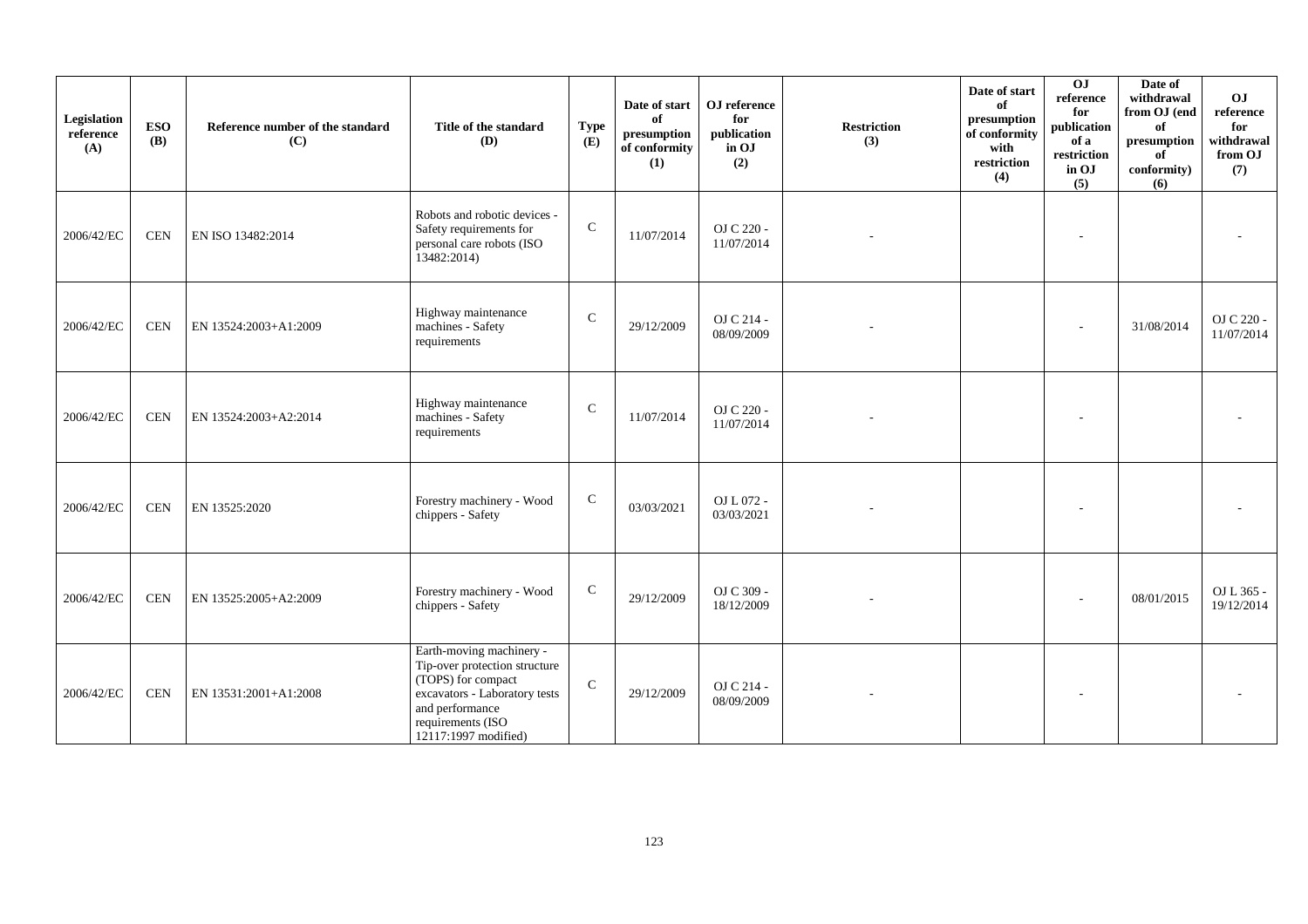| Legislation<br>reference<br>(A) | <b>ESO</b><br>(B) | Reference number of the standard<br>(C) | Title of the standard<br>(D)                                                                     | <b>Type</b><br>(E) | Date of start<br>of<br>$\mathbf{presumption}% \label{fig:ex1}%$<br>of conformity<br>(1) | OJ reference<br>for<br>publication<br>in OJ<br>(2) | <b>Restriction</b><br>(3) | Date of start<br>of<br>presumption<br>of conformity<br>with<br>restriction<br>(4) | 0J<br>reference<br>for<br>publication<br>of a<br>restriction<br>in OJ<br>(5) | Date of<br>withdrawal<br>from OJ (end<br>of<br>presumption<br>of<br>conformity)<br>(6) | O <sub>J</sub><br>reference<br>for<br>withdrawal<br>from OJ<br>(7) |
|---------------------------------|-------------------|-----------------------------------------|--------------------------------------------------------------------------------------------------|--------------------|-----------------------------------------------------------------------------------------|----------------------------------------------------|---------------------------|-----------------------------------------------------------------------------------|------------------------------------------------------------------------------|----------------------------------------------------------------------------------------|--------------------------------------------------------------------|
| 2006/42/EC                      | <b>CEN</b>        | EN 13534:2006+A1:2010                   | Food processing machinery -<br>Curing injection machines -<br>Safety and hygiene<br>requirements | ${\bf C}$          | 20/10/2010                                                                              | OJ C 284 -<br>20/10/2010                           |                           |                                                                                   | $\overline{a}$                                                               |                                                                                        |                                                                    |
| 2006/42/EC                      | <b>CEN</b>        | EN 13557:2003+A2:2008                   | Cranes - Controls and control<br>stations                                                        | $\mathbf C$        | 29/12/2009                                                                              | OJ C 214 -<br>08/09/2009                           |                           |                                                                                   |                                                                              |                                                                                        |                                                                    |
| 2006/42/EC                      | <b>CEN</b>        | EN 13561:2004+A1:2008                   | External blinds -<br>Performance requirements<br>including safety                                | $\mathbf C$        | 29/12/2009                                                                              | OJ C 214 -<br>08/09/2009                           |                           |                                                                                   |                                                                              | 28/02/2017                                                                             | OJ C 014 -<br>15/01/2016                                           |
| 2006/42/EC                      | $\mbox{CEN}$      | EN 13561:2015,<br>EN 13561:2015/AC:2016 | External blinds and awnings<br>- Performance requirements<br>including safety                    | ${\bf C}$          | 15/01/2016                                                                              | OJ C 014 -<br>15/01/2016                           |                           |                                                                                   |                                                                              |                                                                                        |                                                                    |
| 2006/42/EC                      | <b>CEN</b>        | EN 13570:2005+A1:2010                   | Food processing machinery -<br>Mixing machines - Safety<br>and hygiene requirements              | $\mathbf C$        | 20/10/2010                                                                              | OJ C 284 -<br>20/10/2010                           |                           |                                                                                   |                                                                              |                                                                                        |                                                                    |
| 2006/42/EC                      | <b>CEN</b>        | EN 13586:2004+A1:2008                   | Cranes - Access                                                                                  | ${\bf C}$          | 29/12/2009                                                                              | OJ C 214 -<br>08/09/2009                           |                           |                                                                                   |                                                                              |                                                                                        |                                                                    |
| 2006/42/EC                      | <b>CEN</b>        | EN 13591:2005+A1:2009                   | Food processing machinery -<br>Fixed deck oven loaders -<br>Safety and hygiene<br>requirements   | $\mathsf{C}$       | 26/05/2010                                                                              | OJ C 136 -<br>26/05/2010                           |                           |                                                                                   |                                                                              |                                                                                        |                                                                    |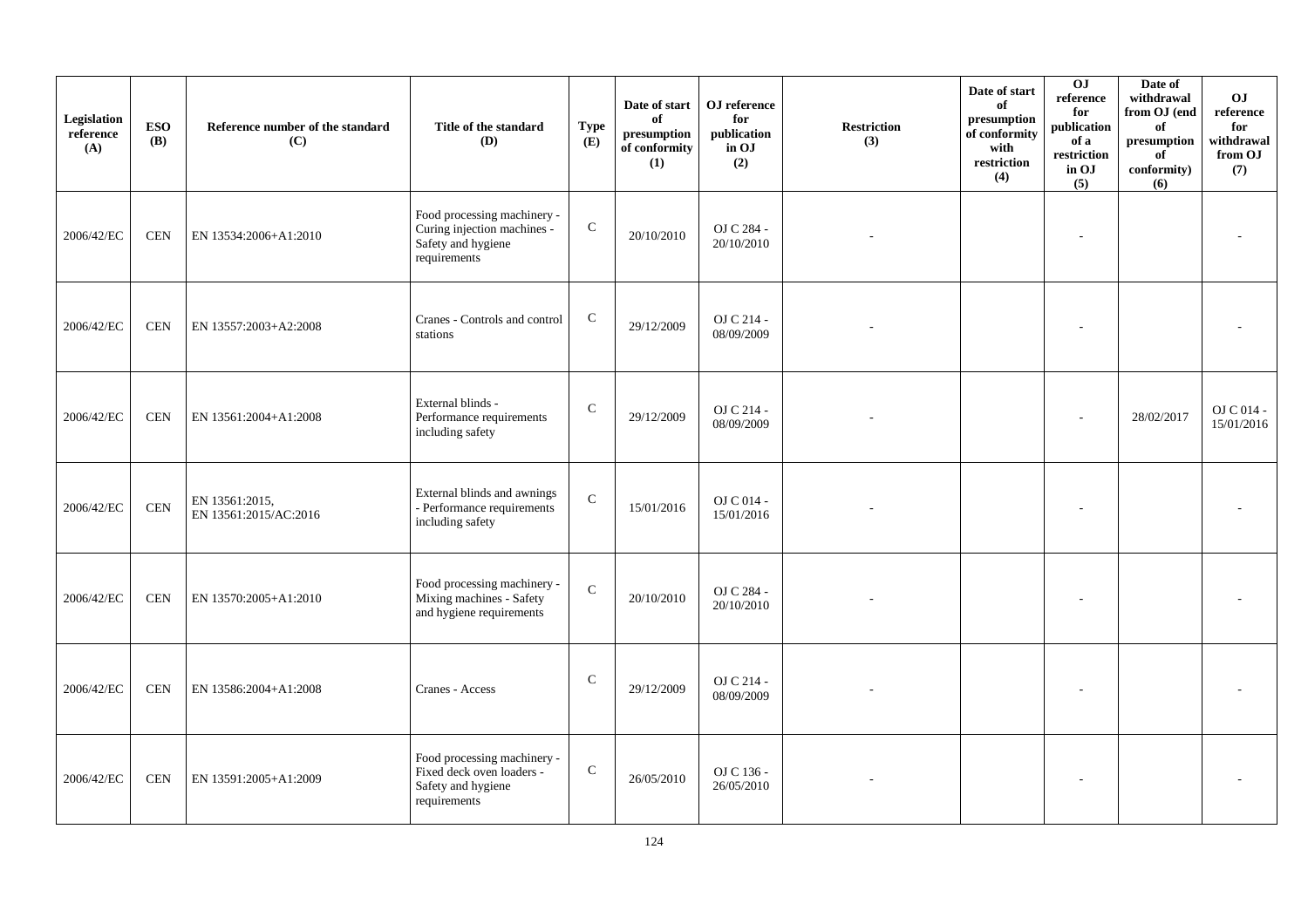| Legislation<br>reference<br>(A) | <b>ESO</b><br><b>(B)</b> | Reference number of the standard<br>(C) | Title of the standard<br>(D)                                                                                                                                 | <b>Type</b><br>(E) | Date of start<br>of<br>presumption<br>of conformity<br>(1) | OJ reference<br>for<br>publication<br>in OJ<br>(2) | <b>Restriction</b><br>(3) | Date of start<br>of<br>presumption<br>of conformity<br>with<br>restriction<br>(4) | 0J<br>reference<br>for<br>publication<br>of a<br>restriction<br>in OJ<br>(5) | Date of<br>withdrawal<br>from OJ (end<br>of<br>presumption<br>of<br>conformity)<br>(6) | O <sub>J</sub><br>reference<br>for<br>withdrawal<br>from OJ<br>(7) |
|---------------------------------|--------------------------|-----------------------------------------|--------------------------------------------------------------------------------------------------------------------------------------------------------------|--------------------|------------------------------------------------------------|----------------------------------------------------|---------------------------|-----------------------------------------------------------------------------------|------------------------------------------------------------------------------|----------------------------------------------------------------------------------------|--------------------------------------------------------------------|
| 2006/42/EC                      | <b>CEN</b>               | EN 13617-1:2004+A1:2009                 | Petrol filling stations - Part 1:<br>Safety requirements for<br>construction and<br>performance of metering<br>pumps, dispensers and<br>remote pumping units | $\mathbf C$        | 29/12/2009                                                 | OJ C 214 -<br>08/09/2009                           |                           |                                                                                   | ÷                                                                            | 30/11/2012                                                                             | OJ C 256 -<br>24/08/2012                                           |
| 2006/42/EC                      | <b>CEN</b>               | EN 13617-1:2012                         | Petrol filling stations - Part 1:<br>Safety requirements for<br>construction and<br>performance of metering<br>pumps, dispensers and<br>remote pumping units | $\mathsf{C}$       | 24/08/2012                                                 | OJ C 256 -<br>24/08/2012                           |                           |                                                                                   |                                                                              |                                                                                        |                                                                    |
| 2006/42/EC                      | <b>CEN</b>               | EN 13621:2004+A1:2010                   | Food processing machinery -<br>Salad dryers - Safety and<br>hygiene requirements                                                                             | $\mathbf{C}$       | 20/10/2010                                                 | OJ C 284 -<br>20/10/2010                           |                           |                                                                                   |                                                                              |                                                                                        |                                                                    |
| 2006/42/EC                      | <b>CEN</b>               | EN 13659:2004+A1:2008                   | Shutters - Performance<br>requirements including<br>safety                                                                                                   | $\mathsf{C}$       | 29/12/2009                                                 | OJ C 214 -<br>08/09/2009                           |                           |                                                                                   |                                                                              | 28/02/2017                                                                             | OJ C 014 -<br>15/01/2016                                           |
| 2006/42/EC                      | <b>CEN</b>               | EN 13659:2015                           | Shutters and external<br>venetian blinds -<br>Performance requirements<br>including safety                                                                   | $\mathcal{C}$      | 15/01/2016                                                 | OJ C 014 -<br>15/01/2016                           |                           |                                                                                   |                                                                              |                                                                                        |                                                                    |
| 2006/42/EC                      | <b>CEN</b>               | EN 13675:2004+A1:2010                   | Safety of machinery - Safety<br>requirements for tube<br>forming and rolling mills and<br>their finishing line equipment                                     | $\mathbf C$        | 20/10/2010                                                 | OJ C 284 -<br>20/10/2010                           |                           |                                                                                   |                                                                              |                                                                                        |                                                                    |
| 2006/42/EC                      | <b>CEN</b>               | EN 13683:2003+A1:2009                   | Garden equipment -<br>Integrally powered<br>shredders/chippers - Safety                                                                                      | $\mathbf C$        | 29/12/2009                                                 | OJ C 214 -<br>08/09/2009                           |                           |                                                                                   |                                                                              | 20/07/2011                                                                             | OJ C 214 -<br>20/07/2011                                           |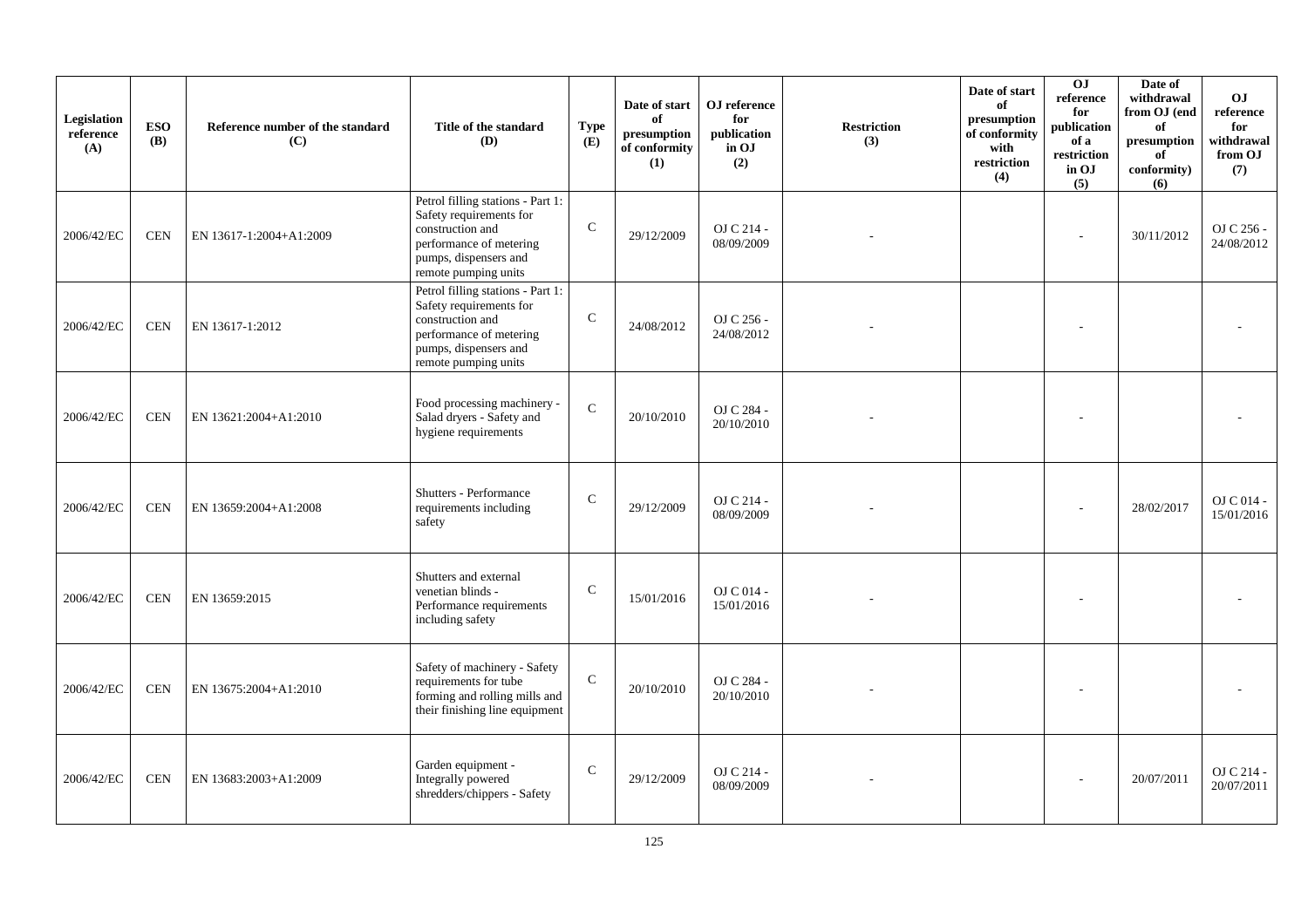| Legislation<br>reference<br>(A) | <b>ESO</b><br><b>(B)</b> | Reference number of the standard<br>(C)                 | Title of the standard<br><b>(D)</b>                                                                                                                                | <b>Type</b><br>(E) | Date of start<br>of<br>presumption<br>of conformity<br>(1) | OJ reference<br>for<br>publication<br>in OJ<br>(2) | <b>Restriction</b><br>(3) | Date of start<br>of<br>presumption<br>of conformity<br>with<br>restriction<br>(4) | 0J<br>reference<br>for<br>publication<br>of a<br>restriction<br>in OJ<br>(5) | Date of<br>withdrawal<br>from OJ (end<br>of<br>presumption<br>of<br>conformity)<br>(6) | O <sub>J</sub><br>reference<br>for<br>withdrawal<br>from OJ<br>(7) |
|---------------------------------|--------------------------|---------------------------------------------------------|--------------------------------------------------------------------------------------------------------------------------------------------------------------------|--------------------|------------------------------------------------------------|----------------------------------------------------|---------------------------|-----------------------------------------------------------------------------------|------------------------------------------------------------------------------|----------------------------------------------------------------------------------------|--------------------------------------------------------------------|
| 2006/42/EC                      | <b>CEN</b>               | EN 13683:2003+A2:2011,<br>EN 13683:2003+A2:2011/AC:2013 | Garden equipment -<br>Integrally powered<br>shredders/chippers - Safety                                                                                            | $\mathbf C$        | 20/07/2011                                                 | OJ C 214 -<br>20/07/2011                           |                           |                                                                                   |                                                                              |                                                                                        |                                                                    |
| 2006/42/EC                      | <b>CEN</b>               | EN 13684:2004+A2:2009                                   | Garden equipment -<br>Pedestrian controlled lawn<br>aerators and scarifiers -<br>Safety                                                                            | $\mathbf C$        | 29/12/2009                                                 | OJ C 309 -<br>18/12/2009                           |                           |                                                                                   |                                                                              | 30/06/2010                                                                             | OJ C 136 -<br>26/05/2010                                           |
| 2006/42/EC                      | <b>CEN</b>               | EN 13684:2004+A3:2009                                   | Garden equipment -<br>Pedestrian controlled lawn<br>aerators and scarifiers -<br>Safety                                                                            | $\mathsf{C}$       | 26/05/2010                                                 | OJ C 136 -<br>26/05/2010                           |                           |                                                                                   |                                                                              | 19/09/2020                                                                             | OJ L 286 -<br>07/11/2019                                           |
| 2006/42/EC                      | <b>CEN</b>               | EN 13684:2018                                           | Garden equipment -<br>Pedestrian controlled lawn<br>aerators and scarifiers -<br>Safety                                                                            | $\mathsf{C}$       | 19/03/2019                                                 | OJ L 075 -<br>19/03/2019                           |                           |                                                                                   |                                                                              |                                                                                        |                                                                    |
| 2006/42/EC                      | <b>CEN</b>               | EN 13731:2007                                           | Lifting bag systems for fire<br>and rescue service use -<br>Safety and performance<br>requirements                                                                 | $\mathbf C$        | 29/12/2009                                                 | OJ C 214 -<br>08/09/2009                           |                           |                                                                                   |                                                                              |                                                                                        |                                                                    |
| 2006/42/EC                      | <b>CEN</b>               | EN 13732:2002+A2:2009                                   | Food processing machinery -<br><b>Bulk Milk Coolers on Farms</b><br>- Requirements for<br>construction, performance,<br>suitability for use, safety and<br>hygiene | $\mathbf C$        | 29/12/2009                                                 | OJ C 214 -<br>08/09/2009                           |                           |                                                                                   |                                                                              | 31/01/2014                                                                             | OJ C 348 -<br>28/11/2013                                           |
| 2006/42/EC                      | <b>CEN</b>               | EN 13732:2013                                           | Food processing machinery -<br>Bulk milk coolers on farms -<br>Requirements for<br>performance, safety and<br>hygiene                                              | $\mathbf{C}$       | 28/11/2013                                                 | OJ C 348 -<br>28/11/2013                           |                           |                                                                                   |                                                                              |                                                                                        |                                                                    |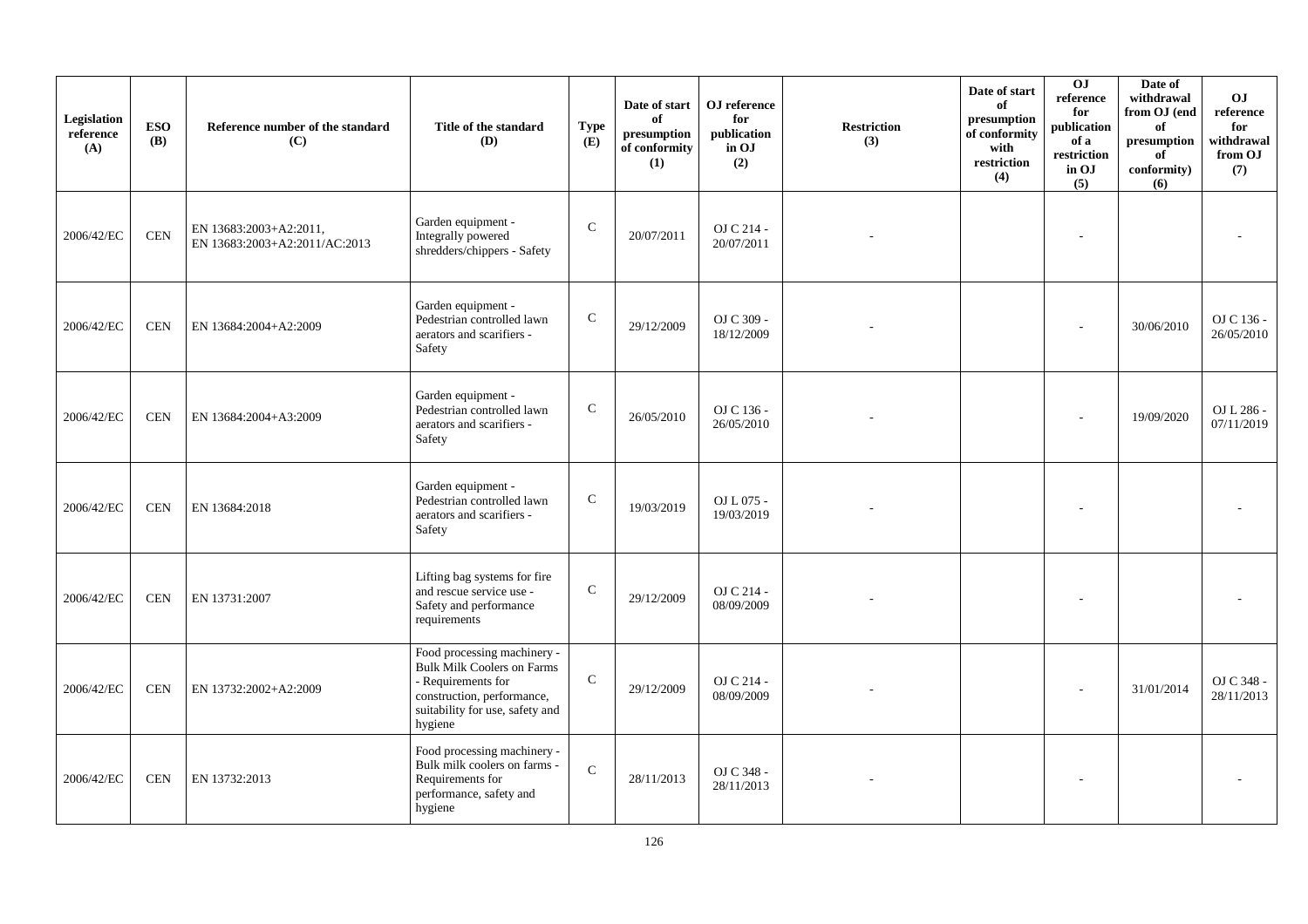| Legislation<br>reference<br>(A) | <b>ESO</b><br><b>(B)</b> | Reference number of the standard<br>(C) | Title of the standard<br>(D)                                                                                                                                                                                                                    | <b>Type</b><br>(E) | Date of start<br>of<br>$\bf{presumption}$<br>of conformity<br>(1) | OJ reference<br>for<br>publication<br>in OJ<br>(2) | <b>Restriction</b><br>(3) | Date of start<br>of<br>presumption<br>of conformity<br>with<br>restriction<br>(4) | OJ<br>reference<br>for<br>publication<br>of a<br>restriction<br>in OJ<br>(5) | Date of<br>withdrawal<br>from OJ (end<br>of<br>presumption<br>of<br>conformity)<br>(6) | OJ<br>reference<br>for<br>withdrawal<br>from OJ<br>(7) |
|---------------------------------|--------------------------|-----------------------------------------|-------------------------------------------------------------------------------------------------------------------------------------------------------------------------------------------------------------------------------------------------|--------------------|-------------------------------------------------------------------|----------------------------------------------------|---------------------------|-----------------------------------------------------------------------------------|------------------------------------------------------------------------------|----------------------------------------------------------------------------------------|--------------------------------------------------------|
| 2006/42/EC                      | <b>CEN</b>               | EN 13736:2003+A1:2009                   | Safety of machine tools -<br>Pneumatic presses                                                                                                                                                                                                  | $\mathsf{C}$       | 29/12/2009                                                        | OJ C 214 -<br>08/09/2009                           |                           |                                                                                   |                                                                              | 19/09/2021                                                                             | OJ L 286 -<br>07/11/2019                               |
| 2006/42/EC                      | <b>CEN</b>               | EN ISO 13766-2:2018                     | Earth-moving and building<br>construction machinery -<br>Electromagnetic<br>compatibility (EMC) of<br>machines with internal<br>electrical power supply - Part<br>2: Additional EMC<br>requirements for functional<br>safety (ISO 13766-2:2018) | $\mathsf{C}$       | 19/03/2019                                                        | OJ L 075 -<br>19/03/2019                           |                           |                                                                                   |                                                                              |                                                                                        |                                                        |
| 2006/42/EC                      | <b>CEN</b>               | EN 13852-1:2013                         | Cranes - Offshore cranes -<br>Part 1: General-purpose<br>offshore cranes                                                                                                                                                                        | $\mathsf{C}$       | 28/11/2013                                                        | OJ C 348 -<br>28/11/2013                           |                           |                                                                                   |                                                                              |                                                                                        |                                                        |
| 2006/42/EC                      | <b>CEN</b>               | EN 13862:2001+A1:2009                   | Floor cutting-off machines -<br>Safety                                                                                                                                                                                                          | $\mathbf C$        | 29/12/2009                                                        | OJ C 214 -<br>08/09/2009                           |                           |                                                                                   |                                                                              |                                                                                        |                                                        |
| 2006/42/EC                      | <b>CEN</b>               | EN 13870:2005+A1:2010                   | Food processing machinery -<br>Chop cutting machines -<br>Safety and hygiene<br>requirements                                                                                                                                                    | $\mathbf C$        | 20/10/2010                                                        | OJ C 284 -<br>20/10/2010                           |                           |                                                                                   |                                                                              | 31/03/2016                                                                             | OJ C 014 -<br>15/01/2016                               |
| 2006/42/EC                      | <b>CEN</b>               | EN 13870:2015                           | Food processing machinery -<br>Portion cutting machines -<br>Safety and hygiene<br>requirements                                                                                                                                                 | $\mathsf{C}$       | 15/01/2016                                                        | OJ C 014 -<br>15/01/2016                           |                           |                                                                                   |                                                                              |                                                                                        |                                                        |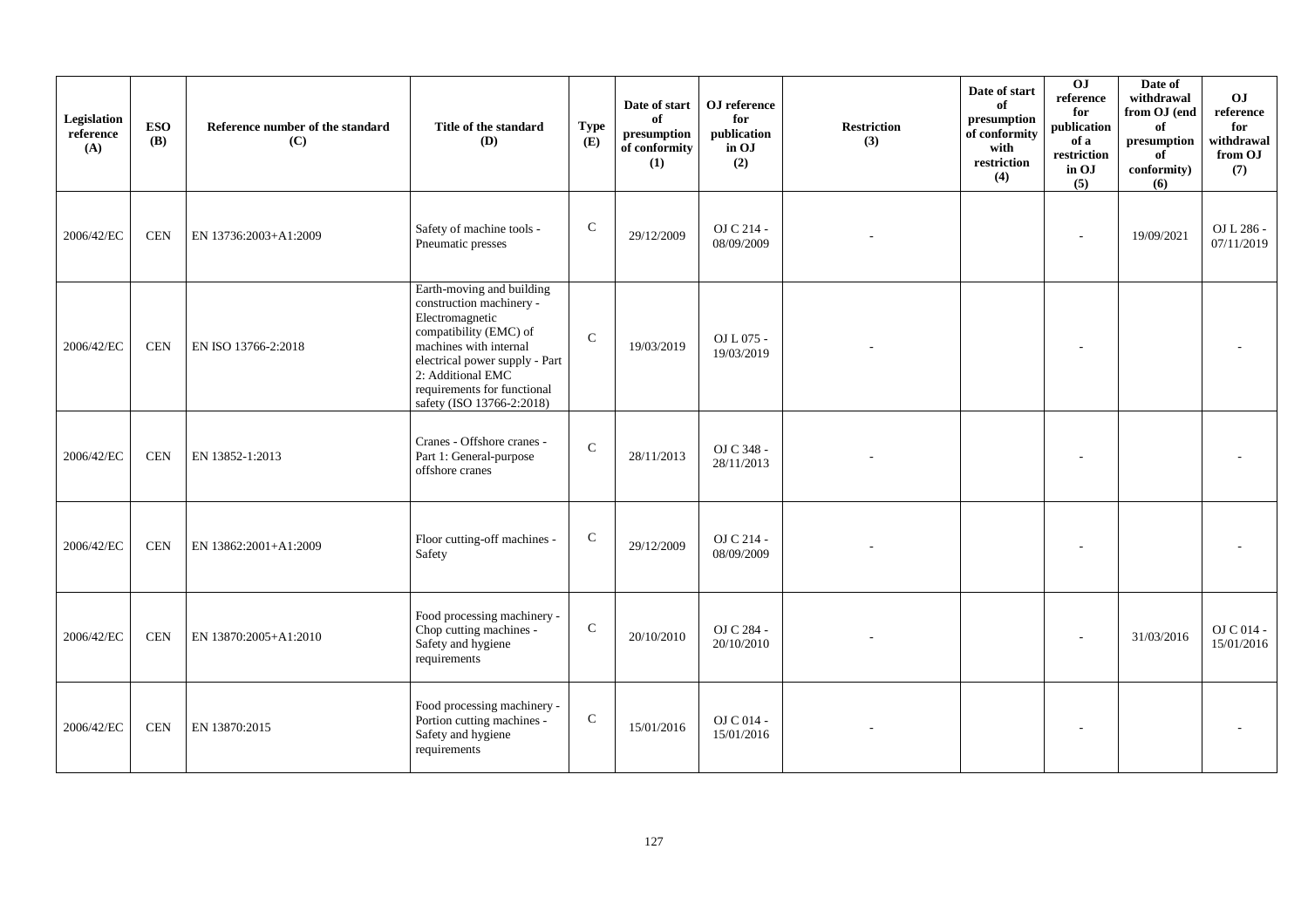| Legislation<br>reference<br>(A) | <b>ESO</b><br><b>(B)</b> | Reference number of the standard<br>(C)                 | Title of the standard<br>(D)                                                                                                         | <b>Type</b><br>(E) | Date of start<br>of<br>presumption<br>of conformity<br>(1) | OJ reference<br>for<br>publication<br>in OJ<br>(2) | <b>Restriction</b><br>(3) | Date of start<br>of<br>presumption<br>of conformity<br>with<br>restriction<br>(4) | OJ<br>reference<br>for<br>publication<br>of a<br>restriction<br>in OJ<br>(5) | Date of<br>withdrawal<br>from OJ (end<br>of<br>presumption<br>of<br>conformity)<br>(6) | O <sub>J</sub><br>reference<br>for<br>withdrawal<br>from OJ<br>(7) |
|---------------------------------|--------------------------|---------------------------------------------------------|--------------------------------------------------------------------------------------------------------------------------------------|--------------------|------------------------------------------------------------|----------------------------------------------------|---------------------------|-----------------------------------------------------------------------------------|------------------------------------------------------------------------------|----------------------------------------------------------------------------------------|--------------------------------------------------------------------|
| 2006/42/EC                      | <b>CEN</b>               | EN 13871:2005+A1:2010                                   | Food processing machinery -<br>Cubes cutting machinery -<br>Safety and hygiene<br>requirements                                       | $\mathbf C$        | 20/10/2010                                                 | OJ C 284 -<br>20/10/2010                           |                           |                                                                                   | ÷                                                                            | 29/02/2016                                                                             | OJ C 014 -<br>15/01/2016                                           |
| 2006/42/EC                      | <b>CEN</b>               | EN 13871:2014                                           | Food processing machinery -<br>Cubes cutting machinery -<br>Safety and hygiene<br>requirements                                       | $\mathsf{C}$       | 15/01/2016                                                 | OJ C 014 -<br>15/01/2016                           |                           |                                                                                   |                                                                              |                                                                                        |                                                                    |
| 2006/42/EC                      | <b>CEN</b>               | EN 13885:2005+A1:2010                                   | Food processing machinery -<br>Clipping machines - Safety<br>and hygiene requirements                                                | $\mathbf{C}$       | 20/10/2010                                                 | OJ C 284 -<br>20/10/2010                           |                           |                                                                                   |                                                                              |                                                                                        |                                                                    |
| 2006/42/EC                      | <b>CEN</b>               | EN 13886:2005+A1:2010                                   | Food processing machinery -<br>Cooking kettles equipped<br>with powered stirrer and/or<br>mixer - Safety and hygiene<br>requirements | $\mathbf{C}$       | 26/05/2010                                                 | OJ C 136 -<br>26/05/2010                           |                           |                                                                                   |                                                                              |                                                                                        |                                                                    |
| 2006/42/EC                      | <b>CEN</b>               | EN 13889:2003+A1:2008                                   | Forged steel shackles for<br>general lifting purposes -<br>Dee shackles and bow<br>shackles - Grade 6 - Safety                       | $\mathcal{C}$      | 29/12/2009                                                 | OJ C 214 -<br>08/09/2009                           |                           |                                                                                   |                                                                              |                                                                                        |                                                                    |
| 2006/42/EC                      | <b>CEN</b>               | EN 13898:2003+A1:2009,<br>EN 13898:2003+A1:2009/AC:2010 | Machine tools - Safety -<br>Sawing machines for cold<br>metal                                                                        | $\mathsf{C}$       | 29/12/2009                                                 | OJ C 214 -<br>08/09/2009                           |                           |                                                                                   |                                                                              | 30/06/2018                                                                             | OJ C 092 -<br>09/03/2018                                           |
| 2006/42/EC                      | <b>CEN</b>               | EN 13951:2003+A1:2008                                   | Liquid pumps - Safety<br>requirements -<br>Agrifoodstuffs equipment -<br>Design rules to ensure<br>hygiene in use                    | $\mathbf C$        | 29/12/2009                                                 | OJ C 214 -<br>08/09/2009                           |                           |                                                                                   |                                                                              | 31/10/2012                                                                             | OJ C 256 -<br>24/08/2012                                           |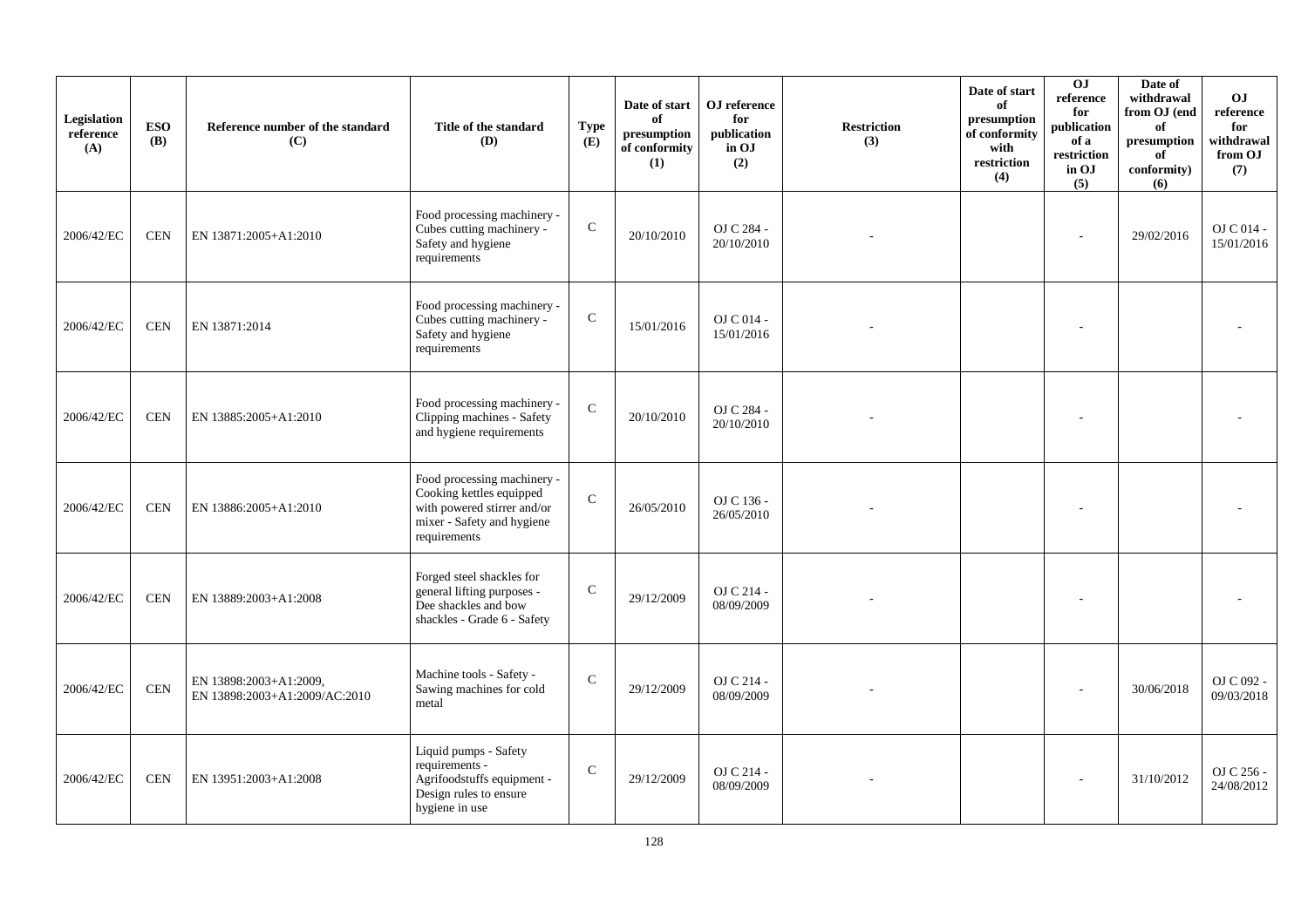| Legislation<br>reference<br>(A) | <b>ESO</b><br><b>(B)</b> | Reference number of the standard<br>(C) | Title of the standard<br><b>(D)</b>                                                                                                                                                     | <b>Type</b><br>(E) | Date of start<br>of<br>presumption<br>of conformity<br>(1) | OJ reference<br>for<br>publication<br>in OJ<br>(2) | <b>Restriction</b><br>(3) | Date of start<br>of<br>presumption<br>of conformity<br>with<br>restriction<br>(4) | 0J<br>reference<br>for<br>publication<br>of a<br>restriction<br>in OJ<br>(5) | Date of<br>withdrawal<br>from OJ (end<br>of<br>presumption<br>of<br>conformity)<br>(6) | OJ<br>reference<br>for<br>withdrawal<br>from OJ<br>(7) |
|---------------------------------|--------------------------|-----------------------------------------|-----------------------------------------------------------------------------------------------------------------------------------------------------------------------------------------|--------------------|------------------------------------------------------------|----------------------------------------------------|---------------------------|-----------------------------------------------------------------------------------|------------------------------------------------------------------------------|----------------------------------------------------------------------------------------|--------------------------------------------------------|
| 2006/42/EC                      | <b>CEN</b>               | EN 13951:2012                           | Liquid pumps - Safety<br>requirements -<br>Agrifoodstuffs equipment;<br>Design rules to ensure<br>hygiene in use                                                                        | $\mathcal{C}$      | 24/08/2012                                                 | OJ C 256 -<br>24/08/2012                           |                           |                                                                                   |                                                                              |                                                                                        |                                                        |
| 2006/42/EC                      | <b>CEN</b>               | EN 13954:2005+A1:2010                   | Food processing machinery -<br>Bread slicers - Safety and<br>hygiene requirements                                                                                                       | $\mathcal{C}$      | 26/05/2010                                                 | OJ C 136 -<br>26/05/2010                           |                           |                                                                                   |                                                                              |                                                                                        |                                                        |
| 2006/42/EC                      | <b>CEN</b>               | EN 13977:2011                           | Railway applications - Track<br>- Safety requirements for<br>portable machines and<br>trolleys for construction and<br>maintenance                                                      | $\mathcal{C}$      | 20/07/2011                                                 | OJ C 214 -<br>20/07/2011                           |                           |                                                                                   |                                                                              |                                                                                        |                                                        |
| 2006/42/EC                      | <b>CEN</b>               | EN 13985:2003+A1:2009                   | Machine tools - Safety -<br>Guillotine shears                                                                                                                                           | $\mathbf C$        | 29/12/2009                                                 | OJ C 214 -<br>08/09/2009                           |                           |                                                                                   |                                                                              |                                                                                        |                                                        |
| 2006/42/EC                      | <b>CEN</b>               | EN 14010:2003+A1:2009                   | Safety of machinery -<br>Equipment for power driven<br>parking of motor vehicles -<br>Safety and EMC<br>requirements for design,<br>manufacturing, erection and<br>commissioning stages | $\mathcal{C}$      | 29/12/2009                                                 | OJ C 309 -<br>18/12/2009                           |                           |                                                                                   |                                                                              |                                                                                        |                                                        |
| 2006/42/EC                      | <b>CEN</b>               | EN 14017:2005+A1:2008                   | Agricultural and forestry<br>machinery - Solid fertilizer<br>distributors - Safety                                                                                                      | $\mathcal{C}$      | 29/12/2009                                                 | OJ C 214 -<br>08/09/2009                           |                           |                                                                                   |                                                                              | 31/01/2010                                                                             | OJ C 309 -<br>18/12/2009                               |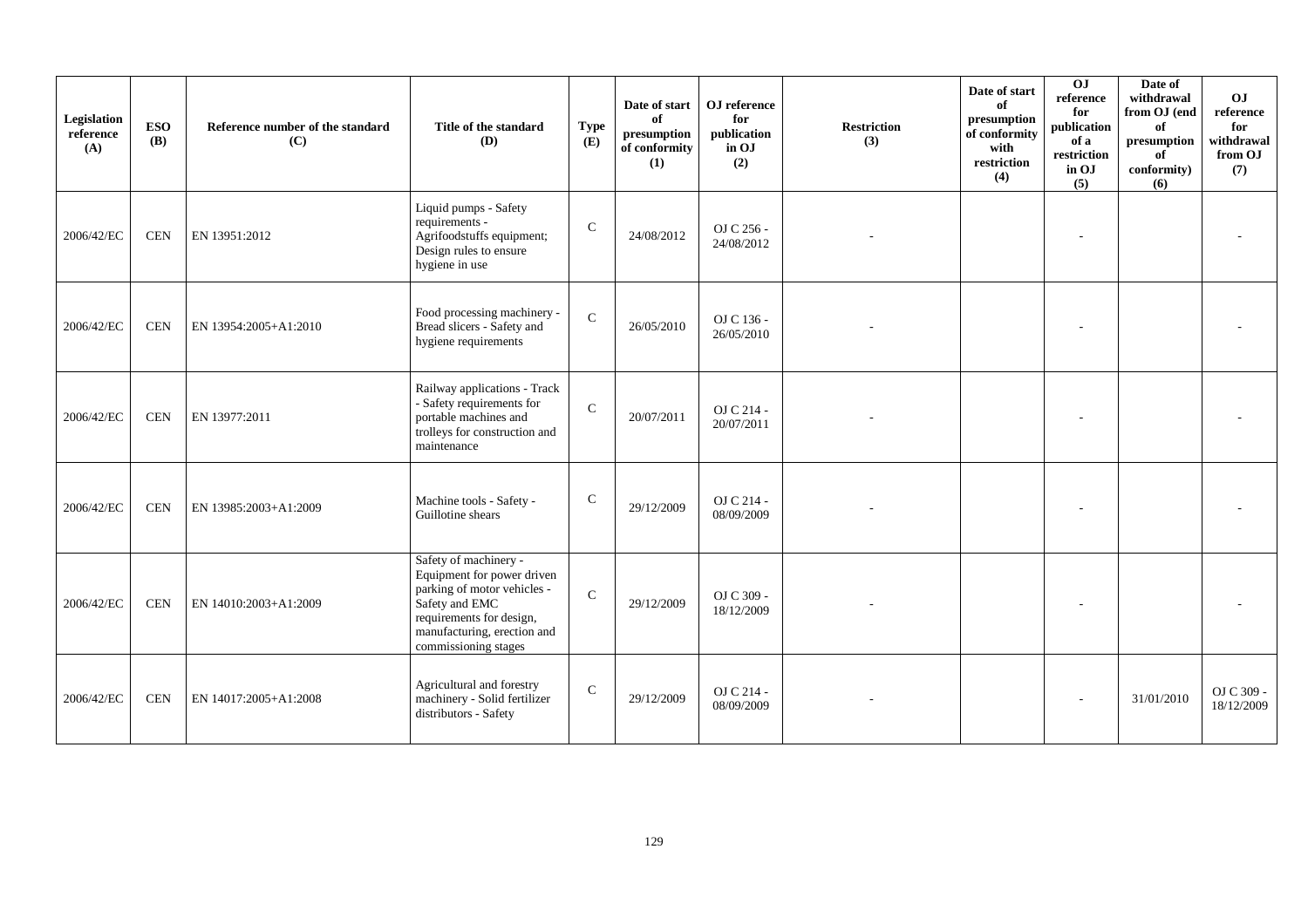| Legislation<br>reference<br>(A) | <b>ESO</b><br><b>(B)</b> | Reference number of the standard<br>(C) | Title of the standard<br><b>(D)</b>                                                                                                                                              | <b>Type</b><br>(E) | Date of start<br>of<br>presumption<br>of conformity<br>(1) | ${\bf OJ}$ reference<br>for<br>publication<br>in OJ<br>(2) | <b>Restriction</b><br>(3) | Date of start<br>of<br>presumption<br>of conformity<br>with<br>restriction<br>(4) | 0J<br>reference<br>for<br>publication<br>of a<br>restriction<br>in OJ<br>(5) | Date of<br>withdrawal<br>from OJ (end<br>of<br>presumption<br>of<br>conformity)<br>(6) | O <sub>J</sub><br>reference<br>for<br>withdrawal<br>from OJ<br>(7) |
|---------------------------------|--------------------------|-----------------------------------------|----------------------------------------------------------------------------------------------------------------------------------------------------------------------------------|--------------------|------------------------------------------------------------|------------------------------------------------------------|---------------------------|-----------------------------------------------------------------------------------|------------------------------------------------------------------------------|----------------------------------------------------------------------------------------|--------------------------------------------------------------------|
| 2006/42/EC                      | <b>CEN</b>               | EN 14017:2005+A2:2009                   | Agricultural and forestry<br>machinery - Solid fertilizer<br>distributors - Safety                                                                                               | $\mathbf C$        | 29/12/2009                                                 | OJ C 309 -<br>18/12/2009                                   |                           |                                                                                   |                                                                              | 19/09/2020                                                                             | OJ L 286 -<br>07/11/2019                                           |
| 2006/42/EC                      | <b>CEN</b>               | EN 14018:2005+A1:2009                   | Agricultural and forestry<br>machinery - Seed drills -<br>Safety                                                                                                                 | $\mathbf C$        | 29/12/2009                                                 | OJ C 309 -<br>18/12/2009                                   |                           |                                                                                   |                                                                              | 02/10/2021                                                                             | OJ L 102 -<br>02/04/2020                                           |
| 2006/42/EC                      | <b>CEN</b>               | EN 14033-3:2009                         | Railway applications - Track<br>- Railbound construction and<br>maintenance machines - Part<br>3: General safety<br>requirements                                                 | $\mathbf C$        | 26/05/2010                                                 | OJ C 136 -<br>26/05/2010                                   |                           |                                                                                   |                                                                              | 30/06/2018                                                                             | OJ C 092 -<br>09/03/2018                                           |
| 2006/42/EC                      | <b>CEN</b>               | EN 14033-3:2017                         | Railway applications - Track<br>- Railbound construction and<br>maintenance machines - Part<br>3: General safety<br>requirements                                                 | $\mathbf C$        | 09/03/2018                                                 | OJ C 092 -<br>09/03/2018                                   |                           |                                                                                   |                                                                              |                                                                                        |                                                                    |
| 2006/42/EC                      | <b>CEN</b>               | EN 14033-3:2009+A1:2011                 | Railway applications - Track<br>- Railbound construction and<br>maintenance machines - Part<br>3: General safety<br>requirements                                                 | $\mathbf C$        | 29/02/2012                                                 | OJ C 061 -<br>29/02/2012                                   |                           |                                                                                   |                                                                              | 30/06/2018                                                                             | OJ C 092 -<br>09/03/2018                                           |
| 2006/42/EC                      | $\mbox{CEN}$             | EN 14033-4:2019                         | Railway applications - Track<br>- Railbound construction and<br>maintenance machines - Part<br>4: Technical requirements for<br>running, travelling and<br>working on urban rail | ${\bf C}$          | 02/04/2020                                                 | OJ L 102 -<br>02/04/2020                                   |                           |                                                                                   |                                                                              |                                                                                        |                                                                    |
| 2006/42/EC                      | <b>CEN</b>               | EN 14043:2005+A1:2009                   | High rise aerial appliances<br>for fire service use -<br>Turntable ladders with<br>combined movements -<br>Safety and performance<br>requirements and test                       | $\mathbf C$        | 29/12/2009                                                 | OJ C 214 -<br>08/09/2009                                   |                           |                                                                                   |                                                                              | 31/07/2014                                                                             | OJ C 220 -<br>11/07/2014                                           |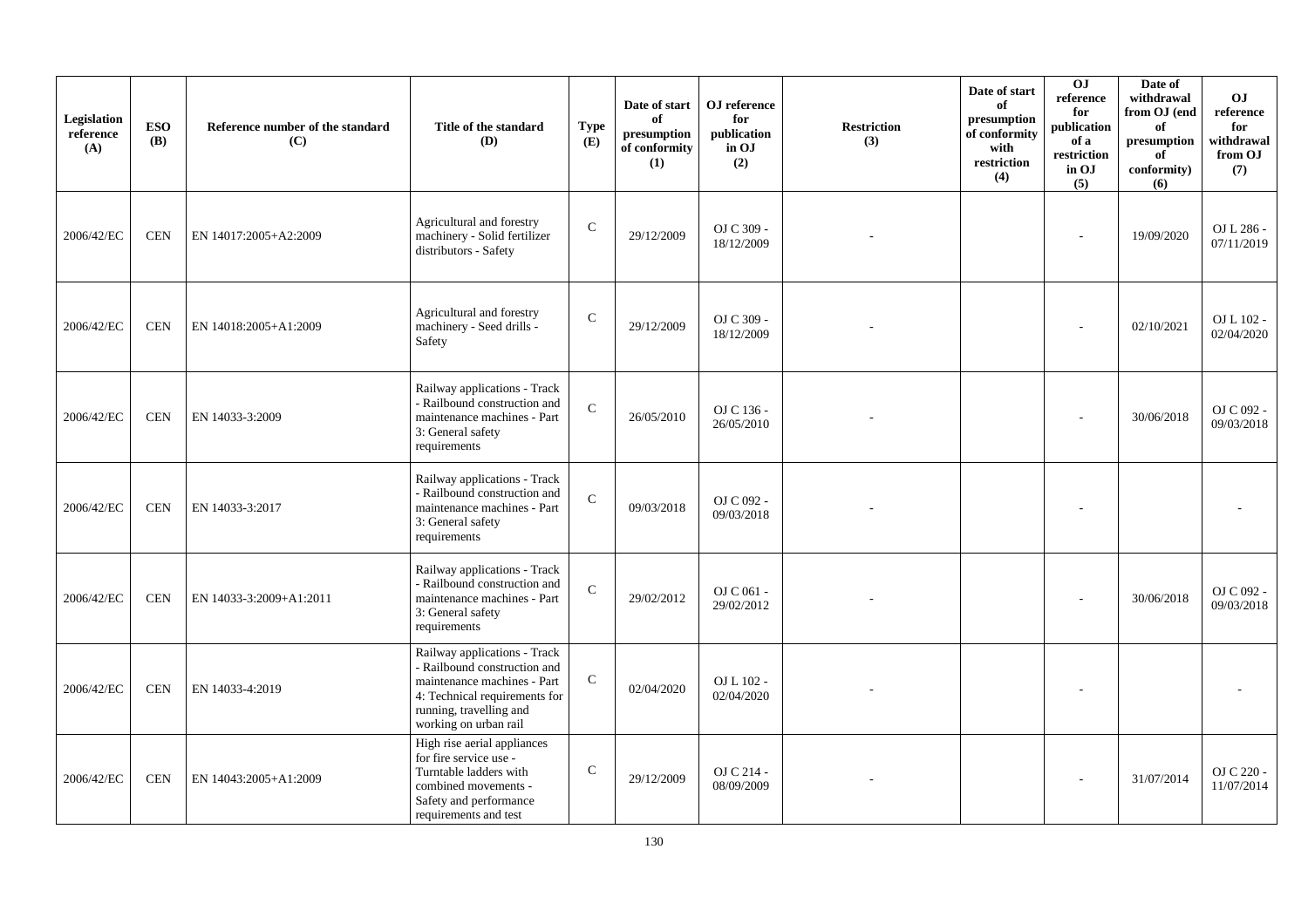| Legislation<br>reference<br>(A) | <b>ESO</b><br><b>(B)</b> | Reference number of the standard<br>(C)                 | Title of the standard<br>(D)                                                                                                                                                       | <b>Type</b><br>(E) | Date of start<br>of<br>presumption<br>of conformity<br>(1) | OJ reference<br>for<br>publication<br>in OJ<br>(2) | <b>Restriction</b><br>(3) | Date of start<br>of<br>presumption<br>of conformity<br>with<br>restriction<br>(4) | $\overline{0}$<br>reference<br>for<br>publication<br>of a<br>restriction<br>in OJ<br>(5) | Date of<br>withdrawal<br>from OJ (end<br>of<br>presumption<br>of<br>conformity)<br>(6) | OJ<br>reference<br>for<br>withdrawal<br>from OJ<br>(7) |
|---------------------------------|--------------------------|---------------------------------------------------------|------------------------------------------------------------------------------------------------------------------------------------------------------------------------------------|--------------------|------------------------------------------------------------|----------------------------------------------------|---------------------------|-----------------------------------------------------------------------------------|------------------------------------------------------------------------------------------|----------------------------------------------------------------------------------------|--------------------------------------------------------|
|                                 |                          |                                                         | methods                                                                                                                                                                            |                    |                                                            |                                                    |                           |                                                                                   |                                                                                          |                                                                                        |                                                        |
| 2006/42/EC                      | <b>CEN</b>               | EN 14043:2014                                           | High rise aerial appliances<br>for fire and rescue service<br>use - Turntable ladders with<br>combined movements -<br>Safety and performance<br>requirements and test<br>methods   | $\mathbf{C}$       | 11/07/2014                                                 | OJ C 220 -<br>11/07/2014                           |                           |                                                                                   |                                                                                          |                                                                                        |                                                        |
| 2006/42/EC                      | <b>CEN</b>               | EN 14044:2005+A1:2009                                   | High rise aerial appliances<br>for fire service use -<br>Turntable ladders with<br>sequential movements -<br>Safety and performance<br>requirements and test<br>methods            | $\mathcal{C}$      | 29/12/2009                                                 | OJ C 214 -<br>08/09/2009                           |                           |                                                                                   |                                                                                          | 31/07/2014                                                                             | OJ C 220 -<br>11/07/2014                               |
| 2006/42/EC                      | <b>CEN</b>               | EN 14044:2014                                           | High rise aerial appliances<br>for fire and rescue service<br>use - Turntable ladders with<br>sequential movements -<br>Safety and performance<br>requirements and test<br>methods | $\mathsf{C}$       | 11/07/2014                                                 | OJ C 220 -<br>11/07/2014                           |                           |                                                                                   |                                                                                          |                                                                                        |                                                        |
| 2006/42/EC                      | <b>CEN</b>               | EN 14070:2003+A1:2009,<br>EN 14070:2003+A1:2009/AC:2010 | Safety of machine tools -<br>Transfer and special-purpose<br>machines                                                                                                              | $\mathbf C$        | 29/12/2009                                                 | OJ C 214 -<br>08/09/2009                           |                           |                                                                                   |                                                                                          |                                                                                        |                                                        |
| 2006/42/EC                      | <b>CEN</b>               | EN 14238:2004+A1:2009                                   | Cranes - Manually controlled<br>load manipulating devices                                                                                                                          | $\mathbf C$        | 29/12/2009                                                 | OJ C 309 -<br>18/12/2009                           |                           |                                                                                   |                                                                                          |                                                                                        |                                                        |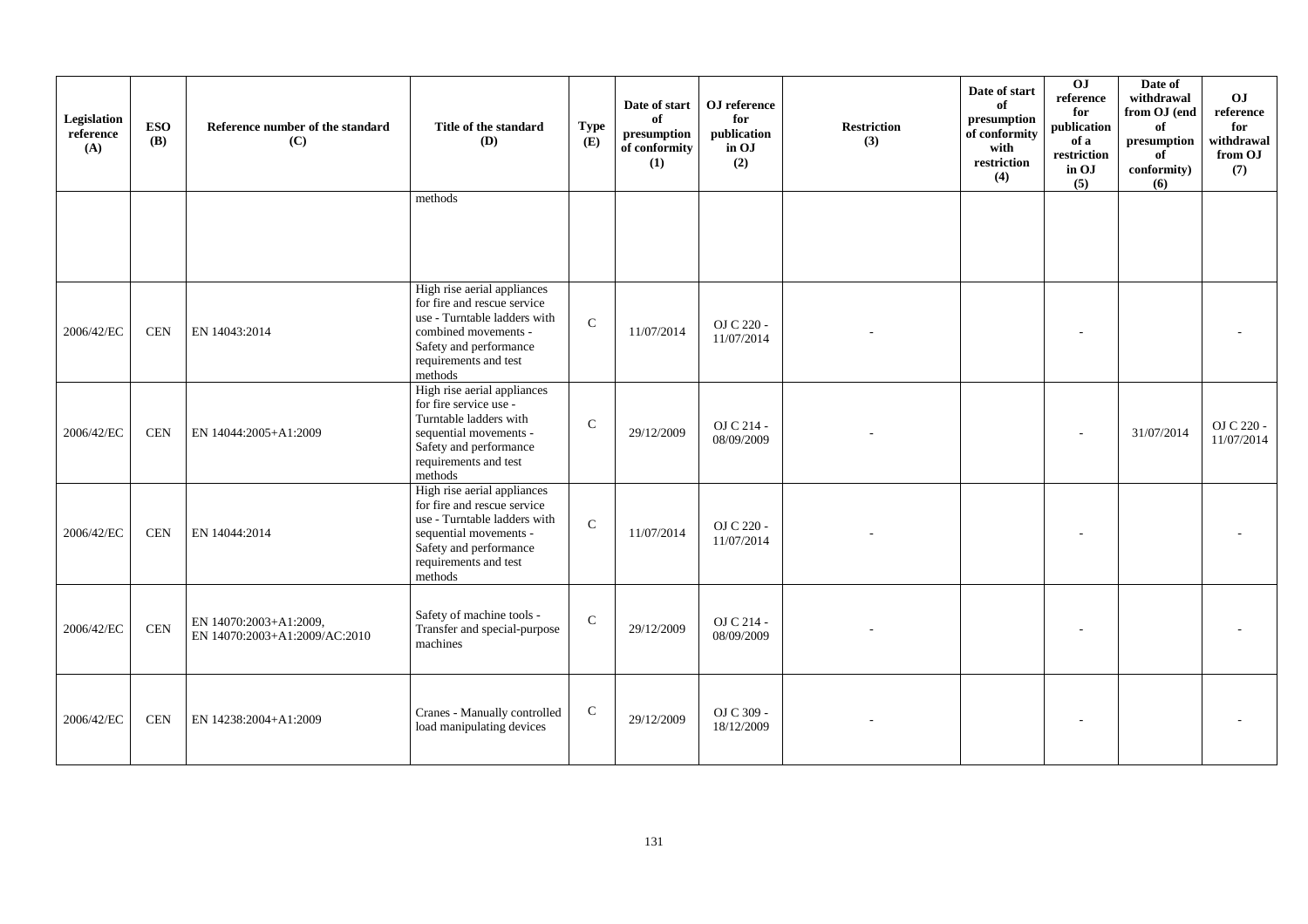| Legislation<br>reference<br>(A) | <b>ESO</b><br><b>(B)</b> | Reference number of the standard<br>(C)                     | Title of the standard<br>(D)                                                                                                                                      | <b>Type</b><br>(E) | Date of start<br>of<br>presumption<br>of conformity<br>(1) | OJ reference<br>for<br>publication<br>in OJ<br>(2) | <b>Restriction</b><br>(3) | Date of start<br>of<br>presumption<br>of conformity<br>with<br>restriction<br>(4) | 0 <sub>J</sub><br>reference<br>for<br>publication<br>of a<br>restriction<br>in OJ<br>(5) | Date of<br>withdrawal<br>from OJ (end<br>of<br>presumption<br>of<br>conformity)<br>(6) | O <sub>J</sub><br>reference<br>for<br>withdrawal<br>from OJ<br>(7) |
|---------------------------------|--------------------------|-------------------------------------------------------------|-------------------------------------------------------------------------------------------------------------------------------------------------------------------|--------------------|------------------------------------------------------------|----------------------------------------------------|---------------------------|-----------------------------------------------------------------------------------|------------------------------------------------------------------------------------------|----------------------------------------------------------------------------------------|--------------------------------------------------------------------|
| 2006/42/EC                      | <b>CEN</b>               | EN ISO 14314:2009                                           | Reciprocal internal<br>combustion engines - Recoil<br>starting equipment - General<br>safety requirements (ISO<br>14314:2004)                                     | $\mathbf C$        | 29/12/2009                                                 | OJ C 309 -<br>18/12/2009                           |                           |                                                                                   | $\overline{\phantom{a}}$                                                                 |                                                                                        |                                                                    |
| 2006/42/EC                      | <b>CEN</b>               | EN 14439:2006+A2:2009                                       | Cranes - Safety - Tower<br>cranes                                                                                                                                 | $\mathbf C$        | 29/12/2009                                                 | OJ C 214 -<br>08/09/2009                           |                           |                                                                                   |                                                                                          |                                                                                        |                                                                    |
| 2006/42/EC                      | <b>CEN</b>               | EN 14462:2005+A1:2009                                       | Surface treatment equipment<br>- Noise test code for surface<br>treatment equipment<br>including its ancillary<br>handling equipment -<br>Accuracy grades 2 and 3 | $\mathbf C$        | 29/12/2009                                                 | OJ C 214 -<br>08/09/2009                           |                           |                                                                                   |                                                                                          |                                                                                        |                                                                    |
| 2006/42/EC                      | <b>CEN</b>               | EN 14466:2005+A1:2008                                       | Fire-fighting pumps -<br>Portable pumps - Safety and<br>performance requirements,<br>tests                                                                        | ${\bf C}$          | 29/12/2009                                                 | OJ C 214 -<br>08/09/2009                           |                           |                                                                                   |                                                                                          |                                                                                        |                                                                    |
| 2006/42/EC                      | <b>CEN</b>               | EN 14492-1:2006+A1:2009,<br>EN 14492-1:2006+A1:2009/AC:2010 | Cranes - Power driven<br>winches and hoists - Part 1:<br>Power driven winches                                                                                     | $\mathbf C$        | 29/12/2009                                                 | OJ C 309 -<br>18/12/2009                           |                           |                                                                                   | $\overline{\phantom{a}}$                                                                 |                                                                                        |                                                                    |
| 2006/42/EC                      | <b>CEN</b>               | EN 14492-2:2006+A1:2009,<br>EN 14492-2:2006+A1:2009/AC:2010 | Cranes - Power driven<br>winches and hoists - Part 2:<br>Power driven hoists                                                                                      | $\mathbf C$        | 29/12/2009                                                 | OJ C 309 -<br>18/12/2009                           |                           |                                                                                   |                                                                                          |                                                                                        |                                                                    |
| 2006/42/EC                      | <b>CEN</b>               | EN 14502-2:2005+A1:2008                                     | Cranes - Equipment for the<br>lifting of persons - Part 2:<br>Elevating control stations                                                                          | $\mathsf{C}$       | 29/12/2009                                                 | OJ C 214 -<br>08/09/2009                           |                           |                                                                                   |                                                                                          |                                                                                        |                                                                    |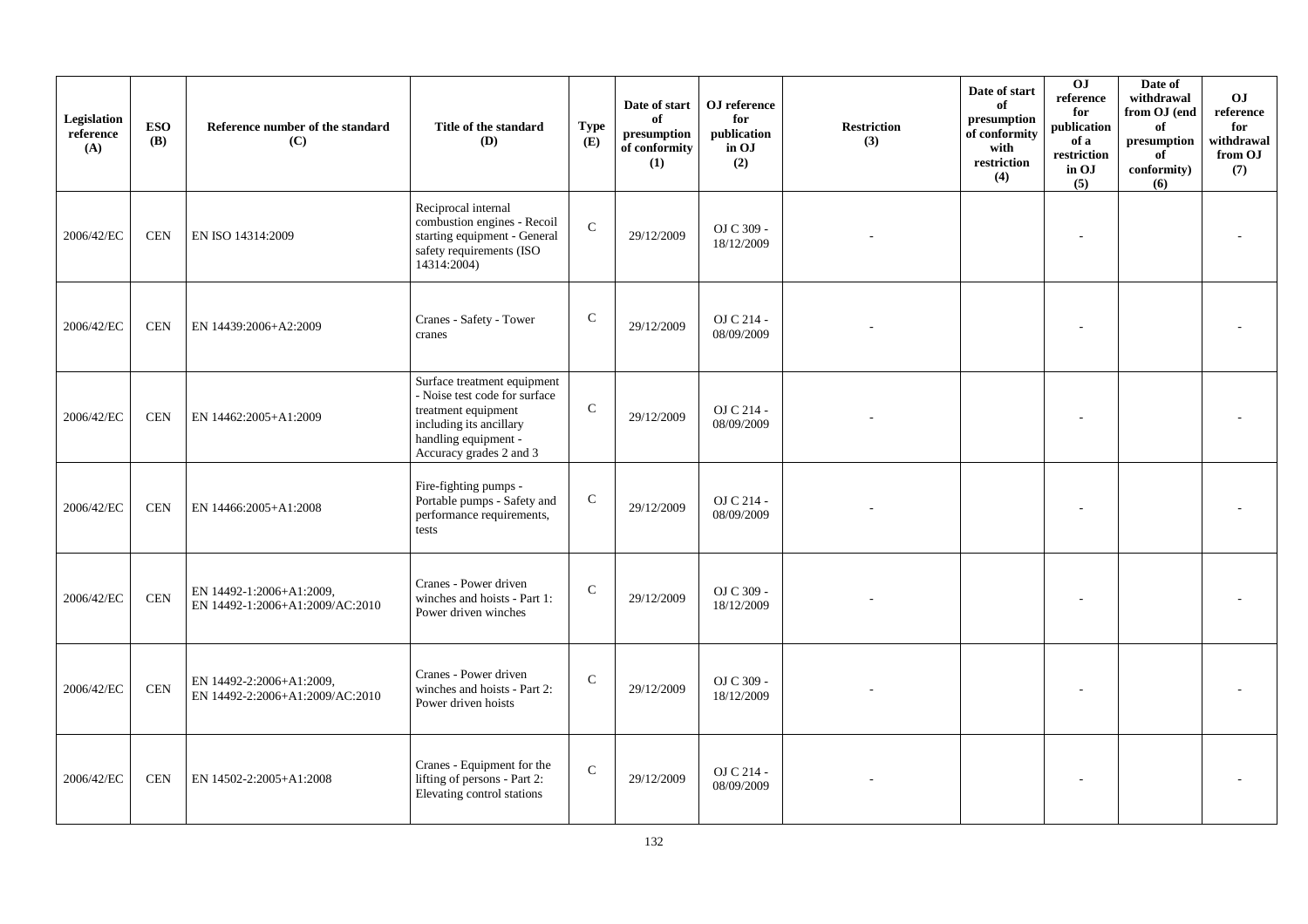| Legislation<br>reference<br>(A) | <b>ESO</b><br><b>(B)</b> | Reference number of the standard<br>(C) | Title of the standard<br>(D)                                                                                                                                     | <b>Type</b><br>(E) | Date of start<br>of<br>$\bf{presumption}$<br>of conformity<br>(1) | OJ reference<br>for<br>publication<br>in OJ<br>(2) | <b>Restriction</b><br>(3) | Date of start<br>of<br>presumption<br>of conformity<br>with<br>restriction<br>(4) | 0J<br>reference<br>for<br>publication<br>of a<br>restriction<br>in OJ<br>(5) | Date of<br>withdrawal<br>from OJ (end<br>of<br>presumption<br>of<br>conformity)<br>(6) | <b>OJ</b><br>reference<br>for<br>withdrawal<br>from OJ<br>(7) |
|---------------------------------|--------------------------|-----------------------------------------|------------------------------------------------------------------------------------------------------------------------------------------------------------------|--------------------|-------------------------------------------------------------------|----------------------------------------------------|---------------------------|-----------------------------------------------------------------------------------|------------------------------------------------------------------------------|----------------------------------------------------------------------------------------|---------------------------------------------------------------|
| 2006/42/EC                      | <b>CEN</b>               | EN 14655:2005+A1:2010                   | Food processing machinery -<br>Baguette slicers - Safety and<br>hygiene requirements                                                                             | $\mathcal{C}$      | 26/05/2010                                                        | OJ C 136 -<br>26/05/2010                           |                           |                                                                                   |                                                                              |                                                                                        |                                                               |
| 2006/42/EC                      | <b>CEN</b>               | EN 14656:2006+A1:2010                   | Safety of machinery - Safety<br>requirements for extrusion<br>presses for steel and non-<br>ferrous metals                                                       | $\mathbf C$        | 20/10/2010                                                        | OJ C 284 -<br>20/10/2010                           |                           |                                                                                   |                                                                              |                                                                                        |                                                               |
| 2006/42/EC                      | <b>CEN</b>               | EN 14658:2005+A1:2010                   | Continuous handling<br>equipment and systems -<br>General safety requirements<br>for continuous handling<br>equipment for opencast<br>lignite mining             | ${\bf C}$          | 26/05/2010                                                        | OJ C 136 -<br>26/05/2010                           |                           |                                                                                   |                                                                              |                                                                                        |                                                               |
| 2006/42/EC                      | <b>CEN</b>               | EN 14673:2006+A1:2010                   | Safety of machinery - Safety<br>requirements for<br>hydraulically powered open<br>die hot forging presses for<br>the forging of steel and non-<br>ferrous metals | $\mathbf C$        | 20/10/2010                                                        | OJ C 284 -<br>20/10/2010                           |                           |                                                                                   |                                                                              |                                                                                        |                                                               |
| 2006/42/EC                      | <b>CEN</b>               | EN 14677:2008                           | Safety of machinery -<br>Secondary steelmaking -<br>Machinery and equipment<br>for treatment of liquid steel                                                     | $\mathbf C$        | 29/12/2009                                                        | OJ C 214 -<br>08/09/2009                           |                           |                                                                                   |                                                                              |                                                                                        |                                                               |
| 2006/42/EC                      | <b>CEN</b>               | EN 14681:2006+A1:2010                   | Safety of machinery - Safety<br>requirements for machinery<br>and equipment for<br>production of steel by<br>electric arc furnaces                               | $\mathbf C$        | 20/10/2010                                                        | OJ C 284 -<br>20/10/2010                           |                           |                                                                                   |                                                                              |                                                                                        |                                                               |
| 2006/42/EC                      | <b>CEN</b>               | EN 14710-1:2005+A2:2008                 | Fire-fighting pumps - Fire-<br>fighting centrifugal pumps<br>without primer - Part 1:<br>Classification, general and<br>safety requirements                      | $\mathbf C$        | 29/12/2009                                                        | OJ C 214 -<br>08/09/2009                           |                           |                                                                                   |                                                                              |                                                                                        |                                                               |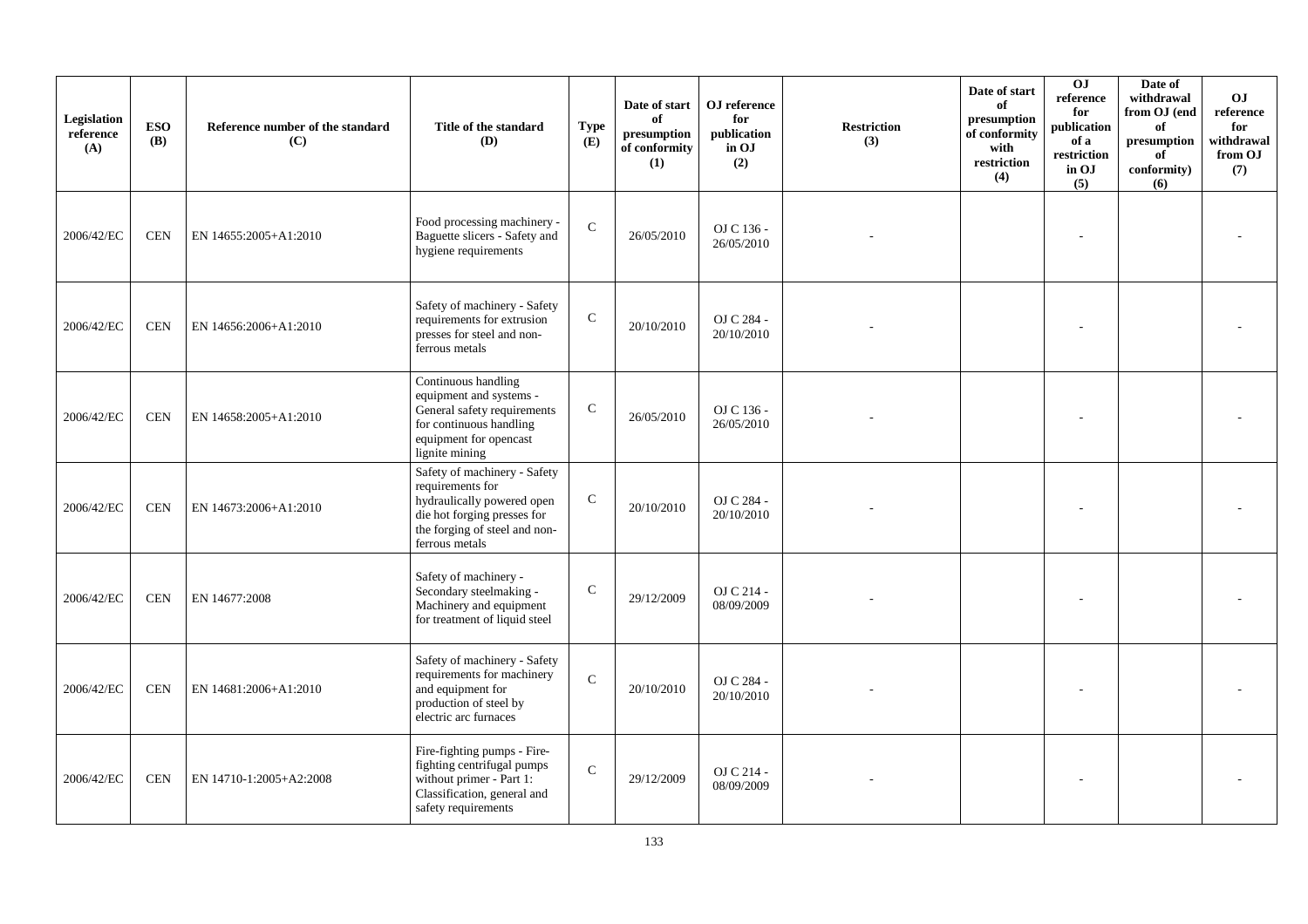| Legislation<br>reference<br>(A) | <b>ESO</b><br><b>(B)</b> | Reference number of the standard<br>(C) | Title of the standard<br>(D)                                                                                                                                               | <b>Type</b><br>(E) | Date of start<br>of<br>presumption<br>of conformity<br>(1) | OJ reference<br>for<br>publication<br>in OJ<br>(2) | <b>Restriction</b><br>(3) | Date of start<br>of<br>presumption<br>of conformity<br>with<br>restriction<br>(4) | OJ<br>reference<br>for<br>publication<br>of a<br>restriction<br>in OJ<br>(5) | Date of<br>withdrawal<br>from OJ (end<br>of<br>presumption<br>of<br>conformity)<br>(6) | <b>OJ</b><br>reference<br>for<br>withdrawal<br>from OJ<br>(7) |
|---------------------------------|--------------------------|-----------------------------------------|----------------------------------------------------------------------------------------------------------------------------------------------------------------------------|--------------------|------------------------------------------------------------|----------------------------------------------------|---------------------------|-----------------------------------------------------------------------------------|------------------------------------------------------------------------------|----------------------------------------------------------------------------------------|---------------------------------------------------------------|
| 2006/42/EC                      | <b>CEN</b>               | EN 14710-2:2005+A2:2008                 | Fire-fighting pumps - Fire-<br>fighting centrifugal pumps<br>without primer - Part 2:<br>Verification of general and<br>safety requirements                                | $\mathcal{C}$      | 29/12/2009                                                 | OJ C 214 -<br>08/09/2009                           |                           |                                                                                   |                                                                              |                                                                                        |                                                               |
| 2006/42/EC                      | <b>CEN</b>               | EN 14753:2007                           | Safety of machinery - Safety<br>requirements for machinery<br>and equipment for<br>continuous casting of steel                                                             | $\mathsf{C}$       | 29/12/2009                                                 | OJ C 214 -<br>08/09/2009                           |                           |                                                                                   |                                                                              |                                                                                        |                                                               |
| 2006/42/EC                      | <b>CEN</b>               | EN 14861:2004+A1:2009                   | Forest machinery - Self<br>propelled machinery - Safety<br>requirements                                                                                                    | $\mathbf C$        | 29/12/2009                                                 | OJ C 309 -<br>18/12/2009                           |                           |                                                                                   |                                                                              | 31/05/2012                                                                             | OJ C 061 -<br>29/02/2012                                      |
| 2006/42/EC                      | <b>CEN</b>               | EN 14886:2008                           | Plastics and rubber machines<br>- Bandknife cutting machines<br>for block foams - Safety<br>requirements                                                                   | $\mathbf C$        | 29/12/2009                                                 | OJ C 214 -<br>08/09/2009                           |                           |                                                                                   |                                                                              |                                                                                        |                                                               |
| 2006/42/EC                      | <b>CEN</b>               | EN 14910:2007+A1:2009                   | Garden equipment - Walk-<br>behind combustion engine<br>powered trimmers - Safety                                                                                          | $\mathbf{C}$       | 29/12/2009                                                 | OJ C 214 -<br>08/09/2009                           |                           |                                                                                   |                                                                              |                                                                                        |                                                               |
| 2006/42/EC                      | <b>CEN</b>               | EN 14930:2007+A1:2009                   | Agricultural and forestry<br>machinery and gardening<br>equipment - Pedestrian<br>controlled and hand-held<br>machines - Determination of<br>accessibility of hot surfaces | $\mathcal{C}$      | 29/12/2009                                                 | OJ C 214 -<br>08/09/2009                           |                           |                                                                                   |                                                                              |                                                                                        |                                                               |
| 2006/42/EC                      | <b>CEN</b>               | EN 14957:2006+A1:2010                   | Food processing machinery -<br>Dishwashing machines with<br>conveyor - Safety and<br>hygiene requirements                                                                  | ${\bf C}$          | 26/05/2010                                                 | OJ C 136 -<br>26/05/2010                           |                           |                                                                                   |                                                                              |                                                                                        |                                                               |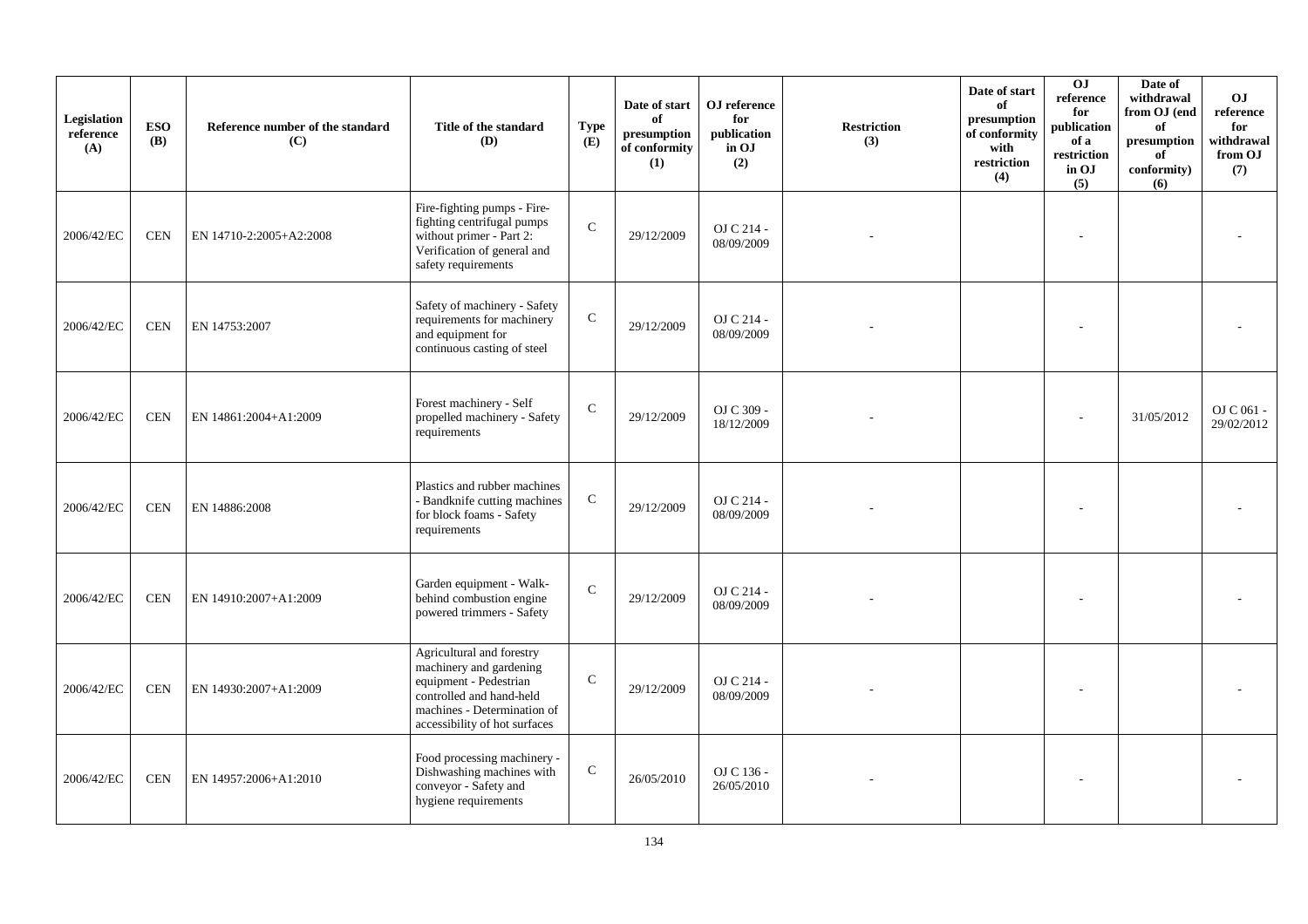| Legislation<br>reference<br>(A) | <b>ESO</b><br>(B) | Reference number of the standard<br>(C) | Title of the standard<br><b>(D)</b>                                                                                                                                                                                      | <b>Type</b><br>(E) | Date of start<br>of<br>presumption<br>of conformity<br>(1) | OJ reference<br>for<br>publication<br>in OJ<br>(2) | <b>Restriction</b><br>(3) | Date of start<br>of<br>presumption<br>of conformity<br>with<br>restriction<br>(4) | 0J<br>reference<br>for<br>publication<br>of a<br>restriction<br>in OJ<br>(5) | Date of<br>withdrawal<br>from OJ (end<br>of<br>presumption<br>of<br>conformity)<br>(6) | OJ<br>reference<br>for<br>withdrawal<br>from OJ<br>(7) |
|---------------------------------|-------------------|-----------------------------------------|--------------------------------------------------------------------------------------------------------------------------------------------------------------------------------------------------------------------------|--------------------|------------------------------------------------------------|----------------------------------------------------|---------------------------|-----------------------------------------------------------------------------------|------------------------------------------------------------------------------|----------------------------------------------------------------------------------------|--------------------------------------------------------|
| 2006/42/EC                      | <b>CEN</b>        | EN 14958:2006+A1:2009                   | Food processing machinery -<br>Machinery for grinding and<br>processing flour and<br>semolina - Safety and<br>hygiene requirements                                                                                       | $\mathbf C$        | 29/12/2009                                                 | OJ C 214 -<br>08/09/2009                           |                           |                                                                                   |                                                                              |                                                                                        |                                                        |
| 2006/42/EC                      | <b>CEN</b>        | EN 14973:2015                           | Conveyor belts for use in<br>underground installations -<br>Electrical and flammability<br>safety requirements                                                                                                           | ${\bf C}$          | 13/05/2016                                                 | OJ C 173 -<br>13/05/2016                           |                           |                                                                                   |                                                                              |                                                                                        |                                                        |
| 2006/42/EC                      | <b>CEN</b>        | EN 14973:2006+A1:2008                   | Conveyor belts for use in<br>underground installations -<br>Electrical and flammability<br>safety requirements                                                                                                           | $\mathbf C$        | 29/12/2009                                                 | OJ C 214 -<br>08/09/2009                           |                           |                                                                                   |                                                                              | 31/05/2016                                                                             | OJ C 173 -<br>13/05/2016                               |
| 2006/42/EC                      | <b>CEN</b>        | EN ISO 14982:2009                       | Agricultural and forestry<br>machinery - Electromagnetic<br>compatibility - Test methods<br>and acceptance criteria (ISO<br>14982:1998)                                                                                  | $\mathbf{C}$       | 29/12/2009                                                 | OJ C 214 -<br>08/09/2009                           |                           |                                                                                   |                                                                              |                                                                                        |                                                        |
| 2006/42/EC                      | <b>CEN</b>        | EN 14985:2012                           | Cranes - Slewing jib cranes                                                                                                                                                                                              | $\mathsf{C}$       | 23/03/2012                                                 | OJ C 087 -<br>23/03/2012                           |                           |                                                                                   |                                                                              |                                                                                        |                                                        |
| 2006/42/EC                      | <b>CEN</b>        | EN 15000:2008                           | Safety of industrial trucks -<br>Self propelled variable reach<br>trucks - Specification,<br>performance and test<br>requirements for longitudinal<br>load moment indicators and<br>longitudinal load moment<br>limiters | $\mathbf C$        | 29/12/2009                                                 | OJ C 214 -<br>08/09/2009                           |                           |                                                                                   |                                                                              |                                                                                        |                                                        |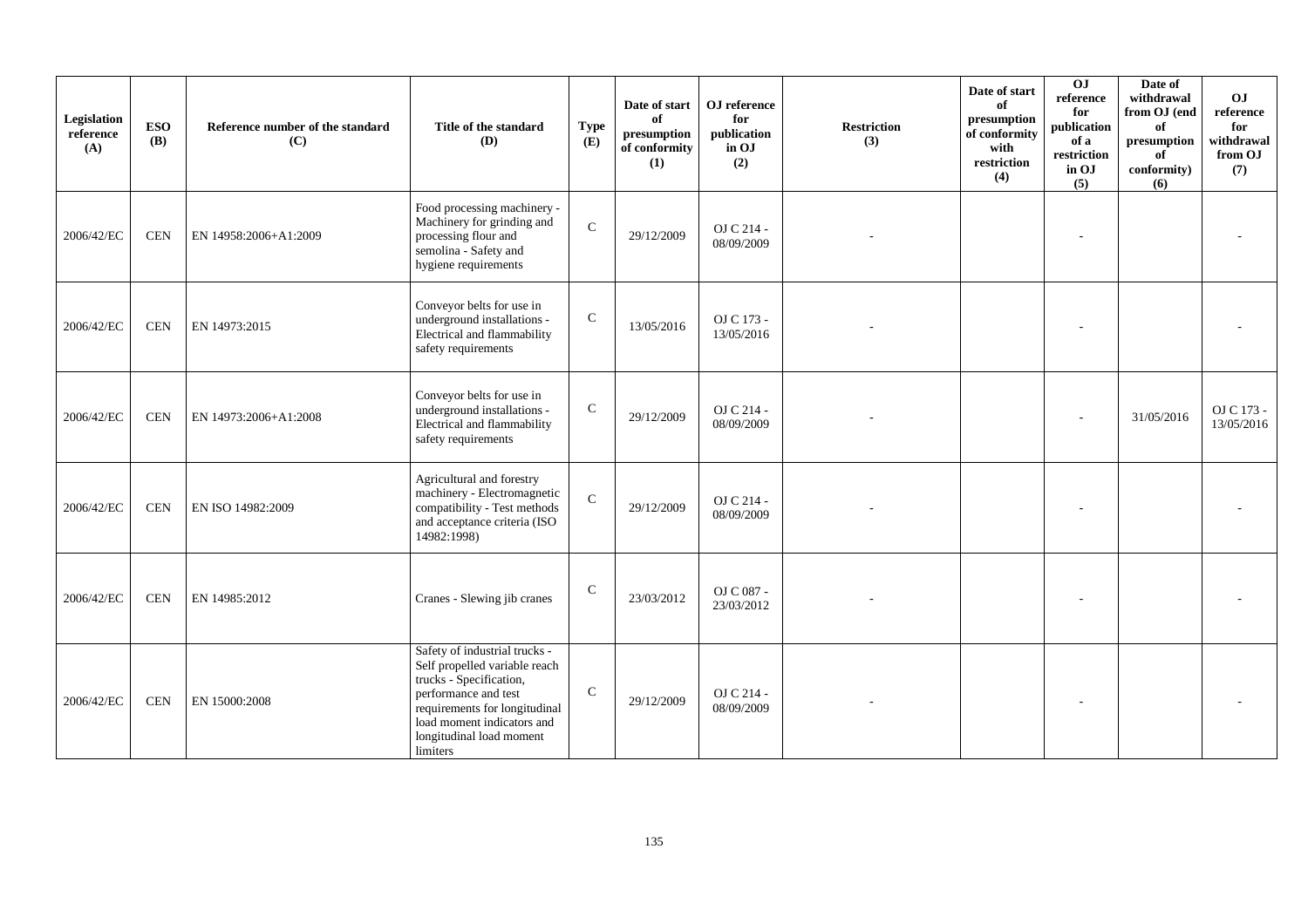| Legislation<br>reference<br>(A) | <b>ESO</b><br><b>(B)</b> | Reference number of the standard<br>(C) | Title of the standard<br>(D)                                                                                                                                                | <b>Type</b><br>(E) | Date of start<br>of<br>presumption<br>of conformity<br>(1) | OJ reference<br>for<br>publication<br>in OJ<br>(2) | <b>Restriction</b><br>(3) | Date of start<br>of<br>presumption<br>of conformity<br>with<br>restriction<br>(4) | 0J<br>reference<br>for<br>publication<br>of a<br>restriction<br>in OJ<br>(5) | Date of<br>withdrawal<br>from OJ (end<br>of<br>presumption<br>of<br>conformity)<br>(6) | O <sub>J</sub><br>$\rm reference$<br>for<br>withdrawal<br>from OJ<br>(7) |
|---------------------------------|--------------------------|-----------------------------------------|-----------------------------------------------------------------------------------------------------------------------------------------------------------------------------|--------------------|------------------------------------------------------------|----------------------------------------------------|---------------------------|-----------------------------------------------------------------------------------|------------------------------------------------------------------------------|----------------------------------------------------------------------------------------|--------------------------------------------------------------------------|
| 2006/42/EC                      | <b>CEN</b>               | EN 15011:2011                           | Cranes - Bridge and gantry<br>cranes                                                                                                                                        | ${\bf C}$          | 20/07/2011                                                 | OJ C 214 -<br>20/07/2011                           |                           |                                                                                   | $\sim$                                                                       | 31/08/2014                                                                             | OJ C 220 -<br>11/07/2014                                                 |
| 2006/42/EC                      | <b>CEN</b>               | EN 15011:2011+A1:2014                   | Cranes - Bridge and gantry<br>cranes                                                                                                                                        | ${\bf C}$          | 11/07/2014                                                 | OJ C 220 -<br>11/07/2014                           |                           |                                                                                   |                                                                              |                                                                                        |                                                                          |
| 2006/42/EC                      | <b>CEN</b>               | EN ISO 15012-4:2016                     | Health and safety in welding<br>and allied processes -<br>Equipment for capture and<br>separation of welding fume -<br>Part 4: General requirements<br>$(ISO 15012-4:2016)$ | ${\bf C}$          | 09/06/2017                                                 | OJ C 183 -<br>09/06/2017                           |                           |                                                                                   |                                                                              | 03/09/2022                                                                             | OJ L 072 -<br>03/03/2021                                                 |
| 2006/42/EC                      | <b>CEN</b>               | EN 15027:2007+A1:2009                   | Transportable wall saw and<br>wire saw equipment for job<br>site - Safety                                                                                                   | ${\bf C}$          | 29/12/2009                                                 | OJ C 214 -<br>08/09/2009                           |                           |                                                                                   |                                                                              |                                                                                        |                                                                          |
| 2006/42/EC                      | <b>CEN</b>               | EN 15056:2006+A1:2009                   | Cranes - Requirements for<br>container handling spreaders                                                                                                                   | ${\bf C}$          | 29/12/2009                                                 | OJ C 214 -<br>08/09/2009                           |                           |                                                                                   |                                                                              |                                                                                        |                                                                          |
| 2006/42/EC                      | <b>CEN</b>               | EN 15059:2009                           | Snow grooming equipment -<br>Safety requirements                                                                                                                            | $\mathbf C$        | 29/12/2009                                                 | OJ C 214 -<br>08/09/2009                           |                           |                                                                                   |                                                                              | 29/02/2016                                                                             | OJ C 014 -<br>15/01/2016                                                 |
| 2006/42/EC                      | <b>CEN</b>               | EN 15059:2009+A1:2015                   | Snow grooming equipment -<br>Safety requirements                                                                                                                            | $\mathbf C$        | 15/01/2016                                                 | OJ C 014 -<br>15/01/2016                           |                           |                                                                                   |                                                                              |                                                                                        |                                                                          |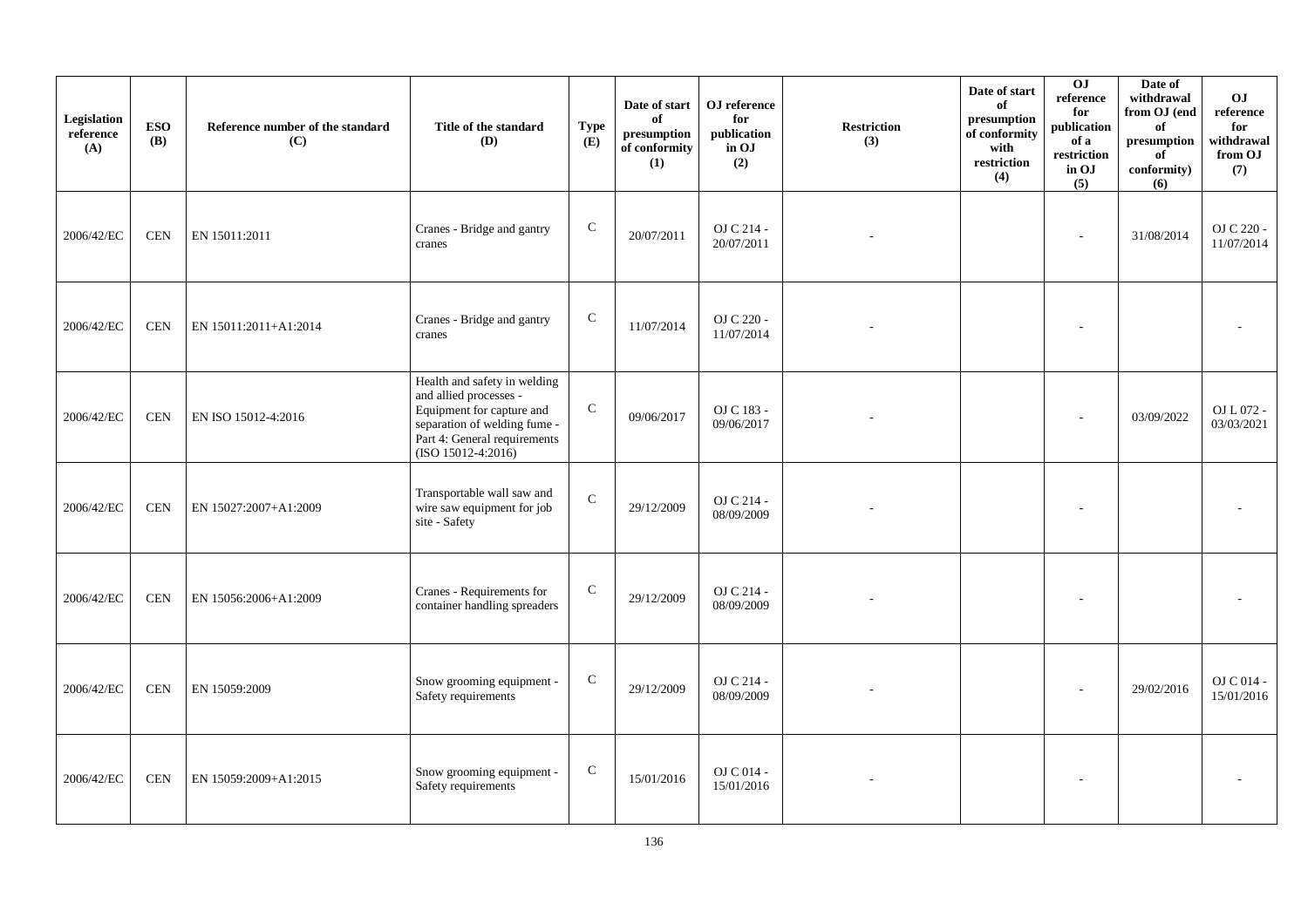| Legislation<br>reference<br>(A) | <b>ESO</b><br><b>(B)</b> | Reference number of the standard<br>(C) | Title of the standard<br>(D)                                                                                                              | <b>Type</b><br>(E) | Date of start<br>of<br>$\bf{presumption}$<br>of conformity<br>(1) | OJ reference<br>for<br>publication<br>in OJ<br>(2) | <b>Restriction</b><br>(3) | Date of start<br>of<br>presumption<br>of conformity<br>with<br>restriction<br>(4) | 0J<br>reference<br>for<br>publication<br>of a<br>restriction<br>in OJ<br>(5) | Date of<br>withdrawal<br>from OJ (end<br>of<br>presumption<br>of<br>conformity)<br>(6) | <b>OJ</b><br>reference<br>for<br>withdrawal<br>from OJ<br>(7) |
|---------------------------------|--------------------------|-----------------------------------------|-------------------------------------------------------------------------------------------------------------------------------------------|--------------------|-------------------------------------------------------------------|----------------------------------------------------|---------------------------|-----------------------------------------------------------------------------------|------------------------------------------------------------------------------|----------------------------------------------------------------------------------------|---------------------------------------------------------------|
| 2006/42/EC                      | <b>CEN</b>               | EN 15061:2007+A1:2008                   | Safety of machinery - Safety<br>requirements for strip<br>processing line machinery<br>and equipment                                      | $\mathbf C$        | 29/12/2009                                                        | OJ C 214 -<br>08/09/2009                           |                           |                                                                                   |                                                                              |                                                                                        |                                                               |
| 2006/42/EC                      | <b>CEN</b>               | EN 15067:2007                           | Plastics and rubber machines<br>- Film converting machines<br>for bags and sacks - Safety<br>requirements                                 | $\mathsf{C}$       | 29/12/2009                                                        | OJ C 214 -<br>08/09/2009                           |                           |                                                                                   |                                                                              |                                                                                        |                                                               |
| 2006/42/EC                      | <b>CEN</b>               | EN 15093:2008                           | Safety of Machinery - Safety<br>requirements for hot flat<br>rolling mills                                                                | $\mathbf C$        | 29/12/2009                                                        | OJ C 214 -<br>08/09/2009                           |                           |                                                                                   |                                                                              |                                                                                        |                                                               |
| 2006/42/EC                      | <b>CEN</b>               | EN 15094:2008                           | Safety of Machinery - Safety<br>requirements for cold flat<br>rolling mills                                                               | $\mathbf C$        | 29/12/2009                                                        | OJ C 214 -<br>08/09/2009                           |                           |                                                                                   |                                                                              |                                                                                        |                                                               |
| 2006/42/EC                      | <b>CEN</b>               | EN 15095:2007+A1:2008                   | Power-operated mobile<br>racking and shelving,<br>carousels and storage lifts -<br>Safety requirements                                    | $\mathcal{C}$      | 29/12/2009                                                        | OJ C 214 -<br>08/09/2009                           |                           |                                                                                   |                                                                              |                                                                                        |                                                               |
| 2006/42/EC                      | <b>CEN</b>               | EN 15162:2008                           | Machines and plants for<br>mining and tooling of natural<br>stone - Safety requirements<br>for gang saws                                  | ${\bf C}$          | 29/12/2009                                                        | OJ C 214 -<br>08/09/2009                           |                           |                                                                                   |                                                                              |                                                                                        |                                                               |
| 2006/42/EC                      | <b>CEN</b>               | EN 15163:2008                           | Machines and installations<br>for the exploitation and<br>processing of natural stone -<br>Safety - Requirements for<br>diamond wire saws | $\mathbf C$        | 29/12/2009                                                        | OJ C 214 -<br>08/09/2009                           |                           |                                                                                   |                                                                              |                                                                                        |                                                               |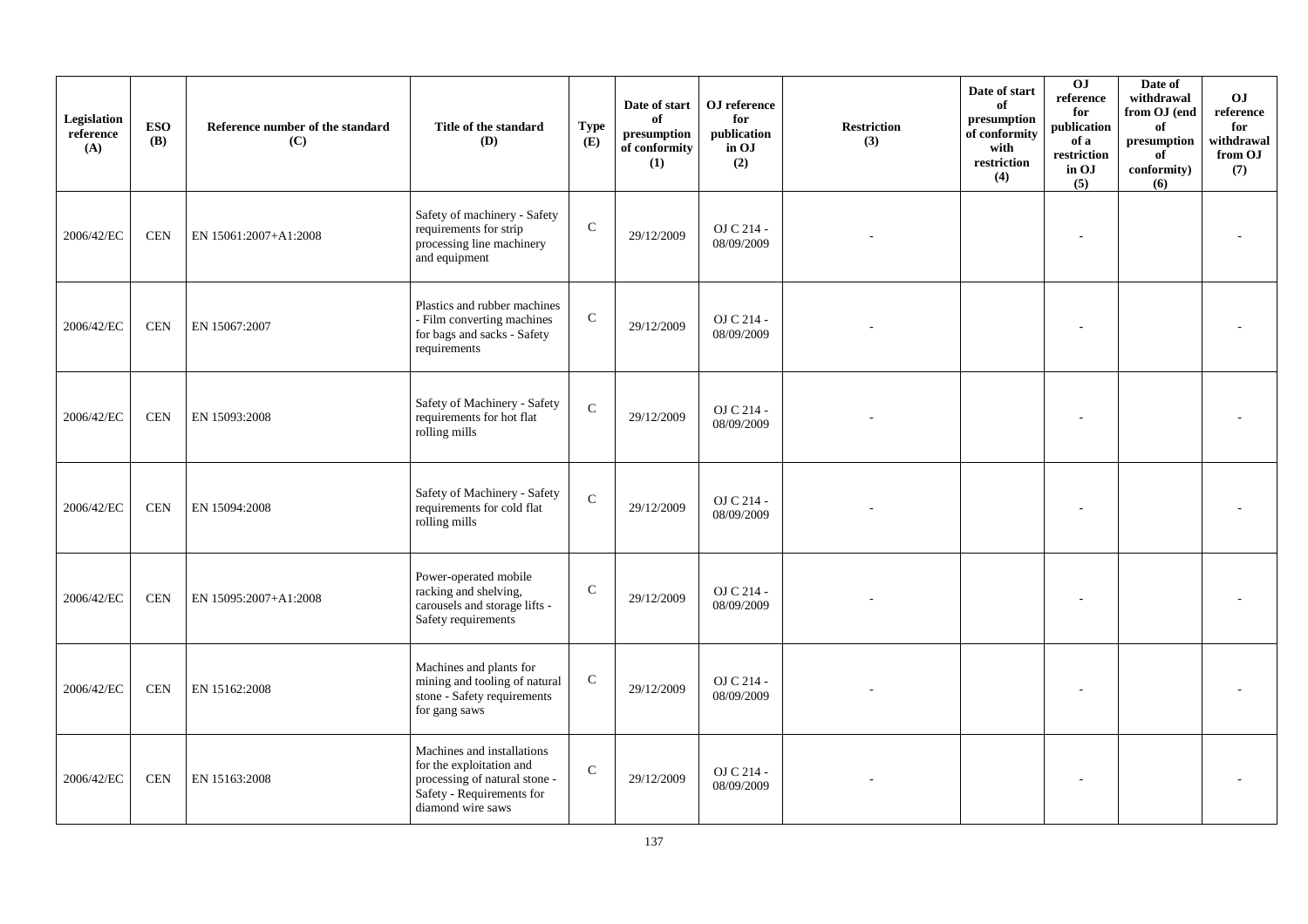| Legislation<br>reference<br>(A) | <b>ESO</b><br>(B) | Reference number of the standard<br>(C) | Title of the standard<br>(D)                                                                                                          | <b>Type</b><br>(E) | Date of start<br>of<br>$\bf{presumption}$<br>of conformity<br>(1) | OJ reference<br>for<br>publication<br>in OJ<br>(2) | <b>Restriction</b><br>(3) | Date of start<br>of<br>presumption<br>of conformity<br>with<br>restriction<br>(4) | 0J<br>reference<br>for<br>publication<br>of a<br>restriction<br>in OJ<br>(5) | Date of<br>withdrawal<br>from OJ (end<br>of<br>presumption<br>of<br>conformity)<br>(6) | <b>OJ</b><br>reference<br>for<br>withdrawal<br>from OJ<br>(7) |
|---------------------------------|-------------------|-----------------------------------------|---------------------------------------------------------------------------------------------------------------------------------------|--------------------|-------------------------------------------------------------------|----------------------------------------------------|---------------------------|-----------------------------------------------------------------------------------|------------------------------------------------------------------------------|----------------------------------------------------------------------------------------|---------------------------------------------------------------|
| 2006/42/EC                      | <b>CEN</b>        | EN 15164:2008                           | Machines and plants for<br>mining and tooling of natural<br>stone - Safety -<br>Requirements for chain- and<br>belt-slotting machines | $\mathbf{C}$       | 29/12/2009                                                        | OJ C 214 -<br>08/09/2009                           |                           |                                                                                   |                                                                              |                                                                                        |                                                               |
| 2006/42/EC                      | <b>CEN</b>        | EN 15166:2008                           | Food processing machinery -<br>Automatic back splitting<br>machines of butchery<br>carcasses - Safety and<br>hygiene requirements     | $\mathbf{C}$       | 29/12/2009                                                        | OJ C 214 -<br>08/09/2009                           |                           |                                                                                   |                                                                              |                                                                                        |                                                               |
| 2006/42/EC                      | <b>CEN</b>        | EN 15194:2017                           | Cycles - Electrically power<br>assisted cycles - EPAC<br>Bicycles                                                                     | $\mathbf{C}$       | 19/03/2019                                                        | OJ L 075 -<br>19/03/2019                           |                           |                                                                                   |                                                                              |                                                                                        |                                                               |
| 2006/42/EC                      | <b>CEN</b>        | EN 15268:2008                           | Petrol filling stations - Safety<br>requirements for the<br>construction of submersible<br>pump assemblies                            | $\mathbf C$        | 29/12/2009                                                        | OJ C 214 -<br>08/09/2009                           |                           |                                                                                   |                                                                              |                                                                                        |                                                               |
| 2006/42/EC                      | <b>CEN</b>        | EN 15503:2009                           | Garden equipment - Garden<br>blowers, vacuums and<br>blower/vacuums - Safety                                                          | $\mathbf{C}$       | 26/05/2010                                                        | OJ C 136 -<br>26/05/2010                           |                           |                                                                                   |                                                                              | 30/04/2014                                                                             | OJ C 110 -<br>11/04/2014                                      |
| 2006/42/EC                      | <b>CEN</b>        | EN 15503:2009+A1:2013                   | Garden equipment - Garden<br>blowers, vacuums and<br>blower/vacuums - Safety                                                          | $\mathbf{C}$       | 11/04/2014                                                        | OJ C 110 -<br>11/04/2014                           |                           |                                                                                   |                                                                              | 30/06/2017                                                                             | OJ C 173 -<br>13/05/2016                                      |
| 2006/42/EC                      | <b>CEN</b>        | EN 15503:2009+A2:2015                   | Garden equipment - Garden<br>blowers, vacuums and<br>blower/vacuums - Safety                                                          | $\mathbf C$        | 13/05/2016                                                        | OJ C 173 -<br>13/05/2016                           |                           |                                                                                   |                                                                              |                                                                                        |                                                               |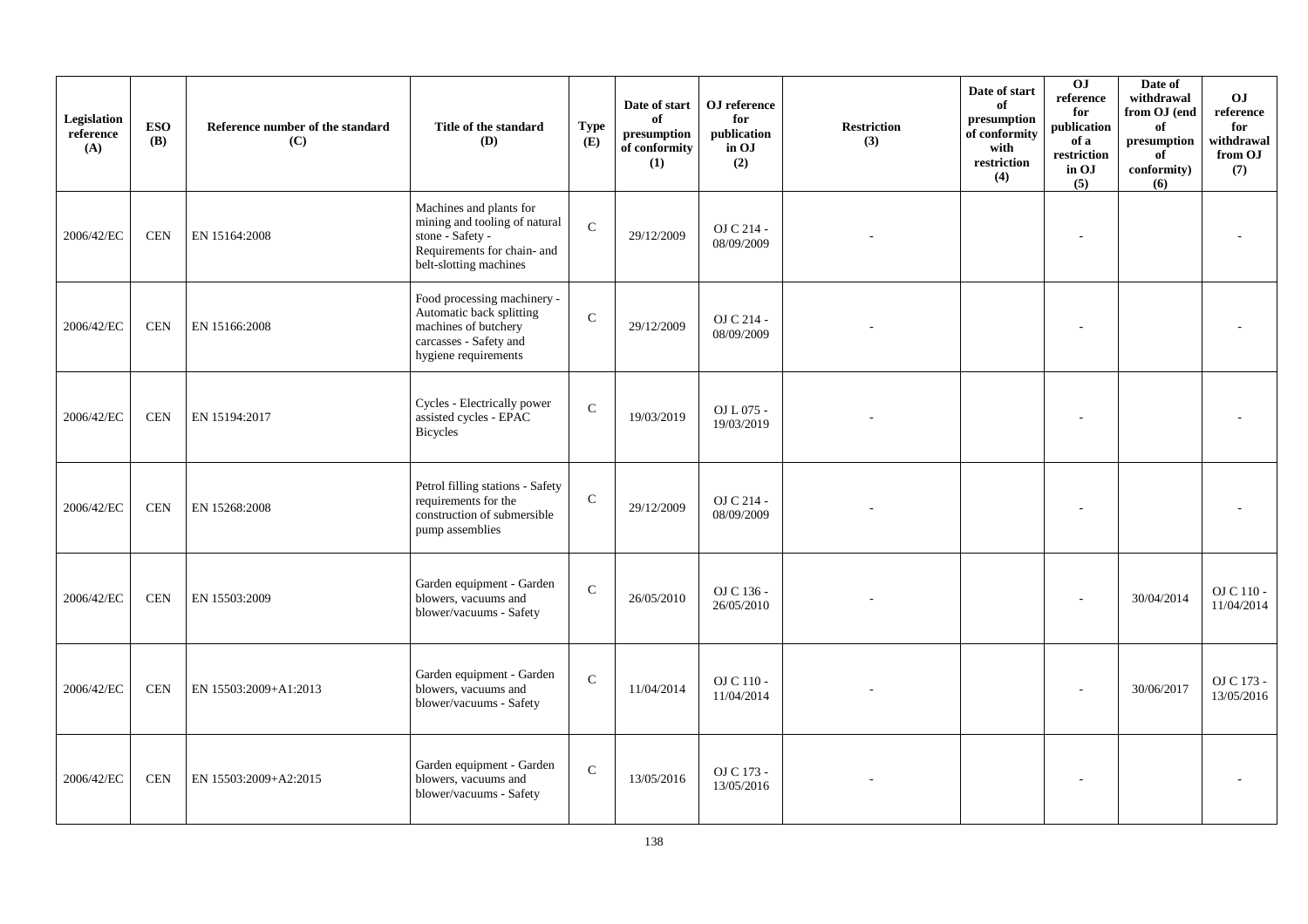| Legislation<br>reference<br>(A) | <b>ESO</b><br><b>(B)</b> | Reference number of the standard<br>(C) | Title of the standard<br><b>(D)</b>                                                                                                                                                                    | <b>Type</b><br>(E) | Date of start<br>of<br>presumption<br>of conformity<br>(1) | OJ reference<br>for<br>publication<br>in OJ<br>(2) | <b>Restriction</b><br>(3) | Date of start<br>of<br>presumption<br>of conformity<br>with<br>restriction<br>(4) | OJ<br>reference<br>for<br>publication<br>of a<br>restriction<br>in OJ<br>(5) | Date of<br>withdrawal<br>from OJ (end<br>of<br>presumption<br>of<br>conformity)<br>(6) | OJ<br>reference<br>for<br>withdrawal<br>from OJ<br>(7) |
|---------------------------------|--------------------------|-----------------------------------------|--------------------------------------------------------------------------------------------------------------------------------------------------------------------------------------------------------|--------------------|------------------------------------------------------------|----------------------------------------------------|---------------------------|-----------------------------------------------------------------------------------|------------------------------------------------------------------------------|----------------------------------------------------------------------------------------|--------------------------------------------------------|
| 2006/42/EC                      | <b>CEN</b>               | EN 15572:2015                           | Machines and plants for<br>mining and tooling of natural<br>stone - Safety -<br>Requirements for edge<br>finishing machines                                                                            | $\mathbf{C}$       | 15/01/2016                                                 | OJ C 014 -<br>15/01/2016                           |                           |                                                                                   |                                                                              |                                                                                        |                                                        |
| 2006/42/EC                      | <b>CEN</b>               | EN 15695-1:2009                         | Agricultural tractors and self-<br>propelled sprayers -<br>Protection of the operator<br>(driver) against hazardous<br>substances - Part 1: Cab<br>classification, requirements<br>and test procedures | $\mathsf{C}$       | 26/05/2010                                                 | OJ C 136 -<br>26/05/2010                           |                           |                                                                                   |                                                                              | 30/06/2018                                                                             | OJ C 092 -<br>09/03/2018                               |
| 2006/42/EC                      | <b>CEN</b>               | EN 15695-1:2017                         | Agricultural tractors and self-<br>propelled sprayers -<br>Protection of the operator<br>(driver) against hazardous<br>substances - Part 1: Cab<br>classification, requirements<br>and test procedures | $\mathcal{C}$      | 09/03/2018                                                 | OJ C 092 -<br>09/03/2018                           |                           |                                                                                   |                                                                              |                                                                                        |                                                        |
| 2006/42/EC                      | <b>CEN</b>               | EN 15695-2:2009                         | Agricultural tractors and self-<br>propelled sprayers -<br>Protection of the operator<br>(driver) against hazardous<br>substances - Part 2: Filters,<br>requirements and test<br>procedures            | $\mathsf{C}$       | 26/05/2010                                                 | OJ C 136 -<br>26/05/2010                           |                           |                                                                                   |                                                                              | 30/06/2018                                                                             | OJ C 092 -<br>09/03/2018                               |
| 2006/42/EC                      | <b>CEN</b>               | EN 15695-2:2017                         | Agricultural tractors and self-<br>propelled sprayers -<br>Protection of the operator<br>(driver) against hazardous<br>substances - Part 2: Filters,<br>requirements and test<br>procedures            | $\mathbf C$        | 09/03/2018                                                 | OJ C 092 -<br>09/03/2018                           |                           |                                                                                   |                                                                              |                                                                                        |                                                        |
| 2006/42/EC                      | <b>CEN</b>               | EN 15700:2011                           | Safety for conveyor belts for<br>winter sport or leisure use                                                                                                                                           | $\mathbf C$        | 29/02/2012                                                 | OJ C 061 -<br>29/02/2012                           |                           |                                                                                   |                                                                              |                                                                                        |                                                        |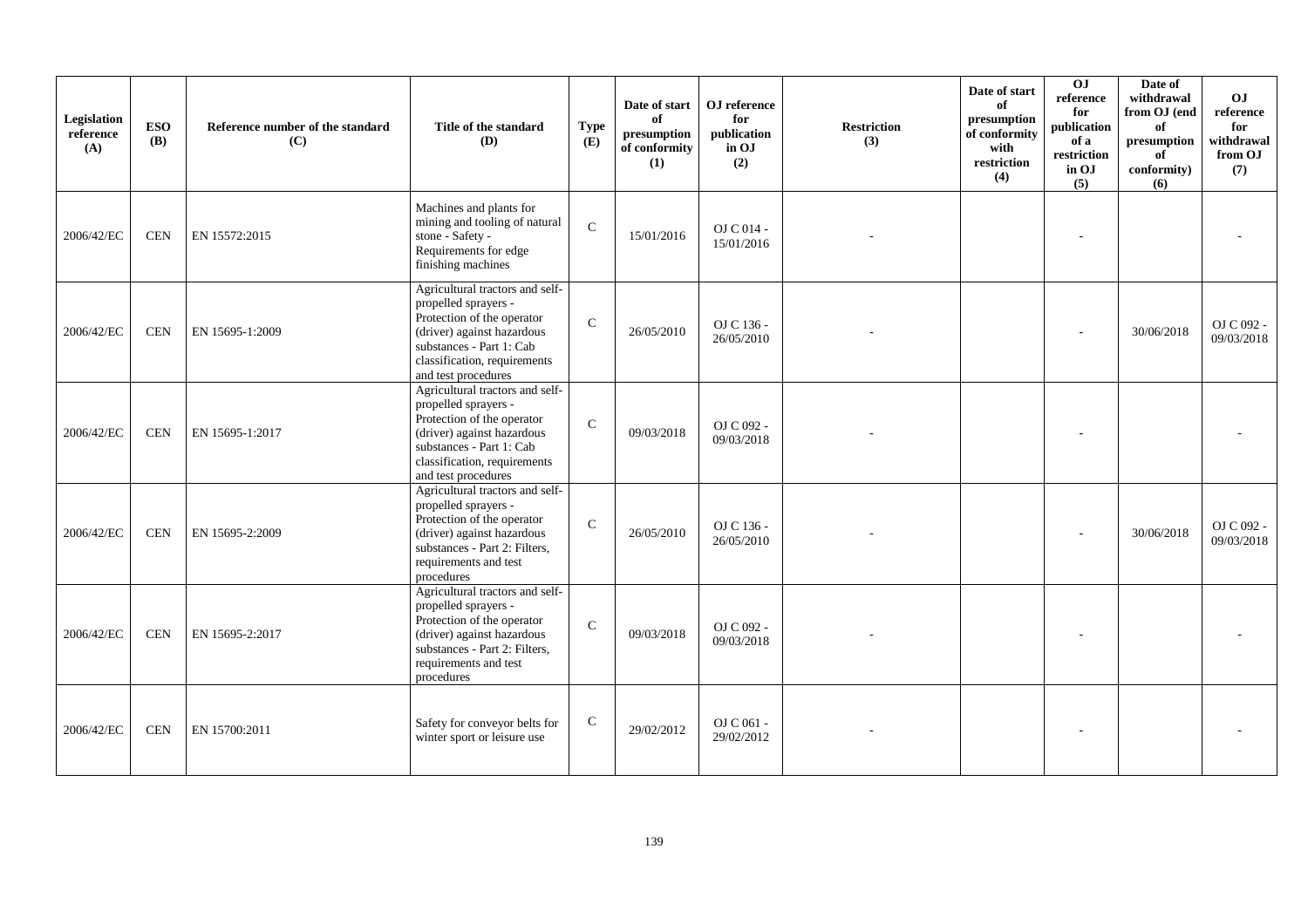| Legislation<br>reference<br>(A) | <b>ESO</b><br><b>(B)</b> | Reference number of the standard<br>(C) | Title of the standard<br><b>(D)</b>                                                                                                                                                                    | <b>Type</b><br>(E) | Date of start<br>of<br>presumption<br>of conformity<br>(1) | OJ reference<br>for<br>publication<br>in OJ<br>(2) | <b>Restriction</b><br>(3) | Date of start<br>of<br>presumption<br>of conformity<br>with<br>restriction<br>(4) | $\overline{0}$<br>reference<br>for<br>publication<br>of a<br>restriction<br>in OJ<br>(5) | Date of<br>withdrawal<br>from OJ (end<br>of<br>presumption<br>of<br>conformity)<br>(6) | OJ<br>reference<br>for<br>withdrawal<br>from OJ<br>(7) |
|---------------------------------|--------------------------|-----------------------------------------|--------------------------------------------------------------------------------------------------------------------------------------------------------------------------------------------------------|--------------------|------------------------------------------------------------|----------------------------------------------------|---------------------------|-----------------------------------------------------------------------------------|------------------------------------------------------------------------------------------|----------------------------------------------------------------------------------------|--------------------------------------------------------|
| 2006/42/EC                      | <b>CEN</b>               | EN ISO 15744:2008                       | Hand-held non-electric<br>power tools - Noise<br>measurement code -<br>Engineering method (grade<br>2) (ISO 15744:2002)                                                                                | $\mathcal{C}$      | 29/12/2009                                                 | OJ C 214 -<br>08/09/2009                           |                           |                                                                                   |                                                                                          |                                                                                        |                                                        |
| 2006/42/EC                      | <b>CEN</b>               | EN 15746-2:2010                         | Railway applications - Track<br>- Road-rail machines and<br>associated equipment - Part<br>2: General safety<br>requirements                                                                           | $\mathcal{C}$      | 20/10/2010                                                 | OJ C 284 -<br>20/10/2010                           |                           |                                                                                   |                                                                                          | 30/04/2012                                                                             | OJ C 061 -<br>29/02/2012                               |
| 2006/42/EC                      | <b>CEN</b>               | EN 15746-2:2010+A1:2011                 | Railway applications - Track<br>- Road-rail machines and<br>associated equipment - Part<br>2: General safety<br>requirements                                                                           | $\mathbf C$        | 29/02/2012                                                 | OJ C 061 -<br>29/02/2012                           |                           |                                                                                   |                                                                                          |                                                                                        |                                                        |
| 2006/42/EC                      | <b>CEN</b>               | EN 15774:2010                           | Food processing machinery -<br>Machines for processing<br>fresh and filled pasta<br>(tagliatelle, cannelloni,<br>ravioli, tortellini, orecchiette<br>and gnocchi) - Safety and<br>hygiene requirements | $\mathsf{C}$       | 08/04/2011                                                 | $OJ C 110 -$<br>08/04/2011                         |                           |                                                                                   |                                                                                          |                                                                                        |                                                        |
| 2006/42/EC                      | <b>CEN</b>               | EN 15811:2009                           | Agricultural machinery -<br>Guards for moving parts of<br>power transmission - Guard<br>opening with tool (ISO/TS<br>28923:2007 modified)                                                              | $\mathcal{C}$      | 29/12/2009                                                 | OJ C 309 -<br>18/12/2009                           |                           |                                                                                   |                                                                                          | 29/02/2016                                                                             | $OJ$ C 014 -<br>15/01/2016                             |
| 2006/42/EC                      | <b>CEN</b>               | EN 15811:2014                           | Agricultural machinery -<br>Fixed guards and interlocked<br>guards with or without guard<br>locking for moving<br>transmission parts (ISO/TS<br>28923:2012 modified)                                   | $\mathsf{C}$       | 15/01/2016                                                 | OJ C 014 -<br>15/01/2016                           |                           |                                                                                   |                                                                                          |                                                                                        |                                                        |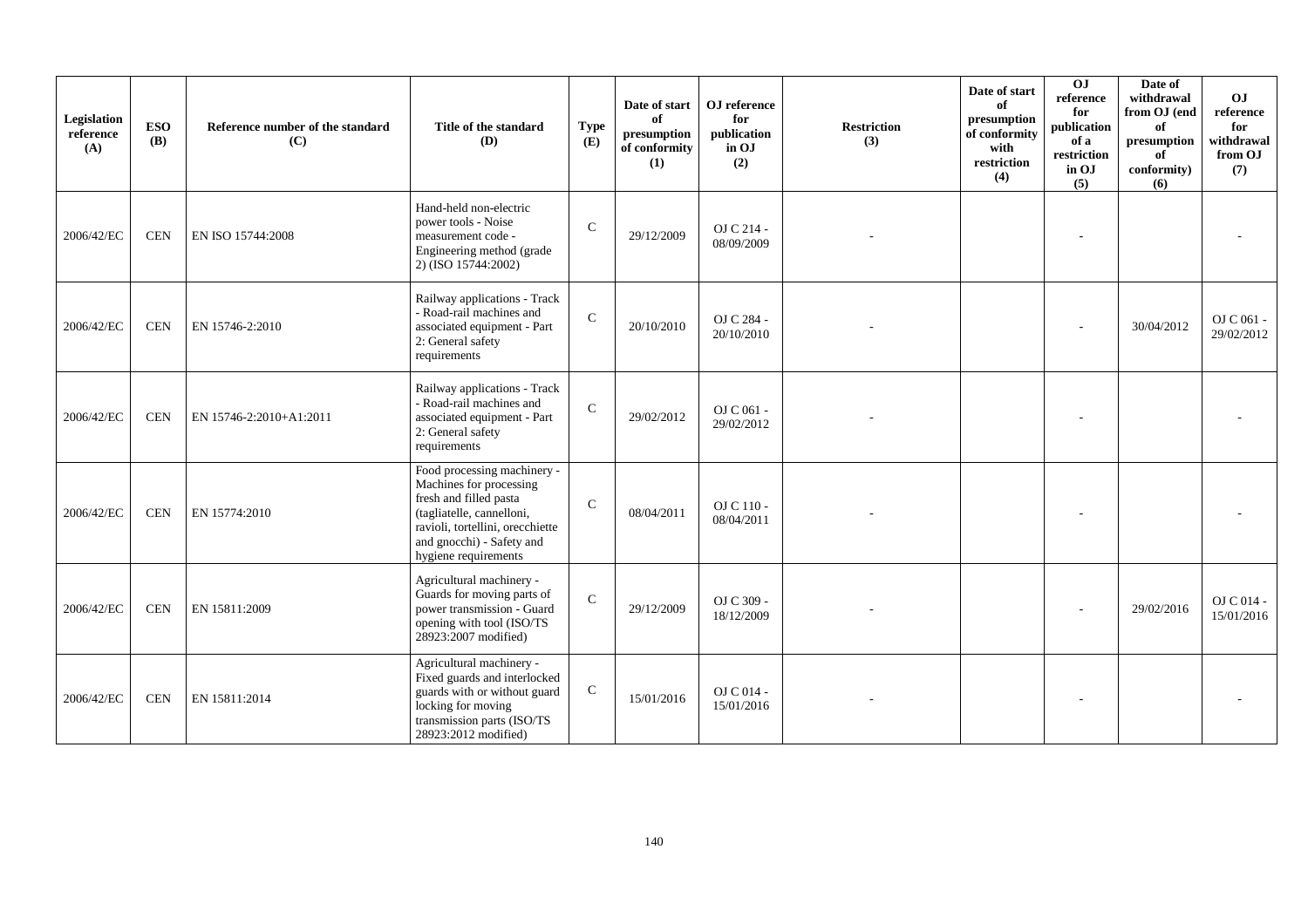| Legislation<br>reference<br>(A) | <b>ESO</b><br><b>(B)</b> | Reference number of the standard<br>(C) | Title of the standard<br>(D)                                                                                                   | <b>Type</b><br>(E) | Date of start<br>of<br>presumption<br>of conformity<br>(1) | OJ reference<br>for<br>publication<br>in OJ<br>(2) | <b>Restriction</b><br>(3) | Date of start<br>of<br>presumption<br>of conformity<br>with<br>restriction<br>(4) | 0J<br>reference<br>for<br>publication<br>of a<br>restriction<br>in OJ<br>(5) | Date of<br>withdrawal<br>from OJ (end<br>of<br>presumption<br>of<br>conformity)<br>(6) | O <sub>J</sub><br>reference<br>for<br>withdrawal<br>from OJ<br>(7) |
|---------------------------------|--------------------------|-----------------------------------------|--------------------------------------------------------------------------------------------------------------------------------|--------------------|------------------------------------------------------------|----------------------------------------------------|---------------------------|-----------------------------------------------------------------------------------|------------------------------------------------------------------------------|----------------------------------------------------------------------------------------|--------------------------------------------------------------------|
| 2006/42/EC                      | <b>CEN</b>               | EN 15830:2012                           | Rough-terrain variable reach<br>trucks - Visibility - Test<br>methods and verification                                         | $\mathbf C$        | 24/08/2012                                                 | OJ C 256 -<br>24/08/2012                           |                           |                                                                                   |                                                                              |                                                                                        |                                                                    |
| 2006/42/EC                      | <b>CEN</b>               | EN 15861:2012                           | Food processing machinery -<br>Smokehouses - Safety and<br>hygiene requirements                                                | $\mathbf C$        | 24/08/2012                                                 | OJ C 256 -<br>24/08/2012                           |                           |                                                                                   |                                                                              |                                                                                        |                                                                    |
| 2006/42/EC                      | <b>CEN</b>               | EN 15895:2011                           | Cartridge operated hand-held<br>tools - Safety requirements -<br>Fixing and hard marking<br>tools                              | ${\bf C}$          | 18/11/2011                                                 | OJ C 338 -<br>18/11/2011                           |                           |                                                                                   |                                                                              | 19/09/2020                                                                             | OJ L 286 -<br>07/11/2019                                           |
| 2006/42/EC                      | <b>CEN</b>               | EN 15895:2011+A1:2018                   | Cartridge operated hand-held<br>tools - Safety requirements -<br>Fixing and hard marking<br>tools                              | ${\bf C}$          | 19/03/2019                                                 | OJ L 075 -<br>19/03/2019                           |                           |                                                                                   |                                                                              |                                                                                        |                                                                    |
| 2006/42/EC                      | <b>CEN</b>               | EN 15949:2012                           | Safety of machinery - Safety<br>requirements for bar mills,<br>structural steel mills and wire<br>rod mills                    | ${\bf C}$          | 05/06/2012                                                 | OJ C 159 -<br>05/06/2012                           |                           |                                                                                   |                                                                              |                                                                                        |                                                                    |
| 2006/42/EC                      | <b>CEN</b>               | EN 15954-2:2013                         | Railway applications - Track<br>- Trailers and associated<br>equipment - Part 2: General<br>safety requirements                | ${\bf C}$          | 28/11/2013                                                 | OJ C 348 -<br>28/11/2013                           |                           |                                                                                   |                                                                              |                                                                                        |                                                                    |
| 2006/42/EC                      | <b>CEN</b>               | EN 15955-2:2013                         | Railway applications - Track<br>- Demountable machines and<br>associated equipment - Part<br>2: General safety<br>requirements | $\mathbf C$        | 28/11/2013                                                 | OJ C 348 -<br>28/11/2013                           |                           |                                                                                   |                                                                              |                                                                                        |                                                                    |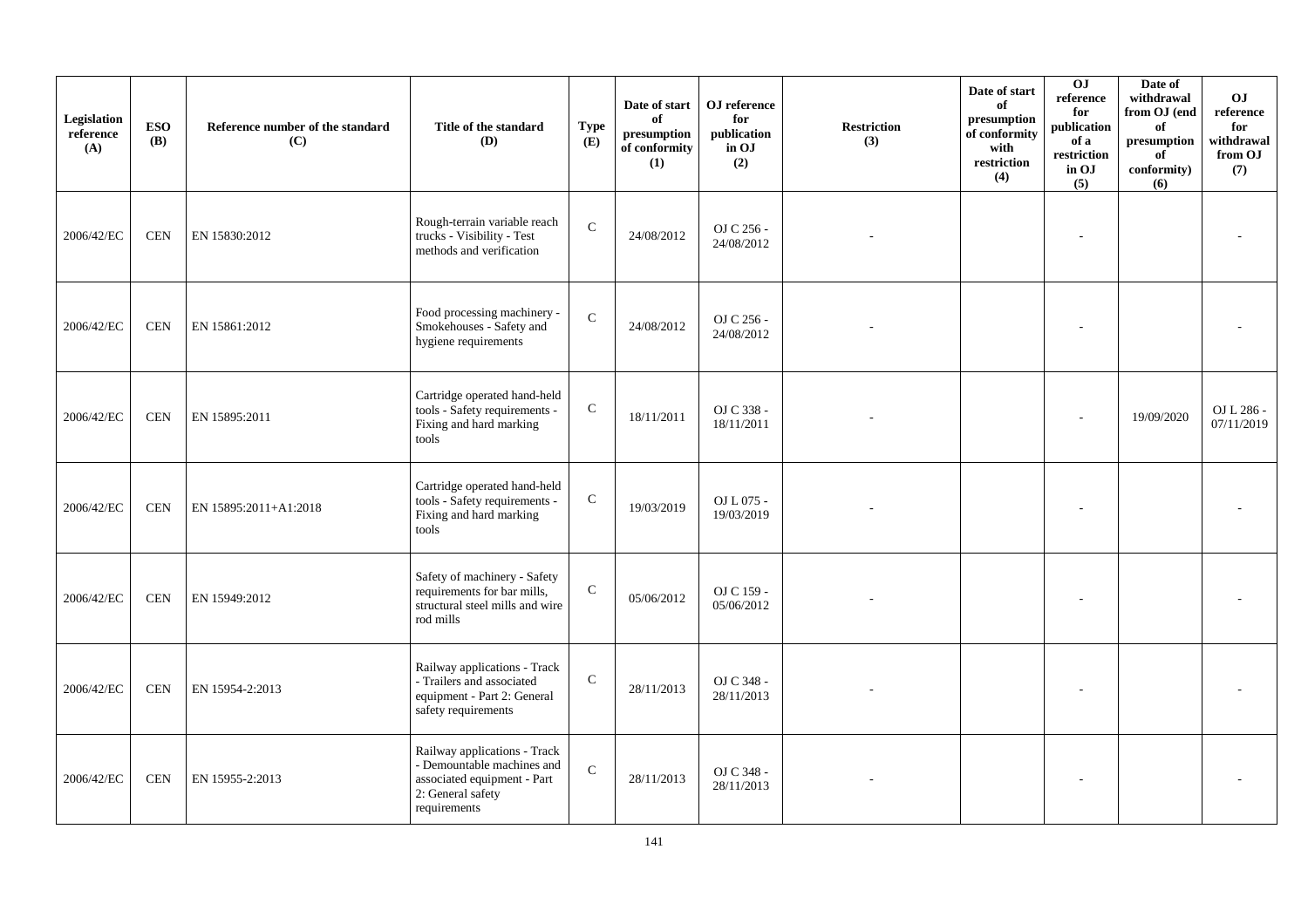| Legislation<br>reference<br>(A) | <b>ESO</b><br><b>(B)</b> | Reference number of the standard<br>(C) | Title of the standard<br>(D)                                                                                                                                                                                        | <b>Type</b><br>(E) | Date of start<br>of<br>presumption<br>of conformity<br>(1) | OJ reference<br>for<br>publication<br>in OJ<br>(2) | <b>Restriction</b><br>(3) | Date of start<br>of<br>presumption<br>of conformity<br>with<br>restriction<br>(4) | 0J<br>reference<br>for<br>publication<br>of a<br>restriction<br>in OJ<br>(5) | Date of<br>withdrawal<br>from OJ (end<br>of<br>presumption<br>of<br>conformity)<br>(6) | OJ<br>reference<br>for<br>withdrawal<br>from OJ<br>(7) |
|---------------------------------|--------------------------|-----------------------------------------|---------------------------------------------------------------------------------------------------------------------------------------------------------------------------------------------------------------------|--------------------|------------------------------------------------------------|----------------------------------------------------|---------------------------|-----------------------------------------------------------------------------------|------------------------------------------------------------------------------|----------------------------------------------------------------------------------------|--------------------------------------------------------|
| 2006/42/EC                      | <b>CEN</b>               | EN 15997:2011,<br>EN 15997:2011/AC:2012 | All terrain vehicles (ATVs -<br>Quads) - Safety requirements<br>and test methods                                                                                                                                    | $\mathbf C$        | 29/02/2012                                                 | OJ C 061 -<br>29/02/2012                           |                           |                                                                                   |                                                                              |                                                                                        |                                                        |
| 2006/42/EC                      | <b>CEN</b>               | EN 16005:2012,<br>EN 16005:2012/AC:2015 | Power operated pedestrian<br>doorsets - Safety in use -<br>Requirements and test<br>methods                                                                                                                         | $\mathbf C$        | 05/04/2013                                                 | OJ C 099 -<br>05/04/2013                           |                           |                                                                                   |                                                                              |                                                                                        |                                                        |
| 2006/42/EC                      | <b>CEN</b>               | EN 16029:2012                           | Ride-on, motorized vehicles<br>intended for the<br>transportation of persons and<br>not intended for use on<br>public roads - Single-track<br>two-wheel motor vehicles -<br>Safety requirements and test<br>methods | $\mathbf{C}$       | 24/08/2012                                                 | OJ C 256 -<br>24/08/2012                           |                           |                                                                                   |                                                                              |                                                                                        |                                                        |
| 2006/42/EC                      | <b>CEN</b>               | EN ISO 16089:2015                       | Machine tools - Safety -<br>Stationary grinding machines<br>(ISO 16089:2015)                                                                                                                                        | $\mathcal{C}$      | 13/05/2016                                                 | OJ C 173 -<br>13/05/2016                           |                           |                                                                                   |                                                                              |                                                                                        |                                                        |
| 2006/42/EC                      | <b>CEN</b>               | EN ISO 16092-1:2018                     | Machine tools safety -<br>Presses - Part 1: General<br>safety requirements (ISO<br>16092-1:2017)                                                                                                                    | $\mathbf C$        | 19/03/2019                                                 | OJ L 075 -<br>19/03/2019                           |                           |                                                                                   |                                                                              |                                                                                        |                                                        |
| 2006/42/EC                      | <b>CEN</b>               | EN ISO 16092-3:2018                     | Machine tools safety -<br>Presses - Part 3: Safety<br>requirements for hydraulic<br>presses (ISO 16092-3:2017)                                                                                                      | $\mathbf C$        | 19/03/2019                                                 | OJ L 075 -<br>19/03/2019                           |                           |                                                                                   |                                                                              |                                                                                        |                                                        |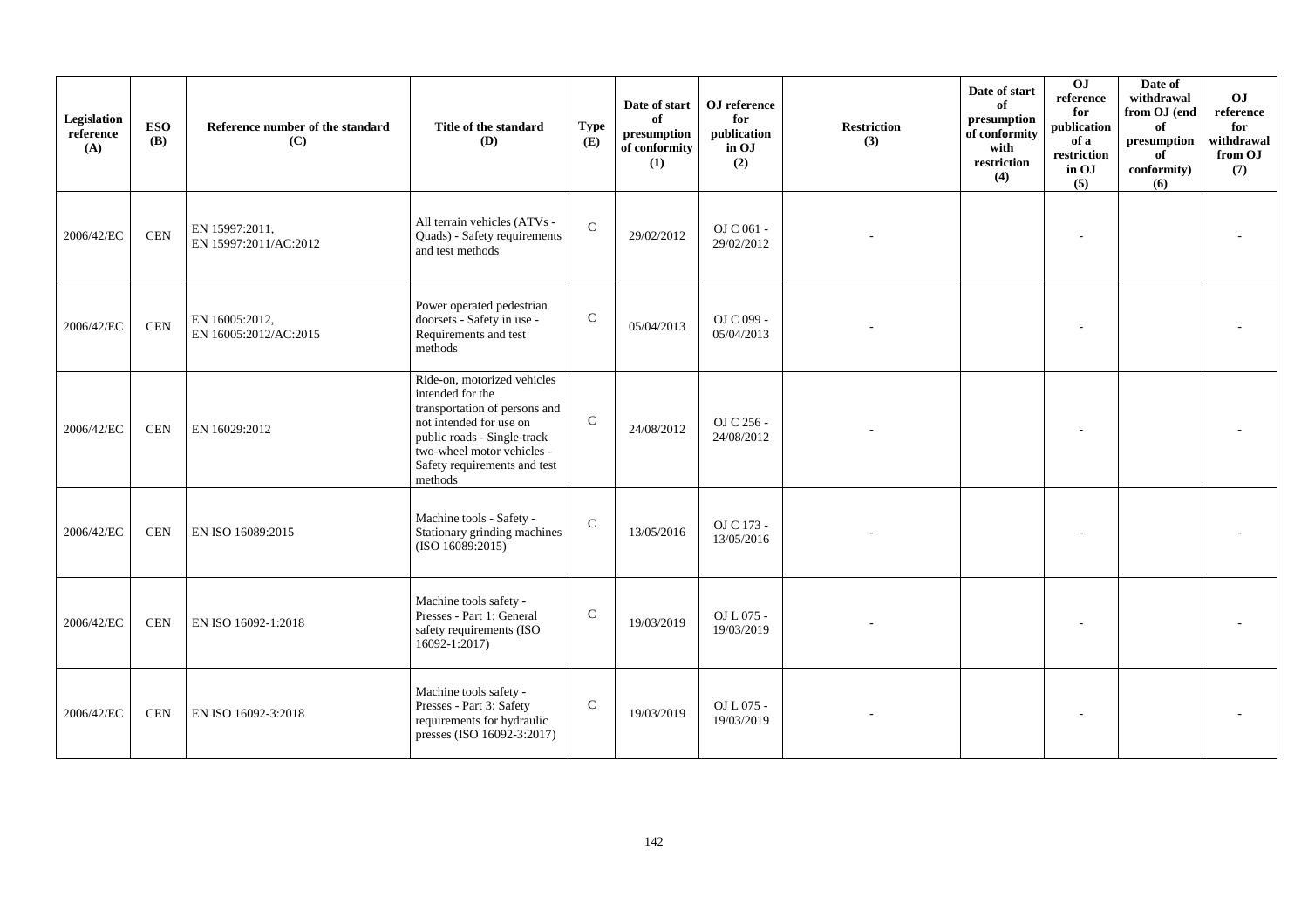| Legislation<br>reference<br>(A) | <b>ESO</b><br><b>(B)</b> | Reference number of the standard<br>(C) | Title of the standard<br>(D)                                                                                                                                                  | <b>Type</b><br>(E) | Date of start<br>of<br>presumption<br>of conformity<br>(1) | OJ reference<br>for<br>publication<br>in OJ<br>(2) | <b>Restriction</b><br>(3) | Date of start<br>of<br>presumption<br>of conformity<br>with<br>restriction<br>(4) | O <sub>J</sub><br>reference<br>for<br>publication<br>of a<br>restriction<br>in OJ<br>(5) | Date of<br>withdrawal<br>from OJ (end<br>of<br>presumption<br>of<br>conformity)<br>(6) | <b>OJ</b><br>reference<br>for<br>withdrawal<br>from OJ<br>(7) |
|---------------------------------|--------------------------|-----------------------------------------|-------------------------------------------------------------------------------------------------------------------------------------------------------------------------------|--------------------|------------------------------------------------------------|----------------------------------------------------|---------------------------|-----------------------------------------------------------------------------------|------------------------------------------------------------------------------------------|----------------------------------------------------------------------------------------|---------------------------------------------------------------|
| 2006/42/EC                      | <b>CEN</b>               | EN ISO 16093:2017                       | Machine tools - Safety -<br>Sawing machines for cold<br>metal (ISO 16093:2017)                                                                                                | $\mathsf{C}$       | 09/03/2018                                                 | OJ C 092 -<br>09/03/2018                           |                           |                                                                                   |                                                                                          |                                                                                        |                                                               |
| 2006/42/EC                      | <b>CEN</b>               | EN ISO 16119-1:2013                     | Agricultural and forestry<br>machinery - Environmental<br>requirements for sprayers -<br>Part 1: General (ISO 16119-<br>1:2013                                                | $\mathbf C$        | 28/11/2013                                                 | OJ C 348 -<br>28/11/2013                           |                           |                                                                                   |                                                                                          |                                                                                        |                                                               |
| 2006/42/EC                      | <b>CEN</b>               | EN ISO 16119-2:2013                     | Agricultural and forestry<br>machinery - Environmental<br>requirements for sprayers -<br>Part 2: Horizontal boom<br>sprayers (ISO 16119-2:2013,<br>Corrected version 2017-03) | $\mathbf C$        | 28/11/2013                                                 | OJ C 348 -<br>28/11/2013                           |                           |                                                                                   |                                                                                          |                                                                                        |                                                               |
| 2006/42/EC                      | <b>CEN</b>               | EN ISO 16119-3:2013                     | Agricultural and forestry<br>machinery - Environmental<br>requirements for sprayers -<br>Part 3: Sprayers for bush and<br>tree crops (ISO 16119-<br>3:2013)                   | $\mathbf C$        | 28/11/2013                                                 | OJ C 348 -<br>28/11/2013                           |                           |                                                                                   |                                                                                          |                                                                                        |                                                               |
| 2006/42/EC                      | <b>CEN</b>               | EN ISO 16119-4:2014                     | Agricultural and forestry<br>machinery - Environmental<br>requirements for sprayers -<br>Part 4: Fixed and semi-<br>mobile sprayers (ISO 16119-<br>4:2014)                    | $\mathbf C$        | 15/01/2016                                                 | OJ C 014 -<br>15/01/2016                           |                           |                                                                                   |                                                                                          |                                                                                        |                                                               |
| 2006/42/EC                      | <b>CEN</b>               | EN 16191:2014                           | Tunnelling machinery -<br>Safety requirements                                                                                                                                 | $\mathsf{C}$       | 13/02/2015                                                 | OJ C 054 -<br>13/02/2015                           |                           |                                                                                   |                                                                                          |                                                                                        |                                                               |
| 2006/42/EC                      | <b>CEN</b>               | EN 16203:2014                           | Safety of Industrial Trucks -<br>Dynamic tests for<br>verification of lateral<br>stability - Counterbalanced<br>Trucks                                                        | $\mathcal{C}$      | 13/02/2015                                                 | OJ C 054 -<br>13/02/2015                           |                           |                                                                                   |                                                                                          |                                                                                        |                                                               |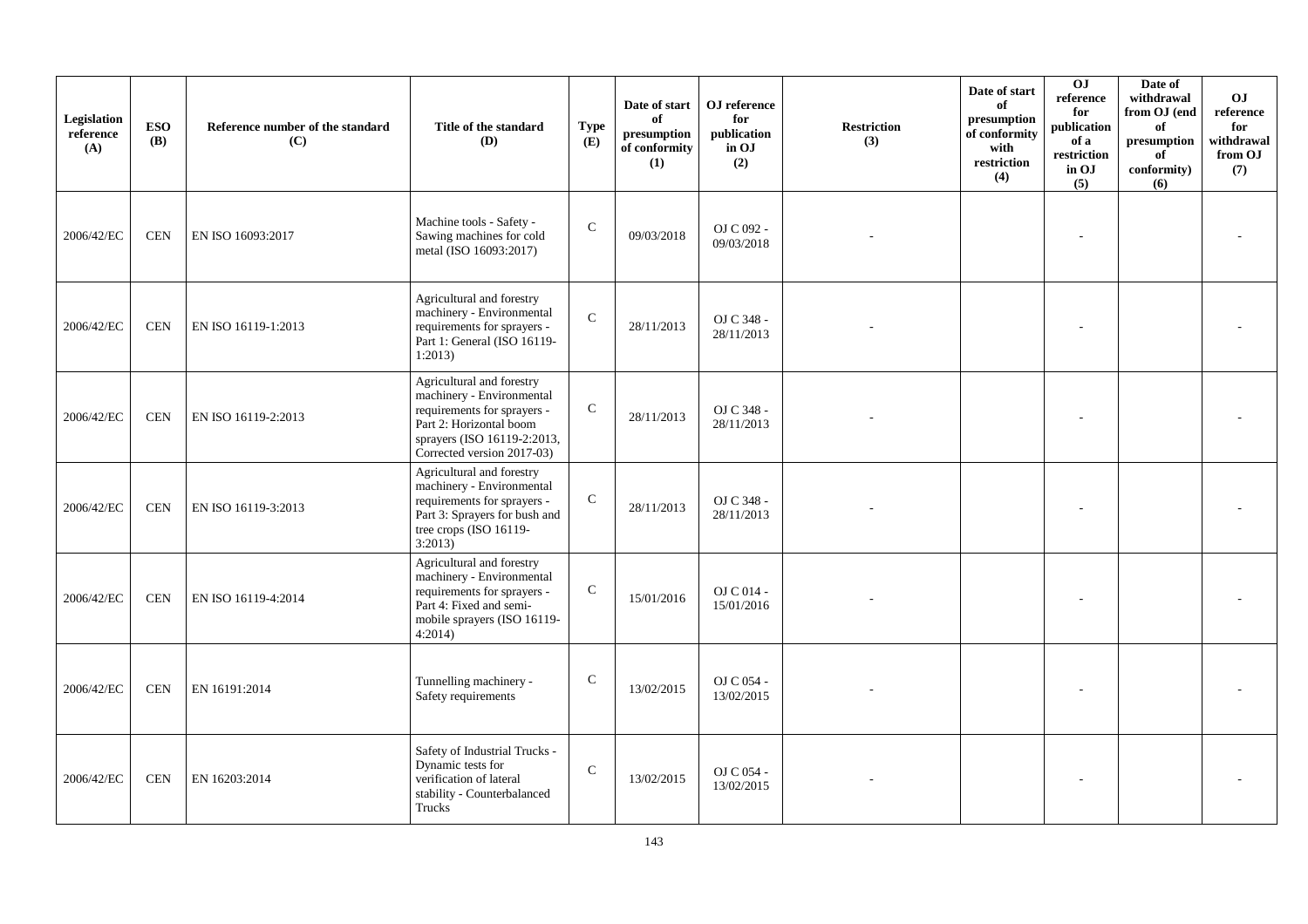| Legislation<br>reference<br>(A) | <b>ESO</b><br><b>(B)</b> | Reference number of the standard<br>(C) | Title of the standard<br>(D)                                                                                                                    | <b>Type</b><br>(E) | Date of start<br>of<br>$\mathbf{presumption}% \label{fig:ex1}%$<br>of conformity<br>(1) | OJ reference<br>for<br>publication<br>in OJ<br>(2) | <b>Restriction</b><br>(3) | Date of start<br>of<br>presumption<br>of conformity<br>with<br>restriction<br>(4) | 0J<br>reference<br>for<br>publication<br>of a<br>restriction<br>in OJ<br>(5) | Date of<br>withdrawal<br>from OJ (end<br>of<br>presumption<br>of<br>conformity)<br>(6) | <b>OJ</b><br>reference<br>for<br>withdrawal<br>from OJ<br>(7) |
|---------------------------------|--------------------------|-----------------------------------------|-------------------------------------------------------------------------------------------------------------------------------------------------|--------------------|-----------------------------------------------------------------------------------------|----------------------------------------------------|---------------------------|-----------------------------------------------------------------------------------|------------------------------------------------------------------------------|----------------------------------------------------------------------------------------|---------------------------------------------------------------|
| 2006/42/EC                      | <b>CEN</b>               | EN 16228-1:2014                         | Drilling and foundation<br>equipment - Safety - Part 1:<br>Common requirements                                                                  | $\mathbf C$        | 13/02/2015                                                                              | OJ C 054 -<br>13/02/2015                           |                           |                                                                                   |                                                                              |                                                                                        |                                                               |
| 2006/42/EC                      | <b>CEN</b>               | EN 16228-2:2014                         | Drilling and foundation<br>equipment - Safety - Part 2:<br>Mobile drill rigs for civil and<br>geotechnical engineering,<br>quarrying and mining | $\mathbf C$        | 13/02/2015                                                                              | OJ C 054 -<br>13/02/2015                           |                           |                                                                                   |                                                                              |                                                                                        |                                                               |
| 2006/42/EC                      | <b>CEN</b>               | EN 16228-3:2014                         | Drilling and foundation<br>equipment - Safety - Part 3:<br>Horizontal directional<br>drilling equipment (HDD)                                   | $\mathbf C$        | 13/02/2015                                                                              | OJ C 054 -<br>13/02/2015                           |                           |                                                                                   |                                                                              |                                                                                        |                                                               |
| 2006/42/EC                      | <b>CEN</b>               | EN 16228-4:2014                         | Drilling and foundation<br>equipment - Safety - Part 4:<br>Foundation equipment                                                                 | $\mathsf{C}$       | 13/02/2015                                                                              | OJ C 054 -<br>13/02/2015                           |                           |                                                                                   |                                                                              |                                                                                        |                                                               |
| 2006/42/EC                      | <b>CEN</b>               | EN 16228-5:2014                         | Drilling and foundation<br>equipment - Safety - Part 5:<br>Diaphragm walling<br>equipment                                                       | $\mathbf C$        | 13/02/2015                                                                              | OJ C 054 -<br>13/02/2015                           |                           |                                                                                   |                                                                              |                                                                                        |                                                               |
| 2006/42/EC                      | <b>CEN</b>               | EN 16228-6:2014                         | Drilling and foundation<br>equipment - Safety - Part 6:<br>Jetting, grouting and<br>injection equipment                                         | ${\bf C}$          | 13/02/2015                                                                              | OJ C 054 -<br>13/02/2015                           |                           |                                                                                   |                                                                              |                                                                                        |                                                               |
| 2006/42/EC                      | <b>CEN</b>               | EN 16228-7:2014                         | Drilling and foundation<br>equipment - Safety - Part 7:<br>Interchangeable auxiliary<br>equipment                                               | ${\bf C}$          | 13/02/2015                                                                              | OJ C 054 -<br>13/02/2015                           |                           |                                                                                   |                                                                              |                                                                                        |                                                               |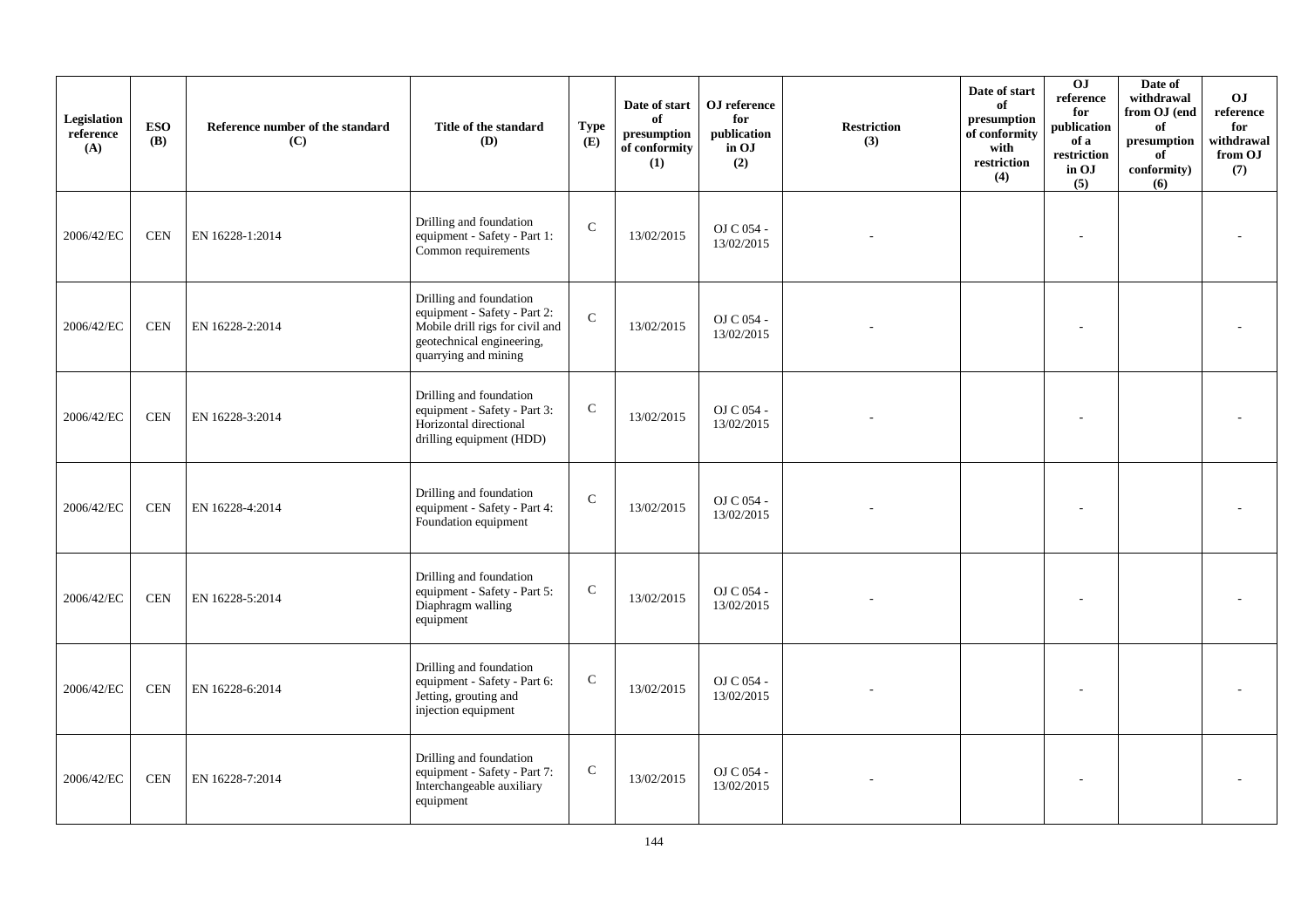| Legislation<br>reference<br>(A) | <b>ESO</b><br><b>(B)</b> | Reference number of the standard<br>(C) | Title of the standard<br>(D)                                                                                                                                                        | <b>Type</b><br>(E) | Date of start<br>of<br>presumption<br>of conformity<br>(1) | OJ reference<br>for<br>publication<br>in OJ<br>(2) | <b>Restriction</b><br>(3) | Date of start<br>of<br>presumption<br>of conformity<br>with<br>restriction<br>(4) | $\overline{0}$<br>reference<br>for<br>publication<br>of a<br>restriction<br>in OJ<br>(5) | Date of<br>withdrawal<br>from OJ (end<br>of<br>presumption<br>of<br>conformity)<br>(6) | OJ<br>reference<br>for<br>withdrawal<br>from OJ<br>(7) |
|---------------------------------|--------------------------|-----------------------------------------|-------------------------------------------------------------------------------------------------------------------------------------------------------------------------------------|--------------------|------------------------------------------------------------|----------------------------------------------------|---------------------------|-----------------------------------------------------------------------------------|------------------------------------------------------------------------------------------|----------------------------------------------------------------------------------------|--------------------------------------------------------|
| 2006/42/EC                      | <b>CEN</b>               | EN 16230-1:2013                         | Leisure karts - Part 1: Safety<br>requirements and test<br>methods for karts                                                                                                        | $\mathbf{C}$       | 28/11/2013                                                 | OJ C 348 -<br>28/11/2013                           |                           |                                                                                   |                                                                                          | 29/02/2016                                                                             | OJ C 014 -<br>15/01/2016                               |
| 2006/42/EC                      | <b>CEN</b>               | EN 16230-1:2013+A1:2014                 | Leisure karts - Part 1: Safety<br>requirements and test<br>methods for karts                                                                                                        | $\mathcal{C}$      | 15/01/2016                                                 | OJ C 014 -<br>15/01/2016                           |                           |                                                                                   |                                                                                          |                                                                                        |                                                        |
| 2006/42/EC                      | <b>CEN</b>               | EN ISO 16230-1:2015                     | Agricultural machinery and<br>tractors - Safety of higher<br>voltage electrical and<br>electronic components and<br>systems - Part 1: General<br>requirements (ISO 16230-<br>1:2015 | $\mathbf{C}$       | 15/01/2016                                                 | OJ C 014 -<br>15/01/2016                           |                           |                                                                                   |                                                                                          |                                                                                        |                                                        |
| 2006/42/EC                      | <b>CEN</b>               | EN ISO 16231-1:2013                     | Self-propelled agricultural<br>machinery - Assessment of<br>stability - Part 1: Principles<br>(ISO 16231-1:2013)                                                                    | $\mathbf C$        | 28/11/2013                                                 | OJ C 348 -<br>28/11/2013                           |                           |                                                                                   |                                                                                          |                                                                                        |                                                        |
| 2006/42/EC                      | <b>CEN</b>               | EN ISO 16231-2:2015                     | Self-propelled agricultural<br>machinery - Assessment of<br>stability - Part 2:<br>Determination of static<br>stability and test procedures<br>(ISO 16231-2:2015)                   | $\mathbf{C}$       | 15/01/2016                                                 | OJ C 014 -<br>15/01/2016                           |                           |                                                                                   |                                                                                          |                                                                                        |                                                        |
| 2006/42/EC                      | <b>CEN</b>               | EN 16246:2012                           | Agricultural machinery -<br>Backhoes - Safety                                                                                                                                       | $\mathbf C$        | 05/04/2013                                                 | OJ C 099 -<br>05/04/2013                           |                           |                                                                                   |                                                                                          |                                                                                        |                                                        |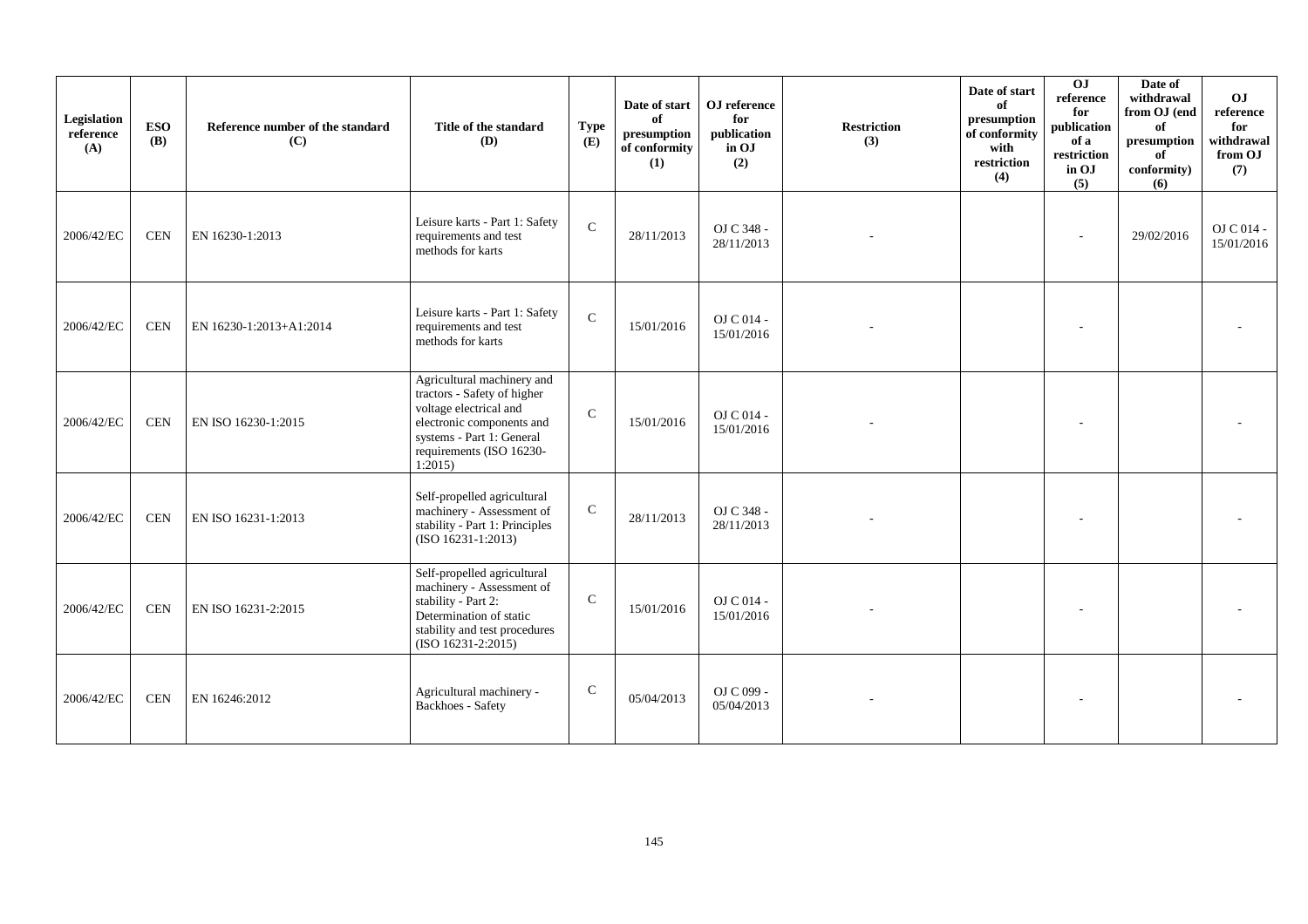| Legislation<br>reference<br>(A) | <b>ESO</b><br><b>(B)</b> | Reference number of the standard<br>(C) | Title of the standard<br>(D)                                                                                                                                                                                                            | <b>Type</b><br>(E) | Date of start<br>of<br>presumption<br>of conformity<br>(1) | OJ reference<br>for<br>publication<br>in OJ<br>(2) | <b>Restriction</b><br>(3) | Date of start<br>of<br>presumption<br>of conformity<br>with<br>restriction<br>(4) | OJ<br>reference<br>for<br>publication<br>of a<br>restriction<br>in OJ<br>(5) | Date of<br>withdrawal<br>from OJ (end<br>of<br>presumption<br>of<br>conformity)<br>(6) | OJ<br>reference<br>for<br>withdrawal<br>from OJ<br>(7) |
|---------------------------------|--------------------------|-----------------------------------------|-----------------------------------------------------------------------------------------------------------------------------------------------------------------------------------------------------------------------------------------|--------------------|------------------------------------------------------------|----------------------------------------------------|---------------------------|-----------------------------------------------------------------------------------|------------------------------------------------------------------------------|----------------------------------------------------------------------------------------|--------------------------------------------------------|
| 2006/42/EC                      | <b>CEN</b>               | EN 16252:2012                           | Machines for compacting<br>waste materials or recyclable<br>fractions - Horizontal baling<br>presses - Safety requirements                                                                                                              | ${\bf C}$          | 05/04/2013                                                 | OJ C 099 -<br>05/04/2013                           |                           |                                                                                   |                                                                              |                                                                                        |                                                        |
| 2006/42/EC                      | <b>CEN</b>               | EN 16307-1:2013                         | Industrial trucks - Safety<br>requirements and verification<br>- Part 1: Supplementary<br>requirements for self-<br>propelled industrial trucks,<br>other than driverless trucks,<br>variable-reach trucks and<br>burden-carrier trucks | $\mathbf C$        | 05/04/2013                                                 | OJ C 099 -<br>05/04/2013                           |                           |                                                                                   |                                                                              | 29/02/2016                                                                             | $OJ$ C 014 -<br>15/01/2016                             |
| 2006/42/EC                      | <b>CEN</b>               | EN 16307-1:2013+A1:2015                 | Industrial trucks - Safety<br>requirements and verification<br>- Part 1: Supplementary<br>requirements for self-<br>propelled industrial trucks,<br>other than driverless trucks,<br>variable-reach trucks and<br>burden-carrier trucks | $\mathcal{C}$      | 15/01/2016                                                 | OJ C 014 -<br>15/01/2016                           |                           |                                                                                   |                                                                              |                                                                                        |                                                        |
| 2006/42/EC                      | <b>CEN</b>               | EN 16307-5:2013                         | Industrial trucks - Safety<br>requirements and verification<br>- Part 5: Supplementary<br>requirements for pedestrian-<br>propelled trucks                                                                                              | $\mathbf{C}$       | 11/07/2014                                                 | OJ C 220 -<br>11/07/2014                           |                           |                                                                                   |                                                                              |                                                                                        |                                                        |
| 2006/42/EC                      | <b>CEN</b>               | EN 16307-6:2014                         | Industrial trucks - Safety<br>requirements and verification<br>- Part 6: Supplementary<br>requirements for burden and<br>personnel carriers                                                                                             | $\mathbf C$        | 11/07/2014                                                 | OJ C 220 -<br>11/07/2014                           |                           |                                                                                   |                                                                              |                                                                                        |                                                        |
| 2006/42/EC                      | <b>CEN</b>               | EN 16327:2014                           | Fire-fighting - Positive-<br>pressure proportioning<br>systems (PPPS) and<br>compressed-air foam systems<br>(CAFS)                                                                                                                      | $\mathbf C$        | 11/07/2014                                                 | OJ C 220 -<br>11/07/2014                           |                           |                                                                                   |                                                                              |                                                                                        |                                                        |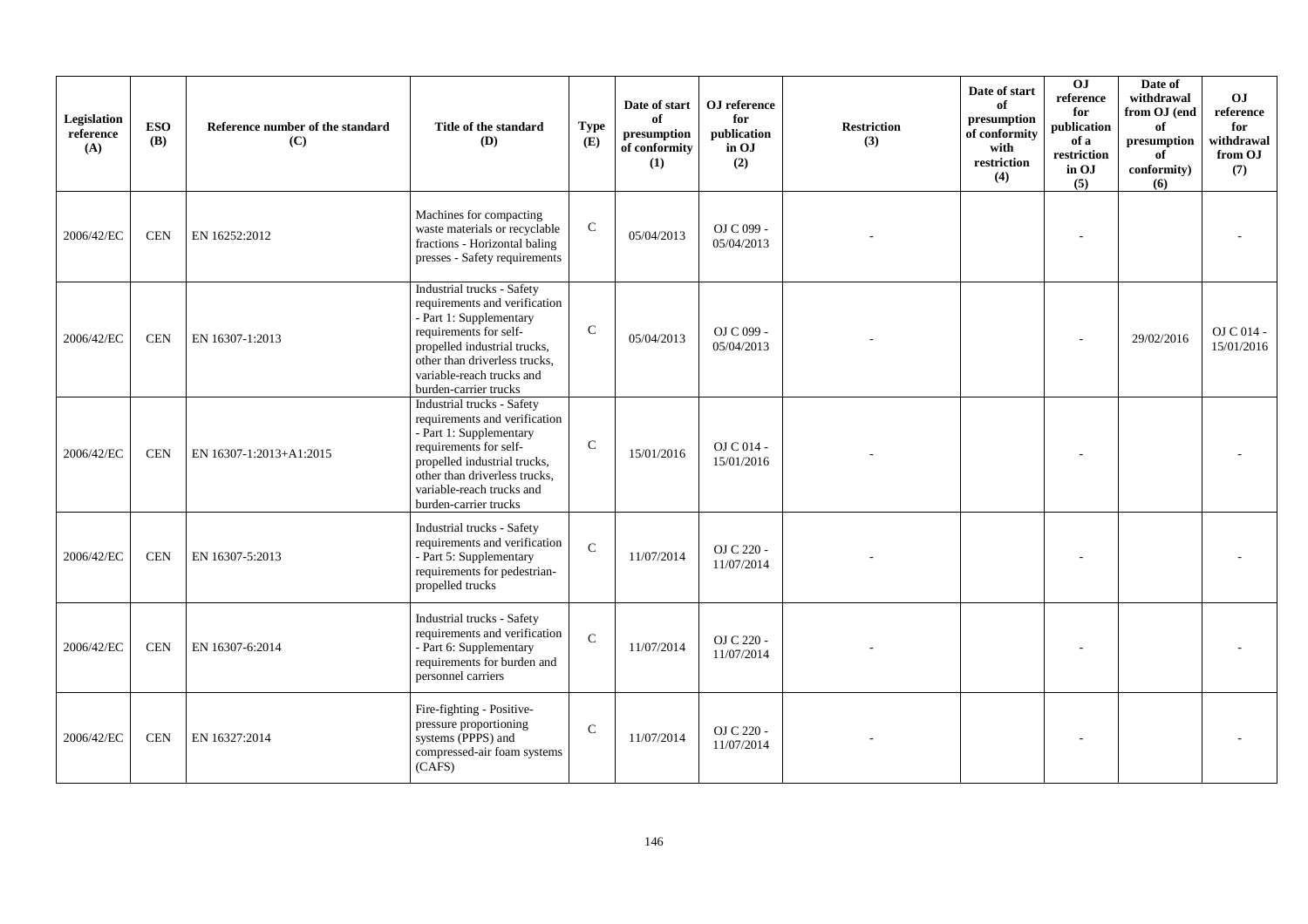| Legislation<br>reference<br>(A) | <b>ESO</b><br><b>(B)</b> | Reference number of the standard<br>(C) | Title of the standard<br>(D)                                                                                                                                                                                           | <b>Type</b><br>(E) | Date of start<br>of<br>presumption<br>of conformity<br>(1) | OJ reference<br>for<br>publication<br>in OJ<br>(2) | <b>Restriction</b><br>(3) | Date of start<br>of<br>presumption<br>of conformity<br>with<br>restriction<br>(4) | OJ<br>reference<br>for<br>publication<br>of a<br>restriction<br>in OJ<br>(5) | Date of<br>withdrawal<br>from OJ (end<br>of<br>presumption<br>of<br>conformity)<br>(6) | OJ<br>reference<br>for<br>withdrawal<br>from OJ<br>(7) |
|---------------------------------|--------------------------|-----------------------------------------|------------------------------------------------------------------------------------------------------------------------------------------------------------------------------------------------------------------------|--------------------|------------------------------------------------------------|----------------------------------------------------|---------------------------|-----------------------------------------------------------------------------------|------------------------------------------------------------------------------|----------------------------------------------------------------------------------------|--------------------------------------------------------|
| 2006/42/EC                      | <b>CEN</b>               | EN 16474:2015                           | Plastics and rubber machines<br>- Tyre curing machines -<br>Safety requirements                                                                                                                                        | $\mathbf{C}$       | 15/01/2016                                                 | OJ C 014 -<br>15/01/2016                           |                           |                                                                                   |                                                                              |                                                                                        |                                                        |
| 2006/42/EC                      | <b>CEN</b>               | EN 16486:2014                           | Machines for compacting<br>waste materials or recyclable<br>fractions - Compactors -<br>Safety requirements                                                                                                            | ${\bf C}$          | 15/01/2016                                                 | OJ C 014 -<br>15/01/2016                           |                           |                                                                                   |                                                                              |                                                                                        |                                                        |
| 2006/42/EC                      | <b>CEN</b>               | EN 16500:2014                           | Machines for compacting<br>waste materials or recyclable<br>fractions - Vertical baling<br>presses - Safety requirements                                                                                               | ${\bf C}$          | 15/01/2016                                                 | OJ C 014 -<br>15/01/2016                           |                           |                                                                                   |                                                                              |                                                                                        |                                                        |
| 2006/42/EC                      | <b>CEN</b>               | EN 16590-3:2014                         | Tractors and machinery for<br>agriculture and forestry -<br>Safety-related parts of<br>control systems - Part 3:<br>Series development,<br>hardware and software (ISO<br>25119-3:2010 modified)                        | $\mathcal{C}$      | 13/02/2015                                                 | OJ C 054 -<br>13/02/2015                           |                           |                                                                                   |                                                                              |                                                                                        |                                                        |
| 2006/42/EC                      | <b>CEN</b>               | EN 16590-4:2014                         | Tractors and machinery for<br>agriculture and forestry -<br>Safety-related parts of<br>control systems - Part 4:<br>Production, operation,<br>modification and supporting<br>processes (ISO 25119-<br>4:2010 modified) | $\mathbf C$        | 13/02/2015                                                 | OJ C 054 -<br>13/02/2015                           |                           |                                                                                   |                                                                              |                                                                                        |                                                        |
| 2006/42/EC                      | <b>CEN</b>               | EN 16712-4:2018                         | Portable equipment for<br>projecting extinguishing<br>agents supplied by<br>firefighting pumps - Portable<br>foam equipment - Part 4:<br>High expansion foam<br>generators PN16                                        | $\mathcal{C}$      | 02/04/2020                                                 | OJ L 102 -<br>02/04/2020                           |                           |                                                                                   |                                                                              |                                                                                        |                                                        |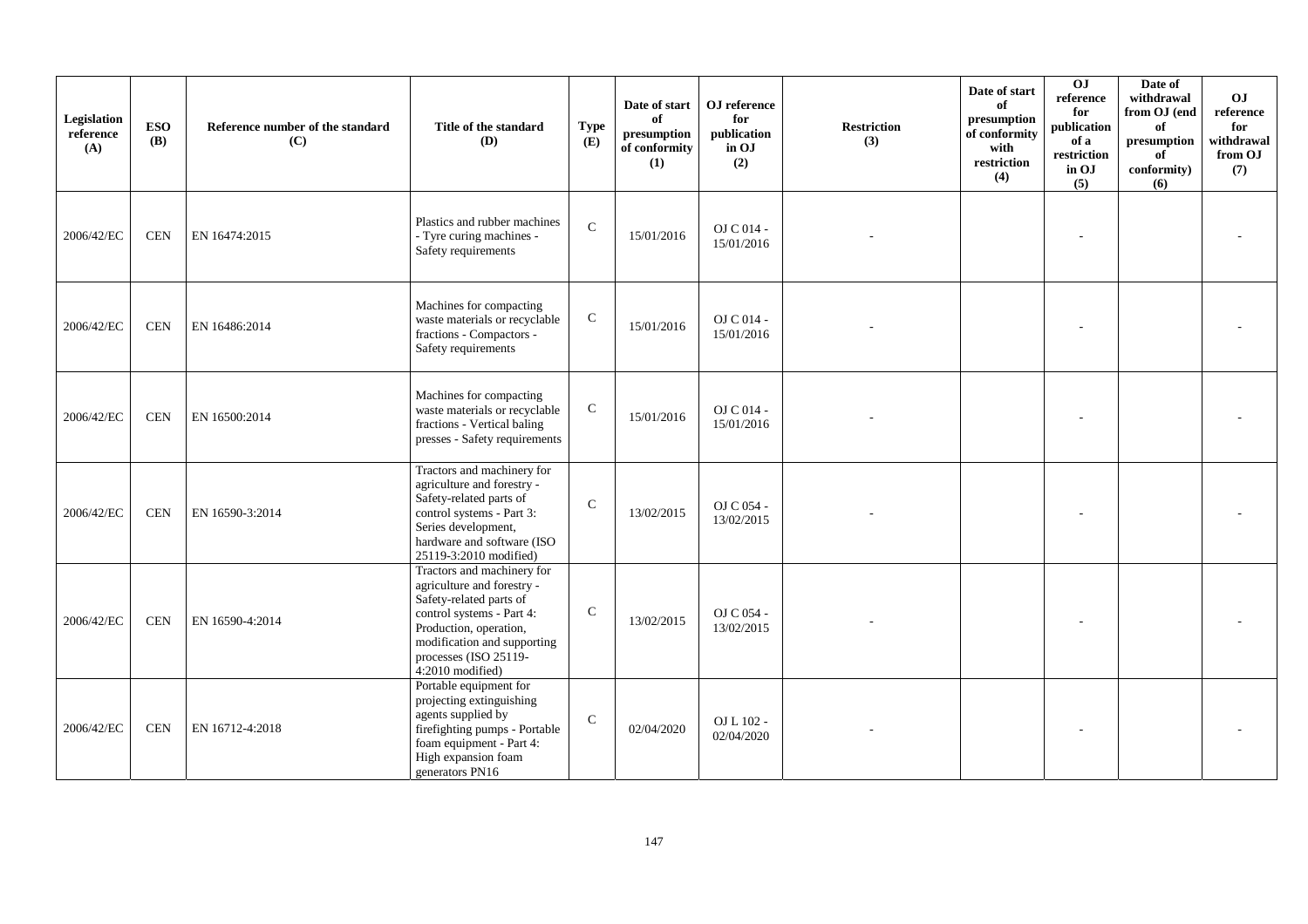| Legislation<br>reference<br>(A) | <b>ESO</b><br><b>(B)</b> | Reference number of the standard<br>(C) | Title of the standard<br>(D)                                                                                                | <b>Type</b><br>(E) | Date of start<br>of<br>presumption<br>of conformity<br>(1) | OJ reference<br>for<br>publication<br>in OJ<br>(2) | <b>Restriction</b><br>(3) | Date of start<br>of<br>presumption<br>of conformity<br>with<br>restriction<br>(4) | 0J<br>reference<br>for<br>publication<br>of a<br>restriction<br>in OJ<br>(5) | Date of<br>withdrawal<br>from OJ (end<br>of<br>$\bf{presumption}$<br>of<br>conformity)<br>(6) | OJ<br>$\rm reference$<br>for<br>withdrawal<br>from OJ<br>(7) |
|---------------------------------|--------------------------|-----------------------------------------|-----------------------------------------------------------------------------------------------------------------------------|--------------------|------------------------------------------------------------|----------------------------------------------------|---------------------------|-----------------------------------------------------------------------------------|------------------------------------------------------------------------------|-----------------------------------------------------------------------------------------------|--------------------------------------------------------------|
| 2006/42/EC                      | <b>CEN</b>               | EN 16719:2018                           | Transport platforms                                                                                                         | ${\bf C}$          | 19/03/2019                                                 | OJ L 075 -<br>19/03/2019                           |                           |                                                                                   |                                                                              |                                                                                               |                                                              |
| 2006/42/EC                      | <b>CEN</b>               | EN 16743:2016                           | Food processing machinery -<br>Automatic industrial slicing<br>machines - Safety and<br>hygiene requirements                | ${\bf C}$          | 09/09/2016                                                 | OJ C 332 -<br>09/09/2016                           |                           |                                                                                   |                                                                              |                                                                                               |                                                              |
| 2006/42/EC                      | <b>CEN</b>               | EN 16770:2018                           | Safety of woodworking<br>machines - Chip and dust<br>extraction systems for indoor<br>installation - Safety<br>requirements | $\mathsf{C}$       | 02/04/2020                                                 | OJ L 102 -<br>02/04/2020                           |                           |                                                                                   |                                                                              |                                                                                               |                                                              |
| 2006/42/EC                      | <b>CEN</b>               | EN 16774:2016                           | Safety of machinery - Safety<br>requirements for steel<br>converter and associated<br>equipment                             | $\mathbf C$        | 09/09/2016                                                 | OJ C 332 -<br>09/09/2016                           |                           |                                                                                   |                                                                              |                                                                                               |                                                              |
| 2006/42/EC                      | <b>CEN</b>               | EN 16851:2017                           | Cranes - Light crane systems                                                                                                | $\mathbf C$        | 09/06/2017                                                 | OJ C 183 -<br>09/06/2017                           |                           |                                                                                   |                                                                              |                                                                                               |                                                              |
| 2006/42/EC                      | <b>CEN</b>               | EN 16952:2018                           | Agricultural machinery -<br>Rough-terrain Work<br>Platforms for Orchard's<br>operations (WPO) - Safety                      | $\mathsf{C}$       | 19/03/2019                                                 | OJ L 075 -<br>19/03/2019                           |                           |                                                                                   |                                                                              |                                                                                               |                                                              |
| 2006/42/EC                      | <b>CEN</b>               | EN 16985:2018                           | Spray booths for organic<br>coating material - Safety<br>requirements                                                       | $\mathsf{C}$       | 02/04/2020                                                 | OJ L 102 -<br>02/04/2020                           |                           |                                                                                   |                                                                              |                                                                                               |                                                              |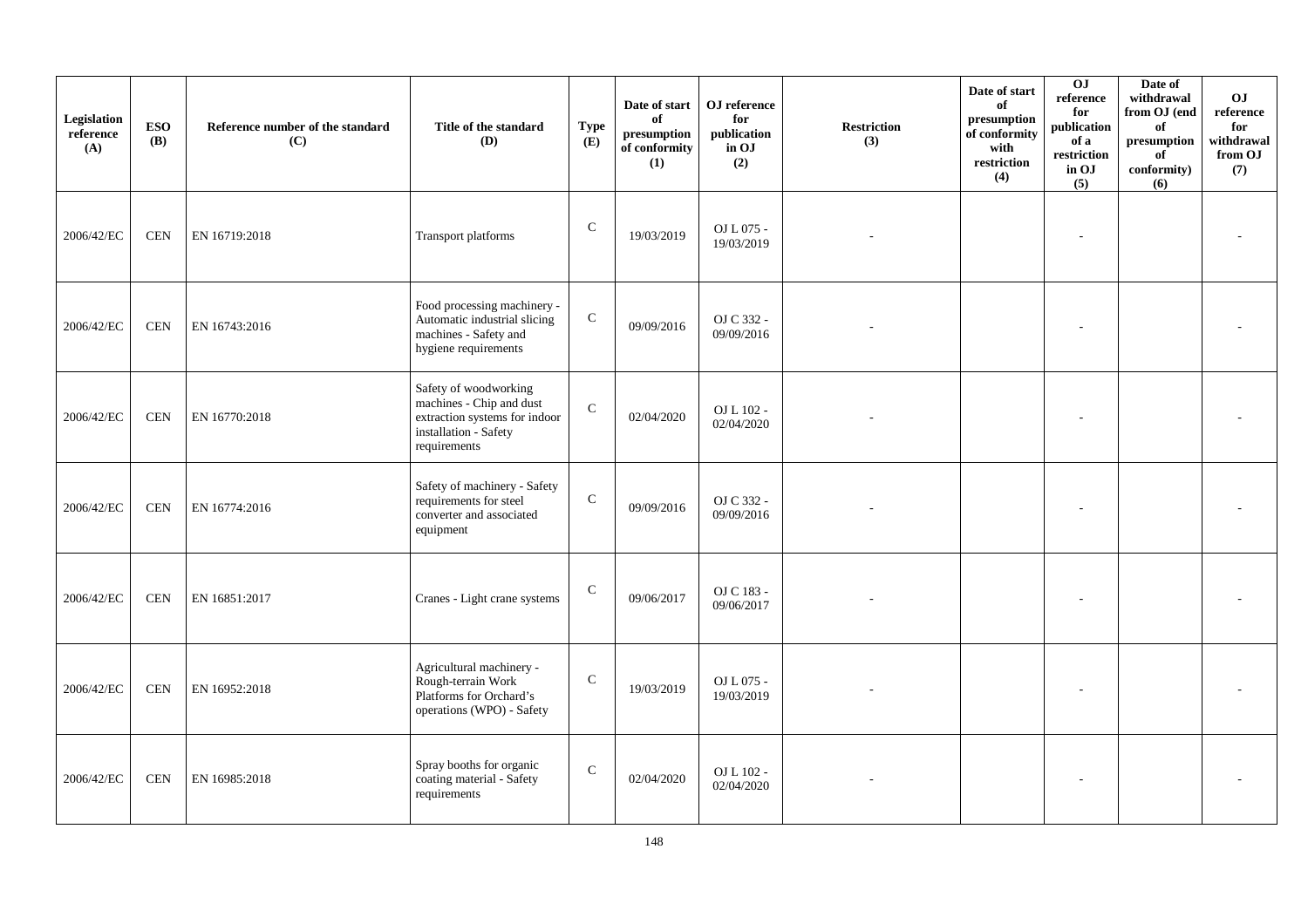| Legislation<br>reference<br>(A) | <b>ESO</b><br><b>(B)</b> | Reference number of the standard<br>(C) | Title of the standard<br><b>(D)</b>                                                                                                                          | <b>Type</b><br>(E) | Date of start<br>of<br>presumption<br>of conformity<br>(1) | OJ reference<br>for<br>publication<br>in OJ<br>(2) | <b>Restriction</b><br>(3)                                                                                                                                                                                 | Date of start<br>of<br>presumption<br>of conformity<br>with<br>restriction<br>(4) | O <sub>J</sub><br>reference<br>for<br>publication<br>of a<br>restriction<br>in OJ<br>(5) | Date of<br>withdrawal<br>from OJ (end<br>of<br>presumption<br>of<br>conformity)<br>(6) | OJ<br>reference<br>for<br>withdrawal<br>from OJ<br>(7) |
|---------------------------------|--------------------------|-----------------------------------------|--------------------------------------------------------------------------------------------------------------------------------------------------------------|--------------------|------------------------------------------------------------|----------------------------------------------------|-----------------------------------------------------------------------------------------------------------------------------------------------------------------------------------------------------------|-----------------------------------------------------------------------------------|------------------------------------------------------------------------------------------|----------------------------------------------------------------------------------------|--------------------------------------------------------|
| 2006/42/EC                      | <b>CEN</b>               | EN 17059:2018                           | Plating and anodizing lines -<br>Safety requirements                                                                                                         | $\mathbf C$        | 19/03/2019                                                 | OJ L 075 -<br>19/03/2019                           |                                                                                                                                                                                                           |                                                                                   |                                                                                          |                                                                                        |                                                        |
| 2006/42/EC                      | <b>CEN</b>               | EN 17067:2018                           | Forestry machinery - Safety<br>requirements on radio remote<br>controls                                                                                      | ${\bf C}$          | 02/04/2020                                                 | OJ L 102 -<br>02/04/2020                           |                                                                                                                                                                                                           |                                                                                   |                                                                                          |                                                                                        |                                                        |
| 2006/42/EC                      | <b>CEN</b>               | EN ISO 17916:2016                       | Safety of thermal cutting<br>machines (ISO 17916:2016)                                                                                                       | ${\bf C}$          | 09/09/2016                                                 | OJ C 332 -<br>09/09/2016                           |                                                                                                                                                                                                           |                                                                                   |                                                                                          |                                                                                        |                                                        |
| 2006/42/EC                      | <b>CEN</b>               | EN ISO 18217:2015                       | Safety of woodworking<br>machines - Edge-banding<br>machines fed by chain(s)<br>(ISO 18217:2015)                                                             | $\mathbf C$        | 15/01/2016                                                 | OJ C 014 -<br>15/01/2016                           |                                                                                                                                                                                                           |                                                                                   |                                                                                          |                                                                                        |                                                        |
| 2006/42/EC                      | <b>CEN</b>               | EN ISO 19085-1:2017                     | Woodworking machines -<br>Safety - Part 1: Common<br>requirements (ISO 19085-<br>1:2017                                                                      | $\mathbf C$        | 09/03/2018                                                 | OJ C 092 -<br>09/03/2018                           |                                                                                                                                                                                                           |                                                                                   |                                                                                          |                                                                                        |                                                        |
| 2006/42/EC                      | <b>CEN</b>               | EN ISO 19085-2:2017                     | Woodworking machines -<br>Safety - Part 2: Horizontal<br>beam panel circular sawing<br>machines (ISO 19085-<br>2:2017, Corrected version<br>$2017 - 11 - 01$ | ${\bf C}$          | 09/03/2018                                                 | OJ C 092 -<br>09/03/2018                           |                                                                                                                                                                                                           |                                                                                   |                                                                                          |                                                                                        |                                                        |
| 2006/42/EC                      | <b>CEN</b>               | EN ISO 19085-3:2017                     | Woodworking machines -<br>Safety requirements - Part 3:<br>Numerically controlled (NC)<br>boring and routing machines<br>$(ISO 19085-3:2017)$                | $\mathbf{C}$       |                                                            |                                                    | Notice: With regard to its point<br>6.6.2.2.3.1, the harmonised<br>standard EN ISO 19085-3:2017<br>does not confer a presumption of<br>conformity with the essential<br>health and safety requirement set | 24/10/2019                                                                        | OJ L 270 -<br>24/10/2019                                                                 |                                                                                        |                                                        |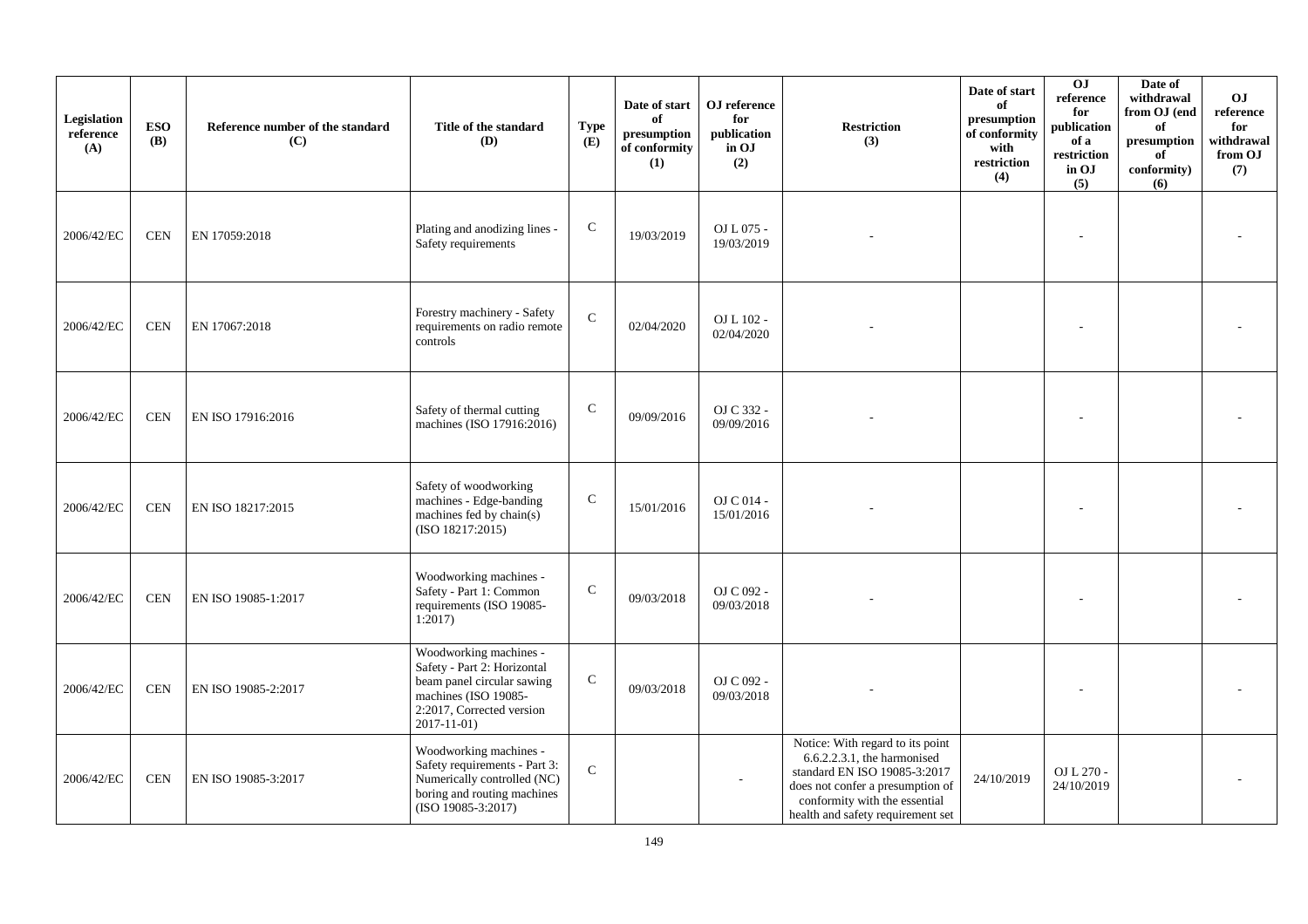| Legislation<br>reference<br>(A) | <b>ESO</b><br><b>(B)</b> | Reference number of the standard<br>(C) | Title of the standard<br><b>(D)</b>                                                                                                                       | <b>Type</b><br>(E) | Date of start<br>of<br>presumption<br>of conformity<br>(1) | OJ reference<br>for<br>publication<br>in OJ<br>(2) | <b>Restriction</b><br>(3)                                                                                                                         | Date of start<br>of<br>presumption<br>of conformity<br>with<br>restriction<br>(4) | 0J<br>reference<br>for<br>publication<br>of a<br>restriction<br>in OJ<br>(5) | Date of<br>withdrawal<br>from OJ (end<br>of<br>presumption<br>of<br>conformity)<br>(6) | O <sub>J</sub><br>reference<br>for<br>withdrawal<br>from OJ<br>(7) |
|---------------------------------|--------------------------|-----------------------------------------|-----------------------------------------------------------------------------------------------------------------------------------------------------------|--------------------|------------------------------------------------------------|----------------------------------------------------|---------------------------------------------------------------------------------------------------------------------------------------------------|-----------------------------------------------------------------------------------|------------------------------------------------------------------------------|----------------------------------------------------------------------------------------|--------------------------------------------------------------------|
|                                 |                          |                                         |                                                                                                                                                           |                    |                                                            |                                                    | out in point 1.4.1 of Annex I to<br>Directive 2006/42/EC, which<br>requires that guards and<br>protective devices must not be<br>easy to by-pass. |                                                                                   |                                                                              |                                                                                        |                                                                    |
| 2006/42/EC                      | <b>CEN</b>               | EN ISO 19085-4:2018                     | Woodworking machines -<br>Safety - Part 4: Vertical<br>panel circular sawing<br>machines (ISO 19085-<br>4:2018                                            | $\mathbf C$        | 19/03/2019                                                 | OJ L 075 -<br>19/03/2019                           |                                                                                                                                                   |                                                                                   |                                                                              |                                                                                        |                                                                    |
| 2006/42/EC                      | <b>CEN</b>               | EN ISO 19085-5:2017                     | Woodworking machines -<br>Safety - Part 5: Dimension<br>saws (ISO 19085-5:2017)                                                                           | $\mathcal{C}$      | 09/03/2018                                                 | OJ C 092 -<br>09/03/2018                           |                                                                                                                                                   |                                                                                   |                                                                              |                                                                                        |                                                                    |
| 2006/42/EC                      | <b>CEN</b>               | EN ISO 19085-6:2017                     | Woodworking machines -<br>Safety - Part 6: Single<br>spindle vertical moulding<br>machines<br>("toupies") (ISO<br>19085-6:2017)                           | $\mathbf C$        | 19/03/2019                                                 | OJ L 075 -<br>19/03/2019                           |                                                                                                                                                   |                                                                                   |                                                                              |                                                                                        |                                                                    |
| 2006/42/EC                      | <b>CEN</b>               | EN ISO 19085-7:2019                     | Woodworking machines -<br>Safety - Part 7: Surface<br>planing, thickness planing,<br>combined surface/thickness<br>planing machines (ISO<br>19085-7:2019) | $\mathbf C$        | 02/04/2020                                                 | OJ L 102 -<br>02/04/2020                           |                                                                                                                                                   |                                                                                   |                                                                              |                                                                                        |                                                                    |
| 2006/42/EC                      | <b>CEN</b>               | EN ISO 19085-8:2018                     | Woodworking machines -<br>Safety - Part 8: Belt sanding<br>and calibrating machines for<br>straight workpieces (ISO<br>19085-8:2017)                      | $\mathbf C$        | 19/03/2019                                                 | OJ L 075 -<br>19/03/2019                           |                                                                                                                                                   |                                                                                   |                                                                              |                                                                                        |                                                                    |
| 2006/42/EC                      | <b>CEN</b>               | EN ISO 19085-9:2020                     | Woodworking machines -<br>Safety - Part 9: Circular saw<br>benches (with and without<br>sliding table) (ISO 19085-<br>9:2019                              | $\mathbf C$        | 03/03/2021                                                 | OJ L 072 -<br>03/03/2021                           |                                                                                                                                                   |                                                                                   |                                                                              |                                                                                        |                                                                    |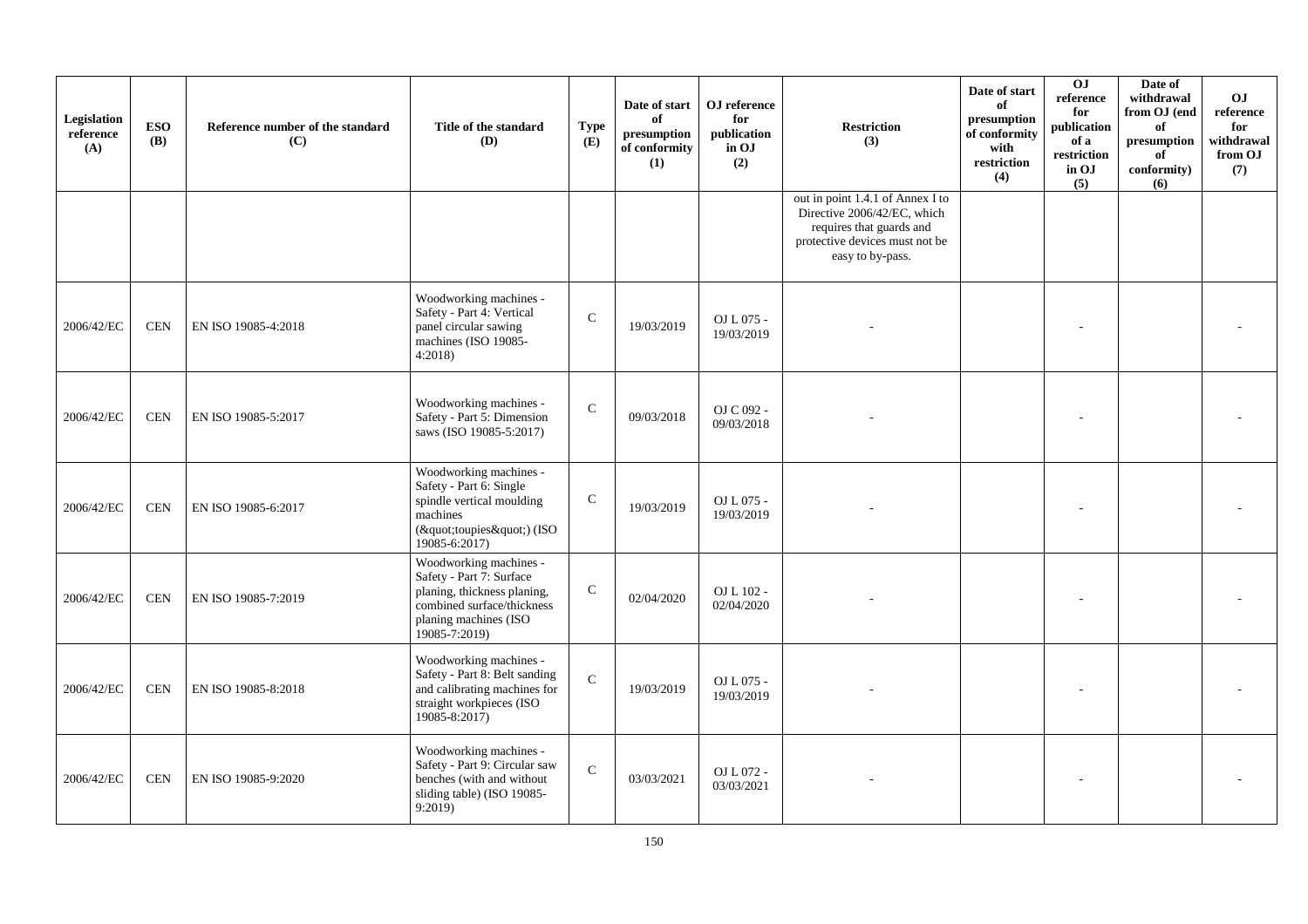| Legislation<br>reference<br>(A) | <b>ESO</b><br><b>(B)</b> | Reference number of the standard<br>(C)         | Title of the standard<br><b>(D)</b>                                                                                                                                                                 | <b>Type</b><br>(E) | Date of start<br>of<br>presumption<br>of conformity<br>(1) | OJ reference<br>for<br>publication<br>in OJ<br>(2) | <b>Restriction</b><br>(3) | Date of start<br>of<br>presumption<br>of conformity<br>with<br>restriction<br>(4) | $\overline{0}$<br>reference<br>for<br>publication<br>of a<br>restriction<br>in OJ<br>(5) | Date of<br>withdrawal<br>from OJ (end<br>of<br>$\,$ presumption<br>of<br>conformity)<br>(6) | O <sub>J</sub><br>reference<br>for<br>withdrawal<br>from OJ<br>(7) |
|---------------------------------|--------------------------|-------------------------------------------------|-----------------------------------------------------------------------------------------------------------------------------------------------------------------------------------------------------|--------------------|------------------------------------------------------------|----------------------------------------------------|---------------------------|-----------------------------------------------------------------------------------|------------------------------------------------------------------------------------------|---------------------------------------------------------------------------------------------|--------------------------------------------------------------------|
| 2006/42/EC                      | <b>CEN</b>               | EN ISO 19085-11:2020                            | Woodworking machines -<br>Safety - Part 11: Combined<br>machines (ISO 19085-<br>11:2020)                                                                                                            | $\mathbf C$        | 03/03/2021                                                 | OJ L 072 -<br>03/03/2021                           |                           |                                                                                   |                                                                                          |                                                                                             |                                                                    |
| 2006/42/EC                      | <b>CEN</b>               | EN ISO 19085-13:2020                            | Woodworking machines -<br>Safety - Part 13: Multi-blade<br>rip sawing machines with<br>manual loading and/or<br>unloading (ISO 19085-<br>13:2020)                                                   | $\mathsf{C}$       | 03/03/2021                                                 | OJ L 072 -<br>03/03/2021                           |                           |                                                                                   |                                                                                          |                                                                                             |                                                                    |
| 2006/42/EC                      | <b>CEN</b>               | EN ISO 19225:2017                               | Underground mining<br>machines - Mobile extracting<br>machines at the face - Safety<br>requirements for shearer<br>loaders and plough systems<br>(ISO 19225:2017)                                   | $\mathsf{C}$       | 19/03/2019                                                 | OJ L 075 -<br>19/03/2019                           |                           |                                                                                   |                                                                                          | 03/09/2022                                                                                  | OJ L 072 -<br>03/03/2021                                           |
| 2006/42/EC                      | $\mbox{CEN}$             | EN ISO 19225:2017,<br>EN ISO 19225:2017/A1:2019 | Underground mining<br>machines - Mobile extracting<br>machines at the face - Safety<br>requirements for shearer<br>loaders and plough systems<br>(ISO 19225:2017)                                   | $\mathsf{C}$       | 03/03/2021                                                 | OJ L 072 -<br>03/03/2021                           |                           |                                                                                   |                                                                                          |                                                                                             |                                                                    |
| 2006/42/EC                      | <b>CEN</b>               | EN ISO 19296:2018                               | Mining - Mobile machines<br>working underground -<br>Machine safety (ISO<br>19296:2018)                                                                                                             | $\mathsf{C}$       | 02/04/2020                                                 | OJ L 102 -<br>02/04/2020                           |                           |                                                                                   |                                                                                          |                                                                                             |                                                                    |
| 2006/42/EC                      | <b>CEN</b>               | EN ISO 19432:2008                               | <b>Building construction</b><br>machinery and equipment -<br>Portable, hand-held, internal<br>combustion engine driven<br>cut-off machines - Safety<br>requirements and testing<br>(ISO 19432:2006) | $\mathcal{C}$      | 29/12/2009                                                 | OJ C 214 -<br>08/09/2009                           |                           |                                                                                   |                                                                                          | 31/01/2013                                                                                  | OJ C 350 -<br>15/11/2012                                           |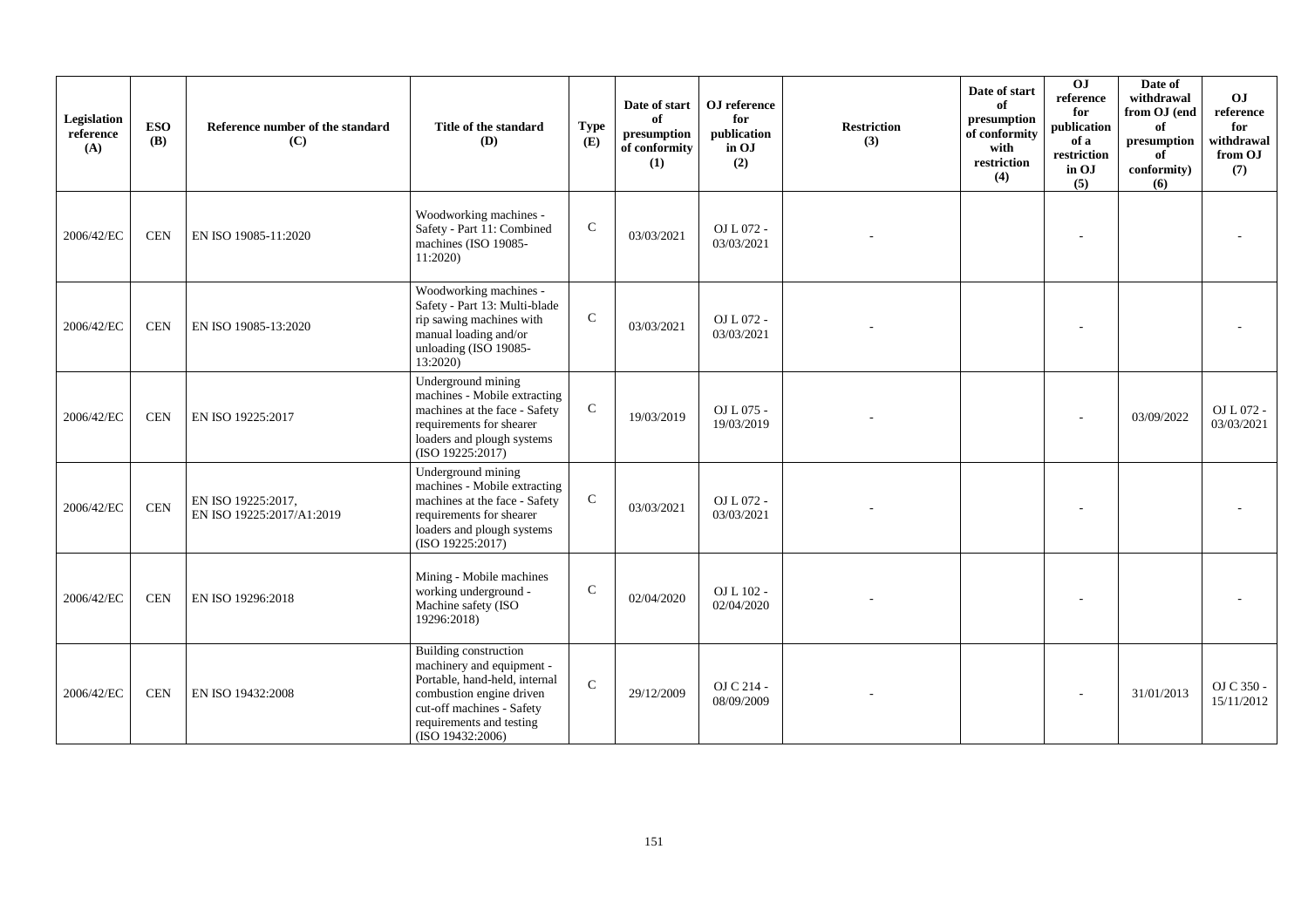| Legislation<br>reference<br>(A) | <b>ESO</b><br><b>(B)</b> | Reference number of the standard<br>(C) | Title of the standard<br><b>(D)</b>                                                                                                                                                                                                                                                  | <b>Type</b><br>(E) | Date of start<br>of<br>presumption<br>of conformity<br>(1) | OJ reference<br>for<br>publication<br>in OJ<br>(2) | <b>Restriction</b><br>(3) | Date of start<br>of<br>presumption<br>of conformity<br>with<br>restriction<br>(4) | OJ<br>reference<br>for<br>publication<br>of a<br>restriction<br>in OJ<br>(5) | Date of<br>withdrawal<br>from OJ (end<br>of<br>presumption<br>of<br>conformity)<br>(6) | OJ<br>reference<br>for<br>withdrawal<br>from OJ<br>(7) |
|---------------------------------|--------------------------|-----------------------------------------|--------------------------------------------------------------------------------------------------------------------------------------------------------------------------------------------------------------------------------------------------------------------------------------|--------------------|------------------------------------------------------------|----------------------------------------------------|---------------------------|-----------------------------------------------------------------------------------|------------------------------------------------------------------------------|----------------------------------------------------------------------------------------|--------------------------------------------------------|
| 2006/42/EC                      | <b>CEN</b>               | EN ISO 19432:2012                       | Building construction<br>machinery and equipment -<br>Portable, hand-held, internal<br>combustion engine driven<br>cut-off machines - Safety<br>requirements (ISO<br>19432:2012)                                                                                                     | $\mathbf C$        | 15/11/2012                                                 | OJ C 350 -<br>15/11/2012                           |                           |                                                                                   |                                                                              | 03/09/2022                                                                             | OJ L 072 -<br>03/03/2021                               |
| 2006/42/EC                      | <b>CEN</b>               | EN ISO 19432-1:2020                     | <b>Building construction</b><br>machinery and equipment -<br>Portable, hand-held, internal<br>combustion engine-driven<br>abrasive cutting machines -<br>Part 1: Safety requirements<br>for cut-off machines for<br>centre-mounted rotating<br>abrasive wheels (ISO 19432-<br>1:2020 | $\mathsf{C}$       | 03/03/2021                                                 | OJ L 072 -<br>03/03/2021                           |                           |                                                                                   |                                                                              |                                                                                        |                                                        |
| 2006/42/EC                      | <b>CEN</b>               | EN ISO 19932-1:2013                     | Equipment for crop<br>protection - Knapsack<br>sprayers - Part 1: Safety and<br>environmental requirements<br>$(ISO 19932-1:2013)$                                                                                                                                                   | $\mathsf{C}$       | 28/11/2013                                                 | OJ C 348 -<br>28/11/2013                           |                           |                                                                                   |                                                                              |                                                                                        |                                                        |
| 2006/42/EC                      | <b>CEN</b>               | EN ISO 19932-2:2013                     | Equipment for crop<br>protection - Knapsack<br>sprayers - Part 2: Test<br>methods (ISO 19932-2:2013)                                                                                                                                                                                 | $\mathbf C$        | 28/11/2013                                                 | OJ C 348 -<br>28/11/2013                           |                           |                                                                                   |                                                                              |                                                                                        |                                                        |
| 2006/42/EC                      | <b>CEN</b>               | EN ISO 20361:2009                       | Liquid pumps and pump<br>units - Noise test code -<br>Grades 2 and 3 of accuracy<br>(ISO 20361:2007)                                                                                                                                                                                 | $\mathsf{C}$       | 29/12/2009                                                 | OJ C 214 -<br>08/09/2009                           |                           |                                                                                   |                                                                              | 09/09/2016                                                                             | OJ C 332 -<br>09/09/2016                               |
| 2006/42/EC                      | <b>CEN</b>               | EN ISO 20361:2015                       | Liquid pumps and pump<br>units - Noise test code -<br>Grades 2 and 3 of accuracy<br>(ISO 20361:2015)                                                                                                                                                                                 | $\mathsf{C}$       | 09/09/2016                                                 | OJ C 332 -<br>09/09/2016                           |                           |                                                                                   |                                                                              | 03/09/2022                                                                             | OJ L 072 -<br>03/03/2021                               |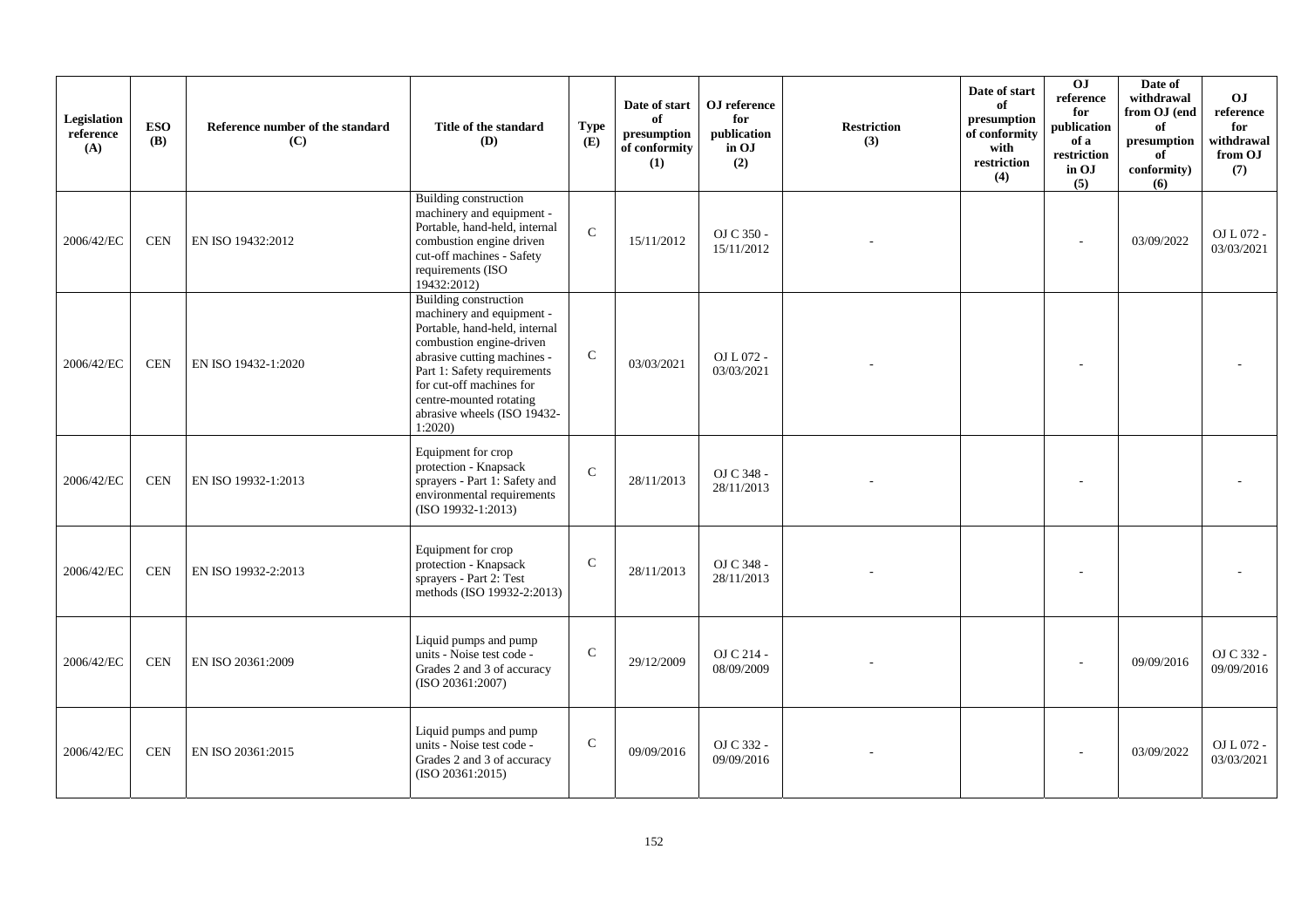| Legislation<br>reference<br>(A) | <b>ESO</b><br><b>(B)</b> | Reference number of the standard<br>(C)          | Title of the standard<br>(D)                                                                                                                                                                     | <b>Type</b><br>(E) | Date of start<br>of<br>presumption<br>of conformity<br>(1) | OJ reference<br>for<br>publication<br>in OJ<br>(2) | <b>Restriction</b><br>(3) | Date of start<br>of<br>presumption<br>of conformity<br>with<br>restriction<br>(4) | OJ<br>reference<br>for<br>publication<br>of a<br>restriction<br>in OJ<br>(5) | Date of<br>withdrawal<br>from OJ (end<br>of<br>$\bf{presumption}$<br>of<br>conformity)<br>(6) | <b>OJ</b><br>reference<br>for<br>withdrawal<br>from OJ<br>(7) |
|---------------------------------|--------------------------|--------------------------------------------------|--------------------------------------------------------------------------------------------------------------------------------------------------------------------------------------------------|--------------------|------------------------------------------------------------|----------------------------------------------------|---------------------------|-----------------------------------------------------------------------------------|------------------------------------------------------------------------------|-----------------------------------------------------------------------------------------------|---------------------------------------------------------------|
| 2006/42/EC                      | <b>CEN</b>               | EN ISO 20361:2019,<br>EN ISO 20361:2019/A11:2020 | Liquid pumps and pumps<br>units - Noise test code -<br>Grades 2 and 3 of accuracy<br>(ISO 20361:2019)                                                                                            | $\mathsf{C}$       | 03/03/2021                                                 | OJ L 072 -<br>03/03/2021                           |                           |                                                                                   |                                                                              |                                                                                               |                                                               |
| 2006/42/EC                      | <b>CEN</b>               | EN ISO 21904-1:2020                              | Health and safety in welding<br>and allied processes -<br>Equipment for capture and<br>separation of welding fume -<br>Part 1: General requirements<br>$(ISO 21904-1:2020)$                      | $\mathsf{C}$       | 03/03/2021                                                 | OJ L 072 -<br>03/03/2021                           |                           |                                                                                   |                                                                              |                                                                                               |                                                               |
| 2006/42/EC                      | <b>CEN</b>               | EN ISO 22867:2008                                | Forestry machinery -<br>Vibration test code for<br>portable hand-held machines<br>with internal combustion<br>engine - Vibration at the<br>handles (ISO 22867:2004,<br>including Cor 1:2006)     | $\mathcal{C}$      | 29/12/2009                                                 | OJ C 214 -<br>08/09/2009                           |                           |                                                                                   |                                                                              | 30/06/2012                                                                                    | OJ C 061 -<br>29/02/2012                                      |
| 2006/42/EC                      | <b>CEN</b>               | EN ISO 22867:2011                                | Forestry and gardening<br>machinery - Vibration test<br>code for portable hand-held<br>machines with internal<br>combustion engine -<br>Vibration at the handles (ISO<br>22867:2011)             | $\mathcal{C}$      | 29/02/2012                                                 | OJ C 061 -<br>29/02/2012                           |                           |                                                                                   |                                                                              |                                                                                               |                                                               |
| 2006/42/EC                      | <b>CEN</b>               | EN ISO 22868:2008                                | Forestry machinery - Noise<br>test code for portable hand-<br>held machines with internal<br>combustion engine -<br>Engineering method (Grade<br>2 accuracy) (ISO<br>22868:2005)                 | $\mathbf{C}$       | 29/12/2009                                                 | OJ C 214 -<br>08/09/2009                           |                           |                                                                                   |                                                                              | 30/09/2011                                                                                    | OJ C 214 -<br>20/07/2011                                      |
| 2006/42/EC                      | <b>CEN</b>               | EN ISO 22868:2011                                | Forestry and gardening<br>machinery - Noise test code<br>for portable hand-held<br>machines with internal<br>combustion engine -<br>Engineering method (Grade<br>2 accuracy) (ISO<br>22868:2011) | $\mathsf{C}$       | 20/07/2011                                                 | OJ C 214 -<br>20/07/2011                           |                           |                                                                                   |                                                                              |                                                                                               |                                                               |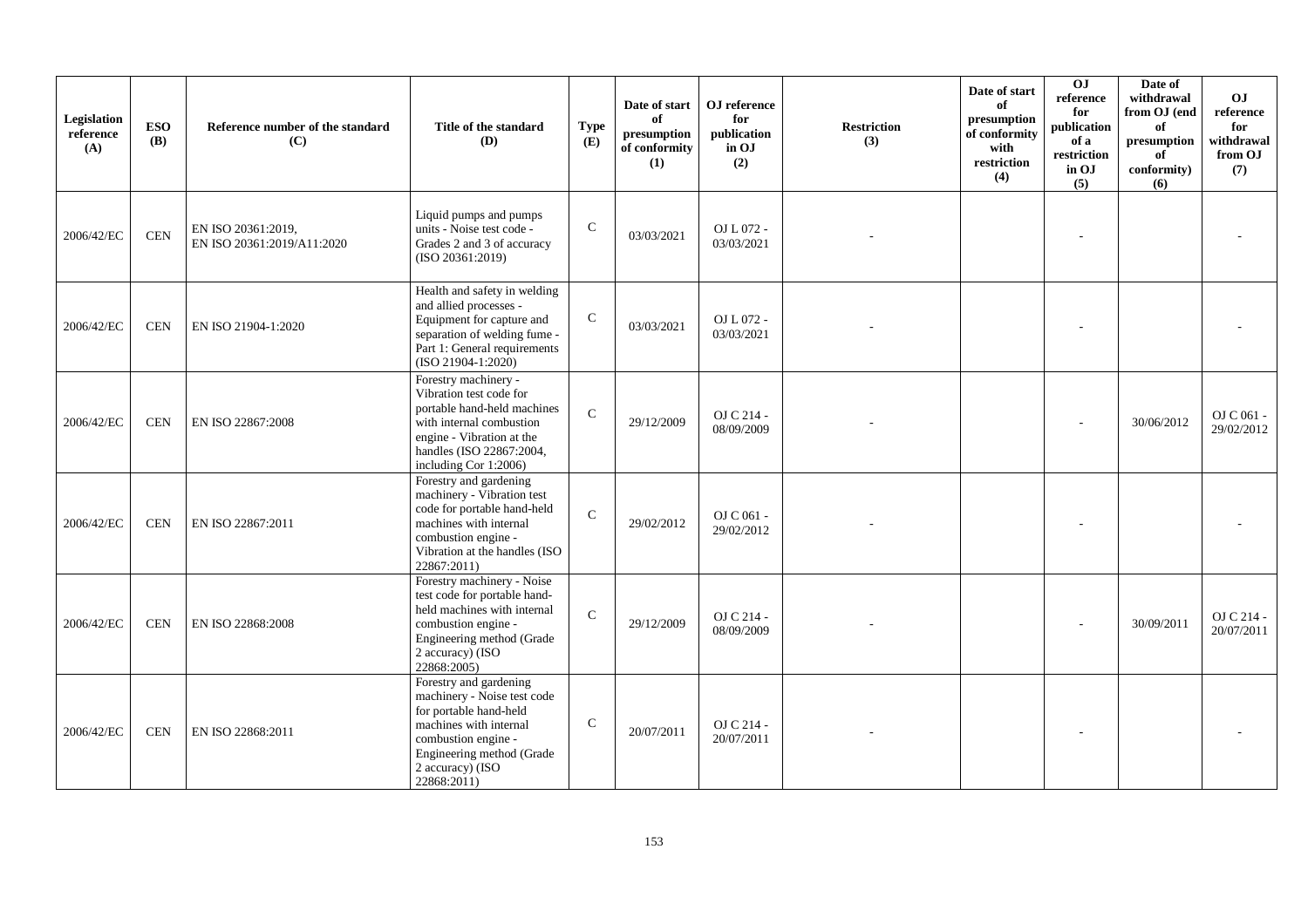| Legislation<br>reference<br>(A) | <b>ESO</b><br><b>(B)</b> | Reference number of the standard<br>(C)             | Title of the standard<br><b>(D)</b>                                                                                                                        | <b>Type</b><br>(E) | Date of start<br>of<br>presumption<br>of conformity<br>(1) | ${\bf OJ}$ reference<br>for<br>publication<br>in OJ<br>(2) | <b>Restriction</b><br>(3) | Date of start<br>of<br>presumption<br>of conformity<br>with<br>restriction<br>(4) | 0J<br>reference<br>for<br>publication<br>of a<br>restriction<br>in OJ<br>(5) | Date of<br>withdrawal<br>from OJ (end<br>of<br>presumption<br>of<br>conformity)<br>(6) | <b>OJ</b><br>reference<br>for<br>withdrawal<br>from OJ<br>(7) |
|---------------------------------|--------------------------|-----------------------------------------------------|------------------------------------------------------------------------------------------------------------------------------------------------------------|--------------------|------------------------------------------------------------|------------------------------------------------------------|---------------------------|-----------------------------------------------------------------------------------|------------------------------------------------------------------------------|----------------------------------------------------------------------------------------|---------------------------------------------------------------|
| 2006/42/EC                      | <b>CEN</b>               | EN ISO 23125:2010                                   | Machine tools - Safety -<br>Turning machines (ISO<br>23125:2010)                                                                                           | $\mathbf C$        | 20/10/2010                                                 | OJ C 284 -<br>20/10/2010                                   |                           |                                                                                   | L,                                                                           | 31/10/2012                                                                             | OJ C 256 -<br>24/08/2012                                      |
| 2006/42/EC                      | <b>CEN</b>               | EN ISO 23125:2010,<br>EN ISO 23125:2010/A1:2012     | Machine tools - Safety -<br>Turning machines (ISO<br>23125:2010)                                                                                           | $\mathbf C$        | 24/08/2012                                                 | OJ C 256 -<br>24/08/2012                                   |                           |                                                                                   |                                                                              | 29/02/2016                                                                             | OJ C 014 -<br>15/01/2016                                      |
| 2006/42/EC                      | <b>CEN</b>               | EN ISO 23125:2015                                   | Machine tools - Safety -<br>Turning machines (ISO<br>23125:2015, Corrected<br>version 2016-03-15)                                                          | $\mathbf C$        | 15/01/2016                                                 | OJ C 014 -<br>15/01/2016                                   |                           |                                                                                   |                                                                              |                                                                                        |                                                               |
| 2006/42/EC                      | <b>CEN</b>               | EN ISO 28139:2009                                   | Agricultural and forestry<br>machinery - Knapsack<br>combustion-engine-driven<br>mistblowers - Safety<br>requirements (ISO<br>28139:2009)                  | $\mathbf C$        | 29/12/2009                                                 | OJ C 309 -<br>18/12/2009                                   |                           |                                                                                   |                                                                              |                                                                                        |                                                               |
| 2006/42/EC                      | $\mbox{CEN}$             | EN ISO 28881:2013,<br>EN ISO 28881:2013/AC:2013     | Machine tools - Safety -<br>Electro-discharge machines<br>(ISO 28881:2013)                                                                                 | $\mathcal{C}$      | 28/11/2013                                                 | OJ C 348 -<br>28/11/2013                                   |                           |                                                                                   |                                                                              |                                                                                        |                                                               |
| 2006/42/EC                      | <b>CEN</b>               | EN ISO 28927-1:2009                                 | Hand-held portable power<br>tools - Test methods for<br>evaluation of vibration<br>emission - Part 1: Angle and<br>vertical grinders (ISO 28927-<br>1:2009 | $\mathcal{C}$      | 26/05/2010                                                 | OJ C 136 -<br>26/05/2010                                   |                           |                                                                                   |                                                                              | 30/06/2018                                                                             | OJ C 092 -<br>09/03/2018                                      |
| 2006/42/EC                      | $\mbox{CEN}$             | EN ISO 28927-1:2009,<br>EN ISO 28927-1:2009/A1:2017 | Hand-held portable power<br>tools - Test methods for<br>evaluation of vibration<br>emission - Part 1: Angle and<br>vertical grinders (ISO 28927-<br>1:2009 | $\mathbf C$        | 09/03/2018                                                 | OJ C 092 -<br>09/03/2018                                   |                           |                                                                                   |                                                                              |                                                                                        |                                                               |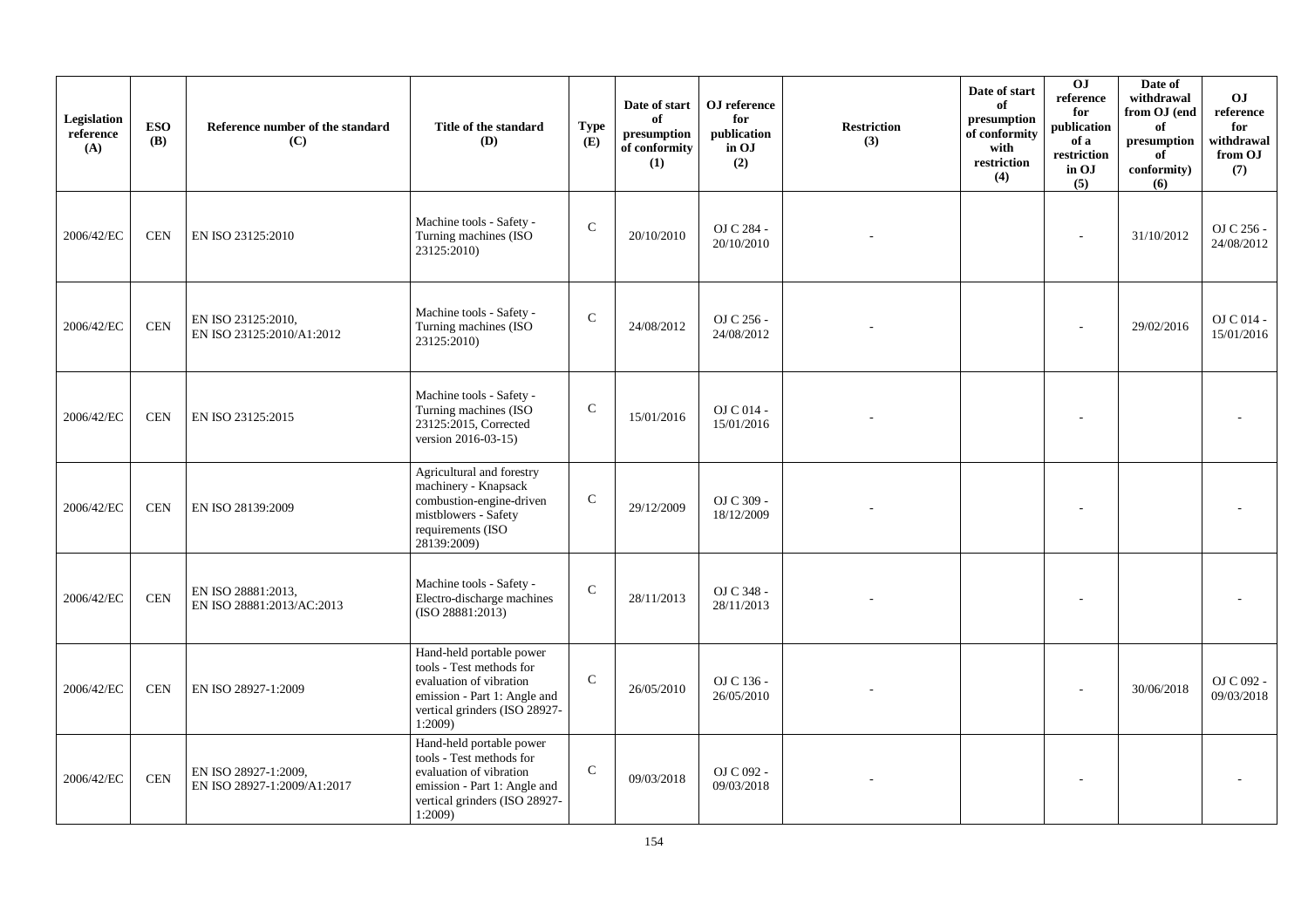| Legislation<br>reference<br>(A) | <b>ESO</b><br><b>(B)</b> | Reference number of the standard<br>(C)             | Title of the standard<br><b>(D)</b>                                                                                                                                                        | <b>Type</b><br>(E) | Date of start<br>of<br>presumption<br>of conformity<br>(1) | OJ reference<br>for<br>publication<br>in OJ<br>(2) | <b>Restriction</b><br>(3) | Date of start<br>of<br>presumption<br>of conformity<br>with<br>restriction<br>(4) | 0 <sub>J</sub><br>reference<br>for<br>publication<br>of a<br>restriction<br>in OJ<br>(5) | Date of<br>withdrawal<br>from OJ (end<br>of<br>presumption<br>of<br>conformity)<br>(6) | OJ<br>reference<br>for<br>withdrawal<br>from OJ<br>(7) |
|---------------------------------|--------------------------|-----------------------------------------------------|--------------------------------------------------------------------------------------------------------------------------------------------------------------------------------------------|--------------------|------------------------------------------------------------|----------------------------------------------------|---------------------------|-----------------------------------------------------------------------------------|------------------------------------------------------------------------------------------|----------------------------------------------------------------------------------------|--------------------------------------------------------|
| 2006/42/EC                      | <b>CEN</b>               | EN ISO 28927-2:2009                                 | Hand-held portable power<br>tools - Test methods for<br>evaluation of vibration<br>emission - Part 2: Wrenches.<br>nutrunners and screwdrivers<br>(ISO 28927-2:2009)                       | $\mathcal{C}$      | 26/05/2010                                                 | OJ C 136 -<br>26/05/2010                           |                           |                                                                                   |                                                                                          | 02/10/2021                                                                             | OJ L 102 -<br>02/04/2020                               |
| 2006/42/EC                      | <b>CEN</b>               | EN ISO 28927-2:2009,<br>EN ISO 28927-2:2009/A1:2017 | Hand-held portable power<br>tools - Test methods for<br>evaluation of vibration<br>emission - Part 2: Wrenches,<br>nutrunners and screwdrivers<br>(ISO 28927-2:2009)                       | $\mathbf C$        | 19/03/2019                                                 | OJ L 075 -<br>19/03/2019                           |                           |                                                                                   |                                                                                          |                                                                                        |                                                        |
| 2006/42/EC                      | <b>CEN</b>               | EN ISO 28927-3:2009                                 | Hand-held portable power<br>tools - Test methods for<br>evaluation of vibration<br>emission - Part 3: Polishers<br>and rotary, orbital and<br>random orbital sanders (ISO<br>28927-3:2009) | $\mathcal{C}$      | 26/05/2010                                                 | OJ C 136 -<br>26/05/2010                           |                           |                                                                                   |                                                                                          |                                                                                        |                                                        |
| 2006/42/EC                      | <b>CEN</b>               | EN ISO 28927-4:2010                                 | Hand-held portable power<br>tools - Test methods for<br>evaluation of vibration<br>emission - Part 4: Straight<br>grinders (ISO 28927-4:2010)                                              | $\mathbf C$        | 08/04/2011                                                 | OJ C 110 -<br>08/04/2011                           |                           |                                                                                   |                                                                                          | 02/04/2020                                                                             | OJ L 102 -<br>02/04/2020                               |
| 2006/42/EC                      | <b>CEN</b>               | EN ISO 28927-4:2010,<br>EN ISO 28927-4:2010/A1:2018 | Hand-held portable power<br>tools - Test methods for<br>evaluation of vibration<br>emission - Part 4: Straight<br>grinders (ISO 28927-4:2010)                                              | $\mathcal{C}$      | 02/04/2020                                                 | OJ L 102 -<br>02/04/2020                           |                           |                                                                                   |                                                                                          |                                                                                        |                                                        |
| 2006/42/EC                      | <b>CEN</b>               | EN ISO 28927-5:2009                                 | Hand-held portable power<br>tools - Test methods for<br>evaluation of vibration<br>emission - Part 5: Drills and<br>impact drills (ISO 28927-<br>5:2009                                    | $\mathbf C$        | 26/05/2010                                                 | OJ C 136 -<br>26/05/2010                           |                           |                                                                                   |                                                                                          | 31/03/2016                                                                             | OJ C 014 -<br>15/01/2016                               |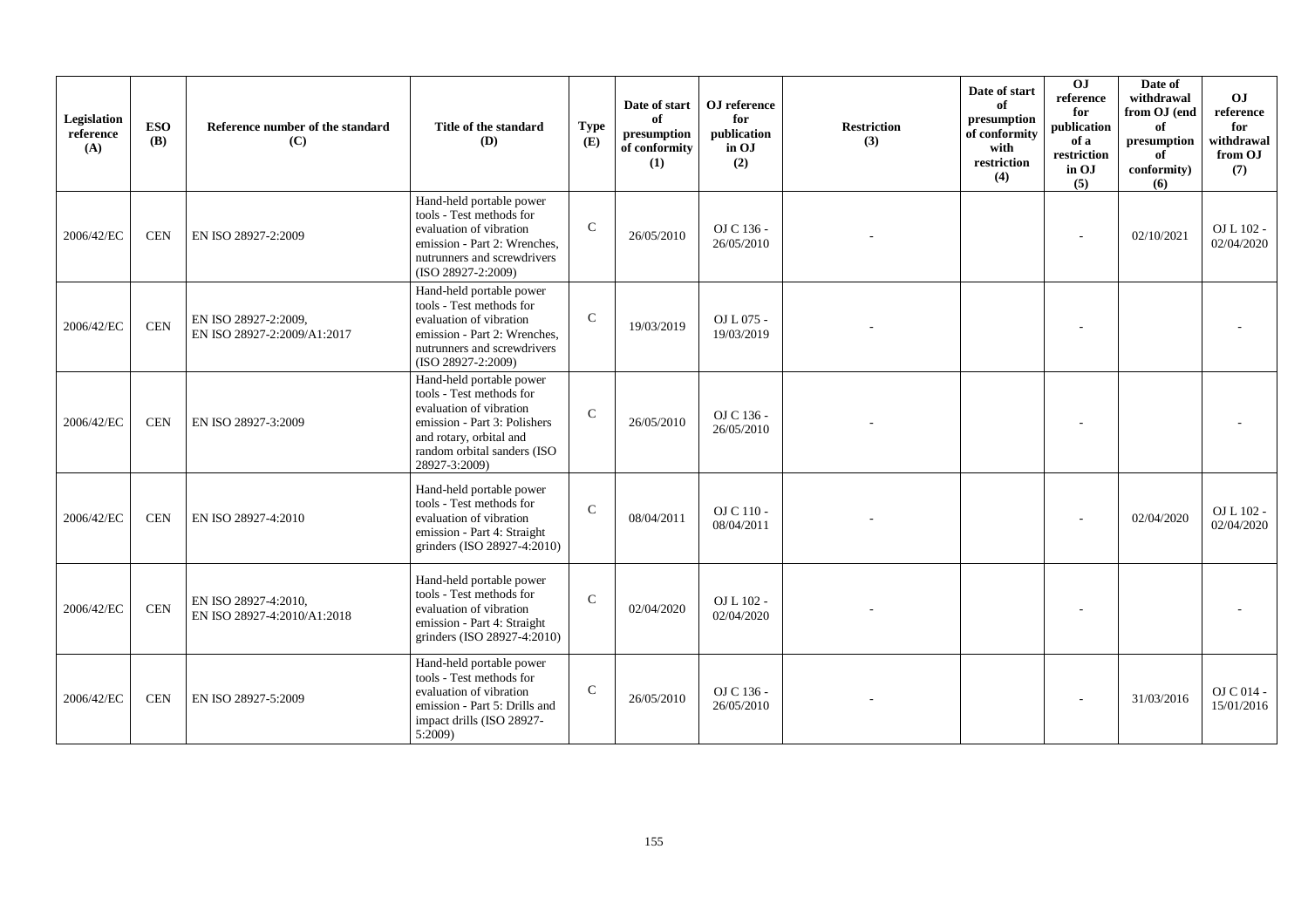| Legislation<br>reference<br>(A) | <b>ESO</b><br><b>(B)</b> | Reference number of the standard<br>(C)             | Title of the standard<br><b>(D)</b>                                                                                                                                                                                                                | <b>Type</b><br>(E) | Date of start<br>of<br>presumption<br>of conformity<br>(1) | OJ reference<br>for<br>publication<br>in OJ<br>(2) | <b>Restriction</b><br>(3) | Date of start<br>of<br>presumption<br>of conformity<br>with<br>restriction<br>(4) | <b>OJ</b><br>reference<br>for<br>publication<br>of a<br>restriction<br>in OJ<br>(5) | Date of<br>withdrawal<br>from OJ (end<br>of<br>presumption<br>of<br>conformity)<br>(6) | O <sub>J</sub><br>reference<br>for<br>withdrawal<br>from OJ<br>(7) |
|---------------------------------|--------------------------|-----------------------------------------------------|----------------------------------------------------------------------------------------------------------------------------------------------------------------------------------------------------------------------------------------------------|--------------------|------------------------------------------------------------|----------------------------------------------------|---------------------------|-----------------------------------------------------------------------------------|-------------------------------------------------------------------------------------|----------------------------------------------------------------------------------------|--------------------------------------------------------------------|
| 2006/42/EC                      | $\mbox{CEN}$             | EN ISO 28927-5:2009,<br>EN ISO 28927-5:2009/A1:2015 | Hand-held portable power<br>tools - Test methods for<br>evaluation of vibration<br>emission - Part 5: Drills and<br>impact drills (ISO 28927-<br>5:2009                                                                                            | $\mathcal{C}$      | 15/01/2016                                                 | OJ C 014 -<br>15/01/2016                           |                           |                                                                                   |                                                                                     |                                                                                        |                                                                    |
| 2006/42/EC                      | <b>CEN</b>               | EN ISO 28927-6:2009                                 | Hand-held portable power<br>tools - Test methods for<br>evaluation of vibration<br>emission - Part 6: Rammers<br>(ISO 28927-6:2009)                                                                                                                | $\mathbf C$        | 26/05/2010                                                 | OJ C 136 -<br>26/05/2010                           |                           |                                                                                   |                                                                                     |                                                                                        |                                                                    |
| 2006/42/EC                      | <b>CEN</b>               | EN ISO 28927-7:2009                                 | Hand-held portable power<br>tools - Test methods for<br>evaluation of vibration<br>emission - Part 7: Nibblers<br>and shears (ISO 28927-<br>7:2009                                                                                                 | $\mathcal{C}$      | 26/05/2010                                                 | OJ C 136 -<br>26/05/2010                           |                           |                                                                                   |                                                                                     |                                                                                        |                                                                    |
| 2006/42/EC                      | <b>CEN</b>               | EN ISO 28927-8:2009                                 | Hand-held portable power<br>tools - Test methods for<br>evaluation of vibration<br>emission - Part 8: Saws,<br>polishing and filing machines<br>with reciprocating action and<br>saws with oscillating or<br>rotating action (ISO 28927-<br>8:2009 | $\mathcal{C}$      | 26/05/2010                                                 | OJ C 136 -<br>26/05/2010                           |                           |                                                                                   |                                                                                     | 30/06/2016                                                                             | OJ C 173 -<br>13/05/2016                                           |
| 2006/42/EC                      | $\mbox{CEN}$             | EN ISO 28927-8:2009,<br>EN ISO 28927-8:2009/A1:2015 | Hand-held portable power<br>tools - Test methods for<br>evaluation of vibration<br>emission - Part 8: Saws,<br>polishing and filing machines<br>with reciprocating action and<br>saws with oscillating or<br>rotating action (ISO 28927-<br>8:2009 | $\mathcal{C}$      | 13/05/2016                                                 | OJ C 173 -<br>13/05/2016                           |                           |                                                                                   |                                                                                     |                                                                                        |                                                                    |
| 2006/42/EC                      | <b>CEN</b>               | EN ISO 28927-9:2009                                 | Hand-held portable power<br>tools - Test methods for<br>evaluation of vibration<br>emission - Part 9: Scaling<br>hammers and needle scalers<br>(ISO 28927-9:2009)                                                                                  | $\mathsf{C}$       | 26/05/2010                                                 | OJ C 136 -<br>26/05/2010                           |                           |                                                                                   |                                                                                     |                                                                                        |                                                                    |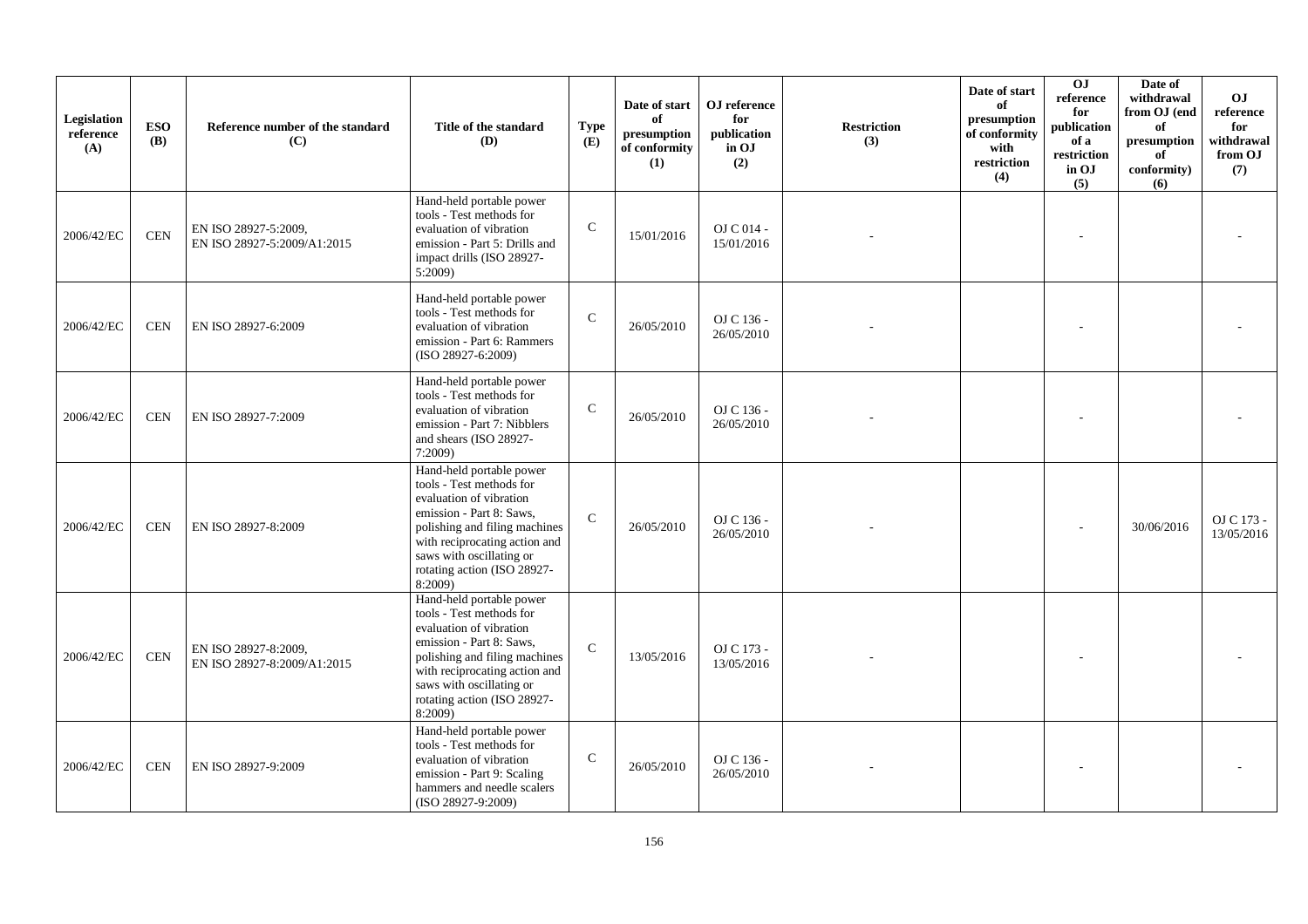| Legislation<br>reference<br>(A) | <b>ESO</b><br><b>(B)</b> | Reference number of the standard<br>(C)                                 | Title of the standard<br>(D)                                                                                                                                                 | <b>Type</b><br>(E) | Date of start<br>of<br>presumption<br>of conformity<br>(1) | OJ reference<br>for<br>publication<br>in OJ<br>(2) | <b>Restriction</b><br>(3) | Date of start<br>of<br>presumption<br>of conformity<br>with<br>restriction<br>(4) | $\overline{0}$<br>reference<br>for<br>publication<br>of a<br>restriction<br>in OJ<br>(5) | Date of<br>withdrawal<br>from OJ (end<br>of<br>presumption<br>of<br>conformity)<br>(6) | OJ<br>reference<br>for<br>withdrawal<br>from OJ<br>(7) |
|---------------------------------|--------------------------|-------------------------------------------------------------------------|------------------------------------------------------------------------------------------------------------------------------------------------------------------------------|--------------------|------------------------------------------------------------|----------------------------------------------------|---------------------------|-----------------------------------------------------------------------------------|------------------------------------------------------------------------------------------|----------------------------------------------------------------------------------------|--------------------------------------------------------|
| 2006/42/EC                      | <b>CEN</b>               | EN ISO 28927-10:2011                                                    | Hand-held portable power<br>tools - Test methods for<br>evaluation of vibration<br>emission - Part 10:<br>Percussive drills, hammers<br>and breakers (ISO 28927-<br>10:2011) | $\mathsf{C}$       | 18/11/2011                                                 | OJ C 338 -<br>18/11/2011                           |                           |                                                                                   |                                                                                          |                                                                                        |                                                        |
| 2006/42/EC                      | <b>CEN</b>               | EN ISO 28927-11:2011                                                    | Hand-held portable power<br>tools - Test methods for<br>evaluation of vibration<br>emission - Part 11: Stone<br>hammers (ISO 28927-<br>11:2011)                              | $\mathsf{C}$       | 20/07/2011                                                 | OJ C 214 -<br>20/07/2011                           |                           |                                                                                   |                                                                                          |                                                                                        |                                                        |
| 2006/42/EC                      | <b>CEN</b>               | EN ISO 28927-12:2012                                                    | Hand-held portable power<br>tools - Test methods for<br>evaluation of vibration<br>emission - Part 12: Die<br>grinders (ISO 28927-<br>12:2012                                | $\mathbf C$        | 05/04/2013                                                 | OJ C 099 -<br>05/04/2013                           |                           |                                                                                   |                                                                                          |                                                                                        |                                                        |
| 2006/42/EC                      | <b>CEN</b>               | EN ISO/IEC 80079-38:2016,<br>EN ISO/IEC 80079-38:2016/A1:2018           | Explosive atmospheres - Part<br>38: Equipment and<br>components in explosive<br>atmospheres in underground<br>mines (ISO/IEC 80079-<br>38:2016)                              | $\mathbf C$        | 19/03/2019                                                 | OJ L 075 -<br>19/03/2019                           |                           |                                                                                   |                                                                                          |                                                                                        |                                                        |
| 2006/42/EC                      | Cenelec                  | EN 60204-1:2006,<br>EN 60204-1:2006/AC:2010,<br>EN 60204-1:2006/A1:2009 | Safety of machinery -<br>Electrical equipment of<br>machines - Part 1: General<br>requirements                                                                               | B                  | 26/05/2010                                                 | OJ C 136 -<br>26/05/2010                           |                           |                                                                                   |                                                                                          | 02/10/2021                                                                             | OJ L 102 -<br>02/04/2020                               |
| 2006/42/EC                      | Cenelec                  | EN 60204-1:2018                                                         | Safety of machinery -<br>Electrical equipment of<br>machines - Part 1: General<br>requirements                                                                               | B                  | 02/04/2020                                                 | OJ L 102 -<br>02/04/2020                           |                           |                                                                                   |                                                                                          |                                                                                        |                                                        |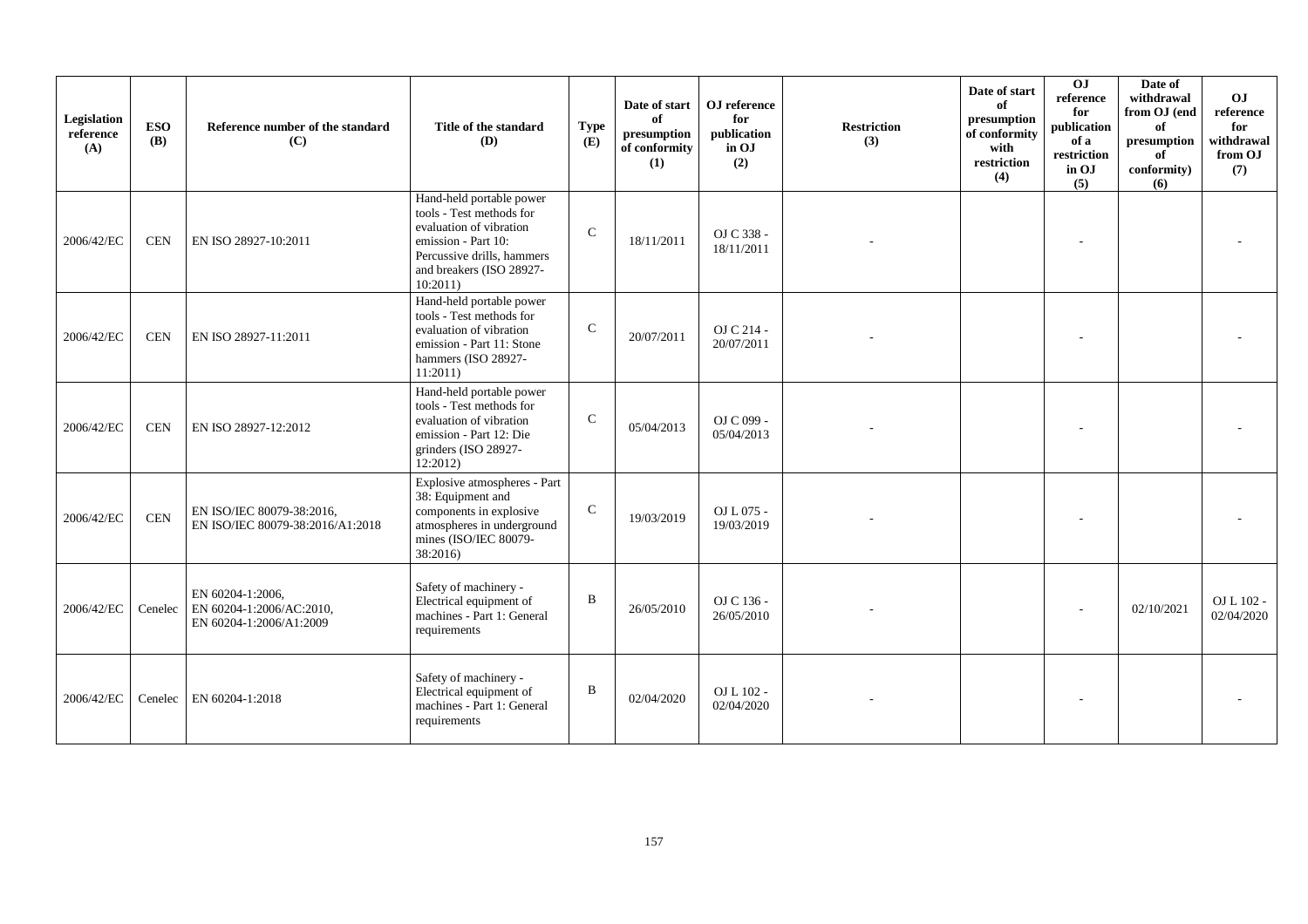| Legislation<br>reference<br>(A) | <b>ESO</b><br><b>(B)</b> | Reference number of the standard<br>(C)       | Title of the standard<br><b>(D)</b>                                                                                                                                                       | <b>Type</b><br>(E) | Date of start<br>of<br>presumption<br>of conformity<br>(1) | OJ reference<br>for<br>publication<br>in OJ<br>(2) | <b>Restriction</b><br>(3) | Date of start<br>of<br>presumption<br>of conformity<br>with<br>restriction<br>(4) | 0 <sub>1</sub><br>reference<br>for<br>publication<br>of a<br>restriction<br>in OJ<br>(5) | Date of<br>withdrawal<br>from OJ (end<br>of<br>presumption<br>of<br>conformity)<br>(6) | OJ<br>reference<br>for<br>withdrawal<br>from OJ<br>(7) |
|---------------------------------|--------------------------|-----------------------------------------------|-------------------------------------------------------------------------------------------------------------------------------------------------------------------------------------------|--------------------|------------------------------------------------------------|----------------------------------------------------|---------------------------|-----------------------------------------------------------------------------------|------------------------------------------------------------------------------------------|----------------------------------------------------------------------------------------|--------------------------------------------------------|
| 2006/42/EC                      | Cenelec                  | EN 60204-11:2000,<br>EN 60204-11:2000/AC:2010 | Safety of machinery -<br>Electrical equipment of<br>machines - Part 11:<br>Requirements for HV<br>equipment for voltages above<br>1 000 V a.c. or 1 500 V d.c.<br>and not exceeding 36 kV | $\mathbf B$        | 26/05/2010                                                 | OJ C 136 -<br>26/05/2010                           |                           |                                                                                   |                                                                                          | 02/10/2021                                                                             | $OL L 102 -$<br>02/04/2020                             |
| 2006/42/EC                      | Cenelec                  | EN IEC 60204-11:2019                          | Safety of machinery -<br>Electrical equipment of<br>machines - Part 11:<br>Requirements for equipment<br>for voltages above 1 000 V<br>AC or 1 500 V DC and not<br>exceeding 36 kV        | B                  | 02/04/2020                                                 | OJ L 102 -<br>02/04/2020                           |                           |                                                                                   |                                                                                          |                                                                                        |                                                        |
| 2006/42/EC                      | Cenelec                  | EN 60204-32:2008                              | Safety of machinery -<br>Electrical equipment of<br>machines - Part 32:<br>Requirements for hoisting<br>machines                                                                          | $\mathbf B$        | 29/12/2009                                                 | OJ C 309 -<br>18/12/2009                           |                           |                                                                                   |                                                                                          |                                                                                        |                                                        |
| 2006/42/EC                      | Cenelec                  | EN 60204-33:2011                              | Safety of machinery -<br>Electrical equipment of<br>machines - Part 33:<br>Requirements for<br>semiconductor fabrication<br>equipment                                                     | B                  | 18/11/2011                                                 | OJ C 338 -<br>18/11/2011                           |                           |                                                                                   |                                                                                          |                                                                                        |                                                        |
| 2006/42/EC                      | Cenelec                  | EN 60335-2-69:2009                            | Household and similar<br>electrical appliances - Safety<br>- Part 2-69: Particular<br>requirements for wet and dry<br>vacuum cleaners, including<br>power brush, for commercial<br>use    | B                  | 29/12/2009                                                 | OJ C 309 -<br>18/12/2009                           |                           |                                                                                   |                                                                                          | 28/03/2015                                                                             | OJ C 350 -<br>15/11/2012                               |
| 2006/42/EC                      | Cenelec                  | EN 60335-2-72:2009                            | Household and similar<br>electrical appliances - Safety<br>- Part 2-72: Particular<br>requirements for automatic<br>machines for floor treatment<br>for commercial use                    | B                  | 29/12/2009                                                 | OJ C 309 -<br>18/12/2009                           |                           |                                                                                   |                                                                                          | 03/05/2015                                                                             | OJ C 350 -<br>15/11/2012                               |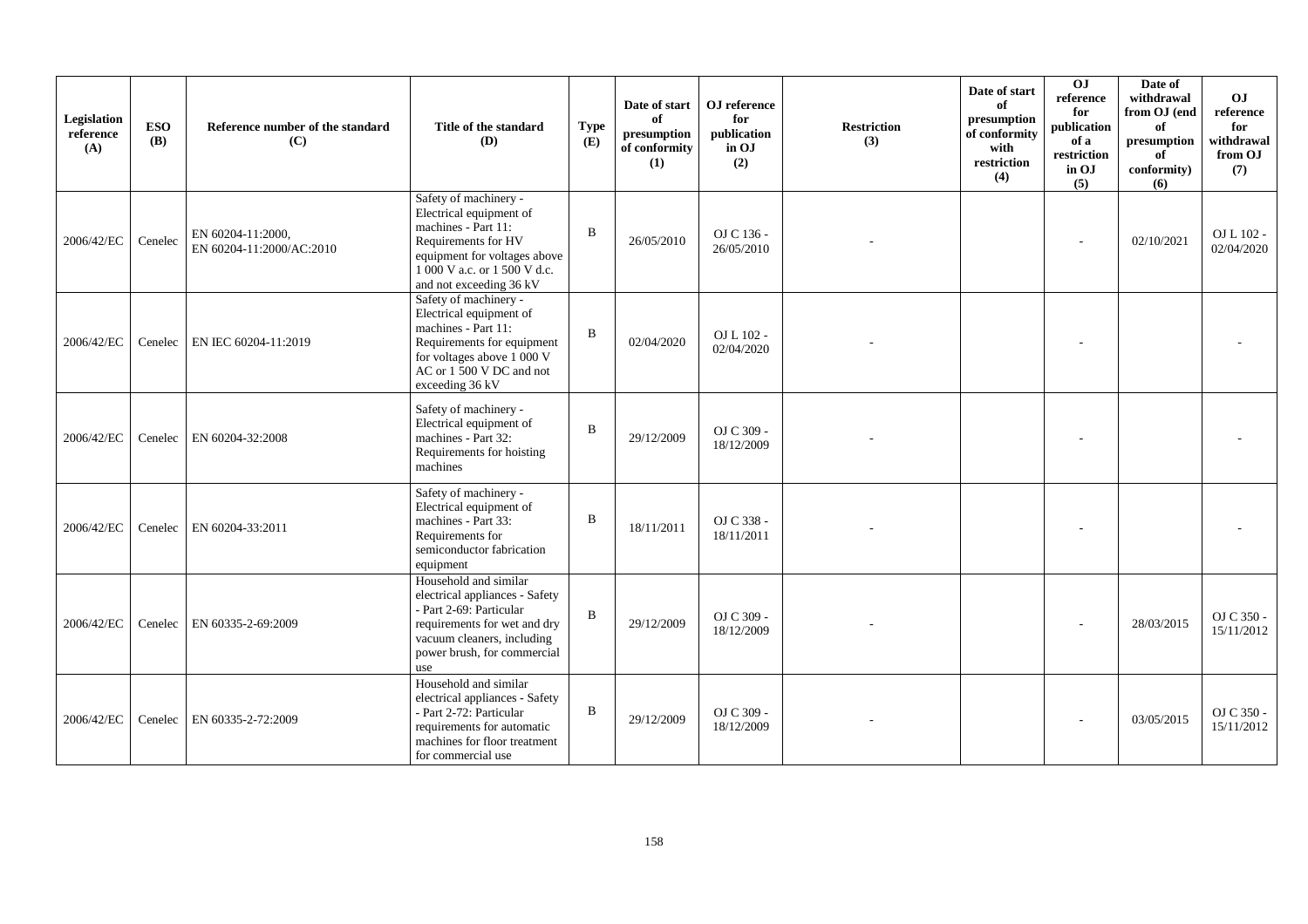| Legislation<br>reference<br>(A) | <b>ESO</b><br><b>(B)</b> | Reference number of the standard<br>(C)                                 | Title of the standard<br>(D)                                                                                                              | <b>Type</b><br>(E) | Date of start<br>of<br>presumption<br>of conformity<br>(1) | OJ reference<br>for<br>publication<br>in OJ<br>(2) | <b>Restriction</b><br>(3) | Date of start<br>of<br>presumption<br>of conformity<br>with<br>restriction<br>(4) | OJ<br>reference<br>for<br>publication<br>of a<br>$\operatorname{restriction}$<br>in OJ<br>(5) | Date of<br>withdrawal<br>from OJ (end<br>of<br>presumption<br>of<br>conformity)<br>(6) | <b>OJ</b><br>reference<br>for<br>withdrawal<br>from OJ<br>(7) |
|---------------------------------|--------------------------|-------------------------------------------------------------------------|-------------------------------------------------------------------------------------------------------------------------------------------|--------------------|------------------------------------------------------------|----------------------------------------------------|---------------------------|-----------------------------------------------------------------------------------|-----------------------------------------------------------------------------------------------|----------------------------------------------------------------------------------------|---------------------------------------------------------------|
| 2006/42/EC                      | Cenelec                  | EN 61310-1:2008                                                         | Safety of machinery -<br>Indication, marking and<br>actuation - Part 1:<br>Requirements for visual,<br>acoustic and tactile signals       | $\mathbf{B}$       | 29/12/2009                                                 | OJ C 309 -<br>18/12/2009                           |                           |                                                                                   |                                                                                               |                                                                                        |                                                               |
| 2006/42/EC                      | Cenelec                  | EN 61310-2:2008                                                         | Safety of machinery -<br>Indication, marking and<br>actuation - Part 2:<br>Requirements for marking                                       | B                  | 29/12/2009                                                 | OJ C 309 -<br>18/12/2009                           |                           |                                                                                   |                                                                                               |                                                                                        |                                                               |
| 2006/42/EC                      | Cenelec                  | EN 61310-3:2008                                                         | Safety of machinery -<br>Indication, marking and<br>actuation - Part 3:<br>Requirements for the<br>location and operation of<br>actuators | $\mathbf B$        | 29/12/2009                                                 | OJ C 309 -<br>18/12/2009                           |                           |                                                                                   |                                                                                               |                                                                                        |                                                               |
| 2006/42/EC                      | Cenelec                  | EN 61496-1:2004,<br>EN 61496-1:2004/AC:2010,<br>EN 61496-1:2004/A1:2008 | Safety of machinery -<br>Electro-sensitive protective<br>equipment - Part 1: General<br>requirements and tests                            | $\, {\bf B}$       | 26/05/2010                                                 | OJ C 136 -<br>26/05/2010                           |                           |                                                                                   |                                                                                               | 10/05/2015                                                                             | OJ C 110 -<br>11/04/2014                                      |
| 2006/42/EC                      | Cenelec                  | EN 61496-1:2013                                                         | Safety of machinery -<br>Electro-sensitive protective<br>equipment - Part 1: General<br>requirements and tests                            | B                  | 11/04/2014                                                 | OJ C 110 -<br>11/04/2014                           |                           |                                                                                   |                                                                                               | 19/09/2020                                                                             | OJ L 286 -<br>07/11/2019                                      |
| 2006/42/EC                      | Cenelec                  | EN 61800-5-2:2007                                                       | Adjustable speed electrical<br>power drive systems - Part 5-<br>2: Safety requirements -<br>Functional                                    | B                  | 29/12/2009                                                 | OJ C 309 -<br>18/12/2009                           |                           |                                                                                   |                                                                                               |                                                                                        |                                                               |
| 2006/42/EC                      | Cenelec                  | EN 62061:2005,<br>EN 62061:2005/AC:2010                                 | Safety of machinery -<br>Functional safety of safety-<br>related electrical, electronic<br>and programmable electronic<br>control systems | $\mathbf B$        | 26/05/2010                                                 | OJ C 136 -<br>26/05/2010                           |                           |                                                                                   |                                                                                               | 18/12/2015                                                                             | OJ C 348 -<br>28/11/2013                                      |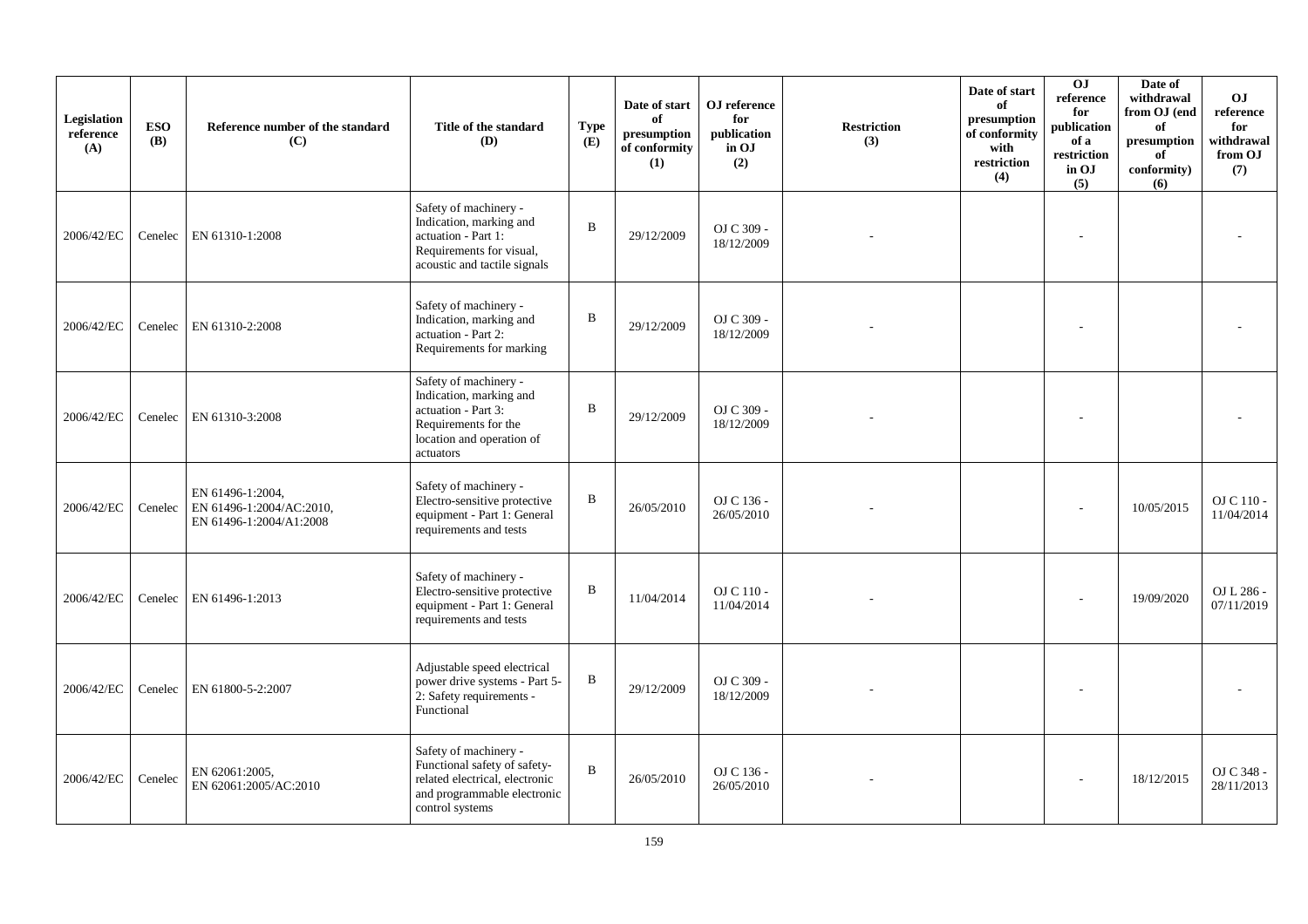| Legislation<br>reference<br>(A) | <b>ESO</b><br><b>(B)</b> | Reference number of the standard<br>(C)                                                     | Title of the standard<br>(D)                                                                                                              | <b>Type</b><br>(E) | Date of start<br>of<br>presumption<br>of conformity<br>(1) | ${\bf OJ}$ reference<br>for<br>publication<br>in OJ<br>(2) | <b>Restriction</b><br>(3) | Date of start<br>of<br>presumption<br>of conformity<br>with<br>restriction<br>(4) | 0J<br>reference<br>for<br>publication<br>of a<br>restriction<br>in OJ<br>(5) | Date of<br>withdrawal<br>from OJ (end<br>of<br>$\bf{presumption}$<br>of<br>conformity)<br>(6) | <b>OJ</b><br>reference<br>for<br>withdrawal<br>from OJ<br>(7) |
|---------------------------------|--------------------------|---------------------------------------------------------------------------------------------|-------------------------------------------------------------------------------------------------------------------------------------------|--------------------|------------------------------------------------------------|------------------------------------------------------------|---------------------------|-----------------------------------------------------------------------------------|------------------------------------------------------------------------------|-----------------------------------------------------------------------------------------------|---------------------------------------------------------------|
| 2006/42/EC                      | Cenelec                  | EN 62061:2005,<br>EN 62061:2005/AC:2010,<br>EN 62061:2005/A1:2013                           | Safety of machinery -<br>Functional safety of safety-<br>related electrical, electronic<br>and programmable electronic<br>control systems | B                  | 28/11/2013                                                 | OJ C 348 -<br>28/11/2013                                   |                           |                                                                                   |                                                                              | 31/07/2018                                                                                    | OJ C 014 -<br>15/01/2016                                      |
| 2006/42/EC                      | Cenelec                  | EN 62061:2005,<br>EN 62061:2005/AC:2010,<br>EN 62061:2005/A1:2013,<br>EN 62061:2005/A2:2015 | Safety of machinery -<br>Functional safety of safety-<br>related electrical, electronic<br>and programmable electronic<br>control systems | $\overline{B}$     | 15/01/2016                                                 | OJ C 014 -<br>15/01/2016                                   |                           |                                                                                   |                                                                              |                                                                                               |                                                               |
| 2006/42/EC                      | Cenelec                  | EN 62745:2017,<br>EN 62745:2017/A11:2020                                                    | Safety of machinery -<br>Requirements for cableless<br>control systems of machinery                                                       | $\, {\bf B}$       | 03/03/2021                                                 | OJ L 072 -<br>03/03/2021                                   |                           |                                                                                   |                                                                              |                                                                                               |                                                               |
| 2006/42/EC                      | Cenelec                  | EN 50223:2010                                                                               | Stationary electrostatic<br>application equipment for<br>ignitable flock material -<br>Safety requirements                                | $\mathsf{C}$       | 20/10/2010                                                 | OJ C 284 -<br>20/10/2010                                   |                           |                                                                                   |                                                                              | 13/04/2018                                                                                    | OJ C 014 -<br>15/01/2016                                      |
| 2006/42/EC                      | Cenelec                  | EN 50223:2015                                                                               | Stationary electrostatic<br>application equipment for<br>ignitable flock material -<br>Safety requirements                                | $\mathsf{C}$       | 15/01/2016                                                 | OJ C 014 -<br>15/01/2016                                   |                           |                                                                                   |                                                                              |                                                                                               |                                                               |
| 2006/42/EC                      | Cenelec                  | EN 50348:2010,<br>EN 50348:2010/AC:2010                                                     | Stationary electrostatic<br>application equipment for<br>non-ignitable liquid coating<br>material - Safety<br>requirements                | $\mathbf C$        | 26/05/2010                                                 | OJ C 136 -<br>26/05/2010                                   |                           |                                                                                   |                                                                              |                                                                                               |                                                               |
| 2006/42/EC                      | Cenelec                  | EN 50434:2014                                                                               | Safety of household and<br>similar appliances -<br>Particular requirements for<br>mains operated shredders and<br>chippers                | $\mathcal{C}$      | 13/02/2015                                                 | OJ C 054 -<br>13/02/2015                                   |                           |                                                                                   |                                                                              |                                                                                               |                                                               |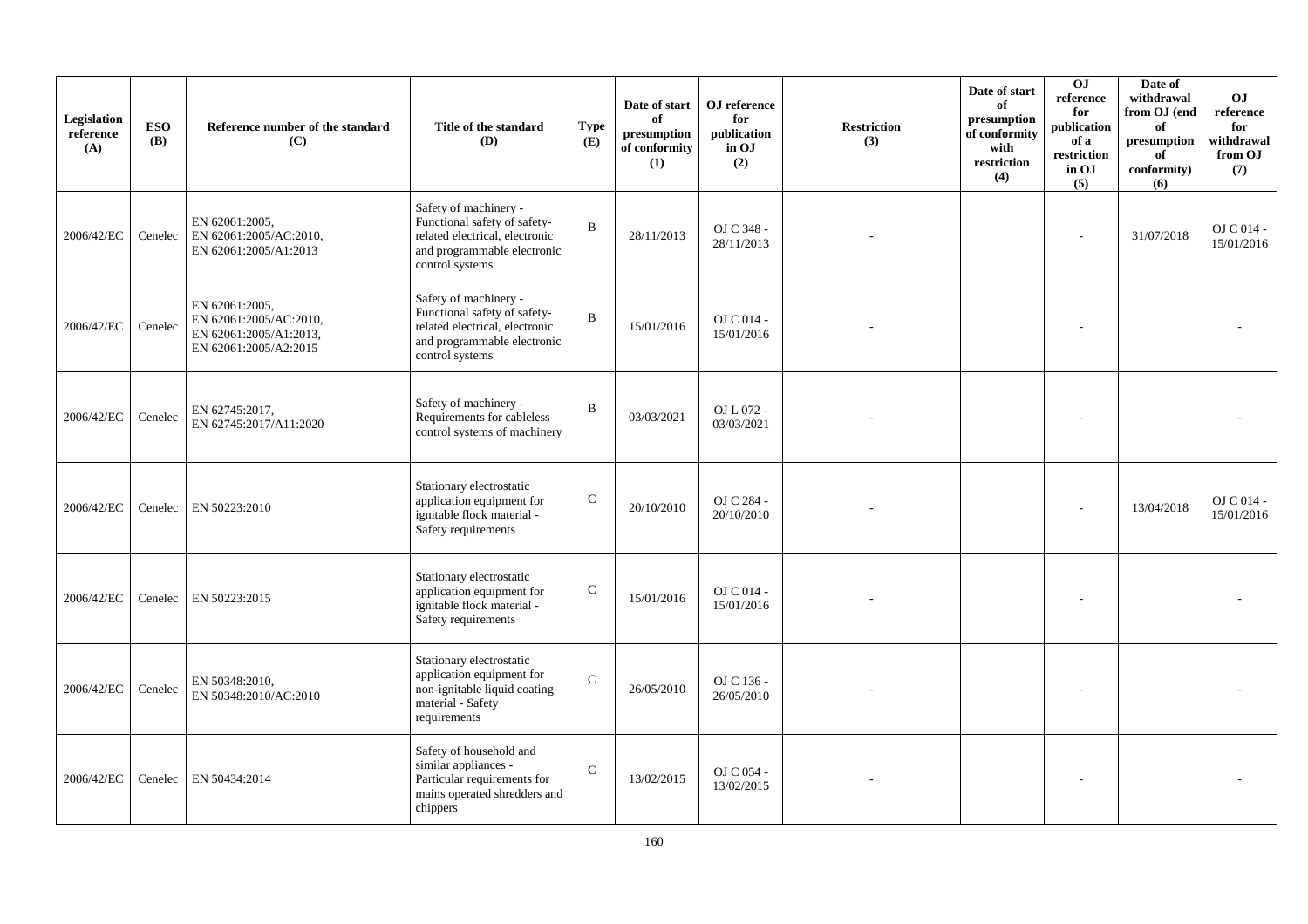| Legislation<br>reference<br>(A) | <b>ESO</b><br><b>(B)</b> | Reference number of the standard<br>(C) | Title of the standard<br><b>(D)</b>                                                                                                 | <b>Type</b><br>(E) | Date of start<br>of<br>presumption<br>of conformity<br>(1) | ${\bf OJ}$ reference<br>for<br>publication<br>in OJ<br>(2) | <b>Restriction</b><br>(3) | Date of start<br>of<br>presumption<br>of conformity<br>with<br>restriction<br>(4) | 0J<br>reference<br>for<br>publication<br>of a<br>restriction<br>in OJ<br>(5) | Date of<br>withdrawal<br>from OJ (end<br>of<br>$\mathbf{presumption}% \label{fig:ex1}%$<br>of<br>conformity)<br>(6) | <b>OJ</b><br>reference<br>for<br>withdrawal<br>from OJ<br>(7) |
|---------------------------------|--------------------------|-----------------------------------------|-------------------------------------------------------------------------------------------------------------------------------------|--------------------|------------------------------------------------------------|------------------------------------------------------------|---------------------------|-----------------------------------------------------------------------------------|------------------------------------------------------------------------------|---------------------------------------------------------------------------------------------------------------------|---------------------------------------------------------------|
| 2006/42/EC                      | Cenelec                  | EN 50569:2013                           | Household and similar<br>electrical appliances - Safety<br>- Particular requirements for<br>commercial electric spin<br>extractors  | $\mathcal{C}$      | 11/04/2014                                                 | OJ C 110 -<br>11/04/2014                                   |                           |                                                                                   |                                                                              | 12/01/2021                                                                                                          | OJ L 075 -<br>19/03/2019                                      |
| 2006/42/EC                      | Cenelec                  | EN 50569:2013.<br>EN 50569:2013/A1:2018 | Household and similar<br>electrical appliances - Safety<br>- Particular requirements for<br>commercial electric spin<br>extractors  | $\mathcal{C}$      | 19/03/2019                                                 | OJ L 075 -<br>19/03/2019                                   |                           |                                                                                   |                                                                              |                                                                                                                     |                                                               |
| 2006/42/EC                      | Cenelec                  | EN 50570:2013                           | Household and similar<br>electrical appliances - Safety<br>- Particular requirements for<br>commercial electric tumble<br>dryers    | $\mathbf C$        | 11/04/2014                                                 | OJ C 110 -<br>11/04/2014                                   |                           |                                                                                   |                                                                              | 12/01/2021                                                                                                          | OJ L 075 -<br>19/03/2019                                      |
| 2006/42/EC                      | Cenelec                  | EN 50570:2013.<br>EN 50570:2013/A1:2018 | Household and similar<br>electrical appliances - Safety<br>- Particular requirements for<br>commercial electric tumble<br>dryers    | $\mathcal{C}$      | 19/03/2019                                                 | OJ L 075 -<br>19/03/2019                                   |                           |                                                                                   |                                                                              |                                                                                                                     |                                                               |
| 2006/42/EC                      | Cenelec                  | EN 50571:2013                           | Household and similar<br>electrical appliances - Safety<br>- Particular requirements for<br>commercial electric washing<br>machines | $\mathcal{C}$      | 11/04/2014                                                 | OJ C 110 -<br>11/04/2014                                   |                           |                                                                                   |                                                                              | 12/01/2021                                                                                                          | OJ L 075 -<br>19/03/2019                                      |
| 2006/42/EC                      | Cenelec                  | EN 50571:2013.<br>EN 50571:2013/A1:2018 | Household and similar<br>electrical appliances - Safety<br>- Particular requirements for<br>commercial electric washing<br>machines | $\mathcal{C}$      | 19/03/2019                                                 | OJ L 075 -<br>19/03/2019                                   |                           |                                                                                   |                                                                              |                                                                                                                     |                                                               |
| 2006/42/EC                      | Cenelec                  | EN 50580:2012                           | Safety of hand-held electric<br>motor operated tools -<br>Particular requirements for<br>spray guns                                 | $\mathcal{C}$      | 05/06/2012                                                 | OJ C 159 -<br>05/06/2012                                   |                           |                                                                                   |                                                                              | 22/07/2016                                                                                                          | OJ C 348 -<br>28/11/2013                                      |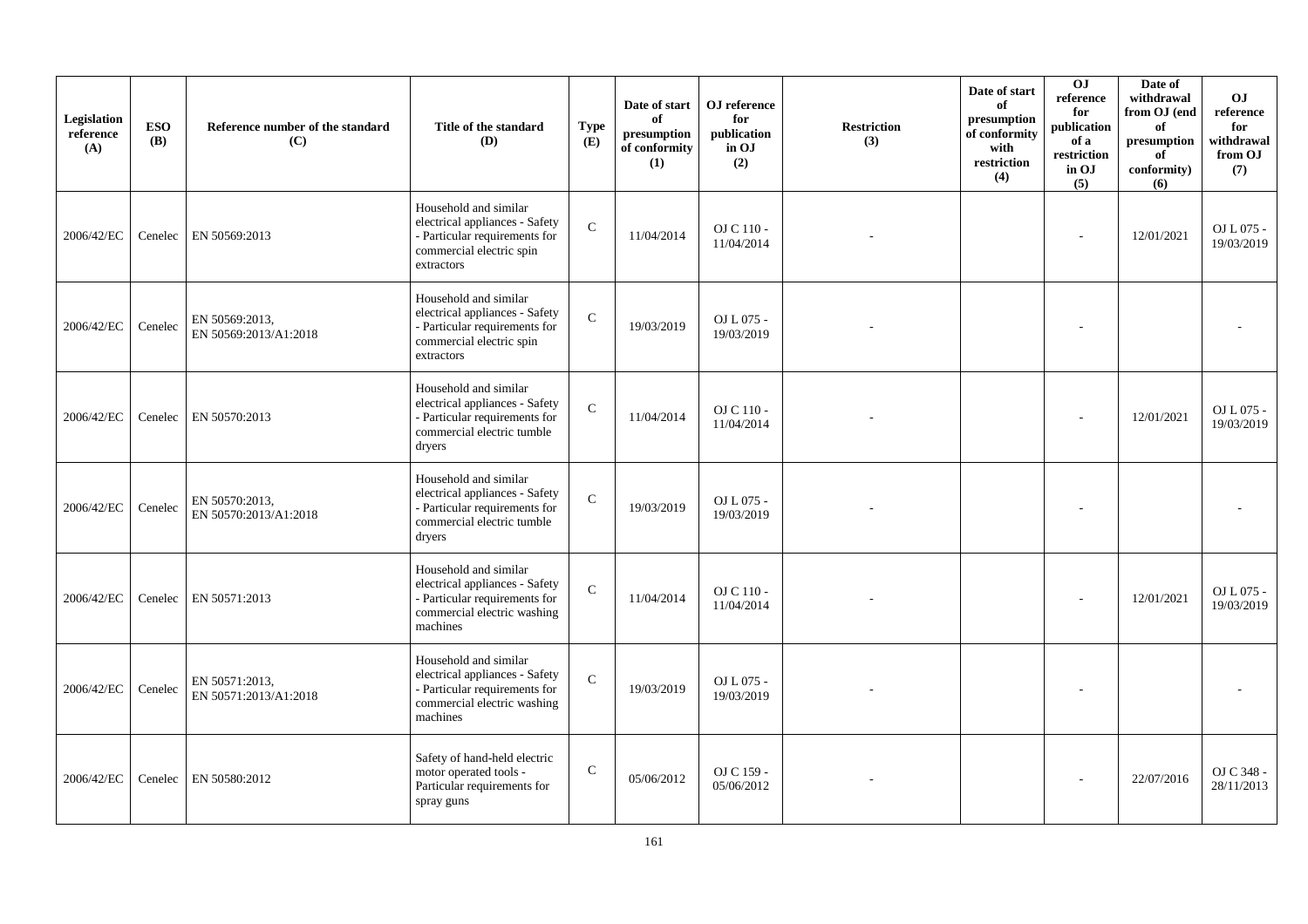| Legislation<br>reference<br>(A) | <b>ESO</b><br><b>(B)</b> | Reference number of the standard<br>(C) | Title of the standard<br><b>(D)</b>                                                                                                                                                  | <b>Type</b><br>(E) | Date of start<br>of<br>presumption<br>of conformity<br>(1) | OJ reference<br>for<br>publication<br>in OJ<br>(2) | <b>Restriction</b><br>(3) | Date of start<br>of<br>presumption<br>of conformity<br>with<br>restriction<br>(4) | 0 <sub>1</sub><br>reference<br>for<br>publication<br>of a<br>restriction<br>in OJ<br>(5) | Date of<br>withdrawal<br>from OJ (end<br>of<br>presumption<br>of<br>conformity)<br>(6) | O <sub>J</sub><br>reference<br>for<br>withdrawal<br>from OJ<br>(7) |
|---------------------------------|--------------------------|-----------------------------------------|--------------------------------------------------------------------------------------------------------------------------------------------------------------------------------------|--------------------|------------------------------------------------------------|----------------------------------------------------|---------------------------|-----------------------------------------------------------------------------------|------------------------------------------------------------------------------------------|----------------------------------------------------------------------------------------|--------------------------------------------------------------------|
| 2006/42/EC                      | Cenelec                  | EN 50580:2012,<br>EN 50580:2012/A1:2013 | Safety of hand-held electric<br>motor operated tools -<br>Particular requirements for<br>spray guns                                                                                  | $\mathcal{C}$      | 28/11/2013                                                 | OJ C 348 -<br>28/11/2013                           |                           |                                                                                   |                                                                                          |                                                                                        |                                                                    |
| 2006/42/EC                      | Cenelec                  | EN 50636-2-91:2014                      | Household and similar<br>electrical appliances - Safety<br>- Part 2-91: Particular<br>requirements for walk-<br>behind and hand-held lawn<br>trimmers and lawn edge<br>trimmers      | $\mathcal{C}$      | 13/02/2015                                                 | OJ C 054 -<br>13/02/2015                           |                           |                                                                                   |                                                                                          |                                                                                        |                                                                    |
| 2006/42/EC                      | Cenelec                  | EN 50636-2-92:2014                      | Household and similar<br>electrical appliances - Safety<br>- Part 2-92: Particular<br>requirements for pedestrian-<br>controlled mains-operated<br>lawn scarifiers and aerators      | $\mathbf C$        | 13/02/2015                                                 | OJ C 054 -<br>13/02/2015                           |                           |                                                                                   |                                                                                          |                                                                                        |                                                                    |
| 2006/42/EC                      |                          | Cenelec   EN 50636-2-94:2014            | Household and similar<br>electrical appliances - Safety<br>- Part 2-94: Particular<br>requirements for scissors<br>type grass shears                                                 | $\mathbf C$        | 13/02/2015                                                 | OJ C 054 -<br>13/02/2015                           |                           |                                                                                   |                                                                                          |                                                                                        |                                                                    |
| 2006/42/EC                      |                          | Cenelec EN 50636-2-100:2014             | Household and similar<br>electrical appliances - Safety<br>- Part 2-100: Particular<br>requirements for hand-held<br>mains-operated garden<br>blowers, vacuums and<br>blower vacuums | $\mathcal{C}$      | 13/02/2015                                                 | OJ C 054 -<br>13/02/2015                           |                           |                                                                                   |                                                                                          |                                                                                        |                                                                    |
| 2006/42/EC                      | Cenelec                  | EN 50636-2-107:2015                     | Safety of household and<br>similar appliances - Part 2-<br>107: Particular requirements<br>for robotic battery powered<br>electrical lawnmowers                                      | $\mathbf{C}$       | 15/01/2016                                                 | OJ C 014 -<br>15/01/2016                           |                           |                                                                                   |                                                                                          | 12/01/2020                                                                             | OJ L 075 -<br>19/03/2019                                           |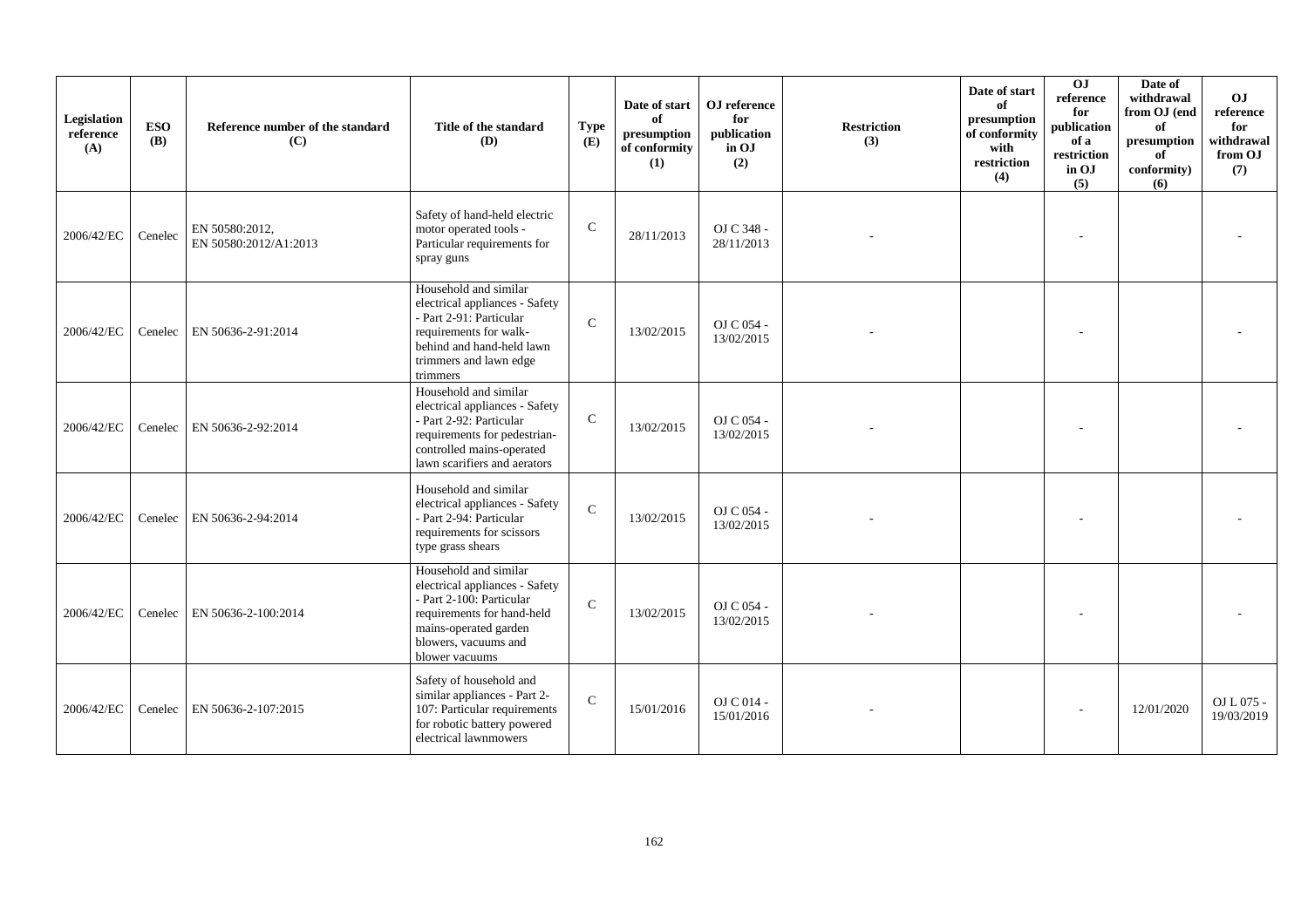| Legislation<br>reference<br>(A) | <b>ESO</b><br><b>(B)</b> | Reference number of the standard<br>(C)                                                                                                                                                                                                                                                                                       | Title of the standard<br><b>(D)</b>                                                                                                                            | <b>Type</b><br>(E) | Date of start<br>of<br>presumption<br>of conformity<br>(1) | OJ reference<br>for<br>publication<br>in OJ<br>(2) | <b>Restriction</b><br>(3) | Date of start<br>of<br>presumption<br>of conformity<br>with<br>restriction<br>(4) | 0 <sub>J</sub><br>reference<br>for<br>publication<br>of a<br>restriction<br>in OJ<br>(5) | Date of<br>withdrawal<br>from OJ (end<br>of<br>presumption<br>of<br>conformity)<br>(6) | OJ<br>reference<br>for<br>withdrawal<br>from OJ<br>(7) |
|---------------------------------|--------------------------|-------------------------------------------------------------------------------------------------------------------------------------------------------------------------------------------------------------------------------------------------------------------------------------------------------------------------------|----------------------------------------------------------------------------------------------------------------------------------------------------------------|--------------------|------------------------------------------------------------|----------------------------------------------------|---------------------------|-----------------------------------------------------------------------------------|------------------------------------------------------------------------------------------|----------------------------------------------------------------------------------------|--------------------------------------------------------|
| 2006/42/EC                      | Cenelec                  | EN 50636-2-107:2015,<br>EN 50636-2-107:2015/A1:2018                                                                                                                                                                                                                                                                           | Safety of household and<br>similar appliances - Part 2-<br>107: Particular requirements<br>for robotic battery powered<br>electrical lawnmowers                | $\mathcal{C}$      | 19/03/2019                                                 | OJ L 075 -<br>19/03/2019                           |                           |                                                                                   |                                                                                          | 03/09/2022                                                                             | OJ L 072 -<br>03/03/2021                               |
| 2006/42/EC                      | Cenelec                  | EN 50636-2-107:2015,<br>EN 50636-2-107:2015/A1:2018,<br>EN 50636-2-107:2015/A2:2020                                                                                                                                                                                                                                           | Safety of household and<br>similar appliances - Part 2-<br>107: Particular requirements<br>for robotic battery powered<br>electrical lawnmowers                | $\mathcal{C}$      | 03/03/2021                                                 | OJ L 072 -<br>03/03/2021                           |                           |                                                                                   |                                                                                          |                                                                                        |                                                        |
| 2006/42/EC                      | Cenelec                  | EN 60204-31:2013                                                                                                                                                                                                                                                                                                              | Safety of machinery -<br>Electrical equipment of<br>machines - Part 31:<br>Particular safety and EMC<br>requirements for sewing<br>machines, units and systems | $\mathsf{C}$       | 11/04/2014                                                 | OJ C 110 -<br>11/04/2014                           |                           |                                                                                   |                                                                                          |                                                                                        |                                                        |
| 2006/42/EC                      | Cenelec                  | EN 60335-1:2002.<br>EN 60335-1:2002/AC:2009,<br>EN 60335-1:2002/AC:2010,<br>EN 60335-1:2002/A11:2004,<br>EN 60335-1:2002/A1:2004,<br>EN 60335-1:2002/A12:2006,<br>EN 60335-1:2002/A13:2008,<br>EN 60335-1:2002/A14:2010,<br>EN 60335-1:2002/A12:2006/AC:2007,<br>EN 60335-1:2002/A1:2004/AC:2007                              | Household and similar<br>electrical appliances - Safety<br>- Part 1: General<br>requirements                                                                   | $\mathsf{C}$       | 20/10/2010                                                 | OJ C 284 -<br>20/10/2010                           |                           |                                                                                   |                                                                                          | 02/05/2014                                                                             | OJ C 061 -<br>29/02/2012                               |
| 2006/42/EC                      | Cenelec                  | EN 60335-1:2002.<br>EN 60335-1:2002/AC:2009,<br>EN 60335-1:2002/AC:2010,<br>EN 60335-1:2002/A11:2004,<br>EN 60335-1:2002/A1:2004,<br>EN 60335-1:2002/A12:2006,<br>EN 60335-1:2002/A13:2008,<br>EN 60335-1:2002/A14:2010,<br>EN 60335-1:2002/A12:2006/AC:2007,<br>EN 60335-1:2002/A1:2004/AC:2007,<br>EN 60335-1:2002/A15:2011 | Household and similar<br>electrical appliances - Safety<br>- Part 1: General<br>requirements                                                                   | $\mathsf{C}$       | 29/02/2012                                                 | OJ C 061 -<br>29/02/2012                           |                           |                                                                                   |                                                                                          | 21/11/2014                                                                             | OJ C 159 -<br>05/06/2012                               |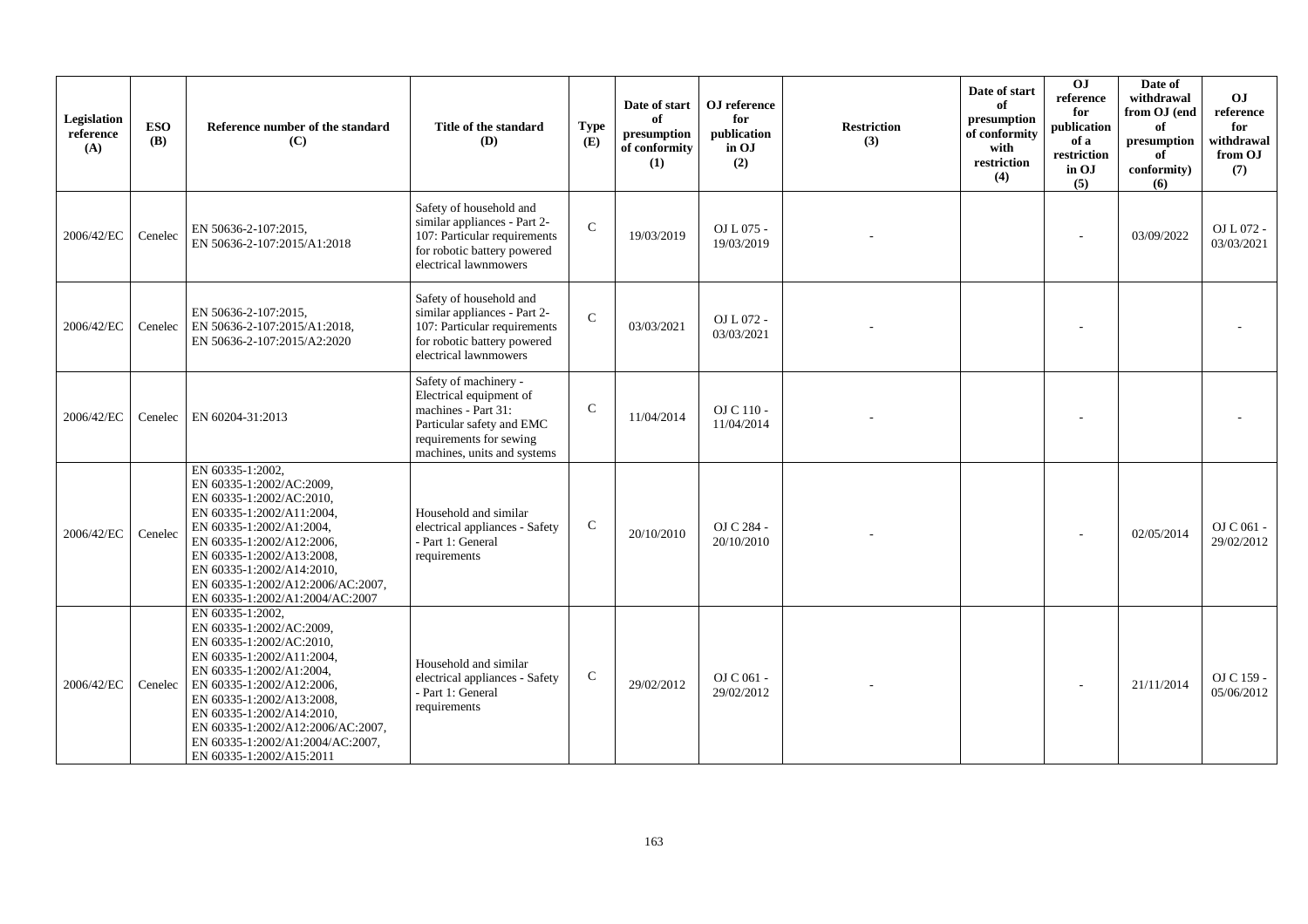| Legislation<br>reference<br>(A) | <b>ESO</b><br><b>(B)</b> | Reference number of the standard<br>(C)                                                               | Title of the standard<br>(D)                                                                                                                                         | <b>Type</b><br>(E) | Date of start<br>of<br>presumption<br>of conformity<br>(1) | ${\bf OJ}$ reference<br>for<br>publication<br>in OJ<br>(2) | <b>Restriction</b><br>(3) | Date of start<br>of<br>presumption<br>of conformity<br>with<br>restriction<br>(4) | OJ<br>reference<br>for<br>publication<br>of a<br>restriction<br>in OJ<br>(5) | Date of<br>withdrawal<br>from OJ (end<br>of<br>presumption<br>of<br>conformity)<br>(6) | <b>OJ</b><br>reference<br>for<br>withdrawal<br>from OJ<br>(7) |
|---------------------------------|--------------------------|-------------------------------------------------------------------------------------------------------|----------------------------------------------------------------------------------------------------------------------------------------------------------------------|--------------------|------------------------------------------------------------|------------------------------------------------------------|---------------------------|-----------------------------------------------------------------------------------|------------------------------------------------------------------------------|----------------------------------------------------------------------------------------|---------------------------------------------------------------|
| 2006/42/EC                      | Cenelec                  | EN 60335-1:2012.<br>EN 60335-1:2012/AC:2014                                                           | Household and similar<br>electrical appliances - Safety<br>- Part 1: General<br>requirements                                                                         | $\mathbf C$        | 05/06/2012                                                 | OJ C 159 -<br>05/06/2012                                   |                           |                                                                                   |                                                                              | 29/02/2016                                                                             | OJ C 014 -<br>15/01/2016                                      |
| 2006/42/EC                      | Cenelec                  | EN 60335-1:2012,<br>EN 60335-1:2012/AC:2014,<br>EN 60335-1:2012/A11:2014                              | Household and similar<br>electrical appliances - Safety<br>- Part 1: General<br>requirements                                                                         | ${\bf C}$          | 15/01/2016                                                 | OJ C 014 -<br>15/01/2016                                   |                           |                                                                                   |                                                                              | 03/05/2020                                                                             | OJ L 075 -<br>19/03/2019                                      |
| 2006/42/EC                      | Cenelec                  | EN 60335-1:2012,<br>EN 60335-1:2012/AC:2014,<br>EN 60335-1:2012/A11:2014,<br>EN 60335-1:2012/A13:2017 | Household and similar<br>electrical appliances - Safety<br>- Part 1: General<br>requirements                                                                         | ${\bf C}$          | 19/03/2019                                                 | OJ L 075 -<br>19/03/2019                                   |                           |                                                                                   |                                                                              |                                                                                        |                                                               |
| 2006/42/EC                      | Cenelec                  | EN 60335-2-8:2015                                                                                     | Household and similar<br>electrical appliances - Safety<br>- Part 2-8: Particular<br>requirements for shavers,<br>hair clippers and similar<br>appliances            | $\mathsf{C}$       | 13/05/2016                                                 | OJ C 173 -<br>13/05/2016                                   |                           |                                                                                   |                                                                              | 28/12/2018                                                                             | OJ C 332 -<br>09/09/2016                                      |
| 2006/42/EC                      | Cenelec                  | EN 60335-2-8:2015,<br>EN 60335-2-8:2015/A1:2016                                                       | Household and similar<br>electrical appliances - Safety<br>- Part 2-8: Particular<br>requirements for shavers,<br>hair clippers and similar<br>appliances            | $\mathbf C$        | 09/09/2016                                                 | OJ C 332 -<br>09/09/2016                                   |                           |                                                                                   |                                                                              |                                                                                        |                                                               |
| 2006/42/EC                      | Cenelec                  | EN 60335-2-23:2003.<br>EN 60335-2-23:2003/A2:2015                                                     | Household and similar<br>electrical appliances - Safety<br>- Part 2-23: Particular<br>requirements for appliances<br>for skin or hair care                           | $\mathcal{C}$      | 15/01/2016                                                 | OJ C 014 -<br>15/01/2016                                   |                           |                                                                                   |                                                                              |                                                                                        |                                                               |
| 2006/42/EC                      | Cenelec                  | EN 60335-2-36:2002,<br>EN 60335-2-36:2002/A11:2012,<br>EN 60335-2-36:2002/AC:2007                     | Household and similar<br>electrical appliances - Safety<br>- Part 2-36: Particular<br>requirements for commercial<br>electric cooking ranges,<br>ovens, hobs and hob | $\mathcal{C}$      | 05/04/2013                                                 | $OJ C099 -$<br>05/04/2013                                  |                           |                                                                                   |                                                                              |                                                                                        |                                                               |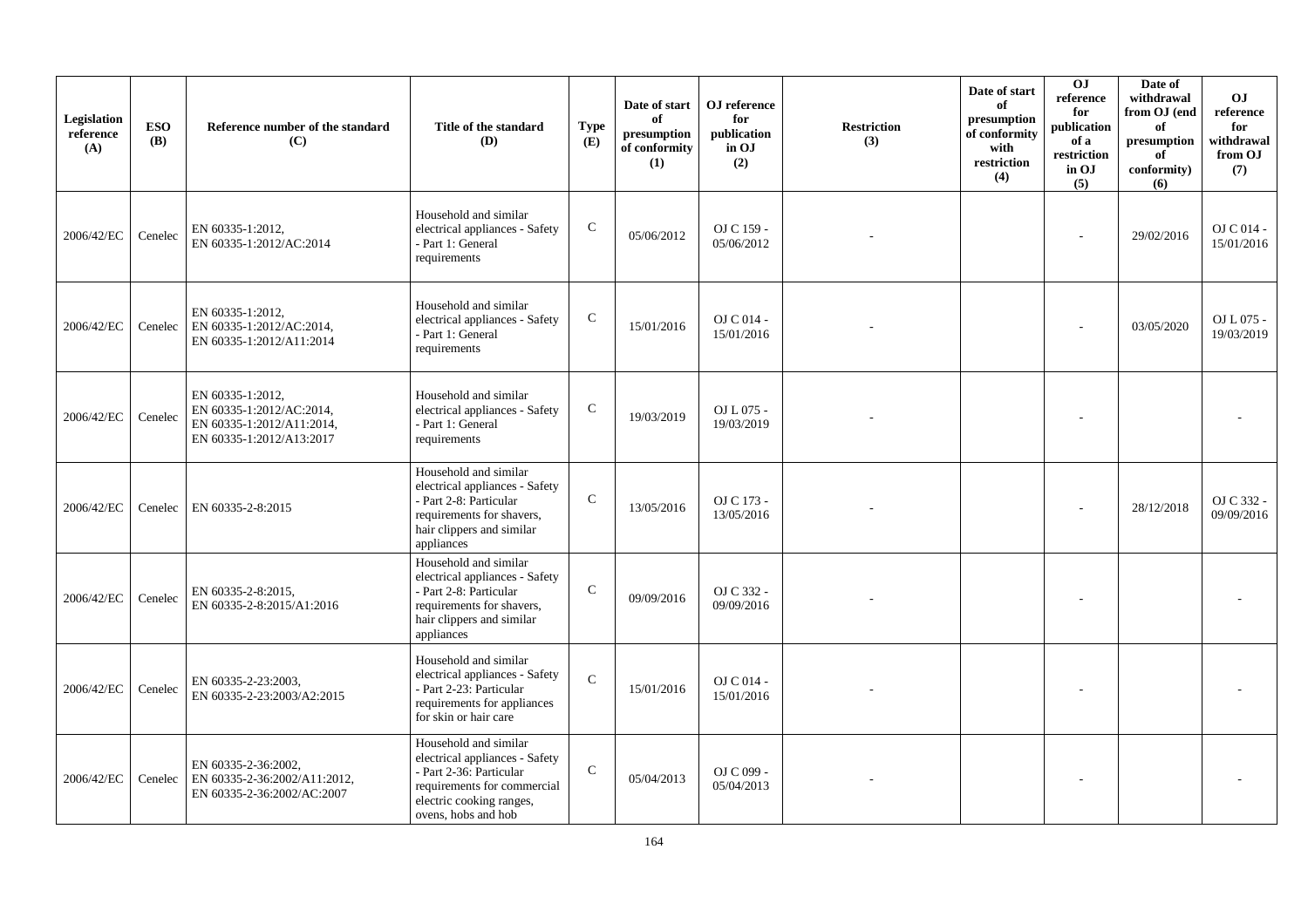| Legislation<br>reference<br>(A) | <b>ESO</b><br><b>(B)</b> | Reference number of the standard<br>(C)                                                                                                                                                                                                                                               | Title of the standard<br>(D)                                                                                                                                                                          | <b>Type</b><br>(E) | Date of start<br>of<br>presumption<br>of conformity<br>(1) | OJ reference<br>for<br>publication<br>in OJ<br>(2) | <b>Restriction</b><br>(3) | Date of start<br>of<br>presumption<br>of conformity<br>with<br>restriction<br>(4) | OJ<br>reference<br>for<br>publication<br>of a<br>restriction<br>in OJ<br>(5) | Date of<br>withdrawal<br>from OJ (end<br>of<br>presumption<br>of<br>conformity)<br>(6) | O <sub>J</sub><br>reference<br>for<br>withdrawal<br>from OJ<br>(7) |
|---------------------------------|--------------------------|---------------------------------------------------------------------------------------------------------------------------------------------------------------------------------------------------------------------------------------------------------------------------------------|-------------------------------------------------------------------------------------------------------------------------------------------------------------------------------------------------------|--------------------|------------------------------------------------------------|----------------------------------------------------|---------------------------|-----------------------------------------------------------------------------------|------------------------------------------------------------------------------|----------------------------------------------------------------------------------------|--------------------------------------------------------------------|
|                                 |                          |                                                                                                                                                                                                                                                                                       | elements                                                                                                                                                                                              |                    |                                                            |                                                    |                           |                                                                                   |                                                                              |                                                                                        |                                                                    |
| 2006/42/EC                      |                          | EN 60335-2-37:2002.<br>Cenelec   EN 60335-2-37:2002/A11:2012,<br>EN 60335-2-37:2002/AC:2007                                                                                                                                                                                           | Household and similar<br>electrical appliances - Safety<br>- Part 2-37: Particular<br>requirements for commercial<br>electric deep fat fryers                                                         | $\mathcal{C}$      | 05/04/2013                                                 | OJ C 099 -<br>05/04/2013                           |                           |                                                                                   |                                                                              | 25/01/2019                                                                             | OJ C 332 -<br>09/09/2016                                           |
| 2006/42/EC                      | Cenelec                  | EN 60335-2-37:2002,<br>EN 60335-2-37:2002/A11:2012,<br>EN 60335-2-37:2002/AC:2007,<br>EN 60335-2-37:2002/A12:2016                                                                                                                                                                     | Household and similar<br>electrical appliances - Safety<br>- Part 2-37: Particular<br>requirements for commercial<br>electric deep fat fryers                                                         | $\mathbf{C}$       | 09/09/2016                                                 | OJ C 332 -<br>09/09/2016                           |                           |                                                                                   |                                                                              |                                                                                        |                                                                    |
| 2006/42/EC                      | Cenelec                  | EN 60335-2-40:2003,<br>EN 60335-2-40:2003/A11:2004,<br>EN 60335-2-40:2003/A12:2005.<br>EN 60335-2-40:2003/A1:2006,<br>EN 60335-2-40:2003/A13:2012/AC:2013<br>EN 60335-2-40:2003/A13:2012,<br>EN 60335-2-40:2003/A2:2009,<br>EN 60335-2-40:2003/AC:2006,<br>EN 60335-2-40:2003/AC:2010 | Household and similar<br>electrical appliances - Safety<br>- Part 2-40: Particular<br>requirements for electrical<br>heat pumps, air-conditioners<br>and dehumidifiers                                | $\mathcal{C}$      | 28/11/2013                                                 | OJ C 348 -<br>28/11/2013                           |                           |                                                                                   |                                                                              |                                                                                        |                                                                    |
| 2006/42/EC                      | Cenelec                  | EN 60335-2-42:2003,<br>EN 60335-2-42:2003/A11:2012,<br>EN 60335-2-42:2003/AC:2007                                                                                                                                                                                                     | Household and similar<br>electrical appliances - Safety<br>- Part 2-42: Particular<br>requirements for commercial<br>electric forced convection<br>ovens, steam cookers and<br>steam-convection ovens | $\mathbf C$        | 05/04/2013                                                 | OJ C 099 -<br>05/04/2013                           |                           |                                                                                   |                                                                              |                                                                                        |                                                                    |
| 2006/42/EC                      | Cenelec                  | EN 60335-2-47:2003,<br>EN 60335-2-47:2003/A11:2012,<br>EN 60335-2-47:2003/AC:2007                                                                                                                                                                                                     | Household and similar<br>electrical appliances - Safety<br>- Part 2-47: Particular<br>requirements for commercial<br>electric boiling pans                                                            | $\mathcal{C}$      | 05/04/2013                                                 | OJ C 099 -<br>05/04/2013                           |                           |                                                                                   |                                                                              |                                                                                        |                                                                    |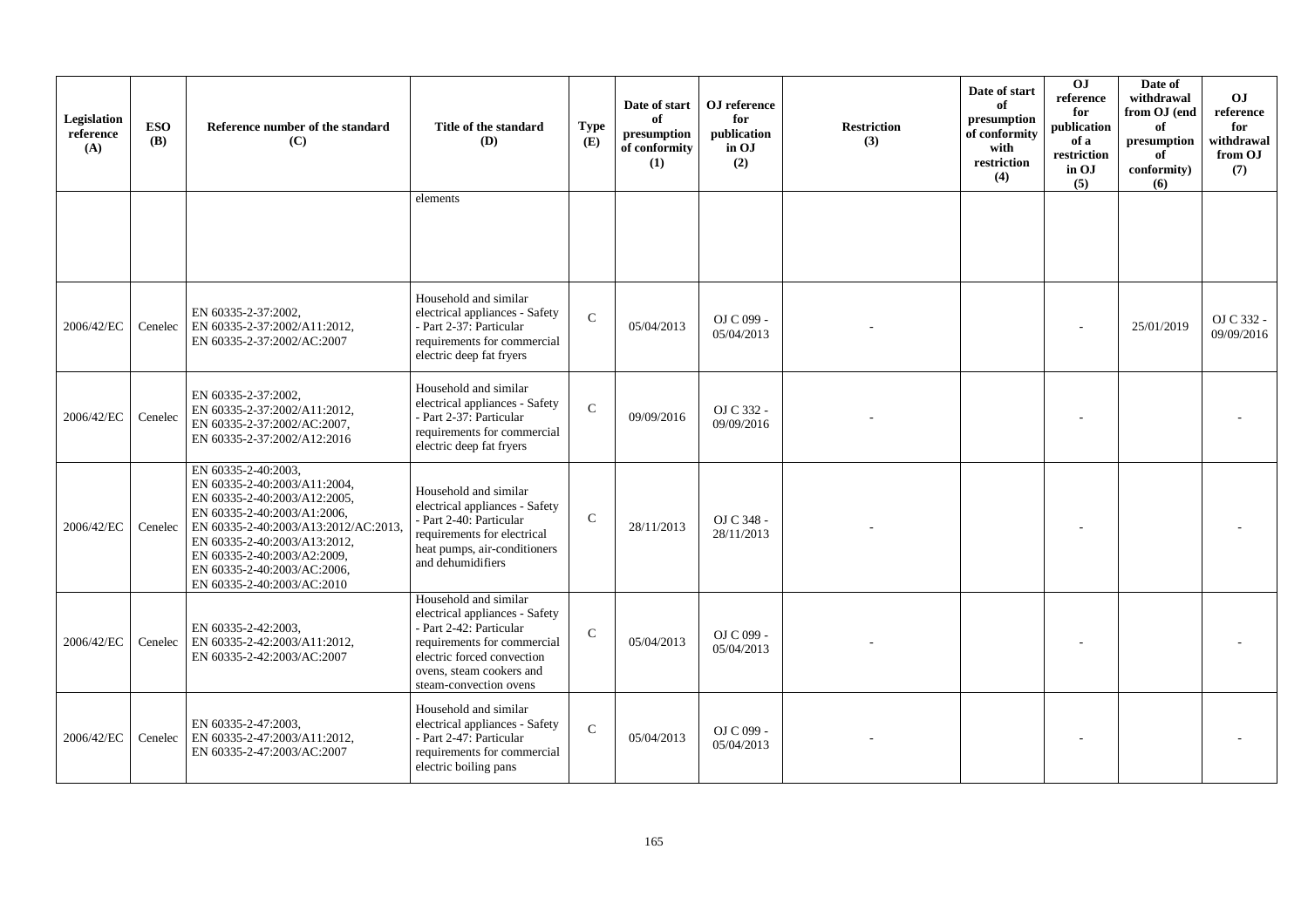| Legislation<br>reference<br>(A) | <b>ESO</b><br><b>(B)</b> | Reference number of the standard<br>(C)                                           | Title of the standard<br>(D)                                                                                                                                                      | <b>Type</b><br>(E) | Date of start<br>of<br>presumption<br>of conformity<br>(1) | OJ reference<br>for<br>publication<br>in OJ<br>(2) | <b>Restriction</b><br>(3) | Date of start<br>of<br>presumption<br>of conformity<br>with<br>restriction<br>(4) | $\overline{0}$<br>reference<br>for<br>publication<br>of a<br>restriction<br>in OJ<br>(5) | Date of<br>withdrawal<br>from OJ (end<br>of<br>presumption<br>of<br>conformity)<br>(6) | OJ<br>reference<br>for<br>withdrawal<br>from OJ<br>(7) |
|---------------------------------|--------------------------|-----------------------------------------------------------------------------------|-----------------------------------------------------------------------------------------------------------------------------------------------------------------------------------|--------------------|------------------------------------------------------------|----------------------------------------------------|---------------------------|-----------------------------------------------------------------------------------|------------------------------------------------------------------------------------------|----------------------------------------------------------------------------------------|--------------------------------------------------------|
| 2006/42/EC                      | Cenelec                  | EN 60335-2-48:2003.<br>EN 60335-2-48:2003/A11:2012,<br>EN 60335-2-48:2003/AC:2007 | Household and similar<br>electrical appliances - Safety<br>- Part 2-48: Particular<br>requirements for commercial<br>electric grillers and toasters                               | $\mathcal{C}$      | 05/04/2013                                                 | OJ C 099 -<br>05/04/2013                           |                           |                                                                                   |                                                                                          |                                                                                        |                                                        |
| 2006/42/EC                      | Cenelec                  | EN 60335-2-49:2003,<br>EN 60335-2-49:2003/A11:2012,<br>EN 60335-2-49:2003/AC:2007 | Household and similar<br>electrical appliances - Safety<br>- Part 2-49: Particular<br>requirements for commercial<br>electric appliances for<br>keeping food and crockery<br>warm | $\mathcal{C}$      | 05/04/2013                                                 | OJ C 099 -<br>05/04/2013                           |                           |                                                                                   |                                                                                          |                                                                                        |                                                        |
| 2006/42/EC                      | Cenelec                  | EN 60335-2-58:2005,<br>EN 60335-2-58:2005/A12:2016,<br>EN 60335-2-58:2005/A2:2015 | Household and similar<br>electrical appliances - Safety<br>- Part 2-58: Particular<br>requirements for commercial<br>electric dishwashing<br>machines                             | $\mathcal{C}$      | 19/03/2019                                                 | OJ L 075 -<br>19/03/2019                           |                           |                                                                                   |                                                                                          |                                                                                        |                                                        |
| 2006/42/EC                      | Cenelec                  | EN 60335-2-65:2003,<br>EN 60335-2-65:2003/A11:2012                                | Household and similar<br>electrical appliances - Safety<br>- Part 2-65: Particular<br>requirements for air-cleaning<br>appliances                                                 | $\mathcal{C}$      | 05/04/2013                                                 | OJ C 099 -<br>05/04/2013                           |                           |                                                                                   |                                                                                          |                                                                                        |                                                        |
| 2006/42/EC                      |                          | Cenelec EN 60335-2-67:2009                                                        | Household and similar<br>electrical appliances - Safety<br>- Part 2-67: Particular<br>requirements for floor<br>treatment and floor cleaning<br>machines for commercial use       | $\mathsf{C}$       | 29/12/2009                                                 | OJ C 309 -<br>18/12/2009                           |                           |                                                                                   |                                                                                          | 03/05/2015                                                                             | OJ C 350 -<br>15/11/2012                               |
| 2006/42/EC                      | Cenelec                  | EN 60335-2-67:2012                                                                | Household and similar<br>electrical appliances - Safety<br>- Part 2-67: Particular<br>requirements for floor<br>treatment machines for<br>commercial use                          | $\mathsf{C}$       | 15/11/2012                                                 | OJ C 350 -<br>15/11/2012                           |                           |                                                                                   |                                                                                          |                                                                                        |                                                        |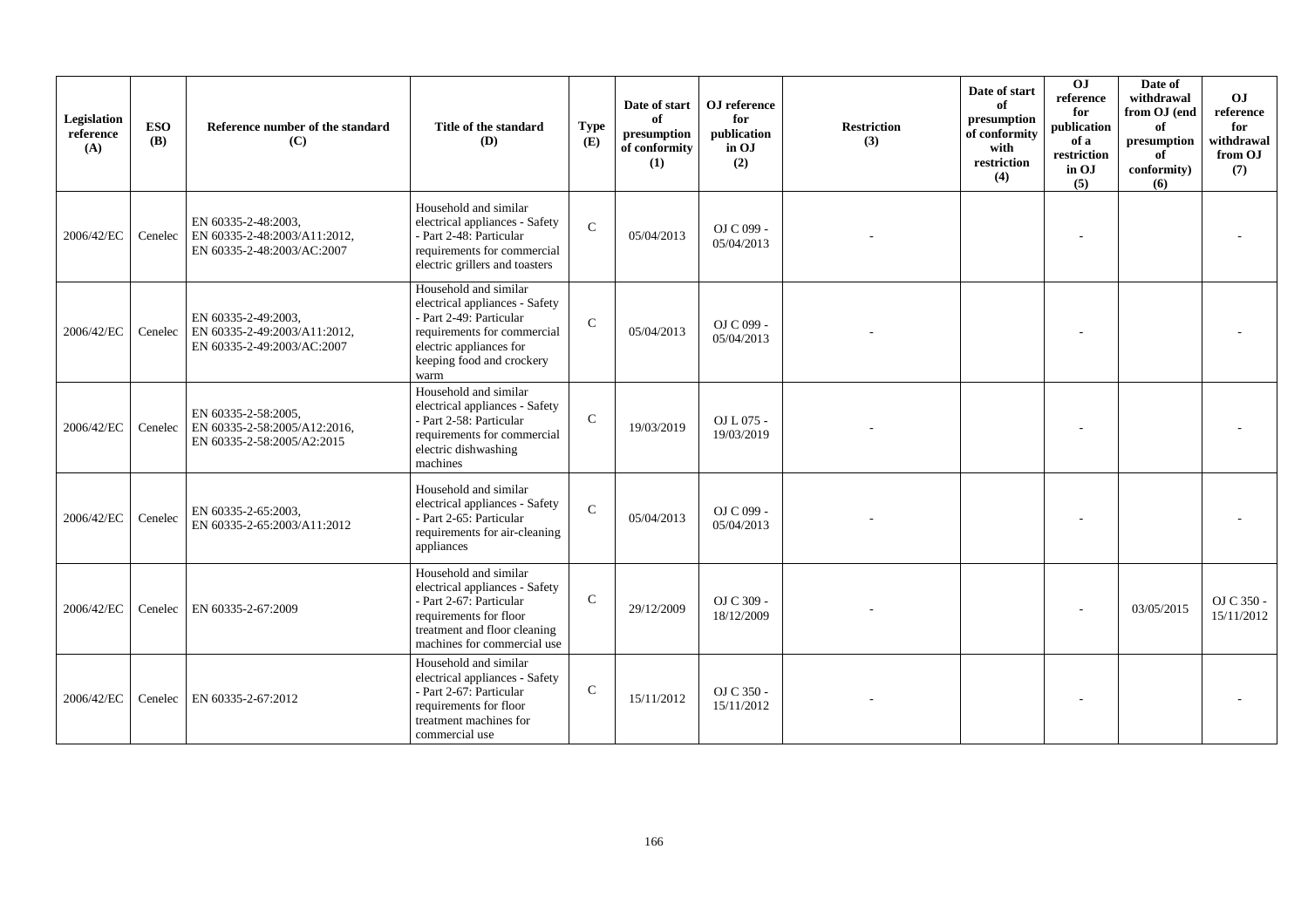| Legislation<br>reference<br>(A) | <b>ESO</b><br><b>(B)</b> | Reference number of the standard<br>(C) | Title of the standard<br><b>(D)</b>                                                                                                                                                         | <b>Type</b><br>(E) | Date of start<br>of<br>presumption<br>of conformity<br>(1) | OJ reference<br>for<br>publication<br>in OJ<br>(2) | <b>Restriction</b><br>(3) | Date of start<br>of<br>presumption<br>of conformity<br>with<br>restriction<br>(4) | 0J<br>reference<br>for<br>publication<br>of a<br>restriction<br>in OJ<br>(5) | Date of<br>withdrawal<br>from OJ (end<br>of<br>presumption<br>of<br>conformity)<br>(6) | O <sub>J</sub><br>reference<br>for<br>withdrawal<br>from OJ<br>(7) |
|---------------------------------|--------------------------|-----------------------------------------|---------------------------------------------------------------------------------------------------------------------------------------------------------------------------------------------|--------------------|------------------------------------------------------------|----------------------------------------------------|---------------------------|-----------------------------------------------------------------------------------|------------------------------------------------------------------------------|----------------------------------------------------------------------------------------|--------------------------------------------------------------------|
| 2006/42/EC                      | Cenelec                  | EN 60335-2-68:2009                      | Household and similar<br>electrical appliances - Safety<br>- Part 2-68: Particular<br>requirements for spray<br>extraction machines for<br>commercial use                                   | $\mathbf C$        | 29/12/2009                                                 | OJ C 309 -<br>18/12/2009                           |                           |                                                                                   |                                                                              | 03/05/2015                                                                             | OJ C 350 -<br>15/11/2012                                           |
| 2006/42/EC                      |                          | Cenelec EN 60335-2-68:2012              | Household and similar<br>electrical appliances - Safety<br>- Part 2-68: Particular<br>requirements for spray<br>extraction machines, for<br>commercial use                                  | $\mathbf C$        | 15/11/2012                                                 | OJ C 350 -<br>15/11/2012                           |                           |                                                                                   |                                                                              |                                                                                        |                                                                    |
| 2006/42/EC                      | Cenelec                  | EN 60335-2-69:2012                      | Household and similar<br>electrical appliances - Safety<br>- Part 2-69: Particular<br>requirements for wet and dry<br>vacuum cleaners, including<br>power brush for commercial<br>use       | $\mathcal{C}$      | 15/11/2012                                                 | OJ C 350 -<br>15/11/2012                           |                           |                                                                                   |                                                                              |                                                                                        |                                                                    |
| 2006/42/EC                      | Cenelec                  | EN 60335-2-72:2012                      | Household and similar<br>electrical appliances - Safety<br>- Part 2-72: Particular<br>requirements for floor<br>treatment machines with or<br>without traction drive, for<br>commercial use | $\mathcal{C}$      | 15/11/2012                                                 | OJ C 350 -<br>15/11/2012                           |                           |                                                                                   |                                                                              |                                                                                        |                                                                    |
| 2006/42/EC                      | Cenelec                  | EN 60335-2-77:2010                      | Safety of household and<br>similar appliances - Part 2-<br>77: Particular requirements<br>for pedestrian-controlled<br>walk-behind electrically<br>powered lawn mowers                      | $\mathbf C$        | 08/04/2011                                                 | $OJ C 110 -$<br>08/04/2011                         |                           |                                                                                   |                                                                              |                                                                                        |                                                                    |
| 2006/42/EC                      | Cenelec                  | EN 60335-2-79:2009                      | Household and similar<br>electrical appliances - Safety<br>- Part 2-79: Particular<br>requirements for high<br>pressure cleaners and steam<br>cleaners                                      | $\mathbf C$        | 29/12/2009                                                 | OJ C 309 -<br>18/12/2009                           |                           |                                                                                   |                                                                              | 03/04/2015                                                                             | OJ C 350 -<br>15/11/2012                                           |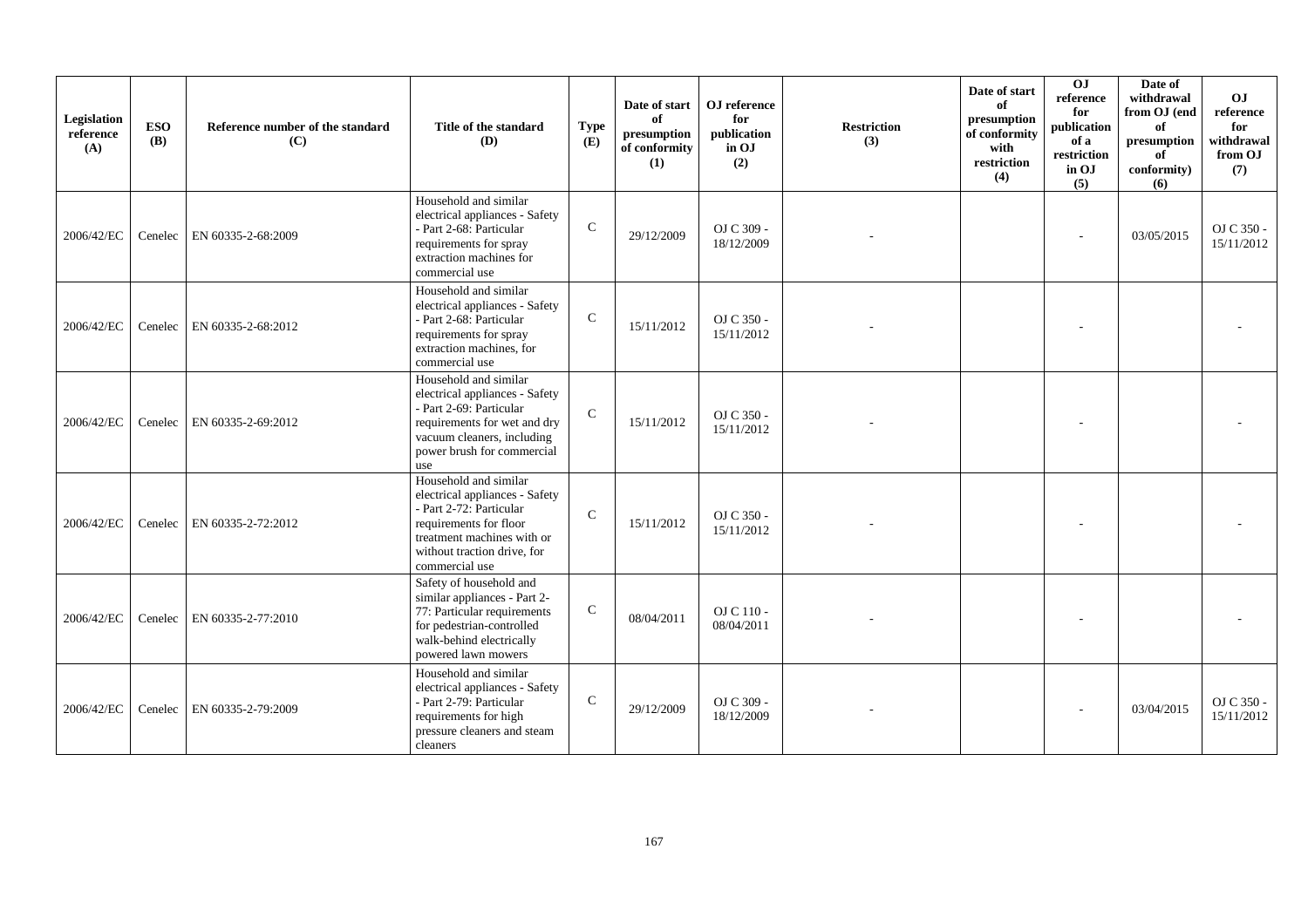| Legislation<br>reference<br>(A) | <b>ESO</b><br><b>(B)</b> | Reference number of the standard<br>(C)                                          | Title of the standard<br>(D)                                                                                                                                                                                                    | <b>Type</b><br>(E) | Date of start<br>of<br>presumption<br>of conformity<br>(1) | OJ reference<br>for<br>publication<br>in OJ<br>(2) | <b>Restriction</b><br>(3) | Date of start<br>of<br>presumption<br>of conformity<br>with<br>restriction<br>(4) | OJ<br>reference<br>for<br>publication<br>of a<br>restriction<br>in OJ<br>(5) | Date of<br>withdrawal<br>from OJ (end<br>of<br>presumption<br>of<br>conformity)<br>(6) | OJ<br>reference<br>for<br>withdrawal<br>from OJ<br>(7) |
|---------------------------------|--------------------------|----------------------------------------------------------------------------------|---------------------------------------------------------------------------------------------------------------------------------------------------------------------------------------------------------------------------------|--------------------|------------------------------------------------------------|----------------------------------------------------|---------------------------|-----------------------------------------------------------------------------------|------------------------------------------------------------------------------|----------------------------------------------------------------------------------------|--------------------------------------------------------|
| 2006/42/EC                      | Cenelec                  | EN 60335-2-79:2012                                                               | Household and similar<br>electrical appliances - Safety<br>- Part 2-79: Particular<br>requirements for high<br>pressure cleaners and steam<br>cleaners                                                                          | $\mathsf{C}$       | 15/11/2012                                                 | OJ C 350 -<br>15/11/2012                           |                           |                                                                                   |                                                                              |                                                                                        |                                                        |
| 2006/42/EC                      | Cenelec                  | EN 60335-2-89:2010,<br>EN 60335-2-89:2010/A1:2016                                | Household and similar<br>electrical appliances - Safety<br>- Part 2-89: Particular<br>requirements for commercial<br>refrigerating appliances with<br>an incorporated or remote<br>refrigerant condensing unit<br>or compressor | $\mathsf{C}$       | 09/09/2016                                                 | OJ C 332 -<br>09/09/2016                           |                           |                                                                                   |                                                                              | 03/07/2020                                                                             | OJ C 092 -<br>09/03/2018                               |
| 2006/42/EC                      | Cenelec                  | EN 60335-2-89:2010,<br>EN 60335-2-89:2010/A1:2016,<br>EN 60335-2-89:2010/A2:2017 | Household and similar<br>electrical appliances - Safety<br>- Part 2-89: Particular<br>requirements for commercial<br>refrigerating appliances with<br>an incorporated or remote<br>refrigerant condensing unit<br>or compressor | $\mathcal{C}$      | 09/03/2018                                                 | OJ C 092 -<br>09/03/2018                           |                           |                                                                                   |                                                                              |                                                                                        |                                                        |
| 2006/42/EC                      | Cenelec                  | EN 60335-2-95:2015,<br>EN 60335-2-95:2015/A1:2015                                | Household and similar<br>electrical appliances - Safety<br>- Part 2-95: Particular<br>requirements for drives for<br>vertically moving garage<br>doors for residential use                                                      | $\mathcal{C}$      | 15/01/2016                                                 | OJ C 014 -<br>15/01/2016                           |                           |                                                                                   |                                                                              |                                                                                        |                                                        |
| 2006/42/EC                      | Cenelec                  | EN 60335-2-97:2006,<br>EN 60335-2-97:2006/A12:2015                               | Household and similar<br>electrical appliances - Safety<br>- Part 2-97: Particular<br>requirements for drives for<br>rolling shutters, awnings,<br>blinds and similar equipment                                                 | $\mathcal{C}$      | 15/01/2016                                                 | OJ C 014 -<br>15/01/2016                           |                           |                                                                                   |                                                                              |                                                                                        |                                                        |
| 2006/42/EC                      | Cenelec                  | EN 60335-2-102:2016                                                              | Household and similar<br>electrical appliances - Safety<br>- Part 2-102: Particular<br>requirements for gas, oil and<br>solid-fuel burning appliances<br>having electrical connections                                          | $\mathsf{C}$       | 09/09/2016                                                 | OJ C 332 -<br>09/09/2016                           |                           |                                                                                   |                                                                              |                                                                                        |                                                        |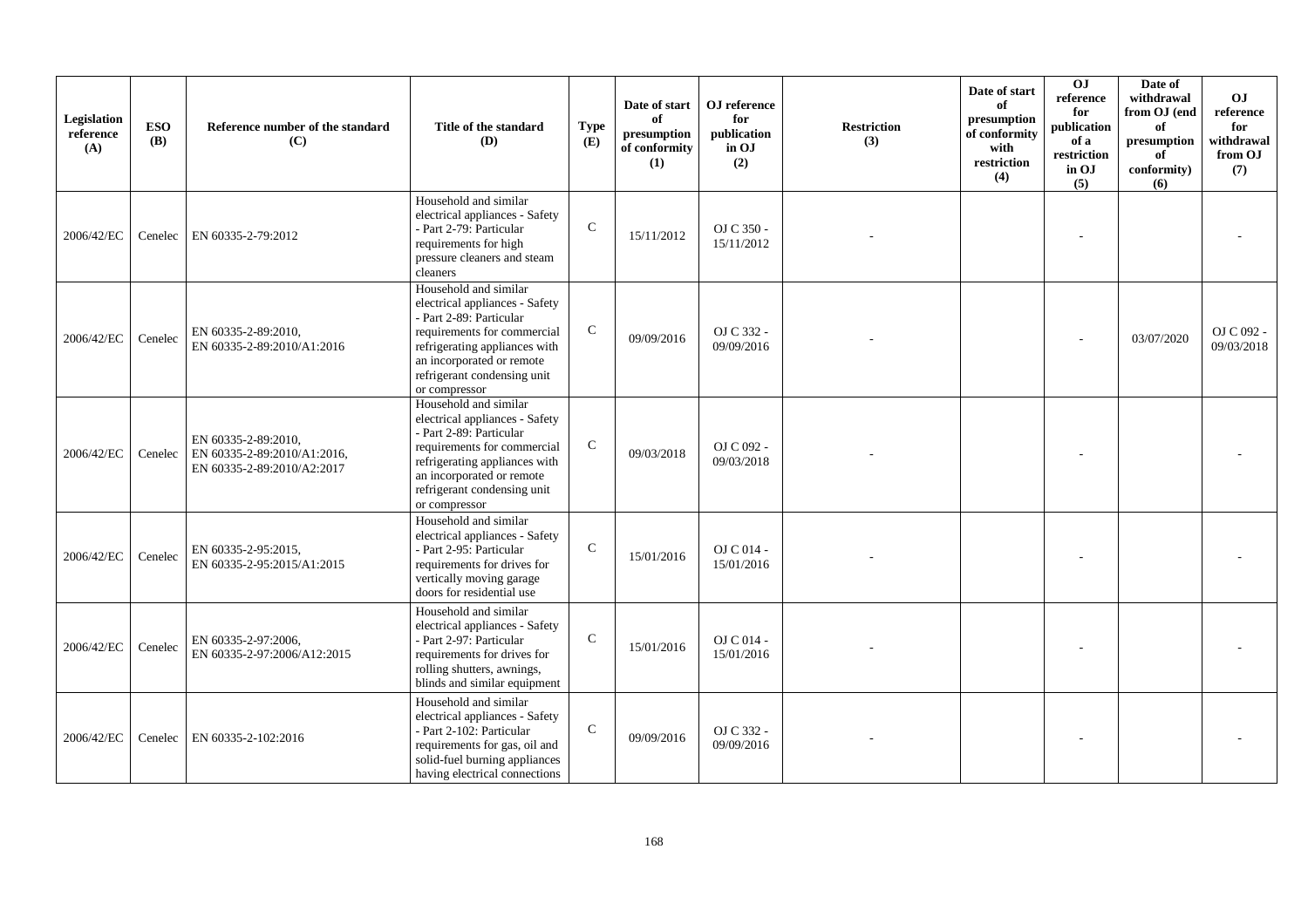| Legislation<br>reference<br>(A) | <b>ESO</b><br><b>(B)</b> | Reference number of the standard<br>(C)                                  | Title of the standard<br>(D)                                                                                                                   | <b>Type</b><br>(E) | Date of start<br>of<br>presumption<br>of conformity<br>(1) | OJ reference<br>for<br>publication<br>in OJ<br>(2) | <b>Restriction</b><br>(3) | Date of start<br>of<br>presumption<br>of conformity<br>with<br>restriction<br>(4) | 0J<br>reference<br>for<br>publication<br>of a<br>restriction<br>in OJ<br>(5) | Date of<br>withdrawal<br>from OJ (end<br>of<br>presumption<br>of<br>conformity)<br>(6) | <b>OJ</b><br>reference<br>for<br>withdrawal<br>from OJ<br>(7) |
|---------------------------------|--------------------------|--------------------------------------------------------------------------|------------------------------------------------------------------------------------------------------------------------------------------------|--------------------|------------------------------------------------------------|----------------------------------------------------|---------------------------|-----------------------------------------------------------------------------------|------------------------------------------------------------------------------|----------------------------------------------------------------------------------------|---------------------------------------------------------------|
| 2006/42/EC                      | Cenelec                  | EN 60335-2-103:2015                                                      | Household and similar<br>electrical appliances - Safety<br>- Part 2-103: Particular<br>requirements for drives for<br>gates, doors and windows | $\mathcal{C}$      | 15/01/2016                                                 | OJ C 014 -<br>15/01/2016                           |                           |                                                                                   |                                                                              |                                                                                        |                                                               |
| 2006/42/EC                      | Cenelec                  | EN 60519-1:2015                                                          | Safety in installations for<br>electroheating and<br>electromagnetic processing -<br>Part 1: General requirements                              | $\mathbf C$        | 15/01/2016                                                 | OJ C 014 -<br>15/01/2016                           |                           |                                                                                   |                                                                              |                                                                                        |                                                               |
| 2006/42/EC                      | Cenelec                  | EN 60745-1:2009,<br>EN 60745-1:2009/AC:2009                              | Hand-held motor-operated<br>electric tools - Safety - Part<br>1: General requirements                                                          | $\mathbf C$        | 29/12/2009                                                 | OJ C 309 -<br>18/12/2009                           |                           |                                                                                   |                                                                              | 01/10/2013                                                                             | OJ C 110 -<br>08/04/2011                                      |
| 2006/42/EC                      | Cenelec                  | EN 60745-1:2009,<br>EN 60745-1:2009/AC:2009,<br>EN 60745-1:2009/A11:2010 | Hand-held motor-operated<br>electric tools - Safety - Part<br>1: General requirements                                                          | $\mathbf C$        | 08/04/2011                                                 | OJ C 110 -<br>08/04/2011                           |                           |                                                                                   |                                                                              | 15/12/2021                                                                             | OJ C 014 -<br>15/01/2016                                      |
| 2006/42/EC                      | Cenelec                  | EN 60745-2-1:2010                                                        | Hand-held motor-operated<br>electric tools - Safety - Part<br>2-1: Particular requirements<br>for drills and impact drills                     | $\mathbf C$        | 20/10/2010                                                 | OJ C 284 -<br>20/10/2010                           |                           |                                                                                   |                                                                              | 19/01/2022                                                                             | OJ L 286 -<br>07/11/2019                                      |
| 2006/42/EC                      | Cenelec                  | EN 60745-2-2:2010                                                        | Hand-held motor-operated<br>electric tools - Safety - Part<br>2-2: Particular requirements<br>for screwdrivers and impact<br>wrenches          | $\mathbf{C}$       | 20/10/2010                                                 | OJ C 284 -<br>20/10/2010                           |                           |                                                                                   |                                                                              | 21/08/2019                                                                             | OJ C 014 -<br>15/01/2016                                      |
| 2006/42/EC                      | Cenelec                  | EN 60745-2-3:2011                                                        | Hand-held motor-operated<br>electric tools - Safety - Part<br>2-3: Particular requirements<br>for grinders, polishers and<br>disk-type sanders | $\mathbf C$        | 18/11/2011                                                 | OJ C 338 -<br>18/11/2011                           |                           |                                                                                   |                                                                              | 25/02/2016                                                                             | OJ C 348 -<br>28/11/2013                                      |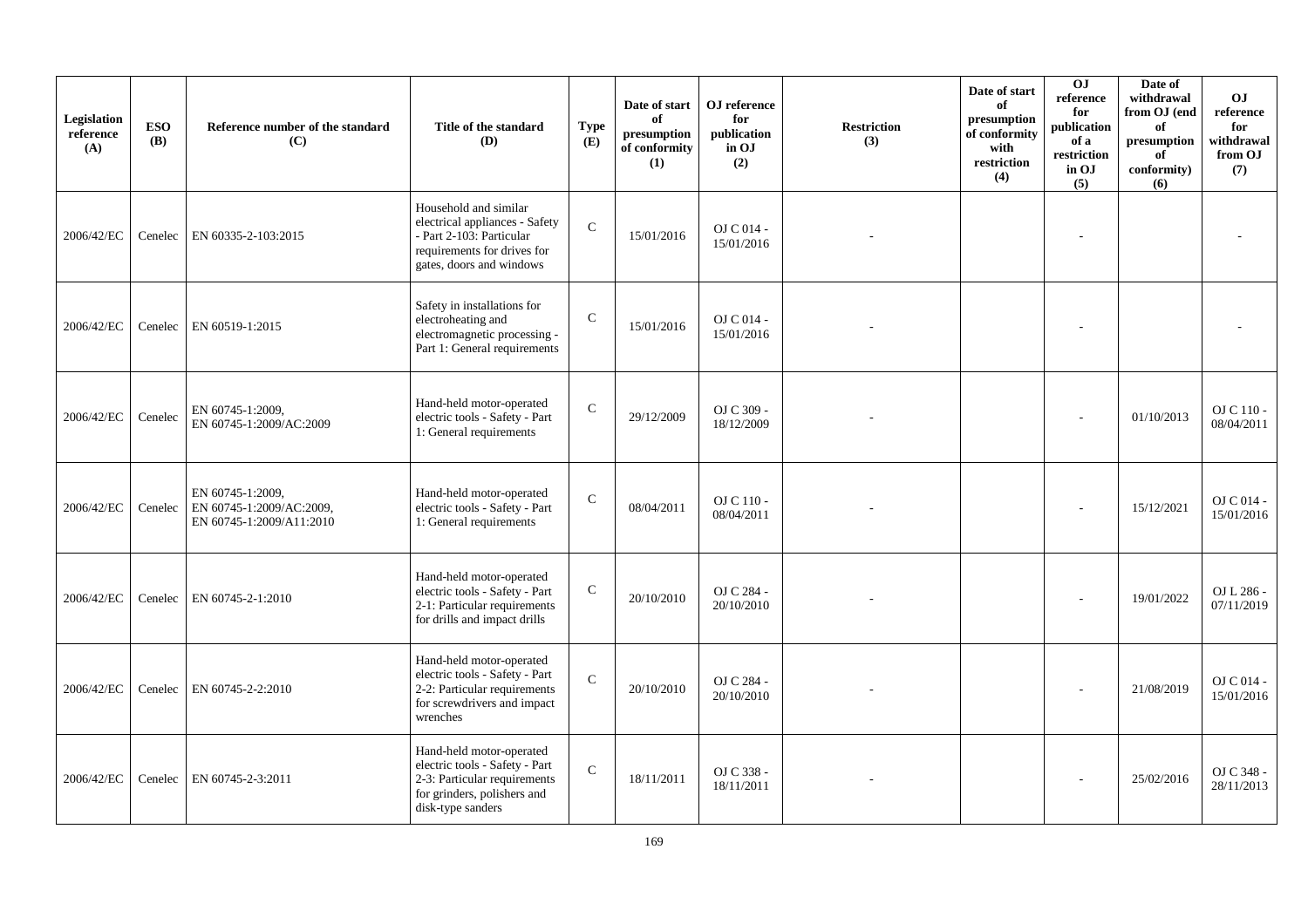| Legislation<br>reference<br>(A) | <b>ESO</b><br><b>(B)</b> | Reference number of the standard<br>(C)                                                                                                      | Title of the standard<br><b>(D)</b>                                                                                                             | <b>Type</b><br>(E) | Date of start<br>of<br>presumption<br>of conformity<br>(1) | OJ reference<br>for<br>publication<br>in OJ<br>(2) | <b>Restriction</b><br>(3) | Date of start<br>of<br>presumption<br>of conformity<br>with<br>restriction<br>(4) | O <sub>J</sub><br>reference<br>for<br>publication<br>of a<br>restriction<br>in OJ<br>(5) | Date of<br>withdrawal<br>from OJ (end<br>of<br>presumption<br>of<br>conformity)<br>(6) | <b>OJ</b><br>reference<br>for<br>withdrawal<br>from OJ<br>(7) |
|---------------------------------|--------------------------|----------------------------------------------------------------------------------------------------------------------------------------------|-------------------------------------------------------------------------------------------------------------------------------------------------|--------------------|------------------------------------------------------------|----------------------------------------------------|---------------------------|-----------------------------------------------------------------------------------|------------------------------------------------------------------------------------------|----------------------------------------------------------------------------------------|---------------------------------------------------------------|
| 2006/42/EC                      | Cenelec                  | EN 60745-2-3:2011.<br>EN 60745-2-3:2011/A2:2013                                                                                              | Hand-held motor-operated<br>electric tools - Safety - Part<br>2-3: Particular requirements<br>for grinders, polishers and<br>disk-type sanders  | $\mathcal{C}$      | 28/11/2013                                                 | OJ C 348 -<br>28/11/2013                           |                           |                                                                                   |                                                                                          | 21/04/2016                                                                             | OJ C 054 -<br>13/02/2015                                      |
| 2006/42/EC                      | Cenelec                  | EN 60745-2-3:2011,<br>EN 60745-2-3:2011/A2:2013,<br>EN 60745-2-3:2011/A11:2014                                                               | Hand-held motor-operated<br>electric tools - Safety - Part<br>2-3: Particular requirements<br>for grinders, polishers and<br>disk-type sanders  | $\mathcal{C}$      | 13/02/2015                                                 | OJ C 054 -<br>13/02/2015                           |                           |                                                                                   |                                                                                          | 17/11/2017                                                                             | O <sub>J</sub> C <sub>014</sub><br>15/01/2016                 |
| 2006/42/EC                      | Cenelec                  | EN 60745-2-3:2011,<br>EN 60745-2-3:2011/A2:2013.<br>EN 60745-2-3:2011/A11:2014,<br>EN 60745-2-3:2011/A12:2014                                | Hand-held motor-operated<br>electric tools - Safety - Part<br>2-3: Particular requirements<br>for grinders, polishers and<br>disk-type sanders  | $\mathcal{C}$      | 15/01/2016                                                 | $OJ C014$ -<br>15/01/2016                          |                           |                                                                                   |                                                                                          | 28/09/2018                                                                             | OJ C 173 -<br>13/05/2016                                      |
| 2006/42/EC                      | Cenelec                  | EN 60745-2-3:2011,<br>EN 60745-2-3:2011/A2:2013,<br>EN 60745-2-3:2011/A11:2014,<br>EN 60745-2-3:2011/A12:2014,<br>EN 60745-2-3:2011/A13:2015 | Hand-held motor-operated<br>electric tools - Safety - Part<br>2-3: Particular requirements<br>for grinders, polishers and<br>disk-type sanders  | $\mathcal{C}$      | 13/05/2016                                                 | OJ C 173 -<br>13/05/2016                           |                           |                                                                                   |                                                                                          |                                                                                        |                                                               |
| 2006/42/EC                      | Cenelec                  | EN 60745-2-4:2009                                                                                                                            | Hand-held motor-operated<br>electric tools - Safety - Part<br>2-4: Particular requirements<br>for sanders and polishers<br>other than disk type | $\mathcal{C}$      | 26/05/2010                                                 | OJ C 136 -<br>26/05/2010                           |                           |                                                                                   |                                                                                          | 01/06/2013                                                                             | OJ C 061 -<br>29/02/2012                                      |
| 2006/42/EC                      | Cenelec                  | EN 60745-2-4:2009,<br>EN 60745-2-4:2009/A11:2011                                                                                             | Hand-held motor-operated<br>electric tools - Safety - Part<br>2-4: Particular requirements<br>for sanders and polishers<br>other than disk type | $\mathcal{C}$      | 29/02/2012                                                 | OJ C 061 -<br>29/02/2012                           |                           |                                                                                   |                                                                                          | 21/08/2019                                                                             | OJ C 014 -<br>15/01/2016                                      |
| 2006/42/EC                      | Cenelec                  | EN 60745-2-5:2010                                                                                                                            | Hand-held motor-operated<br>electric tools - Safety - Part<br>2-5: Particular requirements<br>for circular saws                                 | ${\bf C}$          | 08/04/2011                                                 | OJ C 110 -<br>08/04/2011                           |                           |                                                                                   |                                                                                          | 21/08/2019                                                                             | OJ C 014 -<br>15/01/2016                                      |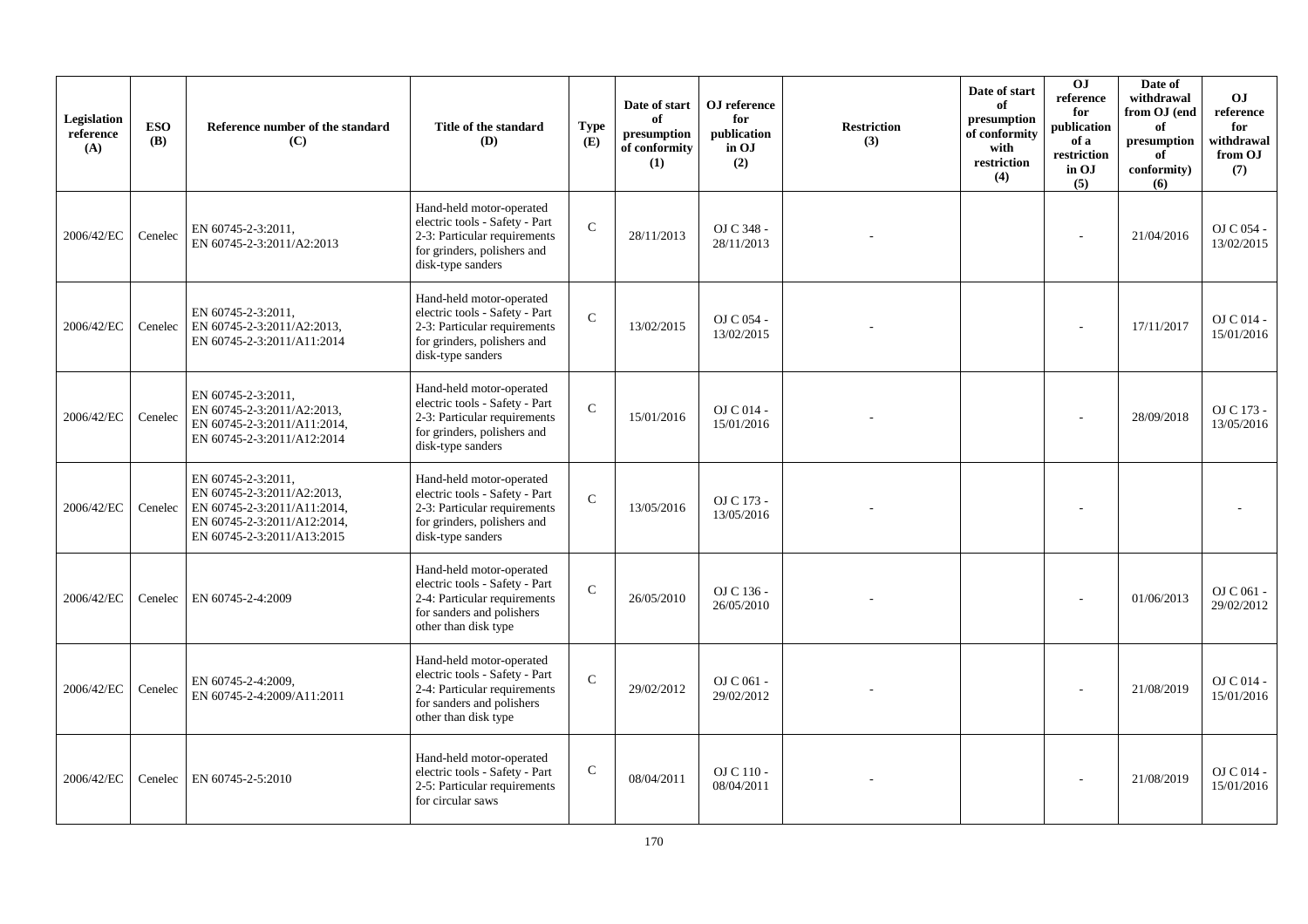| Legislation<br>reference<br>(A) | <b>ESO</b><br>(B) | Reference number of the standard<br>(C)           | Title of the standard<br>(D)                                                                                                                  | <b>Type</b><br>(E) | Date of start<br>of<br>presumption<br>of conformity<br>(1) | OJ reference<br>for<br>publication<br>in OJ<br>(2) | <b>Restriction</b><br>(3) | Date of start<br>of<br>presumption<br>of conformity<br>with<br>restriction<br>(4) | OJ<br>reference<br>for<br>publication<br>of a<br>$\operatorname{restriction}$<br>in OJ<br>(5) | Date of<br>withdrawal<br>from OJ (end<br>of<br>presumption<br>of<br>conformity)<br>(6) | <b>OJ</b><br>reference<br>for<br>withdrawal<br>from OJ<br>(7) |
|---------------------------------|-------------------|---------------------------------------------------|-----------------------------------------------------------------------------------------------------------------------------------------------|--------------------|------------------------------------------------------------|----------------------------------------------------|---------------------------|-----------------------------------------------------------------------------------|-----------------------------------------------------------------------------------------------|----------------------------------------------------------------------------------------|---------------------------------------------------------------|
| 2006/42/EC                      | Cenelec           | EN 60745-2-6:2010                                 | Hand-held motor-operated<br>electric tools - Safety - Part<br>2-6: Particular requirements<br>for hammers                                     | $\mathbf C$        | 20/10/2010                                                 | OJ C 284 -<br>20/10/2010                           |                           |                                                                                   |                                                                                               |                                                                                        |                                                               |
| 2006/42/EC                      | Cenelec           | EN 60745-2-8:2009                                 | Hand-held motor-operated<br>electric tools - Safety - Part<br>2-8: Particular requirements<br>for shears and nibblers                         | $\mathsf{C}$       | 29/12/2009                                                 | OJ C 309 -<br>18/12/2009                           |                           |                                                                                   |                                                                                               | 02/05/2020                                                                             | OJ C 183 -<br>09/06/2017                                      |
| 2006/42/EC                      | Cenelec           | EN 60745-2-9:2009                                 | Hand-held motor-operated<br>electric tools - Safety - Part<br>2-9: Particular requirements<br>for tappers                                     | $\mathbf C$        | 29/12/2009                                                 | OJ C 309 -<br>18/12/2009                           |                           |                                                                                   |                                                                                               | 21/08/2019                                                                             | OJ C 014 -<br>15/01/2016                                      |
| 2006/42/EC                      | Cenelec           | EN 60745-2-11:2010                                | Hand-held motor-operated<br>electric tools - Safety - Part<br>2-11: Particular requirements<br>for reciprocating saws (jig<br>and sabre saws) | $\mathbf{C}$       | 20/10/2010                                                 | OJ C 284 -<br>20/10/2010                           |                           |                                                                                   |                                                                                               | 23/12/2019                                                                             | OJ C 332 -<br>09/09/2016                                      |
| 2006/42/EC                      | Cenelec           | EN 60745-2-12:2009                                | Hand-held motor-operated<br>electric tools - Safety - Part<br>2-12: Particular requirements<br>for concrete vibrators                         | $\mathbf C$        | 29/12/2009                                                 | OJ C 309 -<br>18/12/2009                           |                           |                                                                                   |                                                                                               |                                                                                        |                                                               |
| 2006/42/EC                      | Cenelec           | EN 60745-2-13:2009                                | Hand-held motor-operated<br>electric tools - Safety - Part<br>2-13: Particular requirements<br>for chain saws                                 | $\mathbf C$        | 29/12/2009                                                 | OJ C 309 -<br>18/12/2009                           |                           |                                                                                   |                                                                                               | 01/12/2013                                                                             | OJ C 214 -<br>20/07/2011                                      |
| 2006/42/EC                      | Cenelec           | EN 60745-2-13:2009.<br>EN 60745-2-13:2009/A1:2010 | Hand-held motor-operated<br>electric tools - Safety - Part<br>2-13: Particular requirements<br>for chain saws                                 | $\mathbf C$        | 20/07/2011                                                 | OJ C 214 -<br>20/07/2011                           |                           |                                                                                   |                                                                                               | 03/09/2022                                                                             | OJ L 072 -<br>03/03/2021                                      |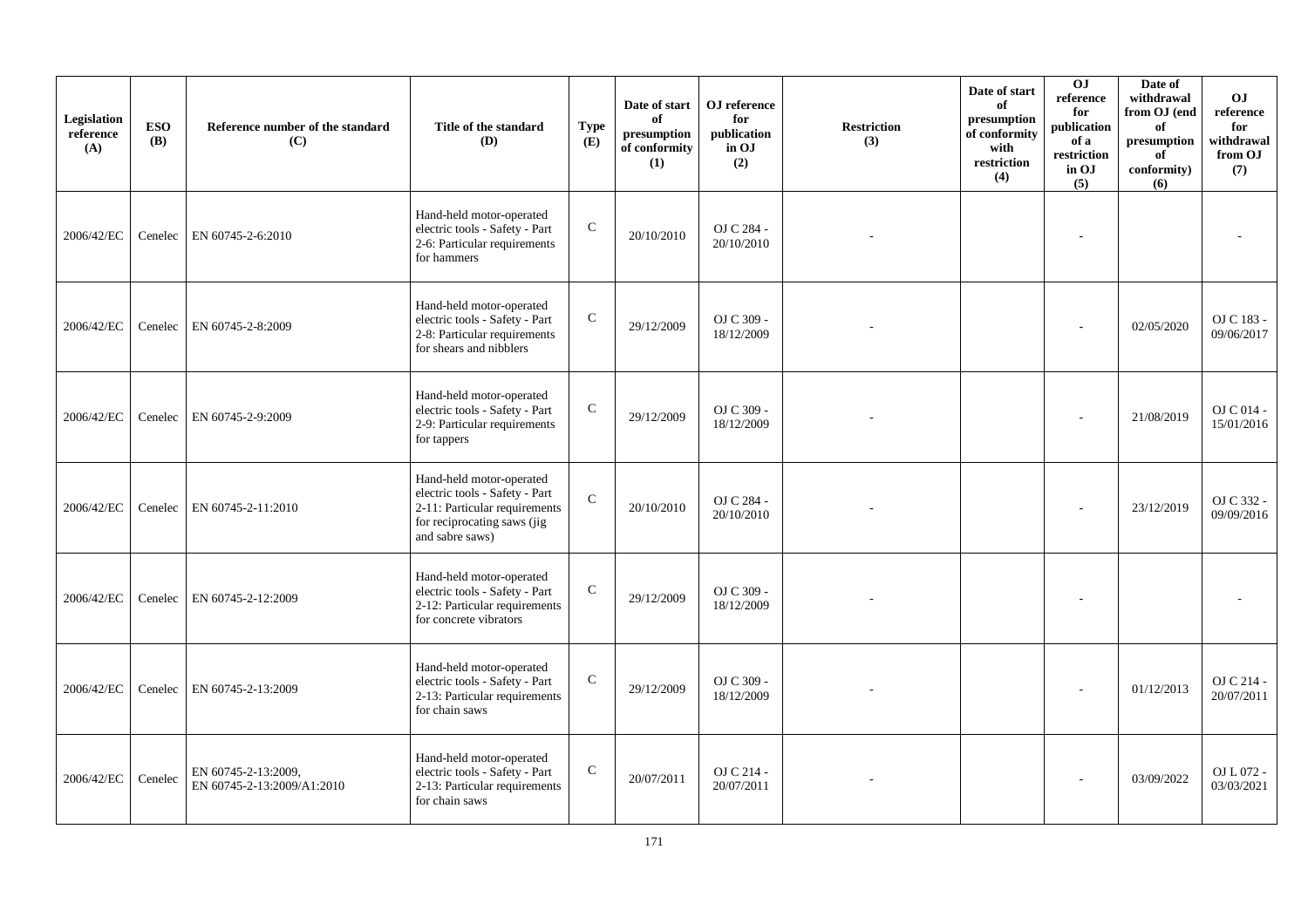| Legislation<br>reference<br>(A) | <b>ESO</b><br><b>(B)</b> | Reference number of the standard<br>(C)           | Title of the standard<br>(D)                                                                                            | <b>Type</b><br>(E) | Date of start<br>of<br>presumption<br>of conformity<br>(1) | OJ reference<br>for<br>publication<br>in OJ<br>(2) | <b>Restriction</b><br>(3) | Date of start<br>of<br>presumption<br>of conformity<br>with<br>restriction<br>(4) | OJ<br>reference<br>for<br>publication<br>of a<br>restriction<br>in OJ<br>(5) | Date of<br>withdrawal<br>from OJ (end<br>of<br>presumption<br>of<br>conformity)<br>(6) | <b>OJ</b><br>reference<br>for<br>withdrawal<br>from OJ<br>(7) |
|---------------------------------|--------------------------|---------------------------------------------------|-------------------------------------------------------------------------------------------------------------------------|--------------------|------------------------------------------------------------|----------------------------------------------------|---------------------------|-----------------------------------------------------------------------------------|------------------------------------------------------------------------------|----------------------------------------------------------------------------------------|---------------------------------------------------------------|
| 2006/42/EC                      | Cenelec                  | EN 60745-2-14:2009                                | Hand-held motor-operated<br>electric tools - Safety - Part<br>2-14: Particular requirements<br>for planers              | $\mathbf C$        | 29/12/2009                                                 | OJ C 309 -<br>18/12/2009                           |                           |                                                                                   | ÷                                                                            | 01/06/2013                                                                             | OJ C 110 -<br>08/04/2011                                      |
| 2006/42/EC                      | Cenelec                  | EN 60745-2-14:2009,<br>EN 60745-2-14:2009/A2:2010 | Hand-held motor-operated<br>electric tools - Safety - Part<br>2-14: Particular requirements<br>for planers              | $\mathsf{C}$       | 08/04/2011                                                 | OJ C 110 -<br>08/04/2011                           |                           |                                                                                   |                                                                              | 31/08/2019                                                                             | OJ C 173 -<br>13/05/2016                                      |
| 2006/42/EC                      | Cenelec                  | EN 60745-2-15:2009                                | Hand-held motor-operated<br>electric tools - Safety - Part<br>2-15: Particular requirements<br>for hedge trimmers       | $\mathbf C$        | 29/12/2009                                                 | OJ C 309 -<br>18/12/2009                           |                           |                                                                                   |                                                                              | 28/11/2013                                                                             | OJ C 348 -<br>28/11/2013                                      |
| 2006/42/EC                      | Cenelec                  | EN 60745-2-15:2009,<br>EN 60745-2-15:2009/A1:2010 | Hand-held motor-operated<br>electric tools - Safety - Part<br>2-15: Particular requirements<br>for hedge trimmers       | $\mathsf{C}$       | 28/11/2013                                                 | OJ C 348 -<br>28/11/2013                           |                           |                                                                                   |                                                                              |                                                                                        |                                                               |
| 2006/42/EC                      | Cenelec                  | EN 60745-2-16:2010                                | Hand-held motor-operated<br>electric tools - Safety - Part<br>2-16: Particular requirements<br>for tackers              | $\mathbf C$        | 08/04/2011                                                 | OJ C 110 -<br>08/04/2011                           |                           |                                                                                   |                                                                              |                                                                                        |                                                               |
| 2006/42/EC                      | Cenelec                  | EN 60745-2-17:2010                                | Hand-held motor-operated<br>electric tools - Safety - Part<br>2-17: Particular requirements<br>for routers and trimmers | ${\bf C}$          | 08/04/2011                                                 | OJ C 110 -<br>08/04/2011                           |                           |                                                                                   |                                                                              | 15/12/2021                                                                             | OJ L 286 -<br>07/11/2019                                      |
| 2006/42/EC                      | Cenelec                  | EN 60745-2-18:2009                                | Hand-held motor-operated<br>electric tools - Safety - Part<br>2-18: Particular requirements<br>for strapping tools      | $\mathbf C$        | 29/12/2009                                                 | OJ C 309 -<br>18/12/2009                           |                           |                                                                                   |                                                                              |                                                                                        |                                                               |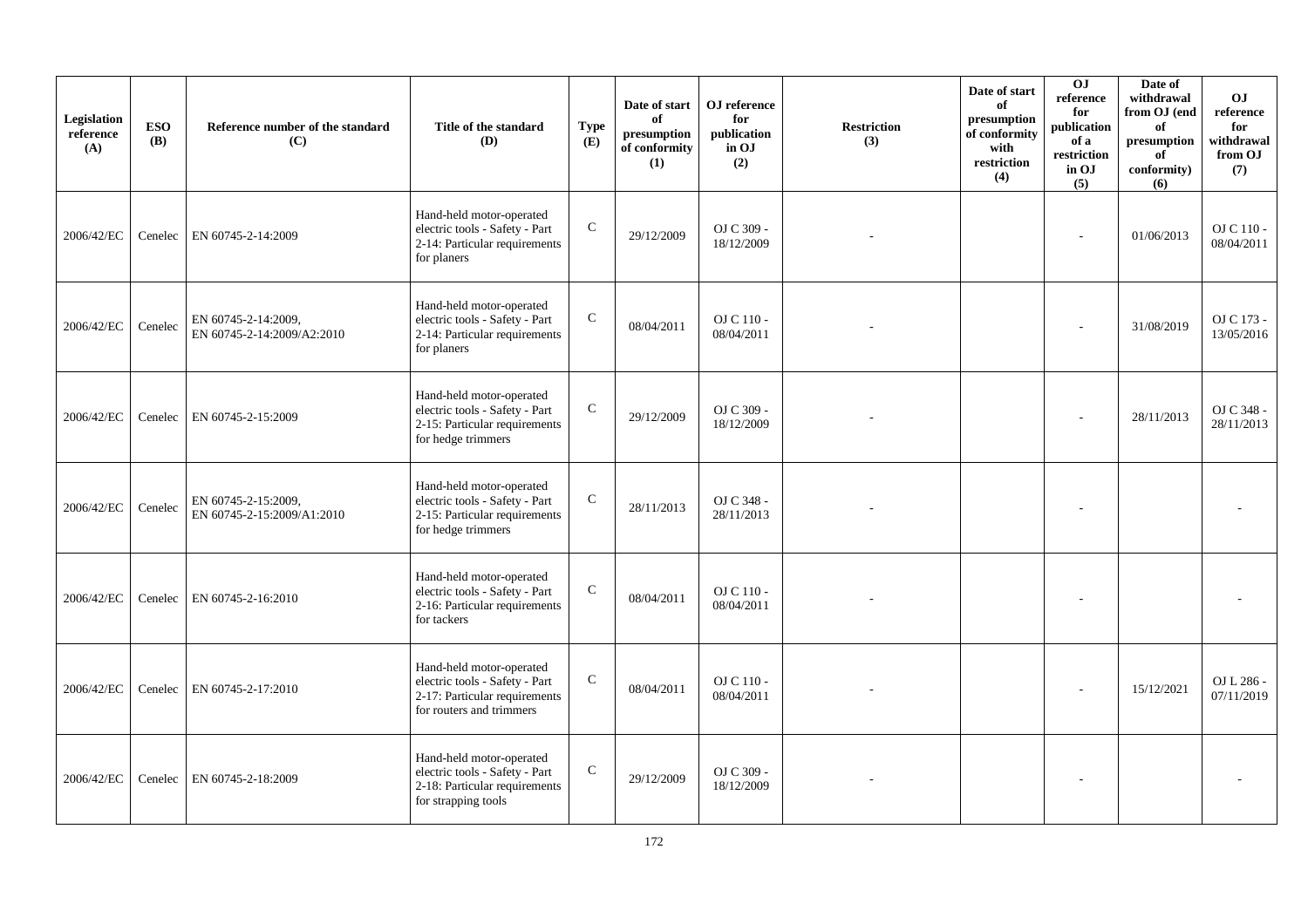| Legislation<br>reference<br>(A) | <b>ESO</b><br>(B) | Reference number of the standard<br>(C)            | Title of the standard<br>(D)                                                                                        | <b>Type</b><br>(E) | Date of start<br>of<br>presumption<br>of conformity<br>(1) | OJ reference<br>for<br>publication<br>in OJ<br>(2) | <b>Restriction</b><br>(3) | Date of start<br>of<br>presumption<br>of conformity<br>with<br>restriction<br>(4) | OJ<br>reference<br>for<br>publication<br>of a<br>$\operatorname{restriction}$<br>in OJ<br>(5) | Date of<br>withdrawal<br>from OJ (end<br>of<br>presumption<br>of<br>conformity)<br>(6) | <b>OJ</b><br>reference<br>for<br>withdrawal<br>from OJ<br>(7) |
|---------------------------------|-------------------|----------------------------------------------------|---------------------------------------------------------------------------------------------------------------------|--------------------|------------------------------------------------------------|----------------------------------------------------|---------------------------|-----------------------------------------------------------------------------------|-----------------------------------------------------------------------------------------------|----------------------------------------------------------------------------------------|---------------------------------------------------------------|
| 2006/42/EC                      | Cenelec           | EN 60745-2-19:2009                                 | Hand-held motor-operated<br>electric tools - Safety - Part<br>2-19: Particular requirements<br>for jointers         | $\mathbf C$        | 29/12/2009                                                 | OJ C 309 -<br>18/12/2009                           |                           |                                                                                   | ÷                                                                                             | 01/06/2013                                                                             | OJ C 110 -<br>08/04/2011                                      |
| 2006/42/EC                      | Cenelec           | EN 60745-2-19:2009,<br>EN 60745-2-19:2009/A1:2010  | Hand-held motor-operated<br>electric tools - Safety - Part<br>2-19: Particular requirements<br>for jointers         | $\mathsf{C}$       | 08/04/2011                                                 | OJ C 110 -<br>08/04/2011                           |                           |                                                                                   |                                                                                               |                                                                                        |                                                               |
| 2006/42/EC                      | Cenelec           | EN 60745-2-20:2009                                 | Hand-held motor-operated<br>electric tools - Safety - Part<br>2-20: Particular requirements<br>for band saws        | $\mathbf C$        | 29/12/2009                                                 | OJ C 309 -<br>18/12/2009                           |                           |                                                                                   |                                                                                               |                                                                                        |                                                               |
| 2006/42/EC                      | Cenelec           | EN 60745-2-21:2009                                 | Hand-held motor-operated<br>electric tools - Safety - Part<br>2-21: Particular requirements<br>for drain cleaners   | $\mathbf{C}$       | 29/12/2009                                                 | OJ C 309 -<br>18/12/2009                           |                           |                                                                                   |                                                                                               | 01/12/2013                                                                             | OJ C 214 -<br>20/07/2011                                      |
| 2006/42/EC                      | Cenelec           | EN 60745-2-21:2009,<br>EN 60745-2-21:2009/A1:2010  | Hand-held motor-operated<br>electric tools - Safety - Part<br>2-21: Particular requirements<br>for drain cleaners   | $\mathbf C$        | 20/07/2011                                                 | OJ C 214 -<br>20/07/2011                           |                           |                                                                                   |                                                                                               | 02/10/2021                                                                             | OJ L 102 -<br>02/04/2020                                      |
| 2006/42/EC                      | Cenelec           | EN 60745-2-22:2011                                 | Hand-held motor-operated<br>electric tools - Safety - Part<br>2-22: Particular requirements<br>for cut-off machines | $\mathbf C$        | 18/11/2011                                                 | OJ C 338 -<br>18/11/2011                           |                           |                                                                                   |                                                                                               | 17/12/2015                                                                             | OJ C 348 -<br>28/11/2013                                      |
| 2006/42/EC                      | Cenelec           | EN 60745-2-22:2011.<br>EN 60745-2-22:2011/A11:2013 | Hand-held motor-operated<br>electric tools - Safety - Part<br>2-22: Particular requirements<br>for cut-off machines | $\mathbf C$        | 28/11/2013                                                 | OJ C 348 -<br>28/11/2013                           |                           |                                                                                   |                                                                                               |                                                                                        |                                                               |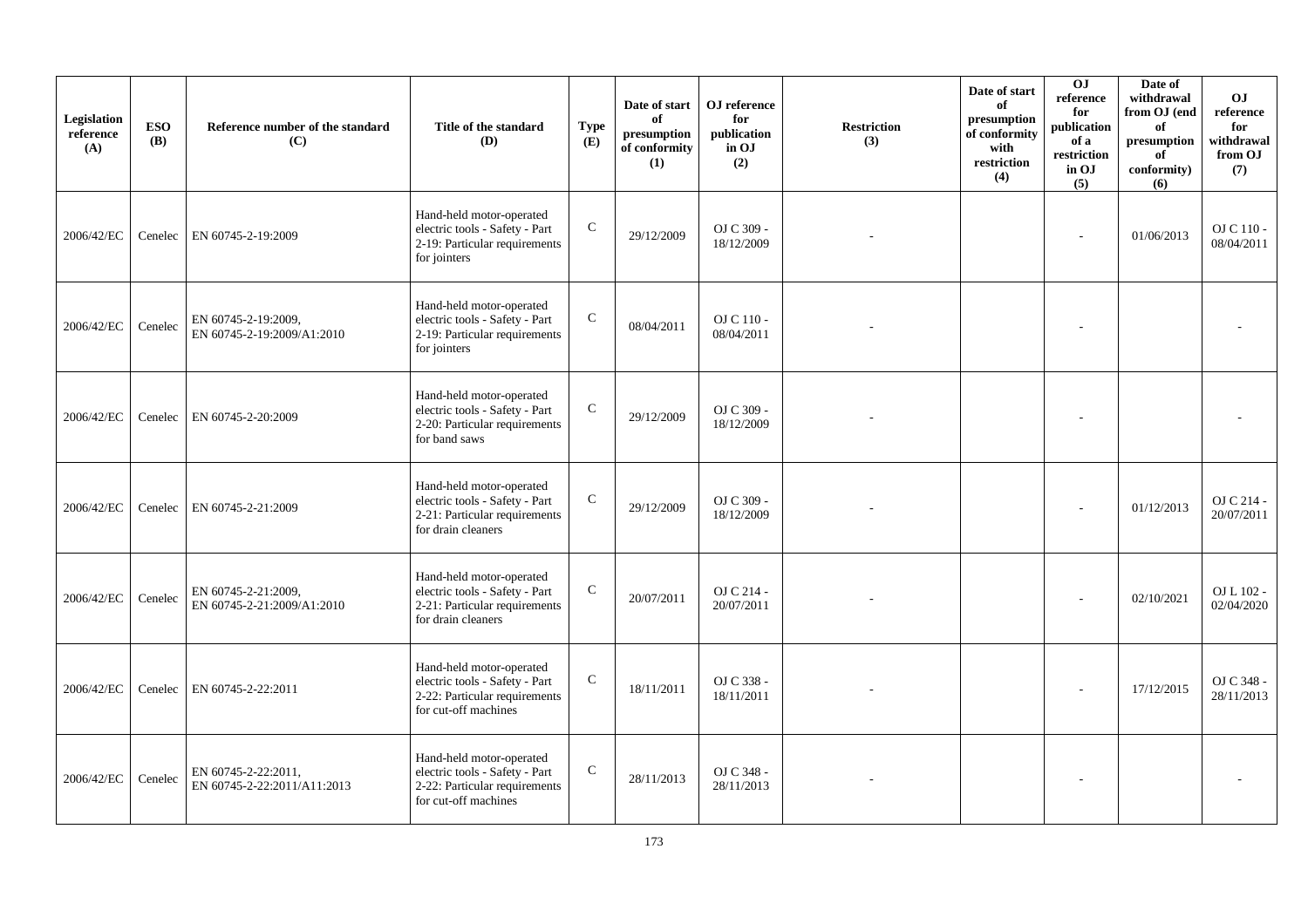| Legislation<br>reference<br>(A) | <b>ESO</b><br><b>(B)</b> | Reference number of the standard<br>(C)                                                                      | Title of the standard<br>(D)                                                                                                                                                                                     | <b>Type</b><br>(E) | Date of start<br>of<br>presumption<br>of conformity<br>(1) | OJ reference<br>for<br>publication<br>in OJ<br>(2) | <b>Restriction</b><br>(3) | Date of start<br>of<br>presumption<br>of conformity<br>with<br>restriction<br>(4) | OJ<br>reference<br>for<br>publication<br>of a<br>restriction<br>in OJ<br>(5) | Date of<br>withdrawal<br>from OJ (end<br>of<br>presumption<br>of<br>conformity)<br>(6) | OJ<br>reference<br>for<br>withdrawal<br>from OJ<br>(7) |
|---------------------------------|--------------------------|--------------------------------------------------------------------------------------------------------------|------------------------------------------------------------------------------------------------------------------------------------------------------------------------------------------------------------------|--------------------|------------------------------------------------------------|----------------------------------------------------|---------------------------|-----------------------------------------------------------------------------------|------------------------------------------------------------------------------|----------------------------------------------------------------------------------------|--------------------------------------------------------|
| 2006/42/EC                      | Cenelec                  | EN 60745-2-23:2013                                                                                           | Hand-held motor-operated<br>electric tools - Safety - Part<br>2-23: Particular requirements<br>for die grinders and small<br>rotary tools                                                                        | $\mathbf{C}$       | 28/11/2013                                                 | OJ C 348 -<br>28/11/2013                           |                           |                                                                                   | $\sim$                                                                       |                                                                                        |                                                        |
| 2006/42/EC                      | Cenelec                  | EN 60947-5-3:2013                                                                                            | Low-voltage switchgear and<br>controlgear - Part 5-3:<br>Control circuit devices and<br>switching elements -<br>Requirements for proximity<br>devices with defined<br>behaviour under fault<br>conditions (PDDB) | $\mathcal{C}$      | 11/04/2014                                                 | OJ C 110 -<br>11/04/2014                           |                           |                                                                                   |                                                                              |                                                                                        |                                                        |
| 2006/42/EC                      |                          | EN 60947-5-5:1997,<br>Cenelec   EN 60947-5-5:1997/A1:2005,<br>EN 60947-5-5:1997/A11:2013                     | Low-voltage switchgear and<br>controlgear - Part 5-5:<br>Control circuit devices and<br>switching elements -<br>Electrical emergency stop<br>device with mechanical<br>latching function                         | $\mathcal{C}$      | 28/11/2013                                                 | OJ C 348 -<br>28/11/2013                           |                           |                                                                                   |                                                                              | 24/02/2020                                                                             | OJ C 183 -<br>09/06/2017                               |
| 2006/42/EC                      | Cenelec                  | EN 60947-5-5:1997.<br>EN 60947-5-5:1997/A1:2005,<br>EN 60947-5-5:1997/A11:2013,<br>EN 60947-5-5:1997/A2:2017 | Low-voltage switchgear and<br>controlgear - Part 5-5:<br>Control circuit devices and<br>switching elements -<br>Electrical emergency stop<br>device with mechanical<br>latching function                         | $\mathcal{C}$      | 09/06/2017                                                 | OJ C 183 -<br>09/06/2017                           |                           |                                                                                   |                                                                              |                                                                                        |                                                        |
| 2006/42/EC                      | Cenelec                  | EN 61029-1:2009                                                                                              | Safety of transportable<br>motor-operated electric tools<br>- Part 1: General<br>requirements                                                                                                                    | $\mathsf{C}$       | 29/12/2009                                                 | OJ C 309 -<br>18/12/2009                           |                           |                                                                                   |                                                                              | 01/11/2013                                                                             | OJ C 110 -<br>08/04/2011                               |
| 2006/42/EC                      | Cenelec                  | EN 61029-1:2009.<br>EN 61029-1:2009/AC:2009,<br>EN 61029-1:2009/A11:2010                                     | Safety of transportable<br>motor-operated electric tools<br>- Part 1: General<br>requirements                                                                                                                    | $\mathbf C$        | 08/04/2011                                                 | $OJ C 110 -$<br>08/04/2011                         |                           |                                                                                   |                                                                              | 15/12/2021                                                                             | O <sub>J</sub> C <sub>014</sub><br>15/01/2016          |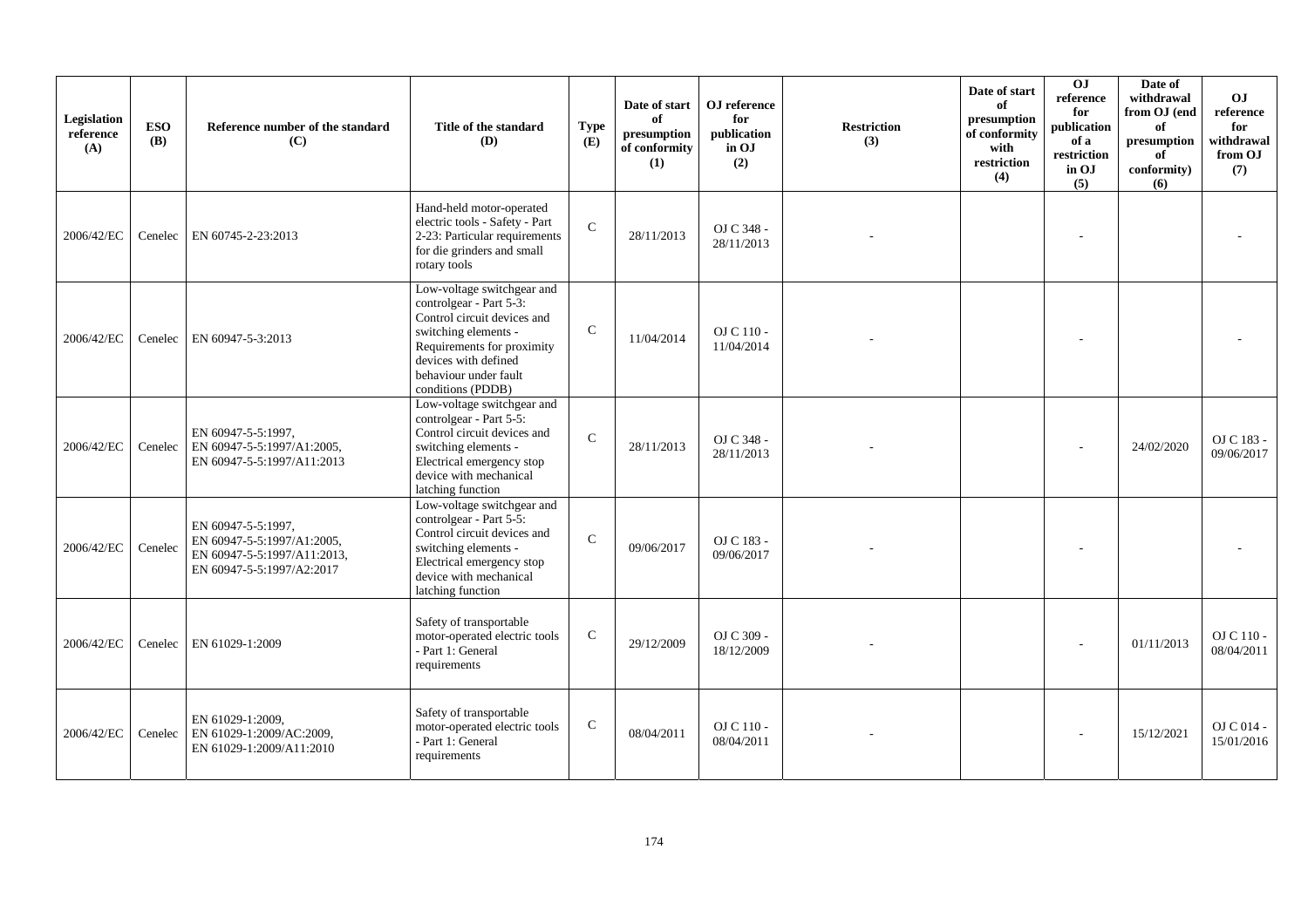| Legislation<br>reference<br>(A) | <b>ESO</b><br><b>(B)</b> | Reference number of the standard<br>(C)          | Title of the standard<br>(D)                                                                                                               | <b>Type</b><br>(E) | Date of start<br>of<br>presumption<br>of conformity<br>(1) | OJ reference<br>for<br>publication<br>in OJ<br>(2) | <b>Restriction</b><br>(3) | Date of start<br>of<br>presumption<br>of conformity<br>with<br>restriction<br>(4) | 0J<br>reference<br>for<br>publication<br>of a<br>restriction<br>in OJ<br>(5) | Date of<br>withdrawal<br>from OJ (end<br>of<br>$\bf{presumption}$<br>of<br>conformity)<br>(6) | <b>OJ</b><br>reference<br>for<br>withdrawal<br>from OJ<br>(7) |
|---------------------------------|--------------------------|--------------------------------------------------|--------------------------------------------------------------------------------------------------------------------------------------------|--------------------|------------------------------------------------------------|----------------------------------------------------|---------------------------|-----------------------------------------------------------------------------------|------------------------------------------------------------------------------|-----------------------------------------------------------------------------------------------|---------------------------------------------------------------|
| 2006/42/EC                      | Cenelec                  | EN 61029-2-1:2010                                | Safety of transportable<br>motor-operated electric tools<br>- Part 2-1: Particular<br>requirements for circular saw<br>benches             | $\mathcal{C}$      | 20/10/2010                                                 | OJ C 284 -<br>20/10/2010                           |                           |                                                                                   |                                                                              | 03/09/2015                                                                                    | OJ C 099 -<br>05/04/2013                                      |
| 2006/42/EC                      | Cenelec                  | EN 61029-2-1:2012                                | Safety of transportable<br>motor-operated electric tools<br>- Part 2-1: Particular<br>requirements for circular saw<br>benches             | $\mathbf{C}$       | 05/04/2013                                                 | OJ C 099 -<br>05/04/2013                           |                           |                                                                                   |                                                                              | 21/08/2019                                                                                    | OJ C 014 -<br>15/01/2016                                      |
| 2006/42/EC                      | Cenelec                  | EN 61029-2-3:2011                                | Safety of transportable<br>motor-operated electric tools<br>- Part 2-3: Particular<br>requirements for planers and<br>thicknessers         | $\mathbf C$        | 18/11/2011                                                 | OJ C 338 -<br>18/11/2011                           |                           |                                                                                   |                                                                              |                                                                                               |                                                               |
| 2006/42/EC                      | Cenelec                  | EN 61029-2-4:2011                                | Safety of transportable<br>motor-operated electric tools<br>- Part 2-4: Particular<br>requirements for bench<br>grinders                   | $\mathbf C$        | 18/11/2011                                                 | OJ C 338 -<br>18/11/2011                           |                           |                                                                                   |                                                                              | 24/06/2020                                                                                    | OJ L 286 -<br>07/11/2019                                      |
| 2006/42/EC                      | Cenelec                  | EN 61029-2-5:2011,<br>EN 61029-2-5:2011/A11:2015 | Safety of transportable<br>motor-operated electric tools<br>- Part 2-5: Particular<br>requirements for band saws                           | $\mathbf C$        | 15/01/2016                                                 | OJ C 014 -<br>15/01/2016                           |                           |                                                                                   |                                                                              |                                                                                               |                                                               |
| 2006/42/EC                      | Cenelec                  | EN 61029-2-6:2010                                | Safety of transportable<br>motor-operated electric tools<br>- Part 2-6: Particular<br>requirements for diamond<br>drills with water supply | $\mathcal{C}$      | 20/10/2010                                                 | OJ C 284 -<br>20/10/2010                           |                           |                                                                                   |                                                                              | 21/08/2019                                                                                    | OJ C 014 -<br>15/01/2016                                      |
| 2006/42/EC                      | Cenelec                  | EN 61029-2-8:2010                                | Safety of transportable<br>motor-operated electric tools<br>- Part 2-8: Particular<br>requirements for single<br>spindle vertical moulders | $\mathcal{C}$      | 20/10/2010                                                 | OJ C 284 -<br>20/10/2010                           |                           |                                                                                   |                                                                              |                                                                                               |                                                               |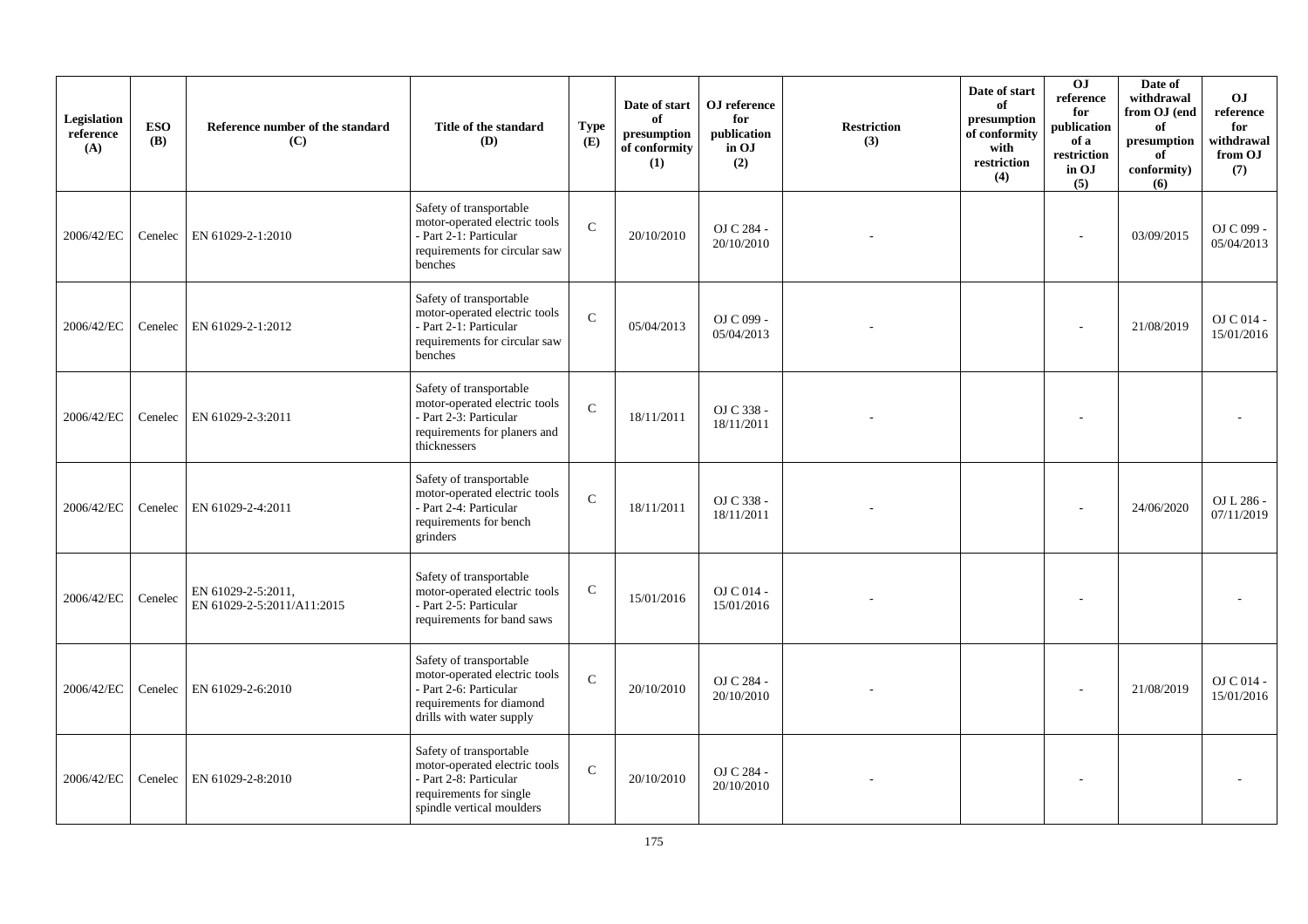| Legislation<br>reference<br>(A) | <b>ESO</b><br><b>(B)</b> | Reference number of the standard<br>(C)            | Title of the standard<br>(D)                                                                                                             | <b>Type</b><br>(E) | Date of start<br>of<br>presumption<br>of conformity<br>(1) | OJ reference<br>for<br>publication<br>in OJ<br>(2) | <b>Restriction</b><br>(3) | Date of start<br>of<br>presumption<br>of conformity<br>with<br>restriction<br>(4) | 0J<br>reference<br>for<br>publication<br>of a<br>$\operatorname{restriction}$<br>in OJ<br>(5) | Date of<br>withdrawal<br>from OJ (end<br>of<br>presumption<br>of<br>conformity)<br>(6) | <b>OJ</b><br>reference<br>for<br>withdrawal<br>from OJ<br>(7) |
|---------------------------------|--------------------------|----------------------------------------------------|------------------------------------------------------------------------------------------------------------------------------------------|--------------------|------------------------------------------------------------|----------------------------------------------------|---------------------------|-----------------------------------------------------------------------------------|-----------------------------------------------------------------------------------------------|----------------------------------------------------------------------------------------|---------------------------------------------------------------|
| 2006/42/EC                      | Cenelec                  | EN 61029-2-9:2009                                  | Safety of transportable<br>motor-operated electric tools<br>- Part 2-9: Particular<br>requirements for mitre saws                        | ${\bf C}$          | 29/12/2009                                                 | OJ C 309 -<br>18/12/2009                           |                           |                                                                                   |                                                                                               | 03/09/2015                                                                             | OJ C 099 -<br>05/04/2013                                      |
| 2006/42/EC                      | Cenelec                  | EN 61029-2-9:2012                                  | Safety of transportable<br>motor-operated electric tools<br>- Part 2-9: Particular<br>requirements for mitre saws                        | ${\bf C}$          | 05/04/2013                                                 | OJ C 099 -<br>05/04/2013                           |                           |                                                                                   |                                                                                               | 12/08/2016                                                                             | OJ C 348 -<br>28/11/2013                                      |
| 2006/42/EC                      | Cenelec                  | EN 61029-2-9:2012.<br>EN 61029-2-9:2012/A11:2013   | Safety of transportable<br>motor-operated electric tools<br>- Part 2-9: Particular<br>requirements for mitre saws                        | $\mathsf{C}$       | 28/11/2013                                                 | OJ C 348 -<br>28/11/2013                           |                           |                                                                                   |                                                                                               | 15/11/2019                                                                             | OJ C 173 -<br>13/05/2016                                      |
| 2006/42/EC                      | Cenelec                  | EN 61029-2-10:2010                                 | Safety of transportable<br>motor-operated electric tools<br>- Part 2-10: Particular<br>requirements for cutting-off<br>grinders          | $\mathbf{C}$       | 20/10/2010                                                 | OJ C 284 -<br>20/10/2010                           |                           |                                                                                   |                                                                                               | 22/07/2016                                                                             | OJ C 348 -<br>28/11/2013                                      |
| 2006/42/EC                      | Cenelec                  | EN 61029-2-10:2010,<br>EN 61029-2-10:2010/A11:2013 | Safety of transportable<br>motor-operated electric tools<br>- Part 2-10: Particular<br>requirements for cutting-off<br>grinders          | $\mathbf{C}$       | 28/11/2013                                                 | OJ C 348 -<br>28/11/2013                           |                           |                                                                                   |                                                                                               | 19/10/2019                                                                             | OJ C 173 -<br>13/05/2016                                      |
| 2006/42/EC                      | Cenelec                  | EN 61029-2-11:2009                                 | Safety of transportable<br>motor-operated electric tools<br>- Part 2-11: Particular<br>requirements for combined<br>mitre and bench saws | $\mathcal{C}$      | 29/12/2009                                                 | OJ C 309 -<br>18/12/2009                           |                           |                                                                                   |                                                                                               | 03/09/2015                                                                             | OJ C 099 -<br>05/04/2013                                      |
| 2006/42/EC                      | Cenelec                  | EN 61029-2-11:2012                                 | Safety of transportable<br>motor-operated electric tools<br>- Part 2-11: Particular<br>requirements for combined<br>mitre and bench saws | $\mathbf{C}$       | 05/04/2013                                                 | OJ C 099 -<br>05/04/2013                           |                           |                                                                                   |                                                                                               | 12/08/2016                                                                             | OJ C 348 -<br>28/11/2013                                      |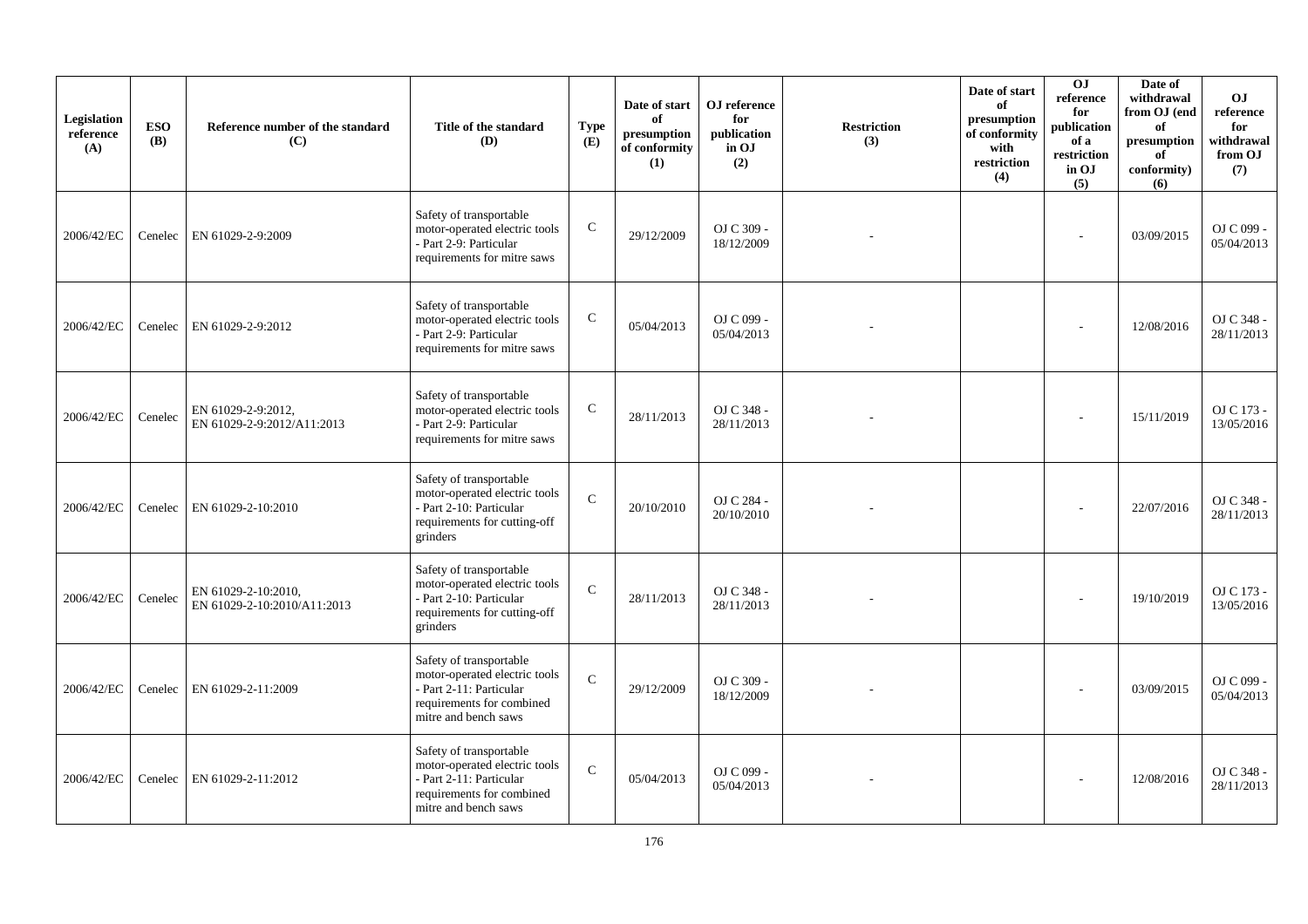| Legislation<br>reference<br>(A) | <b>ESO</b><br><b>(B)</b> | Reference number of the standard<br>(C)            | Title of the standard<br>(D)                                                                                                                                                                                                                      | <b>Type</b><br>(E) | Date of start<br>of<br>presumption<br>of conformity<br>(1) | OJ reference<br>for<br>publication<br>in OJ<br>(2) | <b>Restriction</b><br>(3) | Date of start<br>of<br>presumption<br>of conformity<br>with<br>restriction<br>(4) | OJ<br>reference<br>for<br>publication<br>of a<br>restriction<br>in OJ<br>(5) | Date of<br>withdrawal<br>from OJ (end<br>of<br>presumption<br>of<br>conformity)<br>(6) | <b>OJ</b><br>reference<br>for<br>withdrawal<br>from OJ<br>(7) |
|---------------------------------|--------------------------|----------------------------------------------------|---------------------------------------------------------------------------------------------------------------------------------------------------------------------------------------------------------------------------------------------------|--------------------|------------------------------------------------------------|----------------------------------------------------|---------------------------|-----------------------------------------------------------------------------------|------------------------------------------------------------------------------|----------------------------------------------------------------------------------------|---------------------------------------------------------------|
| 2006/42/EC                      | Cenelec                  | EN 61029-2-11:2012,<br>EN 61029-2-11:2012/A11:2013 | Safety of transportable<br>motor-operated electric tools<br>- Part 2-11: Particular<br>requirements for combined<br>mitre and bench saws                                                                                                          | $\mathbf C$        | 28/11/2013                                                 | OJ C 348 -<br>28/11/2013                           |                           |                                                                                   |                                                                              |                                                                                        |                                                               |
| 2006/42/EC                      | Cenelec                  | EN 61029-2-12:2011                                 | Safety of transportable<br>motor-operated electric tools<br>- Part 2-12: Particular<br>requirements for threading<br>machines                                                                                                                     | $\mathbf{C}$       | 18/11/2011                                                 | OJ C 338 -<br>18/11/2011                           |                           |                                                                                   |                                                                              |                                                                                        |                                                               |
| 2006/42/EC                      | Cenelec                  | EN 62841-1:2015,<br>EN 62841-1:2015/AC:2015        | Electric motor-operated<br>hand-held tools,<br>transportable tools and lawn<br>and garden machinery -<br>Safety - Part 1: General<br>requirements                                                                                                 | ${\bf C}$          | 15/01/2016                                                 | OJ C 014 -<br>15/01/2016                           |                           |                                                                                   |                                                                              |                                                                                        |                                                               |
| 2006/42/EC                      | Cenelec                  | EN 62841-2-1:2018                                  | Electric motor-operated<br>hand-held tools,<br>transportable tools and lawn<br>and garden machinery -<br>Safety - Part 2-1: Particular<br>requirements for hand-held<br>drills and impact drills                                                  | $\mathcal{C}$      | 19/03/2019                                                 | OJ L 075 -<br>19/03/2019                           |                           |                                                                                   |                                                                              | 02/10/2021                                                                             | OJ L 102 -<br>02/04/2020                                      |
| 2006/42/EC                      | Cenelec                  | EN 62841-2-1:2018,<br>EN 62841-2-1:2018/A11:2019   | Electric motor-operated<br>hand-held tools,<br>transportable tools and lawn<br>and garden machinery -<br>Safety - Part 2-1: Particular<br>requirements for hand-held<br>drills and impact drills                                                  | $\mathcal{C}$      | 02/10/2021                                                 | OJ L 102 -<br>02/04/2020                           |                           |                                                                                   |                                                                              |                                                                                        |                                                               |
| 2006/42/EC                      | Cenelec                  | EN 62841-2-2:2014,<br>EN 62841-2-2:2014/AC:2015    | Electric motor-operated<br>hand-held tools,<br>transportable tools and lawn<br>and garden machinery -<br>Safety - Part 2-2: Particular<br>requirements for hand-held<br>screwdrivers and impact<br>wrenches (IEC 62841-2-<br>$2:2014$ , modified) | $\mathsf{C}$       | 15/01/2016                                                 | OJ C 014 -<br>15/01/2016                           |                           |                                                                                   |                                                                              |                                                                                        |                                                               |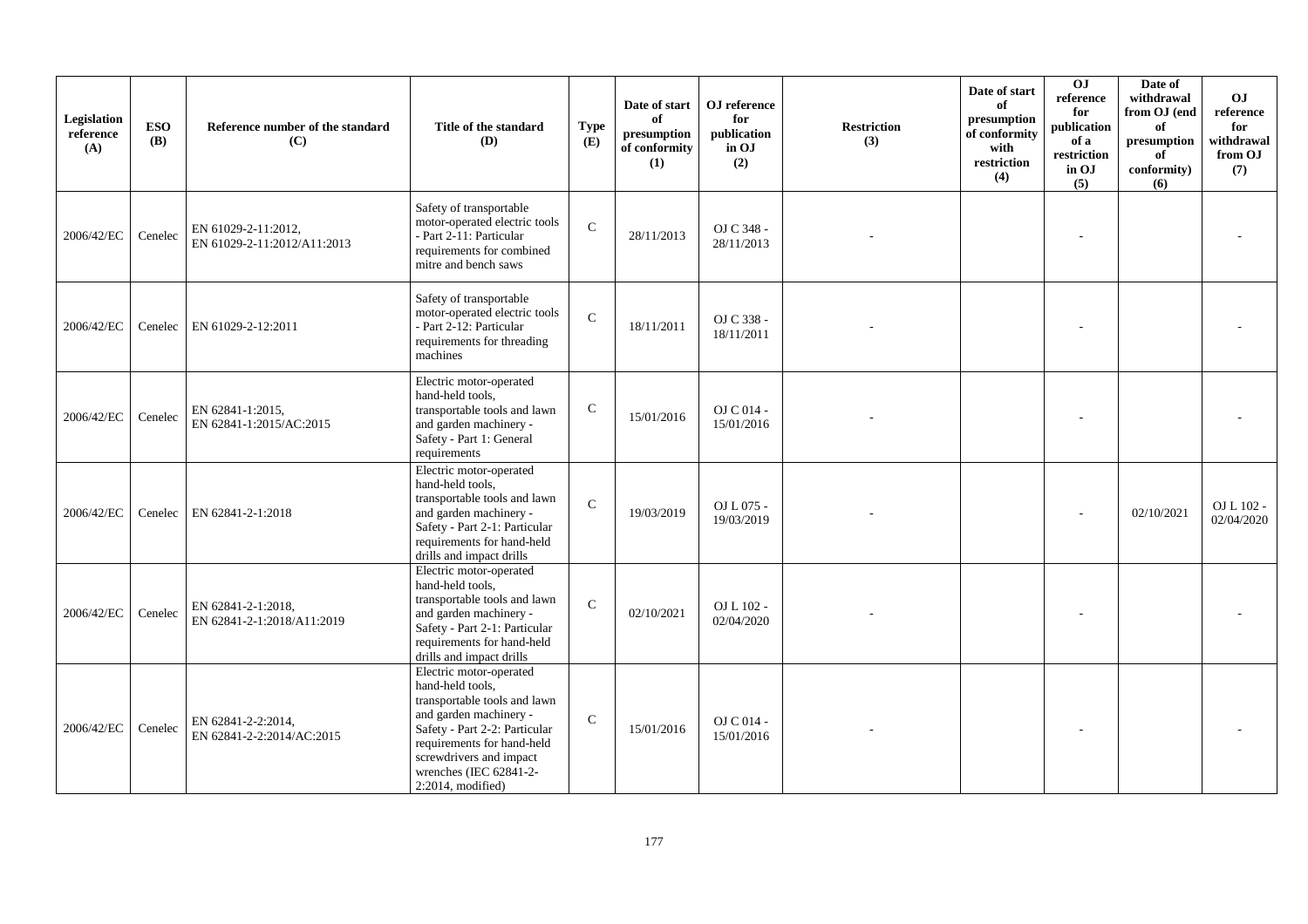| Legislation<br>reference<br>(A) | <b>ESO</b><br>(B) | Reference number of the standard<br>(C)            | Title of the standard<br>(D)                                                                                                                                                                                                                                | <b>Type</b><br>(E) | Date of start<br>of<br>presumption<br>of conformity<br>(1) | OJ reference<br>for<br>publication<br>in OJ<br>(2) | <b>Restriction</b><br>(3) | Date of start<br>of<br>presumption<br>of conformity<br>with<br>restriction<br>(4) | OJ<br>reference<br>for<br>publication<br>of a<br>restriction<br>in OJ<br>(5) | Date of<br>withdrawal<br>from OJ (end<br>of<br>presumption<br>of<br>conformity)<br>(6) | <b>OJ</b><br>reference<br>for<br>withdrawal<br>from OJ<br>(7) |
|---------------------------------|-------------------|----------------------------------------------------|-------------------------------------------------------------------------------------------------------------------------------------------------------------------------------------------------------------------------------------------------------------|--------------------|------------------------------------------------------------|----------------------------------------------------|---------------------------|-----------------------------------------------------------------------------------|------------------------------------------------------------------------------|----------------------------------------------------------------------------------------|---------------------------------------------------------------|
| 2006/42/EC                      | Cenelec           | EN 62841-2-4:2014,<br>EN 62841-2-4:2014/AC:2015    | Electric motor-operated<br>hand-held tools,<br>transportable tools and lawn<br>and garden machinery -<br>Safety - Part 2-4: Particular<br>requirements for hand-held<br>sanders and polishers other<br>than disc type (IEC 62841-2-<br>$4:2014$ , modified) | $\mathcal{C}$      | 15/01/2016                                                 | OJ C 014 -<br>15/01/2016                           |                           |                                                                                   |                                                                              |                                                                                        |                                                               |
| 2006/42/EC                      | Cenelec           | EN 62841-2-5:2014                                  | Electric motor-operated<br>hand-held tools,<br>transportable tools and lawn<br>and garden machinery -<br>Safety - Part 2-5: Particular<br>requirements for hand-held<br>circular saws (IEC 62841-2-<br>5:2014, modified)                                    | $\mathcal{C}$      | 15/01/2016                                                 | OJ C 014 -<br>15/01/2016                           |                           |                                                                                   |                                                                              |                                                                                        |                                                               |
| 2006/42/EC                      | Cenelec           | EN 62841-2-8:2016                                  | Electric motor-operated<br>hand-held tools,<br>transportable tools and lawn<br>and garden machinery -<br>Safety - Part 2-8: Particular<br>requirements for hand-held<br>shears and nibblers                                                                 | $\mathbf{C}$       | 09/06/2017                                                 | OJ C 183 -<br>09/06/2017                           |                           |                                                                                   |                                                                              |                                                                                        |                                                               |
| 2006/42/EC                      | Cenelec           | EN 62841-2-9:2015,<br>EN 62841-2-9:2015/AC:2016-10 | Electric motor-operated<br>hand-held tools,<br>transportable tools and lawn<br>and garden machinery -<br>Safety - Part 2-9: Particular<br>requirements for hand-held<br>tappers and threaders                                                               | $\mathbf{C}$       | 15/01/2016                                                 | OJ C 014 -<br>15/01/2016                           |                           |                                                                                   |                                                                              |                                                                                        |                                                               |
| 2006/42/EC                      | Cenelec           | EN 62841-2-10:2017                                 | Electric motor-operated<br>hand-held tools,<br>transportable tools and lawn<br>and garden machinery -<br>Safety - Part 2-10: Particular<br>requirements for hand-held<br>mixers                                                                             | $\mathbf{C}$       | 09/03/2018                                                 | OJ C 092 -<br>09/03/2018                           |                           |                                                                                   |                                                                              |                                                                                        |                                                               |
| 2006/42/EC                      | Cenelec           | EN 62841-2-11:2016                                 | Electric motor-operated<br>hand-held tools.<br>transportable tools and lawn<br>and garden machinery -<br>Safety - Part 2-11: Particular<br>requirements for hand-held                                                                                       | $\mathbf C$        | 09/09/2016                                                 | OJ C 332 -<br>09/09/2016                           |                           |                                                                                   |                                                                              | 03/09/2022                                                                             | OJ L 072 -<br>03/03/2021                                      |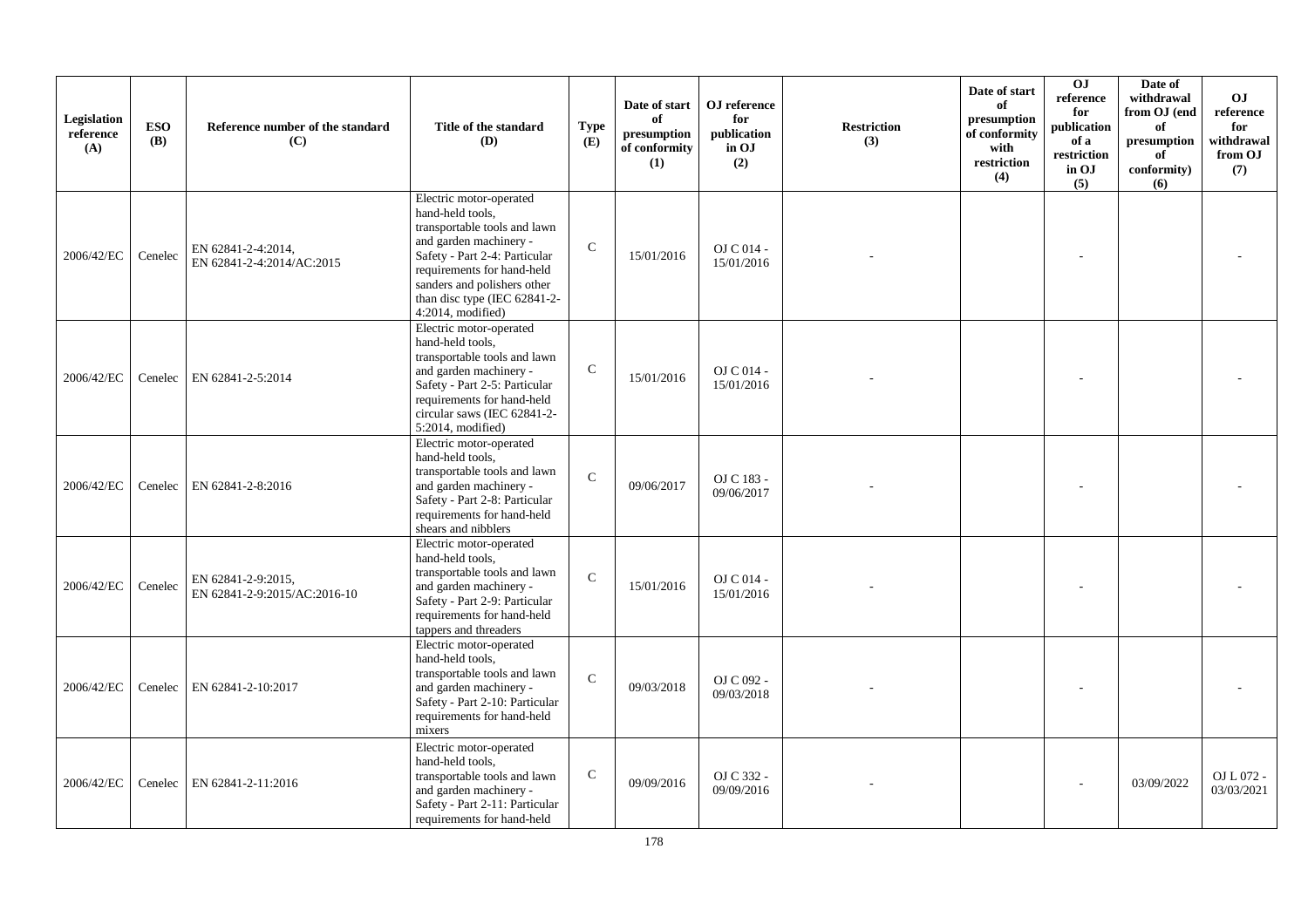| Legislation<br>reference<br>(A) | <b>ESO</b><br>(B) | Reference number of the standard<br>(C)           | Title of the standard<br>(D)                                                                                                                                                                                             | <b>Type</b><br>(E) | Date of start<br>of<br>presumption<br>of conformity<br>(1) | OJ reference<br>for<br>publication<br>in OJ<br>(2) | <b>Restriction</b><br>(3) | Date of start<br>of<br>presumption<br>of conformity<br>with<br>restriction<br>(4) | $\overline{0}$<br>reference<br>for<br>publication<br>of a<br>restriction<br>in OJ<br>(5) | Date of<br>withdrawal<br>from OJ (end<br>of<br>presumption<br>of<br>conformity)<br>(6) | O <sub>J</sub><br>reference<br>for<br>withdrawal<br>from OJ<br>(7) |
|---------------------------------|-------------------|---------------------------------------------------|--------------------------------------------------------------------------------------------------------------------------------------------------------------------------------------------------------------------------|--------------------|------------------------------------------------------------|----------------------------------------------------|---------------------------|-----------------------------------------------------------------------------------|------------------------------------------------------------------------------------------|----------------------------------------------------------------------------------------|--------------------------------------------------------------------|
|                                 |                   |                                                   | reciprocating saws                                                                                                                                                                                                       |                    |                                                            |                                                    |                           |                                                                                   |                                                                                          |                                                                                        |                                                                    |
| 2006/42/EC                      | Cenelec           | EN 62841-2-11:2016,<br>EN 62841-2-11:2016/A1:2020 | Electric motor-operated<br>hand-held tools,<br>transportable tools and lawn<br>and garden machinery -<br>Safety - Part 2-11: Particular<br>requirements for hand-held<br>reciprocating saws                              | $\mathbf{C}$       | 03/03/2021                                                 | OJ L 072 -<br>03/03/2021                           |                           |                                                                                   |                                                                                          |                                                                                        |                                                                    |
| 2006/42/EC                      | Cenelec           | EN 62841-2-14:2015                                | Electric motor-operated<br>hand-held tools,<br>transportable tools and lawn<br>and garden machinery -<br>Safety - Part 2-14: Particular<br>requirements for hand-held<br>planers                                         | $\mathbf C$        | 13/05/2016                                                 | OJ C 173 -<br>13/05/2016                           |                           |                                                                                   |                                                                                          |                                                                                        |                                                                    |
| 2006/42/EC                      | Cenelec           | EN 62841-2-17:2017                                | Electric motor-operated<br>hand-held tools,<br>transportable tools and lawn<br>and garden machinery -<br>Safety - Part 2-17: Particular<br>requirements for hand-held<br>routers                                         | $\mathbf C$        | 19/03/2019                                                 | OJ L 075 -<br>19/03/2019                           |                           |                                                                                   |                                                                                          |                                                                                        |                                                                    |
| 2006/42/EC                      |                   | Cenelec EN 62841-2-21:2019                        | Electric motor-operated<br>hand-held tools,<br>transportable tools and lawn<br>and garden machinery -<br>Safety - Part 2-21: Particular<br>requirements for hand-held<br>drain cleaners                                  | $\mathcal{C}$      | 02/04/2020                                                 | OJ L 102 -<br>02/04/2020                           |                           |                                                                                   |                                                                                          |                                                                                        |                                                                    |
| 2006/42/EC                      | Cenelec           | EN 62841-3-1:2014,<br>EN 62841-3-1:2014/AC:2015   | Electric motor-operated<br>hand-held tools,<br>transportable tools and lawn<br>and garden machinery -<br>Safety - Part 3-1: Particular<br>requirements for<br>transportable table saws (IEC<br>62841-3-1:2014, modified) | $\mathsf{C}$       | 15/01/2016                                                 | OJ C 014 -<br>15/01/2016                           |                           |                                                                                   |                                                                                          | 19/10/2019                                                                             | OJ L 075 -<br>19/03/2019                                           |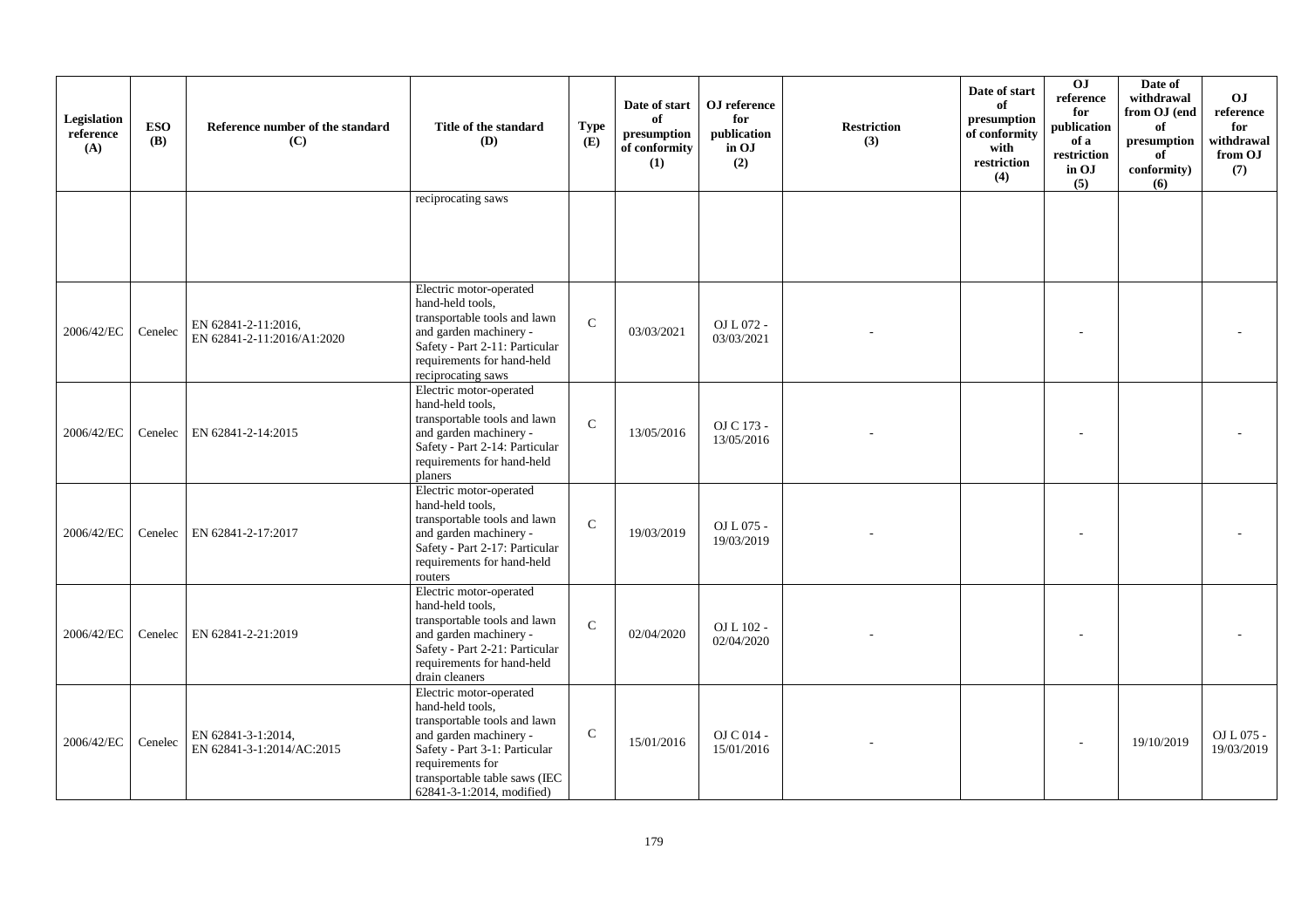| Legislation<br>reference<br>(A) | <b>ESO</b><br><b>(B)</b> | Reference number of the standard<br>(C)                                                                       | Title of the standard<br>(D)                                                                                                                                                                                                                       | <b>Type</b><br>(E) | Date of start<br>of<br>presumption<br>of conformity<br>(1) | OJ reference<br>for<br>publication<br>in OJ<br>(2) | <b>Restriction</b><br>(3) | Date of start<br>of<br>presumption<br>of conformity<br>with<br>restriction<br>(4) | 0 <sub>1</sub><br>reference<br>for<br>publication<br>of a<br>restriction<br>in OJ<br>(5) | Date of<br>withdrawal<br>from OJ (end<br>of<br>presumption<br>of<br>conformity)<br>(6) | OJ<br>reference<br>for<br>withdrawal<br>from OJ<br>(7) |
|---------------------------------|--------------------------|---------------------------------------------------------------------------------------------------------------|----------------------------------------------------------------------------------------------------------------------------------------------------------------------------------------------------------------------------------------------------|--------------------|------------------------------------------------------------|----------------------------------------------------|---------------------------|-----------------------------------------------------------------------------------|------------------------------------------------------------------------------------------|----------------------------------------------------------------------------------------|--------------------------------------------------------|
| 2006/42/EC                      |                          | EN 62841-3-1:2014,<br>Cenelec   EN 62841-3-1:2014/AC:2015,<br>EN 62841-3-1:2014/A11:2017                      | Electric motor-operated<br>hand-held tools,<br>transportable tools and lawn<br>and garden machinery -<br>Safety - Part 3-1: Particular<br>requirements for<br>transportable table saws (IEC<br>62841-3-1:2014, modified)                           | $\mathcal{C}$      | 19/03/2019                                                 | OJ L 075 -<br>19/03/2019                           |                           |                                                                                   |                                                                                          |                                                                                        |                                                        |
| 2006/42/EC                      | Cenelec                  | EN 62841-3-4:2016,<br>EN 62841-3-4:2016/A11:2017                                                              | Electric motor-operated<br>hand-held tools,<br>transportable tools and lawn<br>and garden machinery -<br>Safety - Part 3-4: Particular<br>requirements for<br>transportable bench grinders                                                         | $\mathcal{C}$      | 19/03/2019                                                 | OJ L 075 -<br>19/03/2019                           |                           |                                                                                   |                                                                                          | 03/09/2022                                                                             | OJ L 072 -<br>03/03/2021                               |
| 2006/42/EC                      | Cenelec                  | EN 62841-3-4:2016.<br>EN 62841-3-4:2016/A11:2017,<br>EN 62841-3-4:2016/A12:2020,<br>EN 62841-3-4:2016/A1:2020 | Electric motor-operated<br>hand-held tools,<br>transportable tools and lawn<br>and garden machinery -<br>Safety - Part 3-4: Particular<br>requirements for<br>transportable bench grinders                                                         | $\mathbf C$        | 03/03/2021                                                 | OJ L 072 -<br>03/03/2021                           |                           |                                                                                   |                                                                                          |                                                                                        |                                                        |
| 2006/42/EC                      | Cenelec                  | EN 62841-3-6:2014.<br>EN 62841-3-6:2014/AC:2015                                                               | Electric motor-operated<br>hand-held tools,<br>transportable tools and lawn<br>and garden machinery -<br>Safety - Part 3-6: Particular<br>requirements for<br>transportable diamond drills<br>with liquid system (IEC<br>62841-3-6:2014, modified) | $\mathcal{C}$      | 15/01/2016                                                 | OJ C 014 -<br>15/01/2016                           |                           |                                                                                   |                                                                                          | 19/10/2019                                                                             | $OL L 075 -$<br>19/03/2019                             |
| 2006/42/EC                      |                          | EN 62841-3-6:2014,<br>Cenelec   EN 62841-3-6:2014/AC:2015,<br>EN 62841-3-6:2014/A11:2017                      | Electric motor-operated<br>hand-held tools,<br>transportable tools and lawn<br>and garden machinery -<br>Safety - Part 3-6: Particular<br>requirements for<br>transportable diamond drills<br>with liquid system (IEC<br>62841-3-6:2014, modified) | $\mathcal{C}$      | 19/03/2019                                                 | OJ L 075 -<br>19/03/2019                           |                           |                                                                                   |                                                                                          |                                                                                        |                                                        |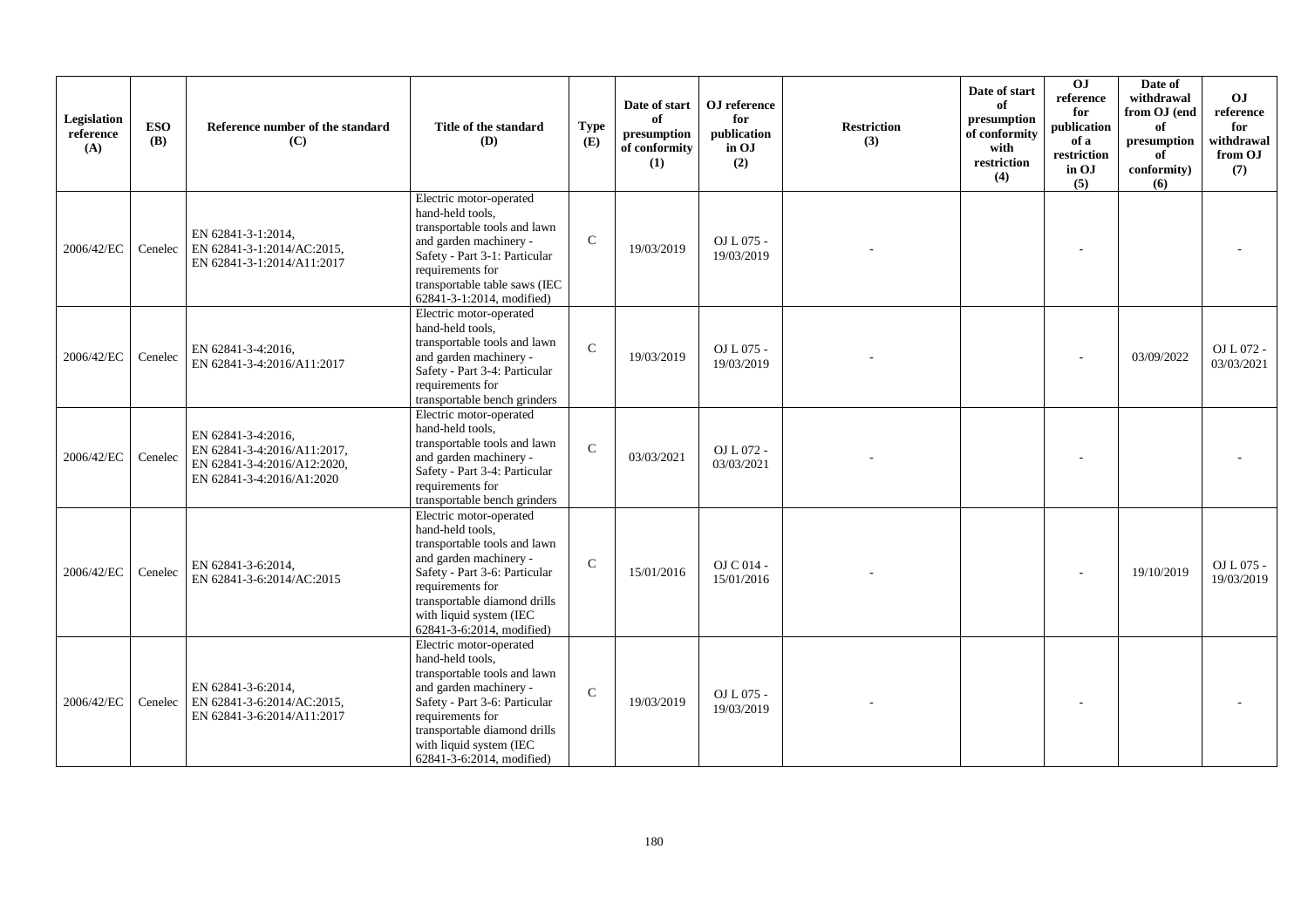| Legislation<br>reference<br>(A) | <b>ESO</b><br><b>(B)</b> | Reference number of the standard<br>(C)                                              | Title of the standard<br>(D)                                                                                                                                                                     | <b>Type</b><br>(E) | Date of start<br>of<br>presumption<br>of conformity<br>(1) | OJ reference<br>for<br>publication<br>in OJ<br>(2) | <b>Restriction</b><br>(3) | Date of start<br>of<br>presumption<br>of conformity<br>with<br>restriction<br>(4) | 0J<br>reference<br>for<br>publication<br>of a<br>restriction<br>in OJ<br>(5) | Date of<br>withdrawal<br>from OJ (end<br>of<br>presumption<br>of<br>conformity)<br>(6) | O <sub>J</sub><br>reference<br>for<br>withdrawal<br>from OJ<br>(7) |
|---------------------------------|--------------------------|--------------------------------------------------------------------------------------|--------------------------------------------------------------------------------------------------------------------------------------------------------------------------------------------------|--------------------|------------------------------------------------------------|----------------------------------------------------|---------------------------|-----------------------------------------------------------------------------------|------------------------------------------------------------------------------|----------------------------------------------------------------------------------------|--------------------------------------------------------------------|
| 2006/42/EC                      | Cenelec                  | EN 62841-3-9:2015,<br>EN 62841-3-9:2015/AC:2016-09                                   | Electric motor-operated<br>hand-held tools,<br>transportable tools and lawn<br>and garden machinery -<br>Safety - Part 3-9: Particular<br>requirements for<br>transportable mitre saws           | $\mathcal{C}$      | 13/05/2016                                                 | OJ C 173 -<br>13/05/2016                           |                           |                                                                                   | ÷,                                                                           | 15/11/2019                                                                             | OJ L 075 -<br>19/03/2019                                           |
| 2006/42/EC                      | Cenelec                  | EN 62841-3-9:2015,<br>EN 62841-3-9:2015/AC:2016-09,<br>EN 62841-3-9:2015/A11:2017    | Electric motor-operated<br>hand-held tools,<br>transportable tools and lawn<br>and garden machinery -<br>Safety - Part 3-9: Particular<br>requirements for<br>transportable mitre saws           | $\mathbf{C}$       | 19/03/2019                                                 | OJ L 075 -<br>19/03/2019                           |                           |                                                                                   |                                                                              | 03/09/2022                                                                             | OJ L 072 -<br>03/03/2021                                           |
| 2006/42/EC                      | Cenelec                  | EN IEC 62841-3-9:2020,<br>EN IEC 62841-3-9:2020/A11:2020                             | Electric motor-operated<br>hand-held tools,<br>transportable tools and lawn<br>and garden machinery -<br>Safety - Part 3-9: Particular<br>requirements for<br>transportable mitre saws           | $\mathbf{C}$       | 03/03/2021                                                 | OJ L 072 -<br>03/03/2021                           |                           |                                                                                   |                                                                              |                                                                                        |                                                                    |
| 2006/42/EC                      | Cenelec                  | EN 62841-3-10:2015,<br>EN 62841-3-10:2015/AC:2016-07                                 | Electric motor-operated<br>hand-held tools,<br>transportable tools and lawn<br>and garden machinery -<br>Safety - Part 3-10: Particular<br>requirements for<br>transportable cut-off<br>machines | $\mathbf C$        | 13/05/2016                                                 | OJ C 173 -<br>13/05/2016                           |                           |                                                                                   |                                                                              | 19/10/2019                                                                             | OJ L 075 -<br>19/03/2019                                           |
| 2006/42/EC                      | Cenelec                  | EN 62841-3-10:2015,<br>EN 62841-3-10:2015/AC:2016-07,<br>EN 62841-3-10:2015/A11:2017 | Electric motor-operated<br>hand-held tools,<br>transportable tools and lawn<br>and garden machinery -<br>Safety - Part 3-10: Particular<br>requirements for<br>transportable cut-off<br>machines | $\mathcal{C}$      | 19/03/2019                                                 | OJ L 075 -<br>19/03/2019                           |                           |                                                                                   |                                                                              |                                                                                        |                                                                    |
| 2006/42/EC                      | Cenelec                  | EN 62841-3-12:2019                                                                   | Electric motor-operated<br>hand-held tools,<br>transportable tools and lawn<br>and garden machinery -<br>Safety - Part 3-12: Particular<br>requirements for<br>transportable threading           | $\mathbf C$        | 02/04/2020                                                 | OJ L 102 -<br>02/04/2020                           |                           |                                                                                   |                                                                              |                                                                                        |                                                                    |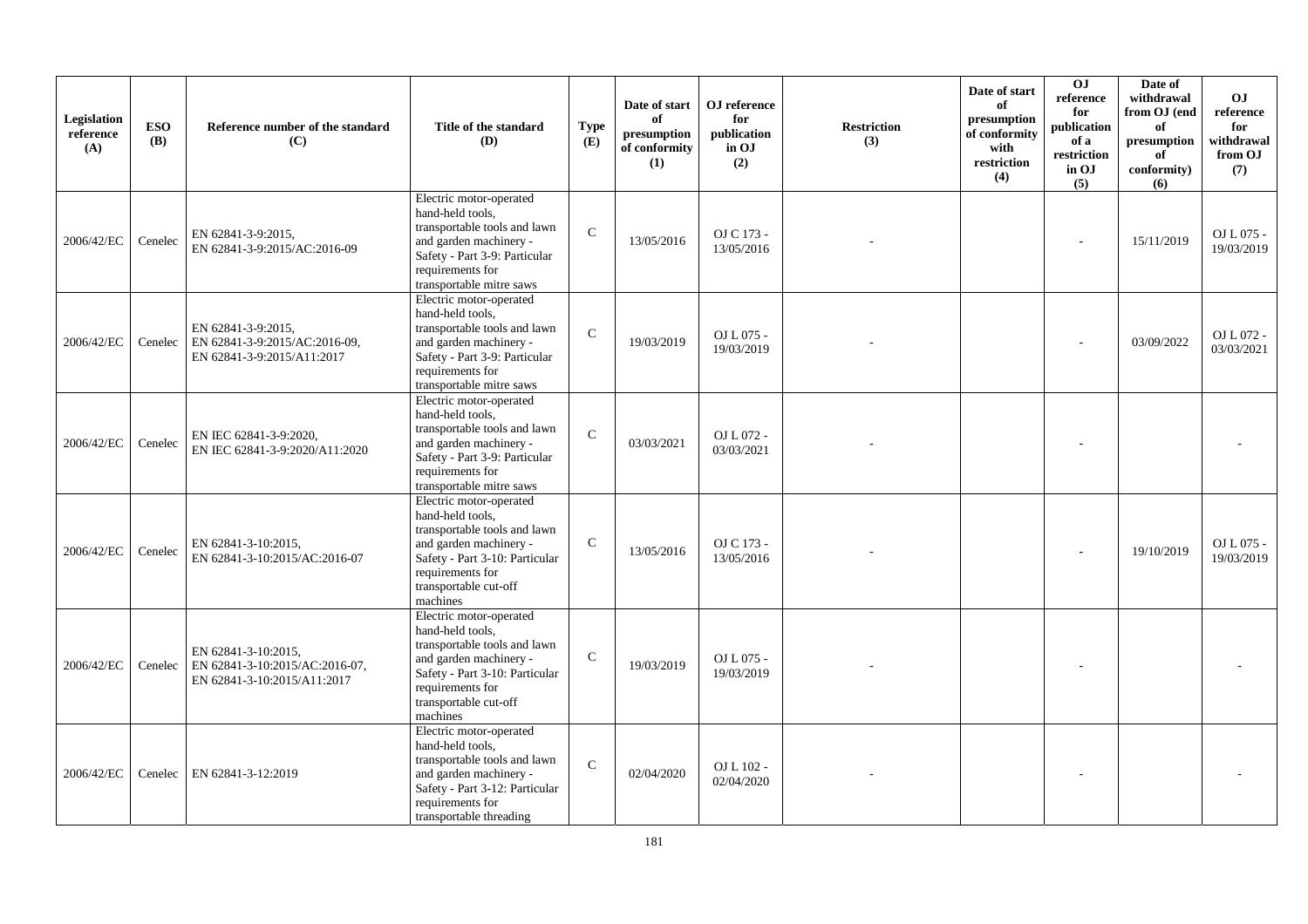| Legislation<br>reference<br>(A) | <b>ESO</b><br>(B) | Reference number of the standard<br>(C) | Title of the standard<br><b>(D)</b>                                                                                                                                                         | <b>Type</b><br>(E) | Date of start<br>of<br>presumption<br>of conformity<br>(1) | OJ reference<br>for<br>publication<br>in OJ<br>(2) | <b>Restriction</b><br>(3) | Date of start<br>of<br>presumption<br>of conformity<br>with<br>restriction<br>(4) | $\overline{0}$<br>reference<br>for<br>publication<br>of a<br>restriction<br>in OJ<br>(5) | Date of<br>withdrawal<br>from OJ (end<br>of<br>presumption<br>of<br>conformity)<br>(6) | OJ<br>reference<br>for<br>withdrawal<br>from OJ<br>(7) |
|---------------------------------|-------------------|-----------------------------------------|---------------------------------------------------------------------------------------------------------------------------------------------------------------------------------------------|--------------------|------------------------------------------------------------|----------------------------------------------------|---------------------------|-----------------------------------------------------------------------------------|------------------------------------------------------------------------------------------|----------------------------------------------------------------------------------------|--------------------------------------------------------|
|                                 |                   |                                         | machines                                                                                                                                                                                    |                    |                                                            |                                                    |                           |                                                                                   |                                                                                          |                                                                                        |                                                        |
| 2006/42/EC                      | Cenelec           | EN 62841-3-13:2017                      | Electric motor-operated<br>hand-held tools,<br>transportable tools and lawn<br>and garden machinery -<br>Safety - Part 3-13: Particular<br>requirements for<br>transportable drills         | $\mathcal{C}$      | 09/03/2018                                                 | OJ C 092 -<br>09/03/2018                           |                           |                                                                                   |                                                                                          |                                                                                        |                                                        |
| 2006/42/EC                      | Cenelec           | EN 62841-3-14:2017                      | Electric motor-operated<br>hand-held tools,<br>transportable tools and lawn<br>and garden machinery -<br>Safety - Part 3-14: Particular<br>requirements for<br>transportable drain cleaners | $\mathbf C$        | 19/03/2019                                                 | OJ L 075 -<br>19/03/2019                           |                           |                                                                                   |                                                                                          |                                                                                        |                                                        |
| 2006/42/EC                      | Cenelec           | EN 62841-4-1:2020                       | Electric Motor-Operated<br>Hand-Held Tools,<br>Transportable Tools and<br>Lawn and Garden Machinery<br>- Safety - Part 4-1: Particular<br>requirements for chain saws                       | $\mathsf{C}$       | 03/03/2021                                                 | OJ L 072 -<br>03/03/2021                           |                           |                                                                                   |                                                                                          |                                                                                        |                                                        |
| 2006/42/EC                      | Cenelec           | EN 62841-4-2:2019                       | Electric motor-operated<br>hand-held tools,<br>transportable tools and lawn<br>and garden machinery -<br>Safety - Part 4-2: Particular<br>requirements for hedge<br>trimmers                | $\mathcal{C}$      | 02/04/2020                                                 | OJ L 102 -<br>02/04/2020                           |                           |                                                                                   |                                                                                          |                                                                                        |                                                        |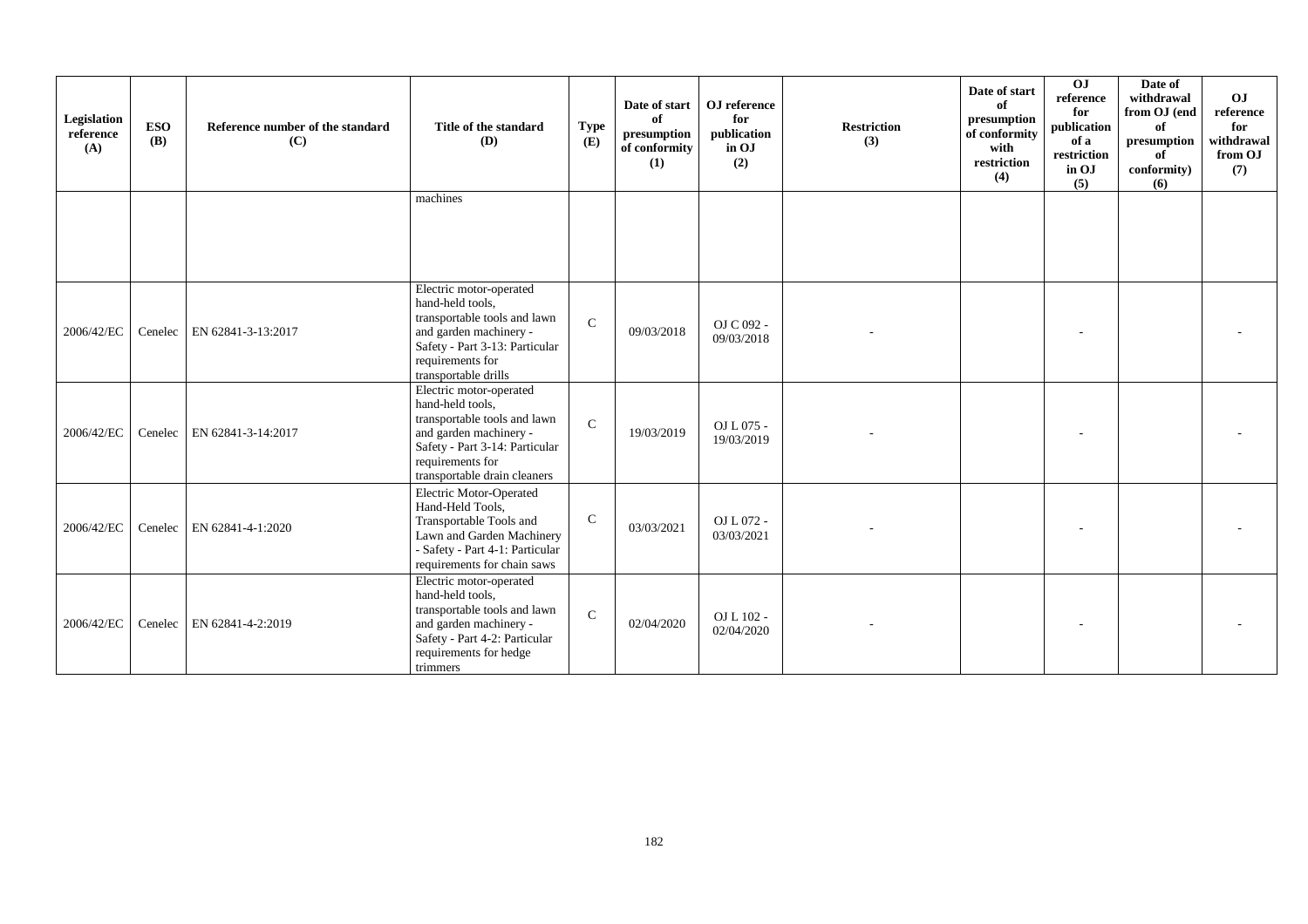# **Column legend**

## Reference information on legislation and standards

- (A) Reference number of a relevant Directive or Regulation under which it was published in the OJ
- (B) European standardisation organisation that adopted the relevant standard
- (C) Reference number of a relevant European standard or of a European standard and its amendment(s)
- (D) Title of a European standard
- (E) A-type standards

A-type standards specify basic concepts, terminology and design principles applicable to all categories of machinery. Application of such standards alone, although providing an essential framework for the correct application of the Machinery Directive, is not sufficient to ensure conformity with the relevant essential health and safety requirements of the Directive and therefore does not give a full presumption of conformity (OJ C 348, 28.11.2013).

### B-type standards

B-type standards deal with specific aspects of machinery safety or specific types of safeguard that can be used across a wide range of categories of machinery. Application of the specifications of Btype standards confers a presumption of conformity with the essential health and safety requirements of the Machinery Directive that they cover when a C-type standard or the manufacturer's risk assessment shows that a technical solution specified by the B-type standard is adequate for the particular category or model of machinery concerned. Application of B-type standards that give specifications for safety components that are independently placed on the market confers a presumption of conformity for the safety components concerned and for the essential health and safety requirements covered by the standards (OJ C 348, 28.11.2013).

#### C-type standards

C-type standards provide specifications for a given category of machinery. The different types of machinery belonging to the category covered by a C-type standard have a similar intended use and present similar hazards. C-type standards may refer to A or B-type standards, indicating which of the specifications of the A or B-type standard are applicable to the category of machinery concerned. When, for a given aspect of machinery safety, a C-type standard deviates from the specifications of an A or B-type standard, the specifications of the C-type standard take precedence over the specifications of the A or B-type standard. Application of the specifications of a C-type standard on the basis of the manufacturer's risk assessment confers a presumption of conformity with the essential health and safety requirements of the Machinery Directive covered by the standard. Certain C-type standards are organised as a series of several parts, Part 1 of the standard giving general specifications applicable to a family of machinery and other parts of the standard giving specifications for specific categories of machinery belonging to the family, supplementing or modifying the general specifications of Part 1. For C-type standards organised in this way, the presumption of conformity with the essential health and safety requirements of the Machinery Directive is conferred by application of the general Part 1 of the standard together with the relevant specific part of the standard (OJ C 348, 28.11.2013).

#### Dates and OJ references for establishing a presumption of conformity

- (1) Date when a presumption of conformity starts or started in cases where a reference was published in the OJ without restriction. This date is usually, but not always, the same as the OJ reference date in column (2)
- (2) Reference number and date of a relevant publication in the L or C series of the OJ in cases where a reference was published in the OJ without restriction

#### Dates and OJ references for establishing a presumption of conformity with restriction

(3) Restriction published in the OJ to restrict a presumption of conformity – this includes restrictions on the basis of formal objections